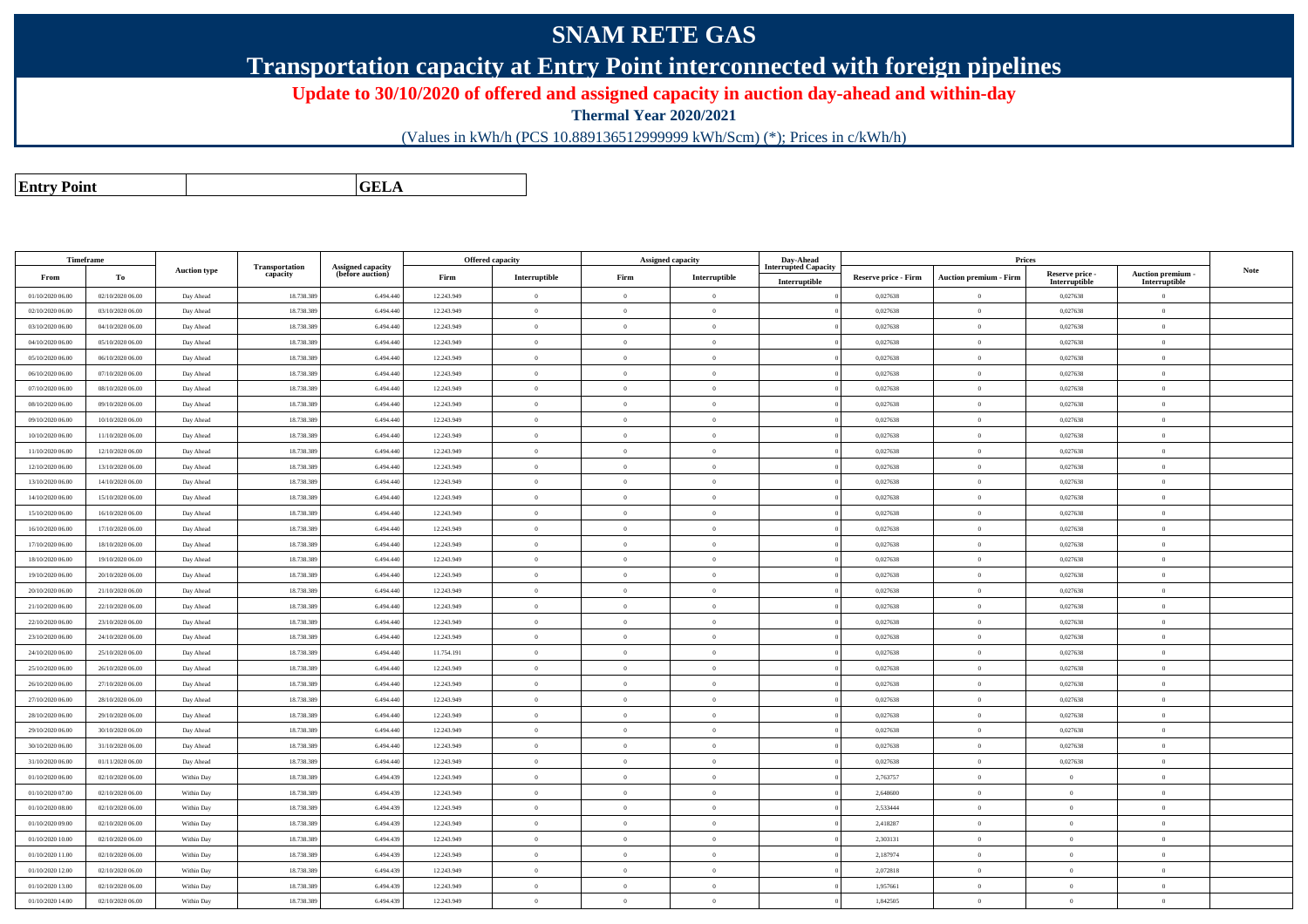| 01/10/2020 15.00 | 02/10/2020 06:00                     | Within Day | 18.738.389 | 6.494.439 | 12.243.949 | $\,$ 0 $\,$    | $\overline{0}$ | $\overline{0}$ |          | 1,727348 | $\bf{0}$       | $\overline{0}$ | $\,0\,$        |  |
|------------------|--------------------------------------|------------|------------|-----------|------------|----------------|----------------|----------------|----------|----------|----------------|----------------|----------------|--|
| 01/10/2020 16:00 | 02/10/2020 06:00                     | Within Day | 18.738.389 | 6,494.43  | 12.243.949 | $\theta$       | $\overline{0}$ | $\mathbf{0}$   |          | 1,612192 | $\theta$       | $\mathbf{0}$   | $\theta$       |  |
| 01/10/2020 17:00 | 02/10/2020 06:00                     | Within Day | 18.738.389 | 6.494.439 | 12.243.949 | $\theta$       | $\overline{0}$ | $\overline{0}$ |          | 1,497035 | $\mathbf{0}$   | $\overline{0}$ | $\overline{0}$ |  |
| 01/10/2020 18:00 | 02/10/2020 06.00                     | Within Day | 18.738.389 | 6.494.439 | 12.243.949 | $\,$ 0 $\,$    | $\overline{0}$ | $\overline{0}$ |          | 1,381879 | $\bf{0}$       | $\overline{0}$ | $\bf{0}$       |  |
| 01/10/2020 19:00 | 02/10/2020 06:00                     | Within Day | 18.738.389 | 6.494.439 | 12.243.949 | $\bf{0}$       | $\overline{0}$ | $\mathbf{0}$   |          | 1,266722 | $\bf{0}$       | $\theta$       | $\,0\,$        |  |
| 01/10/2020 20:00 | 02/10/2020 06:00                     | Within Day | 18.738.389 | 6.494.439 | 12.243.949 | $\theta$       | $\overline{0}$ | $\mathbf{0}$   |          | 1,151565 | $\mathbf{0}$   | $\overline{0}$ | $\overline{0}$ |  |
| 01/10/2020 21:00 | 02/10/2020 06:00                     | Within Day | 18.738.389 | 6.494.439 | 12.243.949 | $\,$ 0 $\,$    | $\overline{0}$ | $\overline{0}$ |          | 1,036409 | $\bf{0}$       | $\overline{0}$ | $\,0\,$        |  |
| 01/10/2020 22.00 | 02/10/2020 06:00                     | Within Day | 18.738.389 | 6,494,439 | 12.243.949 | $\theta$       | $\overline{0}$ | $\mathbf{0}$   |          | 0,921252 | $\,$ 0 $\,$    | $\overline{0}$ | $\theta$       |  |
| 01/10/2020 23:00 | 02/10/2020 06:00                     | Within Day | 18.738.389 | 6.494.439 | 12.243.949 | $\theta$       | $\overline{0}$ | $\overline{0}$ |          | 0,806096 | $\mathbf{0}$   | $\bf{0}$       | $\overline{0}$ |  |
| 02/10/2020 00:00 | 02/10/2020 06:00                     |            | 18.738.389 | 6.494.439 | 12.243.949 | $\,$ 0 $\,$    | $\overline{0}$ | $\Omega$       |          | 0,690939 | $\bf{0}$       | $\overline{0}$ | $\,0\,$        |  |
|                  |                                      | Within Day |            | 6.494.439 |            |                |                |                |          |          |                | $\mathbf{0}$   | $\theta$       |  |
| 02/10/2020 01:00 | 02/10/2020 06.00<br>02/10/2020 06:00 | Within Day | 18.738.389 |           | 12.243.949 | $\bf{0}$       | $\overline{0}$ | $\mathbf{0}$   |          | 0,575783 | $\bf{0}$       |                |                |  |
| 02/10/2020 02.00 |                                      | Within Day | 18.738.389 | 6.494.439 | 12.243.949 | $\theta$       | $\overline{0}$ | $\mathbf{0}$   |          | 0,460626 | $\mathbf{0}$   | $\overline{0}$ | $\overline{0}$ |  |
| 02/10/2020 03:00 | 02/10/2020 06:00                     | Within Day | 18.738.389 | 6.494.439 | 12.243.949 | $\,$ 0 $\,$    | $\overline{0}$ | $\overline{0}$ |          | 0,345470 | $\bf{0}$       | $\overline{0}$ | $\bf{0}$       |  |
| 02/10/2020 04:00 | 02/10/2020 06:00                     | Within Day | 18.738.389 | 6.494.439 | 12.243.949 | $\bf{0}$       | $\overline{0}$ | $\mathbf{0}$   |          | 0,230313 | $\bf{0}$       | $\theta$       | $\,0\,$        |  |
| 02/10/2020 05:00 | 02/10/2020 06:00                     | Within Day | 18.738.389 | 6.494.439 | 12.243.949 | $\theta$       | $\overline{0}$ | $\mathbf{0}$   |          | 0,115157 | $\mathbf{0}$   | $\overline{0}$ | $\overline{0}$ |  |
| 02/10/2020 06:00 | 03/10/2020 06.00                     | Within Day | 18.738.389 | 6.494.439 | 12.243.949 | $\,$ 0 $\,$    | $\overline{0}$ | $\overline{0}$ |          | 2,763757 | $\bf{0}$       | $\overline{0}$ | $\bf{0}$       |  |
| 02/10/2020 07.00 | 03/10/2020 06.00                     | Within Day | 18.738.389 | 6,494,439 | 12.243.949 | $\,$ 0         | $\overline{0}$ | $\mathbf{0}$   |          | 2,648600 | $\bf{0}$       | $\overline{0}$ | $\theta$       |  |
| 02/10/2020 08:00 | 03/10/2020 06:00                     | Within Day | 18.738.389 | 6.494.439 | 12.243.949 | $\theta$       | $\overline{0}$ | $\mathbf{0}$   |          | 2,533444 | $\mathbf{0}$   | $\overline{0}$ | $\overline{0}$ |  |
| 02/10/2020 09:00 | 03/10/2020 06.00                     | Within Day | 18.738.389 | 6.494.439 | 12.243.949 | $\bf{0}$       | $\overline{0}$ | $\Omega$       |          | 2,418287 | $\bf{0}$       | $\overline{0}$ | $\,0\,$        |  |
| 02/10/2020 10:00 | 03/10/2020 06.00                     | Within Day | 18.738.389 | 6,494,439 | 12.243.949 | $\bf{0}$       | $\overline{0}$ | $\mathbf{0}$   |          | 2,303131 | $\bf{0}$       | $\mathbf{0}$   | $\theta$       |  |
| 02/10/2020 11:00 | 03/10/2020 06:00                     | Within Day | 18.738.389 | 6.494.439 | 12.243.949 | $\theta$       | $\overline{0}$ | $\mathbf{0}$   |          | 2,187974 | $\mathbf{0}$   | $\overline{0}$ | $\overline{0}$ |  |
| 02/10/2020 12:00 | 03/10/2020 06.00                     | Within Day | 18.738.389 | 6.494.439 | 12.243.949 | $\,$ 0 $\,$    | $\overline{0}$ | $\overline{0}$ |          | 2,072818 | $\bf{0}$       | $\overline{0}$ | $\bf{0}$       |  |
| 02/10/2020 13:00 | 03/10/2020 06.00                     | Within Day | 18.738.389 | 6,494,439 | 12.243.949 | $\bf{0}$       | $\overline{0}$ | $\mathbf{0}$   |          | 1,957661 | $\bf{0}$       | $\theta$       | $\,0\,$        |  |
| 02/10/2020 14:00 | 03/10/2020 06:00                     | Within Day | 18.738.389 | 6.494.439 | 12.243.949 | $\theta$       | $\overline{0}$ | $\mathbf{0}$   |          | 1,842505 | $\mathbf{0}$   | $\overline{0}$ | $\overline{0}$ |  |
| 02/10/2020 15:00 | 03/10/2020 06.00                     | Within Day | 18.738.389 | 6.494.439 | 12.243.949 | $\,$ 0 $\,$    | $\overline{0}$ | $\overline{0}$ |          | 1,727348 | $\bf{0}$       | $\overline{0}$ | $\,0\,$        |  |
| 02/10/2020 16:00 | 03/10/2020 06.00                     | Within Day | 18.738.389 | 6,494,439 | 12.243.949 | $\,$ 0         | $\overline{0}$ | $\mathbf{0}$   |          | 1,612192 | $\bf{0}$       | $\overline{0}$ | $\theta$       |  |
| 02/10/2020 17:00 | 03/10/2020 06:00                     | Within Day | 18.738.389 | 6.494.439 | 12.243.949 | $\theta$       | $\overline{0}$ | $\overline{0}$ |          | 1,497035 | $\mathbf{0}$   | $\bf{0}$       | $\overline{0}$ |  |
| 02/10/2020 18:00 | 03/10/2020 06:00                     | Within Day | 18.738.389 | 6.494.439 | 12.243.949 | $\,$ 0 $\,$    | $\overline{0}$ | $\Omega$       |          | 1,381879 | $\bf{0}$       | $\overline{0}$ | $\,0\,$        |  |
| 02/10/2020 19:00 | 03/10/2020 06.00                     | Within Day | 18.738.389 | 6.494.439 | 12.243.949 | $\bf{0}$       | $\overline{0}$ | $\mathbf{0}$   |          | 1,266722 | $\bf{0}$       | $\mathbf{0}$   | $\theta$       |  |
| 02/10/2020 20:00 | 03/10/2020 06:00                     | Within Day | 18.738.389 | 6.494.439 | 12.243.949 | $\theta$       | $\overline{0}$ | $\overline{0}$ |          | 1,151565 | $\mathbf{0}$   | $\overline{0}$ | $\overline{0}$ |  |
| 02/10/2020 21:00 | 03/10/2020 06:00                     | Within Day | 18.738.389 | 6.494.439 | 12.243.949 | $\theta$       | $\overline{0}$ | $\overline{0}$ |          | 1,036409 | $\,$ 0         | $\overline{0}$ | $\,$ 0 $\,$    |  |
| 02/10/2020 22.00 | 03/10/2020 06.00                     | Within Day | 18.738.389 | 6,494,439 | 12.243.949 | $\bf{0}$       | $\overline{0}$ | $\mathbf{0}$   |          | 0,921252 | $\bf{0}$       | $\mathbf{0}$   | $\bf{0}$       |  |
| 02/10/2020 23:00 | 03/10/2020 06:00                     | Within Day | 18.738.389 | 6.494.439 | 12.243.949 | $\theta$       | $\overline{0}$ | $\mathbf{0}$   |          | 0,806096 | $\mathbf{0}$   | $\overline{0}$ | $\overline{0}$ |  |
| 03/10/2020 00:00 | 03/10/2020 06:00                     | Within Day | 18.738.389 | 6.494.439 | 12.243.949 | $\theta$       | $\overline{0}$ | $\overline{0}$ |          | 0,690939 | $\,$ 0         | $\overline{0}$ | $\theta$       |  |
| 03/10/2020 01:00 | 03/10/2020 06.00                     | Within Day | 18.738.389 | 6.494.439 | 12.243.949 | $\bf{0}$       | $\overline{0}$ | $\mathbf{0}$   |          | 0,575783 | $\mathbf{0}$   | $\overline{0}$ | $\overline{0}$ |  |
| 03/10/2020 02:00 | 03/10/2020 06:00                     | Within Day | 18.738.389 | 6.494.439 | 12.243.949 | $\theta$       | $\overline{0}$ | $\mathbf{0}$   |          | 0,460626 | $\mathbf{0}$   | $\overline{0}$ | $\overline{0}$ |  |
| 03/10/2020 03:00 | 03/10/2020 06:00                     | Within Day | 18.738.389 | 6.494.439 | 12.243.949 | $\theta$       | $\overline{0}$ | $\overline{0}$ |          | 0,345470 | $\,$ 0         | $\overline{0}$ | $\theta$       |  |
| 03/10/2020 04:00 | 03/10/2020 06.00                     | Within Day | 18.738.389 | 6.494.439 | 12.243.949 | $\bf{0}$       | $\overline{0}$ | $\mathbf{0}$   |          | 0,230313 | $\bf{0}$       | $\mathbf{0}$   | $\overline{0}$ |  |
| 03/10/2020 05:00 | 03/10/2020 06:00                     | Within Day | 18.738.389 | 6.494.439 | 12.243.949 | $\theta$       | $\overline{0}$ | $\mathbf{0}$   |          | 0,115157 | $\mathbf{0}$   | $\overline{0}$ | $\overline{0}$ |  |
| 03/10/2020 06:00 | 04/10/2020 06:00                     | Within Day | 18.738.389 | 6.494.439 | 12.243.949 | $\,$ 0 $\,$    | $\overline{0}$ | $\overline{0}$ |          | 2,763757 | $\,$ 0         | $\overline{0}$ | $\,$ 0 $\,$    |  |
| 03/10/2020 07.00 | 04/10/2020 06.00                     | Within Day | 18.738.389 | 6.494.439 | 12.243.949 | $\,$ 0         | $\,$ 0 $\,$    | $\overline{0}$ |          | 2,648600 | $\,$ 0 $\,$    | $\overline{0}$ | $\overline{0}$ |  |
| 03/10/2020 08:00 | 04/10/2020 06:00                     | Within Day | 18.738.389 | 6.494.439 | 12.243.949 | $\theta$       | $\overline{0}$ | $\mathbf{0}$   |          | 2,533444 | $\mathbf{0}$   | $\overline{0}$ | $\theta$       |  |
| 03/10/2020 09:00 | 04/10/2020 06.00                     | Within Day | 18.738.389 | 6.494.439 | 12.243.949 | $\overline{0}$ | $\overline{0}$ | $\overline{0}$ |          | 2,418287 | $\overline{0}$ | $\overline{0}$ | $\theta$       |  |
| 03/10/2020 10:00 | 04/10/2020 06:00                     | Within Day | 18.738.389 | 6.494.439 | 12.243.949 | $\bf{0}$       | $\overline{0}$ | $\mathbf{0}$   |          | 2,303131 | $\bf{0}$       | $\overline{0}$ | $\overline{0}$ |  |
| 03/10/2020 11:00 | 04/10/2020 06:00                     | Within Day | 18.738.389 | 6.494.439 | 12.243.949 | $\overline{0}$ | $\theta$       |                |          | 2,187974 | $\overline{0}$ | $\theta$       | $\theta$       |  |
| 03/10/2020 12:00 | 04/10/2020 06:00                     | Within Day | 18.738.389 | 6.494.439 | 12.243.949 | $\,$ 0 $\,$    | $\overline{0}$ | $\overline{0}$ |          | 2,072818 | $\,$ 0 $\,$    | $\bf{0}$       | $\theta$       |  |
| 03/10/2020 13:00 | 04/10/2020 06:00                     | Within Day | 18.738.389 | 6.494.439 | 12.243.949 | $\bf{0}$       | $\,$ 0 $\,$    | $\mathbf{0}$   |          | 1,957661 | $\,$ 0 $\,$    | $\overline{0}$ | $\overline{0}$ |  |
| 03/10/2020 14:00 | 04/10/2020 06:00                     | Within Day | 18.738.389 | 6.494.439 | 12.243.949 | $\overline{0}$ | $\overline{0}$ | $\overline{0}$ |          | 1,842505 | $\,$ 0 $\,$    | $\bf{0}$       | $\mathbf{0}$   |  |
|                  |                                      |            |            |           |            |                |                |                |          |          |                |                |                |  |
| 03/10/2020 15:00 | 04/10/2020 06:00                     | Within Day | 18.738.389 | 6.494.439 | 12.243.949 | $\,$ 0 $\,$    | $\overline{0}$ | $\overline{0}$ | $\theta$ | 1,727348 | $\,$ 0 $\,$    | $\bf{0}$       | $\,$ 0 $\,$    |  |
| 03/10/2020 16:00 | 04/10/2020 06.00                     | Within Day | 18.738.389 | 6.494.439 | 12.243.949 | $\,$ 0 $\,$    | $\,$ 0 $\,$    | $\overline{0}$ |          | 1,612192 | $\,$ 0 $\,$    | $\overline{0}$ | $\overline{0}$ |  |
| 03/10/2020 17:00 | 04/10/2020 06:00                     | Within Day | 18.738.389 | 6.494.439 | 12.243.949 | $\overline{0}$ | $\overline{0}$ | $\overline{0}$ |          | 1,497035 | $\mathbf{0}$   | $\overline{0}$ | $\overline{0}$ |  |
| 03/10/2020 18:00 | 04/10/2020 06:00                     | Within Day | 18.738.389 | 6.494.439 | 12.243.949 | $\,$ 0 $\,$    | $\overline{0}$ | $\overline{0}$ |          | 1,381879 | $\,$ 0 $\,$    | $\overline{0}$ | $\,$ 0 $\,$    |  |
| 03/10/2020 19:00 | 04/10/2020 06.00                     | Within Day | 18.738.389 | 6,494,439 | 12.243.949 | $\bf{0}$       | $\overline{0}$ | $\overline{0}$ |          | 1,266722 | $\mathbf{0}$   | $\overline{0}$ | $\overline{0}$ |  |
| 03/10/2020 20:00 | 04/10/2020 06:00                     | Within Day | 18.738.389 | 6.494.439 | 12.243.949 | $\overline{0}$ | $\overline{0}$ | $\overline{0}$ |          | 1,151565 | $\mathbf{0}$   | $\bf{0}$       | $\overline{0}$ |  |
| 03/10/2020 21:00 | 04/10/2020 06:00                     | Within Day | 18.738.389 | 6.494.439 | 12.243.949 | $\,$ 0 $\,$    | $\overline{0}$ | $\overline{0}$ |          | 1,036409 | $\,$ 0 $\,$    | $\overline{0}$ | $\,$ 0 $\,$    |  |
| 03/10/2020 22.00 | 04/10/2020 06.00                     | Within Day | 18.738.389 | 6.494.439 | 12.243.949 | $\,$ 0 $\,$    | $\,$ 0 $\,$    | $\overline{0}$ |          | 0,921252 | $\,$ 0 $\,$    | $\overline{0}$ | $\overline{0}$ |  |
| 03/10/2020 23.00 | 04/10/2020 06:00                     | Within Day | 18.738.389 | 6.494.439 | 12.243.949 | $\theta$       | $\overline{0}$ | $\overline{0}$ |          | 0,806096 | $\mathbf{0}$   | $\overline{0}$ | $\overline{0}$ |  |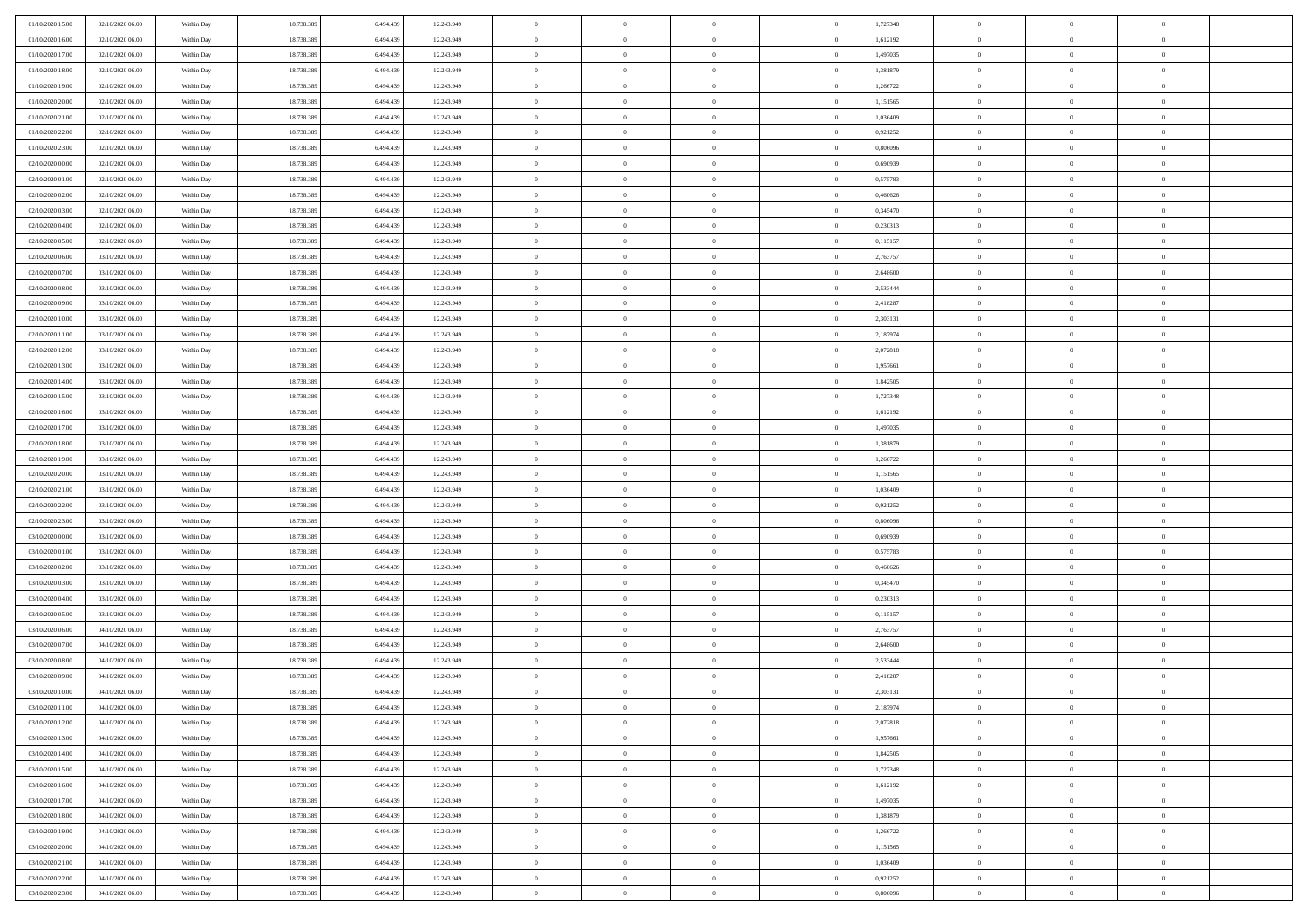| 04/10/2020 00:00                     | 04/10/2020 06.00                     | Within Day               | 18.738.389               | 6.494.439 | 12.243.949               | $\,$ 0 $\,$    | $\overline{0}$                   | $\overline{0}$ |          | 0,690939             | $\bf{0}$       | $\overline{0}$ | $\,0\,$        |  |
|--------------------------------------|--------------------------------------|--------------------------|--------------------------|-----------|--------------------------|----------------|----------------------------------|----------------|----------|----------------------|----------------|----------------|----------------|--|
| 04/10/2020 01:00                     | 04/10/2020 06:00                     | Within Day               | 18.738.389               | 6,494.43  | 12.243.949               | $\theta$       | $\overline{0}$                   | $\mathbf{0}$   |          | 0,575783             | $\theta$       | $\overline{0}$ | $\theta$       |  |
| 04/10/2020 02:00                     | 04/10/2020 06:00                     | Within Day               | 18.738.389               | 6.494.439 | 12.243.949               | $\theta$       | $\overline{0}$                   | $\mathbf{0}$   |          | 0,460626             | $\mathbf{0}$   | $\overline{0}$ | $\overline{0}$ |  |
| 04/10/2020 03:00                     | 04/10/2020 06.00                     | Within Day               | 18.738.389               | 6.494.439 | 12.243.949               | $\,$ 0 $\,$    | $\overline{0}$                   | $\overline{0}$ |          | 0,345470             | $\bf{0}$       | $\overline{0}$ | $\bf{0}$       |  |
| 04/10/2020 04:00                     | 04/10/2020 06.00                     | Within Day               | 18.738.389               | 6.494.439 | 12.243.949               | $\bf{0}$       | $\overline{0}$                   | $\mathbf{0}$   |          | 0,230313             | $\bf{0}$       | $\theta$       | $\,0\,$        |  |
| 04/10/2020 05:00                     | 04/10/2020 06:00                     | Within Dav               | 18.738.389               | 6.494.439 | 12.243.949               | $\theta$       | $\overline{0}$                   | $\mathbf{0}$   |          | 0,115157             | $\mathbf{0}$   | $\overline{0}$ | $\overline{0}$ |  |
| 04/10/2020 06:00                     | 05/10/2020 06:00                     | Within Day               | 18.738.389               | 6.494.439 | 12.243.949               | $\,$ 0 $\,$    | $\overline{0}$                   | $\overline{0}$ |          | 2,763757             | $\bf{0}$       | $\overline{0}$ | $\,0\,$        |  |
| 04/10/2020 07.00                     | 05/10/2020 06.00                     | Within Day               | 18.738.389               | 6,494,439 | 12.243.949               | $\theta$       | $\overline{0}$                   | $\mathbf{0}$   |          | 2,648600             | $\,$ 0 $\,$    | $\overline{0}$ | $\theta$       |  |
| 04/10/2020 08:00                     | 05/10/2020 06:00                     | Within Day               | 18.738.389               | 6.494.439 | 12.243.949               | $\theta$       | $\overline{0}$                   | $\overline{0}$ |          | 2,533444             | $\mathbf{0}$   | $\bf{0}$       | $\overline{0}$ |  |
| 04/10/2020 09:00                     | 05/10/2020 06.00                     | Within Day               | 18.738.389               | 6.494.439 | 12.243.949               | $\,$ 0 $\,$    | $\overline{0}$                   | $\Omega$       |          | 2,418287             | $\bf{0}$       | $\overline{0}$ | $\,0\,$        |  |
|                                      |                                      |                          |                          | 6.494.439 |                          | $\bf{0}$       |                                  | $\mathbf{0}$   |          |                      | $\bf{0}$       | $\mathbf{0}$   | $\theta$       |  |
| 04/10/2020 11:00<br>04/10/2020 12:00 | 05/10/2020 06.00<br>05/10/2020 06:00 | Within Day<br>Within Dav | 18.738.389<br>18.738.389 | 6.494.439 | 12.243.949<br>12.243.949 | $\theta$       | $\overline{0}$<br>$\overline{0}$ |                |          | 2,187974<br>2,072818 | $\mathbf{0}$   | $\overline{0}$ | $\overline{0}$ |  |
|                                      |                                      |                          |                          |           |                          | $\,$ 0 $\,$    |                                  | $\mathbf{0}$   |          |                      | $\bf{0}$       |                | $\bf{0}$       |  |
| 04/10/2020 13:00                     | 05/10/2020 06:00                     | Within Day               | 18.738.389               | 6.494.439 | 12.243.949               |                | $\overline{0}$                   | $\overline{0}$ |          | 1,957661             |                | $\overline{0}$ |                |  |
| 04/10/2020 14:00                     | 05/10/2020 06:00                     | Within Day               | 18.738.389               | 6.494.439 | 12.243.949               | $\bf{0}$       | $\overline{0}$                   | $\mathbf{0}$   |          | 1,842505             | $\bf{0}$       | $\theta$       | $\,0\,$        |  |
| 04/10/2020 15:00                     | 05/10/2020 06:00                     | Within Dav               | 18.738.389               | 6.494.439 | 12.243.949               | $\theta$       | $\overline{0}$                   | $\mathbf{0}$   |          | 1,727348             | $\mathbf{0}$   | $\overline{0}$ | $\overline{0}$ |  |
| 04/10/2020 16:00                     | 05/10/2020 06.00                     | Within Day               | 18.738.389               | 6.494.439 | 12.243.949               | $\,$ 0 $\,$    | $\overline{0}$                   | $\Omega$       |          | 1,612192             | $\bf{0}$       | $\overline{0}$ | $\bf{0}$       |  |
| 04/10/2020 17.00                     | 05/10/2020 06.00                     | Within Day               | 18.738.389               | 6,494,439 | 12.243.949               | $\,$ 0         | $\overline{0}$                   | $\mathbf{0}$   |          | 1,497035             | $\bf{0}$       | $\overline{0}$ | $\theta$       |  |
| 04/10/2020 18:00                     | 05/10/2020 06:00                     | Within Day               | 18.738.389               | 6.494.439 | 12.243.949               | $\theta$       | $\overline{0}$                   | $\mathbf{0}$   |          | 1,381879             | $\mathbf{0}$   | $\overline{0}$ | $\overline{0}$ |  |
| 04/10/2020 19:00                     | 05/10/2020 06:00                     | Within Day               | 18.738.389               | 6.494.439 | 12.243.949               | $\bf{0}$       | $\overline{0}$                   | $\Omega$       |          | 1,266722             | $\bf{0}$       | $\overline{0}$ | $\,0\,$        |  |
| 04/10/2020 20:00                     | 05/10/2020 06.00                     | Within Day               | 18.738.389               | 6,494,439 | 12.243.949               | $\bf{0}$       | $\overline{0}$                   | $\mathbf{0}$   |          | 1,151565             | $\bf{0}$       | $\mathbf{0}$   | $\theta$       |  |
| 04/10/2020 21:00                     | 05/10/2020 06:00                     | Within Dav               | 18.738.389               | 6.494.439 | 12.243.949               | $\theta$       | $\overline{0}$                   | $\mathbf{0}$   |          | 1,036409             | $\mathbf{0}$   | $\overline{0}$ | $\overline{0}$ |  |
| 04/10/2020 22.00                     | 05/10/2020 06.00                     | Within Day               | 18.738.389               | 6.494.439 | 12.243.949               | $\,$ 0 $\,$    | $\overline{0}$                   | $\overline{0}$ |          | 0,921252             | $\bf{0}$       | $\overline{0}$ | $\bf{0}$       |  |
| 04/10/2020 23.00                     | 05/10/2020 06.00                     | Within Day               | 18.738.389               | 6,494,439 | 12.243.949               | $\bf{0}$       | $\overline{0}$                   | $\mathbf{0}$   |          | 0.806096             | $\bf{0}$       | $\theta$       | $\,0\,$        |  |
| 05/10/2020 00:00                     | 05/10/2020 06:00                     | Within Dav               | 18.738.389               | 6.494.439 | 12.243.949               | $\theta$       | $\overline{0}$                   | $\mathbf{0}$   |          | 0,690939             | $\mathbf{0}$   | $\overline{0}$ | $\overline{0}$ |  |
| 05/10/2020 01:00                     | 05/10/2020 06:00                     | Within Day               | 18.738.389               | 6.494.439 | 12.243.949               | $\,$ 0 $\,$    | $\overline{0}$                   | $\overline{0}$ |          | 0,575783             | $\bf{0}$       | $\overline{0}$ | $\,0\,$        |  |
| 05/10/2020 02.00                     | 05/10/2020 06.00                     | Within Day               | 18.738.389               | 6,494,439 | 12.243.949               | $\,$ 0         | $\overline{0}$                   | $\mathbf{0}$   |          | 0,460626             | $\bf{0}$       | $\overline{0}$ | $\theta$       |  |
| 05/10/2020 03:00                     | 05/10/2020 06:00                     | Within Day               | 18.738.389               | 6.494.439 | 12.243.949               | $\theta$       | $\overline{0}$                   | $\overline{0}$ |          | 0,345470             | $\mathbf{0}$   | $\bf{0}$       | $\overline{0}$ |  |
| 05/10/2020 04:00                     | 05/10/2020 06.00                     | Within Day               | 18.738.389               | 6.494.439 | 12.243.949               | $\,$ 0 $\,$    | $\overline{0}$                   | $\Omega$       |          | 0,230313             | $\bf{0}$       | $\overline{0}$ | $\,0\,$        |  |
| 05/10/2020 05:00                     | 05/10/2020 06.00                     | Within Day               | 18.738.389               | 6,494,439 | 12.243.949               | $\bf{0}$       | $\overline{0}$                   | $\mathbf{0}$   |          | 0,115157             | $\bf{0}$       | $\mathbf{0}$   | $\theta$       |  |
| 05/10/2020 06:00                     | 06/10/2020 06:00                     | Within Dav               | 18.738.389               | 6.494.439 | 12.243.949               | $\theta$       | $\overline{0}$                   | $\overline{0}$ |          | 2,763757             | $\mathbf{0}$   | $\overline{0}$ | $\overline{0}$ |  |
| 05/10/2020 07:00                     | 06/10/2020 06:00                     | Within Day               | 18.738.389               | 6.494.439 | 12.243.949               | $\theta$       | $\overline{0}$                   | $\overline{0}$ |          | 2,648600             | $\,$ 0         | $\overline{0}$ | $\,$ 0 $\,$    |  |
| 05/10/2020 08:00                     | 06/10/2020 06:00                     | Within Day               | 18.738.389               | 6,494,439 | 12.243.949               | $\bf{0}$       | $\overline{0}$                   | $\mathbf{0}$   |          | 2,533444             | $\bf{0}$       | $\mathbf{0}$   | $\bf{0}$       |  |
| 05/10/2020 09:00                     | 06/10/2020 06:00                     | Within Dav               | 18.738.389               | 6.494.439 | 12.243.949               | $\theta$       | $\overline{0}$                   | $\mathbf{0}$   |          | 2,418287             | $\mathbf{0}$   | $\overline{0}$ | $\overline{0}$ |  |
| 05/10/2020 10:00                     | 06/10/2020 06:00                     | Within Day               | 18.738.389               | 6.494.439 | 12.243.949               | $\theta$       | $\overline{0}$                   | $\overline{0}$ |          | 2,303131             | $\,$ 0         | $\overline{0}$ | $\theta$       |  |
| 05/10/2020 11:00                     | 06/10/2020 06:00                     | Within Day               | 18.738.389               | 6.494.439 | 12.243.949               | $\bf{0}$       | $\overline{0}$                   | $\mathbf{0}$   |          | 2,187974             | $\mathbf{0}$   | $\overline{0}$ | $\overline{0}$ |  |
| 05/10/2020 12:00                     | 06/10/2020 06:00                     | Within Day               | 18.738.389               | 6.494.439 | 12.243.949               | $\theta$       | $\overline{0}$                   | $\mathbf{0}$   |          | 2,072818             | $\mathbf{0}$   | $\overline{0}$ | $\overline{0}$ |  |
| 05/10/2020 13:00                     | 06/10/2020 06:00                     | Within Day               | 18.738.389               | 6.494.439 | 12.243.949               | $\theta$       | $\overline{0}$                   | $\overline{0}$ |          | 1,957661             | $\,$ 0         | $\overline{0}$ | $\theta$       |  |
| 05/10/2020 14:00                     | 06/10/2020 06:00                     | Within Day               | 18.738.389               | 6,494,439 | 12.243.949               | $\bf{0}$       | 1.725.450                        | $\mathbf{0}$   |          | 1,842505             | $\bf{0}$       | $\mathbf{0}$   | $\bf{0}$       |  |
| 05/10/2020 15:00                     | 06/10/2020 06:00                     | Within Dav               | 18.738.389               | 8.219.889 | 10.518.499               | $\theta$       | $\overline{0}$                   | $\overline{0}$ |          | 1,727348             | $\mathbf{0}$   | $\overline{0}$ | $\overline{0}$ |  |
| 05/10/2020 16:00                     | 06/10/2020 06:00                     | Within Day               | 18.738.389               | 8.219.889 | 10.518.499               | $\theta$       | $\overline{0}$                   | $\overline{0}$ |          | 1,612192             | $\,$ 0         | $\overline{0}$ | $\,$ 0 $\,$    |  |
| 05/10/2020 17:00                     | 06/10/2020 06:00                     | Within Day               | 18.738.389               | 8.219.889 | 10.518.499               | $\,$ 0         | $\,$ 0 $\,$                      | $\overline{0}$ |          | 1,497035             | $\,$ 0 $\,$    | $\overline{0}$ | $\bf{0}$       |  |
| 05/10/2020 18:00                     | 06/10/2020 06:00                     | Within Dav               | 18.738.389               | 8.219.889 | 10.518.499               | $\theta$       | $\overline{0}$                   | $\mathbf{0}$   |          | 1,381879             | $\mathbf{0}$   | $\overline{0}$ | $\theta$       |  |
| 05/10/2020 19:00                     | 06/10/2020 06:00                     | Within Day               | 18.738.389               | 8.219.889 | 10.518.499               | $\overline{0}$ | $\overline{0}$                   | $\overline{0}$ |          | 1,266722             | $\,$ 0         | $\overline{0}$ | $\theta$       |  |
| 05/10/2020 20:00                     | 06/10/2020 06:00                     | Within Day               | 18.738.389               | 8.219.889 | 10.518.499               | $\bf{0}$       | $\overline{0}$                   | $\mathbf{0}$   |          | 1,151565             | $\bf{0}$       | $\overline{0}$ | $\bf{0}$       |  |
| 05/10/2020 21:00                     | 06/10/2020 06:00                     | Within Day               | 18.738.389               | 8.219.889 | 10.518.499               | $\overline{0}$ | $\theta$                         |                |          | 1,036409             | $\overline{0}$ | $\theta$       | $\theta$       |  |
| 05/10/2020 22.00                     | 06/10/2020 06:00                     | Within Day               | 18.738.389               | 8.219.889 | 10.518.499               | $\,$ 0 $\,$    | $\overline{0}$                   | $\overline{0}$ |          | 0,921252             | $\,$ 0 $\,$    | $\bf{0}$       | $\theta$       |  |
| 05/10/2020 23.00                     | 06/10/2020 06:00                     | Within Day               | 18.738.389               | 8.219.889 | 10.518.499               | $\bf{0}$       | $\,$ 0 $\,$                      | $\mathbf{0}$   |          | 0.806096             | $\,$ 0 $\,$    | $\overline{0}$ | $\overline{0}$ |  |
| 06/10/2020 00:00                     | 06/10/2020 06:00                     | Within Day               | 18.738.389               | 8.219.889 | 10.518.499               | $\mathbf{0}$   | $\overline{0}$                   | $\overline{0}$ |          | 0,690939             | $\,$ 0 $\,$    | $\bf{0}$       | $\mathbf{0}$   |  |
| 06/10/2020 01:00                     | 06/10/2020 06:00                     | Within Day               | 18.738.389               | 8.219.889 | 10.518.499               | $\,$ 0 $\,$    | $\overline{0}$                   | $\overline{0}$ | $\theta$ | 0,575783             | $\,$ 0 $\,$    | $\bf{0}$       | $\,$ 0 $\,$    |  |
| 06/10/2020 02.00                     | 06/10/2020 06:00                     | Within Day               | 18.738.389               | 8.219.889 | 10.518.499               | $\mathbf{0}$   | $\,$ 0 $\,$                      | $\overline{0}$ |          | 0,460626             | $\,$ 0 $\,$    | $\overline{0}$ | $\overline{0}$ |  |
| 06/10/2020 03:00                     | 06/10/2020 06:00                     | Within Day               | 18.738.389               | 8.219.889 | 10.518.499               | $\overline{0}$ | $\overline{0}$                   | $\overline{0}$ |          | 0,345470             | $\mathbf{0}$   | $\overline{0}$ | $\overline{0}$ |  |
| 06/10/2020 04:00                     | 06/10/2020 06:00                     | Within Day               | 18.738.389               | 8.219.889 | 10.518.499               | $\,$ 0 $\,$    | $\overline{0}$                   | $\overline{0}$ |          | 0,230313             | $\,$ 0 $\,$    | $\overline{0}$ | $\,$ 0 $\,$    |  |
| 06/10/2020 05:00                     | 06/10/2020 06:00                     | Within Day               | 18.738.389               | 8.219.889 | 10.518.499               | $\bf{0}$       | $\overline{0}$                   | $\overline{0}$ |          | 0,115157             | $\mathbf{0}$   | $\overline{0}$ | $\overline{0}$ |  |
| 06/10/2020 06:00                     | 07/10/2020 06:00                     | Within Day               | 18.738.389               | 6.494.439 | 12.243.949               | $\overline{0}$ | $\overline{0}$                   | $\overline{0}$ |          | 2,763757             | $\mathbf{0}$   | $\bf{0}$       | $\overline{0}$ |  |
| 06/10/2020 07:00                     | 07/10/2020 06:00                     | Within Day               | 18.738.389               | 6.494.439 | 12.243.949               | $\,$ 0 $\,$    | $\overline{0}$                   | $\overline{0}$ |          | 2,648600             | $\,$ 0 $\,$    | $\overline{0}$ | $\,$ 0 $\,$    |  |
| 06/10/2020 08:00                     | 07/10/2020 06.00                     | Within Day               | 18.738.389               | 6.494.439 | 12.243.949               | $\,$ 0 $\,$    | $\overline{0}$                   | $\overline{0}$ |          | 2,533444             | $\bf{0}$       | $\overline{0}$ | $\overline{0}$ |  |
|                                      |                                      |                          |                          |           |                          | $\theta$       |                                  |                |          |                      | $\mathbf{0}$   | $\overline{0}$ | $\overline{0}$ |  |
| 06/10/2020 09:00                     | 07/10/2020 06:00                     | Within Day               | 18.738.389               | 6.494.439 | 12.243.949               |                | $\overline{0}$                   | $\overline{0}$ |          | 2,418287             |                |                |                |  |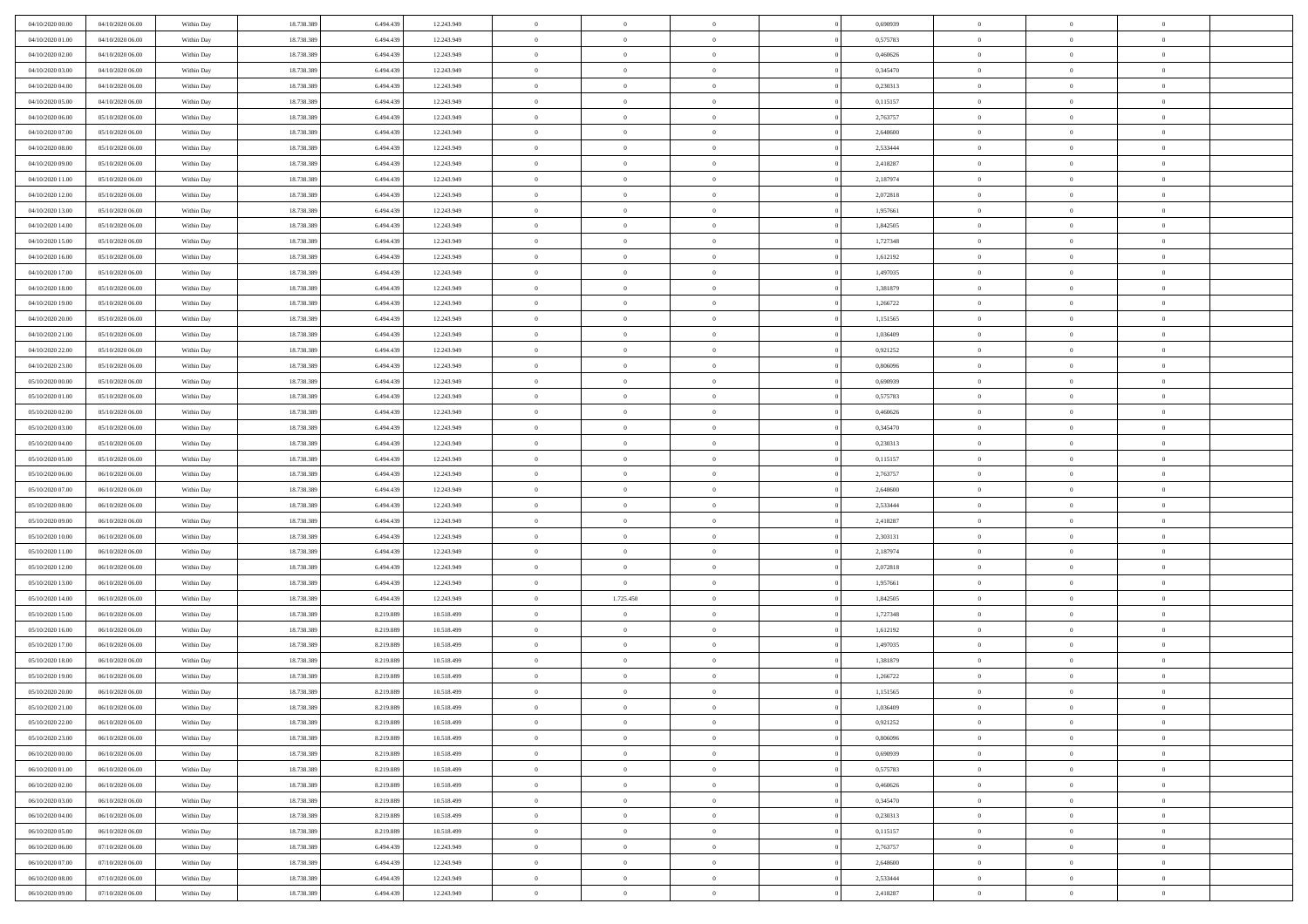| 06/10/2020 10:00 | 07/10/2020 06:00 | Within Day | 18.738.389 | 6.494.439 | 12.243.949 | $\,$ 0 $\,$    | $\overline{0}$ | $\overline{0}$ |          | 2,303131 | $\bf{0}$       | $\overline{0}$ | $\,0\,$        |  |
|------------------|------------------|------------|------------|-----------|------------|----------------|----------------|----------------|----------|----------|----------------|----------------|----------------|--|
| 06/10/2020 11:00 | 07/10/2020 06:00 | Within Day | 18.738.389 | 6,494.43  | 12.243.949 | $\theta$       | $\overline{0}$ | $\mathbf{0}$   |          | 2,187974 | $\theta$       | $\mathbf{0}$   | $\theta$       |  |
| 06/10/2020 12:00 | 07/10/2020 06:00 | Within Dav | 18.738.389 | 6.494.439 | 12.243.949 | $\theta$       | $\overline{0}$ | $\mathbf{0}$   |          | 2,072818 | $\mathbf{0}$   | $\overline{0}$ | $\overline{0}$ |  |
| 06/10/2020 13:00 | 07/10/2020 06.00 | Within Day | 18.738.389 | 6.494.439 | 12.243.949 | $\,$ 0 $\,$    | $\overline{0}$ | $\overline{0}$ |          | 1,957661 | $\bf{0}$       | $\overline{0}$ | $\bf{0}$       |  |
| 06/10/2020 14:00 | 07/10/2020 06.00 | Within Day | 18.738.389 | 6.494.439 | 12.243.949 | $\bf{0}$       | $\overline{0}$ | $\mathbf{0}$   |          | 1,842505 | $\bf{0}$       | $\theta$       | $\,0\,$        |  |
| 06/10/2020 15:00 | 07/10/2020 06:00 | Within Dav | 18.738.389 | 6.494.439 | 12.243.949 | $\theta$       | $\overline{0}$ | $\mathbf{0}$   |          | 1,727348 | $\mathbf{0}$   | $\overline{0}$ | $\overline{0}$ |  |
| 06/10/2020 16:00 | 07/10/2020 06.00 | Within Day | 18.738.389 | 6.494.439 | 12.243.949 | $\,$ 0 $\,$    | $\overline{0}$ | $\overline{0}$ |          | 1,612192 | $\bf{0}$       | $\overline{0}$ | $\,0\,$        |  |
| 06/10/2020 17.00 | 07/10/2020 06.00 | Within Day | 18.738.389 | 6,494,439 | 12.243.949 | $\theta$       | $\overline{0}$ | $\mathbf{0}$   |          | 1,497035 | $\,$ 0 $\,$    | $\overline{0}$ | $\theta$       |  |
| 06/10/2020 18:00 | 07/10/2020 06:00 | Within Day | 18.738.389 | 6.494.439 | 12.243.949 | $\theta$       | $\overline{0}$ | $\mathbf{0}$   |          | 1,381879 | $\mathbf{0}$   | $\bf{0}$       | $\overline{0}$ |  |
| 06/10/2020 19:00 | 07/10/2020 06.00 | Within Day | 18.738.389 | 6.494.439 | 12.243.949 | $\,$ 0 $\,$    | $\overline{0}$ | $\Omega$       |          | 1,266722 | $\bf{0}$       | $\overline{0}$ | $\,0\,$        |  |
| 06/10/2020 20:00 | 07/10/2020 06.00 | Within Day | 18.738.389 | 6,494,439 | 12.243.949 | $\bf{0}$       | $\overline{0}$ | $\mathbf{0}$   |          | 1,151565 | $\bf{0}$       | $\mathbf{0}$   | $\theta$       |  |
| 06/10/2020 21:00 | 07/10/2020 06:00 | Within Dav | 18.738.389 | 6.494.439 | 12.243.949 | $\theta$       | $\overline{0}$ | $\mathbf{0}$   |          | 1,036409 | $\mathbf{0}$   | $\overline{0}$ | $\overline{0}$ |  |
| 06/10/2020 22.00 | 07/10/2020 06.00 | Within Day | 18.738.389 | 6.494.439 | 12.243.949 | $\,$ 0 $\,$    | $\overline{0}$ | $\overline{0}$ |          | 0,921252 | $\bf{0}$       | $\overline{0}$ | $\bf{0}$       |  |
| 06/10/2020 23.00 | 07/10/2020 06.00 | Within Day | 18.738.389 | 6.494.439 | 12.243.949 | $\bf{0}$       | $\overline{0}$ | $\mathbf{0}$   |          | 0,806096 | $\bf{0}$       | $\theta$       | $\,0\,$        |  |
| 07/10/2020 00:00 | 07/10/2020 06:00 | Within Dav | 18.738.389 | 6.494.439 | 12.243.949 | $\theta$       | $\overline{0}$ | $\mathbf{0}$   |          | 0,690939 | $\mathbf{0}$   | $\overline{0}$ | $\overline{0}$ |  |
| 07/10/2020 01:00 | 07/10/2020 06.00 | Within Day | 18.738.389 | 6.494.439 | 12.243.949 | $\,$ 0 $\,$    | $\overline{0}$ | $\overline{0}$ |          | 0,575783 | $\bf{0}$       | $\overline{0}$ | $\bf{0}$       |  |
| 07/10/2020 02.00 | 07/10/2020 06.00 | Within Day | 18.738.389 | 6,494,439 | 12.243.949 | $\,$ 0         | $\overline{0}$ | $\mathbf{0}$   |          | 0.460626 | $\bf{0}$       | $\overline{0}$ | $\theta$       |  |
| 07/10/2020 03:00 | 07/10/2020 06:00 | Within Day | 18.738.389 | 6.494.439 | 12.243.949 | $\theta$       | $\overline{0}$ | $\mathbf{0}$   |          | 0,345470 | $\mathbf{0}$   | $\overline{0}$ | $\overline{0}$ |  |
| 07/10/2020 04:00 | 07/10/2020 06:00 | Within Day | 18.738.389 | 6.494.439 | 12.243.949 | $\bf{0}$       | $\overline{0}$ | $\Omega$       |          | 0,230313 | $\bf{0}$       | $\overline{0}$ | $\,0\,$        |  |
| 07/10/2020 05:00 | 07/10/2020 06.00 | Within Day | 18.738.389 | 6,494,439 | 12.243.949 | $\bf{0}$       | $\overline{0}$ | $\mathbf{0}$   |          | 0,115157 | $\bf{0}$       | $\mathbf{0}$   | $\theta$       |  |
| 07/10/2020 06:00 | 08/10/2020 06:00 | Within Dav | 18.738.389 | 6.494.439 | 12.243.949 | $\theta$       | $\overline{0}$ | $\mathbf{0}$   |          | 2,763757 | $\mathbf{0}$   | $\overline{0}$ | $\overline{0}$ |  |
| 07/10/2020 07.00 | 08/10/2020 06:00 | Within Day | 18.738.389 | 6.494.439 | 12.243.949 | $\,$ 0 $\,$    | $\overline{0}$ | $\overline{0}$ |          | 2,648600 | $\bf{0}$       | $\overline{0}$ | $\bf{0}$       |  |
| 07/10/2020 08:00 | 08/10/2020 06:00 | Within Day | 18.738.389 | 6,494,439 | 12.243.949 | $\bf{0}$       | $\overline{0}$ | $\mathbf{0}$   |          | 2,533444 | $\bf{0}$       | $\theta$       | $\,0\,$        |  |
| 07/10/2020 09:00 | 08/10/2020 06:00 | Within Dav | 18.738.389 | 6.494.439 | 12.243.949 | $\theta$       | $\overline{0}$ | $\mathbf{0}$   |          | 2,418287 | $\mathbf{0}$   | $\overline{0}$ | $\overline{0}$ |  |
| 07/10/2020 10:00 | 08/10/2020 06:00 | Within Day | 18.738.389 | 6.494.439 | 12.243.949 | $\,$ 0 $\,$    | $\overline{0}$ | $\overline{0}$ |          | 2,303131 | $\bf{0}$       | $\overline{0}$ | $\,0\,$        |  |
| 07/10/2020 11:00 | 08/10/2020 06:00 | Within Day | 18.738.389 | 6,494,439 | 12.243.949 | $\,$ 0         | $\overline{0}$ | $\mathbf{0}$   |          | 2,187974 | $\bf{0}$       | $\overline{0}$ | $\theta$       |  |
| 07/10/2020 12:00 | 08/10/2020 06:00 | Within Day | 18.738.389 | 6.494.439 | 12.243.949 | $\theta$       | $\overline{0}$ | $\overline{0}$ |          | 2,072818 | $\mathbf{0}$   | $\bf{0}$       | $\overline{0}$ |  |
| 07/10/2020 13:00 | 08/10/2020 06:00 | Within Day | 18.738.389 | 6.494.439 | 12.243.949 | $\,$ 0 $\,$    | $\overline{0}$ | $\Omega$       |          | 1,957661 | $\bf{0}$       | $\overline{0}$ | $\,0\,$        |  |
| 07/10/2020 14:00 | 08/10/2020 06:00 | Within Day | 18.738.389 | 6.494.439 | 12.243.949 | $\bf{0}$       | $\overline{0}$ | $\mathbf{0}$   |          | 1,842505 | $\bf{0}$       | $\mathbf{0}$   | $\theta$       |  |
| 07/10/2020 15:00 | 08/10/2020 06:00 | Within Dav | 18.738.389 | 6.494.439 | 12.243.949 | $\theta$       | $\overline{0}$ | $\overline{0}$ |          | 1,727348 | $\mathbf{0}$   | $\overline{0}$ | $\overline{0}$ |  |
| 07/10/2020 16:00 | 08/10/2020 06:00 | Within Day | 18.738.389 | 6.494.439 | 12.243.949 | $\theta$       | $\overline{0}$ | $\overline{0}$ |          | 1,612192 | $\,$ 0         | $\overline{0}$ | $\,$ 0 $\,$    |  |
| 07/10/2020 17.00 | 08/10/2020 06:00 | Within Day | 18.738.389 | 6,494,439 | 12.243.949 | $\bf{0}$       | $\overline{0}$ | $\mathbf{0}$   |          | 1,497035 | $\bf{0}$       | $\mathbf{0}$   | $\overline{0}$ |  |
| 07/10/2020 18:00 | 08/10/2020 06:00 | Within Dav | 18.738.389 | 6.494.439 | 12.243.949 | $\theta$       | $\overline{0}$ | $\mathbf{0}$   |          | 1,381879 | $\mathbf{0}$   | $\overline{0}$ | $\overline{0}$ |  |
| 07/10/2020 19:00 | 08/10/2020 06:00 | Within Day | 18.738.389 | 6.494.439 | 12.243.949 | $\theta$       | $\overline{0}$ | $\overline{0}$ |          | 1,266722 | $\,$ 0         | $\overline{0}$ | $\theta$       |  |
| 07/10/2020 20:00 | 08/10/2020 06:00 | Within Day | 18.738.389 | 6.494.439 | 12.243.949 | $\bf{0}$       | $\overline{0}$ | $\mathbf{0}$   |          | 1,151565 | $\mathbf{0}$   | $\overline{0}$ | $\overline{0}$ |  |
| 07/10/2020 21:00 | 08/10/2020 06:00 | Within Day | 18.738.389 | 6.494.439 | 12.243.949 | $\theta$       | $\overline{0}$ | $\mathbf{0}$   |          | 1,036409 | $\mathbf{0}$   | $\overline{0}$ | $\overline{0}$ |  |
| 07/10/2020 22.00 | 08/10/2020 06:00 | Within Day | 18.738.389 | 6.494.439 | 12.243.949 | $\theta$       | $\overline{0}$ | $\overline{0}$ |          | 0,921252 | $\,$ 0         | $\overline{0}$ | $\theta$       |  |
| 07/10/2020 23.00 | 08/10/2020 06:00 | Within Day | 18.738.389 | 6,494,439 | 12.243.949 | $\bf{0}$       | $\overline{0}$ | $\mathbf{0}$   |          | 0.806096 | $\bf{0}$       | $\mathbf{0}$   | $\bf{0}$       |  |
| 08/10/2020 00:00 | 08/10/2020 06:00 | Within Dav | 18.738.389 | 6.494.439 | 12.243.949 | $\theta$       | $\overline{0}$ | $\mathbf{0}$   |          | 0,690939 | $\mathbf{0}$   | $\overline{0}$ | $\overline{0}$ |  |
| 08/10/2020 01:00 | 08/10/2020 06:00 | Within Day | 18.738.389 | 6.494.439 | 12.243.949 | $\,$ 0 $\,$    | $\overline{0}$ | $\overline{0}$ |          | 0,575783 | $\,$ 0         | $\overline{0}$ | $\,$ 0 $\,$    |  |
| 08/10/2020 02:00 | 08/10/2020 06:00 | Within Day | 18.738.389 | 6.494.439 | 12.243.949 | $\,$ 0         | $\,$ 0 $\,$    | $\overline{0}$ |          | 0,460626 | $\,$ 0 $\,$    | $\bf{0}$       | $\bf{0}$       |  |
| 08/10/2020 03:00 | 08/10/2020 06:00 | Within Dav | 18.738.389 | 6.494.439 | 12.243.949 | $\theta$       | $\overline{0}$ | $\mathbf{0}$   |          | 0,345470 | $\mathbf{0}$   | $\overline{0}$ | $\overline{0}$ |  |
| 08/10/2020 04:00 | 08/10/2020 06:00 | Within Day | 18.738.389 | 6.494.439 | 12.243.949 | $\overline{0}$ | $\overline{0}$ | $\overline{0}$ |          | 0,230313 | $\overline{0}$ | $\overline{0}$ | $\theta$       |  |
| 08/10/2020 05:00 | 08/10/2020 06:00 | Within Day | 18.738.389 | 6.494.439 | 12.243.949 | $\bf{0}$       | $\overline{0}$ | $\mathbf{0}$   |          | 0,115157 | $\bf{0}$       | $\overline{0}$ | $\bf{0}$       |  |
| 08/10/2020 06:00 | 09/10/2020 06:00 | Within Day | 18.738.389 | 6.494.439 | 12.243.949 | $\overline{0}$ | $\theta$       |                |          | 2,763757 | $\overline{0}$ | $\theta$       | $\theta$       |  |
| 08/10/2020 07:00 | 09/10/2020 06:00 | Within Day | 18.738.389 | 6.494.439 | 12.243.949 | $\,$ 0 $\,$    | $\overline{0}$ | $\overline{0}$ |          | 2,648600 | $\,$ 0 $\,$    | $\bf{0}$       | $\theta$       |  |
| 08/10/2020 08:00 | 09/10/2020 06:00 | Within Day | 18.738.389 | 6.494.439 | 12.243.949 | $\bf{0}$       | $\,$ 0 $\,$    | $\mathbf{0}$   |          | 2,533444 | $\,$ 0 $\,$    | $\overline{0}$ | $\overline{0}$ |  |
| 08/10/2020 09:00 | 09/10/2020 06:00 | Within Day | 18.738.389 | 6.494.439 | 12.243.949 | $\overline{0}$ | $\overline{0}$ | $\overline{0}$ |          | 2,418287 | $\,$ 0 $\,$    | $\bf{0}$       | $\mathbf{0}$   |  |
| 08/10/2020 10:00 | 09/10/2020 06:00 | Within Day | 18.738.389 | 6.494.439 | 12.243.949 | $\,$ 0 $\,$    | $\overline{0}$ | $\overline{0}$ | $\theta$ | 2,303131 | $\,$ 0 $\,$    | $\bf{0}$       | $\,$ 0 $\,$    |  |
| 08/10/2020 11:00 | 09/10/2020 06.00 | Within Day | 18.738.389 | 6.494.439 | 12.243.949 | $\,$ 0 $\,$    | $\,$ 0 $\,$    | $\overline{0}$ |          | 2,187974 | $\,$ 0 $\,$    | $\overline{0}$ | $\overline{0}$ |  |
| 08/10/2020 12:00 | 09/10/2020 06:00 | Within Day | 18.738.389 | 6.494.439 | 12.243.949 | $\overline{0}$ | $\overline{0}$ | $\overline{0}$ |          | 2,072818 | $\mathbf{0}$   | $\overline{0}$ | $\overline{0}$ |  |
| 08/10/2020 13:00 | 09/10/2020 06:00 | Within Day | 18.738.389 | 6.494.439 | 12.243.949 | $\,$ 0 $\,$    | $\overline{0}$ | $\overline{0}$ |          | 1,957661 | $\,$ 0 $\,$    | $\overline{0}$ | $\,$ 0 $\,$    |  |
| 08/10/2020 14:00 | 09/10/2020 06.00 | Within Day | 18.738.389 | 6,494,439 | 12.243.949 | $\bf{0}$       | $\overline{0}$ | $\overline{0}$ |          | 1,842505 | $\mathbf{0}$   | $\overline{0}$ | $\overline{0}$ |  |
| 08/10/2020 15:00 | 09/10/2020 06:00 | Within Day | 18.738.389 | 6.494.439 | 12.243.949 | $\overline{0}$ | $\overline{0}$ | $\overline{0}$ |          | 1,727348 | $\mathbf{0}$   | $\bf{0}$       | $\overline{0}$ |  |
| 08/10/2020 16:00 | 09/10/2020 06:00 | Within Day | 18.738.389 | 6.494.439 | 12.243.949 | $\,$ 0 $\,$    | $\overline{0}$ | $\overline{0}$ |          | 1,612192 | $\,$ 0 $\,$    | $\overline{0}$ | $\,$ 0 $\,$    |  |
| 08/10/2020 17:00 | 09/10/2020 06.00 | Within Day | 18.738.389 | 6.494.439 | 12.243.949 | $\,$ 0 $\,$    | $\,$ 0 $\,$    | $\overline{0}$ |          | 1,497035 | $\bf{0}$       | $\overline{0}$ | $\overline{0}$ |  |
| 08/10/2020 18:00 | 09/10/2020 06:00 | Within Day | 18.738.389 | 6.494.439 | 12.243.949 | $\theta$       | $\overline{0}$ | $\overline{0}$ |          | 1,381879 | $\mathbf{0}$   | $\overline{0}$ | $\overline{0}$ |  |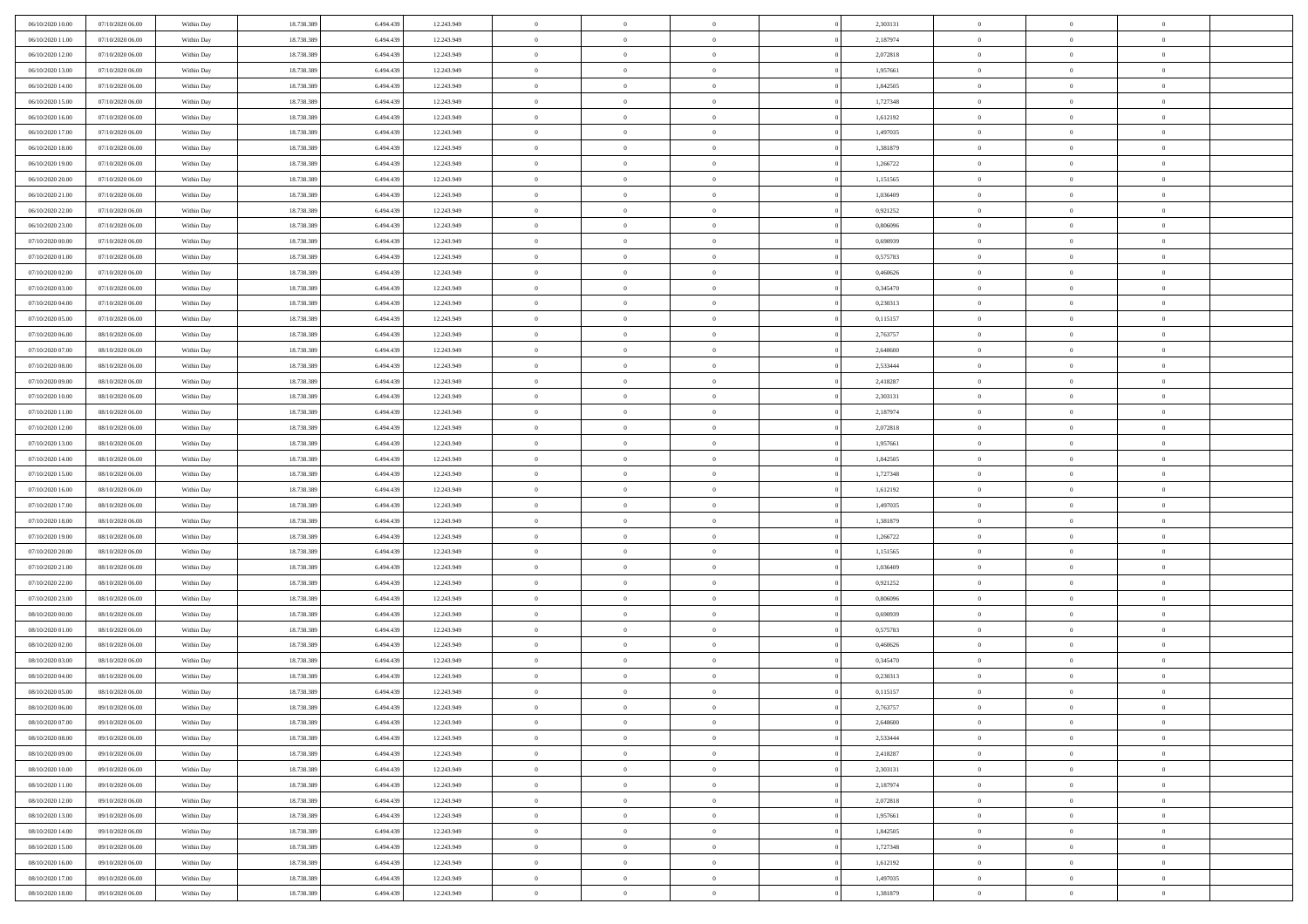| 08/10/2020 19:00 | 09/10/2020 06:00 | Within Day               | 18.738.389 | 6.494.439 | 12.243.949 | $\,$ 0 $\,$    | $\overline{0}$ | $\overline{0}$ |          | 1,266722 | $\bf{0}$       | $\overline{0}$ | $\,0\,$        |  |
|------------------|------------------|--------------------------|------------|-----------|------------|----------------|----------------|----------------|----------|----------|----------------|----------------|----------------|--|
| 08/10/2020 20:00 | 09/10/2020 06:00 | Within Day               | 18.738.389 | 6,494.43  | 12.243.949 | $\theta$       | $\overline{0}$ | $\mathbf{0}$   |          | 1,151565 | $\theta$       | $\overline{0}$ | $\theta$       |  |
| 08/10/2020 21:00 | 09/10/2020 06:00 | Within Day               | 18.738.389 | 6.494.439 | 12.243.949 | $\theta$       | $\overline{0}$ | $\overline{0}$ |          | 1,036409 | $\mathbf{0}$   | $\overline{0}$ | $\overline{0}$ |  |
| 08/10/2020 22.00 | 09/10/2020 06.00 | Within Day               | 18.738.389 | 6.494.439 | 12.243.949 | $\,$ 0 $\,$    | $\overline{0}$ | $\overline{0}$ |          | 0,921252 | $\bf{0}$       | $\overline{0}$ | $\bf{0}$       |  |
| 08/10/2020 23:00 | 09/10/2020 06:00 | Within Day               | 18.738.389 | 6.494.439 | 12.243.949 | $\bf{0}$       | $\overline{0}$ | $\mathbf{0}$   |          | 0.806096 | $\bf{0}$       | $\theta$       | $\,0\,$        |  |
| 09/10/2020 00:00 | 09/10/2020 06:00 | Within Day               | 18.738.389 | 6.494.439 | 12.243.949 | $\theta$       | $\overline{0}$ | $\mathbf{0}$   |          | 0,690939 | $\mathbf{0}$   | $\overline{0}$ | $\overline{0}$ |  |
| 09/10/2020 01:00 | 09/10/2020 06:00 | Within Day               | 18.738.389 | 6.494.439 | 12.243.949 | $\,$ 0 $\,$    | $\overline{0}$ | $\overline{0}$ |          | 0,575783 | $\bf{0}$       | $\overline{0}$ | $\,0\,$        |  |
|                  |                  |                          |            |           |            | $\theta$       |                |                |          |          |                | $\overline{0}$ |                |  |
| 09/10/2020 02.00 | 09/10/2020 06:00 | Within Day               | 18.738.389 | 6,494,439 | 12.243.949 |                | $\overline{0}$ | $\mathbf{0}$   |          | 0,460626 | $\,$ 0 $\,$    |                | $\theta$       |  |
| 09/10/2020 03:00 | 09/10/2020 06:00 | Within Day               | 18.738.389 | 6.494.439 | 12.243.949 | $\theta$       | $\overline{0}$ | $\mathbf{0}$   |          | 0,345470 | $\mathbf{0}$   | $\bf{0}$       | $\overline{0}$ |  |
| 09/10/2020 04:00 | 09/10/2020 06:00 | Within Day               | 18.738.389 | 6.494.439 | 12.243.949 | $\,$ 0 $\,$    | $\overline{0}$ | $\Omega$       |          | 0,230313 | $\bf{0}$       | $\overline{0}$ | $\,0\,$        |  |
| 09/10/2020 05:00 | 09/10/2020 06.00 | Within Day               | 18.738.389 | 6.494.439 | 12.243.949 | $\bf{0}$       | $\overline{0}$ | $\mathbf{0}$   |          | 0,115157 | $\bf{0}$       | $\mathbf{0}$   | $\theta$       |  |
| 09/10/2020 06:00 | 10/10/2020 06:00 | Within Day               | 18.738.389 | 6.494.439 | 12.243.949 | $\theta$       | $\overline{0}$ | $\mathbf{0}$   |          | 2,763757 | $\mathbf{0}$   | $\overline{0}$ | $\overline{0}$ |  |
| 09/10/2020 07.00 | 10/10/2020 06:00 | Within Day               | 18.738.389 | 6.494.439 | 12.243.949 | $\,$ 0 $\,$    | $\overline{0}$ | $\overline{0}$ |          | 2,648600 | $\bf{0}$       | $\overline{0}$ | $\bf{0}$       |  |
| 09/10/2020 08:00 | 10/10/2020 06:00 | Within Day               | 18.738.389 | 6.494.439 | 12.243.949 | $\bf{0}$       | $\overline{0}$ | $\mathbf{0}$   |          | 2,533444 | $\bf{0}$       | $\theta$       | $\,0\,$        |  |
| 09/10/2020 09:00 | 10/10/2020 06:00 | Within Day               | 18.738.389 | 6.494.439 | 12.243.949 | $\theta$       | $\overline{0}$ | $\mathbf{0}$   |          | 2,418287 | $\mathbf{0}$   | $\overline{0}$ | $\overline{0}$ |  |
| 09/10/2020 10:00 | 10/10/2020 06:00 | Within Day               | 18.738.389 | 6.494.439 | 12.243.949 | $\,$ 0 $\,$    | $\overline{0}$ | $\Omega$       |          | 2,303131 | $\bf{0}$       | $\overline{0}$ | $\bf{0}$       |  |
| 09/10/2020 11:00 | 10/10/2020 06:00 | Within Day               | 18.738.389 | 6,494,439 | 12.243.949 | $\,$ 0         | $\overline{0}$ | $\mathbf{0}$   |          | 2,187974 | $\bf{0}$       | $\overline{0}$ | $\theta$       |  |
| 09/10/2020 12:00 | 10/10/2020 06:00 | Within Day               | 18.738.389 | 6.494.439 | 12.243.949 | $\theta$       | $\overline{0}$ | $\mathbf{0}$   |          | 2,072818 | $\mathbf{0}$   | $\overline{0}$ | $\overline{0}$ |  |
| 09/10/2020 13:00 | 10/10/2020 06:00 | Within Day               | 18.738.389 | 6.494.439 | 12.243.949 | $\,$ 0 $\,$    | $\overline{0}$ | $\Omega$       |          | 1,957661 | $\bf{0}$       | $\overline{0}$ | $\,0\,$        |  |
| 09/10/2020 14:00 | 10/10/2020 06:00 | Within Day               | 18.738.389 | 6,494,439 | 12.243.949 | $\bf{0}$       | $\overline{0}$ | $\mathbf{0}$   |          | 1,842505 | $\bf{0}$       | $\mathbf{0}$   | $\theta$       |  |
| 09/10/2020 15:00 | 10/10/2020 06:00 | Within Day               | 18.738.389 | 6.494.439 | 12.243.949 | $\theta$       | $\overline{0}$ | $\mathbf{0}$   |          | 1,727348 | $\mathbf{0}$   | $\overline{0}$ | $\overline{0}$ |  |
| 09/10/2020 16:00 | 10/10/2020 06:00 | Within Day               | 18.738.389 | 6.494.439 | 12.243.949 | $\,$ 0 $\,$    | $\overline{0}$ | $\overline{0}$ |          | 1,612192 | $\bf{0}$       | $\overline{0}$ | $\bf{0}$       |  |
| 09/10/2020 17.00 | 10/10/2020 06:00 | Within Day               | 18.738.389 | 6,494,439 | 12.243.949 | $\bf{0}$       | $\overline{0}$ | $\mathbf{0}$   |          | 1,497035 | $\bf{0}$       | $\theta$       | $\,0\,$        |  |
| 09/10/2020 18:00 | 10/10/2020 06:00 | Within Day               | 18.738.389 | 6.494.439 | 12.243.949 | $\theta$       | $\overline{0}$ | $\mathbf{0}$   |          | 1,381879 | $\mathbf{0}$   | $\overline{0}$ | $\overline{0}$ |  |
| 09/10/2020 19:00 | 10/10/2020 06:00 | Within Day               | 18.738.389 | 6.494.439 | 12.243.949 | $\,$ 0 $\,$    | $\overline{0}$ | $\overline{0}$ |          | 1,266722 | $\bf{0}$       | $\overline{0}$ | $\,0\,$        |  |
| 09/10/2020 20:00 | 10/10/2020 06:00 | Within Day               | 18.738.389 | 6,494,439 | 12.243.949 | $\,$ 0         | $\overline{0}$ | $\mathbf{0}$   |          | 1,151565 | $\bf{0}$       | $\overline{0}$ | $\theta$       |  |
| 09/10/2020 21:00 | 10/10/2020 06:00 | Within Day               | 18.738.389 | 6.494.439 | 12.243.949 | $\theta$       | $\overline{0}$ | $\overline{0}$ |          | 1,036409 | $\mathbf{0}$   | $\bf{0}$       | $\overline{0}$ |  |
| 09/10/2020 22.00 | 10/10/2020 06:00 | Within Day               | 18.738.389 | 6.494.439 | 12.243.949 | $\,$ 0 $\,$    | $\overline{0}$ | $\Omega$       |          | 0,921252 | $\bf{0}$       | $\overline{0}$ | $\,0\,$        |  |
| 09/10/2020 23.00 | 10/10/2020 06:00 | Within Day               | 18.738.389 | 6.494.439 | 12.243.949 | $\bf{0}$       | $\overline{0}$ | $\mathbf{0}$   |          | 0.806096 | $\bf{0}$       | $\mathbf{0}$   | $\theta$       |  |
| 10/10/2020 00:00 | 10/10/2020 06:00 | Within Day               | 18.738.389 | 6.494.439 | 12.243.949 | $\theta$       | $\overline{0}$ | $\overline{0}$ |          | 0,690939 | $\mathbf{0}$   | $\overline{0}$ | $\overline{0}$ |  |
| 10/10/2020 01:00 | 10/10/2020 06:00 | Within Day               | 18.738.389 | 6.494.439 | 12.243.949 | $\theta$       | $\overline{0}$ | $\overline{0}$ |          | 0,575783 | $\,$ 0         | $\overline{0}$ | $\,$ 0 $\,$    |  |
| 10/10/2020 02:00 | 10/10/2020 06:00 |                          | 18.738.389 | 6,494,439 | 12.243.949 | $\bf{0}$       | $\overline{0}$ | $\mathbf{0}$   |          | 0,460626 | $\bf{0}$       | $\mathbf{0}$   | $\bf{0}$       |  |
| 10/10/2020 03:00 | 10/10/2020 06:00 | Within Day<br>Within Day | 18.738.389 | 6.494.439 | 12.243.949 | $\theta$       | $\overline{0}$ | $\mathbf{0}$   |          | 0,345470 | $\mathbf{0}$   | $\overline{0}$ | $\overline{0}$ |  |
|                  |                  |                          |            |           |            | $\theta$       | $\overline{0}$ | $\overline{0}$ |          |          | $\,$ 0         | $\overline{0}$ | $\theta$       |  |
| 10/10/2020 04:00 | 10/10/2020 06:00 | Within Day               | 18.738.389 | 6.494.439 | 12.243.949 |                |                |                |          | 0,230313 |                | $\overline{0}$ | $\overline{0}$ |  |
| 10/10/2020 05:00 | 10/10/2020 06:00 | Within Day               | 18.738.389 | 6.494.439 | 12.243.949 | $\bf{0}$       | $\overline{0}$ | $\mathbf{0}$   |          | 0,115157 | $\mathbf{0}$   |                |                |  |
| 10/10/2020 06:00 | 11/10/2020 06:00 | Within Day               | 18.738.389 | 6.494.439 | 12.243.949 | $\theta$       | $\overline{0}$ | $\mathbf{0}$   |          | 2,763757 | $\mathbf{0}$   | $\overline{0}$ | $\overline{0}$ |  |
| 10/10/2020 07:00 | 11/10/2020 06:00 | Within Day               | 18.738.389 | 6.494.439 | 12.243.949 | $\theta$       | $\overline{0}$ | $\overline{0}$ |          | 2,648600 | $\,$ 0         | $\overline{0}$ | $\theta$       |  |
| 10/10/2020 08:00 | 11/10/2020 06.00 | Within Day               | 18.738.389 | 6.494.439 | 12.243.949 | $\bf{0}$       | $\overline{0}$ | $\mathbf{0}$   |          | 2,533444 | $\bf{0}$       | $\mathbf{0}$   | $\bf{0}$       |  |
| 10/10/2020 09:00 | 11/10/2020 06:00 | Within Day               | 18.738.389 | 6.494.439 | 12.243.949 | $\theta$       | $\overline{0}$ | $\mathbf{0}$   |          | 2,418287 | $\mathbf{0}$   | $\overline{0}$ | $\overline{0}$ |  |
| 10/10/2020 10:00 | 11/10/2020 06:00 | Within Day               | 18.738.389 | 6.494.439 | 12.243.949 | $\,$ 0 $\,$    | $\overline{0}$ | $\overline{0}$ |          | 2,303131 | $\,$ 0         | $\overline{0}$ | $\,$ 0 $\,$    |  |
| 10/10/2020 11:00 | 11/10/2020 06:00 | Within Day               | 18.738.389 | 6.494.439 | 12.243.949 | $\,$ 0         | $\,$ 0 $\,$    | $\overline{0}$ |          | 2,187974 | $\,$ 0 $\,$    | $\overline{0}$ | $\bf{0}$       |  |
| 10/10/2020 12:00 | 11/10/2020 06:00 | Within Day               | 18.738.389 | 6.494.439 | 12.243.949 | $\theta$       | $\overline{0}$ | $\mathbf{0}$   |          | 2,072818 | $\mathbf{0}$   | $\overline{0}$ | $\overline{0}$ |  |
| 10/10/2020 13:00 | 11/10/2020 06.00 | Within Day               | 18.738.389 | 6.494.439 | 12.243.949 | $\overline{0}$ | $\overline{0}$ | $\overline{0}$ |          | 1,957661 | $\overline{0}$ | $\overline{0}$ | $\theta$       |  |
| 10/10/2020 14:00 | 11/10/2020 06.00 | Within Day               | 18.738.389 | 6.494.439 | 12.243.949 | $\bf{0}$       | $\overline{0}$ | $\mathbf{0}$   |          | 1,842505 | $\bf{0}$       | $\overline{0}$ | $\bf{0}$       |  |
| 10/10/2020 15:00 | 11/10/2020 06:00 | Within Day               | 18.738.389 | 6.494.439 | 12.243.949 | $\overline{0}$ | $\theta$       |                |          | 1,727348 | $\overline{0}$ | $\theta$       | $\theta$       |  |
| 10/10/2020 16:00 | 11/10/2020 06:00 | Within Day               | 18.738.389 | 6.494.439 | 12.243.949 | $\,$ 0 $\,$    | $\overline{0}$ | $\overline{0}$ |          | 1,612192 | $\,$ 0 $\,$    | $\bf{0}$       | $\theta$       |  |
| 10/10/2020 17:00 | 11/10/2020 06.00 | Within Day               | 18.738.389 | 6.494.439 | 12.243.949 | $\bf{0}$       | $\,$ 0 $\,$    | $\mathbf{0}$   |          | 1,497035 | $\,$ 0 $\,$    | $\overline{0}$ | $\overline{0}$ |  |
| 10/10/2020 18:00 | 11/10/2020 06:00 | Within Day               | 18.738.389 | 6.494.439 | 12.243.949 | $\overline{0}$ | $\overline{0}$ | $\overline{0}$ |          | 1,381879 | $\,$ 0 $\,$    | $\bf{0}$       | $\mathbf{0}$   |  |
| 10/10/2020 19:00 | 11/10/2020 06:00 | Within Day               | 18.738.389 | 6.494.439 | 12.243.949 | $\,$ 0 $\,$    | $\overline{0}$ | $\overline{0}$ | $\theta$ | 1,266722 | $\,$ 0 $\,$    | $\bf{0}$       | $\,$ 0 $\,$    |  |
| 10/10/2020 20:00 | 11/10/2020 06.00 | Within Day               | 18.738.389 | 6.494.439 | 12.243.949 | $\,$ 0 $\,$    | $\,$ 0 $\,$    | $\overline{0}$ |          | 1,151565 | $\,$ 0 $\,$    | $\overline{0}$ | $\overline{0}$ |  |
| 10/10/2020 21:00 | 11/10/2020 06:00 | Within Day               | 18.738.389 | 6.494.439 | 12.243.949 | $\overline{0}$ | $\overline{0}$ | $\overline{0}$ |          | 1,036409 | $\mathbf{0}$   | $\overline{0}$ | $\overline{0}$ |  |
| 10/10/2020 22:00 | 11/10/2020 06:00 | Within Day               | 18.738.389 | 6.494.439 | 12.243.949 | $\,$ 0 $\,$    | $\overline{0}$ | $\overline{0}$ |          | 0,921252 | $\,$ 0 $\,$    | $\overline{0}$ | $\,$ 0 $\,$    |  |
| 10/10/2020 23.00 | 11/10/2020 06.00 | Within Day               | 18.738.389 | 6,494,439 | 12.243.949 | $\bf{0}$       | $\overline{0}$ | $\overline{0}$ |          | 0.806096 | $\,$ 0 $\,$    | $\overline{0}$ | $\overline{0}$ |  |
| 11/10/2020 00:00 | 11/10/2020 06:00 | Within Day               | 18.738.389 | 6.494.439 | 12.243.949 | $\overline{0}$ | $\overline{0}$ | $\overline{0}$ |          | 0,690939 | $\mathbf{0}$   | $\bf{0}$       | $\overline{0}$ |  |
| 11/10/2020 01:00 | 11/10/2020 06:00 | Within Day               | 18.738.389 | 6.494.439 | 12.243.949 | $\,$ 0 $\,$    | $\overline{0}$ | $\overline{0}$ |          | 0,575783 | $\,$ 0 $\,$    | $\mathbf{0}$   | $\,$ 0 $\,$    |  |
| 11/10/2020 02.00 | 11/10/2020 06.00 | Within Day               | 18.738.389 | 6.494.439 | 12.243.949 | $\,$ 0 $\,$    | $\,$ 0 $\,$    | $\overline{0}$ |          | 0,460626 | $\bf{0}$       | $\overline{0}$ | $\overline{0}$ |  |
| 11/10/2020 03:00 | 11/10/2020 06:00 | Within Day               | 18.738.389 | 6.494.439 | 12.243.949 | $\theta$       | $\overline{0}$ | $\overline{0}$ |          | 0,345470 | $\mathbf{0}$   | $\overline{0}$ | $\overline{0}$ |  |
|                  |                  |                          |            |           |            |                |                |                |          |          |                |                |                |  |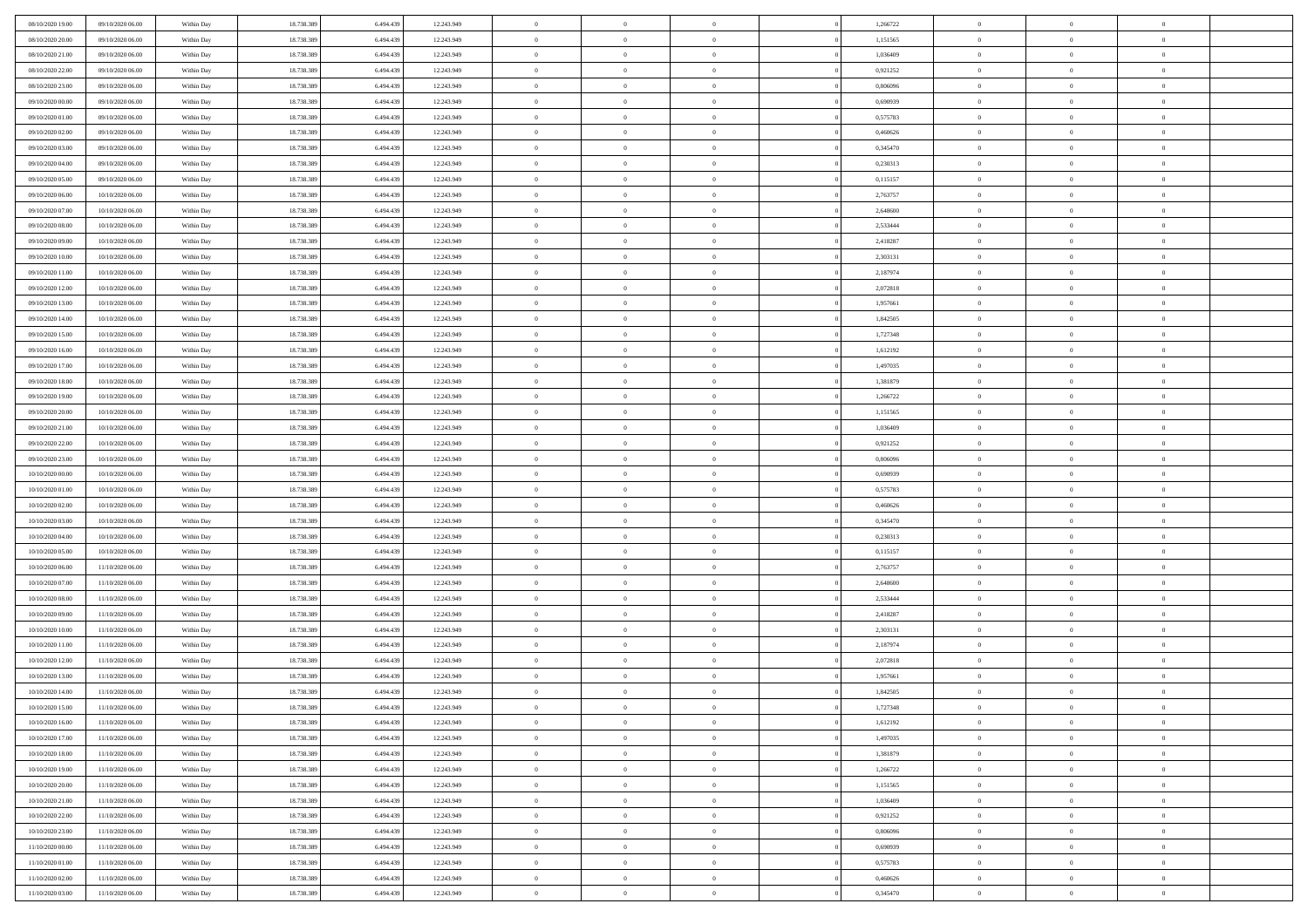| 11/10/2020 04.00 | 11/10/2020 06:00 | Within Day | 18.738.389 | 6.494.43  | 12.243.949 | $\bf{0}$       | $\overline{0}$ | $\overline{0}$ | 0,230313 | $\bf{0}$       | $\overline{0}$ | $\bf{0}$       |  |
|------------------|------------------|------------|------------|-----------|------------|----------------|----------------|----------------|----------|----------------|----------------|----------------|--|
| 11/10/2020 05:00 | 11/10/2020 06:00 | Within Day | 18.738.389 | 6.494.43  | 12.243.949 | $\overline{0}$ | $\overline{0}$ | $\overline{0}$ | 0,115157 | $\mathbf{0}$   | $\bf{0}$       | $\theta$       |  |
| 11/10/2020 06:00 | 12/10/2020 06:00 | Within Day | 18.738.389 | 6.494.439 | 12.243.949 | $\,$ 0         | $\overline{0}$ | $\overline{0}$ | 2,763757 | $\,$ 0 $\,$    | $\overline{0}$ | $\,0\,$        |  |
| 11/10/2020 07:00 | 12/10/2020 06:00 | Within Day | 18.738.389 | 6.494.439 | 12.243.949 | $\overline{0}$ | $\overline{0}$ | $\Omega$       | 2.648600 | $\overline{0}$ | $\theta$       | $\overline{0}$ |  |
| 11/10/2020 08:00 | 12/10/2020 06:00 | Within Day | 18.738.389 | 6.494.439 | 12.243.949 | $\mathbf{0}$   | $\overline{0}$ | $\overline{0}$ | 2,533444 | $\mathbf{0}$   | $\bf{0}$       | $\theta$       |  |
| 11/10/2020 09:00 | 12/10/2020 06:00 | Within Day | 18.738.389 | 6.494.439 | 12.243.949 | $\overline{0}$ | $\overline{0}$ | $\overline{0}$ | 2,418287 | $\,$ 0 $\,$    | $\overline{0}$ | $\,0\,$        |  |
| 11/10/2020 11:00 | 12/10/2020 06:00 | Within Day | 18.738.389 | 6.494.439 | 12.243.949 | $\bf{0}$       | $\overline{0}$ | $\Omega$       | 2,187974 | $\bf{0}$       | $\theta$       | $\overline{0}$ |  |
| 11/10/2020 12:00 | 12/10/2020 06:00 | Within Day | 18.738.389 | 6.494.439 | 12.243.949 | $\overline{0}$ | $\overline{0}$ | $\overline{0}$ | 2,072818 | $\mathbf{0}$   | $\bf{0}$       | $\theta$       |  |
| 11/10/2020 13:00 | 12/10/2020 06:00 | Within Day | 18.738.389 | 6.494.439 | 12.243.949 | $\,$ 0         | $\overline{0}$ | $\overline{0}$ | 1,957661 | $\,$ 0 $\,$    | $\overline{0}$ | $\,0\,$        |  |
| 11/10/2020 14.00 | 12/10/2020 06:00 | Within Day | 18.738.389 | 6.494.439 | 12.243.949 | $\overline{0}$ | $\overline{0}$ | $\Omega$       | 1,842505 | $\overline{0}$ | $\theta$       | $\overline{0}$ |  |
| 11/10/2020 15:00 | 12/10/2020 06:00 | Within Day | 18.738.389 | 6.494.439 | 12.243.949 | $\mathbf{0}$   | $\overline{0}$ | $\overline{0}$ | 1,727348 | $\mathbf{0}$   | $\bf{0}$       | $\theta$       |  |
| 11/10/2020 16:00 | 12/10/2020 06:00 | Within Day | 18.738.389 | 6.494.439 | 12.243.949 | $\overline{0}$ | $\overline{0}$ | $\overline{0}$ | 1,612192 | $\,$ 0 $\,$    | $\overline{0}$ | $\,0\,$        |  |
| 11/10/2020 17.00 | 12/10/2020 06:00 | Within Day | 18.738.389 | 6.494.439 | 12.243.949 | $\overline{0}$ | $\overline{0}$ | $\Omega$       | 1,497035 | $\overline{0}$ | $\theta$       | $\overline{0}$ |  |
| 11/10/2020 18:00 | 12/10/2020 06:00 | Within Day | 18.738.389 | 6.494.439 | 12.243.949 | $\mathbf{0}$   | $\overline{0}$ | $\overline{0}$ | 1,381879 | $\mathbf{0}$   | $\bf{0}$       | $\theta$       |  |
| 11/10/2020 19:00 | 12/10/2020 06:00 | Within Day | 18.738.389 | 6.494.439 | 12.243.949 | $\,$ 0         | $\overline{0}$ | $\overline{0}$ | 1,266722 | $\,$ 0 $\,$    | $\overline{0}$ | $\,0\,$        |  |
| 11/10/2020 20.00 | 12/10/2020 06.00 | Within Day | 18.738.389 | 6.494.439 | 12.243.949 | $\bf{0}$       | $\overline{0}$ | $\Omega$       | 1,151565 | $\bf{0}$       | $\theta$       | $\bf{0}$       |  |
| 11/10/2020 21:00 | 12/10/2020 06:00 | Within Day | 18.738.389 | 6.494.439 | 12.243.949 | $\mathbf{0}$   | $\overline{0}$ | $\overline{0}$ | 1,036409 | $\mathbf{0}$   | $\bf{0}$       | $\theta$       |  |
| 11/10/2020 22:00 | 12/10/2020 06:00 | Within Day | 18.738.389 | 6.494.439 | 12.243.949 | $\overline{0}$ | $\overline{0}$ | $\overline{0}$ | 0,921252 | $\,$ 0 $\,$    | $\overline{0}$ | $\,0\,$        |  |
| 11/10/2020 23.00 | 12/10/2020 06.00 | Within Day | 18.738.389 | 6.494.439 | 12.243.949 | $\overline{0}$ | $\overline{0}$ | $\Omega$       | 0.806096 | $\overline{0}$ | $\theta$       | $\overline{0}$ |  |
| 12/10/2020 00:00 | 12/10/2020 06:00 | Within Day | 18.738.389 | 6.494.439 | 12.243.949 | $\overline{0}$ | $\overline{0}$ | $\overline{0}$ | 0,690939 | $\mathbf{0}$   | $\bf{0}$       | $\theta$       |  |
| 12/10/2020 01:00 | 12/10/2020 06:00 | Within Day | 18.738.389 | 6.494.439 | 12.243.949 | $\,$ 0         | $\overline{0}$ | $\overline{0}$ | 0,575783 | $\,$ 0 $\,$    | $\overline{0}$ | $\,$ 0 $\,$    |  |
| 12/10/2020 02.00 | 12/10/2020 06:00 | Within Day | 18.738.389 | 6.494.439 | 12.243.949 | $\overline{0}$ | $\overline{0}$ | $\Omega$       | 0.460626 | $\overline{0}$ | $\theta$       | $\overline{0}$ |  |
| 12/10/2020 03:00 | 12/10/2020 06:00 | Within Day | 18.738.389 | 6.494.439 | 12.243.949 | $\mathbf{0}$   | $\overline{0}$ | $\overline{0}$ | 0,345470 | $\mathbf{0}$   | $\bf{0}$       | $\theta$       |  |
| 12/10/2020 04:00 | 12/10/2020 06:00 | Within Day | 18.738.389 | 6.494.439 | 12.243.949 | $\overline{0}$ | $\overline{0}$ | $\overline{0}$ | 0,230313 | $\,$ 0 $\,$    | $\overline{0}$ | $\,$ 0 $\,$    |  |
| 12/10/2020 05:00 | 12/10/2020 06.00 | Within Day | 18.738.389 | 6.494.43  | 12.243.949 | $\bf{0}$       | $\overline{0}$ | $\Omega$       | 0,115157 | $\bf{0}$       | $\overline{0}$ | $\bf{0}$       |  |
| 12/10/2020 06:00 | 13/10/2020 06:00 | Within Day | 18.738.389 | 6.494.439 | 12.243.949 | $\overline{0}$ | $\overline{0}$ | $\overline{0}$ | 2,763757 | $\mathbf{0}$   | $\bf{0}$       | $\theta$       |  |
| 12/10/2020 07:00 | 13/10/2020 06:00 | Within Day | 18.738.389 | 6.494.439 | 12.243.949 | $\,$ 0         | $\overline{0}$ | $\overline{0}$ | 2,648600 | $\,$ 0 $\,$    | $\overline{0}$ | $\,$ 0 $\,$    |  |
| 12/10/2020 08:00 | 13/10/2020 06.00 | Within Day | 18.738.389 | 6.494.439 | 12.243.949 | $\overline{0}$ | $\overline{0}$ | $\Omega$       | 2.533444 | $\overline{0}$ | $\theta$       | $\overline{0}$ |  |
| 12/10/2020 09:00 | 13/10/2020 06:00 | Within Day | 18.738.389 | 6.494.439 | 12.243.949 | $\mathbf{0}$   | $\overline{0}$ | $\overline{0}$ | 2,418287 | $\mathbf{0}$   | $\bf{0}$       | $\overline{0}$ |  |
| 12/10/2020 10:00 | 13/10/2020 06:00 | Within Day | 18.738.389 | 6.494.439 | 12.243.949 | $\overline{0}$ | $\overline{0}$ | $\overline{0}$ | 2,303131 | $\,$ 0 $\,$    | $\overline{0}$ | $\,$ 0 $\,$    |  |
| 12/10/2020 11:00 | 13/10/2020 06:00 | Within Day | 18.738.389 | 6.494.439 | 12.243.949 | $\bf{0}$       | $\overline{0}$ | $\Omega$       | 2,187974 | $\bf{0}$       | $\overline{0}$ | $\bf{0}$       |  |
| 12/10/2020 12:00 | 13/10/2020 06:00 | Within Day | 18.738.389 | 6.494.439 | 12.243.949 | $\mathbf{0}$   | $\overline{0}$ | $\overline{0}$ | 2,072818 | $\mathbf{0}$   | $\bf{0}$       | $\theta$       |  |
| 12/10/2020 13:00 | 13/10/2020 06:00 | Within Day | 18.738.389 | 6.494.439 | 12.243.949 | $\,$ 0         | $\overline{0}$ | $\overline{0}$ | 1,957661 | $\,$ 0 $\,$    | $\overline{0}$ | $\,$ 0 $\,$    |  |
| 12/10/2020 14.00 | 13/10/2020 06:00 | Within Day | 18.738.389 | 6.494.439 | 12.243.949 | $\bf{0}$       | $\overline{0}$ | $\overline{0}$ | 1,842505 | $\mathbf{0}$   | $\overline{0}$ | $\bf{0}$       |  |
| 12/10/2020 15:00 | 13/10/2020 06:00 | Within Day | 18.738.389 | 6.494.439 | 12.243.949 | $\mathbf{0}$   | $\overline{0}$ | $\overline{0}$ | 1,727348 | $\overline{0}$ | $\bf{0}$       | $\theta$       |  |
| 12/10/2020 16:00 | 13/10/2020 06:00 | Within Day | 18.738.389 | 6.494.439 | 12.243.949 | $\overline{0}$ | $\overline{0}$ | $\overline{0}$ | 1,612192 | $\,$ 0 $\,$    | $\overline{0}$ | $\,$ 0 $\,$    |  |
| 12/10/2020 17:00 | 13/10/2020 06:00 | Within Day | 18.738.389 | 6.494.439 | 12.243.949 | $\bf{0}$       | $\overline{0}$ | $\Omega$       | 1,497035 | $\bf{0}$       | $\overline{0}$ | $\bf{0}$       |  |
| 12/10/2020 18:00 | 13/10/2020 06:00 | Within Day | 18.738.389 | 6.494.439 | 12.243.949 | $\mathbf{0}$   | $\overline{0}$ | $\overline{0}$ | 1,381879 | $\mathbf{0}$   | $\bf{0}$       | $\overline{0}$ |  |
| 12/10/2020 19:00 | 13/10/2020 06:00 | Within Day | 18.738.389 | 6.494.439 | 12.243.949 | $\,$ 0         | $\overline{0}$ | $\overline{0}$ | 1,266722 | $\,$ 0 $\,$    | $\overline{0}$ | $\,0\,$        |  |
| 12/10/2020 20:00 | 13/10/2020 06:00 | Within Day | 18.738.389 | 6.494.439 | 12.243.949 | $\bf{0}$       | $\overline{0}$ | $\Omega$       | 1,151565 | $\bf{0}$       | $\overline{0}$ | $\bf{0}$       |  |
| 12/10/2020 21:00 | 13/10/2020 06:00 | Within Day | 18.738.389 | 6.494.439 | 12.243.949 | $\mathbf{0}$   | $\overline{0}$ | $\overline{0}$ | 1,036409 | $\overline{0}$ | $\overline{0}$ | $\theta$       |  |
| 12/10/2020 22:00 | 13/10/2020 06:00 | Within Day | 18.738.389 | 6.494.439 | 12.243.949 | $\,$ 0         | $\overline{0}$ | $\overline{0}$ | 0,921252 | $\,$ 0 $\,$    | $\overline{0}$ | $\,0\,$        |  |
| 12/10/2020 23:00 | 13/10/2020 06:00 | Within Day | 18.738.389 | 6.494.43  | 12.243.949 | $\bf{0}$       | $\overline{0}$ | $\overline{0}$ | 0,806096 | $\mathbf{0}$   | $\overline{0}$ | $\bf{0}$       |  |
| 13/10/2020 00:00 | 13/10/2020 06:00 | Within Day | 18.738.389 | 6.494.439 | 12.243.949 | $\mathbf{0}$   | $\overline{0}$ | $\overline{0}$ | 0,690939 | $\overline{0}$ | $\bf{0}$       | $\theta$       |  |
| 13/10/2020 01:00 | 13/10/2020 06:00 | Within Day | 18.738.389 | 6.494.439 | 12.243.949 | $\theta$       | $\overline{0}$ | $\Omega$       | 0,575783 | $\overline{0}$ | $\overline{0}$ | $\overline{0}$ |  |
| 13/10/2020 02.00 | 13/10/2020 06:00 | Within Day | 18.738.389 | 6.494.439 | 12.243.949 | $\bf{0}$       | $\overline{0}$ | $\overline{0}$ | 0,460626 | $\mathbf{0}$   | $\overline{0}$ | $\bf{0}$       |  |
| 13/10/2020 03:00 | 13/10/2020 06:00 | Within Day | 18.738.389 | 6.494.439 | 12.243.949 | $\overline{0}$ | $\overline{0}$ | $\overline{0}$ | 0,345470 | $\,$ 0 $\,$    | $\overline{0}$ | $\overline{0}$ |  |
| 13/10/2020 04:00 | 13/10/2020 06:00 | Within Day | 18.738.389 | 6.494.439 | 12.243.949 | $\,$ 0 $\,$    | $\overline{0}$ | $\overline{0}$ | 0,230313 | $\,$ 0 $\,$    | $\,$ 0 $\,$    | $\theta$       |  |
| 13/10/2020 05:00 | 13/10/2020 06:00 | Within Day | 18.738.389 | 6.494.439 | 12.243.949 | $\bf{0}$       | $\overline{0}$ | $\overline{0}$ | 0,115157 | $\mathbf{0}$   | $\overline{0}$ | $\bf{0}$       |  |
| 13/10/2020 06:00 | 14/10/2020 06:00 | Within Day | 18.738.389 | 6.494.439 | 12.243.949 | $\mathbf{0}$   | $\overline{0}$ | $\overline{0}$ | 2,763757 | $\mathbf{0}$   | $\bf{0}$       | $\overline{0}$ |  |
| 13/10/2020 07:00 | 14/10/2020 06:00 | Within Day | 18.738.389 | 6.494.439 | 12.243.949 | $\,$ 0 $\,$    | $\overline{0}$ | $\overline{0}$ | 2,648600 | $\,$ 0 $\,$    | $\overline{0}$ | $\theta$       |  |
| 13/10/2020 08:00 | 14/10/2020 06:00 | Within Day | 18.738.389 | 6.494.439 | 12.243.949 | $\mathbf{0}$   | $\overline{0}$ | $\overline{0}$ | 2,533444 | $\mathbf{0}$   | $\overline{0}$ | $\overline{0}$ |  |
| 13/10/2020 09:00 | 14/10/2020 06:00 | Within Day | 18.738.389 | 6.494.439 | 12.243.949 | $\,$ 0 $\,$    | $\overline{0}$ | $\overline{0}$ | 2,418287 | $\,$ 0 $\,$    | $\bf{0}$       | $\overline{0}$ |  |
| 13/10/2020 10:00 | 14/10/2020 06:00 | Within Day | 18.738.389 | 6.494.439 | 12.243.949 | $\,$ 0 $\,$    | $\overline{0}$ | $\overline{0}$ | 2,303131 | $\,$ 0 $\,$    | $\,$ 0         | $\theta$       |  |
| 13/10/2020 11:00 | 14/10/2020 06:00 | Within Day | 18.738.389 | 6.494.439 | 12.243.949 | $\bf{0}$       | $\overline{0}$ | $\overline{0}$ | 2,187974 | $\mathbf{0}$   | $\overline{0}$ | $\bf{0}$       |  |
| 13/10/2020 12:00 | 14/10/2020 06:00 | Within Day | 18.738.389 | 6.494.439 | 12.243.949 | $\mathbf{0}$   | $\overline{0}$ | $\overline{0}$ | 2,072818 | $\mathbf{0}$   | $\bf{0}$       | $\overline{0}$ |  |
| 13/10/2020 13:00 | 14/10/2020 06:00 | Within Day | 18.738.389 | 6.494.439 | 12.243.949 | $\,$ 0         | $\overline{0}$ | $\overline{0}$ | 1,957661 | $\,$ 0 $\,$    | $\overline{0}$ | $\theta$       |  |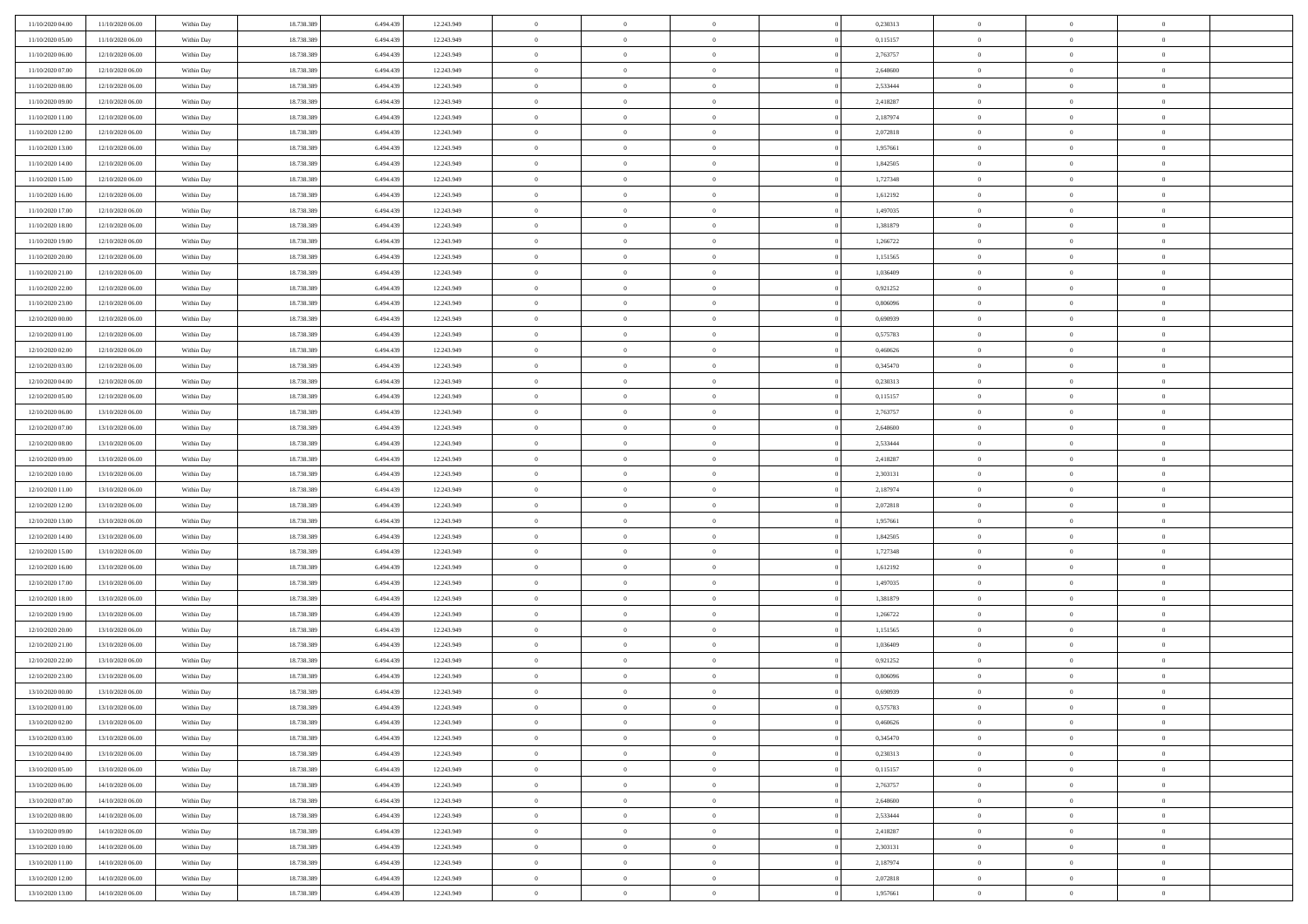| 13/10/2020 14:00 | 14/10/2020 06:00    | Within Day | 18.738.389 | 6.494.43  | 12.243.949 | $\bf{0}$       | $\overline{0}$ | $\overline{0}$ | 1,842505 | $\bf{0}$       | $\overline{0}$ | $\bf{0}$       |  |
|------------------|---------------------|------------|------------|-----------|------------|----------------|----------------|----------------|----------|----------------|----------------|----------------|--|
| 13/10/2020 15:00 | 14/10/2020 06:00    | Within Day | 18.738.389 | 6.494.43  | 12.243.949 | $\overline{0}$ | $\overline{0}$ | $\overline{0}$ | 1,727348 | $\overline{0}$ | $\bf{0}$       | $\theta$       |  |
| 13/10/2020 16:00 | 14/10/2020 06:00    | Within Day | 18.738.389 | 6.494.439 | 12.243.949 | $\overline{0}$ | $\overline{0}$ | $\overline{0}$ | 1,612192 | $\,$ 0 $\,$    | $\overline{0}$ | $\,0\,$        |  |
| 13/10/2020 17:00 | 14/10/2020 06:00    | Within Day | 18.738.389 | 6.494.439 | 12.243.949 | $\overline{0}$ | $\overline{0}$ | $\Omega$       | 1,497035 | $\overline{0}$ | $\theta$       | $\overline{0}$ |  |
| 13/10/2020 18:00 | 14/10/2020 06:00    | Within Day | 18.738.389 | 6.494.439 | 12.243.949 | $\mathbf{0}$   | $\overline{0}$ | $\overline{0}$ | 1,381879 | $\mathbf{0}$   | $\bf{0}$       | $\overline{0}$ |  |
| 13/10/2020 19:00 | 14/10/2020 06:00    | Within Day | 18.738.389 | 6.494.439 | 12.243.949 | $\overline{0}$ | $\overline{0}$ | $\overline{0}$ | 1,266722 | $\,$ 0 $\,$    | $\overline{0}$ | $\,0\,$        |  |
| 13/10/2020 20:00 | 14/10/2020 06.00    | Within Day | 18.738.389 | 6.494.439 | 12.243.949 | $\bf{0}$       | $\overline{0}$ | $\Omega$       | 1,151565 | $\bf{0}$       | $\theta$       | $\overline{0}$ |  |
| 13/10/2020 21:00 | 14/10/2020 06:00    | Within Day | 18.738.389 | 6.494.439 | 12.243.949 | $\overline{0}$ | $\overline{0}$ | $\overline{0}$ | 1,036409 | $\mathbf{0}$   | $\bf{0}$       | $\theta$       |  |
| 13/10/2020 22:00 | 14/10/2020 06:00    | Within Day | 18.738.389 | 6.494.439 | 12.243.949 | $\overline{0}$ | $\overline{0}$ | $\overline{0}$ | 0,921252 | $\,$ 0 $\,$    | $\overline{0}$ | $\,$ 0 $\,$    |  |
| 13/10/2020 23.00 | 14/10/2020 06.00    | Within Day | 18.738.389 | 6.494.439 | 12.243.949 | $\overline{0}$ | $\overline{0}$ | $\Omega$       | 0.806096 | $\overline{0}$ | $\theta$       | $\overline{0}$ |  |
| 14/10/2020 00:00 | 14/10/2020 06:00    | Within Day | 18.738.389 | 6.494.439 | 12.243.949 | $\mathbf{0}$   | $\overline{0}$ | $\overline{0}$ | 0,690939 | $\mathbf{0}$   | $\bf{0}$       | $\theta$       |  |
| 14/10/2020 01:00 | 14/10/2020 06:00    | Within Day | 18.738.389 | 6.494.439 | 12.243.949 | $\overline{0}$ | $\overline{0}$ | $\overline{0}$ | 0,575783 | $\,$ 0 $\,$    | $\overline{0}$ | $\,$ 0 $\,$    |  |
| 14/10/2020 02.00 | $14/10/2020\ 06.00$ | Within Day | 18.738.389 | 6.494.439 | 12.243.949 | $\overline{0}$ | $\overline{0}$ | $\Omega$       | 0.460626 | $\overline{0}$ | $\theta$       | $\overline{0}$ |  |
| 14/10/2020 03:00 | 14/10/2020 06:00    | Within Day | 18.738.389 | 6.494.439 | 12.243.949 | $\mathbf{0}$   | $\overline{0}$ | $\overline{0}$ | 0,345470 | $\mathbf{0}$   | $\bf{0}$       | $\theta$       |  |
| 14/10/2020 04:00 | 14/10/2020 06:00    | Within Day | 18.738.389 | 6.494.439 | 12.243.949 | $\,$ 0         | $\overline{0}$ | $\overline{0}$ | 0,230313 | $\,$ 0 $\,$    | $\overline{0}$ | $\,$ 0 $\,$    |  |
| 14/10/2020 05.00 | 14/10/2020 06.00    | Within Day | 18.738.389 | 6.494.439 | 12.243.949 | $\bf{0}$       | $\overline{0}$ | $\Omega$       | 0,115157 | $\bf{0}$       | $\theta$       | $\bf{0}$       |  |
| 14/10/2020 06:00 | 15/10/2020 06:00    | Within Day | 18.738.389 | 6.494.439 | 12.243.949 | $\mathbf{0}$   | $\overline{0}$ | $\overline{0}$ | 2,763757 | $\mathbf{0}$   | $\bf{0}$       | $\theta$       |  |
| 14/10/2020 07:00 | 15/10/2020 06:00    | Within Day | 18.738.389 | 6.494.439 | 12.243.949 | $\overline{0}$ | $\overline{0}$ | $\overline{0}$ | 2,648600 | $\,$ 0 $\,$    | $\overline{0}$ | $\,$ 0 $\,$    |  |
| 14/10/2020 08:00 | 15/10/2020 06.00    | Within Day | 18.738.389 | 6.494.439 | 12.243.949 | $\overline{0}$ | $\overline{0}$ | $\Omega$       | 2,533444 | $\overline{0}$ | $\theta$       | $\overline{0}$ |  |
| 14/10/2020 09:00 | 15/10/2020 06:00    | Within Day | 18.738.389 | 6.494.439 | 12.243.949 | $\overline{0}$ | $\overline{0}$ | $\overline{0}$ | 2,418287 | $\mathbf{0}$   | $\bf{0}$       | $\theta$       |  |
| 14/10/2020 10:00 | 15/10/2020 06:00    | Within Day | 18.738.389 | 6.494.439 | 12.243.949 | $\,$ 0         | $\overline{0}$ | $\overline{0}$ | 2,303131 | $\,$ 0 $\,$    | $\overline{0}$ | $\,$ 0 $\,$    |  |
| 14/10/2020 11:00 | 15/10/2020 06:00    | Within Day | 18.738.389 | 6.494.43  | 12.243.949 | $\overline{0}$ | $\overline{0}$ | $\Omega$       | 2,187974 | $\overline{0}$ | $\theta$       | $\overline{0}$ |  |
| 14/10/2020 12:00 | 15/10/2020 06:00    | Within Day | 18.738.389 | 6.494.439 | 12.243.949 | $\mathbf{0}$   | $\overline{0}$ | $\overline{0}$ | 2,072818 | $\mathbf{0}$   | $\bf{0}$       | $\theta$       |  |
| 14/10/2020 13:00 | 15/10/2020 06:00    | Within Day | 18.738.389 | 6.494.439 | 12.243.949 | $\overline{0}$ | $\overline{0}$ | $\overline{0}$ | 1,957661 | $\,$ 0 $\,$    | $\overline{0}$ | $\,0\,$        |  |
| 14/10/2020 14.00 | 15/10/2020 06.00    | Within Day | 18.738.389 | 6.494.439 | 12.243.949 | $\bf{0}$       | $\overline{0}$ | $\Omega$       | 1,842505 | $\bf{0}$       | $\overline{0}$ | $\bf{0}$       |  |
| 14/10/2020 15:00 | 15/10/2020 06:00    | Within Day | 18.738.389 | 6.494.439 | 12.243.949 | $\overline{0}$ | $\overline{0}$ | $\overline{0}$ | 1,727348 | $\mathbf{0}$   | $\bf{0}$       | $\theta$       |  |
| 14/10/2020 16:00 | 15/10/2020 06:00    | Within Day | 18.738.389 | 6.494.439 | 12.243.949 | $\,$ 0         | $\overline{0}$ | $\overline{0}$ | 1,612192 | $\,$ 0 $\,$    | $\overline{0}$ | $\,0\,$        |  |
| 14/10/2020 17.00 | 15/10/2020 06.00    | Within Day | 18.738.389 | 6.494.439 | 12.243.949 | $\overline{0}$ | $\overline{0}$ | $\Omega$       | 1,497035 | $\overline{0}$ | $\theta$       | $\overline{0}$ |  |
| 14/10/2020 18:00 | 15/10/2020 06:00    | Within Day | 18.738.389 | 6.494.439 | 12.243.949 | $\mathbf{0}$   | $\overline{0}$ | $\overline{0}$ | 1,381879 | $\mathbf{0}$   | $\bf{0}$       | $\overline{0}$ |  |
| 14/10/2020 19:00 | 15/10/2020 06:00    | Within Day | 18.738.389 | 6.494.439 | 12.243.949 | $\overline{0}$ | $\overline{0}$ | $\overline{0}$ | 1,266722 | $\,$ 0 $\,$    | $\overline{0}$ | $\,0\,$        |  |
| 14/10/2020 20:00 | 15/10/2020 06:00    | Within Day | 18.738.389 | 6.494.43  | 12.243.949 | $\bf{0}$       | $\overline{0}$ | $\Omega$       | 1,151565 | $\bf{0}$       | $\overline{0}$ | $\bf{0}$       |  |
| 14/10/2020 21:00 | 15/10/2020 06:00    | Within Day | 18.738.389 | 6.494.439 | 12.243.949 | $\overline{0}$ | $\overline{0}$ | $\overline{0}$ | 1,036409 | $\mathbf{0}$   | $\bf{0}$       | $\theta$       |  |
| 14/10/2020 22.00 | 15/10/2020 06:00    | Within Day | 18.738.389 | 6.494.439 | 12.243.949 | $\,$ 0         | $\overline{0}$ | $\overline{0}$ | 0,921252 | $\,$ 0 $\,$    | $\overline{0}$ | $\,0\,$        |  |
| 14/10/2020 23.00 | 15/10/2020 06:00    | Within Day | 18.738.389 | 6.494.439 | 12.243.949 | $\bf{0}$       | $\overline{0}$ | $\overline{0}$ | 0,806096 | $\mathbf{0}$   | $\overline{0}$ | $\bf{0}$       |  |
| 15/10/2020 00:00 | 15/10/2020 06:00    | Within Day | 18.738.389 | 6.494.439 | 12.243.949 | $\mathbf{0}$   | $\overline{0}$ | $\overline{0}$ | 0,690939 | $\overline{0}$ | $\bf{0}$       | $\theta$       |  |
| 15/10/2020 01:00 | 15/10/2020 06:00    | Within Day | 18.738.389 | 6.494.439 | 12.243.949 | $\overline{0}$ | $\overline{0}$ | $\overline{0}$ | 0,575783 | $\,$ 0 $\,$    | $\overline{0}$ | $\,0\,$        |  |
| 15/10/2020 02:00 | 15/10/2020 06:00    | Within Day | 18.738.389 | 6.494.439 | 12.243.949 | $\bf{0}$       | $\overline{0}$ | $\Omega$       | 0,460626 | $\bf{0}$       | $\theta$       | $\bf{0}$       |  |
| 15/10/2020 03:00 | 15/10/2020 06:00    | Within Day | 18.738.389 | 6.494.439 | 12.243.949 | $\mathbf{0}$   | $\overline{0}$ | $\overline{0}$ | 0,345470 | $\mathbf{0}$   | $\bf{0}$       | $\overline{0}$ |  |
| 15/10/2020 04:00 | 15/10/2020 06:00    | Within Day | 18.738.389 | 6.494.439 | 12.243.949 | $\,$ 0         | $\overline{0}$ | $\overline{0}$ | 0,230313 | $\,$ 0 $\,$    | $\overline{0}$ | $\,0\,$        |  |
| 15/10/2020 05:00 | 15/10/2020 06:00    | Within Day | 18.738.389 | 6.494.439 | 12.243.949 | $\bf{0}$       | $\overline{0}$ | $\Omega$       | 0,115157 | $\bf{0}$       | $\overline{0}$ | $\bf{0}$       |  |
| 15/10/2020 06:00 | 16/10/2020 06:00    | Within Day | 18.738.389 | 6.494.439 | 12.243.949 | $\mathbf{0}$   | $\overline{0}$ | $\overline{0}$ | 2,763757 | $\overline{0}$ | $\overline{0}$ | $\theta$       |  |
| 15/10/2020 07:00 | 16/10/2020 06:00    | Within Day | 18.738.389 | 6.494.439 | 12.243.949 | $\,$ 0         | $\overline{0}$ | $\overline{0}$ | 2,648600 | $\,$ 0 $\,$    | $\overline{0}$ | $\,0\,$        |  |
| 15/10/2020 08:00 | 16/10/2020 06:00    | Within Day | 18.738.389 | 6.494.43  | 12.243.949 | $\bf{0}$       | $\overline{0}$ | $\overline{0}$ | 2,533444 | $\bf{0}$       | $\overline{0}$ | $\bf{0}$       |  |
| 15/10/2020 09:00 | 16/10/2020 06:00    | Within Day | 18.738.389 | 6.494.439 | 12.243.949 | $\mathbf{0}$   | $\overline{0}$ | $\overline{0}$ | 2,418287 | $\overline{0}$ | $\bf{0}$       | $\theta$       |  |
| 15/10/2020 10:00 | 16/10/2020 06:00    | Within Day | 18.738.389 | 6.494.439 | 12.243.949 | $\theta$       | $\overline{0}$ | $\theta$       | 2,303131 | $\overline{0}$ | $\overline{0}$ | $\overline{0}$ |  |
| 15/10/2020 11:00 | 16/10/2020 06:00    | Within Day | 18.738.389 | 6.494.439 | 12.243.949 | $\bf{0}$       | $\overline{0}$ | $\overline{0}$ | 2,187974 | $\mathbf{0}$   | $\overline{0}$ | $\bf{0}$       |  |
| 15/10/2020 12:00 | 16/10/2020 06:00    | Within Day | 18.738.389 | 6.494.439 | 12.243.949 | $\overline{0}$ | $\overline{0}$ | $\overline{0}$ | 2,072818 | $\,$ 0 $\,$    | $\overline{0}$ | $\overline{0}$ |  |
| 15/10/2020 13:00 | 16/10/2020 06:00    | Within Day | 18.738.389 | 6.494.439 | 12.243.949 | $\,$ 0 $\,$    | $\overline{0}$ | $\overline{0}$ | 1,957661 | $\,$ 0 $\,$    | $\,$ 0 $\,$    | $\theta$       |  |
| 15/10/2020 14.00 | 16/10/2020 06:00    | Within Day | 18.738.389 | 6.494.439 | 12.243.949 | $\bf{0}$       | $\overline{0}$ | $\overline{0}$ | 1,842505 | $\mathbf{0}$   | $\overline{0}$ | $\mathbf{0}$   |  |
| 15/10/2020 15:00 | 16/10/2020 06:00    | Within Day | 18.738.389 | 6.494.439 | 12.243.949 | $\mathbf{0}$   | $\overline{0}$ | $\overline{0}$ | 1,727348 | $\,$ 0 $\,$    | $\bf{0}$       | $\overline{0}$ |  |
| 15/10/2020 16:00 | 16/10/2020 06:00    | Within Day | 18.738.389 | 6.494.439 | 12.243.949 | $\,$ 0 $\,$    | $\overline{0}$ | $\overline{0}$ | 1,612192 | $\,$ 0 $\,$    | $\overline{0}$ | $\theta$       |  |
| 15/10/2020 17:00 | 16/10/2020 06:00    | Within Day | 18.738.389 | 6.494.439 | 12.243.949 | $\mathbf{0}$   | $\overline{0}$ | $\overline{0}$ | 1,497035 | $\mathbf{0}$   | $\overline{0}$ | $\overline{0}$ |  |
| 15/10/2020 18:00 | 16/10/2020 06:00    | Within Day | 18.738.389 | 6.494.439 | 12.243.949 | $\,$ 0 $\,$    | $\overline{0}$ | $\overline{0}$ | 1,381879 | $\,$ 0 $\,$    | $\bf{0}$       | $\overline{0}$ |  |
| 15/10/2020 19:00 | 16/10/2020 06:00    | Within Day | 18.738.389 | 6.494.439 | 12.243.949 | $\,$ 0 $\,$    | $\overline{0}$ | $\overline{0}$ | 1,266722 | $\,$ 0 $\,$    | $\,$ 0         | $\theta$       |  |
| 15/10/2020 20:00 | 16/10/2020 06:00    | Within Day | 18.738.389 | 6.494.439 | 12.243.949 | $\bf{0}$       | $\overline{0}$ | $\overline{0}$ | 1,151565 | $\mathbf{0}$   | $\overline{0}$ | $\bf{0}$       |  |
| 15/10/2020 21.00 | 16/10/2020 06:00    | Within Day | 18.738.389 | 6.494.439 | 12.243.949 | $\mathbf{0}$   | $\overline{0}$ | $\overline{0}$ | 1,036409 | $\mathbf{0}$   | $\bf{0}$       | $\overline{0}$ |  |
| 15/10/2020 22:00 | 16/10/2020 06:00    | Within Day | 18.738.389 | 6.494.439 | 12.243.949 | $\,$ 0         | $\overline{0}$ | $\overline{0}$ | 0,921252 | $\,$ 0 $\,$    | $\overline{0}$ | $\theta$       |  |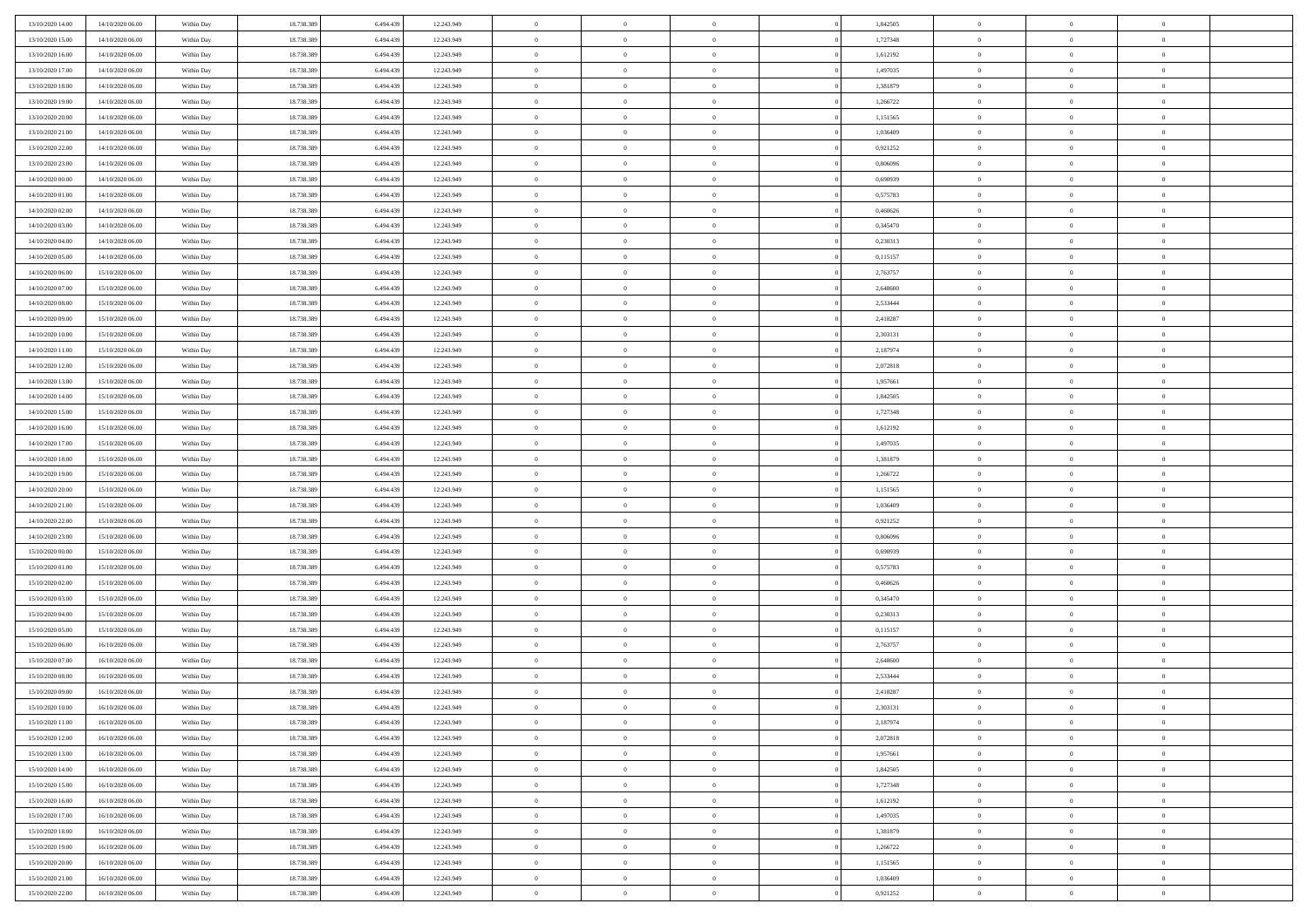| 15/10/2020 23.00 | 16/10/2020 06:00 | Within Day               | 18.738.389 | 6.494.439 | 12.243.949 | $\,$ 0 $\,$    | $\overline{0}$ | $\overline{0}$ |          | 0,806096 | $\bf{0}$       | $\overline{0}$ | $\,0\,$        |  |
|------------------|------------------|--------------------------|------------|-----------|------------|----------------|----------------|----------------|----------|----------|----------------|----------------|----------------|--|
| 16/10/2020 00:00 | 16/10/2020 06:00 | Within Day               | 18.738.389 | 6,494.43  | 12.243.949 | $\theta$       | $\overline{0}$ | $\mathbf{0}$   |          | 0.690939 | $\theta$       | $\overline{0}$ | $\theta$       |  |
| 16/10/2020 01:00 | 16/10/2020 06:00 | Within Day               | 18.738.389 | 6.494.439 | 12.243.949 | $\theta$       | $\overline{0}$ | $\overline{0}$ |          | 0,575783 | $\mathbf{0}$   | $\overline{0}$ | $\overline{0}$ |  |
| 16/10/2020 02.00 | 16/10/2020 06:00 | Within Day               | 18.738.389 | 6.494.439 | 12.243.949 | $\,$ 0 $\,$    | $\overline{0}$ | $\overline{0}$ |          | 0,460626 | $\bf{0}$       | $\overline{0}$ | $\bf{0}$       |  |
| 16/10/2020 03:00 | 16/10/2020 06:00 | Within Day               | 18.738.389 | 6.494.439 | 12.243.949 | $\bf{0}$       | $\overline{0}$ | $\mathbf{0}$   |          | 0,345470 | $\bf{0}$       | $\theta$       | $\,0\,$        |  |
| 16/10/2020 04:00 | 16/10/2020 06:00 | Within Day               | 18.738.389 | 6.494.439 | 12.243.949 | $\theta$       | $\overline{0}$ | $\mathbf{0}$   |          | 0,230313 | $\mathbf{0}$   | $\overline{0}$ | $\overline{0}$ |  |
| 16/10/2020 05:00 | 16/10/2020 06:00 | Within Day               | 18.738.389 | 6.494.439 | 12.243.949 | $\,$ 0 $\,$    | $\overline{0}$ | $\overline{0}$ |          | 0,115157 | $\bf{0}$       | $\overline{0}$ | $\,0\,$        |  |
|                  |                  |                          |            |           |            | $\overline{0}$ |                |                |          |          |                | $\overline{0}$ |                |  |
| 16/10/2020 06:00 | 17/10/2020 06:00 | Within Day               | 18.738.389 | 6,494,439 | 12.243.949 |                | $\overline{0}$ | $\mathbf{0}$   |          | 2,763757 | $\,$ 0 $\,$    |                | $\theta$       |  |
| 16/10/2020 07:00 | 17/10/2020 06:00 | Within Day               | 18.738.389 | 6.494.439 | 12.243.949 | $\theta$       | $\overline{0}$ | $\mathbf{0}$   |          | 2,648600 | $\mathbf{0}$   | $\overline{0}$ | $\overline{0}$ |  |
| 16/10/2020 08:00 | 17/10/2020 06.00 | Within Day               | 18.738.389 | 6.494.439 | 12.243.949 | $\,$ 0 $\,$    | $\overline{0}$ | $\Omega$       |          | 2,533444 | $\bf{0}$       | $\overline{0}$ | $\,0\,$        |  |
| 16/10/2020 09:00 | 17/10/2020 06.00 | Within Day               | 18.738.389 | 6.494.439 | 12.243.949 | $\bf{0}$       | $\overline{0}$ | $\mathbf{0}$   |          | 2,418287 | $\bf{0}$       | $\mathbf{0}$   | $\theta$       |  |
| 16/10/2020 10:00 | 17/10/2020 06:00 | Within Day               | 18.738.389 | 6.494.439 | 12.243.949 | $\theta$       | $\overline{0}$ | $\overline{0}$ |          | 2,303131 | $\mathbf{0}$   | $\overline{0}$ | $\overline{0}$ |  |
| 16/10/2020 11:00 | 17/10/2020 06:00 | Within Day               | 18.738.389 | 6.494.439 | 12.243.949 | $\,$ 0 $\,$    | $\overline{0}$ | $\overline{0}$ |          | 2,187974 | $\bf{0}$       | $\overline{0}$ | $\bf{0}$       |  |
| 16/10/2020 12:00 | 17/10/2020 06:00 | Within Day               | 18.738.389 | 6.494.439 | 12.243.949 | $\bf{0}$       | $\overline{0}$ | $\mathbf{0}$   |          | 2,072818 | $\bf{0}$       | $\theta$       | $\,0\,$        |  |
| 16/10/2020 13:00 | 17/10/2020 06:00 | Within Day               | 18.738.389 | 6.494.439 | 12.243.949 | $\theta$       | $\overline{0}$ | $\mathbf{0}$   |          | 1,957661 | $\mathbf{0}$   | $\overline{0}$ | $\overline{0}$ |  |
| 16/10/2020 14:00 | 17/10/2020 06.00 | Within Day               | 18.738.389 | 6.494.439 | 12.243.949 | $\,$ 0 $\,$    | $\overline{0}$ | $\Omega$       |          | 1,842505 | $\bf{0}$       | $\overline{0}$ | $\bf{0}$       |  |
| 16/10/2020 15:00 | 17/10/2020 06.00 | Within Day               | 18.738.389 | 6,494,439 | 12.243.949 | $\,$ 0         | $\overline{0}$ | $\mathbf{0}$   |          | 1,727348 | $\bf{0}$       | $\overline{0}$ | $\theta$       |  |
| 16/10/2020 16:00 | 17/10/2020 06:00 | Within Day               | 18.738.389 | 6.494.439 | 12.243.949 | $\theta$       | $\overline{0}$ | $\mathbf{0}$   |          | 1,612192 | $\mathbf{0}$   | $\overline{0}$ | $\overline{0}$ |  |
| 16/10/2020 17:00 | 17/10/2020 06.00 | Within Day               | 18.738.389 | 6.494.439 | 12.243.949 | $\,$ 0 $\,$    | $\overline{0}$ | $\Omega$       |          | 1,497035 | $\bf{0}$       | $\overline{0}$ | $\,0\,$        |  |
| 16/10/2020 18:00 | 17/10/2020 06.00 | Within Day               | 18.738.389 | 6,494,439 | 12.243.949 | $\bf{0}$       | $\overline{0}$ | $\mathbf{0}$   |          | 1,381879 | $\bf{0}$       | $\mathbf{0}$   | $\theta$       |  |
| 16/10/2020 19:00 | 17/10/2020 06:00 | Within Day               | 18.738.389 | 6.494.439 | 12.243.949 | $\theta$       | $\overline{0}$ | $\mathbf{0}$   |          | 1,266722 | $\mathbf{0}$   | $\overline{0}$ | $\overline{0}$ |  |
| 16/10/2020 20:00 | 17/10/2020 06.00 | Within Day               | 18.738.389 | 6.494.439 | 12.243.949 | $\,$ 0 $\,$    | $\overline{0}$ | $\overline{0}$ |          | 1,151565 | $\bf{0}$       | $\overline{0}$ | $\bf{0}$       |  |
| 16/10/2020 21:00 | 17/10/2020 06:00 | Within Day               | 18.738.389 | 6,494,439 | 12.243.949 | $\,$ 0         | $\overline{0}$ | $\mathbf{0}$   |          | 1,036409 | $\bf{0}$       | $\mathbf{0}$   | $\,0\,$        |  |
| 16/10/2020 22:00 | 17/10/2020 06:00 | Within Day               | 18.738.389 | 6.494.439 | 12.243.949 | $\theta$       | $\overline{0}$ | $\mathbf{0}$   |          | 0,921252 | $\mathbf{0}$   | $\overline{0}$ | $\overline{0}$ |  |
| 16/10/2020 23.00 | 17/10/2020 06.00 | Within Day               | 18.738.389 | 6.494.439 | 12.243.949 | $\,$ 0 $\,$    | $\overline{0}$ | $\overline{0}$ |          | 0,806096 | $\bf{0}$       | $\overline{0}$ | $\,0\,$        |  |
| 17/10/2020 00:00 | 17/10/2020 06.00 | Within Day               | 18.738.389 | 6,494,439 | 12.243.949 | $\,$ 0         | $\overline{0}$ | $\mathbf{0}$   |          | 0.690939 | $\bf{0}$       | $\overline{0}$ | $\theta$       |  |
| 17/10/2020 01:00 | 17/10/2020 06:00 | Within Day               | 18.738.389 | 6.494.439 | 12.243.949 | $\theta$       | $\overline{0}$ | $\overline{0}$ |          | 0,575783 | $\mathbf{0}$   | $\overline{0}$ | $\overline{0}$ |  |
| 17/10/2020 02.00 | 17/10/2020 06:00 | Within Day               | 18.738.389 | 6.494.439 | 12.243.949 | $\,$ 0 $\,$    | $\overline{0}$ | $\Omega$       |          | 0,460626 | $\bf{0}$       | $\overline{0}$ | $\,0\,$        |  |
| 17/10/2020 03:00 | 17/10/2020 06.00 | Within Day               | 18.738.389 | 6,494,439 | 12.243.949 | $\bf{0}$       | $\overline{0}$ | $\mathbf{0}$   |          | 0,345470 | $\bf{0}$       | $\mathbf{0}$   | $\overline{0}$ |  |
| 17/10/2020 04:00 | 17/10/2020 06:00 | Within Day               | 18.738.389 | 6.494.439 | 12.243.949 | $\theta$       | $\overline{0}$ | $\overline{0}$ |          | 0,230313 | $\mathbf{0}$   | $\overline{0}$ | $\overline{0}$ |  |
| 17/10/2020 05:00 | 17/10/2020 06:00 | Within Day               | 18.738.389 | 6.494.439 | 12.243.949 | $\theta$       | $\overline{0}$ | $\overline{0}$ |          | 0,115157 | $\,$ 0         | $\overline{0}$ | $\,$ 0 $\,$    |  |
| 17/10/2020 06:00 | 18/10/2020 06:00 |                          | 18.738.389 | 6,494,439 | 12.243.949 | $\bf{0}$       | $\overline{0}$ | $\mathbf{0}$   |          | 2,763757 | $\bf{0}$       | $\mathbf{0}$   | $\overline{0}$ |  |
| 17/10/2020 07:00 | 18/10/2020 06:00 | Within Day<br>Within Day | 18.738.389 | 6.494.439 | 12.243.949 | $\theta$       | $\overline{0}$ | $\mathbf{0}$   |          | 2,648600 | $\mathbf{0}$   | $\overline{0}$ | $\overline{0}$ |  |
|                  |                  |                          |            |           |            | $\theta$       | $\overline{0}$ | $\overline{0}$ |          |          | $\,$ 0         | $\overline{0}$ | $\theta$       |  |
| 17/10/2020 08:00 | 18/10/2020 06:00 | Within Day               | 18.738.389 | 6.494.439 | 12.243.949 |                |                |                |          | 2,533444 |                | $\overline{0}$ | $\overline{0}$ |  |
| 17/10/2020 09:00 | 18/10/2020 06:00 | Within Day               | 18.738.389 | 6.494.439 | 12.243.949 | $\bf{0}$       | $\overline{0}$ | $\mathbf{0}$   |          | 2,418287 | $\mathbf{0}$   |                |                |  |
| 17/10/2020 10:00 | 18/10/2020 06:00 | Within Day               | 18.738.389 | 6.494.439 | 12.243.949 | $\theta$       | $\overline{0}$ | $\mathbf{0}$   |          | 2,303131 | $\mathbf{0}$   | $\overline{0}$ | $\overline{0}$ |  |
| 17/10/2020 11:00 | 18/10/2020 06:00 | Within Day               | 18.738.389 | 6.494.439 | 12.243.949 | $\theta$       | $\overline{0}$ | $\overline{0}$ |          | 2,187974 | $\,$ 0         | $\overline{0}$ | $\theta$       |  |
| 17/10/2020 12.00 | 18/10/2020 06:00 | Within Day               | 18.738.389 | 6,494,439 | 12.243.949 | $\bf{0}$       | $\overline{0}$ | $\mathbf{0}$   |          | 2,072818 | $\bf{0}$       | $\mathbf{0}$   | $\overline{0}$ |  |
| 17/10/2020 13:00 | 18/10/2020 06:00 | Within Day               | 18.738.389 | 6.494.439 | 12.243.949 | $\theta$       | $\overline{0}$ | $\overline{0}$ |          | 1,957661 | $\mathbf{0}$   | $\overline{0}$ | $\overline{0}$ |  |
| 17/10/2020 14:00 | 18/10/2020 06:00 | Within Day               | 18.738.389 | 6.494.439 | 12.243.949 | $\,$ 0 $\,$    | $\overline{0}$ | $\overline{0}$ |          | 1,842505 | $\,$ 0         | $\overline{0}$ | $\,$ 0 $\,$    |  |
| 17/10/2020 15:00 | 18/10/2020 06:00 | Within Day               | 18.738.389 | 6.494.439 | 12.243.949 | $\,$ 0         | $\,$ 0 $\,$    | $\overline{0}$ |          | 1,727348 | $\,$ 0 $\,$    | $\overline{0}$ | $\overline{0}$ |  |
| 17/10/2020 16:00 | 18/10/2020 06:00 | Within Day               | 18.738.389 | 6.494.439 | 12.243.949 | $\theta$       | $\overline{0}$ | $\mathbf{0}$   |          | 1,612192 | $\mathbf{0}$   | $\overline{0}$ | $\overline{0}$ |  |
| 17/10/2020 17:00 | 18/10/2020 06:00 | Within Day               | 18.738.389 | 6.494.439 | 12.243.949 | $\overline{0}$ | $\overline{0}$ | $\overline{0}$ |          | 1,497035 | $\,$ 0         | $\overline{0}$ | $\theta$       |  |
| 17/10/2020 18:00 | 18/10/2020 06:00 | Within Day               | 18.738.389 | 6.494.439 | 12.243.949 | $\bf{0}$       | $\overline{0}$ | $\mathbf{0}$   |          | 1,381879 | $\bf{0}$       | $\overline{0}$ | $\overline{0}$ |  |
| 17/10/2020 19:00 | 18/10/2020 06:00 | Within Day               | 18.738.389 | 6.494.439 | 12.243.949 | $\overline{0}$ | $\theta$       |                |          | 1,266722 | $\overline{0}$ | $\theta$       | $\theta$       |  |
| 17/10/2020 20:00 | 18/10/2020 06:00 | Within Day               | 18.738.389 | 6.494.439 | 12.243.949 | $\,$ 0 $\,$    | $\overline{0}$ | $\overline{0}$ |          | 1,151565 | $\,$ 0 $\,$    | $\bf{0}$       | $\theta$       |  |
| 17/10/2020 21.00 | 18/10/2020 06:00 | Within Day               | 18.738.389 | 6.494.439 | 12.243.949 | $\bf{0}$       | $\,$ 0 $\,$    | $\mathbf{0}$   |          | 1,036409 | $\,$ 0 $\,$    | $\overline{0}$ | $\overline{0}$ |  |
| 17/10/2020 22.00 | 18/10/2020 06:00 | Within Day               | 18.738.389 | 6.494.439 | 12.243.949 | $\overline{0}$ | $\overline{0}$ | $\overline{0}$ |          | 0,921252 | $\,$ 0 $\,$    | $\bf{0}$       | $\mathbf{0}$   |  |
| 17/10/2020 23:00 | 18/10/2020 06:00 | Within Day               | 18.738.389 | 6.494.439 | 12.243.949 | $\,$ 0 $\,$    | $\overline{0}$ | $\overline{0}$ | $\theta$ | 0,806096 | $\,$ 0 $\,$    | $\bf{0}$       | $\,$ 0 $\,$    |  |
| 18/10/2020 00:00 | 18/10/2020 06:00 | Within Day               | 18.738.389 | 6.494.439 | 12.243.949 | $\,$ 0 $\,$    | $\,$ 0 $\,$    | $\overline{0}$ |          | 0,690939 | $\,$ 0 $\,$    | $\overline{0}$ | $\overline{0}$ |  |
| 18/10/2020 01:00 | 18/10/2020 06:00 | Within Day               | 18.738.389 | 6.494.439 | 12.243.949 | $\overline{0}$ | $\overline{0}$ | $\overline{0}$ |          | 0,575783 | $\mathbf{0}$   | $\overline{0}$ | $\overline{0}$ |  |
| 18/10/2020 02:00 | 18/10/2020 06:00 | Within Day               | 18.738.389 | 6.494.439 | 12.243.949 | $\,$ 0 $\,$    | $\overline{0}$ | $\overline{0}$ |          | 0,460626 | $\,$ 0 $\,$    | $\overline{0}$ | $\,$ 0 $\,$    |  |
| 18/10/2020 03:00 | 18/10/2020 06:00 | Within Day               | 18.738.389 | 6,494,439 | 12.243.949 | $\bf{0}$       | $\overline{0}$ | $\overline{0}$ |          | 0,345470 | $\,$ 0 $\,$    | $\overline{0}$ | $\overline{0}$ |  |
| 18/10/2020 04:00 | 18/10/2020 06:00 | Within Day               | 18.738.389 | 6.494.439 | 12.243.949 | $\overline{0}$ | $\overline{0}$ | $\overline{0}$ |          | 0,230313 | $\mathbf{0}$   | $\bf{0}$       | $\overline{0}$ |  |
| 18/10/2020 05:00 | 18/10/2020 06:00 | Within Day               | 18.738.389 | 6.494.439 | 12.243.949 | $\,$ 0 $\,$    | $\overline{0}$ | $\overline{0}$ |          | 0,115157 | $\,$ 0 $\,$    | $\mathbf{0}$   | $\,$ 0 $\,$    |  |
| 18/10/2020 06:00 | 19/10/2020 06.00 | Within Day               | 18.738.389 | 6.494.439 | 12.243.949 | $\,$ 0 $\,$    | $\overline{0}$ | $\overline{0}$ |          | 2,763757 | $\bf{0}$       | $\overline{0}$ | $\overline{0}$ |  |
| 18/10/2020 07:00 | 19/10/2020 06:00 | Within Day               | 18.738.389 | 6.494.439 | 12.243.949 | $\theta$       | $\overline{0}$ | $\overline{0}$ |          | 2,648600 | $\mathbf{0}$   | $\overline{0}$ | $\overline{0}$ |  |
|                  |                  |                          |            |           |            |                |                |                |          |          |                |                |                |  |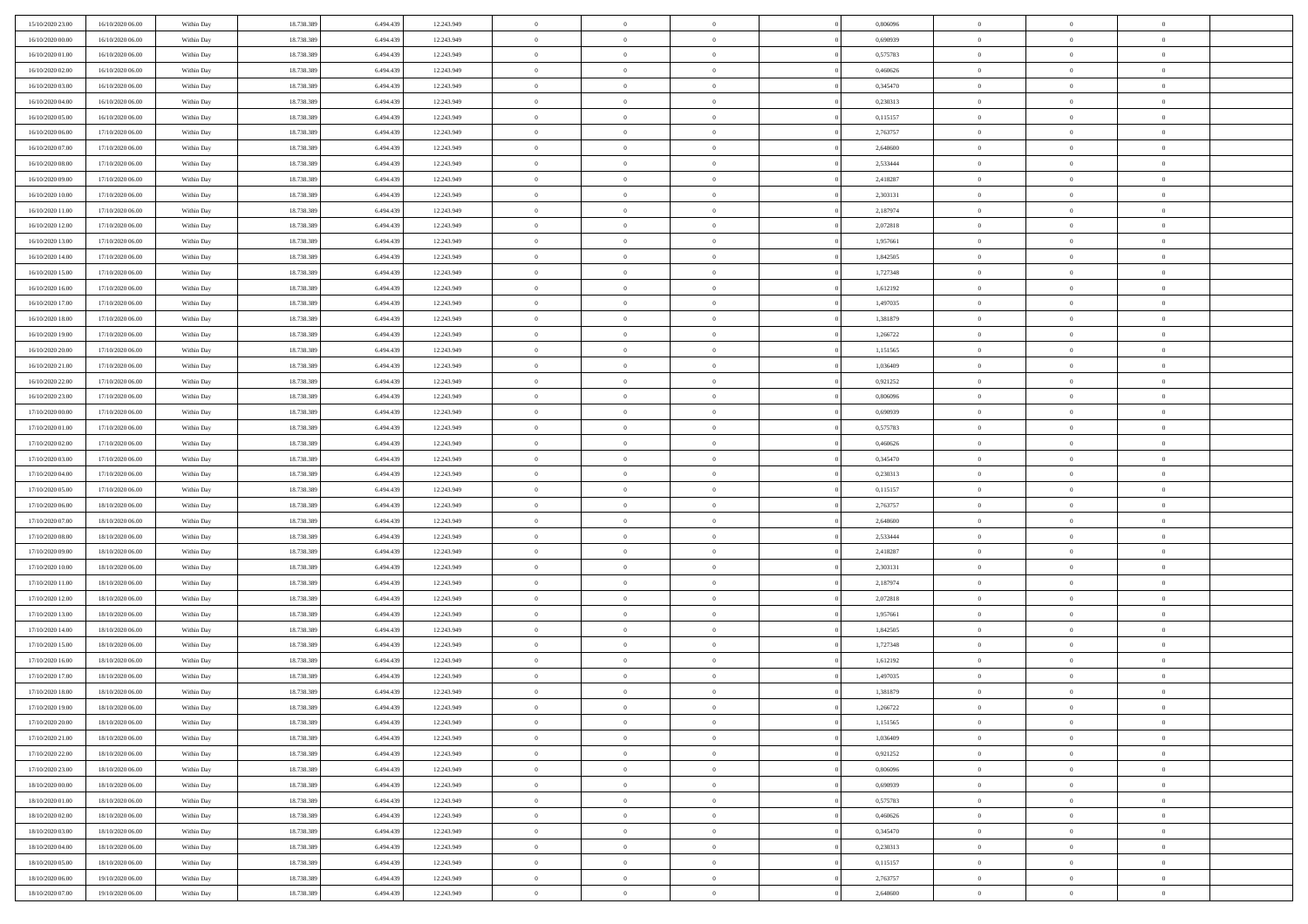| 18/10/2020 08:00                     | 19/10/2020 06:00 | Within Day | 18.738.389 | 6.494.43  | 12.243.949 | $\bf{0}$       | $\bf{0}$                         | $\Omega$                         | 2,533444 | $\bf{0}$       | $\overline{0}$ | $\bf{0}$       |  |
|--------------------------------------|------------------|------------|------------|-----------|------------|----------------|----------------------------------|----------------------------------|----------|----------------|----------------|----------------|--|
| 18/10/2020 09:00                     | 19/10/2020 06:00 | Within Day | 18.738.389 | 6,494.43  | 12.243.949 | $\overline{0}$ | $\overline{0}$                   | $\Omega$                         | 2,418287 | $\overline{0}$ | $\theta$       | $\theta$       |  |
| 18/10/2020 10:00                     | 19/10/2020 06:00 | Within Day | 18.738.389 | 6.494.439 | 12.243.949 | $\overline{0}$ | $\overline{0}$                   | $\overline{0}$                   | 2,303131 | $\mathbf{0}$   | $\overline{0}$ | $\theta$       |  |
| 18/10/2020 11:00                     | 19/10/2020 06:00 | Within Day | 18.738.389 | 6.494.439 | 12.243.949 | $\bf{0}$       | $\overline{0}$                   | $\overline{0}$                   | 2,187974 | $\mathbf{0}$   | $\overline{0}$ | $\bf{0}$       |  |
| 18/10/2020 12:00                     | 19/10/2020 06:00 | Within Day | 18.738.389 | 6.494.439 | 12.243.949 | $\bf{0}$       | $\overline{0}$                   | $\overline{0}$                   | 2,072818 | $\bf{0}$       | $\overline{0}$ | $\bf{0}$       |  |
| 18/10/2020 13:00                     | 19/10/2020 06:00 | Within Day | 18.738.389 | 6.494.439 | 12.243.949 | $\overline{0}$ | $\overline{0}$                   | $\overline{0}$                   | 1,957661 | $\mathbf{0}$   | $\overline{0}$ | $\theta$       |  |
| 18/10/2020 14:00                     | 19/10/2020 06:00 | Within Day | 18.738.389 | 6.494.439 | 12.243.949 | $\bf{0}$       | $\overline{0}$                   | $\overline{0}$                   | 1,842505 | $\bf{0}$       | $\overline{0}$ | $\bf{0}$       |  |
| 18/10/2020 15:00                     | 19/10/2020 06:00 | Within Day | 18.738.389 | 6.494.43  | 12.243.949 | $\overline{0}$ | $\overline{0}$                   | $\overline{0}$                   | 1,727348 | $\mathbf{0}$   | $\theta$       | $\theta$       |  |
| 18/10/2020 16:00                     | 19/10/2020 06:00 | Within Day | 18.738.389 | 6.494.439 | 12.243.949 | $\overline{0}$ | $\overline{0}$                   | $\overline{0}$                   | 1,612192 | $\mathbf{0}$   | $\overline{0}$ | $\theta$       |  |
| 18/10/2020 17:00                     | 19/10/2020 06:00 |            | 18.738.389 | 6.494.439 | 12.243.949 | $\bf{0}$       | $\overline{0}$                   | $\Omega$                         | 1,497035 | $\bf{0}$       | $\overline{0}$ | $\bf{0}$       |  |
|                                      |                  | Within Day |            | 6.494.43  |            | $\bf{0}$       |                                  | $\overline{0}$                   |          |                | $\theta$       | $\theta$       |  |
| 18/10/2020 18:00<br>18/10/2020 19:00 | 19/10/2020 06:00 | Within Day | 18.738.389 |           | 12.243.949 | $\overline{0}$ | $\overline{0}$<br>$\overline{0}$ |                                  | 1,381879 | $\mathbf{0}$   |                | $\theta$       |  |
|                                      | 19/10/2020 06:00 | Within Day | 18.738.389 | 6.494.439 | 12.243.949 |                |                                  | $\overline{0}$<br>$\overline{0}$ | 1,266722 | $\mathbf{0}$   | $\overline{0}$ |                |  |
| 18/10/2020 20:00                     | 19/10/2020 06:00 | Within Day | 18.738.389 | 6.494.439 | 12.243.949 | $\bf{0}$       | $\overline{0}$                   |                                  | 1,151565 | $\mathbf{0}$   | $\overline{0}$ | $\bf{0}$       |  |
| 18/10/2020 21:00                     | 19/10/2020 06:00 | Within Day | 18.738.389 | 6.494.439 | 12.243.949 | $\bf{0}$       | $\overline{0}$                   | $\overline{0}$                   | 1,036409 | $\bf{0}$       | $\theta$       | $\bf{0}$       |  |
| 18/10/2020 22.00                     | 19/10/2020 06:00 | Within Day | 18.738.389 | 6.494.439 | 12.243.949 | $\overline{0}$ | $\overline{0}$                   | $\overline{0}$                   | 0,921252 | $\overline{0}$ | $\overline{0}$ | $\theta$       |  |
| 18/10/2020 23.00                     | 19/10/2020 06:00 | Within Day | 18.738.389 | 6.494.439 | 12.243.949 | $\bf{0}$       | $\overline{0}$                   | $\Omega$                         | 0,806096 | $\bf{0}$       | $\overline{0}$ | $\bf{0}$       |  |
| 19/10/2020 00:00                     | 19/10/2020 06:00 | Within Day | 18.738.389 | 6.494.43  | 12.243.949 | $\,$ 0 $\,$    | $\overline{0}$                   | $\overline{0}$                   | 0.690939 | $\mathbf{0}$   | $\theta$       | $\theta$       |  |
| 19/10/2020 01:00                     | 19/10/2020 06:00 | Within Day | 18.738.389 | 6.494.439 | 12.243.949 | $\overline{0}$ | $\overline{0}$                   | $\overline{0}$                   | 0,575783 | $\mathbf{0}$   | $\overline{0}$ | $\theta$       |  |
| 19/10/2020 02:00                     | 19/10/2020 06:00 | Within Day | 18.738.389 | 6.494.439 | 12.243.949 | $\bf{0}$       | $\overline{0}$                   | $\Omega$                         | 0,460626 | $\bf{0}$       | $\overline{0}$ | $\bf{0}$       |  |
| 19/10/2020 03:00                     | 19/10/2020 06:00 | Within Day | 18.738.389 | 6.494.439 | 12.243.949 | $\bf{0}$       | $\overline{0}$                   | $\overline{0}$                   | 0,345470 | $\mathbf{0}$   | $\mathbf{0}$   | $\overline{0}$ |  |
| 19/10/2020 04:00                     | 19/10/2020 06:00 | Within Day | 18.738.389 | 6.494.439 | 12.243.949 | $\overline{0}$ | $\overline{0}$                   | $\overline{0}$                   | 0,230313 | $\mathbf{0}$   | $\overline{0}$ | $\theta$       |  |
| 19/10/2020 05:00                     | 19/10/2020 06:00 | Within Day | 18.738.389 | 6.494.439 | 12.243.949 | $\bf{0}$       | $\overline{0}$                   | $\overline{0}$                   | 0,115157 | $\mathbf{0}$   | $\overline{0}$ | $\bf{0}$       |  |
| 19/10/2020 06:00                     | 20/10/2020 06:00 | Within Day | 18.738.389 | 6.494.43  | 12.243.949 | $\bf{0}$       | $\overline{0}$                   | $\overline{0}$                   | 2,763757 | $\,$ 0 $\,$    | $\overline{0}$ | $\bf{0}$       |  |
| 19/10/2020 07:00                     | 20/10/2020 06:00 | Within Day | 18.738.389 | 6.494.439 | 12.243.949 | $\overline{0}$ | $\overline{0}$                   | $\overline{0}$                   | 2,648600 | $\mathbf{0}$   | $\overline{0}$ | $\theta$       |  |
| 19/10/2020 08:00                     | 20/10/2020 06:00 | Within Day | 18.738.389 | 6.494.439 | 12.243.949 | $\bf{0}$       | $\overline{0}$                   | $\overline{0}$                   | 2,533444 | $\bf{0}$       | $\overline{0}$ | $\bf{0}$       |  |
| 19/10/2020 09:00                     | 20/10/2020 06:00 | Within Day | 18.738.389 | 6,494.43  | 12.243.949 | $\bf{0}$       | $\overline{0}$                   | $\overline{0}$                   | 2,418287 | $\mathbf{0}$   | $\overline{0}$ | $\overline{0}$ |  |
| 19/10/2020 10:00                     | 20/10/2020 06:00 | Within Day | 18.738.389 | 6.494.439 | 12.243.949 | $\overline{0}$ | $\overline{0}$                   | $\overline{0}$                   | 2,303131 | $\mathbf{0}$   | $\overline{0}$ | $\theta$       |  |
| 19/10/2020 11:00                     | 20/10/2020 06:00 | Within Day | 18.738.389 | 6.494.439 | 12.243.949 | $\bf{0}$       | $\overline{0}$                   | $\Omega$                         | 2,187974 | $\mathbf{0}$   | $\overline{0}$ | $\bf{0}$       |  |
| 19/10/2020 12:00                     | 20/10/2020 06:00 | Within Day | 18.738.389 | 6.494.439 | 12.243.949 | $\bf{0}$       | $\overline{0}$                   | $\overline{0}$                   | 2,072818 | $\mathbf{0}$   | $\theta$       | $\overline{0}$ |  |
| 19/10/2020 13:00                     | 20/10/2020 06:00 | Within Day | 18.738.389 | 6.494.439 | 12.243.949 | $\overline{0}$ | $\overline{0}$                   | $\overline{0}$                   | 1,957661 | $\mathbf{0}$   | $\overline{0}$ | $\theta$       |  |
| 19/10/2020 14:00                     | 20/10/2020 06:00 | Within Day | 18.738.389 | 6.494.439 | 12.243.949 | $\,$ 0         | $\overline{0}$                   | $\overline{0}$                   | 1,842505 | $\,$ 0 $\,$    | $\overline{0}$ | $\,$ 0 $\,$    |  |
| 19/10/2020 15:00                     | 20/10/2020 06:00 | Within Day | 18.738.389 | 6.494.439 | 12.243.949 | $\bf{0}$       | $\overline{0}$                   | $\overline{0}$                   | 1,727348 | $\mathbf{0}$   | $\overline{0}$ | $\bf{0}$       |  |
| 19/10/2020 16:00                     | 20/10/2020 06:00 | Within Day | 18.738.389 | 6.494.439 | 12.243.949 | $\overline{0}$ | $\overline{0}$                   | $\overline{0}$                   | 1,612192 | $\mathbf{0}$   | $\overline{0}$ | $\theta$       |  |
| 19/10/2020 17:00                     | 20/10/2020 06:00 | Within Day | 18.738.389 | 6.494.439 | 12.243.949 | $\,$ 0         | $\overline{0}$                   | $\theta$                         | 1,497035 | $\,$ 0         | $\overline{0}$ | $\mathbf{0}$   |  |
| 19/10/2020 18:00                     | 20/10/2020 06:00 | Within Day | 18.738.389 | 6.494.439 | 12.243.949 | $\bf{0}$       | $\overline{0}$                   | $\overline{0}$                   | 1,381879 | $\mathbf{0}$   | $\overline{0}$ | $\overline{0}$ |  |
| 19/10/2020 19:00                     | 20/10/2020 06:00 | Within Day | 18.738.389 | 6.494.439 | 12.243.949 | $\overline{0}$ | $\overline{0}$                   | $\overline{0}$                   | 1,266722 | $\mathbf{0}$   | $\overline{0}$ | $\theta$       |  |
| 19/10/2020 20:00                     | 20/10/2020 06:00 | Within Day | 18.738.389 | 6.494.439 | 12.243.949 | $\overline{0}$ | $\overline{0}$                   | $\overline{0}$                   | 1,151565 | $\,$ 0 $\,$    | $\overline{0}$ | $\mathbf{0}$   |  |
| 19/10/2020 21:00                     | 20/10/2020 06:00 | Within Day | 18.738.389 | 6.494.43  | 12.243.949 | $\bf{0}$       | $\overline{0}$                   | $\overline{0}$                   | 1,036409 | $\mathbf{0}$   | $\mathbf{0}$   | $\bf{0}$       |  |
| 19/10/2020 22.00                     | 20/10/2020 06:00 | Within Day | 18.738.389 | 6.494.439 | 12.243.949 | $\overline{0}$ | $\overline{0}$                   | $\overline{0}$                   | 0,921252 | $\mathbf{0}$   | $\overline{0}$ | $\theta$       |  |
| 19/10/2020 23.00                     | 20/10/2020 06:00 | Within Day | 18.738.389 | 6.494.439 | 12.243.949 | $\,$ 0         | $\overline{0}$                   | $\overline{0}$                   | 0,806096 | $\,$ 0 $\,$    | $\overline{0}$ | $\,$ 0 $\,$    |  |
| 20/10/2020 00:00                     | 20/10/2020 06:00 | Within Day | 18.738.389 | 6.494.439 | 12.243.949 | $\,$ 0 $\,$    | $\,$ 0 $\,$                      | $\overline{0}$                   | 0,690939 | $\,$ 0 $\,$    | $\overline{0}$ | $\overline{0}$ |  |
| 20/10/2020 01:00                     | 20/10/2020 06:00 | Within Day | 18.738.389 | 6.494.439 | 12.243.949 | $\overline{0}$ | $\overline{0}$                   | $\overline{0}$                   | 0,575783 | $\mathbf{0}$   | $\overline{0}$ | $\theta$       |  |
| 20/10/2020 02:00                     | 20/10/2020 06:00 | Within Day | 18.738.389 | 6.494.439 | 12.243.949 | $\overline{0}$ | $\overline{0}$                   | $\overline{0}$                   | 0,460626 | $\overline{0}$ | $\overline{0}$ | $\mathbf{0}$   |  |
| 20/10/2020 03:00                     | 20/10/2020 06:00 | Within Day | 18.738.389 | 6.494.43  | 12.243.949 | $\bf{0}$       | $\overline{0}$                   | $\overline{0}$                   | 0,345470 | $\mathbf{0}$   | $\overline{0}$ | $\overline{0}$ |  |
| 20/10/2020 04:00                     | 20/10/2020 06:00 | Within Day | 18.738.389 | 6.494.439 | 12.243.949 | $\overline{0}$ | $\theta$                         |                                  | 0,230313 | $\overline{0}$ | $\Omega$       | $\overline{0}$ |  |
| 20/10/2020 05:00                     | 20/10/2020 06:00 | Within Day | 18.738.389 | 6.494.439 | 12.243.949 | $\,$ 0 $\,$    | $\overline{0}$                   | $\overline{0}$                   | 0,115157 | $\,$ 0 $\,$    | $\bf{0}$       | $\,$ 0 $\,$    |  |
| 20/10/2020 06:00                     | 21/10/2020 06:00 | Within Day | 18.738.389 | 6,494.43  | 12.243.949 | $\mathbf{0}$   | $\overline{0}$                   | $\overline{0}$                   | 2,763757 | $\,$ 0 $\,$    | $\overline{0}$ | $\overline{0}$ |  |
| 20/10/2020 07:00                     | 21/10/2020 06:00 | Within Day | 18.738.389 | 6.494.439 | 12.243.949 | $\mathbf{0}$   | $\overline{0}$                   | $\overline{0}$                   | 2,648600 | $\mathbf{0}$   | $\bf{0}$       | $\overline{0}$ |  |
| 20/10/2020 08:00                     | 21/10/2020 06:00 | Within Day | 18.738.389 | 6.494.439 | 12.243.949 | $\,$ 0 $\,$    | $\overline{0}$                   | $\overline{0}$                   | 2,533444 | $\,$ 0 $\,$    | $\bf{0}$       | $\theta$       |  |
| 20/10/2020 09:00                     | 21/10/2020 06.00 | Within Day | 18.738.389 | 6.494.439 | 12.243.949 | $\,$ 0 $\,$    | $\,$ 0 $\,$                      | $\overline{0}$                   | 2,418287 | $\,$ 0 $\,$    | $\overline{0}$ | $\overline{0}$ |  |
| 20/10/2020 10:00                     | 21/10/2020 06:00 | Within Day | 18.738.389 | 6.494.439 | 12.243.949 | $\mathbf{0}$   | $\overline{0}$                   | $\overline{0}$                   | 2,303131 | $\mathbf{0}$   | $\bf{0}$       | $\overline{0}$ |  |
| 20/10/2020 11:00                     | 21/10/2020 06:00 | Within Day | 18.738.389 | 6.494.439 | 12.243.949 | $\,$ 0 $\,$    | $\overline{0}$                   | $\overline{0}$                   | 2,187974 | $\,$ 0 $\,$    | $\mathbf{0}$   | $\theta$       |  |
| 20/10/2020 12:00                     | 21/10/2020 06.00 | Within Day | 18.738.389 | 6.494.439 | 12.243.949 | $\mathbf{0}$   | $\overline{0}$                   | $\overline{0}$                   | 2,072818 | $\,$ 0 $\,$    | $\overline{0}$ | $\overline{0}$ |  |
| 20/10/2020 13:00                     | 21/10/2020 06:00 | Within Day | 18.738.389 | 6.494.439 | 12.243.949 | $\mathbf{0}$   | $\overline{0}$                   | $\overline{0}$                   | 1,957661 | $\mathbf{0}$   | $\bf{0}$       | $\overline{0}$ |  |
| 20/10/2020 14:00                     | 21/10/2020 06:00 | Within Day | 18.738.389 | 6.494.439 | 12.243.949 | $\,$ 0 $\,$    | $\overline{0}$                   | $\overline{0}$                   | 1,842505 | $\,$ 0 $\,$    | $\mathbf{0}$   | $\theta$       |  |
| 20/10/2020 15:00                     | 21/10/2020 06.00 | Within Day | 18.738.389 | 6.494.439 | 12.243.949 | $\mathbf{0}$   | $\overline{0}$                   | $\overline{0}$                   | 1,727348 | $\,$ 0 $\,$    | $\overline{0}$ | $\overline{0}$ |  |
| 20/10/2020 16:00                     | 21/10/2020 06:00 | Within Day | 18.738.389 | 6.494.439 | 12.243.949 | $\overline{0}$ | $\overline{0}$                   | $\overline{0}$                   | 1,612192 | $\mathbf{0}$   | $\mathbf{0}$   | $\overline{0}$ |  |
|                                      |                  |            |            |           |            |                |                                  |                                  |          |                |                |                |  |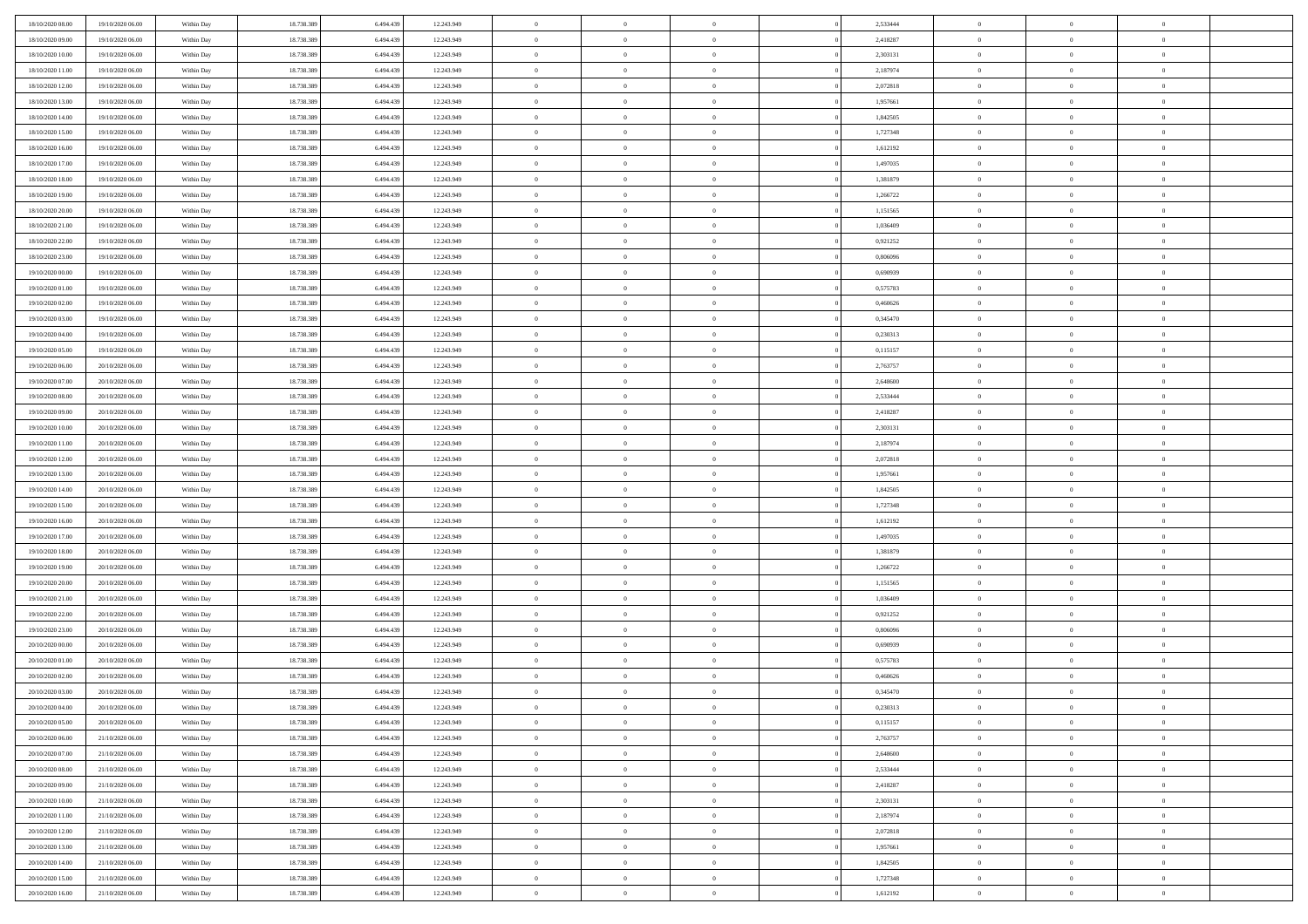| 20/10/2020 17:00                     | 21/10/2020 06.00                     | Within Day               | 18.738.389               | 6.494.439              | 12.243.949               | $\bf{0}$                   | $\overline{0}$                   | $\Omega$                         | 1,497035             | $\bf{0}$                      | $\overline{0}$             | $\bf{0}$                         |  |
|--------------------------------------|--------------------------------------|--------------------------|--------------------------|------------------------|--------------------------|----------------------------|----------------------------------|----------------------------------|----------------------|-------------------------------|----------------------------|----------------------------------|--|
| 20/10/2020 18:00                     | 21/10/2020 06:00                     | Within Dav               | 18.738.389               | 6.494.439              | 12.243.949               | $\theta$                   | $\overline{0}$                   | $\overline{0}$                   | 1,381879             | $\mathbf{0}$                  | $\bf{0}$                   | $\overline{0}$                   |  |
| 20/10/2020 19:00                     | 21/10/2020 06:00                     | Within Day               | 18.738.389               | 6.494.439              | 12.243.949               | $\theta$                   | $\overline{0}$                   | $\bf{0}$                         | 1,266722             | $\,$ 0                        | $\overline{0}$             | $\,$ 0 $\,$                      |  |
| 20/10/2020 20:00                     | 21/10/2020 06.00                     | Within Day               | 18.738.389               | 6.494.439              | 12.243.949               | $\overline{0}$             | $\overline{0}$                   | $\mathbf{0}$                     | 1,151565             | $\bf{0}$                      | $\mathbf{0}$               | $\theta$                         |  |
| 20/10/2020 21:00                     | 21/10/2020 06:00                     | Within Dav               | 18.738.389               | 6.494.439              | 12.243.949               | $\mathbf{0}$               | $\overline{0}$                   | $\overline{0}$                   | 1,036409             | $\mathbf{0}$                  | $\bf{0}$                   | $\overline{0}$                   |  |
| 20/10/2020 22:00                     | 21/10/2020 06:00                     | Within Day               | 18.738.389               | 6.494.439              | 12.243.949               | $\theta$                   | $\overline{0}$                   | $\bf{0}$                         | 0,921252             | $\,$ 0                        | $\overline{0}$             | $\,$ 0 $\,$                      |  |
| 20/10/2020 23:00                     | 21/10/2020 06.00                     | Within Day               | 18.738.389               | 6.494.439              | 12.243.949               | $\,$ 0 $\,$                | $\overline{0}$                   | $\Omega$                         | 0.806096             | $\bf{0}$                      | $\mathbf{0}$               | $\theta$                         |  |
| 21/10/2020 00:00                     | 21/10/2020 06:00                     | Within Dav               | 18.738.389               | 6.494.439              | 12.243.949               | $\overline{0}$             | $\overline{0}$                   | $\overline{0}$                   | 0,690939             | $\mathbf{0}$                  | $\bf{0}$                   | $\overline{0}$                   |  |
| 21/10/2020 01:00                     | 21/10/2020 06:00                     | Within Day               | 18.738.389               | 6.494.439              | 12.243.949               | $\theta$                   | $\overline{0}$                   | $\overline{0}$                   | 0,575783             | $\,$ 0                        | $\overline{0}$             | $\,$ 0 $\,$                      |  |
| 21/10/2020 02.00                     | 21/10/2020 06.00                     | Within Day               | 18,738,389               | 6,494,439              | 12.243.949               | $\overline{0}$             | $\overline{0}$                   | $\mathbf{0}$                     | 0.460626             | $\bf{0}$                      | $\mathbf{0}$               | $\theta$                         |  |
| 21/10/2020 03:00                     | 21/10/2020 06:00                     | Within Dav               | 18.738.389               | 6.494.439              | 12.243.949               | $\overline{0}$             | $\overline{0}$                   | $\overline{0}$                   | 0,345470             | $\mathbf{0}$                  | $\bf{0}$                   | $\overline{0}$                   |  |
| 21/10/2020 04:00                     | 21/10/2020 06:00                     | Within Day               | 18.738.389               | 6.494.439              | 12.243.949               | $\theta$                   | $\overline{0}$                   | $\bf{0}$                         | 0,230313             | $\,$ 0                        | $\overline{0}$             | $\,$ 0 $\,$                      |  |
| 21/10/2020 05:00                     | 21/10/2020 06.00                     | Within Day               | 18.738.389               | 6.494.439              | 12.243.949               | $\theta$                   | $\overline{0}$                   | $\mathbf{0}$                     | 0,115157             | $\bf{0}$                      | $\mathbf{0}$               | $\theta$                         |  |
| 21/10/2020 06:00                     | 22/10/2020 06:00                     | Within Dav               | 18.738.389               | 6.494.439              | 12.243.949               | $\overline{0}$             | $\overline{0}$                   | $\overline{0}$                   | 2,763757             | $\mathbf{0}$                  | $\bf{0}$                   | $\overline{0}$                   |  |
| 21/10/2020 07:00                     | 22/10/2020 06:00                     | Within Day               | 18.738.389               | 6.494.439              | 12.243.949               | $\theta$                   | $\overline{0}$                   | $\overline{0}$                   | 2,648600             | $\,$ 0                        | $\overline{0}$             | $\,$ 0 $\,$                      |  |
| 21/10/2020 08:00                     | 22/10/2020 06.00                     | Within Day               | 18.738.389               | 6.494.439              | 12.243.949               | $\bf{0}$                   | $\overline{0}$                   | $\mathbf{0}$                     | 2,533444             | $\bf{0}$                      | $\mathbf{0}$               | $\bf{0}$                         |  |
| 21/10/2020 09:00                     | 22/10/2020 06:00                     | Within Dav               | 18.738.389               | 6.494.439              | 12.243.949               | $\theta$                   | $\overline{0}$                   | $\overline{0}$                   | 2,418287             | $\mathbf{0}$                  | $\bf{0}$                   | $\overline{0}$                   |  |
| 21/10/2020 10:00                     | 22/10/2020 06:00                     | Within Day               | 18.738.389               | 6.494.439              | 12.243.949               | $\theta$                   | $\overline{0}$                   | $\bf{0}$                         | 2,303131             | $\,$ 0                        | $\overline{0}$             | $\,$ 0 $\,$                      |  |
| 21/10/2020 11:00                     | 22/10/2020 06.00                     | Within Day               | 18.738.389               | 6.494.439              | 12.243.949               | $\mathbf{0}$               | $\overline{0}$                   | $\mathbf{0}$                     | 2,187974             | $\theta$                      | $\mathbf{0}$               | $\theta$                         |  |
| 21/10/2020 12:00                     | 22/10/2020 06:00                     | Within Dav               | 18.738.389               | 6.494.439              | 12.243.949               | $\overline{0}$             | $\overline{0}$                   | $\overline{0}$                   | 2,072818             | $\mathbf{0}$                  | $\bf{0}$                   | $\overline{0}$                   |  |
| 21/10/2020 13:00                     | 22/10/2020 06:00                     | Within Day               | 18.738.389               | 6.494.439              | 12.243.949               | $\theta$                   | $\overline{0}$                   | $\bf{0}$                         | 1,957661             | $\,$ 0                        | $\overline{0}$             | $\,$ 0 $\,$                      |  |
| 21/10/2020 14:00                     | 22/10/2020 06.00                     | Within Day               | 18.738.389               | 6.494.439              | 12.243.949               | $\mathbf{0}$               | $\overline{0}$                   | $\mathbf{0}$                     | 1.842505             | $\bf{0}$                      | $\mathbf{0}$               | $\theta$                         |  |
| 21/10/2020 15:00                     | 22/10/2020 06:00                     | Within Dav               | 18.738.389               | 6.494.439              | 12.243.949               | $\overline{0}$             | $\overline{0}$                   | $\overline{0}$                   | 1,727348             | $\mathbf{0}$                  | $\bf{0}$                   | $\overline{0}$                   |  |
| 21/10/2020 16:00                     | 22/10/2020 06:00                     | Within Day               | 18.738.389               | 6.494.439              | 12.243.949               | $\theta$                   | $\overline{0}$                   | $\bf{0}$                         | 1,612192             | $\,$ 0                        | $\overline{0}$             | $\,$ 0 $\,$                      |  |
| 21/10/2020 17.00                     | 22/10/2020 06:00                     | Within Day               | 18.738.389               | 6.494.439              | 12.243.949               | $\bf{0}$                   | $\overline{0}$                   | $\mathbf{0}$                     | 1.497035             | $\bf{0}$                      | $\bf{0}$                   | $\bf{0}$                         |  |
| 21/10/2020 18:00                     | 22/10/2020 06:00                     | Within Dav               | 18.738.389               | 6.494.439              | 12.243.949               | $\theta$                   | $\overline{0}$                   | $\overline{0}$                   | 1,381879             | $\mathbf{0}$                  | $\bf{0}$                   | $\overline{0}$                   |  |
| 21/10/2020 19:00                     | 22/10/2020 06:00                     | Within Day               | 18.738.389               | 6.494.439              | 12.243.949               | $\theta$                   | $\overline{0}$                   | $\overline{0}$                   | 1,266722             | $\,$ 0                        | $\overline{0}$             | $\,$ 0 $\,$                      |  |
| 21/10/2020 20:00                     | 22/10/2020 06.00                     | Within Day               | 18,738,389               | 6,494,439              | 12.243.949               | $\mathbf{0}$               | $\overline{0}$                   | $\mathbf{0}$                     | 1.151565             | $\bf{0}$                      | $\mathbf{0}$               | $\theta$                         |  |
| 21/10/2020 21:00                     | 22/10/2020 06:00                     | Within Dav               | 18.738.389               | 6.494.439              | 12.243.949               | $\overline{0}$             | $\overline{0}$                   | $\overline{0}$                   | 1,036409             | $\mathbf{0}$                  | $\bf{0}$                   | $\overline{0}$                   |  |
| 21/10/2020 22.00                     | 22/10/2020 06:00                     | Within Day               | 18.738.389               | 6.494.439              | 12.243.949               | $\theta$                   | $\overline{0}$                   | $\bf{0}$                         | 0,921252             | $\,$ 0                        | $\overline{0}$             | $\,$ 0 $\,$                      |  |
| 21/10/2020 23.00                     | 22/10/2020 06:00                     | Within Day               | 18.738.389               | 6.494.439              | 12.243.949               | $\bf{0}$                   | $\overline{0}$                   | $\overline{0}$                   | 0,806096             | $\bf{0}$                      | $\overline{0}$             | $\,0\,$                          |  |
| 22/10/2020 00:00                     | 22/10/2020 06:00                     | Within Dav               | 18.738.389               | 6.494.439              | 12.243.949               | $\overline{0}$             | $\overline{0}$                   | $\overline{0}$                   | 0,690939             | $\mathbf{0}$                  | $\bf{0}$                   | $\overline{0}$                   |  |
| 22/10/2020 01:00                     | 22/10/2020 06:00                     | Within Day               | 18.738.389               | 6.494.439              | 12.243.949               | $\theta$                   | $\overline{0}$                   | $\overline{0}$                   | 0,575783             | $\,$ 0                        | $\overline{0}$             | $\,$ 0 $\,$                      |  |
| 22/10/2020 02.00                     | 22/10/2020 06.00                     | Within Day               | 18.738.389               | 6.494.439              | 12.243.949               | $\,$ 0 $\,$                | $\overline{0}$                   | $\overline{0}$                   | 0,460626             | $\bf{0}$                      | $\overline{0}$             | $\,0\,$                          |  |
| 22/10/2020 03:00                     | 22/10/2020 06:00                     | Within Dav               | 18.738.389               | 6.494.439              | 12.243.949               | $\theta$                   | $\overline{0}$                   | $\overline{0}$                   | 0,345470             | $\mathbf{0}$                  | $\bf{0}$                   | $\overline{0}$                   |  |
| 22/10/2020 04:00                     | 22/10/2020 06:00                     | Within Day               | 18.738.389               | 6.494.439              | 12.243.949               | $\theta$                   | $\overline{0}$                   | $\bf{0}$                         | 0,230313             | $\,$ 0                        | $\overline{0}$             | $\,$ 0 $\,$                      |  |
| 22/10/2020 05:00                     | 22/10/2020 06:00                     | Within Day               | 18.738.389               | 6.494.439              | 12.243.949               | $\bf{0}$                   | $\overline{0}$                   | $\overline{0}$                   | 0,115157             | $\bf{0}$                      | $\overline{0}$             | $\,0\,$                          |  |
| 22/10/2020 06:00                     | 23/10/2020 06:00                     | Within Dav               | 18.738.389               | 6.494.439              | 12.243.949               | $\overline{0}$             | $\overline{0}$                   | $\overline{0}$                   | 2,763757             | $\mathbf{0}$                  | $\bf{0}$                   | $\overline{0}$                   |  |
| 22/10/2020 07:00                     | 23/10/2020 06:00                     | Within Day               | 18.738.389               | 6.494.439              | 12.243.949               | $\theta$                   | $\overline{0}$                   | $\bf{0}$                         | 2,648600             | $\,$ 0                        | $\overline{0}$             | $\,$ 0 $\,$                      |  |
| 22/10/2020 08:00                     | 23/10/2020 06:00                     | Within Day               | 18.738.389               | 6.494.439              | 12.243.949               | $\,$ 0 $\,$                | $\overline{0}$                   | $\overline{0}$                   | 2,533444             | $\bf{0}$                      | $\overline{0}$             | $\,0\,$                          |  |
| 22/10/2020 09:00                     | 23/10/2020 06:00                     | Within Day               | 18.738.389               | 6.494.439              | 12.243.949               | $\theta$                   | $\overline{0}$                   | $\overline{0}$                   | 2,418287             | $\mathbf{0}$                  | $\bf{0}$                   | $\overline{0}$                   |  |
| 22/10/2020 10:00                     | 23/10/2020 06:00                     | Within Day               | 18.738.389               | 6.494.439              | 12.243.949               | $\theta$                   | $\overline{0}$                   | $\overline{0}$                   | 2,303131             | $\,$ 0                        | $\overline{0}$             | $\,$ 0 $\,$                      |  |
| 22/10/2020 11:00                     | 23/10/2020 06:00                     | Within Day               | 18.738.389               | 6.494.439              | 12.243.949               | $\,$ 0 $\,$                | $\overline{0}$                   | $\overline{0}$                   | 2,187974             | $\bf{0}$                      | $\overline{0}$             | $\,0\,$                          |  |
| 22/10/2020 12:00                     | 23/10/2020 06:00                     | Within Dav               | 18.738.389               | 6.494.439              | 12.243.949               | $\theta$                   | $\overline{0}$                   | $\overline{0}$                   | 2,072818             | $\mathbf{0}$                  | $\bf{0}$                   | $\overline{0}$                   |  |
| 22/10/2020 13:00                     | 23/10/2020 06:00                     | Within Day               | 18.738.389               | 6.494.439              | 12.243.949               | $\overline{0}$             | $\overline{0}$                   | $\Omega$                         | 1,957661             | $\overline{0}$                | $\overline{0}$             | $\theta$                         |  |
| 22/10/2020 14:00                     | 23/10/2020 06.00                     | Within Day               | 18.738.389<br>18.738.389 | 6.494.439              | 12.243.949               | $\bf{0}$<br>$\overline{0}$ | $\overline{0}$<br>$\overline{0}$ | $\overline{0}$                   | 1,842505             | $\bf{0}$<br>$\overline{0}$    | $\overline{0}$             | $\bf{0}$                         |  |
| 22/10/2020 15:00                     | 23/10/2020 06:00                     | Within Day               |                          | 6.494.439              | 12.243.949               |                            |                                  | $\overline{0}$                   | 1,727348             |                               | $\bf{0}$                   | $\overline{0}$                   |  |
| 22/10/2020 16:00                     | 23/10/2020 06:00                     | Within Day               | 18.738.389               | 6.494.439              | 12.243.949               | $\,$ 0 $\,$                | $\overline{0}$                   | $\overline{0}$                   | 1,612192             | $\,$ 0 $\,$                   | $\,$ 0 $\,$                | $\,$ 0 $\,$                      |  |
| 22/10/2020 17:00<br>22/10/2020 18:00 | 23/10/2020 06.00<br>23/10/2020 06:00 | Within Day<br>Within Day | 18.738.389<br>18.738.389 | 6.494.439<br>6.494.439 | 12.243.949<br>12.243.949 | $\bf{0}$<br>$\mathbf{0}$   | $\overline{0}$<br>$\overline{0}$ | $\overline{0}$<br>$\overline{0}$ | 1,497035<br>1,381879 | $\mathbf{0}$<br>$\,$ 0 $\,$   | $\overline{0}$<br>$\bf{0}$ | $\bf{0}$<br>$\overline{0}$       |  |
|                                      |                                      |                          |                          |                        |                          | $\,$ 0                     |                                  |                                  |                      |                               | $\overline{0}$             | $\,$ 0 $\,$                      |  |
| 22/10/2020 19:00<br>22/10/2020 20:00 | 23/10/2020 06:00<br>23/10/2020 06:00 | Within Day               | 18.738.389               | 6.494.439              | 12.243.949               |                            | $\overline{0}$                   | $\overline{0}$                   | 1,266722             | $\,$ 0 $\,$                   |                            |                                  |  |
| 22/10/2020 21:00                     | 23/10/2020 06:00                     | Within Day<br>Within Day | 18.738.389<br>18.738.389 | 6.494.439<br>6.494.439 | 12.243.949<br>12.243.949 | $\bf{0}$<br>$\mathbf{0}$   | $\overline{0}$<br>$\overline{0}$ | $\overline{0}$<br>$\overline{0}$ | 1,151565<br>1,036409 | $\overline{0}$<br>$\,$ 0 $\,$ | $\overline{0}$<br>$\bf{0}$ | $\overline{0}$<br>$\overline{0}$ |  |
| 22/10/2020 22.00                     | 23/10/2020 06:00                     | Within Day               | 18.738.389               | 6.494.439              | 12.243.949               | $\,$ 0                     | $\overline{0}$                   | $\overline{0}$                   | 0,921252             | $\,$ 0 $\,$                   | $\,$ 0 $\,$                | $\,$ 0 $\,$                      |  |
| 22/10/2020 23:00                     | 23/10/2020 06:00                     | Within Day               | 18.738.389               | 6.494.439              | 12.243.949               | $\bf{0}$                   | $\overline{0}$                   | $\overline{0}$                   | 0,806096             | $\mathbf{0}$                  | $\overline{0}$             | $\bf{0}$                         |  |
| 23/10/2020 00:00                     | 23/10/2020 06:00                     | Within Day               | 18.738.389               | 6.494.439              | 12.243.949               | $\mathbf{0}$               | $\overline{0}$                   | $\overline{0}$                   | 0,690939             | $\overline{0}$                | $\bf{0}$                   | $\overline{0}$                   |  |
| 23/10/2020 01:00                     | 23/10/2020 06:00                     | Within Day               | 18.738.389               | 6.494.439              | 12.243.949               | $\,$ 0 $\,$                | $\overline{0}$                   | $\overline{0}$                   | 0,575783             | $\,$ 0 $\,$                   | $\overline{0}$             | $\,$ 0 $\,$                      |  |
|                                      |                                      |                          |                          |                        |                          |                            |                                  |                                  |                      |                               |                            |                                  |  |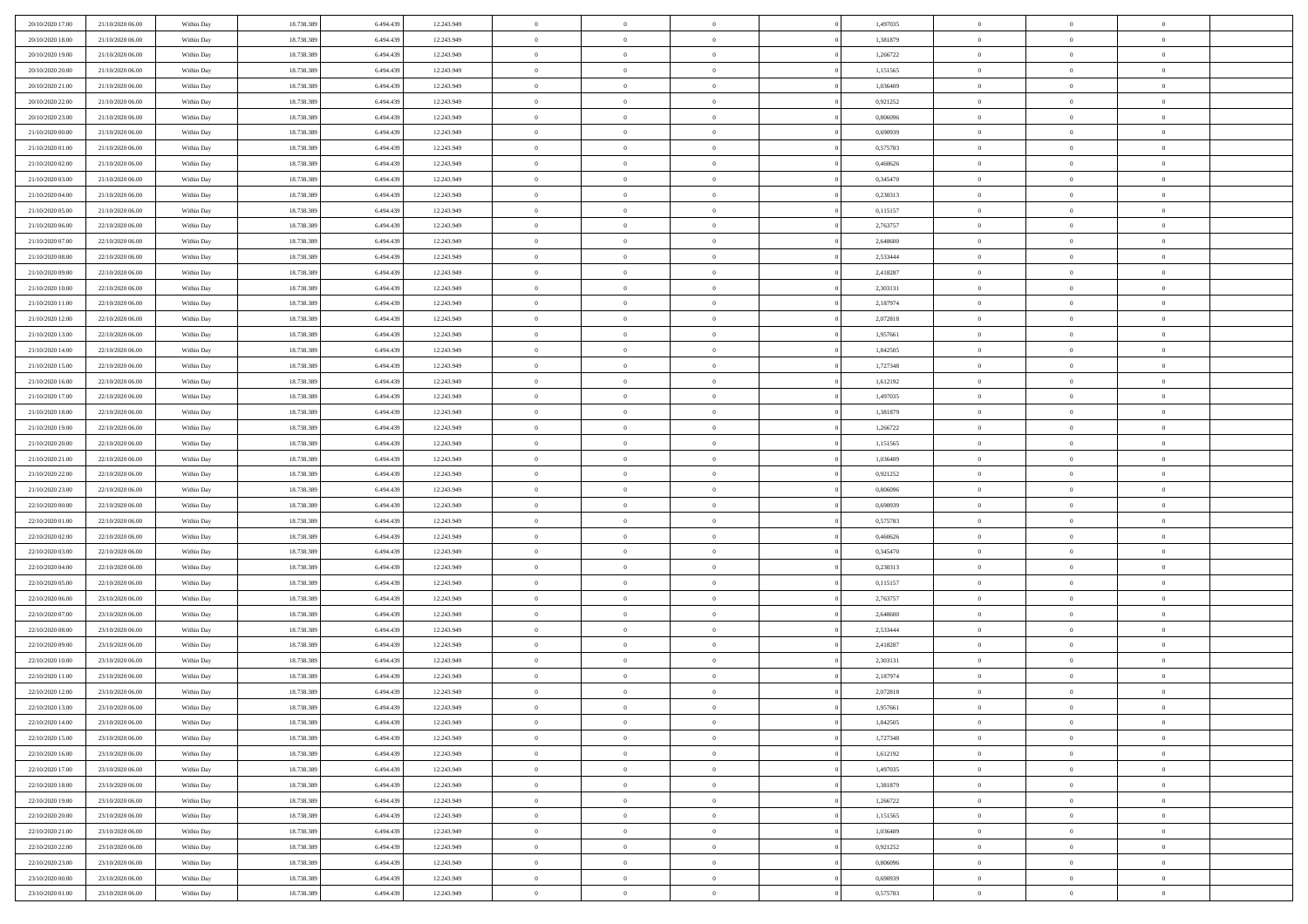| 23/10/2020 02:00 | 23/10/2020 06.00 | Within Day               | 18.738.389 | 6.494.439 | 12.243.949 | $\,$ 0 $\,$    | $\overline{0}$ | $\overline{0}$ | 0,460626 | $\bf{0}$       | $\overline{0}$ | $\,0\,$        |  |
|------------------|------------------|--------------------------|------------|-----------|------------|----------------|----------------|----------------|----------|----------------|----------------|----------------|--|
| 23/10/2020 03.00 | 23/10/2020 06.00 | Within Day               | 18.738.389 | 6,494.43  | 12.243.949 | $\theta$       | $\overline{0}$ | $\mathbf{0}$   | 0.345470 | $\theta$       | $\mathbf{0}$   | $\theta$       |  |
| 23/10/2020 04:00 | 23/10/2020 06:00 | Within Day               | 18.738.389 | 6.494.439 | 12.243.949 | $\theta$       | $\overline{0}$ | $\overline{0}$ | 0,230313 | $\mathbf{0}$   | $\overline{0}$ | $\overline{0}$ |  |
| 23/10/2020 05:00 | 23/10/2020 06:00 | Within Day               | 18.738.389 | 6.494.439 | 12.243.949 | $\,$ 0 $\,$    | $\overline{0}$ | $\overline{0}$ | 0,115157 | $\bf{0}$       | $\overline{0}$ | $\bf{0}$       |  |
| 23/10/2020 06:00 | 24/10/2020 06.00 | Within Day               | 18.738.389 | 6.494.439 | 12.243.949 | $\bf{0}$       | $\overline{0}$ | $\mathbf{0}$   | 2,763757 | $\bf{0}$       | $\theta$       | $\,0\,$        |  |
| 23/10/2020 07:00 | 24/10/2020 06:00 | Within Day               | 18.738.389 | 6.494.439 | 12.243.949 | $\theta$       | $\overline{0}$ | $\mathbf{0}$   | 2,648600 | $\mathbf{0}$   | $\overline{0}$ | $\overline{0}$ |  |
| 23/10/2020 08:00 | 24/10/2020 06.00 | Within Day               | 18.738.389 | 6.494.439 | 12.243.949 | $\,$ 0 $\,$    | $\overline{0}$ | $\overline{0}$ | 2,533444 | $\bf{0}$       | $\overline{0}$ | $\,0\,$        |  |
|                  |                  |                          |            |           |            | $\overline{0}$ |                |                |          |                | $\overline{0}$ |                |  |
| 23/10/2020 09:00 | 24/10/2020 06.00 | Within Day               | 18.738.389 | 6.494.439 | 12.243.949 |                | $\overline{0}$ | $\mathbf{0}$   | 2,418287 | $\,$ 0 $\,$    |                | $\theta$       |  |
| 23/10/2020 10:00 | 24/10/2020 06:00 | Within Day               | 18.738.389 | 6.494.439 | 12.243.949 | $\theta$       | $\overline{0}$ | $\overline{0}$ | 2,303131 | $\mathbf{0}$   | $\overline{0}$ | $\overline{0}$ |  |
| 23/10/2020 11:00 | 24/10/2020 06.00 | Within Day               | 18.738.389 | 6.494.439 | 12.243.949 | $\,$ 0 $\,$    | $\overline{0}$ | $\Omega$       | 2,187974 | $\bf{0}$       | $\overline{0}$ | $\,0\,$        |  |
| 23/10/2020 12:00 | 24/10/2020 06.00 | Within Day               | 18.738.389 | 6.494.439 | 12.243.949 | $\bf{0}$       | $\overline{0}$ | $\mathbf{0}$   | 2,072818 | $\bf{0}$       | $\mathbf{0}$   | $\theta$       |  |
| 23/10/2020 13:00 | 24/10/2020 06:00 | Within Day               | 18.738.389 | 6.494.439 | 12.243.949 | $\theta$       | $\overline{0}$ | $\overline{0}$ | 1,957661 | $\mathbf{0}$   | $\overline{0}$ | $\overline{0}$ |  |
| 23/10/2020 14:00 | 24/10/2020 06.00 | Within Day               | 18.738.389 | 6.494.439 | 12.243.949 | $\,$ 0 $\,$    | $\overline{0}$ | $\overline{0}$ | 1,842505 | $\bf{0}$       | $\overline{0}$ | $\bf{0}$       |  |
| 23/10/2020 15:00 | 24/10/2020 06.00 | Within Day               | 18.738.389 | 6.494.439 | 12.243.949 | $\bf{0}$       | $\overline{0}$ | $\mathbf{0}$   | 1,727348 | $\bf{0}$       | $\theta$       | $\,0\,$        |  |
| 23/10/2020 16:00 | 24/10/2020 06.00 | Within Day               | 18.738.389 | 6.494.439 | 12.243.949 | $\theta$       | $\overline{0}$ | $\mathbf{0}$   | 1,612192 | $\mathbf{0}$   | $\overline{0}$ | $\overline{0}$ |  |
| 23/10/2020 17.00 | 24/10/2020 06.00 | Within Day               | 18.738.389 | 6.494.439 | 12.243.949 | $\,$ 0 $\,$    | $\overline{0}$ | $\overline{0}$ | 1,497035 | $\bf{0}$       | $\overline{0}$ | $\bf{0}$       |  |
| 23/10/2020 18:00 | 24/10/2020 06.00 | Within Day               | 18.738.389 | 6,494,439 | 12.243.949 | $\,$ 0         | $\overline{0}$ | $\mathbf{0}$   | 1,381879 | $\bf{0}$       | $\overline{0}$ | $\theta$       |  |
| 23/10/2020 19:00 | 24/10/2020 06:00 | Within Day               | 18.738.389 | 6.494.439 | 12.243.949 | $\theta$       | $\overline{0}$ | $\mathbf{0}$   | 1,266722 | $\mathbf{0}$   | $\overline{0}$ | $\overline{0}$ |  |
| 23/10/2020 20:00 | 24/10/2020 06.00 | Within Day               | 18.738.389 | 6.494.439 | 12.243.949 | $\,$ 0 $\,$    | $\overline{0}$ | $\Omega$       | 1,151565 | $\bf{0}$       | $\overline{0}$ | $\,0\,$        |  |
| 23/10/2020 21:00 | 24/10/2020 06.00 | Within Day               | 18.738.389 | 6.494.439 | 12.243.949 | $\bf{0}$       | $\overline{0}$ | $\mathbf{0}$   | 1,036409 | $\bf{0}$       | $\mathbf{0}$   | $\theta$       |  |
| 23/10/2020 22.00 | 24/10/2020 06:00 | Within Day               | 18.738.389 | 6.494.439 | 12.243.949 | $\theta$       | $\overline{0}$ | $\mathbf{0}$   | 0,921252 | $\mathbf{0}$   | $\overline{0}$ | $\overline{0}$ |  |
| 23/10/2020 23:00 | 24/10/2020 06.00 | Within Day               | 18.738.389 | 6.494.439 | 12.243.949 | $\,$ 0 $\,$    | $\overline{0}$ | $\overline{0}$ | 0,806096 | $\bf{0}$       | $\overline{0}$ | $\bf{0}$       |  |
| 24/10/2020 00:00 | 24/10/2020 06.00 | Within Day               | 18.738.389 | 6,494,439 | 12.243.949 | $\,$ 0         | $\overline{0}$ | $\mathbf{0}$   | 0,690939 | $\bf{0}$       | $\theta$       | $\,0\,$        |  |
| 24/10/2020 01:00 | 24/10/2020 06:00 | Within Day               | 18.738.389 | 6.494.439 | 12.243.949 | $\theta$       | $\overline{0}$ | $\mathbf{0}$   | 0,575783 | $\mathbf{0}$   | $\overline{0}$ | $\overline{0}$ |  |
| 24/10/2020 02.00 | 24/10/2020 06.00 | Within Day               | 18.738.389 | 6.494.439 | 12.243.949 | $\,$ 0 $\,$    | $\overline{0}$ | $\overline{0}$ | 0,460626 | $\bf{0}$       | $\overline{0}$ | $\,0\,$        |  |
| 24/10/2020 03:00 | 24/10/2020 06.00 | Within Day               | 18.738.389 | 6,494,439 | 12.243.949 | $\,$ 0         | $\overline{0}$ | $\mathbf{0}$   | 0,345470 | $\bf{0}$       | $\overline{0}$ | $\theta$       |  |
| 24/10/2020 04:00 | 24/10/2020 06:00 | Within Day               | 18.738.389 | 6.494.439 | 12.243.949 | $\theta$       | $\overline{0}$ | $\overline{0}$ | 0,230313 | $\mathbf{0}$   | $\bf{0}$       | $\overline{0}$ |  |
| 24/10/2020 05:00 | 24/10/2020 06.00 | Within Day               | 18.738.389 | 6.494.439 | 12.243.949 | $\,$ 0 $\,$    | $\overline{0}$ | $\Omega$       | 0,115157 | $\bf{0}$       | $\overline{0}$ | $\,0\,$        |  |
| 24/10/2020 06.00 | 25/10/2020 06.00 | Within Day               | 17.988.854 | 6.234.662 | 11.754.191 | $\bf{0}$       | $\overline{0}$ | $\mathbf{0}$   | 2,763757 | $\bf{0}$       | $\mathbf{0}$   | $\theta$       |  |
| 24/10/2020 07:00 | 25/10/2020 06:00 | Within Day               | 17.988.854 | 6.234.662 | 11.754.191 | $\theta$       | $\overline{0}$ | $\overline{0}$ | 2,653207 | $\mathbf{0}$   | $\overline{0}$ | $\overline{0}$ |  |
| 24/10/2020 08:00 | 25/10/2020 06:00 | Within Day               | 17.988.854 | 6.234.662 | 11.754.191 | $\theta$       | $\overline{0}$ | $\overline{0}$ | 2,542656 | $\,$ 0         | $\overline{0}$ | $\,$ 0 $\,$    |  |
| 24/10/2020 09:00 | 25/10/2020 06:00 |                          | 17.988.854 | 6.234.662 | 11.754.191 | $\bf{0}$       | $\overline{0}$ | $\mathbf{0}$   | 2,432106 | $\bf{0}$       | $\mathbf{0}$   | $\bf{0}$       |  |
| 24/10/2020 10:00 | 25/10/2020 06:00 | Within Day<br>Within Day | 17.988.854 | 6.234.662 | 11.754.191 | $\theta$       | $\overline{0}$ | $\mathbf{0}$   | 2,321556 | $\mathbf{0}$   | $\overline{0}$ | $\overline{0}$ |  |
|                  |                  |                          |            |           |            | $\theta$       | $\overline{0}$ | $\overline{0}$ |          | $\,$ 0         | $\overline{0}$ | $\theta$       |  |
| 24/10/2020 11:00 | 25/10/2020 06:00 | Within Day               | 17.988.854 | 6.234.662 | 11.754.191 |                |                |                | 2,211006 |                | $\overline{0}$ |                |  |
| 24/10/2020 12:00 | 25/10/2020 06.00 | Within Day               | 17.988.854 | 6.234.662 | 11.754.191 | $\bf{0}$       | $\overline{0}$ | $\mathbf{0}$   | 2,100455 | $\mathbf{0}$   |                | $\overline{0}$ |  |
| 24/10/2020 13:00 | 25/10/2020 06:00 | Within Day               | 17.988.854 | 6.234.662 | 11.754.191 | $\theta$       | $\overline{0}$ | $\mathbf{0}$   | 1,989905 | $\mathbf{0}$   | $\overline{0}$ | $\overline{0}$ |  |
| 24/10/2020 14:00 | 25/10/2020 06:00 | Within Day               | 17.988.854 | 6.234.662 | 11.754.191 | $\theta$       | $\overline{0}$ | $\overline{0}$ | 1,879355 | $\,$ 0         | $\overline{0}$ | $\theta$       |  |
| 24/10/2020 15:00 | 25/10/2020 06.00 | Within Day               | 17.988.854 | 6.234.662 | 11.754.191 | $\bf{0}$       | $\overline{0}$ | $\mathbf{0}$   | 1,768804 | $\bf{0}$       | $\mathbf{0}$   | $\bf{0}$       |  |
| 24/10/2020 16:00 | 25/10/2020 06:00 | Within Day               | 17.988.854 | 6.234.662 | 11.754.191 | $\theta$       | $\overline{0}$ | $\mathbf{0}$   | 1,658254 | $\mathbf{0}$   | $\overline{0}$ | $\overline{0}$ |  |
| 24/10/2020 17:00 | 25/10/2020 06:00 | Within Day               | 17.988.854 | 6.234.662 | 11.754.191 | $\,$ 0 $\,$    | $\overline{0}$ | $\overline{0}$ | 1,547704 | $\,$ 0         | $\overline{0}$ | $\,$ 0 $\,$    |  |
| 24/10/2020 18:00 | 25/10/2020 06:00 | Within Day               | 17.988.854 | 6.234.662 | 11.754.191 | $\,$ 0         | $\,$ 0 $\,$    | $\overline{0}$ | 1,437154 | $\,$ 0 $\,$    | $\overline{0}$ | $\overline{0}$ |  |
| 24/10/2020 19:00 | 25/10/2020 06:00 | Within Day               | 17.988.854 | 6.234.662 | 11.754.191 | $\theta$       | $\overline{0}$ | $\mathbf{0}$   | 1,326603 | $\mathbf{0}$   | $\overline{0}$ | $\overline{0}$ |  |
| 24/10/2020 20:00 | 25/10/2020 06.00 | Within Day               | 17.988.854 | 6.234.662 | 11.754.191 | $\overline{0}$ | $\overline{0}$ | $\overline{0}$ | 1,216053 | $\,$ 0         | $\overline{0}$ | $\theta$       |  |
| 24/10/2020 21:00 | 25/10/2020 06.00 | Within Day               | 17.988.854 | 6.234.662 | 11.754.191 | $\bf{0}$       | $\,$ 0 $\,$    | $\mathbf{0}$   | 1,105503 | $\bf{0}$       | $\overline{0}$ | $\overline{0}$ |  |
| 24/10/2020 22.00 | 25/10/2020 06:00 | Within Day               | 17.988.854 | 6.234.662 | 11.754.191 | $\overline{0}$ | $\theta$       |                | 0,994953 | $\overline{0}$ | $\theta$       | $\theta$       |  |
| 24/10/2020 23:00 | 25/10/2020 06:00 | Within Day               | 17.988.854 | 6.234.662 | 11.754.191 | $\,$ 0 $\,$    | $\overline{0}$ | $\overline{0}$ | 0,884402 | $\,$ 0 $\,$    | $\bf{0}$       | $\theta$       |  |
| 25/10/2020 00:00 | 25/10/2020 06.00 | Within Day               | 17.988.854 | 6.234.662 | 11.754.191 | $\bf{0}$       | $\,$ 0 $\,$    | $\mathbf{0}$   | 0,773852 | $\,$ 0 $\,$    | $\overline{0}$ | $\overline{0}$ |  |
| 25/10/2020 01:00 | 25/10/2020 06:00 | Within Day               | 17.988.854 | 6.234.662 | 11.754.191 | $\overline{0}$ | $\overline{0}$ | $\overline{0}$ | 0,663302 | $\,$ 0 $\,$    | $\bf{0}$       | $\mathbf{0}$   |  |
| 25/10/2020 02:00 | 25/10/2020 06:00 | Within Day               | 17.988.854 | 6.234.662 | 11.754.191 | $\,$ 0 $\,$    | $\overline{0}$ | $\overline{0}$ | 0,552751 | $\,$ 0 $\,$    | $\bf{0}$       | $\,$ 0 $\,$    |  |
| 25/10/2020 02.00 | 25/10/2020 06.00 | Within Day               | 17.988.854 | 6.234.662 | 11.754.191 | $\,$ 0 $\,$    | $\,$ 0 $\,$    | $\overline{0}$ | 0,442201 | $\,$ 0 $\,$    | $\overline{0}$ | $\overline{0}$ |  |
| 25/10/2020 03:00 | 25/10/2020 06:00 | Within Day               | 17.988.854 | 6.234.662 | 11.754.191 | $\overline{0}$ | $\overline{0}$ | $\overline{0}$ | 0,331651 | $\mathbf{0}$   | $\overline{0}$ | $\overline{0}$ |  |
| 25/10/2020 04:00 | 25/10/2020 06:00 | Within Day               | 17.988.854 | 6.234.662 | 11.754.191 | $\,$ 0 $\,$    | $\overline{0}$ | $\overline{0}$ | 0,221101 | $\,$ 0 $\,$    | $\overline{0}$ | $\,$ 0 $\,$    |  |
| 25/10/2020 06.00 | 26/10/2020 06.00 | Within Day               | 18.738.389 | 6,494,439 | 12.243.949 | $\bf{0}$       | $\overline{0}$ | $\overline{0}$ | 2,763757 | $\,$ 0 $\,$    | $\overline{0}$ | $\overline{0}$ |  |
| 25/10/2020 07:00 | 26/10/2020 06:00 | Within Day               | 18.738.389 | 6.494.439 | 12.243.949 | $\mathbf{0}$   | $\overline{0}$ | $\overline{0}$ | 2,648600 | $\mathbf{0}$   | $\bf{0}$       | $\overline{0}$ |  |
| 25/10/2020 08:00 | 26/10/2020 06:00 | Within Day               | 18.738.389 | 6.494.439 | 12.243.949 | $\,$ 0 $\,$    | $\overline{0}$ | $\overline{0}$ | 2,533444 | $\,$ 0 $\,$    | $\mathbf{0}$   | $\,$ 0 $\,$    |  |
| 25/10/2020 09:00 | 26/10/2020 06.00 | Within Day               | 18.738.389 | 6.494.439 | 12.243.949 | $\,$ 0 $\,$    | $\overline{0}$ | $\overline{0}$ | 2,418287 | $\bf{0}$       | $\overline{0}$ | $\overline{0}$ |  |
| 25/10/2020 11:00 | 26/10/2020 06:00 | Within Day               | 18.738.389 | 6.494.439 | 12.243.949 | $\theta$       | $\overline{0}$ | $\overline{0}$ | 2,187974 | $\mathbf{0}$   | $\overline{0}$ | $\overline{0}$ |  |
|                  |                  |                          |            |           |            |                |                |                |          |                |                |                |  |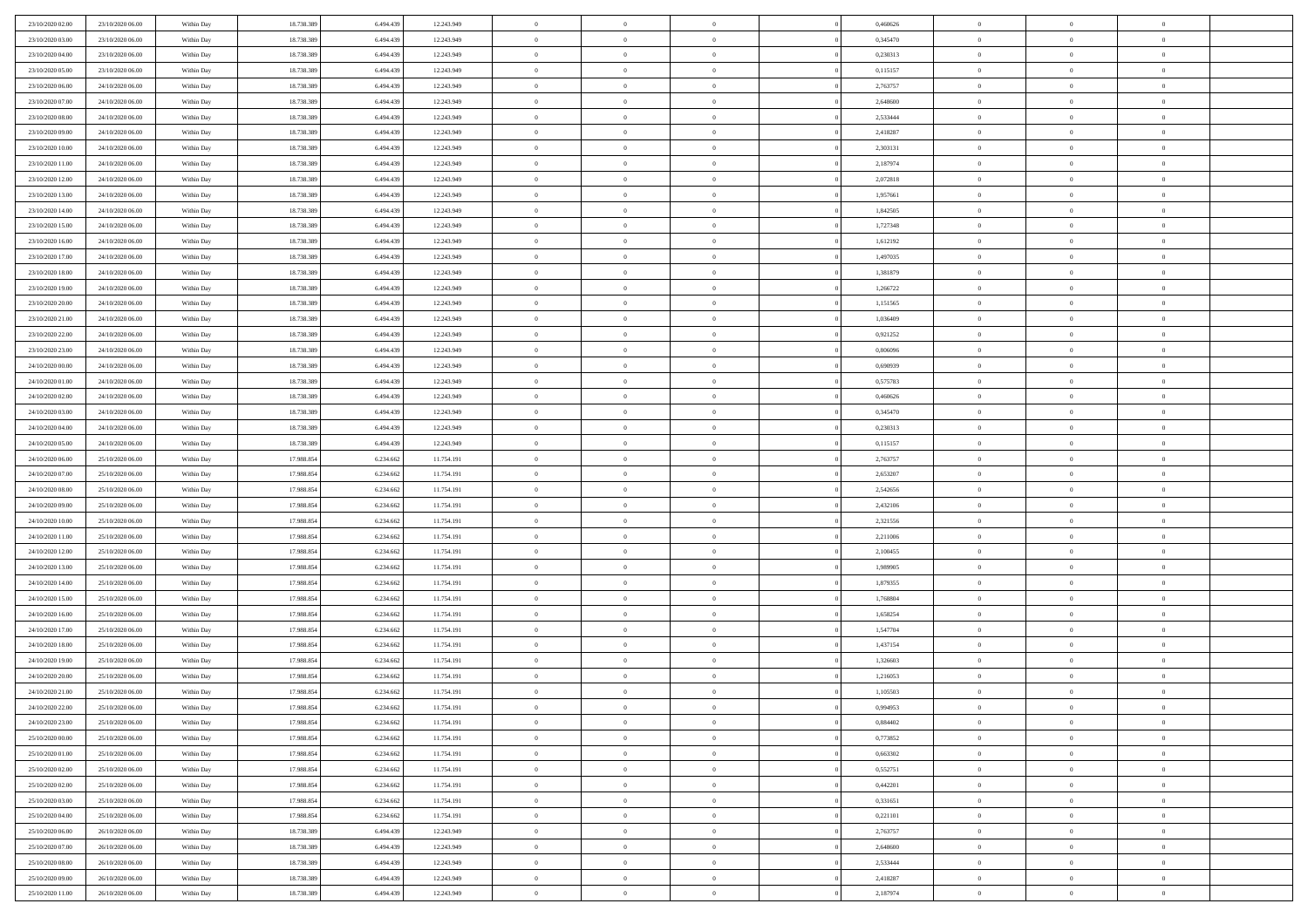| 25/10/2020 12:00<br>26/10/2020 06.00 | Within Day | 18.738.389 | 6.494.439 | 12.243.949 | $\bf{0}$       | $\overline{0}$ | $\Omega$       | 2,072818 | $\bf{0}$       | $\mathbf{0}$   | $\bf{0}$       |  |
|--------------------------------------|------------|------------|-----------|------------|----------------|----------------|----------------|----------|----------------|----------------|----------------|--|
| 25/10/2020 13:00<br>26/10/2020 06:00 | Within Day | 18.738.389 | 6.494.439 | 12.243.949 | $\mathbf{0}$   | $\overline{0}$ | $\overline{0}$ | 1,957661 | $\overline{0}$ | $\overline{0}$ | $\theta$       |  |
| 25/10/2020 14:00<br>26/10/2020 06:00 | Within Day | 18.738.389 | 6.494.439 | 12.243.949 | $\,$ 0         | $\overline{0}$ | $\bf{0}$       | 1,842505 | $\,$ 0         | $\overline{0}$ | $\,$ 0 $\,$    |  |
| 25/10/2020 15.00<br>26/10/2020 06.00 | Within Day | 18.738.389 | 6,494,439 | 12.243.949 | $\bf{0}$       | $\overline{0}$ | $\Omega$       | 1,727348 | $\bf{0}$       | $\mathbf{0}$   | $\theta$       |  |
| 25/10/2020 16:00<br>26/10/2020 06:00 | Within Day | 18.738.389 | 6.494.439 | 12.243.949 | $\bf{0}$       | $\overline{0}$ | $\overline{0}$ | 1,612192 | $\mathbf{0}$   | $\overline{0}$ | $\overline{0}$ |  |
| 25/10/2020 17.00<br>26/10/2020 06:00 | Within Day | 18.738.389 | 6.494.439 | 12.243.949 | $\bf{0}$       | $\overline{0}$ | $\bf{0}$       | 1,497035 | $\,$ 0         | $\overline{0}$ | $\,$ 0 $\,$    |  |
| 25/10/2020 18:00<br>26/10/2020 06:00 | Within Day | 18.738.389 | 6.494.439 | 12.243.949 | $\bf{0}$       | $\overline{0}$ | $\Omega$       | 1,381879 | $\theta$       | $\mathbf{0}$   | $\theta$       |  |
| 25/10/2020 19:00<br>26/10/2020 06:00 | Within Day | 18.738.389 | 6.494.439 | 12.243.949 | $\overline{0}$ | $\overline{0}$ | $\overline{0}$ | 1,266722 | $\mathbf{0}$   | $\overline{0}$ | $\overline{0}$ |  |
|                                      |            |            |           |            |                |                |                |          |                |                |                |  |
| 25/10/2020 20:00<br>26/10/2020 06:00 | Within Day | 18.738.389 | 6.494.439 | 12.243.949 | $\bf{0}$       | $\overline{0}$ | $\bf{0}$       | 1,151565 | $\,$ 0         | $\overline{0}$ | $\,$ 0 $\,$    |  |
| 25/10/2020 21.00<br>26/10/2020 06.00 | Within Day | 18.738.389 | 6,494,439 | 12.243.949 | $\bf{0}$       | $\overline{0}$ | $\Omega$       | 1.036409 | $\theta$       | $\mathbf{0}$   | $\theta$       |  |
| 25/10/2020 22.00<br>26/10/2020 06:00 | Within Day | 18.738.389 | 6.494.439 | 12.243.949 | $\overline{0}$ | $\overline{0}$ | $\overline{0}$ | 0,921252 | $\mathbf{0}$   | $\overline{0}$ | $\overline{0}$ |  |
| 25/10/2020 23.00<br>26/10/2020 06:00 | Within Day | 18.738.389 | 6.494.439 | 12.243.949 | $\bf{0}$       | $\overline{0}$ | $\bf{0}$       | 0,806096 | $\,$ 0         | $\overline{0}$ | $\,$ 0 $\,$    |  |
| 26/10/2020 00:00<br>26/10/2020 06:00 | Within Day | 18.738.389 | 6,494,439 | 12.243.949 | $\bf{0}$       | $\overline{0}$ | $\Omega$       | 0.690939 | $\overline{0}$ | $\mathbf{0}$   | $\theta$       |  |
| 26/10/2020 01:00<br>26/10/2020 06:00 | Within Day | 18.738.389 | 6.494.439 | 12.243.949 | $\overline{0}$ | $\overline{0}$ | $\overline{0}$ | 0,575783 | $\mathbf{0}$   | $\overline{0}$ | $\overline{0}$ |  |
| 26/10/2020 02.00<br>26/10/2020 06:00 | Within Day | 18.738.389 | 6.494.439 | 12.243.949 | $\bf{0}$       | $\overline{0}$ | $\bf{0}$       | 0,460626 | $\,$ 0         | $\overline{0}$ | $\,$ 0 $\,$    |  |
| 26/10/2020 03.00<br>26/10/2020 06.00 | Within Day | 18.738.389 | 6,494,439 | 12.243.949 | $\bf{0}$       | $\overline{0}$ | $\Omega$       | 0.345470 | $\bf{0}$       | $\mathbf{0}$   | $\bf{0}$       |  |
| 26/10/2020 04:00<br>26/10/2020 06:00 | Within Day | 18.738.389 | 6.494.439 | 12.243.949 | $\overline{0}$ | $\overline{0}$ | $\overline{0}$ | 0,230313 | $\mathbf{0}$   | $\overline{0}$ | $\overline{0}$ |  |
| 26/10/2020 05:00<br>26/10/2020 06:00 | Within Day | 18.738.389 | 6.494.439 | 12.243.949 | $\bf{0}$       | $\overline{0}$ | $\bf{0}$       | 0,115157 | $\,$ 0         | $\overline{0}$ | $\,$ 0 $\,$    |  |
| 26/10/2020 06:00<br>27/10/2020 06.00 | Within Day | 18.738.389 | 6,494,439 | 12.243.949 | $\bf{0}$       | $\overline{0}$ | $\Omega$       | 2,763757 | $\theta$       | $\mathbf{0}$   | $\theta$       |  |
| 26/10/2020 07:00<br>27/10/2020 06:00 | Within Day | 18.738.389 | 6.494.439 | 12.243.949 | $\overline{0}$ | $\overline{0}$ | $\overline{0}$ | 2,648600 | $\mathbf{0}$   | $\overline{0}$ | $\overline{0}$ |  |
| 26/10/2020 08:00<br>27/10/2020 06:00 | Within Day | 18.738.389 | 6.494.439 | 12.243.949 | $\bf{0}$       | $\overline{0}$ | $\bf{0}$       | 2,533444 | $\,$ 0         | $\overline{0}$ | $\,$ 0 $\,$    |  |
| 26/10/2020 09:00<br>27/10/2020 06.00 | Within Day | 18.738.389 | 6,494,439 | 12.243.949 | $\bf{0}$       | $\overline{0}$ | $\Omega$       | 2,418287 | $\bf{0}$       | $\mathbf{0}$   | $\theta$       |  |
| 26/10/2020 10:00<br>27/10/2020 06:00 | Within Day | 18.738.389 | 6.494.439 | 12.243.949 | $\overline{0}$ | $\overline{0}$ | $\overline{0}$ | 2,303131 | $\mathbf{0}$   | $\overline{0}$ | $\overline{0}$ |  |
| 26/10/2020 11:00<br>27/10/2020 06:00 | Within Day | 18.738.389 | 6.494.439 | 12.243.949 | $\bf{0}$       | $\overline{0}$ | $\bf{0}$       | 2,187974 | $\,$ 0         | $\overline{0}$ | $\,$ 0 $\,$    |  |
| 26/10/2020 12.00<br>27/10/2020 06.00 | Within Day | 18.738.389 | 6.494.439 | 12.243.949 | $\bf{0}$       | $\overline{0}$ | $\overline{0}$ | 2,072818 | $\bf{0}$       | $\overline{0}$ | $\theta$       |  |
| 26/10/2020 13:00<br>27/10/2020 06:00 | Within Day | 18.738.389 | 6.494.439 | 12.243.949 | $\mathbf{0}$   | $\overline{0}$ | $\overline{0}$ | 1,957661 | $\mathbf{0}$   | $\overline{0}$ | $\overline{0}$ |  |
| 26/10/2020 14:00<br>27/10/2020 06:00 | Within Day | 18.738.389 | 6.494.439 | 12.243.949 | $\bf{0}$       | $\overline{0}$ | $\bf{0}$       | 1,842505 | $\,$ 0         | $\overline{0}$ | $\,$ 0 $\,$    |  |
| 26/10/2020 15:00<br>27/10/2020 06.00 | Within Day | 18.738.389 | 6,494,439 | 12.243.949 | $\bf{0}$       | $\overline{0}$ | $\Omega$       | 1,727348 | $\theta$       | $\mathbf{0}$   | $\theta$       |  |
| 26/10/2020 16:00<br>27/10/2020 06:00 | Within Day | 18.738.389 | 6.494.439 | 12.243.949 | $\overline{0}$ | $\overline{0}$ | $\overline{0}$ | 1,612192 | $\mathbf{0}$   | $\overline{0}$ | $\overline{0}$ |  |
|                                      |            |            |           |            | $\bf{0}$       |                |                |          | $\,$ 0         | $\overline{0}$ | $\,$ 0 $\,$    |  |
| 26/10/2020 17.00<br>27/10/2020 06:00 | Within Day | 18.738.389 | 6.494.439 | 12.243.949 |                | $\overline{0}$ | $\bf{0}$       | 1,497035 |                |                |                |  |
| 26/10/2020 18:00<br>27/10/2020 06:00 | Within Day | 18.738.389 | 6.494.439 | 12.243.949 | $\,$ 0         | $\bf{0}$       | $\overline{0}$ | 1,381879 | $\bf{0}$       | $\overline{0}$ | $\,0\,$        |  |
| 26/10/2020 19:00<br>27/10/2020 06:00 | Within Day | 18.738.389 | 6.494.439 | 12.243.949 | $\overline{0}$ | $\overline{0}$ | $\overline{0}$ | 1,266722 | $\mathbf{0}$   | $\overline{0}$ | $\overline{0}$ |  |
| 26/10/2020 20:00<br>27/10/2020 06:00 | Within Day | 18.738.389 | 6.494.439 | 12.243.949 | $\bf{0}$       | $\overline{0}$ | $\bf{0}$       | 1,151565 | $\,$ 0         | $\overline{0}$ | $\,$ 0 $\,$    |  |
| 26/10/2020 21.00<br>27/10/2020 06:00 | Within Day | 18.738.389 | 6.494.439 | 12.243.949 | $\bf{0}$       | $\bf{0}$       | $\overline{0}$ | 1,036409 | $\bf{0}$       | $\overline{0}$ | $\,0\,$        |  |
| 26/10/2020 22.00<br>27/10/2020 06:00 | Within Day | 18.738.389 | 6.494.439 | 12.243.949 | $\mathbf{0}$   | $\overline{0}$ | $\overline{0}$ | 0,921252 | $\overline{0}$ | $\overline{0}$ | $\overline{0}$ |  |
| 26/10/2020 23.00<br>27/10/2020 06:00 | Within Day | 18.738.389 | 6.494.439 | 12.243.949 | $\bf{0}$       | $\overline{0}$ | $\bf{0}$       | 0,806096 | $\,$ 0         | $\overline{0}$ | $\,$ 0 $\,$    |  |
| 27/10/2020 00:00<br>27/10/2020 06:00 | Within Day | 18.738.389 | 6.494.439 | 12.243.949 | $\,$ 0         | $\bf{0}$       | $\overline{0}$ | 0,690939 | $\bf{0}$       | $\overline{0}$ | $\,0\,$        |  |
| 27/10/2020 01:00<br>27/10/2020 06:00 | Within Day | 18.738.389 | 6.494.439 | 12.243.949 | $\overline{0}$ | $\overline{0}$ | $\overline{0}$ | 0,575783 | $\mathbf{0}$   | $\overline{0}$ | $\overline{0}$ |  |
| 27/10/2020 02.00<br>27/10/2020 06:00 | Within Day | 18.738.389 | 6.494.439 | 12.243.949 | $\bf{0}$       | $\overline{0}$ | $\bf{0}$       | 0,460626 | $\,$ 0         | $\overline{0}$ | $\,$ 0 $\,$    |  |
| 27/10/2020 03.00<br>27/10/2020 06:00 | Within Day | 18.738.389 | 6.494.439 | 12.243.949 | $\bf{0}$       | $\bf{0}$       | $\overline{0}$ | 0,345470 | $\bf{0}$       | $\overline{0}$ | $\,0\,$        |  |
| 27/10/2020 04:00<br>27/10/2020 06:00 | Within Day | 18.738.389 | 6.494.439 | 12.243.949 | $\mathbf{0}$   | $\overline{0}$ | $\overline{0}$ | 0,230313 | $\overline{0}$ | $\overline{0}$ | $\overline{0}$ |  |
| 27/10/2020 05.00<br>27/10/2020 06:00 | Within Day | 18.738.389 | 6.494.439 | 12.243.949 | $\bf{0}$       | $\overline{0}$ | $\bf{0}$       | 0,115157 | $\,$ 0         | $\overline{0}$ | $\,$ 0 $\,$    |  |
| 27/10/2020 06.00<br>28/10/2020 06:00 | Within Day | 18.738.389 | 6.494.439 | 12.243.949 | $\bf{0}$       | $\bf{0}$       | $\bf{0}$       | 2,763757 | $\bf{0}$       | $\overline{0}$ | $\,0\,$        |  |
| 27/10/2020 07:00<br>28/10/2020 06:00 | Within Day | 18.738.389 | 6.494.439 | 12.243.949 | $\mathbf{0}$   | $\overline{0}$ | $\overline{0}$ | 2,648600 | $\mathbf{0}$   | $\overline{0}$ | $\overline{0}$ |  |
| 27/10/2020 08:00<br>28/10/2020 06:00 | Within Day | 18.738.389 | 6.494.439 | 12.243.949 | $\bf{0}$       | $\overline{0}$ | $\theta$       | 2,533444 | $\overline{0}$ | $\overline{0}$ | $\theta$       |  |
| 27/10/2020 09:00<br>28/10/2020 06.00 | Within Day | 18.738.389 | 6.494.439 | 12.243.949 | $\bf{0}$       | $\bf{0}$       | $\bf{0}$       | 2,418287 | $\bf{0}$       | $\overline{0}$ | $\bf{0}$       |  |
| 27/10/2020 10:00<br>28/10/2020 06:00 | Within Day | 18.738.389 | 6.494.439 | 12.243.949 | $\overline{0}$ | $\overline{0}$ | $\overline{0}$ | 2,303131 | $\mathbf{0}$   | $\bf{0}$       | $\overline{0}$ |  |
| 27/10/2020 11:00<br>28/10/2020 06:00 | Within Day | 18.738.389 | 6.494.439 | 12.243.949 | $\,$ 0 $\,$    | $\overline{0}$ | $\overline{0}$ | 2,187974 | $\,$ 0 $\,$    | $\,$ 0 $\,$    | $\,$ 0 $\,$    |  |
| 27/10/2020 12:00<br>28/10/2020 06.00 | Within Day | 18.738.389 | 6.494.439 | 12.243.949 | $\bf{0}$       | $\bf{0}$       | $\overline{0}$ | 2,072818 | $\bf{0}$       | $\overline{0}$ | $\bf{0}$       |  |
| 27/10/2020 13.00<br>28/10/2020 06.00 | Within Day | 18.738.389 | 6.494.439 | 12.243.949 | $\bf{0}$       | $\overline{0}$ | $\overline{0}$ | 1,957661 | $\mathbf{0}$   | $\bf{0}$       | $\overline{0}$ |  |
| 27/10/2020 14:00<br>28/10/2020 06:00 | Within Day | 18.738.389 | 6.494.439 | 12.243.949 | $\,$ 0 $\,$    | $\overline{0}$ | $\overline{0}$ | 1,842505 | $\,$ 0 $\,$    | $\overline{0}$ | $\,$ 0 $\,$    |  |
| 27/10/2020 15:00<br>28/10/2020 06.00 | Within Day | 18.738.389 | 6.494.439 | 12.243.949 | $\bf{0}$       | $\overline{0}$ | $\overline{0}$ | 1,727348 | $\bf{0}$       | $\overline{0}$ | $\overline{0}$ |  |
| 27/10/2020 16.00<br>28/10/2020 06.00 | Within Day | 18.738.389 | 6.494.439 | 12.243.949 | $\overline{0}$ | $\overline{0}$ | $\overline{0}$ | 1,612192 | $\overline{0}$ | $\bf{0}$       | $\overline{0}$ |  |
|                                      |            |            |           |            | $\,$ 0 $\,$    |                |                |          |                | $\,$ 0 $\,$    | $\,$ 0 $\,$    |  |
| 27/10/2020 17.00<br>28/10/2020 06:00 | Within Day | 18.738.389 | 6.494.439 | 12.243.949 |                | $\overline{0}$ | $\overline{0}$ | 1,497035 | $\,$ 0 $\,$    |                |                |  |
| 27/10/2020 18:00<br>28/10/2020 06.00 | Within Day | 18.738.389 | 6.494.439 | 12.243.949 | $\bf{0}$       | $\bf{0}$       | $\overline{0}$ | 1,381879 | $\mathbf{0}$   | $\overline{0}$ | $\bf{0}$       |  |
| 27/10/2020 19:00<br>28/10/2020 06:00 | Within Day | 18.738.389 | 6.494.439 | 12.243.949 | $\bf{0}$       | $\overline{0}$ | $\overline{0}$ | 1,266722 | $\mathbf{0}$   | $\bf{0}$       | $\overline{0}$ |  |
| 27/10/2020 20:00<br>28/10/2020 06:00 | Within Day | 18.738.389 | 6.494.439 | 12.243.949 | $\,0\,$        | $\overline{0}$ | $\overline{0}$ | 1,151565 | $\,$ 0         | $\overline{0}$ | $\,$ 0 $\,$    |  |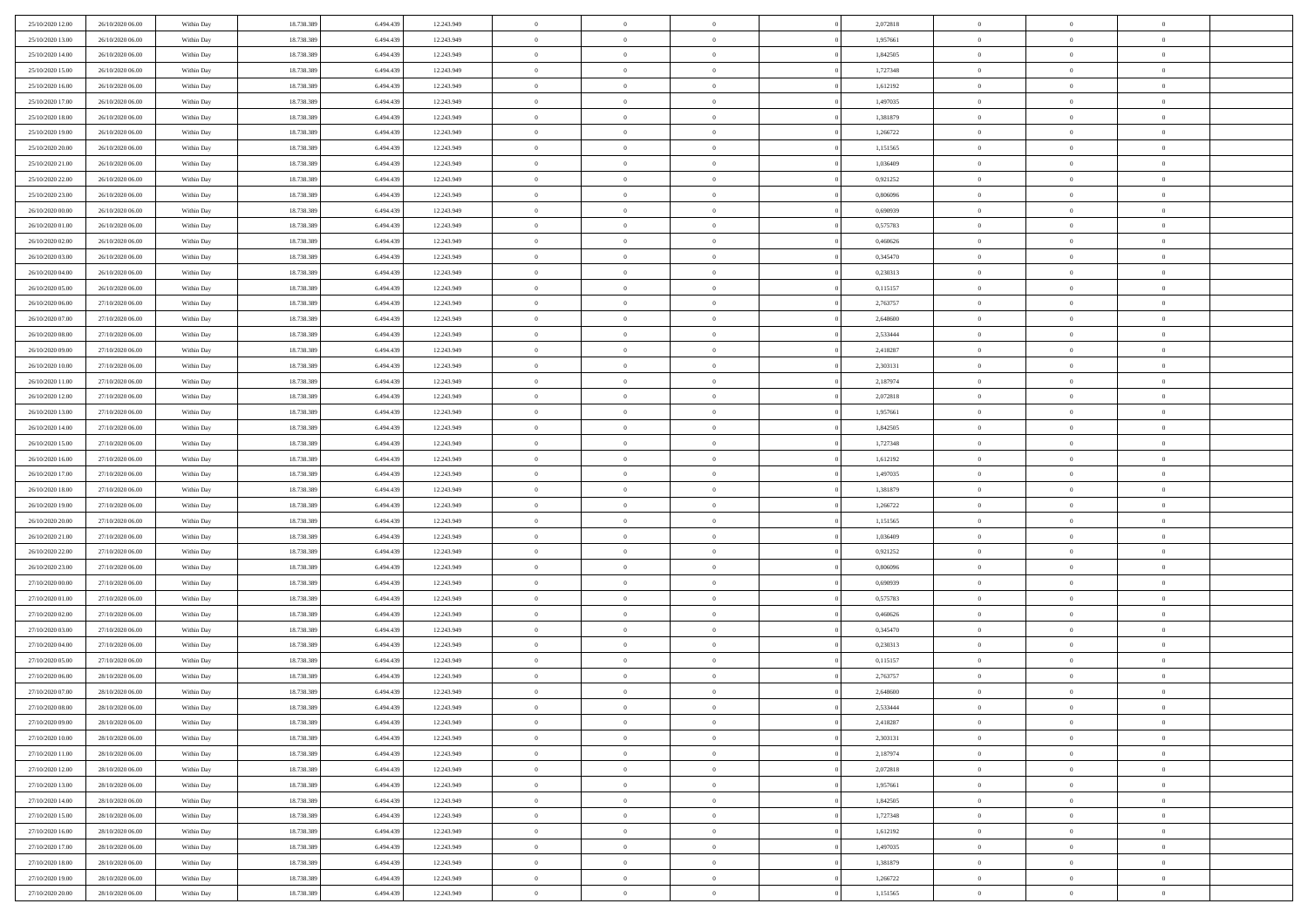| 27/10/2020 21.00<br>28/10/2020 06:00 | Within Day | 18.738.389 | 6.494.439 | 12.243.949 | $\,$ 0                   | $\bf{0}$       | $\theta$       |          | 1,036409 | $\bf{0}$                 | $\overline{0}$ | $\,0\,$        |  |
|--------------------------------------|------------|------------|-----------|------------|--------------------------|----------------|----------------|----------|----------|--------------------------|----------------|----------------|--|
| 27/10/2020 22.00<br>28/10/2020 06:00 | Within Day | 18.738.389 | 6,494,439 | 12.243.949 | $\theta$                 | $\overline{0}$ | $\overline{0}$ |          | 0,921252 | $\overline{0}$           | $\overline{0}$ | $\theta$       |  |
| 27/10/2020 23:00<br>28/10/2020 06:00 | Within Dav | 18.738.389 | 6.494.439 | 12.243.949 | $\mathbf{0}$             | $\overline{0}$ | $\overline{0}$ |          | 0,806096 | $\mathbf{0}$             | $\overline{0}$ | $\overline{0}$ |  |
| 28/10/2020 00:00<br>28/10/2020 06:00 | Within Day | 18.738.389 | 6.494.439 | 12.243.949 | $\bf{0}$                 | $\overline{0}$ | $\bf{0}$       |          | 0,690939 | $\bf{0}$                 | $\overline{0}$ | $\bf{0}$       |  |
| 28/10/2020 01:00<br>28/10/2020 06:00 | Within Day | 18.738.389 | 6,494,439 | 12.243.949 | $\bf{0}$                 | $\bf{0}$       | $\overline{0}$ |          | 0,575783 | $\bf{0}$                 | $\bf{0}$       | $\,0\,$        |  |
| 28/10/2020 02:00<br>28/10/2020 06:00 | Within Dav | 18.738.389 | 6.494.439 | 12.243.949 | $\mathbf{0}$             | $\overline{0}$ | $\overline{0}$ |          | 0,460626 | $\mathbf{0}$             | $\overline{0}$ | $\overline{0}$ |  |
|                                      |            |            |           |            |                          |                |                |          |          |                          |                |                |  |
| 28/10/2020 03.00<br>28/10/2020 06:00 | Within Day | 18.738.389 | 6.494.439 | 12.243.949 | $\bf{0}$                 | $\bf{0}$       | $\overline{0}$ |          | 0,345470 | $\bf{0}$                 | $\overline{0}$ | $\,0\,$        |  |
| 28/10/2020 04:00<br>28/10/2020 06:00 | Within Day | 18.738.389 | 6,494,439 | 12.243.949 | $\theta$                 | $\overline{0}$ | $\overline{0}$ |          | 0,230313 | $\,$ 0 $\,$              | $\overline{0}$ | $\theta$       |  |
| 28/10/2020 05:00<br>28/10/2020 06:00 | Within Dav | 18.738.389 | 6.494.439 | 12.243.949 | $\mathbf{0}$             | $\overline{0}$ | $\overline{0}$ |          | 0,115157 | $\mathbf{0}$             | $\overline{0}$ | $\overline{0}$ |  |
| 28/10/2020 06:00<br>29/10/2020 06:00 | Within Day | 18.738.389 | 6.494.439 | 12.243.949 | $\bf{0}$                 | $\bf{0}$       | $\theta$       |          | 2,763757 | $\bf{0}$                 | $\overline{0}$ | $\,0\,$        |  |
| 28/10/2020 07.00<br>29/10/2020 06:00 | Within Day | 18.738.389 | 6,494,439 | 12.243.949 | $\bf{0}$                 | $\overline{0}$ | $\overline{0}$ |          | 2,648600 | $\bf{0}$                 | $\mathbf{0}$   | $\theta$       |  |
| 28/10/2020 10:00<br>29/10/2020 06:00 | Within Dav | 18.738.389 | 6.494.439 | 12.243.949 | $\mathbf{0}$             | $\overline{0}$ | $\overline{0}$ |          | 2,303131 | $\mathbf{0}$             | $\overline{0}$ | $\overline{0}$ |  |
| 28/10/2020 11:00<br>29/10/2020 06:00 | Within Day | 18.738.389 | 6.494.439 | 12.243.949 | $\bf{0}$                 | $\overline{0}$ | $\bf{0}$       |          | 2,187974 | $\bf{0}$                 | $\overline{0}$ | $\bf{0}$       |  |
| 28/10/2020 12:00<br>29/10/2020 06:00 | Within Day | 18.738.389 | 6.494.439 | 12.243.949 | $\bf{0}$                 | $\overline{0}$ | $\overline{0}$ |          | 2,072818 | $\bf{0}$                 | $\bf{0}$       | $\,0\,$        |  |
| 28/10/2020 13:00<br>29/10/2020 06:00 | Within Dav | 18.738.389 | 6.494.439 | 12.243.949 | $\mathbf{0}$             | $\overline{0}$ | $\overline{0}$ |          | 1,957661 | $\mathbf{0}$             | $\overline{0}$ | $\overline{0}$ |  |
| 28/10/2020 14:00<br>29/10/2020 06:00 | Within Day | 18.738.389 | 6.494.439 | 12.243.949 | $\bf{0}$                 | $\bf{0}$       | $\overline{0}$ |          | 1,842505 | $\bf{0}$                 | $\overline{0}$ | $\bf{0}$       |  |
| 28/10/2020 15.00<br>29/10/2020 06:00 | Within Day | 18.738.389 | 6,494,439 | 12.243.949 | $\bf{0}$                 | $\overline{0}$ | $\overline{0}$ |          | 1,727348 | $\bf{0}$                 | $\overline{0}$ | $\theta$       |  |
| 28/10/2020 16:00<br>29/10/2020 06:00 | Within Day | 18.738.389 | 6.494.439 | 12.243.949 | $\mathbf{0}$             | $\overline{0}$ | $\overline{0}$ |          | 1,612192 | $\mathbf{0}$             | $\overline{0}$ | $\overline{0}$ |  |
| 28/10/2020 17.00<br>29/10/2020 06:00 | Within Day | 18.738.389 | 6.494.439 | 12.243.949 | $\bf{0}$                 | $\bf{0}$       | $\overline{0}$ |          | 1,497035 | $\bf{0}$                 | $\overline{0}$ | $\,0\,$        |  |
| 28/10/2020 18:00<br>29/10/2020 06:00 | Within Day | 18.738.389 | 6,494,439 | 12.243.949 | $\bf{0}$                 | $\bf{0}$       | $\overline{0}$ |          | 1,381879 | $\bf{0}$                 | $\overline{0}$ | $\overline{0}$ |  |
| 28/10/2020 19:00<br>29/10/2020 06:00 | Within Dav | 18.738.389 | 6.494.439 | 12.243.949 | $\mathbf{0}$             | $\overline{0}$ | $\overline{0}$ |          | 1,266722 | $\mathbf{0}$             | $\overline{0}$ | $\overline{0}$ |  |
| 28/10/2020 20:00<br>29/10/2020 06:00 | Within Day | 18.738.389 | 6.494.439 | 12.243.949 | $\bf{0}$                 | $\overline{0}$ | $\bf{0}$       |          | 1,151565 | $\bf{0}$                 | $\overline{0}$ | $\bf{0}$       |  |
| 28/10/2020 21:00<br>29/10/2020 06:00 | Within Day | 18.738.389 | 6,494,439 | 12.243.949 | $\bf{0}$                 | $\bf{0}$       | $\overline{0}$ |          | 1,036409 | $\bf{0}$                 | $\bf{0}$       | $\,0\,$        |  |
| 28/10/2020 22:00<br>29/10/2020 06:00 | Within Dav | 18.738.389 | 6.494.439 | 12.243.949 | $\mathbf{0}$             | $\overline{0}$ | $\overline{0}$ |          | 0,921252 | $\mathbf{0}$             | $\overline{0}$ | $\overline{0}$ |  |
| 28/10/2020 23.00<br>29/10/2020 06:00 | Within Day | 18.738.389 | 6.494.439 | 12.243.949 | $\bf{0}$                 | $\bf{0}$       | $\overline{0}$ |          | 0,806096 | $\bf{0}$                 | $\overline{0}$ | $\,0\,$        |  |
| 29/10/2020 00:00<br>29/10/2020 06:00 | Within Day | 18.738.389 | 6.494.439 | 12.243.949 | $\bf{0}$                 | $\overline{0}$ | $\overline{0}$ |          | 0.690939 | $\bf{0}$                 | $\overline{0}$ | $\theta$       |  |
| 29/10/2020 01:00<br>29/10/2020 06:00 | Within Dav | 18.738.389 | 6.494.439 | 12.243.949 | $\mathbf{0}$             | $\overline{0}$ | $\overline{0}$ |          | 0,575783 | $\mathbf{0}$             | $\overline{0}$ | $\overline{0}$ |  |
| 29/10/2020 02:00<br>29/10/2020 06:00 | Within Day | 18.738.389 | 6.494.439 | 12.243.949 | $\bf{0}$                 | $\bf{0}$       | $\overline{0}$ |          | 0,460626 | $\bf{0}$                 | $\overline{0}$ | $\,0\,$        |  |
| 29/10/2020 03.00<br>29/10/2020 06:00 | Within Day | 18.738.389 | 6,494,439 | 12.243.949 | $\bf{0}$                 | $\bf{0}$       | $\overline{0}$ |          | 0,345470 | $\bf{0}$                 | $\bf{0}$       | $\overline{0}$ |  |
| 29/10/2020 04:00<br>29/10/2020 06:00 | Within Day | 18.738.389 | 6.494.439 | 12.243.949 | $\mathbf{0}$             | $\overline{0}$ | $\overline{0}$ |          | 0,230313 | $\mathbf{0}$             | $\overline{0}$ | $\overline{0}$ |  |
| 29/10/2020 05:00<br>29/10/2020 06:00 | Within Day | 18.738.389 | 6.494.439 | 12.243.949 | $\bf{0}$                 | $\overline{0}$ | $\theta$       |          | 0,115157 | $\,$ 0                   | $\overline{0}$ | $\theta$       |  |
| 29/10/2020 06:00<br>30/10/2020 06:00 | Within Day | 18.738.389 | 6.494.439 | 12.243.949 | $\bf{0}$                 | $\bf{0}$       | $\overline{0}$ |          | 2,763757 | $\bf{0}$                 | $\bf{0}$       | $\bf{0}$       |  |
| 29/10/2020 07:00<br>30/10/2020 06:00 | Within Dav | 18.738.389 | 6.494.439 | 12.243.949 | $\mathbf{0}$             | $\overline{0}$ | $\overline{0}$ |          | 2,648600 | $\mathbf{0}$             | $\overline{0}$ | $\overline{0}$ |  |
| 30/10/2020 06:00<br>29/10/2020 08:00 | Within Day | 18.738.389 | 6.494.439 | 12.243.949 | $\bf{0}$                 | $\overline{0}$ | $\theta$       |          | 2,533444 | $\,$ 0                   | $\overline{0}$ | $\theta$       |  |
|                                      |            |            | 6,494,439 |            |                          | $\overline{0}$ | $\overline{0}$ |          |          |                          | $\overline{0}$ | $\overline{0}$ |  |
| 29/10/2020 09:00<br>30/10/2020 06:00 | Within Day | 18.738.389 |           | 12.243.949 | $\bf{0}$<br>$\mathbf{0}$ |                |                |          | 2,418287 | $\bf{0}$<br>$\mathbf{0}$ |                | $\overline{0}$ |  |
| 29/10/2020 10:00<br>30/10/2020 06:00 | Within Day | 18.738.389 | 6.494.439 | 12.243.949 |                          | $\overline{0}$ | $\overline{0}$ |          | 2,303131 |                          | $\overline{0}$ |                |  |
| 29/10/2020 11:00<br>30/10/2020 06:00 | Within Day | 18.738.389 | 6.494.439 | 12.243.949 | $\bf{0}$                 | $\overline{0}$ | $\theta$       |          | 2,187974 | $\,$ 0                   | $\overline{0}$ | $\theta$       |  |
| 29/10/2020 12:00<br>30/10/2020 06:00 | Within Day | 18.738.389 | 6.494.439 | 12.243.949 | $\bf{0}$                 | $\overline{0}$ | $\overline{0}$ |          | 2,072818 | $\bf{0}$                 | $\bf{0}$       | $\bf{0}$       |  |
| 29/10/2020 13:00<br>30/10/2020 06:00 | Within Dav | 18.738.389 | 6.494.439 | 12.243.949 | $\mathbf{0}$             | $\overline{0}$ | $\overline{0}$ |          | 1,957661 | $\mathbf{0}$             | $\overline{0}$ | $\overline{0}$ |  |
| 30/10/2020 06:00<br>29/10/2020 14:00 | Within Day | 18.738.389 | 6.494.439 | 12.243.949 | $\bf{0}$                 | $\overline{0}$ | $\theta$       |          | 1,842505 | $\,$ 0                   | $\overline{0}$ | $\theta$       |  |
| 29/10/2020 15:00<br>30/10/2020 06:00 | Within Day | 18.738.389 | 6.494.439 | 12.243.949 | $\bf{0}$                 | $\bf{0}$       | $\overline{0}$ |          | 1,727348 | $\bf{0}$                 | $\overline{0}$ | $\bf{0}$       |  |
| 29/10/2020 16:00<br>30/10/2020 06:00 | Within Dav | 18.738.389 | 6.494.439 | 12.243.949 | $\mathbf{0}$             | $\overline{0}$ | $\overline{0}$ |          | 1,612192 | $\mathbf{0}$             | $\overline{0}$ | $\overline{0}$ |  |
| 29/10/2020 17:00<br>30/10/2020 06:00 | Within Day | 18.738.389 | 6.494.439 | 12.243.949 | $\bf{0}$                 | $\overline{0}$ | $\theta$       |          | 1,497035 | $\,$ 0                   | $\overline{0}$ | $\theta$       |  |
| 29/10/2020 18:00<br>30/10/2020 06:00 | Within Day | 18.738.389 | 6.494.439 | 12.243.949 | $\bf{0}$                 | $\overline{0}$ | $\overline{0}$ |          | 1,381879 | $\bf{0}$                 | $\overline{0}$ | $\bf{0}$       |  |
| 29/10/2020 19:00<br>30/10/2020 06:00 | Within Day | 18.738.389 | 6.494.439 | 12.243.949 | $\bf{0}$                 | $\overline{0}$ |                |          | 1,266722 | $\overline{0}$           | $\theta$       | $\theta$       |  |
| 29/10/2020 20:00<br>30/10/2020 06:00 | Within Day | 18.738.389 | 6.494.439 | 12.243.949 | $\,0\,$                  | $\overline{0}$ | $\theta$       |          | 1,151565 | $\,$ 0 $\,$              | $\bf{0}$       | $\theta$       |  |
| 29/10/2020 21.00<br>30/10/2020 06:00 | Within Day | 18.738.389 | 6.494.439 | 12.243.949 | $\overline{0}$           | $\overline{0}$ | $\overline{0}$ |          | 1,036409 | $\overline{0}$           | $\overline{0}$ | $\overline{0}$ |  |
| 29/10/2020 22.00<br>30/10/2020 06:00 | Within Day | 18.738.389 | 6.494.439 | 12.243.949 | $\bf{0}$                 | $\overline{0}$ | $\overline{0}$ |          | 0,921252 | $\overline{0}$           | $\bf{0}$       | $\mathbf{0}$   |  |
| 29/10/2020 23.00<br>30/10/2020 06:00 | Within Day | 18.738.389 | 6.494.439 | 12.243.949 | $\bf{0}$                 | $\overline{0}$ | $\overline{0}$ | $\theta$ | 0,806096 | $\,$ 0 $\,$              | $\bf{0}$       | $\,$ 0 $\,$    |  |
| 30/10/2020 00:00<br>30/10/2020 06.00 | Within Day | 18.738.389 | 6.494.439 | 12.243.949 | $\bf{0}$                 | $\overline{0}$ | $\overline{0}$ |          | 0,690939 | $\,$ 0 $\,$              | $\overline{0}$ | $\overline{0}$ |  |
| 30/10/2020 01:00<br>30/10/2020 06:00 | Within Day | 18.738.389 | 6.494.439 | 12.243.949 | $\bf{0}$                 | $\overline{0}$ | $\overline{0}$ |          | 0,575783 | $\mathbf{0}$             | $\overline{0}$ | $\overline{0}$ |  |
| 30/10/2020 02:00<br>30/10/2020 06:00 | Within Day | 18.738.389 | 6.494.439 | 12.243.949 | $\,0\,$                  | $\overline{0}$ | $\overline{0}$ | $\theta$ | 0,460626 | $\,$ 0 $\,$              | $\overline{0}$ | $\,$ 0 $\,$    |  |
| 30/10/2020 03.00<br>30/10/2020 06:00 | Within Day | 18.738.389 | 6.494.439 | 12.243.949 | $\bf{0}$                 | $\overline{0}$ | $\overline{0}$ |          | 0,345470 | $\overline{0}$           | $\overline{0}$ | $\overline{0}$ |  |
| 30/10/2020 04:00<br>30/10/2020 06:00 | Within Day | 18.738.389 | 6.494.439 | 12.243.949 | $\bf{0}$                 | $\overline{0}$ | $\overline{0}$ |          | 0,230313 | $\mathbf{0}$             | $\overline{0}$ | $\overline{0}$ |  |
| 30/10/2020 05:00<br>30/10/2020 06:00 | Within Day | 18.738.389 | 6.494.439 | 12.243.949 | $\,0\,$                  | $\overline{0}$ | $\overline{0}$ |          | 0,115157 | $\,$ 0 $\,$              | $\mathbf{0}$   | $\overline{0}$ |  |
| 30/10/2020 06:00<br>31/10/2020 06:00 | Within Day | 18.738.389 | 6.494.439 | 12.243.949 | $\bf{0}$                 | $\overline{0}$ | $\overline{0}$ |          | 2,763757 | $\bf{0}$                 | $\mathbf{0}$   | $\overline{0}$ |  |
| 30/10/2020 07:00<br>31/10/2020 06:00 | Within Day | 18.738.389 | 6.494.439 | 12.243.949 | $\mathbf{0}$             | $\overline{0}$ | $\overline{0}$ |          | 2,648600 | $\mathbf{0}$             | $\overline{0}$ | $\overline{0}$ |  |
|                                      |            |            |           |            |                          |                |                |          |          |                          |                |                |  |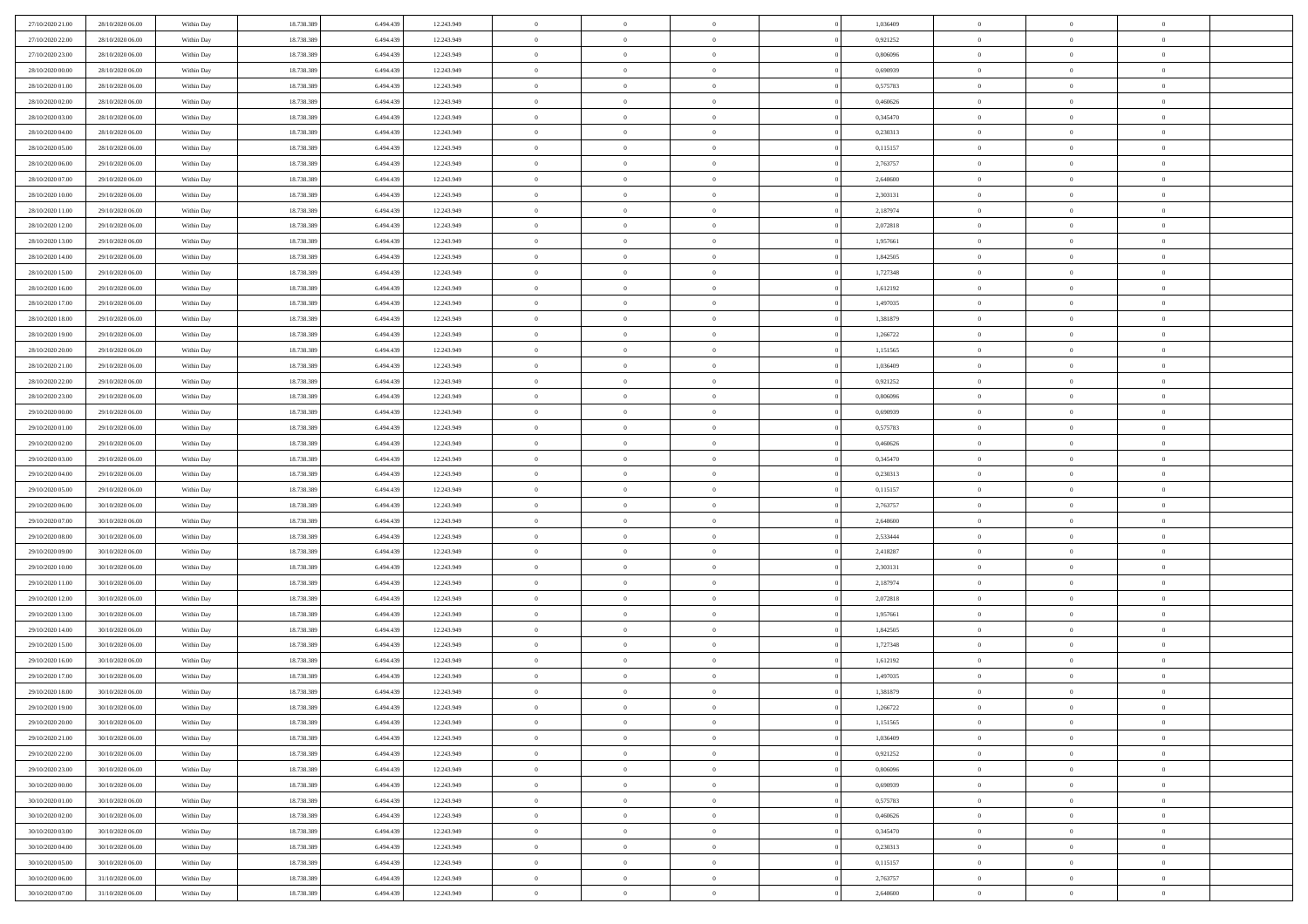| 30/10/2020 08:00 | 31/10/2020 06:00 | Within Day | 18,738,389 | 6.494.439 | 12.243.949 | $\theta$       | $\theta$       | 2.533444 | $\theta$       | $\Omega$   | $\theta$       |  |
|------------------|------------------|------------|------------|-----------|------------|----------------|----------------|----------|----------------|------------|----------------|--|
| 30/10/2020 09:00 | 31/10/2020 06:00 | Within Day | 18.738.389 | 6.494.439 | 12.243.949 | $\overline{0}$ | $\overline{0}$ | 2.418287 | $\overline{0}$ | $\Omega$   | $\Omega$       |  |
| 30/10/2020 10:00 | 31/10/2020 06.00 | Within Day | 18.738.389 | 6.494.439 | 12.243.949 | $\overline{0}$ | $\Omega$       | 2,303131 | $\Omega$       | $\Omega$   | $\Omega$       |  |
| 30/10/2020 11:00 | 31/10/2020 06:00 | Within Day | 18.738.389 | 6.494.439 | 12.243.949 | $\theta$       | $\Omega$       | 2.187974 | $\theta$       | $\Omega$   | $\theta$       |  |
| 30/10/2020 12:00 | 31/10/2020 06.00 | Within Day | 18.738.389 | 6.494.439 | 12.243.949 | $\mathbf{0}$   | $\Omega$       | 2,072818 | $\Omega$       |            | $\Omega$       |  |
| 30/10/2020 13.00 | 31/10/2020 06.00 | Within Day | 18.738.389 | 6.494.439 | 12.243.949 | $\overline{0}$ | $\Omega$       | 1,957661 | $\Omega$       | $\Omega$   | $\Omega$       |  |
| 30/10/2020 14.00 | 31/10/2020 06:00 | Within Day | 18.738.389 | 6.494.439 | 12.243.949 | $\theta$       | $\Omega$       | 1,842505 | $\Omega$       | $\Omega$   | $\theta$       |  |
| 30/10/2020 15.00 | 31/10/2020 06.00 | Within Day | 18.738.389 | 6.494.439 | 12.243.949 | $\overline{0}$ | $\overline{0}$ | 1,727348 | $\overline{0}$ | $\Omega$   | $\Omega$       |  |
| 30/10/2020 16.00 | 31/10/2020 06:00 | Within Day | 18.738.389 | 6.494.439 | 12.243.949 | $\overline{0}$ | $\Omega$       | 1,612192 | $\overline{0}$ | $\Omega$   | $\Omega$       |  |
| 30/10/2020 17.00 | 31/10/2020 06:00 | Within Day | 18.738.389 | 6.494.439 | 12.243.949 | $\overline{0}$ | $\overline{0}$ | 1,497035 | $\Omega$       | $\Omega$   | $\Omega$       |  |
| 30/10/2020 18:00 | 31/10/2020 06.00 | Within Day | 18.738.389 | 6.494.439 | 12.243.949 | $\overline{0}$ | $\theta$       | 1,381879 | $\overline{0}$ |            | $\Omega$       |  |
| 30/10/2020 19:00 | 31/10/2020 06:00 | Within Day | 18,738,389 | 6.494.439 | 12.243.949 | $\mathbf{0}$   | $\Omega$       | 1,266722 | $\Omega$       | $\sqrt{2}$ | $\Omega$       |  |
| 30/10/2020 20:00 | 31/10/2020 06:00 | Within Day | 18.738.389 | 6.494.439 | 12.243.949 | $\theta$       | $\Omega$       | 1,151565 | $\Omega$       | $\Omega$   | $\theta$       |  |
| 30/10/2020 21:00 | 31/10/2020 06.00 | Within Day | 18.738.389 | 6.494.439 | 12.243.949 | $\overline{0}$ | $\Omega$       | 1.036409 | $\theta$       | $\Omega$   | $\Omega$       |  |
| 30/10/2020 22.00 | 31/10/2020 06:00 | Within Day | 18.738.389 | 6.494.439 | 12.243.949 | $\mathbf{0}$   | $\Omega$       | 0,921252 | $\Omega$       | $\sqrt{2}$ | $\Omega$       |  |
| 30/10/2020 23.00 | 31/10/2020 06:00 | Within Day | 18.738.389 | 6.494.439 | 12.243.949 | $\overline{0}$ | $\overline{0}$ | 0.806096 | $\Omega$       | $\Omega$   | $\Omega$       |  |
| 31/10/2020 00:00 | 31/10/2020 06.00 | Within Day | 18.738.389 | 6.494.439 | 12.243.949 | $\overline{0}$ | $\Omega$       | 0,690939 | $\Omega$       |            | $\Omega$       |  |
| 31/10/2020 01:00 | 31/10/2020 06:00 | Within Day | 18.738.389 | 6.494.439 | 12.243.949 | $\mathbf{0}$   | $\Omega$       | 0,575783 | $\Omega$       |            | $\Omega$       |  |
| 31/10/2020 02.00 | 31/10/2020 06.00 | Within Day | 18.738.389 | 6.494.439 | 12.243.949 | $\overline{0}$ | $\Omega$       | 0,460626 | $\Omega$       | $\Omega$   | $\Omega$       |  |
| 31/10/2020 03:00 | 31/10/2020 06.00 | Within Day | 18.738.389 | 6.494.439 | 12.243.949 | $\overline{0}$ | $\Omega$       | 0,345470 | $\theta$       | $\Omega$   | $\Omega$       |  |
| 31/10/2020 04.00 | 31/10/2020 06.00 | Within Day | 18.738.389 | 6.494.439 | 12.243.949 | $\overline{0}$ | $\Omega$       | 0,230313 | $\overline{0}$ |            | $\overline{0}$ |  |
| 31/10/2020 06.00 | 01/11/2020 06.00 | Within Day | 18.738.389 | 6.494.439 | 12.243.949 | $\overline{0}$ | $\Omega$       | 2,763757 | $\overline{0}$ | $\Omega$   | $\overline{0}$ |  |

(\*) GCV used for the purpose of the conversion does not corresponding to the actual GCV of the Gas Day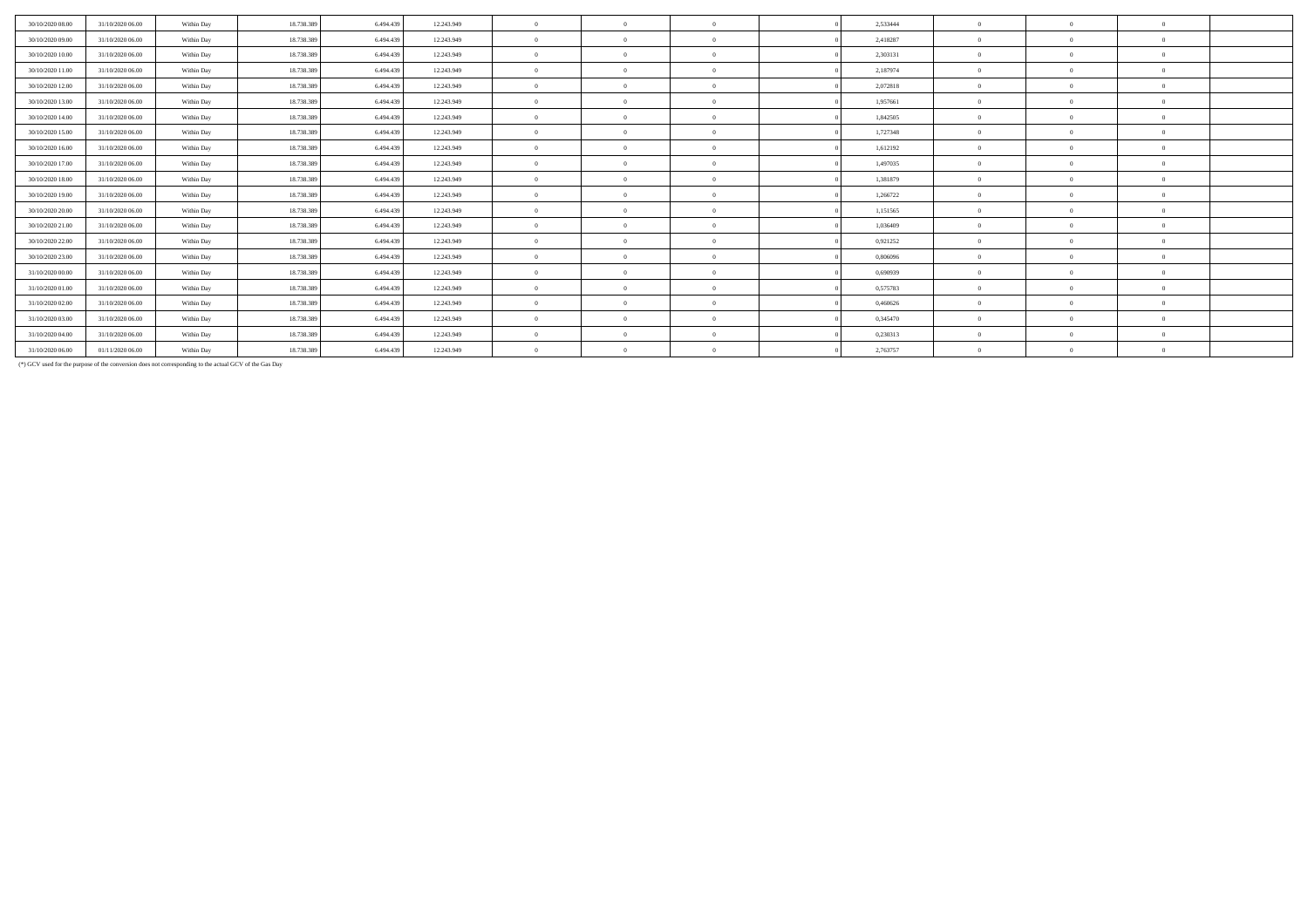## **SNAM RETE GAS**

**Transportation capacity at Entry Point interconnected with foreign pipelines**

**Update to 30/10/2020 of offered and assigned capacity in auction day-ahead and within-day**

**Thermal Year 2020/2021**

(Values in Scm/day (15° C; 1,01325 bar); Prices in c/Scm)

| <b>Entry Point</b> |  |
|--------------------|--|
|--------------------|--|

**a CELA** 

| Timeframe        |                  |                        |                            |                                              |            | <b>Offered capacity</b> |                            | <b>Assigned capacity</b> | Day-Ahead          |                             | Prices                           |                           |                                 |             |
|------------------|------------------|------------------------|----------------------------|----------------------------------------------|------------|-------------------------|----------------------------|--------------------------|--------------------|-----------------------------|----------------------------------|---------------------------|---------------------------------|-------------|
| From             | To               | <b>Auction type</b>    | Transportation<br>capacity | <b>Assigned capacity</b><br>(before auction) | Firm       | Interruptible           | Firm                       | Interruptible            | terrupted Capacity | <b>Reserve price - Firm</b> | <b>Auction premium - Firm</b>    | Reserve price -           | Auction premium -               | <b>Note</b> |
| 01/10/2020 06.00 | 02/10/2020 06:00 | Day Ahead              | 41.300.000                 | 14.313.950                                   | 26.986.049 | $\overline{0}$          | $\overline{0}$             | $\,0\,$                  | Interruptible      | 0,012540                    | $\overline{0}$                   | Interruptible<br>0,012540 | Interruptible<br>$\overline{0}$ |             |
| 02/10/2020 06:00 | 03/10/2020 06:00 |                        | 41.300,000                 | 14.313.950                                   | 26,986,049 | $\theta$                | $\theta$                   | $\Omega$                 |                    | 0,012540                    | $\overline{0}$                   | 0,012540                  | $\overline{0}$                  |             |
| 03/10/2020 06:00 | 04/10/2020 06:00 | Day Ahead<br>Day Ahead | 41.300.000                 | 14.313.950                                   | 26,986,049 | $\theta$                | $\Omega$                   | $\theta$                 |                    | 0,012540                    | $\theta$                         | 0,012540                  | $\theta$                        |             |
| 04/10/2020 06.00 | 05/10/2020 06:00 | Day Ahead              | 41.300.000                 | 14.313.950                                   | 26.986.049 | $\theta$                | $\overline{0}$             | $\Omega$                 |                    | 0,012540                    | $\theta$                         | 0,012540                  | $\Omega$                        |             |
| 05/10/2020 06:00 | 06/10/2020 06:00 |                        | 41.300.000                 | 14.313.950                                   | 26.986.049 | $\theta$                | $\overline{0}$             | $\theta$                 |                    | 0,012540                    |                                  | 0,012540                  | $\overline{0}$                  |             |
| 06/10/2020 06:00 | 07/10/2020 06:00 | Day Ahead<br>Day Ahead | 41.300.000                 | 14.313.950                                   | 26.986.049 | $\overline{0}$          | $\overline{0}$             | $\mathbf{0}$             |                    | 0,012540                    | $\overline{0}$<br>$\overline{0}$ | 0,012540                  | $\overline{0}$                  |             |
|                  |                  |                        | 41,300,000                 |                                              | 26,986,049 | $\theta$                | $\theta$                   | $\Omega$                 |                    |                             | $\theta$                         |                           | $\Omega$                        |             |
| 07/10/2020 06.00 | 08/10/2020 06:00 | Day Ahead              |                            | 14.313.950                                   |            |                         |                            |                          |                    | 0,012540                    |                                  | 0,012540                  |                                 |             |
| 08/10/2020 06:00 | 09/10/2020 06:00 | Day Ahead              | 41.300.000                 | 14.313.950                                   | 26.986.049 | $\overline{0}$          | $\overline{0}$<br>$\theta$ | $\theta$<br>$\theta$     |                    | 0,012540                    | $\overline{0}$                   | 0,012540                  | $\overline{0}$                  |             |
| 09/10/2020 06:00 | 10/10/2020 06:00 | Day Ahead              | 41.300.000                 | 14.313.950                                   | 26.986.049 | $\theta$                |                            |                          |                    | 0,012540                    | $\theta$                         | 0,012540                  | $\Omega$                        |             |
| 10/10/2020 06:00 | 11/10/2020 06:00 | Day Ahead              | 41.300.000                 | 14.313.950                                   | 26.986.049 | $\overline{0}$          | $\theta$                   | $\overline{0}$           |                    | 0,012540                    | $\bf{0}$                         | 0,012540                  | $\overline{0}$                  |             |
| 11/10/2020 06:00 | 12/10/2020 06:00 | Day Ahead              | 41.300.000                 | 14.313.950                                   | 26.986.049 | $\overline{0}$          | $\overline{0}$             | $\overline{0}$           |                    | 0,012540                    | $\overline{0}$                   | 0,012540                  | $\overline{0}$                  |             |
| 12/10/2020 06:00 | 13/10/2020 06:00 | Day Ahead              | 41.300.000                 | 14.313.950                                   | 26.986.049 | $\theta$                | $\theta$                   | $\theta$                 |                    | 0,012540                    | $\overline{0}$                   | 0,012540                  | $\overline{0}$                  |             |
| 13/10/2020 06:00 | 14/10/2020 06:00 | Day Ahead              | 41.300.000                 | 14.313.950                                   | 26.986.049 | $\theta$                | $\overline{0}$             | $\overline{0}$           |                    | 0,012540                    | $\overline{0}$                   | 0,012540                  | $\overline{0}$                  |             |
| 14/10/2020 06:00 | 15/10/2020 06:00 | Day Ahead              | 41,300,000                 | 14.313.950                                   | 26,986,049 | $\theta$                | $\Omega$                   | $\Omega$                 |                    | 0.012540                    | $\theta$                         | 0,012540                  | $\Omega$                        |             |
| 15/10/2020 06:00 | 16/10/2020 06:00 | Day Ahead              | 41.300.000                 | 14.313.950                                   | 26.986.049 | $\theta$                | $\overline{0}$             | $\Omega$                 |                    | 0,012540                    | $\overline{0}$                   | 0,012540                  | $\Omega$                        |             |
| 16/10/2020 06:00 | 17/10/2020 06:00 | Day Ahead              | 41.300.000                 | 14.313.950                                   | 26.986.049 | $\overline{0}$          | $\overline{0}$             | $\mathbf{0}$             |                    | 0,012540                    | $\bf{0}$                         | 0,012540                  | $\overline{0}$                  |             |
| 17/10/2020 06:00 | 18/10/2020 06:00 | Day Ahead              | 41.300,000                 | 14.313.950                                   | 26,986,049 | $\theta$                | $\theta$                   | $\theta$                 |                    | 0.012540                    | $\theta$                         | 0.012540                  | $\overline{0}$                  |             |
| 18/10/2020 06:00 | 19/10/2020 06:00 | Day Ahead              | 41.300.000                 | 14.313.950                                   | 26.986.049 | $\theta$                | $\overline{0}$             | $\overline{0}$           |                    | 0,012540                    | $\overline{0}$                   | 0,012540                  | $\Omega$                        |             |
| 19/10/2020 06:00 | 20/10/2020 06:00 | Day Ahead              | 41.300.000                 | 14.313.950                                   | 26.986.049 | $\theta$                | $\Omega$                   | $\Omega$                 |                    | 0,012540                    | $\theta$                         | 0,012540                  | $\theta$                        |             |
| 20/10/2020 06:00 | 21/10/2020 06:00 | Day Ahead              | 41.300.000                 | 14.313.950                                   | 26.986.049 | $\theta$                | $\overline{0}$             | $\Omega$                 |                    | 0,012540                    | $\theta$                         | 0,012540                  | $\Omega$                        |             |
| 21/10/2020 06:00 | 22/10/2020 06:00 | Day Ahead              | 41,300,000                 | 14.313.950                                   | 26.986.049 | $\theta$                | $\overline{0}$             | $\mathbf{0}$             |                    | 0,012540                    | $\overline{0}$                   | 0,012540                  | $\overline{0}$                  |             |
| 22/10/2020 06:00 | 23/10/2020 06:00 | Day Ahead              | 41.300.000                 | 14.313.950                                   | 26,986,049 | $\theta$                | $\overline{0}$             | $\overline{0}$           |                    | 0,012540                    | $\overline{0}$                   | 0,012540                  | $\theta$                        |             |
| 23/10/2020 06.00 | 24/10/2020 06.00 | Day Ahead              | 41.300.000                 | 14.313.950                                   | 26.986.049 | $\bf{0}$                | $\overline{0}$             | $\theta$                 |                    | 0,012540                    | $\overline{0}$                   | 0,012540                  | $\overline{0}$                  |             |
| 24/10/2020 06:00 | 25/10/2020 06:00 | Day Ahead              | 41,300,000                 | 14.313.950                                   | 25,906,607 | $\sqrt{2}$              | $\theta$                   | $\Omega$                 |                    | 0.012540                    | $\theta$                         | 0.012540                  | $\overline{0}$                  |             |
| 25/10/2020 06:00 | 26/10/2020 06:00 | Day Ahead              | 41,300,000                 | 14.313.950                                   | 26,986,049 | $\theta$                | $\Omega$                   | $\Omega$                 |                    | 0.012540                    | $\theta$                         | 0.012540                  | $\theta$                        |             |
| 26/10/2020 06:00 | 27/10/2020 06:00 | Day Ahead              | 41.300.000                 | 14.313.950                                   | 26.986.049 | $\theta$                | $\overline{0}$             | $\mathbf{0}$             |                    | 0,012540                    | $\overline{0}$                   | 0,012540                  | $\Omega$                        |             |
| 27/10/2020 06.00 | 28/10/2020 06:00 | Day Ahead              | 41.300.000                 | 14.313.950                                   | 26.986.049 | $\theta$                | $\overline{0}$             | $\theta$                 |                    | 0,012540                    | $\overline{0}$                   | 0,012540                  | $\overline{0}$                  |             |
| 28/10/2020 06:00 | 29/10/2020 06:00 | Day Ahead              | 41.300.000                 | 14.313.950                                   | 26.986.049 | $\theta$                | $\overline{0}$             | $\theta$                 |                    | 0,012540                    | $\theta$                         | 0,012540                  | $\Omega$                        |             |
| 29/10/2020 06:00 | 30/10/2020 06:00 | Day Ahead              | 41,300,000                 | 14.313.950                                   | 26,986,049 | $\theta$                | $\Omega$                   | $\theta$                 |                    | 0.012540                    | $\overline{0}$                   | 0,012540                  | $\theta$                        |             |
| 30/10/2020 06:00 | 31/10/2020 06:00 | Day Ahead              | 41.300.000                 | 14.313.950                                   | 26.986.049 | $\theta$                | $\overline{0}$             | $\theta$                 |                    | 0,012540                    | $\theta$                         | 0,012540                  | $\overline{0}$                  |             |
| 31/10/2020 06.00 | 01/11/2020 06:00 | Day Ahead              | 41.300.000                 | 14.313.950                                   | 26.986.049 | $\theta$                | $\theta$                   | $\mathbf{0}$             |                    | 0,012540                    | $\overline{0}$                   | 0,012540                  | $\overline{0}$                  |             |
| 01/10/2020 06:00 | 02/10/2020 06:00 | Within Day             | 41,300,000                 | 14.313.950                                   | 26,986,049 | $\theta$                | $\theta$                   | $\Omega$                 |                    | 1,253955                    | $\overline{0}$                   | $\theta$                  | $\overline{0}$                  |             |
| 01/10/2020 07:00 | 02/10/2020 06:00 | Within Day             | 41.300.000                 | 14.313.95                                    | 25.861.630 | $\overline{0}$          | $\overline{0}$             | $\overline{0}$           |                    | 1,253955                    | $\overline{0}$                   | $\overline{0}$            | $\overline{0}$                  |             |
| 01/10/2020 08:00 | 02/10/2020 06:00 | Within Day             | 41.300.000                 | 14.313.950                                   | 24.737.211 | $\theta$                | $\overline{0}$             | $\overline{0}$           |                    | 1,253955                    | $\theta$                         | $\bf{0}$                  | $\Omega$                        |             |
| 01/10/2020 09:00 | 02/10/2020 06:00 | Within Day             | 41.300.000                 | 14.313.950                                   | 23.612.793 | $\theta$                | $\overline{0}$             | $\Omega$                 |                    | 1,253955                    | $\theta$                         | $\theta$                  | $\overline{0}$                  |             |
| 01/10/2020 10:00 | 02/10/2020 06:00 | Within Day             | 41.300.000                 | 14.313.950                                   | 22.488.374 | $\theta$                | $\Omega$                   | $\theta$                 |                    | 1,253955                    | $\theta$                         | $\theta$                  | $\theta$                        |             |
| 01/10/2020 11:00 | 02/10/2020 06:00 | Within Day             | 41.300,000                 | 14.313.950                                   | 21.363.955 | $\theta$                | $\theta$                   | $\Omega$                 |                    | 1,253955                    | $\overline{0}$                   | $\theta$                  | $\Omega$                        |             |
| 01/10/2020 12.00 | 02/10/2020 06:00 | Within Day             | 41.300.000                 | 14.313.950                                   | 20.239.537 | $\theta$                | $\overline{0}$             | $\theta$                 |                    | 1,253955                    | $\overline{0}$                   | $\bf{0}$                  | $\overline{0}$                  |             |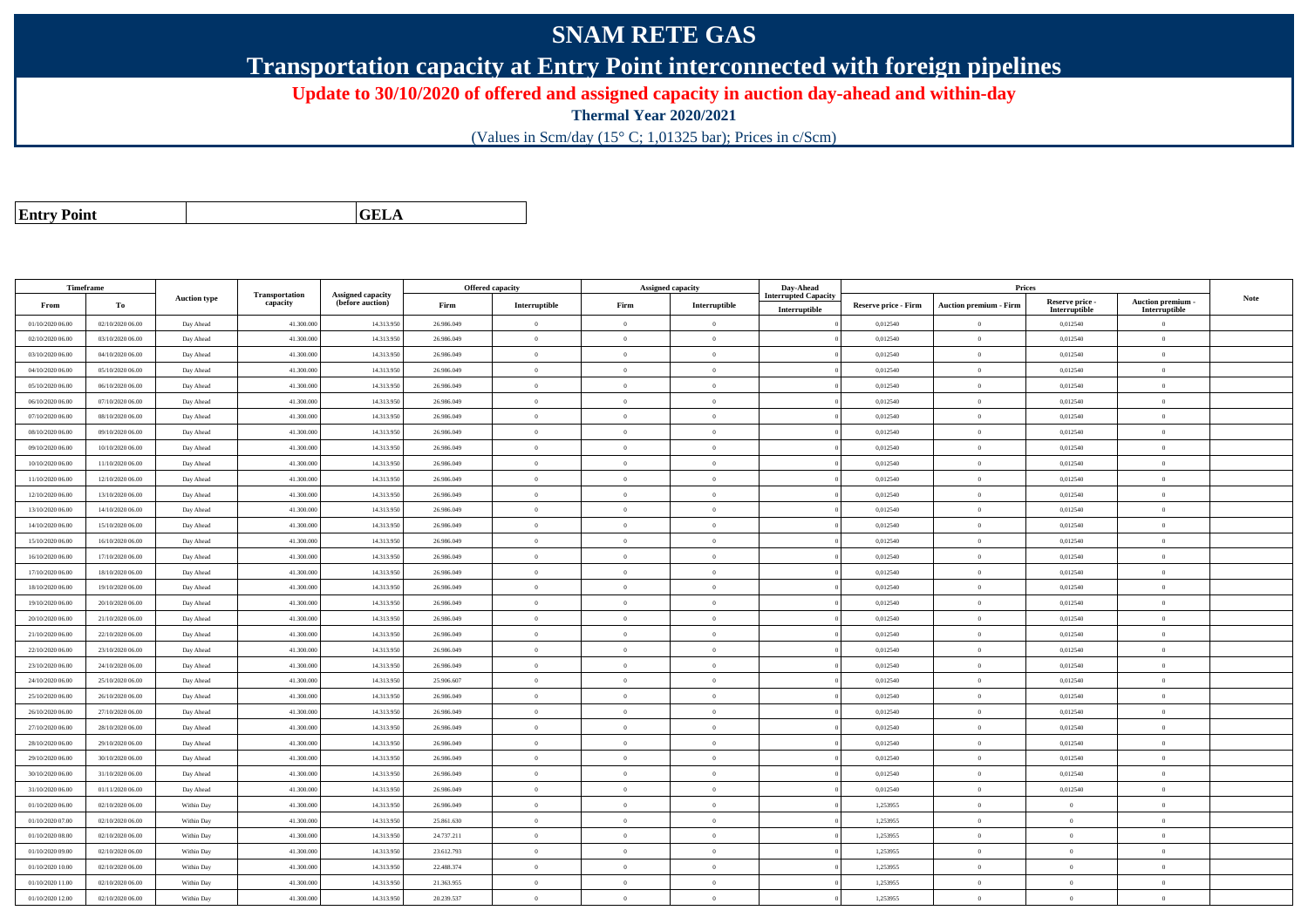| 01/10/2020 13:00                     | 02/10/2020 06.00                     | Within Day               | 41,300,000               | 14.313.950               | 19.115.118               | $\bf{0}$                | $\overline{0}$                   | $\Omega$                         | 1,253955             | $\bf{0}$                 | $\overline{0}$                   | $\bf{0}$                  |  |
|--------------------------------------|--------------------------------------|--------------------------|--------------------------|--------------------------|--------------------------|-------------------------|----------------------------------|----------------------------------|----------------------|--------------------------|----------------------------------|---------------------------|--|
| 01/10/2020 14:00                     | 02/10/2020 06:00                     | Within Day               | 41.300.000               | 14.313.950               | 17.990.699               | $\theta$                | $\overline{0}$                   | $\overline{0}$                   | 1,253956             | $\mathbf{0}$             | $\bf{0}$                         | $\overline{0}$            |  |
| 01/10/2020 15:00                     | 02/10/2020 06:00                     | Within Day               | 41.300.000               | 14.313.950               | 16.866.280               | $\theta$                | $\overline{0}$                   | $\overline{0}$                   | 1,253955             | $\,$ 0                   | $\overline{0}$                   | $\,$ 0 $\,$               |  |
| 01/10/2020 16:00                     | 02/10/2020 06:00                     | Within Day               | 41,300,000               | 14.313.950               | 15.741.862               | $\overline{0}$          | $\overline{0}$                   | $\mathbf{0}$                     | 1,253956             | $\bf{0}$                 | $\mathbf{0}$                     | $\theta$                  |  |
| 01/10/2020 17:00                     | 02/10/2020 06:00                     | Within Day               | 41.300.000               | 14.313.950               | 14.617.443               | $\mathbf{0}$            | $\overline{0}$                   | $\overline{0}$                   | 1,253955             | $\mathbf{0}$             | $\bf{0}$                         | $\overline{0}$            |  |
| 01/10/2020 18:00                     | 02/10/2020 06:00                     | Within Day               | 41.300.000               | 14.313.950               | 13.493.024               | $\theta$                | $\overline{0}$                   | $\bf{0}$                         | 1,253956             | $\,$ 0                   | $\overline{0}$                   | $\,$ 0 $\,$               |  |
| 01/10/2020 19:00                     | 02/10/2020 06:00                     | Within Day               | 41,300,000               | 14.313.950               | 12.368.605               | $\,$ 0 $\,$             | $\overline{0}$                   | $\Omega$                         | 1,253955             | $\bf{0}$                 | $\mathbf{0}$                     | $\theta$                  |  |
| 01/10/2020 20:00                     | 02/10/2020 06:00                     | Within Day               | 41.300.000               | 14.313.950               | 11.244.187               | $\overline{0}$          | $\overline{0}$                   | $\overline{0}$                   | 1,253955             | $\mathbf{0}$             | $\bf{0}$                         | $\overline{0}$            |  |
| 01/10/2020 21:00                     | 02/10/2020 06:00                     | Within Day               | 41.300.000               | 14.313.950               | 10.119.768               | $\theta$                | $\overline{0}$                   | $\overline{0}$                   | 1,253955             | $\,$ 0                   | $\overline{0}$                   | $\,$ 0 $\,$               |  |
| 01/10/2020 22:00                     | 02/10/2020 06.00                     | Within Day               | 41,300,000               | 14.313.950               | 8.995.349                | $\overline{0}$          | $\overline{0}$                   | $\mathbf{0}$                     | 1,253955             | $\bf{0}$                 | $\mathbf{0}$                     | $\theta$                  |  |
| 01/10/2020 23:00                     | 02/10/2020 06:00                     | Within Day               | 41.300.000               | 14.313.950               | 7.870.931                | $\mathbf{0}$            | $\overline{0}$                   | $\overline{0}$                   | 1,253956             | $\mathbf{0}$             | $\bf{0}$                         | $\overline{0}$            |  |
| 02/10/2020 00:00                     | 02/10/2020 06:00                     | Within Day               | 41.300.000               | 14.313.950               | 6.746.512                | $\theta$                | $\overline{0}$                   | $\overline{0}$                   | 1,253955             | $\,$ 0                   | $\overline{0}$                   | $\,$ 0 $\,$               |  |
| 02/10/2020 01:00                     | 02/10/2020 06.00                     | Within Day               | 41,300,000               | 14.313.950               | 5.622.093                | $\theta$                | $\overline{0}$                   | $\mathbf{0}$                     | 1,253956             | $\bf{0}$                 | $\mathbf{0}$                     | $\theta$                  |  |
| 02/10/2020 02:00                     | 02/10/2020 06:00                     | Within Day               | 41.300.000               | 14.313.950               | 4.497.674                | $\overline{0}$          | $\overline{0}$                   | $\overline{0}$                   | 1,253955             | $\mathbf{0}$             | $\bf{0}$                         | $\overline{0}$            |  |
| 02/10/2020 03:00                     | 02/10/2020 06:00                     | Within Day               | 41.300.000               | 14.313.950               | 3.373.256                | $\theta$                | $\overline{0}$                   | $\overline{0}$                   | 1,253957             | $\,$ 0                   | $\overline{0}$                   | $\,$ 0 $\,$               |  |
| 02/10/2020 04:00                     | 02/10/2020 06.00                     | Within Day               | 41,300,000               | 14.313.950               | 2.248.837                | $\bf{0}$                | $\overline{0}$                   | $\mathbf{0}$                     | 1,253955             | $\bf{0}$                 | $\mathbf{0}$                     | $\bf{0}$                  |  |
| 02/10/2020 05:00                     | 02/10/2020 06:00                     | Within Day               | 41.300.000               | 14.313.950               | 1.124.418                | $\overline{0}$          | $\overline{0}$                   | $\overline{0}$                   | 1,253960             | $\mathbf{0}$             | $\bf{0}$                         | $\overline{0}$            |  |
| 02/10/2020 06:00                     | 03/10/2020 06:00                     | Within Day               | 41.300.000               | 14.313.950               | 26.986.049               | $\theta$                | $\overline{0}$                   | $\bf{0}$                         | 1,253955             | $\,$ 0                   | $\overline{0}$                   | $\,$ 0 $\,$               |  |
| 02/10/2020 07:00                     | 03/10/2020 06:00                     | Within Day               | 41,300,000               | 14.313.950               | 25.861.630               | $\overline{0}$          | $\overline{0}$                   | $\mathbf{0}$                     | 1,253955             | $\bf{0}$                 | $\mathbf{0}$                     | $\theta$                  |  |
| 02/10/2020 08:00                     | 03/10/2020 06:00                     | Within Day               | 41.300.000               | 14.313.950               | 24.737.211               | $\overline{0}$          | $\overline{0}$                   | $\overline{0}$                   | 1,253955             | $\mathbf{0}$             | $\bf{0}$                         | $\overline{0}$            |  |
| 02/10/2020 09:00                     | 03/10/2020 06:00                     | Within Day               | 41.300.000               | 14.313.950               | 23.612.793               | $\theta$                | $\overline{0}$                   | $\bf{0}$                         | 1,253955             | $\,$ 0                   | $\overline{0}$                   | $\,$ 0 $\,$               |  |
| 02/10/2020 10:00                     | 03/10/2020 06.00                     | Within Day               | 41,300,000               | 14.313.950               | 22.488.374               | $\mathbf{0}$            | $\overline{0}$                   | $\mathbf{0}$                     | 1,253955             | $\bf{0}$                 | $\mathbf{0}$                     | $\theta$                  |  |
| 02/10/2020 11:00                     | 03/10/2020 06:00                     | Within Day               | 41.300.000               | 14.313.950               | 21.363.955               | $\overline{0}$          | $\overline{0}$                   | $\overline{0}$                   | 1,253955             | $\mathbf{0}$             | $\bf{0}$                         | $\overline{0}$            |  |
| 02/10/2020 12:00                     | 03/10/2020 06:00                     | Within Day               | 41.300.000               | 14.313.950               | 20.239.537               | $\theta$                | $\overline{0}$                   | $\bf{0}$                         | 1,253955             | $\,$ 0                   | $\overline{0}$                   | $\,$ 0 $\,$               |  |
| 02/10/2020 13:00                     | 03/10/2020 06.00                     | Within Day               | 41,300,000               | 14.313.950               | 19.115.118               | $\bf{0}$                | $\overline{0}$                   | $\mathbf{0}$                     | 1,253955             | $\bf{0}$                 | $\overline{0}$                   | $\bf{0}$                  |  |
| 02/10/2020 14:00                     | 03/10/2020 06:00                     | Within Day               | 41.300.000               | 14.313.950               | 17.990.699               | $\overline{0}$          | $\overline{0}$                   | $\overline{0}$                   | 1,253956             | $\mathbf{0}$             | $\bf{0}$                         | $\overline{0}$            |  |
| 02/10/2020 15:00                     | 03/10/2020 06:00                     | Within Day               | 41.300.000               | 14.313.950               | 16.866.280               | $\theta$                | $\overline{0}$                   | $\overline{0}$                   | 1,253955             | $\,$ 0                   | $\overline{0}$                   | $\,$ 0 $\,$               |  |
| 02/10/2020 16:00                     | 03/10/2020 06:00                     | Within Day               | 41,300,000               | 14.313.950               | 15.741.862               | $\mathbf{0}$            | $\overline{0}$                   | $\mathbf{0}$                     | 1.253956             | $\bf{0}$                 | $\mathbf{0}$                     | $\theta$                  |  |
| 02/10/2020 17:00                     | 03/10/2020 06:00                     | Within Day               | 41.300.000               | 14.313.950               | 14.617.443               | $\overline{0}$          | $\overline{0}$                   | $\overline{0}$                   | 1,253955             | $\mathbf{0}$             | $\bf{0}$                         | $\overline{0}$            |  |
| 02/10/2020 18:00                     | 03/10/2020 06:00                     | Within Day               | 41.300.000               | 14.313.950               | 13.493.024               | $\theta$                | $\overline{0}$                   | $\bf{0}$                         | 1,253956             | $\,$ 0                   | $\overline{0}$                   | $\,$ 0 $\,$               |  |
| 02/10/2020 19:00                     | 03/10/2020 06.00                     | Within Day               | 41.300.000               | 14.313.950               | 12.368.605               | $\bf{0}$                | $\overline{0}$                   | $\overline{0}$                   | 1,253955             | $\bf{0}$                 | $\overline{0}$                   | $\,0\,$                   |  |
| 02/10/2020 20:00                     | 03/10/2020 06:00                     | Within Day               | 41.300.000               | 14.313.950               | 11.244.187               | $\overline{0}$          | $\overline{0}$                   | $\overline{0}$                   | 1,253955             | $\mathbf{0}$             | $\bf{0}$                         | $\overline{0}$            |  |
| 02/10/2020 21:00                     | 03/10/2020 06:00                     | Within Day               | 41.300.000               | 14.313.950               | 10.119.768               | $\theta$                | $\overline{0}$                   | $\overline{0}$                   | 1,253955             | $\,$ 0                   | $\overline{0}$                   | $\,$ 0 $\,$               |  |
| 02/10/2020 22.00                     | 03/10/2020 06.00                     | Within Day               | 41.300.000               | 14.313.950               | 8.995.349                | $\,$ 0 $\,$             | $\overline{0}$                   | $\overline{0}$                   | 1,253955             | $\bf{0}$                 | $\overline{0}$                   | $\,0\,$                   |  |
| 02/10/2020 23:00                     | 03/10/2020 06:00                     | Within Day               | 41.300.000               | 14.313.950               | 7.870.931                | $\theta$                | $\overline{0}$                   | $\overline{0}$                   | 1,253956             | $\mathbf{0}$             | $\bf{0}$                         | $\overline{0}$            |  |
| 03/10/2020 00:00                     | 03/10/2020 06:00                     | Within Day               | 41.300.000               | 14.313.950               | 6.746.512                | $\theta$                | $\overline{0}$                   | $\bf{0}$                         | 1,253955             | $\,$ 0                   | $\overline{0}$                   | $\,$ 0 $\,$               |  |
| 03/10/2020 01:00                     | 03/10/2020 06:00                     | Within Day               | 41.300.000               | 14.313.950               | 5.622.093                | $\,$ 0 $\,$             | $\overline{0}$                   | $\overline{0}$                   | 1,253956             | $\bf{0}$                 | $\overline{0}$                   | $\,0\,$                   |  |
| 03/10/2020 02:00                     | 03/10/2020 06:00                     | Within Day               | 41.300.000               | 14.313.950               | 4.497.674                | $\overline{0}$          | $\overline{0}$                   | $\overline{0}$                   | 1,253955             | $\mathbf{0}$             | $\bf{0}$                         | $\overline{0}$            |  |
| 03/10/2020 03:00                     | 03/10/2020 06:00                     | Within Day               | 41.300.000               | 14.313.950               | 3.373.256                | $\theta$                | $\overline{0}$                   | $\bf{0}$                         | 1,253957             | $\,$ 0                   | $\overline{0}$                   | $\,$ 0 $\,$               |  |
| 03/10/2020 04:00                     | 03/10/2020 06.00                     | Within Day               | 41.300.000               | 14.313.950               | 2.248.837                | $\,$ 0 $\,$             | $\overline{0}$                   | $\overline{0}$                   | 1,253955             | $\bf{0}$                 | $\overline{0}$                   | $\,0\,$                   |  |
| 03/10/2020 05:00                     | 03/10/2020 06:00                     | Within Day               | 41.300.000               | 14.313.950               | 1.124.418                | $\theta$                | $\overline{0}$                   | $\overline{0}$                   | 1,253960             | $\mathbf{0}$             | $\bf{0}$                         | $\overline{0}$            |  |
| 03/10/2020 06:00                     | 04/10/2020 06:00                     | Within Day               | 41.300.000               | 14.313.950               | 26.986.049               | $\theta$                | $\overline{0}$                   | $\overline{0}$<br>$\overline{0}$ | 1,253955             | $\,$ 0                   | $\overline{0}$<br>$\overline{0}$ | $\,$ 0 $\,$               |  |
| 03/10/2020 07.00<br>03/10/2020 08:00 | 04/10/2020 06:00<br>04/10/2020 06:00 | Within Day<br>Within Dav | 41.300.000<br>41.300.000 | 14.313.950<br>14.313.950 | 25.861.630<br>24.737.211 | $\,$ 0 $\,$<br>$\theta$ | $\overline{0}$<br>$\overline{0}$ | $\overline{0}$                   | 1,253955<br>1,253955 | $\bf{0}$<br>$\mathbf{0}$ | $\bf{0}$                         | $\,0\,$<br>$\overline{0}$ |  |
| 03/10/2020 09:00                     | 04/10/2020 06.00                     | Within Day               | 41.300.000               | 14.313.950               | 23.612.793               | $\overline{0}$          | $\overline{0}$                   | $\overline{0}$                   | 1,253955             | $\overline{0}$           | $\theta$                         | $\theta$                  |  |
| 03/10/2020 10:00                     | 04/10/2020 06.00                     | Within Day               | 41.300.000               | 14.313.950               | 22.488.374               | $\bf{0}$                | $\overline{0}$                   | $\overline{0}$                   | 1,253955             | $\bf{0}$                 | $\overline{0}$                   | $\bf{0}$                  |  |
| 03/10/2020 11:00                     | 04/10/2020 06:00                     | Within Day               | 41.300.000               | 14.313.950               | 21.363.955               | $\overline{0}$          | $\overline{0}$                   | $\overline{0}$                   | 1,253955             | $\overline{0}$           | $\bf{0}$                         | $\overline{0}$            |  |
| 03/10/2020 12:00                     | 04/10/2020 06:00                     | Within Day               | 41.300.000               | 14.313.950               | 20.239.537               | $\,$ 0 $\,$             | $\overline{0}$                   | $\overline{0}$                   | 1,253955             | $\,$ 0 $\,$              | $\,$ 0 $\,$                      | $\,$ 0 $\,$               |  |
| 03/10/2020 13:00                     | 04/10/2020 06.00                     | Within Day               | 41.300.000               | 14.313.950               | 19.115.118               | $\bf{0}$                | $\overline{0}$                   | $\overline{0}$                   | 1,253955             | $\mathbf{0}$             | $\overline{0}$                   | $\bf{0}$                  |  |
| 03/10/2020 14:00                     | 04/10/2020 06:00                     | Within Day               | 41.300.000               | 14.313.950               | 17.990.699               | $\,$ 0 $\,$             | $\overline{0}$                   | $\overline{0}$                   | 1,253956             | $\,$ 0 $\,$              | $\bf{0}$                         | $\overline{0}$            |  |
| 03/10/2020 15:00                     | 04/10/2020 06:00                     | Within Day               | 41.300.000               | 14.313.950               | 16.866.280               | $\,$ 0                  | $\overline{0}$                   | $\overline{0}$                   | 1,253955             | $\,$ 0 $\,$              | $\overline{0}$                   | $\,$ 0 $\,$               |  |
| 03/10/2020 16:00                     | 04/10/2020 06:00                     | Within Day               | 41.300.000               | 14.313.950               | 15.741.862               | $\bf{0}$                | $\overline{0}$                   | $\overline{0}$                   | 1,253956             | $\overline{0}$           | $\overline{0}$                   | $\overline{0}$            |  |
| 03/10/2020 17:00                     | 04/10/2020 06:00                     | Within Day               | 41.300.000               | 14.313.950               | 14.617.443               | $\,$ 0 $\,$             | $\overline{0}$                   | $\overline{0}$                   | 1,253955             | $\,$ 0 $\,$              | $\bf{0}$                         | $\overline{0}$            |  |
| 03/10/2020 18:00                     | 04/10/2020 06:00                     | Within Day               | 41.300.000               | 14.313.950               | 13.493.024               | $\,$ 0                  | $\overline{0}$                   | $\overline{0}$                   | 1,253956             | $\,$ 0 $\,$              | $\,$ 0 $\,$                      | $\,$ 0 $\,$               |  |
| 03/10/2020 19:00                     | 04/10/2020 06:00                     | Within Day               | 41.300.000               | 14.313.950               | 12.368.605               | $\bf{0}$                | $\overline{0}$                   | $\overline{0}$                   | 1,253955             | $\mathbf{0}$             | $\overline{0}$                   | $\bf{0}$                  |  |
| 03/10/2020 20:00                     | 04/10/2020 06:00                     | Within Day               | 41.300.000               | 14.313.950               | 11.244.187               | $\,$ 0 $\,$             | $\overline{0}$                   | $\overline{0}$                   | 1,253955             | $\overline{0}$           | $\bf{0}$                         | $\overline{0}$            |  |
| 03/10/2020 21:00                     | 04/10/2020 06.00                     | Within Day               | 41.300.000               | 14.313.950               | 10.119.768               | $\,$ 0 $\,$             | $\overline{0}$                   | $\overline{0}$                   | 1,253955             | $\,$ 0 $\,$              | $\overline{0}$                   | $\,$ 0 $\,$               |  |
|                                      |                                      |                          |                          |                          |                          |                         |                                  |                                  |                      |                          |                                  |                           |  |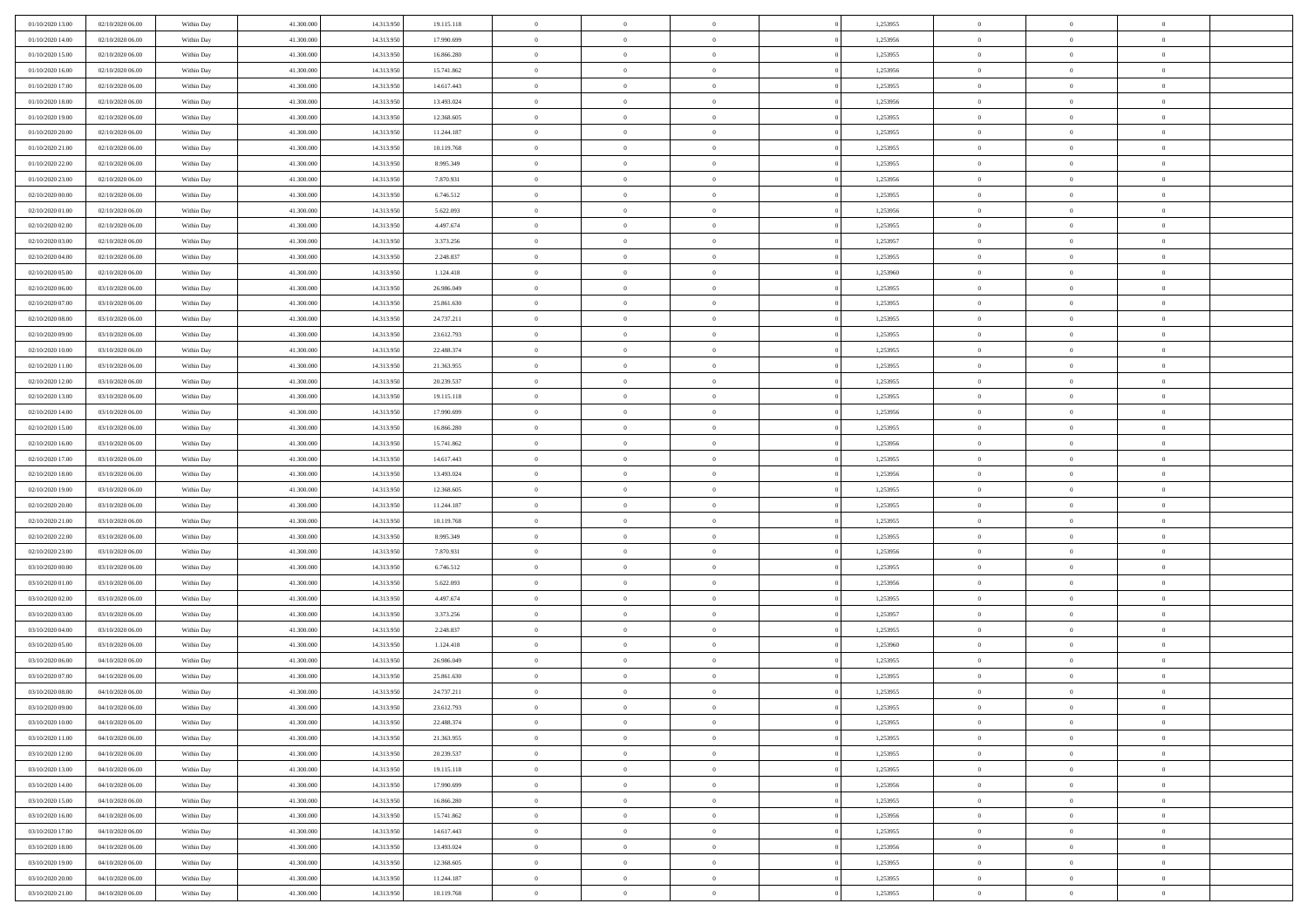| 03/10/2020 22.00                     | 04/10/2020 06.00                     | Within Day               | 41,300,000               | 14.313.950               | 8.995.349                | $\bf{0}$                | $\overline{0}$                   | $\Omega$                         | 1,253955             | $\bf{0}$                 | $\overline{0}$             | $\bf{0}$                  |  |
|--------------------------------------|--------------------------------------|--------------------------|--------------------------|--------------------------|--------------------------|-------------------------|----------------------------------|----------------------------------|----------------------|--------------------------|----------------------------|---------------------------|--|
| 03/10/2020 23:00                     | 04/10/2020 06:00                     | Within Day               | 41.300.000               | 14.313.950               | 7.870.931                | $\theta$                | $\overline{0}$                   | $\overline{0}$                   | 1,253956             | $\mathbf{0}$             | $\bf{0}$                   | $\overline{0}$            |  |
| 04/10/2020 00:00                     | 04/10/2020 06:00                     | Within Day               | 41.300.000               | 14.313.950               | 6.746.512                | $\theta$                | $\overline{0}$                   | $\overline{0}$                   | 1,253955             | $\,$ 0                   | $\overline{0}$             | $\,$ 0 $\,$               |  |
| 04/10/2020 01:00                     | 04/10/2020 06.00                     | Within Day               | 41,300,000               | 14.313.950               | 5.622.093                | $\mathbf{0}$            | $\overline{0}$                   | $\mathbf{0}$                     | 1,253956             | $\bf{0}$                 | $\mathbf{0}$               | $\theta$                  |  |
| 04/10/2020 02.00                     | 04/10/2020 06:00                     | Within Day               | 41.300.000               | 14.313.950               | 4.497.674                | $\mathbf{0}$            | $\overline{0}$                   | $\overline{0}$                   | 1,253955             | $\mathbf{0}$             | $\bf{0}$                   | $\overline{0}$            |  |
| 04/10/2020 03:00                     | 04/10/2020 06:00                     | Within Day               | 41.300.000               | 14.313.950               | 3.373.256                | $\theta$                | $\overline{0}$                   | $\bf{0}$                         | 1,253957             | $\,$ 0                   | $\overline{0}$             | $\,$ 0 $\,$               |  |
| 04/10/2020 04:00                     | 04/10/2020 06:00                     | Within Day               | 41,300,000               | 14.313.950               | 2.248.837                | $\,$ 0 $\,$             | $\overline{0}$                   | $\Omega$                         | 1,253955             | $\bf{0}$                 | $\mathbf{0}$               | $\theta$                  |  |
| 04/10/2020 05:00                     | 04/10/2020 06:00                     | Within Day               | 41.300.000               | 14.313.950               | 1.124.418                | $\overline{0}$          | $\overline{0}$                   | $\overline{0}$                   | 1,253960             | $\mathbf{0}$             | $\bf{0}$                   | $\overline{0}$            |  |
| 04/10/2020 06:00                     | 05/10/2020 06:00                     | Within Day               | 41.300.000               | 14.313.950               | 26.986.049               | $\theta$                | $\overline{0}$                   | $\overline{0}$                   | 1,253955             | $\,$ 0                   | $\overline{0}$             | $\,$ 0 $\,$               |  |
| 04/10/2020 07:00                     | 05/10/2020 06.00                     | Within Day               | 41,300,000               | 14.313.950               | 25.861.630               | $\mathbf{0}$            | $\overline{0}$                   | $\mathbf{0}$                     | 1,253955             | $\bf{0}$                 | $\mathbf{0}$               | $\theta$                  |  |
| 04/10/2020 08:00                     | 05/10/2020 06:00                     | Within Day               | 41.300.000               | 14.313.950               | 24.737.211               | $\mathbf{0}$            | $\overline{0}$                   | $\overline{0}$                   | 1,253955             | $\mathbf{0}$             | $\bf{0}$                   | $\overline{0}$            |  |
| 04/10/2020 09:00                     | 05/10/2020 06:00                     | Within Day               | 41.300.000               | 14.313.950               | 23.612.793               | $\theta$                | $\overline{0}$                   | $\overline{0}$                   | 1,253955             | $\,$ 0                   | $\overline{0}$             | $\,$ 0 $\,$               |  |
| 04/10/2020 11:00                     | 05/10/2020 06.00                     | Within Day               | 41,300,000               | 14.313.950               | 21.363.955               | $\theta$                | $\overline{0}$                   | $\mathbf{0}$                     | 1,253955             | $\bf{0}$                 | $\mathbf{0}$               | $\theta$                  |  |
| 04/10/2020 12:00                     | 05/10/2020 06:00                     | Within Day               | 41.300.000               | 14.313.950               | 20.239.537               | $\overline{0}$          | $\overline{0}$                   | $\overline{0}$                   | 1,253955             | $\mathbf{0}$             | $\bf{0}$                   | $\overline{0}$            |  |
| 04/10/2020 13:00                     | 05/10/2020 06:00                     | Within Day               | 41.300.000               | 14.313.950               | 19.115.118               | $\theta$                | $\overline{0}$                   | $\overline{0}$                   | 1,253955             | $\,$ 0                   | $\overline{0}$             | $\,$ 0 $\,$               |  |
| 04/10/2020 14:00                     | 05/10/2020 06:00                     | Within Day               | 41,300,000               | 14.313.950               | 17.990.699               | $\bf{0}$                | $\overline{0}$                   | $\mathbf{0}$                     | 1,253956             | $\bf{0}$                 | $\mathbf{0}$               | $\bf{0}$                  |  |
| 04/10/2020 15:00                     | 05/10/2020 06:00                     | Within Day               | 41.300.000               | 14.313.950               | 16.866.280               | $\overline{0}$          | $\overline{0}$                   | $\overline{0}$                   | 1,253955             | $\mathbf{0}$             | $\bf{0}$                   | $\overline{0}$            |  |
| 04/10/2020 16:00                     | 05/10/2020 06:00                     | Within Day               | 41.300.000               | 14.313.950               | 15.741.862               | $\theta$                | $\overline{0}$                   | $\bf{0}$                         | 1,253956             | $\,$ 0                   | $\overline{0}$             | $\,$ 0 $\,$               |  |
| 04/10/2020 17:00                     | 05/10/2020 06.00                     | Within Day               | 41,300,000               | 14.313.950               | 14.617.443               | $\mathbf{0}$            | $\overline{0}$                   | $\mathbf{0}$                     | 1,253955             | $\bf{0}$                 | $\mathbf{0}$               | $\theta$                  |  |
| 04/10/2020 18:00                     | 05/10/2020 06:00                     | Within Day               | 41.300.000               | 14.313.950               | 13.493.024               | $\overline{0}$          | $\overline{0}$                   | $\overline{0}$                   | 1,253956             | $\mathbf{0}$             | $\bf{0}$                   | $\overline{0}$            |  |
| 04/10/2020 19:00                     | 05/10/2020 06:00                     | Within Day               | 41.300.000               | 14.313.950               | 12.368.605               | $\theta$                | $\overline{0}$                   | $\bf{0}$                         | 1,253955             | $\,$ 0                   | $\overline{0}$             | $\,$ 0 $\,$               |  |
| 04/10/2020 20:00                     | 05/10/2020 06:00                     | Within Day               | 41,300,000               | 14.313.950               | 11.244.187               | $\mathbf{0}$            | $\overline{0}$                   | $\mathbf{0}$                     | 1,253955             | $\bf{0}$                 | $\mathbf{0}$               | $\theta$                  |  |
| 04/10/2020 21:00                     | 05/10/2020 06:00                     | Within Day               | 41.300.000               | 14.313.950               | 10.119.768               | $\overline{0}$          | $\overline{0}$                   | $\overline{0}$                   | 1,253955             | $\mathbf{0}$             | $\bf{0}$                   | $\overline{0}$            |  |
| 04/10/2020 22.00                     | 05/10/2020 06:00                     | Within Day               | 41.300.000               | 14.313.950               | 8.995.349                | $\theta$                | $\overline{0}$                   | $\bf{0}$                         | 1,253955             | $\,$ 0                   | $\overline{0}$             | $\,$ 0 $\,$               |  |
| 04/10/2020 23.00                     | 05/10/2020 06:00                     | Within Day               | 41,300,000               | 14.313.950               | 7.870.931                | $\,$ 0 $\,$             | $\overline{0}$                   | $\mathbf{0}$                     | 1,253956             | $\bf{0}$                 | $\overline{0}$             | $\bf{0}$                  |  |
| 05/10/2020 00:00                     | 05/10/2020 06:00                     | Within Day               | 41.300.000               | 14.313.950               | 6.746.512                | $\overline{0}$          | $\overline{0}$                   | $\overline{0}$                   | 1,253955             | $\mathbf{0}$             | $\bf{0}$                   | $\overline{0}$            |  |
| 05/10/2020 01:00                     | 05/10/2020 06:00                     | Within Day               | 41.300.000               | 14.313.950               | 5.622.093                | $\theta$                | $\overline{0}$                   | $\overline{0}$                   | 1,253956             | $\,$ 0                   | $\overline{0}$             | $\,$ 0 $\,$               |  |
| 05/10/2020 02:00                     | 05/10/2020 06:00                     | Within Day               | 41,300,000               | 14.313.950               | 4.497.674                | $\mathbf{0}$            | $\overline{0}$                   | $\mathbf{0}$                     | 1.253955             | $\bf{0}$                 | $\mathbf{0}$               | $\theta$                  |  |
| 05/10/2020 03:00                     | 05/10/2020 06:00                     | Within Day               | 41.300.000               | 14.313.950               | 3.373.256                | $\overline{0}$          | $\overline{0}$                   | $\overline{0}$                   | 1,253957             | $\mathbf{0}$             | $\bf{0}$                   | $\overline{0}$            |  |
| 05/10/2020 04:00                     | 05/10/2020 06:00                     | Within Day               | 41.300.000               | 14.313.950               | 2.248.837                | $\theta$                | $\overline{0}$                   | $\bf{0}$                         | 1,253955             | $\,$ 0                   | $\overline{0}$             | $\,$ 0 $\,$               |  |
| 05/10/2020 05:00                     | 05/10/2020 06.00                     | Within Day               | 41.300.000               | 14.313.950               | 1.124.418                | $\bf{0}$                | $\overline{0}$                   | $\overline{0}$                   | 1,253960             | $\bf{0}$                 | $\overline{0}$             | $\,0\,$                   |  |
| 05/10/2020 06:00                     | 06/10/2020 06:00                     | Within Day               | 41.300.000               | 14.313.950               | 26.986.049               | $\overline{0}$          | $\overline{0}$                   | $\overline{0}$                   | 1,253955             | $\mathbf{0}$             | $\bf{0}$                   | $\overline{0}$            |  |
| 05/10/2020 07:00                     | 06/10/2020 06:00                     | Within Day               | 41.300.000               | 14.313.950               | 25.861.630               | $\theta$                | $\overline{0}$                   | $\overline{0}$                   | 1,253955             | $\,$ 0                   | $\overline{0}$             | $\,$ 0 $\,$               |  |
| 05/10/2020 08:00<br>05/10/2020 09:00 | 06/10/2020 06:00<br>06/10/2020 06:00 | Within Day<br>Within Day | 41.300.000<br>41.300.000 | 14.313.950<br>14.313.950 | 24.737.211               | $\,$ 0 $\,$<br>$\theta$ | $\overline{0}$<br>$\overline{0}$ | $\overline{0}$<br>$\overline{0}$ | 1,253955<br>1,253955 | $\bf{0}$<br>$\mathbf{0}$ | $\overline{0}$<br>$\bf{0}$ | $\,0\,$<br>$\overline{0}$ |  |
| 05/10/2020 10:00                     | 06/10/2020 06:00                     | Within Day               | 41.300.000               | 14.313.950               | 23.612.793<br>22.488.374 | $\theta$                | $\overline{0}$                   | $\bf{0}$                         | 1,253955             | $\,$ 0                   | $\overline{0}$             | $\,$ 0 $\,$               |  |
| 05/10/2020 11:00                     | 06/10/2020 06:00                     | Within Day               | 41.300.000               | 14.313.950               | 21.363.955               | $\,$ 0 $\,$             | $\overline{0}$                   | $\Omega$                         | 1,253955             | $\bf{0}$                 | $\overline{0}$             | $\,0\,$                   |  |
| 05/10/2020 12:00                     | 06/10/2020 06:00                     | Within Day               | 41.300.000               | 14.313.950               | 20.239.537               | $\overline{0}$          | $\overline{0}$                   | $\overline{0}$                   | 1,253955             | $\mathbf{0}$             | $\bf{0}$                   | $\overline{0}$            |  |
| 05/10/2020 13:00                     | 06/10/2020 06:00                     | Within Day               | 41.300.000               | 14.313.950               | 19.115.118               | $\theta$                | $\overline{0}$                   | $\bf{0}$                         | 1,253955             | $\,$ 0                   | $\overline{0}$             | $\,$ 0 $\,$               |  |
| 05/10/2020 14:00                     | 06/10/2020 06:00                     | Within Day               | 41.300.000               | 14.313.950               | 17.990.699               | $\,$ 0 $\,$             | 2.535.297                        | $\overline{0}$                   | 1,253956             | $\bf{0}$                 | $\overline{0}$             | $\,0\,$                   |  |
| 05/10/2020 15:00                     | 06/10/2020 06:00                     | Within Day               | 41.300.000               | 16.849.247               | 14.489.439               | $\theta$                | $\overline{0}$                   | $\overline{0}$                   | 1,253955             | $\mathbf{0}$             | $\bf{0}$                   | $\overline{0}$            |  |
| 05/10/2020 16:00                     | 06/10/2020 06:00                     | Within Day               | 41.300.000               | 16.849.247               | 13.523.476               | $\theta$                | $\overline{0}$                   | $\overline{0}$                   | 1,253956             | $\,$ 0                   | $\overline{0}$             | $\,$ 0 $\,$               |  |
| 05/10/2020 17:00                     | 06/10/2020 06:00                     | Within Day               | 41.300.000               | 16.849.247               | 12.557.514               | $\,$ 0 $\,$             | $\overline{0}$                   | $\overline{0}$                   | 1,253955             | $\bf{0}$                 | $\overline{0}$             | $\,0\,$                   |  |
| 05/10/2020 18:00                     | 06/10/2020 06:00                     | Within Dav               | 41.300.000               | 16.849.247               | 11.591.551               | $\theta$                | $\overline{0}$                   | $\overline{0}$                   | 1,253956             | $\mathbf{0}$             | $\bf{0}$                   | $\overline{0}$            |  |
| 05/10/2020 19:00                     | 06/10/2020 06:00                     | Within Day               | 41.300.000               | 16.849.247               | 10.625.588               | $\overline{0}$          | $\overline{0}$                   | $\overline{0}$                   | 1,253955             | $\overline{0}$           | $\overline{0}$             | $\theta$                  |  |
| 05/10/2020 20:00                     | 06/10/2020 06:00                     | Within Day               | 41.300.000               | 16.849.247               | 9.659.626                | $\bf{0}$                | $\overline{0}$                   | $\overline{0}$                   | 1,253955             | $\bf{0}$                 | $\overline{0}$             | $\bf{0}$                  |  |
| 05/10/2020 21:00                     | 06/10/2020 06:00                     | Within Day               | 41.300.000               | 16.849.247               | 8.693.663                | $\overline{0}$          | $\overline{0}$                   | $\overline{0}$                   | 1,253955             | $\overline{0}$           | $\bf{0}$                   | $\overline{0}$            |  |
| 05/10/2020 22.00                     | 06/10/2020 06:00                     | Within Day               | 41.300.000               | 16.849.247               | 7.727.701                | $\,$ 0 $\,$             | $\overline{0}$                   | $\overline{0}$                   | 1,253955             | $\,$ 0 $\,$              | $\,$ 0 $\,$                | $\,$ 0 $\,$               |  |
| 05/10/2020 23:00                     | 06/10/2020 06:00                     | Within Day               | 41.300.000               | 16.849.247               | 6.761.738                | $\bf{0}$                | $\overline{0}$                   | $\overline{0}$                   | 1,253956             | $\mathbf{0}$             | $\overline{0}$             | $\bf{0}$                  |  |
| 06/10/2020 00:00                     | 06/10/2020 06:00                     | Within Day               | 41.300.000               | 16.849.247               | 5.795.775                | $\,$ 0 $\,$             | $\overline{0}$                   | $\overline{0}$                   | 1,253955             | $\,$ 0 $\,$              | $\bf{0}$                   | $\overline{0}$            |  |
| 06/10/2020 01:00                     | 06/10/2020 06:00                     | Within Day               | 41.300.000               | 16.849.247               | 4.829.813                | $\,$ 0                  | $\overline{0}$                   | $\overline{0}$                   | 1,253956             | $\,$ 0 $\,$              | $\overline{0}$             | $\,$ 0 $\,$               |  |
| 06/10/2020 02:00                     | 06/10/2020 06:00                     | Within Day               | 41.300.000               | 16.849.247               | 3.863.850                | $\bf{0}$                | $\overline{0}$                   | $\overline{0}$                   | 1,253955             | $\overline{0}$           | $\overline{0}$             | $\overline{0}$            |  |
| 06/10/2020 03:00                     | 06/10/2020 06:00                     | Within Day               | 41.300.000               | 16.849.247               | 2.897.887                | $\,$ 0 $\,$             | $\overline{0}$                   | $\overline{0}$                   | 1,253957             | $\,$ 0 $\,$              | $\bf{0}$                   | $\overline{0}$            |  |
| 06/10/2020 04:00                     | 06/10/2020 06:00                     | Within Day               | 41.300.000               | 16.849.247               | 1.931.925                | $\,$ 0                  | $\overline{0}$                   | $\overline{0}$                   | 1,253955             | $\,$ 0 $\,$              | $\,$ 0 $\,$                | $\,$ 0 $\,$               |  |
| 06/10/2020 05:00                     | 06/10/2020 06:00                     | Within Day               | 41.300.000               | 16.849.247               | 965.962                  | $\bf{0}$                | $\overline{0}$                   | $\overline{0}$                   | 1,253960             | $\mathbf{0}$             | $\overline{0}$             | $\bf{0}$                  |  |
| 06/10/2020 06:00                     | 07/10/2020 06:00                     | Within Day               | 41.300.000               | 14.313.950               | 26.986.049               | $\,$ 0 $\,$             | $\overline{0}$                   | $\overline{0}$                   | 1,253955             | $\mathbf{0}$             | $\bf{0}$                   | $\overline{0}$            |  |
| 06/10/2020 07:00                     | 07/10/2020 06:00                     | Within Day               | 41.300.000               | 14.313.950               | 25.861.630               | $\,$ 0 $\,$             | $\overline{0}$                   | $\overline{0}$                   | 1,253955             | $\,$ 0 $\,$              | $\overline{0}$             | $\,$ 0 $\,$               |  |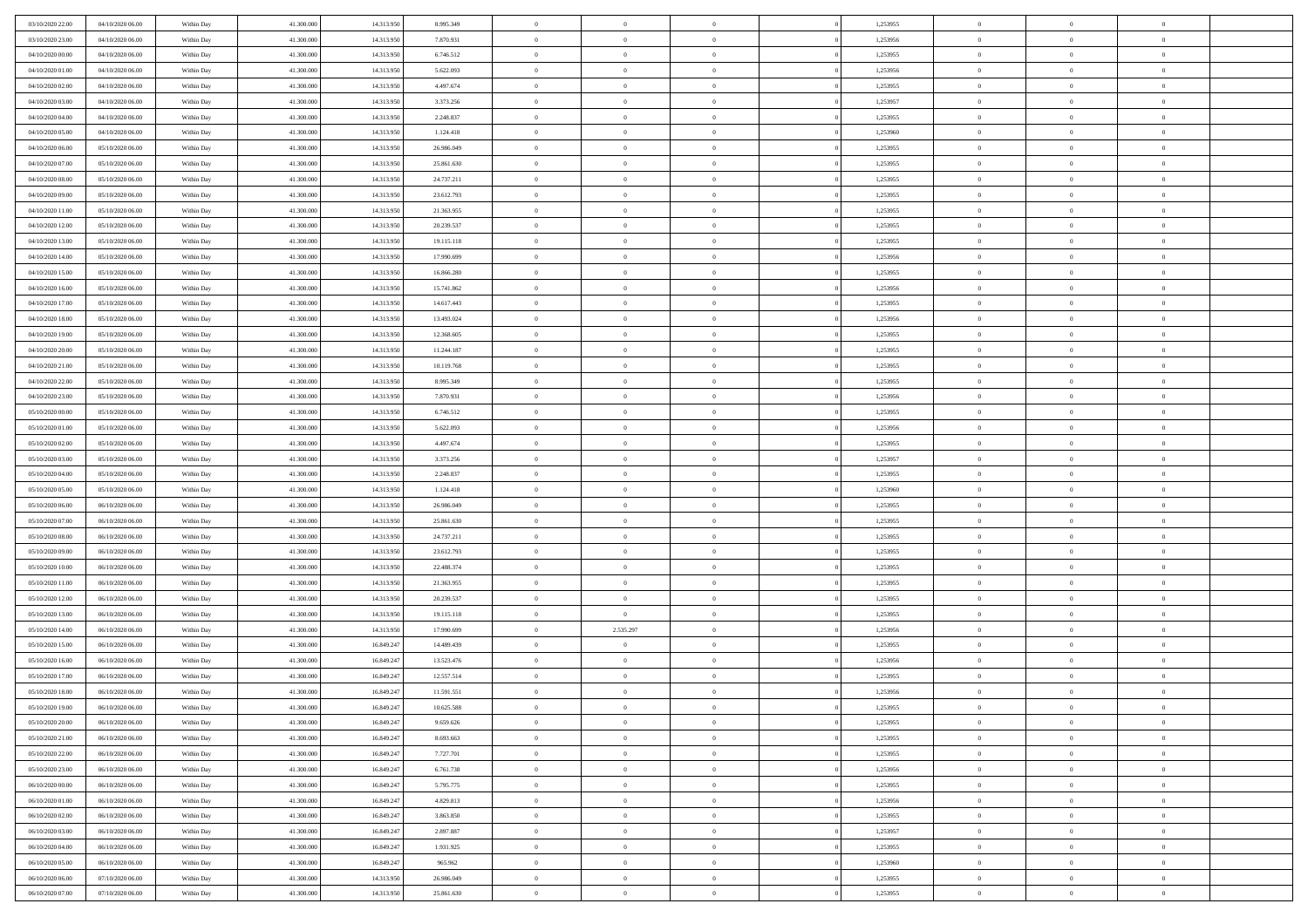| 06/10/2020 08:00                     | 07/10/2020 06.00                     | Within Day               | 41,300,000               | 14.313.950               | 24.737.211               | $\bf{0}$                      | $\overline{0}$                   | $\Omega$                         | 1,253955             | $\bf{0}$                 | $\overline{0}$             | $\bf{0}$                  |  |
|--------------------------------------|--------------------------------------|--------------------------|--------------------------|--------------------------|--------------------------|-------------------------------|----------------------------------|----------------------------------|----------------------|--------------------------|----------------------------|---------------------------|--|
| 06/10/2020 09:00                     | 07/10/2020 06:00                     | Within Day               | 41.300.000               | 14.313.950               | 23.612.793               | $\overline{0}$                | $\overline{0}$                   | $\overline{0}$                   | 1,253955             | $\mathbf{0}$             | $\bf{0}$                   | $\overline{0}$            |  |
| 06/10/2020 10:00                     | 07/10/2020 06:00                     | Within Day               | 41.300.000               | 14.313.950               | 22.488.374               | $\theta$                      | $\overline{0}$                   | $\overline{0}$                   | 1,253955             | $\,$ 0                   | $\overline{0}$             | $\,$ 0 $\,$               |  |
| 06/10/2020 11:00                     | 07/10/2020 06:00                     | Within Day               | 41,300,000               | 14.313.950               | 21.363.955               | $\mathbf{0}$                  | $\overline{0}$                   | $\mathbf{0}$                     | 1,253955             | $\bf{0}$                 | $\mathbf{0}$               | $\theta$                  |  |
| 06/10/2020 12:00                     | 07/10/2020 06:00                     | Within Day               | 41.300.000               | 14.313.950               | 20.239.537               | $\mathbf{0}$                  | $\overline{0}$                   | $\overline{0}$                   | 1,253955             | $\mathbf{0}$             | $\bf{0}$                   | $\overline{0}$            |  |
| 06/10/2020 13:00                     | 07/10/2020 06:00                     | Within Day               | 41.300.000               | 14.313.950               | 19.115.118               | $\theta$                      | $\overline{0}$                   | $\bf{0}$                         | 1,253955             | $\,$ 0                   | $\overline{0}$             | $\,$ 0 $\,$               |  |
| 06/10/2020 14:00                     | 07/10/2020 06.00                     | Within Day               | 41,300,000               | 14.313.950               | 17.990.699               | $\,$ 0 $\,$                   | $\overline{0}$                   | $\Omega$                         | 1,253956             | $\bf{0}$                 | $\mathbf{0}$               | $\theta$                  |  |
| 06/10/2020 15:00                     | 07/10/2020 06:00                     | Within Day               | 41.300.000               | 14.313.950               | 16.866.280               | $\overline{0}$                | $\overline{0}$                   | $\overline{0}$                   | 1,253955             | $\mathbf{0}$             | $\bf{0}$                   | $\overline{0}$            |  |
| 06/10/2020 16:00                     | 07/10/2020 06:00                     | Within Day               | 41.300.000               | 14.313.950               | 15.741.862               | $\theta$                      | $\overline{0}$                   | $\overline{0}$                   | 1,253956             | $\,$ 0                   | $\overline{0}$             | $\,$ 0 $\,$               |  |
| 06/10/2020 17:00                     | 07/10/2020 06.00                     | Within Day               | 41,300,000               | 14.313.950               | 14.617.443               | $\mathbf{0}$                  | $\overline{0}$                   | $\mathbf{0}$                     | 1,253955             | $\bf{0}$                 | $\mathbf{0}$               | $\theta$                  |  |
| 06/10/2020 18:00                     | 07/10/2020 06:00                     | Within Day               | 41.300.000               | 14.313.950               | 13.493.024               | $\overline{0}$                | $\overline{0}$                   | $\overline{0}$                   | 1,253956             | $\mathbf{0}$             | $\bf{0}$                   | $\overline{0}$            |  |
| 06/10/2020 19:00                     | 07/10/2020 06:00                     | Within Day               | 41.300.000               | 14.313.950               | 12.368.605               | $\theta$                      | $\overline{0}$                   | $\overline{0}$                   | 1,253955             | $\,$ 0                   | $\overline{0}$             | $\,$ 0 $\,$               |  |
| 06/10/2020 20:00                     | 07/10/2020 06.00                     | Within Day               | 41,300,000               | 14.313.950               | 11.244.187               | $\theta$                      | $\overline{0}$                   | $\mathbf{0}$                     | 1,253955             | $\bf{0}$                 | $\mathbf{0}$               | $\theta$                  |  |
| 06/10/2020 21:00                     | 07/10/2020 06:00                     | Within Day               | 41.300.000               | 14.313.950               | 10.119.768               | $\overline{0}$                | $\overline{0}$                   | $\overline{0}$                   | 1,253955             | $\mathbf{0}$             | $\bf{0}$                   | $\overline{0}$            |  |
| 06/10/2020 22.00                     | 07/10/2020 06:00                     | Within Day               | 41.300.000               | 14.313.950               | 8.995.349                | $\theta$                      | $\overline{0}$                   | $\overline{0}$                   | 1,253955             | $\,$ 0                   | $\overline{0}$             | $\,$ 0 $\,$               |  |
| 06/10/2020 23.00                     | 07/10/2020 06.00                     | Within Day               | 41,300,000               | 14.313.950               | 7.870.931                | $\bf{0}$                      | $\overline{0}$                   | $\mathbf{0}$                     | 1,253956             | $\bf{0}$                 | $\mathbf{0}$               | $\bf{0}$                  |  |
| 07/10/2020 00:00                     | 07/10/2020 06:00                     | Within Day               | 41.300.000               | 14.313.950               | 6.746.512                | $\overline{0}$                | $\overline{0}$                   | $\overline{0}$                   | 1,253955             | $\mathbf{0}$             | $\bf{0}$                   | $\overline{0}$            |  |
| 07/10/2020 01:00                     | 07/10/2020 06:00                     | Within Day               | 41.300.000               | 14.313.950               | 5.622.093                | $\theta$                      | $\overline{0}$                   | $\overline{0}$                   | 1,253956             | $\,$ 0                   | $\overline{0}$             | $\,0\,$                   |  |
| 07/10/2020 02:00                     | 07/10/2020 06.00                     | Within Day               | 41,300,000               | 14.313.950               | 4.497.674                | $\mathbf{0}$                  | $\overline{0}$                   | $\mathbf{0}$                     | 1,253955             | $\bf{0}$                 | $\mathbf{0}$               | $\theta$                  |  |
| 07/10/2020 03:00                     | 07/10/2020 06:00                     | Within Day               | 41.300.000               | 14.313.950               | 3.373.256                | $\overline{0}$                | $\overline{0}$                   | $\overline{0}$                   | 1,253957             | $\mathbf{0}$             | $\bf{0}$                   | $\overline{0}$            |  |
| 07/10/2020 04:00                     | 07/10/2020 06:00                     | Within Day               | 41.300.000               | 14.313.950               | 2.248.837                | $\theta$                      | $\overline{0}$                   | $\bf{0}$                         | 1,253955             | $\,$ 0                   | $\overline{0}$             | $\,$ 0 $\,$               |  |
| 07/10/2020 05:00                     | 07/10/2020 06.00                     | Within Day               | 41,300,000               | 14.313.950               | 1.124.418                | $\mathbf{0}$                  | $\overline{0}$                   | $\mathbf{0}$                     | 1,253960             | $\bf{0}$                 | $\mathbf{0}$               | $\theta$                  |  |
| 07/10/2020 06:00                     | 08/10/2020 06:00                     | Within Day               | 41.300.000               | 14.313.950               | 26.986.049               | $\overline{0}$                | $\overline{0}$                   | $\overline{0}$                   | 1,253955             | $\mathbf{0}$             | $\bf{0}$                   | $\overline{0}$            |  |
| 07/10/2020 07:00                     | 08/10/2020 06:00                     | Within Day               | 41.300.000               | 14.313.950               | 25.861.630               | $\theta$                      | $\overline{0}$                   | $\bf{0}$                         | 1,253955             | $\,$ 0                   | $\overline{0}$             | $\,$ 0 $\,$               |  |
| 07/10/2020 08:00                     | 08/10/2020 06:00                     | Within Day               | 41,300,000               | 14.313.950               | 24.737.211               | $\bf{0}$                      | $\overline{0}$                   | $\mathbf{0}$                     | 1,253955             | $\bf{0}$                 | $\bf{0}$                   | $\bf{0}$                  |  |
| 07/10/2020 09:00                     | 08/10/2020 06:00                     | Within Day               | 41.300.000               | 14.313.950               | 23.612.793               | $\overline{0}$                | $\overline{0}$                   | $\overline{0}$                   | 1,253955             | $\mathbf{0}$             | $\bf{0}$                   | $\overline{0}$            |  |
| 07/10/2020 10:00                     | 08/10/2020 06:00                     | Within Day               | 41.300.000               | 14.313.950               | 22.488.374               | $\theta$                      | $\overline{0}$                   | $\overline{0}$                   | 1,253955             | $\,$ 0                   | $\overline{0}$             | $\,$ 0 $\,$               |  |
| 07/10/2020 11:00                     | 08/10/2020 06:00                     | Within Day               | 41,300,000               | 14.313.950               | 21.363.955               | $\mathbf{0}$                  | $\overline{0}$                   | $\mathbf{0}$                     | 1.253955             | $\bf{0}$                 | $\mathbf{0}$               | $\theta$                  |  |
| 07/10/2020 12:00                     | 08/10/2020 06:00                     | Within Day               | 41.300.000               | 14.313.950               | 20.239.537               | $\overline{0}$                | $\overline{0}$                   | $\overline{0}$                   | 1,253955             | $\mathbf{0}$             | $\bf{0}$                   | $\overline{0}$            |  |
| 07/10/2020 13:00                     | 08/10/2020 06:00                     | Within Day               | 41.300.000               | 14.313.950               | 19.115.118               | $\theta$                      | $\overline{0}$                   | $\overline{0}$                   | 1,253955             | $\,$ 0                   | $\overline{0}$             | $\,$ 0 $\,$               |  |
| 07/10/2020 14:00                     | 08/10/2020 06:00                     | Within Day               | 41.300.000               | 14.313.950               | 17.990.699               | $\bf{0}$                      | $\overline{0}$                   | $\overline{0}$                   | 1,253956             | $\bf{0}$                 | $\overline{0}$             | $\,0\,$                   |  |
| 07/10/2020 15:00                     | 08/10/2020 06:00                     | Within Day               | 41.300.000               | 14.313.950               | 16.866.280               | $\overline{0}$                | $\overline{0}$                   | $\overline{0}$                   | 1,253955             | $\mathbf{0}$             | $\bf{0}$                   | $\overline{0}$            |  |
| 07/10/2020 16:00                     | 08/10/2020 06:00                     | Within Day               | 41.300.000               | 14.313.950               | 15.741.862               | $\theta$                      | $\overline{0}$                   | $\overline{0}$                   | 1,253956             | $\,$ 0                   | $\overline{0}$             | $\,$ 0 $\,$               |  |
| 07/10/2020 17.00                     | 08/10/2020 06:00                     | Within Day               | 41.300.000               | 14.313.950               | 14.617.443               | $\,$ 0 $\,$                   | $\overline{0}$                   | $\overline{0}$                   | 1,253955             | $\bf{0}$                 | $\overline{0}$             | $\,0\,$                   |  |
| 07/10/2020 18:00                     | 08/10/2020 06:00                     | Within Day               | 41.300.000               | 14.313.950               | 13.493.024               | $\theta$                      | $\overline{0}$                   | $\overline{0}$                   | 1,253956             | $\mathbf{0}$             | $\bf{0}$                   | $\overline{0}$            |  |
| 07/10/2020 19:00                     | 08/10/2020 06:00                     | Within Day               | 41.300.000               | 14.313.950               | 12.368.605               | $\theta$                      | $\overline{0}$                   | $\bf{0}$                         | 1,253955             | $\,$ 0                   | $\overline{0}$             | $\,$ 0 $\,$               |  |
| 07/10/2020 20:00<br>07/10/2020 21:00 | 08/10/2020 06:00<br>08/10/2020 06:00 | Within Day<br>Within Day | 41.300.000<br>41.300.000 | 14.313.950<br>14.313.950 | 11.244.187<br>10.119.768 | $\,$ 0 $\,$<br>$\overline{0}$ | $\overline{0}$<br>$\overline{0}$ | $\overline{0}$<br>$\overline{0}$ | 1,253955<br>1,253955 | $\bf{0}$<br>$\mathbf{0}$ | $\overline{0}$<br>$\bf{0}$ | $\,0\,$<br>$\overline{0}$ |  |
| 07/10/2020 22.00                     | 08/10/2020 06:00                     | Within Day               | 41.300.000               | 14.313.950               | 8.995.349                | $\theta$                      | $\overline{0}$                   | $\bf{0}$                         | 1,253955             | $\,$ 0                   | $\overline{0}$             | $\,$ 0 $\,$               |  |
|                                      |                                      |                          |                          |                          |                          | $\,$ 0 $\,$                   |                                  | $\overline{0}$                   |                      | $\bf{0}$                 | $\overline{0}$             | $\,0\,$                   |  |
| 07/10/2020 23.00<br>08/10/2020 00:00 | 08/10/2020 06:00<br>08/10/2020 06:00 | Within Day<br>Within Day | 41.300.000<br>41.300.000 | 14.313.950<br>14.313.950 | 7.870.931<br>6.746.512   | $\theta$                      | $\overline{0}$<br>$\overline{0}$ | $\overline{0}$                   | 1,253956<br>1,253955 | $\mathbf{0}$             | $\bf{0}$                   | $\overline{0}$            |  |
| 08/10/2020 01:00                     | 08/10/2020 06:00                     | Within Day               | 41.300.000               | 14.313.950               | 5.622.093                | $\theta$                      | $\overline{0}$                   | $\overline{0}$                   | 1,253956             | $\,$ 0                   | $\overline{0}$             | $\,$ 0 $\,$               |  |
| 08/10/2020 02:00                     | 08/10/2020 06:00                     | Within Day               | 41.300.000               | 14.313.950               | 4.497.674                | $\,$ 0 $\,$                   | $\overline{0}$                   | $\overline{0}$                   | 1,253955             | $\bf{0}$                 | $\overline{0}$             | $\,0\,$                   |  |
| 08/10/2020 03:00                     | 08/10/2020 06:00                     | Within Dav               | 41.300.000               | 14.313.950               | 3.373.256                | $\theta$                      | $\overline{0}$                   | $\overline{0}$                   | 1,253957             | $\mathbf{0}$             | $\bf{0}$                   | $\overline{0}$            |  |
| 08/10/2020 04:00                     | 08/10/2020 06:00                     | Within Day               | 41.300.000               | 14.313.950               | 2.248.837                | $\overline{0}$                | $\overline{0}$                   | $\overline{0}$                   | 1,253955             | $\overline{0}$           | $\theta$                   | $\theta$                  |  |
| 08/10/2020 05:00                     | 08/10/2020 06:00                     | Within Day               | 41.300.000               | 14.313.950               | 1.124.418                | $\bf{0}$                      | $\overline{0}$                   | $\overline{0}$                   | 1,253960             | $\bf{0}$                 | $\overline{0}$             | $\bf{0}$                  |  |
| 08/10/2020 06:00                     | 09/10/2020 06:00                     | Within Day               | 41.300.000               | 14.313.950               | 26.986.049               | $\overline{0}$                | $\overline{0}$                   | $\overline{0}$                   | 1,253955             | $\overline{0}$           | $\bf{0}$                   | $\overline{0}$            |  |
| 08/10/2020 07:00                     | 09/10/2020 06:00                     | Within Day               | 41.300.000               | 14.313.950               | 25.861.630               | $\,$ 0                        | $\overline{0}$                   | $\overline{0}$                   | 1,253955             | $\,$ 0 $\,$              | $\,$ 0 $\,$                | $\,$ 0 $\,$               |  |
| 08/10/2020 08:00                     | 09/10/2020 06:00                     | Within Day               | 41.300.000               | 14.313.950               | 24.737.211               | $\bf{0}$                      | $\overline{0}$                   | $\overline{0}$                   | 1,253955             | $\mathbf{0}$             | $\overline{0}$             | $\bf{0}$                  |  |
| 08/10/2020 09:00                     | 09/10/2020 06:00                     | Within Day               | 41.300.000               | 14.313.950               | 23.612.793               | $\,$ 0 $\,$                   | $\overline{0}$                   | $\overline{0}$                   | 1,253955             | $\,$ 0 $\,$              | $\bf{0}$                   | $\overline{0}$            |  |
| 08/10/2020 10:00                     | 09/10/2020 06:00                     | Within Day               | 41.300.000               | 14.313.950               | 22.488.374               | $\,$ 0                        | $\overline{0}$                   | $\overline{0}$                   | 1,253955             | $\,$ 0 $\,$              | $\overline{0}$             | $\,$ 0 $\,$               |  |
| 08/10/2020 11:00                     | 09/10/2020 06.00                     | Within Day               | 41.300.000               | 14.313.950               | 21.363.955               | $\bf{0}$                      | $\overline{0}$                   | $\overline{0}$                   | 1,253955             | $\overline{0}$           | $\overline{0}$             | $\overline{0}$            |  |
| 08/10/2020 12:00                     | 09/10/2020 06:00                     | Within Day               | 41.300.000               | 14.313.950               | 20.239.537               | $\,$ 0 $\,$                   | $\overline{0}$                   | $\overline{0}$                   | 1,253955             | $\,$ 0 $\,$              | $\bf{0}$                   | $\overline{0}$            |  |
| 08/10/2020 13:00                     | 09/10/2020 06:00                     | Within Day               | 41.300.000               | 14.313.950               | 19.115.118               | $\,$ 0                        | $\overline{0}$                   | $\overline{0}$                   | 1,253955             | $\,$ 0 $\,$              | $\,$ 0 $\,$                | $\,$ 0 $\,$               |  |
| 08/10/2020 14:00                     | 09/10/2020 06.00                     | Within Day               | 41.300.000               | 14.313.950               | 17.990.699               | $\bf{0}$                      | $\overline{0}$                   | $\overline{0}$                   | 1,253956             | $\mathbf{0}$             | $\overline{0}$             | $\bf{0}$                  |  |
| 08/10/2020 15:00                     | 09/10/2020 06:00                     | Within Day               | 41.300.000               | 14.313.950               | 16.866.280               | $\,$ 0 $\,$                   | $\overline{0}$                   | $\overline{0}$                   | 1,253955             | $\overline{0}$           | $\bf{0}$                   | $\overline{0}$            |  |
| 08/10/2020 16:00                     | 09/10/2020 06:00                     | Within Day               | 41.300.000               | 14.313.950               | 15.741.862               | $\,$ 0 $\,$                   | $\overline{0}$                   | $\overline{0}$                   | 1,253956             | $\,$ 0 $\,$              | $\overline{0}$             | $\,$ 0 $\,$               |  |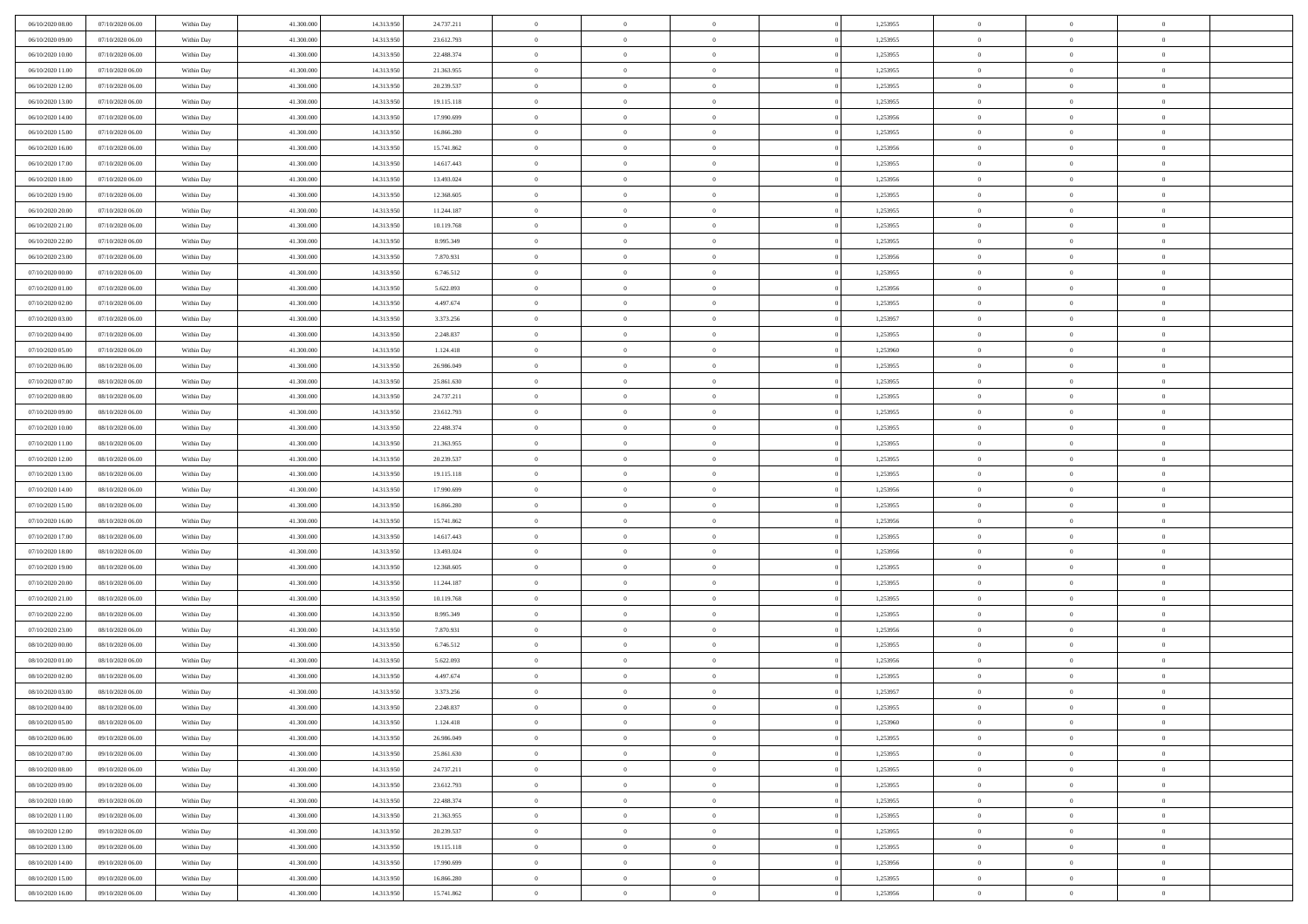| 08/10/2020 17:00                     | 09/10/2020 06.00                     | Within Day               | 41,300,000               | 14.313.950               | 14.617.443             | $\bf{0}$                | $\overline{0}$                   | $\Omega$                         | 1,253955             | $\bf{0}$                 | $\overline{0}$             | $\bf{0}$                  |  |
|--------------------------------------|--------------------------------------|--------------------------|--------------------------|--------------------------|------------------------|-------------------------|----------------------------------|----------------------------------|----------------------|--------------------------|----------------------------|---------------------------|--|
| 08/10/2020 18:00                     | 09/10/2020 06:00                     | Within Day               | 41.300.000               | 14.313.950               | 13.493.024             | $\theta$                | $\overline{0}$                   | $\overline{0}$                   | 1,253956             | $\mathbf{0}$             | $\bf{0}$                   | $\overline{0}$            |  |
| 08/10/2020 19:00                     | 09/10/2020 06:00                     | Within Day               | 41.300.000               | 14.313.950               | 12.368.605             | $\theta$                | $\overline{0}$                   | $\overline{0}$                   | 1,253955             | $\,$ 0                   | $\overline{0}$             | $\,$ 0 $\,$               |  |
| 08/10/2020 20:00                     | 09/10/2020 06:00                     | Within Day               | 41,300,000               | 14.313.950               | 11.244.187             | $\mathbf{0}$            | $\overline{0}$                   | $\mathbf{0}$                     | 1,253955             | $\bf{0}$                 | $\mathbf{0}$               | $\theta$                  |  |
| 08/10/2020 21:00                     | 09/10/2020 06:00                     | Within Day               | 41.300.000               | 14.313.950               | 10.119.768             | $\mathbf{0}$            | $\overline{0}$                   | $\overline{0}$                   | 1,253955             | $\mathbf{0}$             | $\bf{0}$                   | $\overline{0}$            |  |
| 08/10/2020 22:00                     | 09/10/2020 06:00                     | Within Day               | 41.300.000               | 14.313.950               | 8.995.349              | $\theta$                | $\overline{0}$                   | $\bf{0}$                         | 1,253955             | $\,$ 0                   | $\overline{0}$             | $\,$ 0 $\,$               |  |
| 08/10/2020 23:00                     | 09/10/2020 06:00                     | Within Day               | 41,300,000               | 14.313.950               | 7.870.931              | $\,$ 0 $\,$             | $\overline{0}$                   | $\Omega$                         | 1,253956             | $\bf{0}$                 | $\mathbf{0}$               | $\theta$                  |  |
| 09/10/2020 00:00                     | 09/10/2020 06:00                     | Within Day               | 41.300.000               | 14.313.950               | 6.746.512              | $\overline{0}$          | $\overline{0}$                   | $\overline{0}$                   | 1,253955             | $\mathbf{0}$             | $\bf{0}$                   | $\overline{0}$            |  |
| 09/10/2020 01:00                     | 09/10/2020 06:00                     | Within Day               | 41.300.000               | 14.313.950               | 5.622.093              | $\theta$                | $\overline{0}$                   | $\overline{0}$                   | 1,253956             | $\,$ 0                   | $\overline{0}$             | $\,$ 0 $\,$               |  |
| 09/10/2020 02:00                     | 09/10/2020 06.00                     | Within Day               | 41,300,000               | 14.313.950               | 4.497.674              | $\mathbf{0}$            | $\overline{0}$                   | $\mathbf{0}$                     | 1,253955             | $\bf{0}$                 | $\mathbf{0}$               | $\theta$                  |  |
| 09/10/2020 03:00                     | 09/10/2020 06:00                     | Within Day               | 41.300.000               | 14.313.950               | 3.373.256              | $\mathbf{0}$            | $\overline{0}$                   | $\overline{0}$                   | 1,253957             | $\mathbf{0}$             | $\bf{0}$                   | $\overline{0}$            |  |
| 09/10/2020 04:00                     | 09/10/2020 06:00                     | Within Day               | 41.300.000               | 14.313.950               | 2.248.837              | $\theta$                | $\overline{0}$                   | $\bf{0}$                         | 1,253955             | $\,$ 0                   | $\overline{0}$             | $\,$ 0 $\,$               |  |
| 09/10/2020 05:00                     | 09/10/2020 06:00                     | Within Day               | 41,300,000               | 14.313.950               | 1.124.418              | $\theta$                | $\overline{0}$                   | $\mathbf{0}$                     | 1,253960             | $\bf{0}$                 | $\mathbf{0}$               | $\theta$                  |  |
| 09/10/2020 06:00                     | 10/10/2020 06:00                     | Within Day               | 41.300.000               | 14.313.950               | 26.986.049             | $\overline{0}$          | $\overline{0}$                   | $\overline{0}$                   | 1,253955             | $\mathbf{0}$             | $\bf{0}$                   | $\overline{0}$            |  |
| 09/10/2020 07:00                     | 10/10/2020 06:00                     | Within Day               | 41.300.000               | 14.313.950               | 25.861.630             | $\theta$                | $\overline{0}$                   | $\overline{0}$                   | 1,253955             | $\,$ 0                   | $\overline{0}$             | $\,$ 0 $\,$               |  |
| 09/10/2020 08:00                     | 10/10/2020 06:00                     | Within Day               | 41,300,000               | 14.313.950               | 24.737.211             | $\bf{0}$                | $\overline{0}$                   | $\mathbf{0}$                     | 1,253955             | $\bf{0}$                 | $\mathbf{0}$               | $\bf{0}$                  |  |
| 09/10/2020 09:00                     | 10/10/2020 06:00                     | Within Day               | 41.300.000               | 14.313.950               | 23.612.793             | $\overline{0}$          | $\overline{0}$                   | $\overline{0}$                   | 1,253955             | $\mathbf{0}$             | $\bf{0}$                   | $\overline{0}$            |  |
| 09/10/2020 10:00                     | 10/10/2020 06:00                     | Within Day               | 41.300.000               | 14.313.950               | 22.488.374             | $\theta$                | $\overline{0}$                   | $\bf{0}$                         | 1,253955             | $\,$ 0                   | $\overline{0}$             | $\,$ 0 $\,$               |  |
| 09/10/2020 11:00                     | 10/10/2020 06:00                     | Within Day               | 41,300,000               | 14.313.950               | 21.363.955             | $\mathbf{0}$            | $\overline{0}$                   | $\mathbf{0}$                     | 1,253955             | $\theta$                 | $\mathbf{0}$               | $\theta$                  |  |
| 09/10/2020 12:00                     | 10/10/2020 06:00                     | Within Day               | 41.300.000               | 14.313.950               | 20.239.537             | $\overline{0}$          | $\overline{0}$                   | $\overline{0}$                   | 1,253955             | $\mathbf{0}$             | $\bf{0}$                   | $\overline{0}$            |  |
| 09/10/2020 13:00                     | 10/10/2020 06:00                     | Within Day               | 41.300.000               | 14.313.950               | 19.115.118             | $\theta$                | $\overline{0}$                   | $\bf{0}$                         | 1,253955             | $\,$ 0                   | $\overline{0}$             | $\,$ 0 $\,$               |  |
| 09/10/2020 14:00                     | 10/10/2020 06:00                     | Within Day               | 41,300,000               | 14.313.950               | 17.990.699             | $\mathbf{0}$            | $\overline{0}$                   | $\mathbf{0}$                     | 1,253956             | $\bf{0}$                 | $\mathbf{0}$               | $\theta$                  |  |
| 09/10/2020 15:00                     | 10/10/2020 06:00                     | Within Day               | 41.300.000               | 14.313.950               | 16.866.280             | $\overline{0}$          | $\overline{0}$                   | $\overline{0}$                   | 1,253955             | $\mathbf{0}$             | $\bf{0}$                   | $\overline{0}$            |  |
| 09/10/2020 16:00                     | 10/10/2020 06:00                     | Within Day               | 41.300.000               | 14.313.950               | 15.741.862             | $\theta$                | $\overline{0}$                   | $\bf{0}$                         | 1,253956             | $\,$ 0                   | $\overline{0}$             | $\,$ 0 $\,$               |  |
| 09/10/2020 17.00                     | 10/10/2020 06:00                     | Within Day               | 41,300,000               | 14.313.950               | 14.617.443             | $\bf{0}$                | $\overline{0}$                   | $\mathbf{0}$                     | 1,253955             | $\bf{0}$                 | $\overline{0}$             | $\bf{0}$                  |  |
| 09/10/2020 18:00                     | 10/10/2020 06:00                     | Within Day               | 41.300.000               | 14.313.950               | 13.493.024             | $\overline{0}$          | $\overline{0}$                   | $\overline{0}$                   | 1,253956             | $\mathbf{0}$             | $\bf{0}$                   | $\overline{0}$            |  |
| 09/10/2020 19:00                     | 10/10/2020 06:00                     | Within Day               | 41.300.000               | 14.313.950               | 12.368.605             | $\theta$                | $\overline{0}$                   | $\overline{0}$                   | 1,253955             | $\,$ 0                   | $\overline{0}$             | $\,$ 0 $\,$               |  |
| 09/10/2020 20:00                     | 10/10/2020 06:00                     | Within Day               | 41,300,000               | 14.313.950               | 11.244.187             | $\mathbf{0}$            | $\overline{0}$                   | $\mathbf{0}$                     | 1.253955             | $\bf{0}$                 | $\mathbf{0}$               | $\theta$                  |  |
| 09/10/2020 21:00                     | 10/10/2020 06:00                     | Within Day               | 41.300.000               | 14.313.950               | 10.119.768             | $\overline{0}$          | $\overline{0}$                   | $\overline{0}$                   | 1,253955             | $\mathbf{0}$             | $\bf{0}$                   | $\overline{0}$            |  |
| 09/10/2020 22.00                     | 10/10/2020 06:00                     | Within Day               | 41.300.000               | 14.313.950               | 8.995.349              | $\theta$                | $\overline{0}$                   | $\bf{0}$                         | 1,253955             | $\,$ 0                   | $\overline{0}$             | $\,$ 0 $\,$               |  |
| 09/10/2020 23.00                     | 10/10/2020 06:00                     | Within Day               | 41.300.000               | 14.313.950               | 7.870.931              | $\bf{0}$                | $\overline{0}$                   | $\overline{0}$                   | 1,253956             | $\bf{0}$                 | $\overline{0}$             | $\,0\,$                   |  |
| 10/10/2020 00:00                     | 10/10/2020 06:00                     | Within Day               | 41.300.000               | 14.313.950               | 6.746.512              | $\overline{0}$          | $\overline{0}$                   | $\overline{0}$                   | 1,253955             | $\mathbf{0}$             | $\bf{0}$                   | $\overline{0}$            |  |
| 10/10/2020 01:00                     | 10/10/2020 06:00                     | Within Day               | 41.300.000               | 14.313.950               | 5.622.093              | $\theta$                | $\overline{0}$                   | $\overline{0}$                   | 1,253956             | $\,$ 0                   | $\overline{0}$             | $\,$ 0 $\,$               |  |
| 10/10/2020 02:00<br>10/10/2020 03:00 | 10/10/2020 06:00<br>10/10/2020 06:00 | Within Day<br>Within Day | 41.300.000<br>41.300.000 | 14.313.950<br>14.313.950 | 4.497.674              | $\,$ 0 $\,$<br>$\theta$ | $\overline{0}$<br>$\overline{0}$ | $\overline{0}$<br>$\overline{0}$ | 1,253955<br>1,253957 | $\bf{0}$<br>$\mathbf{0}$ | $\overline{0}$<br>$\bf{0}$ | $\,0\,$<br>$\overline{0}$ |  |
| 10/10/2020 04:00                     | 10/10/2020 06:00                     | Within Day               | 41.300.000               | 14.313.950               | 3.373.256<br>2.248.837 | $\theta$                | $\overline{0}$                   | $\bf{0}$                         | 1,253955             | $\,$ 0                   | $\overline{0}$             | $\,$ 0 $\,$               |  |
| 10/10/2020 05:00                     | 10/10/2020 06:00                     | Within Day               | 41.300.000               | 14.313.950               | 1.124.418              | $\bf{0}$                | $\overline{0}$                   | $\overline{0}$                   | 1,253960             | $\bf{0}$                 | $\overline{0}$             | $\,0\,$                   |  |
| 10/10/2020 06:00                     | 11/10/2020 06:00                     | Within Day               | 41.300.000               | 14.313.950               | 26.986.049             | $\overline{0}$          | $\overline{0}$                   | $\overline{0}$                   | 1,253955             | $\mathbf{0}$             | $\bf{0}$                   | $\overline{0}$            |  |
| 10/10/2020 07:00                     | 11/10/2020 06:00                     | Within Day               | 41.300.000               | 14.313.950               | 25.861.630             | $\theta$                | $\overline{0}$                   | $\bf{0}$                         | 1,253955             | $\,$ 0                   | $\overline{0}$             | $\,$ 0 $\,$               |  |
| 10/10/2020 08:00                     | 11/10/2020 06.00                     | Within Day               | 41.300.000               | 14.313.950               | 24.737.211             | $\,$ 0 $\,$             | $\overline{0}$                   | $\overline{0}$                   | 1,253955             | $\bf{0}$                 | $\overline{0}$             | $\,0\,$                   |  |
| 10/10/2020 09:00                     | 11/10/2020 06:00                     | Within Day               | 41.300.000               | 14.313.950               | 23.612.793             | $\theta$                | $\overline{0}$                   | $\overline{0}$                   | 1,253955             | $\mathbf{0}$             | $\bf{0}$                   | $\overline{0}$            |  |
| 10/10/2020 10:00                     | 11/10/2020 06:00                     | Within Day               | 41.300.000               | 14.313.950               | 22.488.374             | $\theta$                | $\overline{0}$                   | $\overline{0}$                   | 1,253955             | $\,$ 0                   | $\overline{0}$             | $\,$ 0 $\,$               |  |
| 10/10/2020 11:00                     | 11/10/2020 06.00                     | Within Day               | 41.300.000               | 14.313.950               | 21.363.955             | $\,$ 0 $\,$             | $\overline{0}$                   | $\overline{0}$                   | 1,253955             | $\bf{0}$                 | $\overline{0}$             | $\,0\,$                   |  |
| 10/10/2020 12:00                     | 11/10/2020 06:00                     | Within Dav               | 41.300.000               | 14.313.950               | 20.239.537             | $\theta$                | $\overline{0}$                   | $\overline{0}$                   | 1,253955             | $\mathbf{0}$             | $\bf{0}$                   | $\overline{0}$            |  |
| 10/10/2020 13:00                     | 11/10/2020 06:00                     | Within Day               | 41.300.000               | 14.313.950               | 19.115.118             | $\overline{0}$          | $\overline{0}$                   | $\overline{0}$                   | 1,253955             | $\overline{0}$           | $\overline{0}$             | $\theta$                  |  |
| 10/10/2020 14:00                     | 11/10/2020 06:00                     | Within Day               | 41.300.000               | 14.313.950               | 17.990.699             | $\bf{0}$                | $\overline{0}$                   | $\overline{0}$                   | 1,253956             | $\bf{0}$                 | $\overline{0}$             | $\bf{0}$                  |  |
| 10/10/2020 15:00                     | 11/10/2020 06:00                     | Within Day               | 41.300.000               | 14.313.950               | 16.866.280             | $\overline{0}$          | $\overline{0}$                   | $\overline{0}$                   | 1,253955             | $\overline{0}$           | $\bf{0}$                   | $\overline{0}$            |  |
| 10/10/2020 16:00                     | 11/10/2020 06:00                     | Within Day               | 41.300.000               | 14.313.950               | 15.741.862             | $\,$ 0 $\,$             | $\overline{0}$                   | $\overline{0}$                   | 1,253956             | $\,$ 0 $\,$              | $\,$ 0 $\,$                | $\,$ 0 $\,$               |  |
| 10/10/2020 17:00                     | 11/10/2020 06:00                     | Within Day               | 41.300.000               | 14.313.950               | 14.617.443             | $\bf{0}$                | $\overline{0}$                   | $\overline{0}$                   | 1,253955             | $\mathbf{0}$             | $\overline{0}$             | $\bf{0}$                  |  |
| 10/10/2020 18:00                     | 11/10/2020 06:00                     | Within Day               | 41.300.000               | 14.313.950               | 13.493.024             | $\,$ 0 $\,$             | $\overline{0}$                   | $\overline{0}$                   | 1,253956             | $\,$ 0 $\,$              | $\bf{0}$                   | $\overline{0}$            |  |
| 10/10/2020 19:00                     | 11/10/2020 06:00                     | Within Day               | 41.300.000               | 14.313.950               | 12.368.605             | $\,$ 0                  | $\overline{0}$                   | $\overline{0}$                   | 1,253955             | $\,$ 0 $\,$              | $\overline{0}$             | $\,$ 0 $\,$               |  |
| 10/10/2020 20:00                     | 11/10/2020 06:00                     | Within Day               | 41.300.000               | 14.313.950               | 11.244.187             | $\bf{0}$                | $\overline{0}$                   | $\overline{0}$                   | 1,253955             | $\overline{0}$           | $\overline{0}$             | $\overline{0}$            |  |
| 10/10/2020 21:00                     | 11/10/2020 06:00                     | Within Day               | 41.300.000               | 14.313.950               | 10.119.768             | $\,$ 0 $\,$             | $\overline{0}$                   | $\overline{0}$                   | 1,253955             | $\,$ 0 $\,$              | $\bf{0}$                   | $\overline{0}$            |  |
| 10/10/2020 22:00                     | 11/10/2020 06:00                     | Within Day               | 41.300.000               | 14.313.950               | 8.995.349              | $\,$ 0                  | $\overline{0}$                   | $\overline{0}$                   | 1,253955             | $\,$ 0 $\,$              | $\,$ 0 $\,$                | $\,$ 0 $\,$               |  |
| 10/10/2020 23:00                     | 11/10/2020 06:00                     | Within Day               | 41.300.000               | 14.313.950               | 7.870.931              | $\bf{0}$                | $\overline{0}$                   | $\overline{0}$                   | 1,253956             | $\mathbf{0}$             | $\overline{0}$             | $\bf{0}$                  |  |
| 11/10/2020 00:00                     | 11/10/2020 06:00                     | Within Day               | 41.300.000               | 14.313.950               | 6.746.512              | $\mathbf{0}$            | $\overline{0}$                   | $\overline{0}$                   | 1,253955             | $\overline{0}$           | $\bf{0}$                   | $\overline{0}$            |  |
| 11/10/2020 01:00                     | 11/10/2020 06:00                     | Within Day               | 41.300.000               | 14.313.950               | 5.622.093              | $\,$ 0 $\,$             | $\overline{0}$                   | $\overline{0}$                   | 1,253956             | $\,$ 0 $\,$              | $\overline{0}$             | $\,$ 0 $\,$               |  |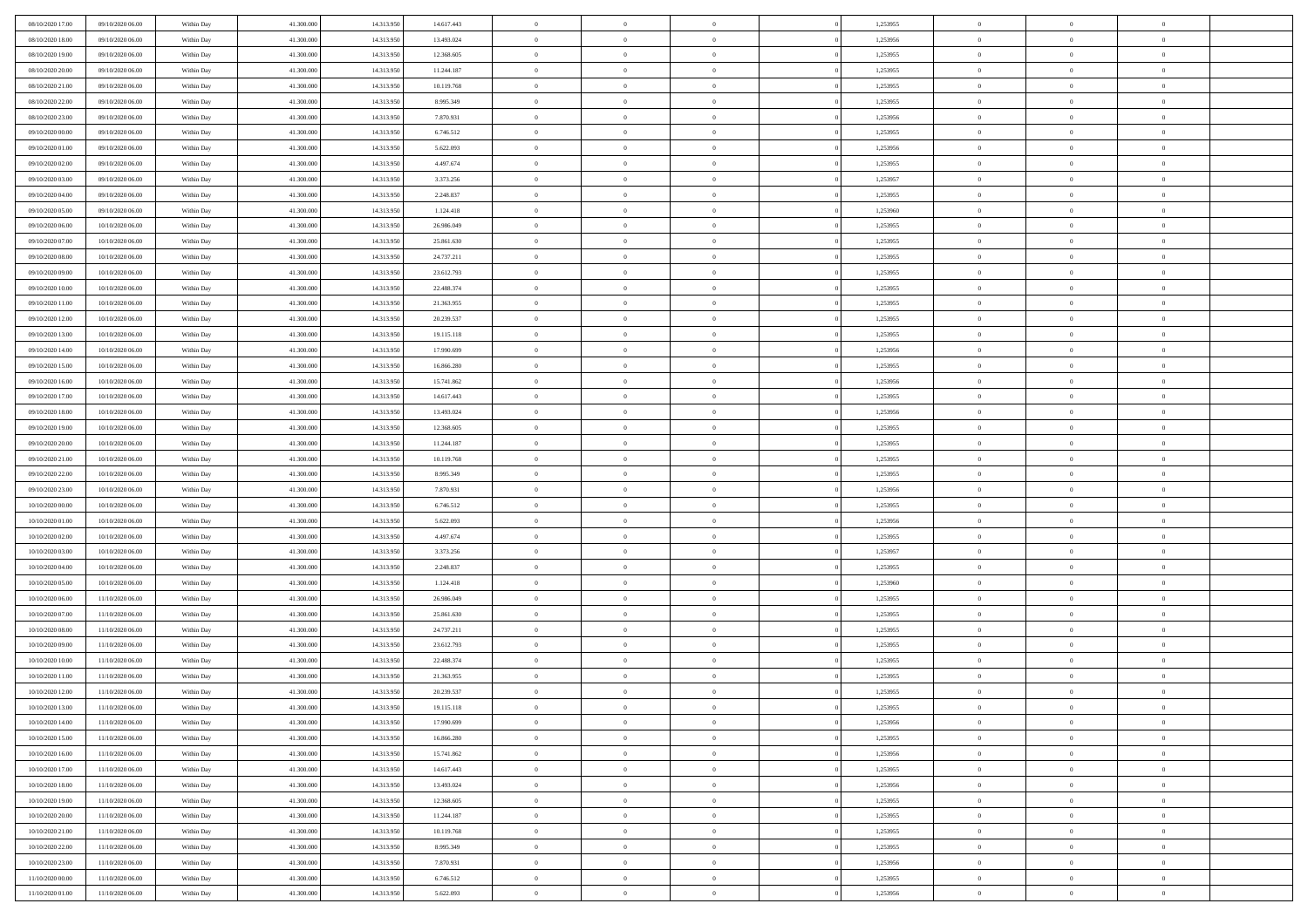| 11/10/2020 02.00                     | 11/10/2020 06.00                     | Within Day               | 41,300,000               | 14.313.950               | 4.497.674                | $\bf{0}$                      | $\overline{0}$                   | $\Omega$                         | 1,253955             | $\bf{0}$                 | $\overline{0}$             | $\bf{0}$                  |  |
|--------------------------------------|--------------------------------------|--------------------------|--------------------------|--------------------------|--------------------------|-------------------------------|----------------------------------|----------------------------------|----------------------|--------------------------|----------------------------|---------------------------|--|
| 11/10/2020 03:00                     | 11/10/2020 06:00                     | Within Day               | 41.300.000               | 14.313.950               | 3.373.256                | $\theta$                      | $\overline{0}$                   | $\overline{0}$                   | 1,253957             | $\mathbf{0}$             | $\bf{0}$                   | $\overline{0}$            |  |
| 11/10/2020 04:00                     | 11/10/2020 06:00                     | Within Day               | 41.300.000               | 14.313.950               | 2.248.837                | $\theta$                      | $\overline{0}$                   | $\overline{0}$                   | 1,253955             | $\,$ 0                   | $\overline{0}$             | $\,$ 0 $\,$               |  |
| 11/10/2020 05:00                     | 11/10/2020 06.00                     | Within Day               | 41,300,000               | 14.313.950               | 1.124.418                | $\mathbf{0}$                  | $\overline{0}$                   | $\mathbf{0}$                     | 1,253960             | $\bf{0}$                 | $\mathbf{0}$               | $\theta$                  |  |
| 11/10/2020 06:00                     | 12/10/2020 06:00                     | Within Day               | 41.300.000               | 14.313.950               | 26.986.049               | $\overline{0}$                | $\overline{0}$                   | $\overline{0}$                   | 1,253955             | $\mathbf{0}$             | $\bf{0}$                   | $\overline{0}$            |  |
| 11/10/2020 07:00                     | 12/10/2020 06:00                     | Within Day               | 41.300.000               | 14.313.950               | 25.861.630               | $\theta$                      | $\overline{0}$                   | $\bf{0}$                         | 1,253955             | $\,$ 0                   | $\overline{0}$             | $\,$ 0 $\,$               |  |
| 11/10/2020 08:00                     | 12/10/2020 06:00                     | Within Day               | 41,300,000               | 14.313.950               | 24.737.211               | $\,$ 0 $\,$                   | $\overline{0}$                   | $\Omega$                         | 1,253955             | $\bf{0}$                 | $\overline{0}$             | $\theta$                  |  |
| 11/10/2020 09:00                     | 12/10/2020 06:00                     | Within Day               | 41.300.000               | 14.313.950               | 23.612.793               | $\overline{0}$                | $\overline{0}$                   | $\overline{0}$                   | 1,253955             | $\mathbf{0}$             | $\bf{0}$                   | $\overline{0}$            |  |
| 11/10/2020 11:00                     | 12/10/2020 06:00                     | Within Day               | 41.300.000               | 14.313.950               | 21.363.955               | $\theta$                      | $\overline{0}$                   | $\bf{0}$                         | 1,253955             | $\,$ 0                   | $\overline{0}$             | $\,$ 0 $\,$               |  |
| 11/10/2020 12:00                     | 12/10/2020 06.00                     | Within Day               | 41,300,000               | 14.313.950               | 20.239.537               | $\mathbf{0}$                  | $\overline{0}$                   | $\mathbf{0}$                     | 1,253955             | $\bf{0}$                 | $\mathbf{0}$               | $\theta$                  |  |
| 11/10/2020 13:00                     | 12/10/2020 06:00                     | Within Day               | 41.300.000               | 14.313.950               | 19.115.118               | $\overline{0}$                | $\overline{0}$                   | $\overline{0}$                   | 1,253955             | $\mathbf{0}$             | $\bf{0}$                   | $\overline{0}$            |  |
| 11/10/2020 14:00                     | 12/10/2020 06:00                     | Within Day               | 41.300.000               | 14.313.950               | 17.990.699               | $\theta$                      | $\overline{0}$                   | $\overline{0}$                   | 1,253956             | $\,$ 0                   | $\overline{0}$             | $\,$ 0 $\,$               |  |
| 11/10/2020 15:00                     | 12/10/2020 06.00                     | Within Day               | 41,300,000               | 14.313.950               | 16.866.280               | $\theta$                      | $\overline{0}$                   | $\mathbf{0}$                     | 1,253955             | $\bf{0}$                 | $\mathbf{0}$               | $\theta$                  |  |
| 11/10/2020 16:00                     | 12/10/2020 06:00                     | Within Day               | 41.300.000               | 14.313.950               | 15.741.862               | $\overline{0}$                | $\overline{0}$                   | $\overline{0}$                   | 1,253956             | $\mathbf{0}$             | $\bf{0}$                   | $\overline{0}$            |  |
| 11/10/2020 17:00                     | 12/10/2020 06:00                     | Within Day               | 41.300.000               | 14.313.950               | 14.617.443               | $\theta$                      | $\overline{0}$                   | $\overline{0}$                   | 1,253955             | $\,$ 0                   | $\overline{0}$             | $\,$ 0 $\,$               |  |
| 11/10/2020 18:00                     | 12/10/2020 06.00                     | Within Day               | 41,300,000               | 14.313.950               | 13.493.024               | $\bf{0}$                      | $\overline{0}$                   | $\mathbf{0}$                     | 1,253956             | $\bf{0}$                 | $\mathbf{0}$               | $\bf{0}$                  |  |
| 11/10/2020 19:00                     | 12/10/2020 06:00                     | Within Day               | 41.300.000               | 14.313.950               | 12.368.605               | $\overline{0}$                | $\overline{0}$                   | $\overline{0}$                   | 1,253955             | $\mathbf{0}$             | $\bf{0}$                   | $\overline{0}$            |  |
| 11/10/2020 20:00                     | 12/10/2020 06:00                     | Within Day               | 41.300.000               | 14.313.950               | 11.244.187               | $\theta$                      | $\overline{0}$                   | $\bf{0}$                         | 1,253955             | $\,$ 0                   | $\overline{0}$             | $\,$ 0 $\,$               |  |
| 11/10/2020 21:00                     | 12/10/2020 06.00                     | Within Day               | 41,300,000               | 14.313.950               | 10.119.768               | $\theta$                      | $\overline{0}$                   | $\mathbf{0}$                     | 1,253955             | $\theta$                 | $\mathbf{0}$               | $\theta$                  |  |
| 11/10/2020 22.00                     | 12/10/2020 06:00                     | Within Day               | 41.300.000               | 14.313.950               | 8.995.349                | $\overline{0}$                | $\overline{0}$                   | $\overline{0}$                   | 1,253955             | $\mathbf{0}$             | $\bf{0}$                   | $\overline{0}$            |  |
| 11/10/2020 23:00                     | 12/10/2020 06:00                     | Within Day               | 41.300.000               | 14.313.950               | 7.870.931                | $\theta$                      | $\overline{0}$                   | $\bf{0}$                         | 1,253956             | $\,$ 0                   | $\overline{0}$             | $\,$ 0 $\,$               |  |
| 12/10/2020 00:00                     | 12/10/2020 06:00                     | Within Day               | 41,300,000               | 14.313.950               | 6.746.512                | $\theta$                      | $\overline{0}$                   | $\mathbf{0}$                     | 1,253955             | $\bf{0}$                 | $\mathbf{0}$               | $\theta$                  |  |
| 12/10/2020 01:00                     | 12/10/2020 06:00                     | Within Day               | 41.300.000               | 14.313.950               | 5.622.093                | $\mathbf{0}$                  | $\overline{0}$                   | $\overline{0}$                   | 1,253956             | $\mathbf{0}$             | $\bf{0}$                   | $\overline{0}$            |  |
| 12/10/2020 02:00                     | 12/10/2020 06:00                     | Within Day               | 41.300.000               | 14.313.950               | 4.497.674                | $\theta$                      | $\overline{0}$                   | $\bf{0}$                         | 1,253955             | $\,$ 0                   | $\overline{0}$             | $\,$ 0 $\,$               |  |
| 12/10/2020 03:00                     | 12/10/2020 06:00                     | Within Day               | 41,300,000               | 14.313.950               | 3.373.256                | $\bf{0}$                      | $\overline{0}$                   | $\mathbf{0}$                     | 1,253957             | $\bf{0}$                 | $\overline{0}$             | $\bf{0}$                  |  |
| 12/10/2020 04:00                     | 12/10/2020 06:00                     | Within Day               | 41.300.000               | 14.313.950               | 2.248.837                | $\overline{0}$                | $\overline{0}$                   | $\overline{0}$                   | 1,253955             | $\mathbf{0}$             | $\bf{0}$                   | $\overline{0}$            |  |
| 12/10/2020 05:00                     | 12/10/2020 06:00                     | Within Day               | 41.300.000               | 14.313.950               | 1.124.418                | $\theta$                      | $\overline{0}$                   | $\overline{0}$                   | 1,253960             | $\,$ 0                   | $\overline{0}$             | $\,$ 0 $\,$               |  |
| 12/10/2020 06:00                     | 13/10/2020 06:00                     | Within Day               | 41,300,000               | 14.313.950               | 26,986,049               | $\mathbf{0}$                  | $\overline{0}$                   | $\mathbf{0}$                     | 1.253955             | $\bf{0}$                 | $\mathbf{0}$               | $\theta$                  |  |
| 12/10/2020 07:00                     | 13/10/2020 06:00                     | Within Day               | 41.300.000               | 14.313.950               | 25.861.630               | $\mathbf{0}$                  | $\overline{0}$                   | $\overline{0}$                   | 1,253955             | $\mathbf{0}$             | $\bf{0}$                   | $\overline{0}$            |  |
| 12/10/2020 08:00                     | 13/10/2020 06:00                     | Within Day               | 41.300.000               | 14.313.950               | 24.737.211               | $\theta$                      | $\overline{0}$                   | $\overline{0}$                   | 1,253955             | $\,$ 0                   | $\overline{0}$             | $\,$ 0 $\,$               |  |
| 12/10/2020 09:00                     | 13/10/2020 06:00                     | Within Day               | 41.300.000               | 14.313.950               | 23.612.793               | $\bf{0}$                      | $\overline{0}$                   | $\overline{0}$                   | 1,253955             | $\bf{0}$                 | $\overline{0}$             | $\,0\,$                   |  |
| 12/10/2020 10:00                     | 13/10/2020 06:00                     | Within Day               | 41.300.000               | 14.313.950               | 22.488.374               | $\overline{0}$                | $\overline{0}$                   | $\overline{0}$                   | 1,253955             | $\mathbf{0}$             | $\bf{0}$                   | $\overline{0}$            |  |
| 12/10/2020 11:00                     | 13/10/2020 06:00                     | Within Day               | 41.300.000               | 14.313.950               | 21.363.955               | $\theta$                      | $\overline{0}$                   | $\overline{0}$                   | 1,253955             | $\,$ 0                   | $\overline{0}$             | $\,$ 0 $\,$               |  |
| 12/10/2020 12:00<br>12/10/2020 13:00 | 13/10/2020 06.00<br>13/10/2020 06:00 | Within Day<br>Within Day | 41.300.000<br>41.300.000 | 14.313.950<br>14.313.950 | 20.239.537<br>19.115.118 | $\,$ 0 $\,$<br>$\overline{0}$ | $\overline{0}$<br>$\overline{0}$ | $\overline{0}$<br>$\overline{0}$ | 1,253955<br>1,253955 | $\bf{0}$<br>$\mathbf{0}$ | $\overline{0}$<br>$\bf{0}$ | $\,0\,$<br>$\overline{0}$ |  |
| 12/10/2020 14:00                     | 13/10/2020 06:00                     | Within Day               | 41.300.000               | 14.313.950               | 17.990.699               | $\theta$                      | $\overline{0}$                   | $\bf{0}$                         | 1,253956             | $\,$ 0                   | $\overline{0}$             | $\,$ 0 $\,$               |  |
| 12/10/2020 15:00                     | 13/10/2020 06:00                     | Within Day               | 41.300.000               | 14.313.950               | 16.866.280               | $\,$ 0 $\,$                   | $\overline{0}$                   | $\overline{0}$                   | 1,253955             | $\bf{0}$                 | $\overline{0}$             | $\,0\,$                   |  |
| 12/10/2020 16:00                     | 13/10/2020 06:00                     | Within Day               | 41.300.000               | 14.313.950               | 15.741.862               | $\overline{0}$                | $\overline{0}$                   | $\overline{0}$                   | 1,253956             | $\mathbf{0}$             | $\bf{0}$                   | $\overline{0}$            |  |
| 12/10/2020 17:00                     | 13/10/2020 06:00                     | Within Day               | 41.300.000               | 14.313.950               | 14.617.443               | $\theta$                      | $\overline{0}$                   | $\bf{0}$                         | 1,253955             | $\,$ 0                   | $\overline{0}$             | $\,$ 0 $\,$               |  |
| 12/10/2020 18:00                     | 13/10/2020 06.00                     | Within Day               | 41.300.000               | 14.313.950               | 13.493.024               | $\,$ 0 $\,$                   | $\overline{0}$                   | $\overline{0}$                   | 1,253956             | $\bf{0}$                 | $\overline{0}$             | $\,0\,$                   |  |
| 12/10/2020 19:00                     | 13/10/2020 06:00                     | Within Day               | 41.300.000               | 14.313.950               | 12.368.605               | $\theta$                      | $\overline{0}$                   | $\overline{0}$                   | 1,253955             | $\mathbf{0}$             | $\bf{0}$                   | $\overline{0}$            |  |
| 12/10/2020 20:00                     | 13/10/2020 06:00                     | Within Day               | 41.300.000               | 14.313.950               | 11.244.187               | $\theta$                      | $\overline{0}$                   | $\overline{0}$                   | 1,253955             | $\,$ 0                   | $\overline{0}$             | $\,$ 0 $\,$               |  |
| 12/10/2020 21:00                     | 13/10/2020 06:00                     | Within Day               | 41.300.000               | 14.313.950               | 10.119.768               | $\,$ 0 $\,$                   | $\overline{0}$                   | $\overline{0}$                   | 1,253955             | $\bf{0}$                 | $\overline{0}$             | $\,0\,$                   |  |
| 12/10/2020 22:00                     | 13/10/2020 06:00                     | Within Dav               | 41.300.000               | 14.313.950               | 8.995.349                | $\theta$                      | $\overline{0}$                   | $\overline{0}$                   | 1,253955             | $\mathbf{0}$             | $\bf{0}$                   | $\overline{0}$            |  |
| 12/10/2020 23:00                     | 13/10/2020 06:00                     | Within Day               | 41.300.000               | 14.313.950               | 7.870.931                | $\overline{0}$                | $\overline{0}$                   | $\overline{0}$                   | 1,253956             | $\overline{0}$           | $\overline{0}$             | $\theta$                  |  |
| 13/10/2020 00:00                     | 13/10/2020 06:00                     | Within Day               | 41.300.000               | 14.313.950               | 6.746.512                | $\bf{0}$                      | $\overline{0}$                   | $\overline{0}$                   | 1,253955             | $\bf{0}$                 | $\overline{0}$             | $\bf{0}$                  |  |
| 13/10/2020 01:00                     | 13/10/2020 06:00                     | Within Day               | 41.300.000               | 14.313.950               | 5.622.093                | $\overline{0}$                | $\overline{0}$                   | $\overline{0}$                   | 1,253956             | $\overline{0}$           | $\bf{0}$                   | $\overline{0}$            |  |
| 13/10/2020 02:00                     | 13/10/2020 06:00                     | Within Day               | 41.300.000               | 14.313.950               | 4.497.674                | $\,$ 0 $\,$                   | $\overline{0}$                   | $\overline{0}$                   | 1,253955             | $\,$ 0 $\,$              | $\,$ 0 $\,$                | $\,$ 0 $\,$               |  |
| 13/10/2020 03:00                     | 13/10/2020 06:00                     | Within Day               | 41.300.000               | 14.313.950               | 3.373.256                | $\bf{0}$                      | $\overline{0}$                   | $\overline{0}$                   | 1,253957             | $\mathbf{0}$             | $\overline{0}$             | $\bf{0}$                  |  |
| 13/10/2020 04:00                     | 13/10/2020 06:00                     | Within Day               | 41.300.000               | 14.313.950               | 2.248.837                | $\,$ 0 $\,$                   | $\overline{0}$                   | $\overline{0}$                   | 1,253955             | $\mathbf{0}$             | $\bf{0}$                   | $\overline{0}$            |  |
| 13/10/2020 05:00                     | 13/10/2020 06:00                     | Within Day               | 41.300.000               | 14.313.950               | 1.124.418                | $\,$ 0                        | $\overline{0}$                   | $\overline{0}$                   | 1,253960             | $\,$ 0 $\,$              | $\overline{0}$             | $\,$ 0 $\,$               |  |
| 13/10/2020 06:00                     | 14/10/2020 06:00                     | Within Day               | 41.300.000               | 14.313.950               | 26.986.049               | $\bf{0}$                      | $\overline{0}$                   | $\overline{0}$                   | 1,253955             | $\overline{0}$           | $\overline{0}$             | $\overline{0}$            |  |
| 13/10/2020 07:00                     | 14/10/2020 06:00                     | Within Day               | 41.300.000               | 14.313.950               | 25.861.630               | $\mathbf{0}$                  | $\overline{0}$                   | $\overline{0}$                   | 1,253955             | $\,$ 0 $\,$              | $\bf{0}$                   | $\overline{0}$            |  |
| 13/10/2020 08:00                     | 14/10/2020 06:00                     | Within Day               | 41.300.000               | 14.313.950               | 24.737.211               | $\,$ 0                        | $\overline{0}$                   | $\overline{0}$                   | 1,253955             | $\,$ 0 $\,$              | $\,$ 0 $\,$                | $\,$ 0 $\,$               |  |
| 13/10/2020 09:00                     | 14/10/2020 06.00                     | Within Day               | 41.300.000               | 14.313.950               | 23.612.793               | $\bf{0}$                      | $\overline{0}$                   | $\overline{0}$                   | 1,253955             | $\mathbf{0}$             | $\overline{0}$             | $\bf{0}$                  |  |
| 13/10/2020 10:00                     | 14/10/2020 06:00                     | Within Day               | 41.300.000               | 14.313.950               | 22.488.374               | $\overline{0}$                | $\overline{0}$                   | $\overline{0}$                   | 1,253955             | $\overline{0}$           | $\bf{0}$                   | $\overline{0}$            |  |
| 13/10/2020 11:00                     | 14/10/2020 06.00                     | Within Day               | 41.300.000               | 14.313.950               | 21.363.955               | $\,$ 0 $\,$                   | $\overline{0}$                   | $\overline{0}$                   | 1,253955             | $\,$ 0 $\,$              | $\overline{0}$             | $\,$ 0 $\,$               |  |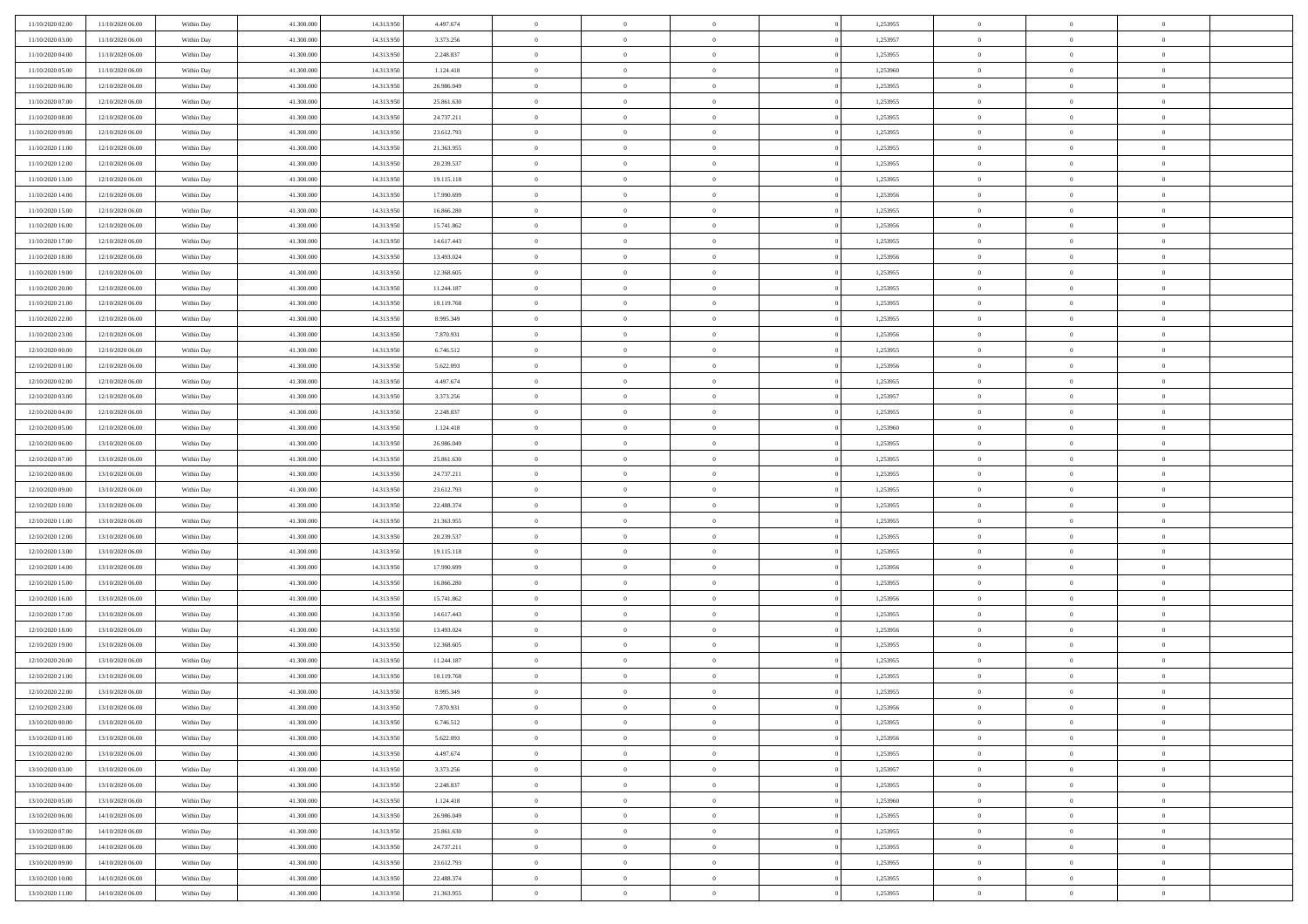| 13/10/2020 12:00 | 14/10/2020 06:00 | Within Day | 41.300,000 | 14.313.950 | 20.239.537 | $\bf{0}$       | $\overline{0}$ | $\overline{0}$ | 1,253955 | $\bf{0}$       | $\overline{0}$ | $\bf{0}$       |  |
|------------------|------------------|------------|------------|------------|------------|----------------|----------------|----------------|----------|----------------|----------------|----------------|--|
| 13/10/2020 13:00 | 14/10/2020 06:00 | Within Day | 41.300.000 | 14.313.950 | 19.115.118 | $\overline{0}$ | $\overline{0}$ | $\overline{0}$ | 1,253955 | $\overline{0}$ | $\bf{0}$       | $\theta$       |  |
| 13/10/2020 14:00 | 14/10/2020 06:00 | Within Day | 41.300.000 | 14.313.950 | 17.990.699 | $\overline{0}$ | $\overline{0}$ | $\overline{0}$ | 1,253956 | $\,$ 0 $\,$    | $\overline{0}$ | $\,0\,$        |  |
| 13/10/2020 15:00 | 14/10/2020 06:00 | Within Day | 41.300,000 | 14.313.950 | 16.866.280 | $\overline{0}$ | $\overline{0}$ | $\Omega$       | 1,253955 | $\overline{0}$ | $\theta$       | $\overline{0}$ |  |
| 13/10/2020 16:00 | 14/10/2020 06:00 | Within Day | 41.300.000 | 14.313.950 | 15.741.862 | $\mathbf{0}$   | $\overline{0}$ | $\overline{0}$ | 1,253956 | $\mathbf{0}$   | $\bf{0}$       | $\overline{0}$ |  |
| 13/10/2020 17:00 | 14/10/2020 06:00 | Within Day | 41.300.000 | 14.313.950 | 14.617.443 | $\overline{0}$ | $\overline{0}$ | $\overline{0}$ | 1,253955 | $\,$ 0 $\,$    | $\overline{0}$ | $\,0\,$        |  |
| 13/10/2020 18:00 | 14/10/2020 06.00 | Within Day | 41.300,000 | 14.313.950 | 13.493.024 | $\bf{0}$       | $\overline{0}$ | $\Omega$       | 1,253956 | $\bf{0}$       | $\theta$       | $\overline{0}$ |  |
| 13/10/2020 19:00 | 14/10/2020 06:00 | Within Day | 41.300.000 | 14.313.950 | 12.368.605 | $\overline{0}$ | $\overline{0}$ | $\overline{0}$ | 1,253955 | $\mathbf{0}$   | $\bf{0}$       | $\theta$       |  |
| 13/10/2020 20:00 | 14/10/2020 06:00 | Within Day | 41.300.000 | 14.313.950 | 11.244.187 | $\,$ 0         | $\overline{0}$ | $\overline{0}$ | 1,253955 | $\,$ 0 $\,$    | $\overline{0}$ | $\,0\,$        |  |
| 13/10/2020 21.00 | 14/10/2020 06.00 | Within Day | 41.300,000 | 14.313.950 | 10.119.768 | $\overline{0}$ | $\overline{0}$ | $\Omega$       | 1,253955 | $\overline{0}$ | $\theta$       | $\overline{0}$ |  |
| 13/10/2020 22:00 | 14/10/2020 06:00 | Within Day | 41.300.000 | 14.313.950 | 8.995.349  | $\mathbf{0}$   | $\overline{0}$ | $\overline{0}$ | 1,253955 | $\mathbf{0}$   | $\bf{0}$       | $\theta$       |  |
| 13/10/2020 23:00 | 14/10/2020 06:00 | Within Day | 41.300.000 | 14.313.950 | 7.870.931  | $\overline{0}$ | $\overline{0}$ | $\overline{0}$ | 1,253956 | $\,$ 0 $\,$    | $\overline{0}$ | $\,0\,$        |  |
| 14/10/2020 00:00 | 14/10/2020 06.00 | Within Day | 41.300,000 | 14.313.950 | 6.746.512  | $\overline{0}$ | $\overline{0}$ | $\Omega$       | 1,253955 | $\overline{0}$ | $\theta$       | $\overline{0}$ |  |
| 14/10/2020 01:00 | 14/10/2020 06:00 | Within Day | 41.300.000 | 14.313.950 | 5.622.093  | $\mathbf{0}$   | $\overline{0}$ | $\overline{0}$ | 1,253956 | $\mathbf{0}$   | $\bf{0}$       | $\theta$       |  |
| 14/10/2020 02:00 | 14/10/2020 06:00 | Within Day | 41.300.000 | 14.313.950 | 4.497.674  | $\,$ 0         | $\,$ 0 $\,$    | $\overline{0}$ | 1,253955 | $\,$ 0 $\,$    | $\overline{0}$ | $\,0\,$        |  |
| 14/10/2020 03.00 | 14/10/2020 06.00 | Within Day | 41.300,000 | 14.313.950 | 3.373.256  | $\bf{0}$       | $\overline{0}$ | $\Omega$       | 1,253957 | $\bf{0}$       | $\theta$       | $\bf{0}$       |  |
| 14/10/2020 04:00 | 14/10/2020 06:00 | Within Day | 41.300.000 | 14.313.950 | 2.248.837  | $\mathbf{0}$   | $\overline{0}$ | $\overline{0}$ | 1,253955 | $\mathbf{0}$   | $\bf{0}$       | $\theta$       |  |
| 14/10/2020 05:00 | 14/10/2020 06:00 | Within Day | 41.300.000 | 14.313.950 | 1.124.418  | $\overline{0}$ | $\overline{0}$ | $\overline{0}$ | 1,253960 | $\,$ 0 $\,$    | $\overline{0}$ | $\,0\,$        |  |
| 14/10/2020 06.00 | 15/10/2020 06.00 | Within Day | 41.300,000 | 14.313.950 | 26,986,049 | $\overline{0}$ | $\overline{0}$ | $\Omega$       | 1.253955 | $\overline{0}$ | $\theta$       | $\overline{0}$ |  |
| 14/10/2020 07:00 | 15/10/2020 06:00 | Within Day | 41.300.000 | 14.313.950 | 25.861.630 | $\overline{0}$ | $\overline{0}$ | $\overline{0}$ | 1,253955 | $\mathbf{0}$   | $\bf{0}$       | $\theta$       |  |
| 14/10/2020 08:00 | 15/10/2020 06:00 | Within Day | 41.300.000 | 14.313.950 | 24.737.211 | $\,$ 0         | $\overline{0}$ | $\overline{0}$ | 1,253955 | $\,$ 0 $\,$    | $\overline{0}$ | $\,0\,$        |  |
| 14/10/2020 09:00 | 15/10/2020 06:00 | Within Day | 41.300,000 | 14.313.950 | 23.612.793 | $\overline{0}$ | $\overline{0}$ | $\Omega$       | 1.253955 | $\overline{0}$ | $\theta$       | $\overline{0}$ |  |
| 14/10/2020 10:00 | 15/10/2020 06:00 | Within Day | 41.300.000 | 14.313.950 | 22.488.374 | $\mathbf{0}$   | $\overline{0}$ | $\overline{0}$ | 1,253955 | $\mathbf{0}$   | $\bf{0}$       | $\theta$       |  |
| 14/10/2020 11:00 | 15/10/2020 06:00 | Within Day | 41.300.000 | 14.313.950 | 21.363.955 | $\overline{0}$ | $\overline{0}$ | $\overline{0}$ | 1,253955 | $\,$ 0 $\,$    | $\overline{0}$ | $\,0\,$        |  |
| 14/10/2020 12:00 | 15/10/2020 06.00 | Within Day | 41.300,000 | 14.313.950 | 20.239.537 | $\bf{0}$       | $\overline{0}$ | $\Omega$       | 1,253955 | $\bf{0}$       | $\theta$       | $\bf{0}$       |  |
| 14/10/2020 13:00 | 15/10/2020 06:00 | Within Day | 41.300.000 | 14.313.950 | 19.115.118 | $\overline{0}$ | $\overline{0}$ | $\overline{0}$ | 1,253955 | $\overline{0}$ | $\bf{0}$       | $\theta$       |  |
| 14/10/2020 14:00 | 15/10/2020 06:00 | Within Day | 41.300.000 | 14.313.950 | 17.990.699 | $\,$ 0         | $\overline{0}$ | $\overline{0}$ | 1,253956 | $\,$ 0 $\,$    | $\overline{0}$ | $\,0\,$        |  |
| 14/10/2020 15.00 | 15/10/2020 06.00 | Within Day | 41.300,000 | 14.313.950 | 16,866,280 | $\overline{0}$ | $\overline{0}$ | $\Omega$       | 1.253955 | $\overline{0}$ | $\theta$       | $\overline{0}$ |  |
| 14/10/2020 16:00 | 15/10/2020 06:00 | Within Day | 41.300.000 | 14.313.950 | 15.741.862 | $\mathbf{0}$   | $\overline{0}$ | $\overline{0}$ | 1,253956 | $\mathbf{0}$   | $\bf{0}$       | $\overline{0}$ |  |
| 14/10/2020 17:00 | 15/10/2020 06:00 | Within Day | 41.300.000 | 14.313.950 | 14.617.443 | $\overline{0}$ | $\overline{0}$ | $\overline{0}$ | 1,253955 | $\,$ 0 $\,$    | $\overline{0}$ | $\,0\,$        |  |
| 14/10/2020 18:00 | 15/10/2020 06:00 | Within Day | 41.300.000 | 14.313.950 | 13.493.024 | $\bf{0}$       | $\overline{0}$ | $\Omega$       | 1,253956 | $\bf{0}$       | $\overline{0}$ | $\bf{0}$       |  |
| 14/10/2020 19:00 | 15/10/2020 06:00 | Within Day | 41.300.000 | 14.313.950 | 12.368.605 | $\overline{0}$ | $\overline{0}$ | $\overline{0}$ | 1,253955 | $\mathbf{0}$   | $\bf{0}$       | $\theta$       |  |
| 14/10/2020 20:00 | 15/10/2020 06:00 | Within Day | 41.300.000 | 14.313.950 | 11.244.187 | $\,$ 0         | $\overline{0}$ | $\overline{0}$ | 1,253955 | $\,$ 0 $\,$    | $\overline{0}$ | $\,0\,$        |  |
| 14/10/2020 21.00 | 15/10/2020 06:00 | Within Day | 41.300.000 | 14.313.950 | 10.119.768 | $\bf{0}$       | $\overline{0}$ | $\overline{0}$ | 1,253955 | $\mathbf{0}$   | $\overline{0}$ | $\bf{0}$       |  |
| 14/10/2020 22.00 | 15/10/2020 06:00 | Within Day | 41.300.000 | 14.313.950 | 8.995.349  | $\mathbf{0}$   | $\overline{0}$ | $\overline{0}$ | 1,253955 | $\overline{0}$ | $\bf{0}$       | $\theta$       |  |
| 14/10/2020 23:00 | 15/10/2020 06:00 | Within Day | 41.300.000 | 14.313.950 | 7.870.931  | $\overline{0}$ | $\overline{0}$ | $\overline{0}$ | 1,253956 | $\,$ 0 $\,$    | $\overline{0}$ | $\,0\,$        |  |
| 15/10/2020 00:00 | 15/10/2020 06:00 | Within Day | 41.300.000 | 14.313.950 | 6.746.512  | $\bf{0}$       | $\overline{0}$ | $\Omega$       | 1,253955 | $\bf{0}$       | $\theta$       | $\bf{0}$       |  |
| 15/10/2020 01:00 | 15/10/2020 06:00 | Within Day | 41.300.000 | 14.313.950 | 5.622.093  | $\mathbf{0}$   | $\overline{0}$ | $\overline{0}$ | 1,253956 | $\mathbf{0}$   | $\bf{0}$       | $\overline{0}$ |  |
| 15/10/2020 02:00 | 15/10/2020 06:00 | Within Day | 41.300.000 | 14.313.950 | 4.497.674  | $\,$ 0         | $\overline{0}$ | $\overline{0}$ | 1,253955 | $\,$ 0 $\,$    | $\overline{0}$ | $\,0\,$        |  |
| 15/10/2020 03:00 | 15/10/2020 06:00 | Within Day | 41.300.000 | 14.313.950 | 3.373.256  | $\bf{0}$       | $\overline{0}$ | $\Omega$       | 1,253957 | $\bf{0}$       | $\overline{0}$ | $\bf{0}$       |  |
| 15/10/2020 04:00 | 15/10/2020 06:00 | Within Day | 41.300.000 | 14.313.950 | 2.248.837  | $\mathbf{0}$   | $\overline{0}$ | $\overline{0}$ | 1,253955 | $\overline{0}$ | $\overline{0}$ | $\theta$       |  |
| 15/10/2020 05:00 | 15/10/2020 06:00 | Within Day | 41.300.000 | 14.313.950 | 1.124.418  | $\overline{0}$ | $\overline{0}$ | $\overline{0}$ | 1,253960 | $\,$ 0 $\,$    | $\overline{0}$ | $\,0\,$        |  |
| 15/10/2020 06:00 | 16/10/2020 06:00 | Within Day | 41.300.000 | 14.313.950 | 26.986.049 | $\bf{0}$       | $\overline{0}$ | $\overline{0}$ | 1,253955 | $\bf{0}$       | $\overline{0}$ | $\bf{0}$       |  |
| 15/10/2020 07:00 | 16/10/2020 06:00 | Within Day | 41.300.000 | 14.313.950 | 25.861.630 | $\mathbf{0}$   | $\overline{0}$ | $\overline{0}$ | 1,253955 | $\overline{0}$ | $\bf{0}$       | $\theta$       |  |
| 15/10/2020 08:00 | 16/10/2020 06:00 | Within Day | 41.300.000 | 14.313.950 | 24.737.211 | $\theta$       | $\overline{0}$ | $\theta$       | 1,253955 | $\overline{0}$ | $\overline{0}$ | $\overline{0}$ |  |
| 15/10/2020 09:00 | 16/10/2020 06:00 | Within Day | 41.300.000 | 14.313.950 | 23.612.793 | $\bf{0}$       | $\overline{0}$ | $\overline{0}$ | 1,253955 | $\mathbf{0}$   | $\overline{0}$ | $\bf{0}$       |  |
| 15/10/2020 10:00 | 16/10/2020 06:00 | Within Day | 41.300.000 | 14.313.950 | 22.488.374 | $\overline{0}$ | $\overline{0}$ | $\overline{0}$ | 1,253955 | $\mathbf{0}$   | $\bf{0}$       | $\overline{0}$ |  |
| 15/10/2020 11:00 | 16/10/2020 06:00 | Within Day | 41.300.000 | 14.313.950 | 21.363.955 | $\,$ 0 $\,$    | $\overline{0}$ | $\overline{0}$ | 1,253955 | $\,$ 0 $\,$    | $\,$ 0 $\,$    | $\theta$       |  |
| 15/10/2020 12:00 | 16/10/2020 06:00 | Within Day | 41.300.000 | 14.313.950 | 20.239.537 | $\bf{0}$       | $\overline{0}$ | $\overline{0}$ | 1,253955 | $\mathbf{0}$   | $\overline{0}$ | $\bf{0}$       |  |
| 15/10/2020 13:00 | 16/10/2020 06:00 | Within Day | 41.300.000 | 14.313.950 | 19.115.118 | $\mathbf{0}$   | $\overline{0}$ | $\overline{0}$ | 1,253955 | $\mathbf{0}$   | $\bf{0}$       | $\theta$       |  |
| 15/10/2020 14:00 | 16/10/2020 06:00 | Within Day | 41.300.000 | 14.313.950 | 17.990.699 | $\,$ 0 $\,$    | $\overline{0}$ | $\overline{0}$ | 1,253956 | $\,$ 0 $\,$    | $\overline{0}$ | $\theta$       |  |
| 15/10/2020 15:00 | 16/10/2020 06:00 | Within Day | 41.300.000 | 14.313.950 | 16.866.280 | $\mathbf{0}$   | $\overline{0}$ | $\overline{0}$ | 1,253955 | $\mathbf{0}$   | $\overline{0}$ | $\overline{0}$ |  |
| 15/10/2020 16.00 | 16/10/2020 06:00 | Within Day | 41.300.000 | 14.313.950 | 15.741.862 | $\mathbf{0}$   | $\overline{0}$ | $\overline{0}$ | 1,253956 | $\,$ 0 $\,$    | $\bf{0}$       | $\overline{0}$ |  |
| 15/10/2020 17.00 | 16/10/2020 06:00 | Within Day | 41.300.000 | 14.313.950 | 14.617.443 | $\,$ 0 $\,$    | $\overline{0}$ | $\overline{0}$ | 1,253955 | $\,$ 0 $\,$    | $\,$ 0         | $\theta$       |  |
| 15/10/2020 18:00 | 16/10/2020 06:00 | Within Day | 41.300.000 | 14.313.950 | 13.493.024 | $\bf{0}$       | $\overline{0}$ | $\overline{0}$ | 1,253956 | $\mathbf{0}$   | $\overline{0}$ | $\bf{0}$       |  |
| 15/10/2020 19:00 | 16/10/2020 06:00 | Within Day | 41.300.000 | 14.313.950 | 12.368.605 | $\mathbf{0}$   | $\overline{0}$ | $\overline{0}$ | 1,253955 | $\mathbf{0}$   | $\bf{0}$       | $\overline{0}$ |  |
| 15/10/2020 20:00 | 16/10/2020 06:00 | Within Day | 41.300.000 | 14.313.950 | 11.244.187 | $\,$ 0         | $\overline{0}$ | $\overline{0}$ | 1,253955 | $\,$ 0 $\,$    | $\overline{0}$ | $\theta$       |  |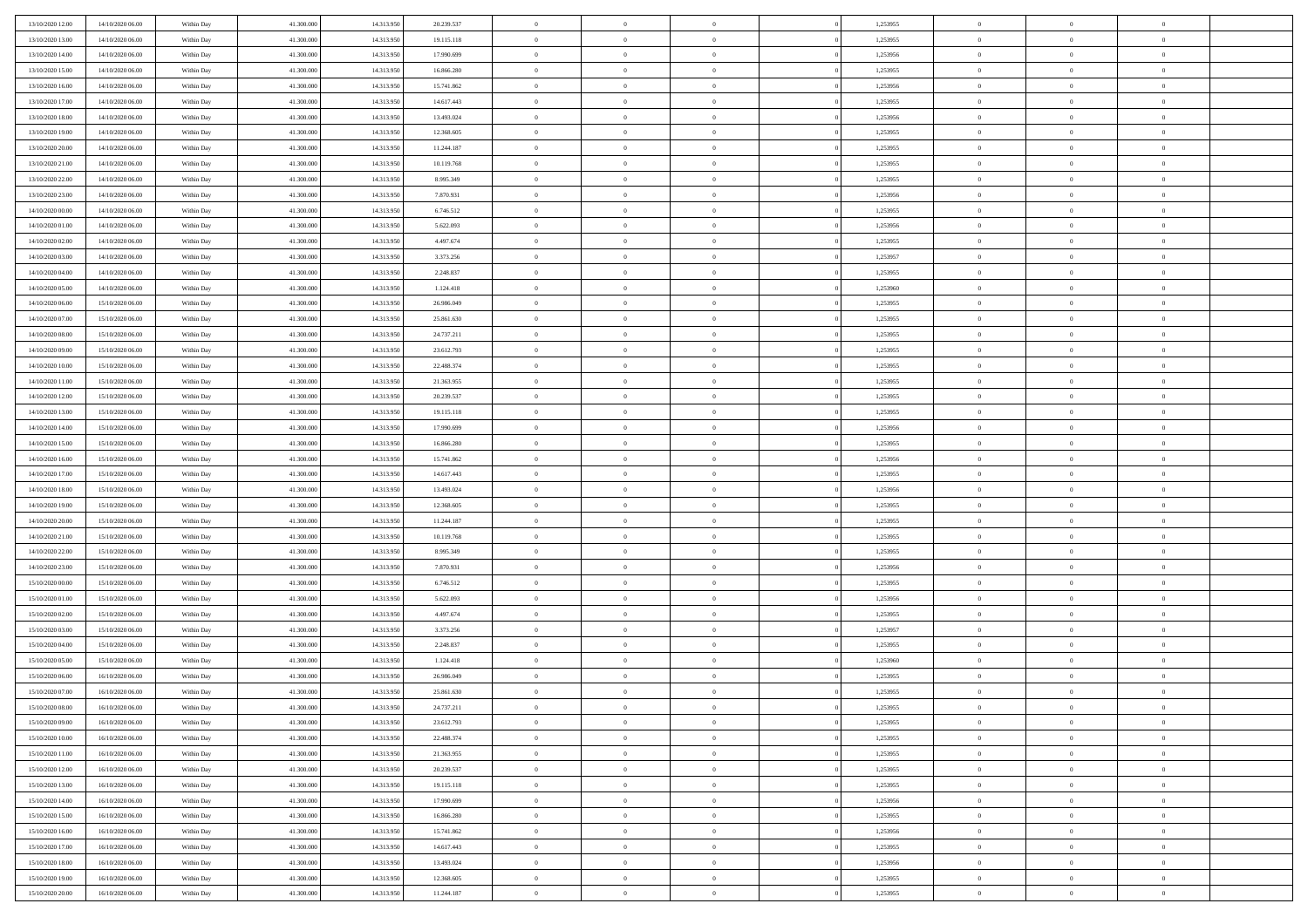| 15/10/2020 21:00                     | 16/10/2020 06:00                     | Within Day               | 41,300,000               | 14.313.950               | 10.119.768               | $\bf{0}$                | $\overline{0}$                   | $\Omega$                         | 1,253955             | $\bf{0}$                 | $\overline{0}$             | $\bf{0}$                  |  |
|--------------------------------------|--------------------------------------|--------------------------|--------------------------|--------------------------|--------------------------|-------------------------|----------------------------------|----------------------------------|----------------------|--------------------------|----------------------------|---------------------------|--|
| 15/10/2020 22.00                     | 16/10/2020 06:00                     | Within Dav               | 41.300.000               | 14.313.950               | 8.995.349                | $\overline{0}$          | $\overline{0}$                   | $\overline{0}$                   | 1,253955             | $\mathbf{0}$             | $\bf{0}$                   | $\overline{0}$            |  |
| 15/10/2020 23:00                     | 16/10/2020 06:00                     | Within Day               | 41.300.000               | 14.313.950               | 7.870.931                | $\theta$                | $\overline{0}$                   | $\overline{0}$                   | 1,253956             | $\,$ 0                   | $\overline{0}$             | $\,$ 0 $\,$               |  |
| 16/10/2020 00:00                     | 16/10/2020 06:00                     | Within Day               | 41,300,000               | 14.313.950               | 6.746.512                | $\mathbf{0}$            | $\overline{0}$                   | $\mathbf{0}$                     | 1,253955             | $\bf{0}$                 | $\mathbf{0}$               | $\theta$                  |  |
| 16/10/2020 01:00                     | 16/10/2020 06:00                     | Within Dav               | 41.300.000               | 14.313.950               | 5.622.093                | $\mathbf{0}$            | $\overline{0}$                   | $\overline{0}$                   | 1,253956             | $\mathbf{0}$             | $\bf{0}$                   | $\overline{0}$            |  |
| 16/10/2020 02:00                     | 16/10/2020 06:00                     | Within Day               | 41.300.000               | 14.313.950               | 4.497.674                | $\theta$                | $\overline{0}$                   | $\bf{0}$                         | 1,253955             | $\,$ 0                   | $\overline{0}$             | $\,$ 0 $\,$               |  |
| 16/10/2020 03:00                     | 16/10/2020 06:00                     | Within Day               | 41,300,000               | 14.313.950               | 3.373.256                | $\,$ 0 $\,$             | $\overline{0}$                   | $\Omega$                         | 1,253957             | $\bf{0}$                 | $\overline{0}$             | $\theta$                  |  |
| 16/10/2020 04:00                     | 16/10/2020 06:00                     | Within Dav               | 41.300.000               | 14.313.950               | 2.248.837                | $\overline{0}$          | $\overline{0}$                   | $\overline{0}$                   | 1,253955             | $\mathbf{0}$             | $\bf{0}$                   | $\overline{0}$            |  |
| 16/10/2020 05:00                     | 16/10/2020 06:00                     | Within Day               | 41.300.000               | 14.313.950               | 1.124.418                | $\theta$                | $\overline{0}$                   | $\bf{0}$                         | 1,253960             | $\,$ 0                   | $\overline{0}$             | $\,$ 0 $\,$               |  |
| 16/10/2020 06:00                     | 17/10/2020 06.00                     | Within Day               | 41,300,000               | 14.313.950               | 26,986,049               | $\mathbf{0}$            | $\overline{0}$                   | $\mathbf{0}$                     | 1,253955             | $\bf{0}$                 | $\mathbf{0}$               | $\theta$                  |  |
| 16/10/2020 07:00                     | 17/10/2020 06:00                     | Within Day               | 41.300.000               | 14.313.950               | 25.861.630               | $\overline{0}$          | $\overline{0}$                   | $\overline{0}$                   | 1,253955             | $\mathbf{0}$             | $\bf{0}$                   | $\overline{0}$            |  |
| 16/10/2020 08:00                     | 17/10/2020 06:00                     | Within Day               | 41.300.000               | 14.313.950               | 24.737.211               | $\theta$                | $\overline{0}$                   | $\overline{0}$                   | 1,253955             | $\,$ 0                   | $\overline{0}$             | $\,$ 0 $\,$               |  |
| 16/10/2020 09:00                     | 17/10/2020 06:00                     | Within Day               | 41,300,000               | 14.313.950               | 23.612.793               | $\theta$                | $\overline{0}$                   | $\mathbf{0}$                     | 1,253955             | $\bf{0}$                 | $\mathbf{0}$               | $\theta$                  |  |
| 16/10/2020 10:00                     | 17/10/2020 06:00                     | Within Day               | 41.300.000               | 14.313.950               | 22.488.374               | $\overline{0}$          | $\overline{0}$                   | $\overline{0}$                   | 1,253955             | $\mathbf{0}$             | $\bf{0}$                   | $\overline{0}$            |  |
| 16/10/2020 11:00                     | 17/10/2020 06:00                     | Within Day               | 41.300.000               | 14.313.950               | 21.363.955               | $\theta$                | $\overline{0}$                   | $\overline{0}$                   | 1,253955             | $\,$ 0                   | $\overline{0}$             | $\,$ 0 $\,$               |  |
| 16/10/2020 12:00                     | 17/10/2020 06.00                     | Within Day               | 41,300,000               | 14.313.950               | 20.239.537               | $\bf{0}$                | $\overline{0}$                   | $\mathbf{0}$                     | 1,253955             | $\bf{0}$                 | $\mathbf{0}$               | $\bf{0}$                  |  |
| 16/10/2020 13:00                     | 17/10/2020 06:00                     | Within Day               | 41.300.000               | 14.313.950               | 19.115.118               | $\overline{0}$          | $\overline{0}$                   | $\overline{0}$                   | 1,253955             | $\mathbf{0}$             | $\bf{0}$                   | $\overline{0}$            |  |
| 16/10/2020 14:00                     | 17/10/2020 06:00                     | Within Day               | 41.300.000               | 14.313.950               | 17.990.699               | $\theta$                | $\overline{0}$                   | $\bf{0}$                         | 1,253956             | $\,$ 0                   | $\overline{0}$             | $\,$ 0 $\,$               |  |
| 16/10/2020 15:00                     | 17/10/2020 06.00                     | Within Day               | 41,300,000               | 14.313.950               | 16.866.280               | $\overline{0}$          | $\overline{0}$                   | $\mathbf{0}$                     | 1,253955             | $\theta$                 | $\mathbf{0}$               | $\theta$                  |  |
| 16/10/2020 16:00                     | 17/10/2020 06:00                     | Within Day               | 41.300.000               | 14.313.950               | 15.741.862               | $\overline{0}$          | $\overline{0}$                   | $\overline{0}$                   | 1,253956             | $\mathbf{0}$             | $\bf{0}$                   | $\overline{0}$            |  |
| 16/10/2020 17:00                     | 17/10/2020 06:00                     | Within Day               | 41.300.000               | 14.313.950               | 14.617.443               | $\theta$                | $\overline{0}$                   | $\bf{0}$                         | 1,253955             | $\,$ 0                   | $\overline{0}$             | $\,$ 0 $\,$               |  |
| 16/10/2020 18:00                     | 17/10/2020 06.00                     | Within Day               | 41,300,000               | 14.313.950               | 13.493.024               | $\theta$                | $\overline{0}$                   | $\mathbf{0}$                     | 1,253956             | $\bf{0}$                 | $\mathbf{0}$               | $\theta$                  |  |
| 16/10/2020 19:00                     | 17/10/2020 06:00                     | Within Day               | 41.300.000               | 14.313.950               | 12.368.605               | $\overline{0}$          | $\overline{0}$                   | $\overline{0}$                   | 1,253955             | $\mathbf{0}$             | $\bf{0}$                   | $\overline{0}$            |  |
| 16/10/2020 20:00                     | 17/10/2020 06:00                     | Within Day               | 41.300.000               | 14.313.950               | 11.244.187               | $\theta$                | $\overline{0}$                   | $\bf{0}$                         | 1,253955             | $\,$ 0                   | $\overline{0}$             | $\,$ 0 $\,$               |  |
| 16/10/2020 21:00                     | 17/10/2020 06:00                     | Within Day               | 41,300,000               | 14.313.950               | 10.119.768               | $\bf{0}$                | $\overline{0}$                   | $\mathbf{0}$                     | 1,253955             | $\bf{0}$                 | $\bf{0}$                   | $\bf{0}$                  |  |
| 16/10/2020 22:00                     | 17/10/2020 06:00                     | Within Day               | 41.300.000               | 14.313.950               | 8.995.349                | $\overline{0}$          | $\overline{0}$                   | $\overline{0}$                   | 1,253955             | $\mathbf{0}$             | $\bf{0}$                   | $\overline{0}$            |  |
| 16/10/2020 23:00                     | 17/10/2020 06:00                     | Within Day               | 41.300.000               | 14.313.950               | 7.870.931                | $\theta$                | $\overline{0}$                   | $\bf{0}$                         | 1,253956             | $\,$ 0                   | $\overline{0}$             | $\,$ 0 $\,$               |  |
| 17/10/2020 00:00                     | 17/10/2020 06:00                     | Within Day               | 41,300,000               | 14.313.950               | 6.746.512                | $\mathbf{0}$            | $\overline{0}$                   | $\mathbf{0}$                     | 1.253955             | $\bf{0}$                 | $\mathbf{0}$               | $\theta$                  |  |
| 17/10/2020 01:00                     | 17/10/2020 06:00                     | Within Day               | 41.300.000               | 14.313.950               | 5.622.093                | $\mathbf{0}$            | $\overline{0}$                   | $\overline{0}$                   | 1,253956             | $\mathbf{0}$             | $\bf{0}$                   | $\overline{0}$            |  |
| 17/10/2020 02:00                     | 17/10/2020 06:00                     | Within Day               | 41.300.000               | 14.313.950               | 4.497.674                | $\theta$                | $\overline{0}$                   | $\overline{0}$                   | 1,253955             | $\,$ 0                   | $\overline{0}$             | $\,$ 0 $\,$               |  |
| 17/10/2020 03:00                     | 17/10/2020 06.00                     | Within Day               | 41.300.000               | 14.313.950               | 3.373.256                | $\,$ 0 $\,$             | $\overline{0}$                   | $\overline{0}$                   | 1,253957             | $\bf{0}$                 | $\overline{0}$             | $\,0\,$                   |  |
| 17/10/2020 04:00                     | 17/10/2020 06:00                     | Within Day               | 41.300.000               | 14.313.950               | 2.248.837                | $\overline{0}$          | $\overline{0}$                   | $\overline{0}$                   | 1,253955             | $\mathbf{0}$             | $\bf{0}$                   | $\overline{0}$            |  |
| 17/10/2020 05:00                     | 17/10/2020 06:00                     | Within Day               | 41.300.000               | 14.313.950               | 1.124.418                | $\theta$                | $\overline{0}$                   | $\overline{0}$                   | 1,253960             | $\,$ 0                   | $\overline{0}$             | $\,$ 0 $\,$               |  |
| 17/10/2020 06:00                     | 18/10/2020 06:00                     | Within Day               | 41.300.000               | 14.313.950               | 26.986.049               | $\,$ 0 $\,$             | $\overline{0}$                   | $\overline{0}$                   | 1,253955             | $\bf{0}$                 | $\overline{0}$             | $\,0\,$                   |  |
| 17/10/2020 07:00                     | 18/10/2020 06:00                     | Within Day               | 41.300.000               | 14.313.950               | 25.861.630               | $\overline{0}$          | $\overline{0}$                   | $\overline{0}$                   | 1,253955             | $\mathbf{0}$             | $\bf{0}$                   | $\overline{0}$            |  |
| 17/10/2020 08:00                     | 18/10/2020 06:00                     | Within Day               | 41.300.000               | 14.313.950               | 24.737.211               | $\theta$                | $\overline{0}$                   | $\bf{0}$                         | 1,253955             | $\,$ 0                   | $\overline{0}$             | $\,$ 0 $\,$               |  |
| 17/10/2020 09:00                     | 18/10/2020 06:00                     | Within Day               | 41.300.000               | 14.313.950               | 23.612.793               | $\,$ 0 $\,$             | $\overline{0}$                   | $\overline{0}$                   | 1,253955             | $\bf{0}$                 | $\overline{0}$             | $\,0\,$                   |  |
| 17/10/2020 10:00                     | 18/10/2020 06:00                     | Within Day               | 41.300.000               | 14.313.950               | 22.488.374               | $\overline{0}$          | $\overline{0}$                   | $\overline{0}$                   | 1,253955             | $\mathbf{0}$             | $\bf{0}$                   | $\overline{0}$            |  |
| 17/10/2020 11:00                     | 18/10/2020 06:00                     | Within Day               | 41.300.000               | 14.313.950               | 21.363.955               | $\theta$                | $\overline{0}$                   | $\bf{0}$                         | 1,253955             | $\,$ 0                   | $\overline{0}$             | $\,$ 0 $\,$               |  |
| 17/10/2020 12:00                     | 18/10/2020 06:00                     | Within Day               | 41.300.000               | 14.313.950               | 20.239.537               | $\,$ 0 $\,$             | $\overline{0}$                   | $\overline{0}$                   | 1,253955             | $\bf{0}$                 | $\overline{0}$             | $\,0\,$                   |  |
| 17/10/2020 13:00                     | 18/10/2020 06:00                     | Within Day               | 41.300.000               | 14.313.950               | 19.115.118               | $\overline{0}$          | $\overline{0}$                   | $\overline{0}$                   | 1,253955             | $\mathbf{0}$             | $\bf{0}$                   | $\overline{0}$            |  |
| 17/10/2020 14:00                     | 18/10/2020 06:00                     | Within Day               | 41.300.000               | 14.313.950               | 17.990.699               | $\theta$                | $\overline{0}$                   | $\overline{0}$                   | 1,253956             | $\,$ 0                   | $\overline{0}$             | $\,$ 0 $\,$               |  |
| 17/10/2020 15:00<br>17/10/2020 16:00 | 18/10/2020 06:00<br>18/10/2020 06:00 | Within Day<br>Within Dav | 41.300.000<br>41.300.000 | 14.313.950<br>14.313.950 | 16.866.280<br>15.741.862 | $\,$ 0 $\,$<br>$\theta$ | $\overline{0}$<br>$\overline{0}$ | $\overline{0}$<br>$\overline{0}$ | 1,253955<br>1,253956 | $\bf{0}$<br>$\mathbf{0}$ | $\overline{0}$<br>$\bf{0}$ | $\,0\,$<br>$\overline{0}$ |  |
| 17/10/2020 17:00                     | 18/10/2020 06:00                     | Within Day               | 41.300.000               | 14.313.950               | 14.617.443               | $\overline{0}$          | $\overline{0}$                   | $\overline{0}$                   | 1,253955             | $\overline{0}$           | $\overline{0}$             | $\theta$                  |  |
| 17/10/2020 18:00                     | 18/10/2020 06:00                     | Within Day               | 41.300.000               | 14.313.950               | 13.493.024               | $\bf{0}$                | $\overline{0}$                   | $\overline{0}$                   | 1,253956             | $\bf{0}$                 | $\overline{0}$             | $\bf{0}$                  |  |
| 17/10/2020 19:00                     | 18/10/2020 06:00                     | Within Day               | 41.300.000               | 14.313.950               | 12.368.605               | $\overline{0}$          | $\overline{0}$                   | $\overline{0}$                   | 1,253955             | $\overline{0}$           | $\bf{0}$                   | $\overline{0}$            |  |
| 17/10/2020 20:00                     | 18/10/2020 06:00                     | Within Day               | 41.300.000               | 14.313.950               | 11.244.187               | $\,$ 0 $\,$             | $\overline{0}$                   | $\overline{0}$                   | 1,253955             | $\,$ 0 $\,$              | $\,$ 0 $\,$                | $\,$ 0 $\,$               |  |
| 17/10/2020 21:00                     | 18/10/2020 06:00                     | Within Day               | 41.300.000               | 14.313.950               | 10.119.768               | $\bf{0}$                | $\overline{0}$                   | $\overline{0}$                   | 1,253955             | $\mathbf{0}$             | $\overline{0}$             | $\bf{0}$                  |  |
| 17/10/2020 22.00                     | 18/10/2020 06:00                     | Within Day               | 41.300.000               | 14.313.950               | 8.995.349                | $\mathbf{0}$            | $\overline{0}$                   | $\overline{0}$                   | 1,253955             | $\,$ 0 $\,$              | $\bf{0}$                   | $\overline{0}$            |  |
| 17/10/2020 23:00                     | 18/10/2020 06:00                     | Within Day               | 41.300.000               | 14.313.950               | 7.870.931                | $\,$ 0 $\,$             | $\overline{0}$                   | $\overline{0}$                   | 1,253956             | $\,$ 0 $\,$              | $\overline{0}$             | $\,$ 0 $\,$               |  |
| 18/10/2020 00:00                     | 18/10/2020 06:00                     | Within Day               | 41.300.000               | 14.313.950               | 6.746.512                | $\bf{0}$                | $\overline{0}$                   | $\overline{0}$                   | 1,253955             | $\overline{0}$           | $\overline{0}$             | $\overline{0}$            |  |
| 18/10/2020 01:00                     | 18/10/2020 06:00                     | Within Day               | 41.300.000               | 14.313.950               | 5.622.093                | $\mathbf{0}$            | $\overline{0}$                   | $\overline{0}$                   | 1,253956             | $\,$ 0 $\,$              | $\bf{0}$                   | $\overline{0}$            |  |
| 18/10/2020 02:00                     | 18/10/2020 06:00                     | Within Day               | 41.300.000               | 14.313.950               | 4.497.674                | $\,$ 0                  | $\overline{0}$                   | $\overline{0}$                   | 1,253955             | $\,$ 0 $\,$              | $\,$ 0 $\,$                | $\,$ 0 $\,$               |  |
| 18/10/2020 03:00                     | 18/10/2020 06:00                     | Within Day               | 41.300.000               | 14.313.950               | 3.373.256                | $\bf{0}$                | $\overline{0}$                   | $\overline{0}$                   | 1,253957             | $\mathbf{0}$             | $\overline{0}$             | $\bf{0}$                  |  |
| 18/10/2020 04:00                     | 18/10/2020 06:00                     | Within Day               | 41.300.000               | 14.313.950               | 2.248.837                | $\mathbf{0}$            | $\overline{0}$                   | $\overline{0}$                   | 1,253955             | $\overline{0}$           | $\bf{0}$                   | $\overline{0}$            |  |
| 18/10/2020 05:00                     | 18/10/2020 06:00                     | Within Day               | 41.300.000               | 14.313.950               | 1.124.418                | $\,$ 0 $\,$             | $\overline{0}$                   | $\overline{0}$                   | 1,253960             | $\,$ 0 $\,$              | $\overline{0}$             | $\,$ 0 $\,$               |  |
|                                      |                                      |                          |                          |                          |                          |                         |                                  |                                  |                      |                          |                            |                           |  |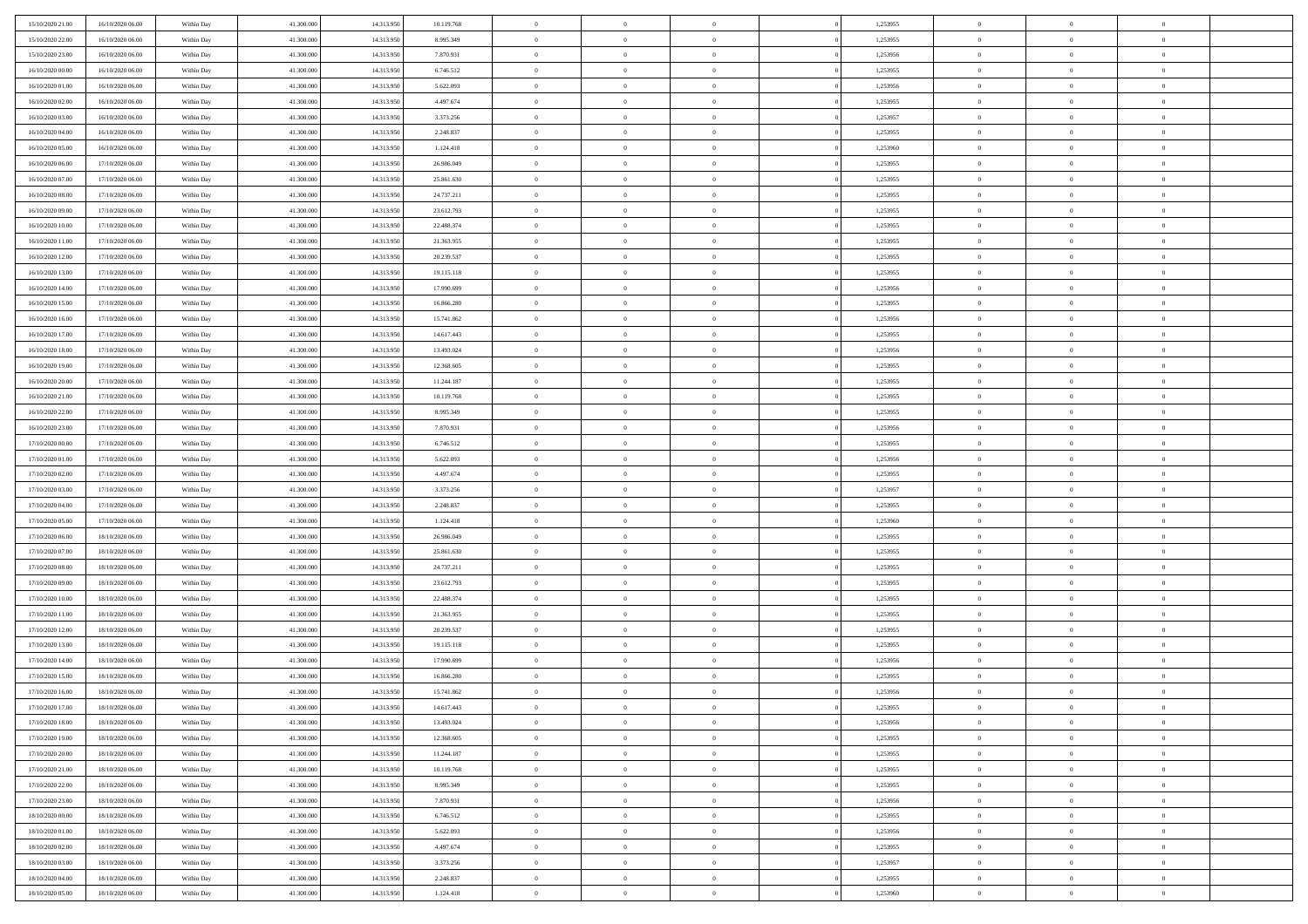| 18/10/2020 06:00 | 19/10/2020 06:00 | Within Day | 41.300,000 | 14.313.950 | 26.986.049 | $\bf{0}$       | $\overline{0}$ | $\overline{0}$ | 1,253955 | $\bf{0}$       | $\overline{0}$ | $\bf{0}$       |  |
|------------------|------------------|------------|------------|------------|------------|----------------|----------------|----------------|----------|----------------|----------------|----------------|--|
| 18/10/2020 07:00 | 19/10/2020 06:00 | Within Day | 41.300.000 | 14.313.950 | 25.861.630 | $\overline{0}$ | $\overline{0}$ | $\Omega$       | 1,253955 | $\overline{0}$ | $\bf{0}$       | $\theta$       |  |
| 18/10/2020 08:00 | 19/10/2020 06:00 | Within Day | 41.300.000 | 14.313.950 | 24.737.211 | $\overline{0}$ | $\overline{0}$ | $\overline{0}$ | 1,253955 | $\,$ 0 $\,$    | $\overline{0}$ | $\,0\,$        |  |
| 18/10/2020 09:00 | 19/10/2020 06:00 | Within Day | 41.300,000 | 14.313.950 | 23.612.793 | $\overline{0}$ | $\overline{0}$ | $\Omega$       | 1,253955 | $\overline{0}$ | $\theta$       | $\overline{0}$ |  |
| 18/10/2020 10:00 | 19/10/2020 06:00 | Within Day | 41.300.000 | 14.313.950 | 22.488.374 | $\mathbf{0}$   | $\overline{0}$ | $\overline{0}$ | 1,253955 | $\mathbf{0}$   | $\bf{0}$       | $\overline{0}$ |  |
| 18/10/2020 11:00 | 19/10/2020 06:00 | Within Day | 41.300.000 | 14.313.950 | 21.363.955 | $\overline{0}$ | $\overline{0}$ | $\overline{0}$ | 1,253955 | $\,$ 0 $\,$    | $\overline{0}$ | $\,0\,$        |  |
| 18/10/2020 12:00 | 19/10/2020 06:00 | Within Day | 41.300,000 | 14.313.950 | 20.239.537 | $\bf{0}$       | $\overline{0}$ | $\Omega$       | 1,253955 | $\bf{0}$       | $\theta$       | $\overline{0}$ |  |
| 18/10/2020 13:00 | 19/10/2020 06:00 | Within Day | 41.300.000 | 14.313.950 | 19.115.118 | $\overline{0}$ | $\overline{0}$ | $\overline{0}$ | 1,253955 | $\mathbf{0}$   | $\bf{0}$       | $\theta$       |  |
| 18/10/2020 14:00 | 19/10/2020 06:00 | Within Day | 41.300.000 | 14.313.950 | 17.990.699 | $\overline{0}$ | $\overline{0}$ | $\overline{0}$ | 1,253956 | $\,$ 0 $\,$    | $\overline{0}$ | $\,0\,$        |  |
| 18/10/2020 15:00 | 19/10/2020 06:00 | Within Day | 41.300,000 | 14.313.950 | 16.866.280 | $\overline{0}$ | $\overline{0}$ | $\Omega$       | 1,253955 | $\overline{0}$ | $\theta$       | $\overline{0}$ |  |
| 18/10/2020 16:00 | 19/10/2020 06:00 | Within Day | 41.300.000 | 14.313.950 | 15.741.862 | $\mathbf{0}$   | $\overline{0}$ | $\overline{0}$ | 1,253956 | $\mathbf{0}$   | $\bf{0}$       | $\theta$       |  |
| 18/10/2020 17:00 | 19/10/2020 06:00 | Within Day | 41.300.000 | 14.313.950 | 14.617.443 | $\overline{0}$ | $\overline{0}$ | $\overline{0}$ | 1,253955 | $\,$ 0 $\,$    | $\overline{0}$ | $\,0\,$        |  |
| 18/10/2020 18:00 | 19/10/2020 06:00 | Within Day | 41.300,000 | 14.313.950 | 13.493.024 | $\overline{0}$ | $\overline{0}$ | $\Omega$       | 1,253956 | $\overline{0}$ | $\theta$       | $\overline{0}$ |  |
| 18/10/2020 19:00 | 19/10/2020 06:00 | Within Day | 41.300.000 | 14.313.950 | 12.368.605 | $\mathbf{0}$   | $\overline{0}$ | $\overline{0}$ | 1,253955 | $\mathbf{0}$   | $\bf{0}$       | $\theta$       |  |
| 18/10/2020 20:00 | 19/10/2020 06:00 | Within Day | 41.300.000 | 14.313.950 | 11.244.187 | $\,$ 0         | $\,$ 0 $\,$    | $\overline{0}$ | 1,253955 | $\,$ 0 $\,$    | $\overline{0}$ | $\,0\,$        |  |
| 18/10/2020 21.00 | 19/10/2020 06:00 | Within Day | 41.300,000 | 14.313.950 | 10.119.768 | $\bf{0}$       | $\overline{0}$ | $\Omega$       | 1,253955 | $\bf{0}$       | $\theta$       | $\bf{0}$       |  |
| 18/10/2020 22:00 | 19/10/2020 06:00 | Within Day | 41.300.000 | 14.313.950 | 8.995.349  | $\mathbf{0}$   | $\overline{0}$ | $\overline{0}$ | 1,253955 | $\mathbf{0}$   | $\bf{0}$       | $\theta$       |  |
| 18/10/2020 23:00 | 19/10/2020 06:00 | Within Day | 41.300.000 | 14.313.950 | 7.870.931  | $\overline{0}$ | $\overline{0}$ | $\overline{0}$ | 1,253956 | $\,$ 0 $\,$    | $\overline{0}$ | $\,0\,$        |  |
| 19/10/2020 00:00 | 19/10/2020 06:00 | Within Day | 41.300,000 | 14.313.950 | 6.746.512  | $\overline{0}$ | $\overline{0}$ | $\Omega$       | 1.253955 | $\overline{0}$ | $\theta$       | $\overline{0}$ |  |
| 19/10/2020 01:00 | 19/10/2020 06:00 | Within Day | 41.300.000 | 14.313.950 | 5.622.093  | $\overline{0}$ | $\overline{0}$ | $\overline{0}$ | 1,253956 | $\mathbf{0}$   | $\bf{0}$       | $\theta$       |  |
| 19/10/2020 02:00 | 19/10/2020 06:00 | Within Day | 41.300.000 | 14.313.950 | 4.497.674  | $\,$ 0         | $\overline{0}$ | $\overline{0}$ | 1,253955 | $\,$ 0 $\,$    | $\overline{0}$ | $\,0\,$        |  |
| 19/10/2020 03:00 | 19/10/2020 06:00 | Within Day | 41.300,000 | 14.313.950 | 3.373.256  | $\overline{0}$ | $\overline{0}$ | $\Omega$       | 1,253957 | $\overline{0}$ | $\theta$       | $\overline{0}$ |  |
| 19/10/2020 04:00 | 19/10/2020 06:00 | Within Day | 41.300.000 | 14.313.950 | 2.248.837  | $\mathbf{0}$   | $\overline{0}$ | $\overline{0}$ | 1,253955 | $\mathbf{0}$   | $\bf{0}$       | $\theta$       |  |
| 19/10/2020 05:00 | 19/10/2020 06:00 | Within Day | 41.300.000 | 14.313.950 | 1.124.418  | $\overline{0}$ | $\overline{0}$ | $\overline{0}$ | 1,253960 | $\,$ 0 $\,$    | $\overline{0}$ | $\,0\,$        |  |
| 19/10/2020 06.00 | 20/10/2020 06.00 | Within Day | 41.300,000 | 14.313.950 | 26.986.049 | $\bf{0}$       | $\overline{0}$ | $\Omega$       | 1,253955 | $\bf{0}$       | $\theta$       | $\bf{0}$       |  |
| 19/10/2020 07:00 | 20/10/2020 06:00 | Within Day | 41.300.000 | 14.313.950 | 25.861.630 | $\overline{0}$ | $\overline{0}$ | $\overline{0}$ | 1,253955 | $\overline{0}$ | $\bf{0}$       | $\theta$       |  |
| 19/10/2020 08:00 | 20/10/2020 06:00 | Within Day | 41.300.000 | 14.313.950 | 24.737.211 | $\,$ 0         | $\overline{0}$ | $\overline{0}$ | 1,253955 | $\,$ 0 $\,$    | $\overline{0}$ | $\,0\,$        |  |
| 19/10/2020 09:00 | 20/10/2020 06.00 | Within Day | 41.300,000 | 14.313.950 | 23.612.793 | $\overline{0}$ | $\overline{0}$ | $\Omega$       | 1.253955 | $\overline{0}$ | $\theta$       | $\overline{0}$ |  |
| 19/10/2020 10:00 | 20/10/2020 06:00 | Within Day | 41.300.000 | 14.313.950 | 22.488.374 | $\mathbf{0}$   | $\overline{0}$ | $\overline{0}$ | 1,253955 | $\mathbf{0}$   | $\bf{0}$       | $\overline{0}$ |  |
| 19/10/2020 11:00 | 20/10/2020 06:00 | Within Day | 41.300.000 | 14.313.950 | 21.363.955 | $\overline{0}$ | $\overline{0}$ | $\overline{0}$ | 1,253955 | $\,$ 0 $\,$    | $\overline{0}$ | $\,0\,$        |  |
| 19/10/2020 12:00 | 20/10/2020 06:00 | Within Day | 41.300.000 | 14.313.950 | 20.239.537 | $\bf{0}$       | $\overline{0}$ | $\theta$       | 1,253955 | $\bf{0}$       | $\overline{0}$ | $\bf{0}$       |  |
| 19/10/2020 13:00 | 20/10/2020 06:00 | Within Day | 41.300.000 | 14.313.950 | 19.115.118 | $\overline{0}$ | $\overline{0}$ | $\overline{0}$ | 1,253955 | $\mathbf{0}$   | $\bf{0}$       | $\theta$       |  |
| 19/10/2020 14:00 | 20/10/2020 06:00 | Within Day | 41.300.000 | 14.313.950 | 17.990.699 | $\,$ 0         | $\overline{0}$ | $\overline{0}$ | 1,253956 | $\,$ 0 $\,$    | $\overline{0}$ | $\,$ 0 $\,$    |  |
| 19/10/2020 15:00 | 20/10/2020 06:00 | Within Day | 41.300.000 | 14.313.950 | 16.866.280 | $\bf{0}$       | $\overline{0}$ | $\overline{0}$ | 1,253955 | $\mathbf{0}$   | $\overline{0}$ | $\bf{0}$       |  |
| 19/10/2020 16:00 | 20/10/2020 06:00 | Within Day | 41.300.000 | 14.313.950 | 15.741.862 | $\overline{0}$ | $\overline{0}$ | $\overline{0}$ | 1,253956 | $\overline{0}$ | $\bf{0}$       | $\theta$       |  |
| 19/10/2020 17:00 | 20/10/2020 06:00 | Within Day | 41.300.000 | 14.313.950 | 14.617.443 | $\overline{0}$ | $\overline{0}$ | $\overline{0}$ | 1,253955 | $\,$ 0 $\,$    | $\overline{0}$ | $\,$ 0 $\,$    |  |
| 19/10/2020 18:00 | 20/10/2020 06:00 | Within Day | 41.300.000 | 14.313.950 | 13.493.024 | $\bf{0}$       | $\overline{0}$ | $\Omega$       | 1,253956 | $\bf{0}$       | $\theta$       | $\bf{0}$       |  |
| 19/10/2020 19:00 | 20/10/2020 06:00 | Within Day | 41.300.000 | 14.313.950 | 12.368.605 | $\mathbf{0}$   | $\overline{0}$ | $\overline{0}$ | 1,253955 | $\mathbf{0}$   | $\bf{0}$       | $\overline{0}$ |  |
| 19/10/2020 20:00 | 20/10/2020 06:00 | Within Day | 41.300.000 | 14.313.950 | 11.244.187 | $\,$ 0         | $\overline{0}$ | $\overline{0}$ | 1,253955 | $\,$ 0 $\,$    | $\overline{0}$ | $\,$ 0 $\,$    |  |
| 19/10/2020 21:00 | 20/10/2020 06:00 | Within Day | 41.300.000 | 14.313.950 | 10.119.768 | $\bf{0}$       | $\overline{0}$ | $\Omega$       | 1,253955 | $\bf{0}$       | $\overline{0}$ | $\bf{0}$       |  |
| 19/10/2020 22:00 | 20/10/2020 06:00 | Within Day | 41.300.000 | 14.313.950 | 8.995.349  | $\mathbf{0}$   | $\overline{0}$ | $\overline{0}$ | 1,253955 | $\overline{0}$ | $\overline{0}$ | $\theta$       |  |
| 19/10/2020 23:00 | 20/10/2020 06:00 | Within Day | 41.300.000 | 14.313.950 | 7.870.931  | $\,$ 0         | $\overline{0}$ | $\overline{0}$ | 1,253956 | $\,$ 0 $\,$    | $\overline{0}$ | $\,$ 0 $\,$    |  |
| 20/10/2020 00:00 | 20/10/2020 06:00 | Within Day | 41.300.000 | 14.313.950 | 6.746.512  | $\bf{0}$       | $\overline{0}$ | $\overline{0}$ | 1,253955 | $\bf{0}$       | $\overline{0}$ | $\bf{0}$       |  |
| 20/10/2020 01:00 | 20/10/2020 06:00 | Within Day | 41.300.000 | 14.313.950 | 5.622.093  | $\mathbf{0}$   | $\overline{0}$ | $\overline{0}$ | 1,253956 | $\overline{0}$ | $\bf{0}$       | $\theta$       |  |
| 20/10/2020 02.00 | 20/10/2020 06:00 | Within Day | 41.300.000 | 14.313.950 | 4.497.674  | $\theta$       | $\overline{0}$ | $\Omega$       | 1,253955 | $\overline{0}$ | $\overline{0}$ | $\overline{0}$ |  |
| 20/10/2020 03:00 | 20/10/2020 06:00 | Within Day | 41.300.000 | 14.313.950 | 3.373.256  | $\bf{0}$       | $\overline{0}$ | $\overline{0}$ | 1,253957 | $\mathbf{0}$   | $\overline{0}$ | $\bf{0}$       |  |
| 20/10/2020 04:00 | 20/10/2020 06:00 | Within Day | 41.300.000 | 14.313.950 | 2.248.837  | $\overline{0}$ | $\overline{0}$ | $\overline{0}$ | 1,253955 | $\,$ 0 $\,$    | $\overline{0}$ | $\overline{0}$ |  |
| 20/10/2020 05:00 | 20/10/2020 06:00 | Within Day | 41.300.000 | 14.313.950 | 1.124.418  | $\,$ 0 $\,$    | $\overline{0}$ | $\overline{0}$ | 1,253960 | $\,$ 0 $\,$    | $\,$ 0 $\,$    | $\theta$       |  |
| 20/10/2020 06.00 | 21/10/2020 06:00 | Within Day | 41.300.000 | 14.313.950 | 26.986.049 | $\bf{0}$       | $\overline{0}$ | $\overline{0}$ | 1,253955 | $\mathbf{0}$   | $\overline{0}$ | $\mathbf{0}$   |  |
| 20/10/2020 07:00 | 21/10/2020 06:00 | Within Day | 41.300.000 | 14.313.950 | 25.861.630 | $\mathbf{0}$   | $\overline{0}$ | $\overline{0}$ | 1,253955 | $\mathbf{0}$   | $\bf{0}$       | $\overline{0}$ |  |
| 20/10/2020 08:00 | 21/10/2020 06:00 | Within Day | 41.300.000 | 14.313.950 | 24.737.211 | $\,$ 0 $\,$    | $\overline{0}$ | $\overline{0}$ | 1,253955 | $\,$ 0 $\,$    | $\overline{0}$ | $\theta$       |  |
| 20/10/2020 09:00 | 21/10/2020 06:00 | Within Day | 41.300.000 | 14.313.950 | 23.612.793 | $\mathbf{0}$   | $\overline{0}$ | $\overline{0}$ | 1,253955 | $\mathbf{0}$   | $\overline{0}$ | $\overline{0}$ |  |
| 20/10/2020 10:00 | 21/10/2020 06:00 | Within Day | 41.300.000 | 14.313.950 | 22.488.374 | $\,$ 0 $\,$    | $\overline{0}$ | $\overline{0}$ | 1,253955 | $\,$ 0 $\,$    | $\bf{0}$       | $\overline{0}$ |  |
| 20/10/2020 11:00 | 21/10/2020 06:00 | Within Day | 41.300.000 | 14.313.950 | 21.363.955 | $\,$ 0 $\,$    | $\overline{0}$ | $\overline{0}$ | 1,253955 | $\,$ 0 $\,$    | $\,$ 0         | $\theta$       |  |
| 20/10/2020 12:00 | 21/10/2020 06:00 | Within Day | 41.300.000 | 14.313.950 | 20.239.537 | $\bf{0}$       | $\overline{0}$ | $\overline{0}$ | 1,253955 | $\mathbf{0}$   | $\overline{0}$ | $\bf{0}$       |  |
| 20/10/2020 13:00 | 21/10/2020 06:00 | Within Day | 41.300.000 | 14.313.950 | 19.115.118 | $\mathbf{0}$   | $\overline{0}$ | $\overline{0}$ | 1,253955 | $\mathbf{0}$   | $\bf{0}$       | $\overline{0}$ |  |
| 20/10/2020 14:00 | 21/10/2020 06:00 | Within Day | 41.300.000 | 14.313.950 | 17.990.699 | $\,$ 0         | $\overline{0}$ | $\overline{0}$ | 1,253956 | $\,$ 0 $\,$    | $\overline{0}$ | $\theta$       |  |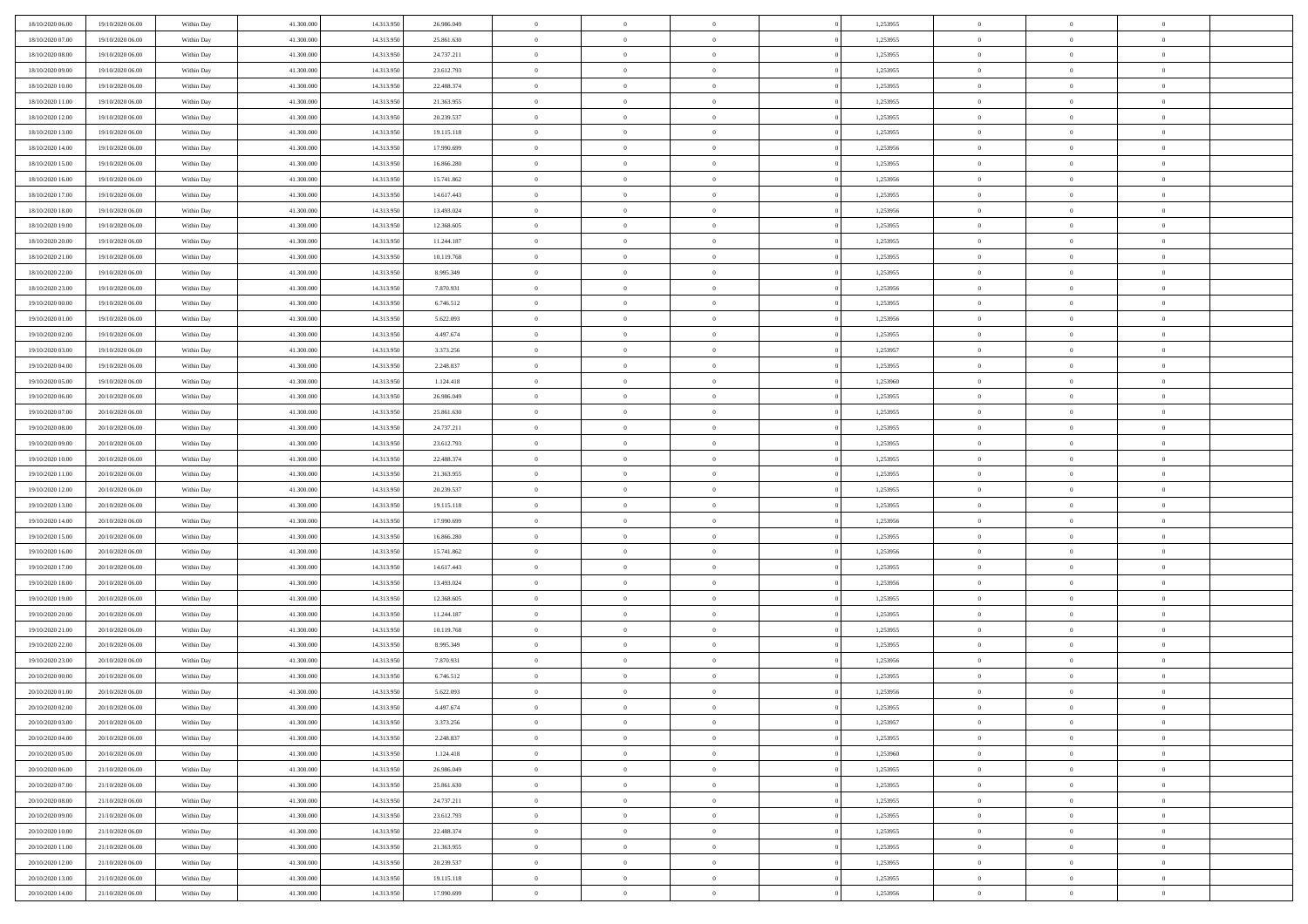| 20/10/2020 15:00                     | 21/10/2020 06.00                     | Within Day               | 41,300,000               | 14.313.950               | 16.866.280             | $\bf{0}$                      | $\overline{0}$                   | $\Omega$                         | 1,253955             | $\bf{0}$                 | $\overline{0}$                   | $\bf{0}$                  |  |
|--------------------------------------|--------------------------------------|--------------------------|--------------------------|--------------------------|------------------------|-------------------------------|----------------------------------|----------------------------------|----------------------|--------------------------|----------------------------------|---------------------------|--|
| 20/10/2020 16:00                     | 21/10/2020 06:00                     | Within Dav               | 41.300.000               | 14.313.950               | 15.741.862             | $\theta$                      | $\overline{0}$                   | $\overline{0}$                   | 1,253956             | $\mathbf{0}$             | $\bf{0}$                         | $\overline{0}$            |  |
| 20/10/2020 17:00                     | 21/10/2020 06:00                     | Within Day               | 41.300.000               | 14.313.950               | 14.617.443             | $\theta$                      | $\overline{0}$                   | $\bf{0}$                         | 1,253955             | $\,$ 0                   | $\overline{0}$                   | $\,$ 0 $\,$               |  |
| 20/10/2020 18:00                     | 21/10/2020 06.00                     | Within Day               | 41,300,000               | 14.313.950               | 13.493.024             | $\mathbf{0}$                  | $\overline{0}$                   | $\mathbf{0}$                     | 1,253956             | $\bf{0}$                 | $\mathbf{0}$                     | $\theta$                  |  |
| 20/10/2020 19:00                     | 21/10/2020 06:00                     | Within Dav               | 41.300.000               | 14.313.950               | 12.368.605             | $\mathbf{0}$                  | $\overline{0}$                   | $\overline{0}$                   | 1,253955             | $\mathbf{0}$             | $\bf{0}$                         | $\overline{0}$            |  |
| 20/10/2020 20:00                     | 21/10/2020 06:00                     | Within Day               | 41.300.000               | 14.313.950               | 11.244.187             | $\theta$                      | $\overline{0}$                   | $\bf{0}$                         | 1,253955             | $\,$ 0                   | $\overline{0}$                   | $\,$ 0 $\,$               |  |
| 20/10/2020 21:00                     | 21/10/2020 06.00                     | Within Day               | 41,300,000               | 14.313.950               | 10.119.768             | $\,$ 0 $\,$                   | $\overline{0}$                   | $\Omega$                         | 1,253955             | $\bf{0}$                 | $\bf{0}$                         | $\theta$                  |  |
| 20/10/2020 22.00                     | 21/10/2020 06:00                     | Within Dav               | 41.300.000               | 14.313.950               | 8.995.349              | $\overline{0}$                | $\overline{0}$                   | $\overline{0}$                   | 1,253955             | $\mathbf{0}$             | $\bf{0}$                         | $\overline{0}$            |  |
| 20/10/2020 23:00                     | 21/10/2020 06:00                     | Within Day               | 41.300.000               | 14.313.950               | 7.870.931              | $\theta$                      | $\overline{0}$                   | $\overline{0}$                   | 1,253956             | $\,$ 0                   | $\overline{0}$                   | $\,$ 0 $\,$               |  |
| 21/10/2020 00:00                     | 21/10/2020 06.00                     | Within Day               | 41,300,000               | 14.313.950               | 6.746.512              | $\mathbf{0}$                  | $\overline{0}$                   | $\mathbf{0}$                     | 1,253955             | $\bf{0}$                 | $\mathbf{0}$                     | $\theta$                  |  |
| 21/10/2020 01:00                     | 21/10/2020 06:00                     | Within Dav               | 41.300.000               | 14.313.950               | 5.622.093              | $\mathbf{0}$                  | $\overline{0}$                   | $\overline{0}$                   | 1,253956             | $\mathbf{0}$             | $\bf{0}$                         | $\overline{0}$            |  |
| 21/10/2020 02:00                     | 21/10/2020 06:00                     | Within Day               | 41.300.000               | 14.313.950               | 4.497.674              | $\theta$                      | $\overline{0}$                   | $\bf{0}$                         | 1,253955             | $\,$ 0                   | $\overline{0}$                   | $\,$ 0 $\,$               |  |
| 21/10/2020 03:00                     | 21/10/2020 06.00                     | Within Day               | 41,300,000               | 14.313.950               | 3.373.256              | $\theta$                      | $\overline{0}$                   | $\mathbf{0}$                     | 1,253957             | $\bf{0}$                 | $\mathbf{0}$                     | $\theta$                  |  |
| 21/10/2020 04:00                     | 21/10/2020 06:00                     | Within Dav               | 41.300.000               | 14.313.950               | 2.248.837              | $\overline{0}$                | $\overline{0}$                   | $\overline{0}$                   | 1,253955             | $\mathbf{0}$             | $\bf{0}$                         | $\overline{0}$            |  |
| 21/10/2020 05:00                     | 21/10/2020 06:00                     | Within Day               | 41.300.000               | 14.313.950               | 1.124.418              | $\theta$                      | $\overline{0}$                   | $\overline{0}$                   | 1,253960             | $\,$ 0                   | $\overline{0}$                   | $\,$ 0 $\,$               |  |
| 21/10/2020 06:00                     | 22/10/2020 06.00                     | Within Day               | 41,300,000               | 14.313.950               | 26.986.049             | $\bf{0}$                      | $\overline{0}$                   | $\mathbf{0}$                     | 1,253955             | $\bf{0}$                 | $\mathbf{0}$                     | $\bf{0}$                  |  |
| 21/10/2020 07:00                     | 22/10/2020 06:00                     | Within Dav               | 41.300.000               | 14.313.950               | 25.861.630             | $\overline{0}$                | $\overline{0}$                   | $\overline{0}$                   | 1,253955             | $\mathbf{0}$             | $\bf{0}$                         | $\overline{0}$            |  |
| 21/10/2020 08:00                     | 22/10/2020 06:00                     | Within Day               | 41.300.000               | 14.313.950               | 24.737.211             | $\theta$                      | $\overline{0}$                   | $\bf{0}$                         | 1,253955             | $\,$ 0                   | $\overline{0}$                   | $\,$ 0 $\,$               |  |
| 21/10/2020 09:00                     | 22/10/2020 06.00                     | Within Day               | 41,300,000               | 14.313.950               | 23.612.793             | $\theta$                      | $\overline{0}$                   | $\mathbf{0}$                     | 1,253955             | $\theta$                 | $\mathbf{0}$                     | $\theta$                  |  |
| 21/10/2020 10:00                     | 22/10/2020 06:00                     | Within Day               | 41.300.000               | 14.313.950               | 22.488.374             | $\overline{0}$                | $\overline{0}$                   | $\overline{0}$                   | 1,253955             | $\mathbf{0}$             | $\bf{0}$                         | $\overline{0}$            |  |
| 21/10/2020 11:00                     | 22/10/2020 06:00                     | Within Day               | 41.300.000               | 14.313.950               | 21.363.955             | $\theta$                      | $\overline{0}$                   | $\bf{0}$                         | 1,253955             | $\,$ 0                   | $\overline{0}$                   | $\,$ 0 $\,$               |  |
| 21/10/2020 12:00                     | 22/10/2020 06.00                     | Within Day               | 41,300,000               | 14.313.950               | 20.239.537             | $\theta$                      | $\overline{0}$                   | $\mathbf{0}$                     | 1,253955             | $\bf{0}$                 | $\mathbf{0}$                     | $\theta$                  |  |
| 21/10/2020 13:00                     | 22/10/2020 06:00                     | Within Day               | 41.300.000               | 14.313.950               | 19.115.118             | $\overline{0}$                | $\overline{0}$                   | $\overline{0}$                   | 1,253955             | $\mathbf{0}$             | $\bf{0}$                         | $\overline{0}$            |  |
| 21/10/2020 14:00                     | 22/10/2020 06:00                     | Within Day               | 41.300.000               | 14.313.950               | 17.990.699             | $\theta$                      | $\overline{0}$                   | $\bf{0}$                         | 1,253956             | $\,$ 0                   | $\overline{0}$                   | $\,$ 0 $\,$               |  |
| 21/10/2020 15:00                     | 22/10/2020 06:00                     | Within Day               | 41,300,000               | 14.313.950               | 16.866.280             | $\,$ 0 $\,$                   | $\overline{0}$                   | $\mathbf{0}$                     | 1,253955             | $\bf{0}$                 | $\bf{0}$                         | $\bf{0}$                  |  |
| 21/10/2020 16:00                     | 22/10/2020 06:00                     | Within Day               | 41.300.000               | 14.313.950               | 15.741.862             | $\overline{0}$                | $\overline{0}$                   | $\overline{0}$                   | 1,253956             | $\mathbf{0}$             | $\bf{0}$                         | $\overline{0}$            |  |
| 21/10/2020 17:00                     | 22/10/2020 06:00                     | Within Day               | 41.300.000               | 14.313.950               | 14.617.443             | $\theta$                      | $\overline{0}$                   | $\overline{0}$                   | 1,253955             | $\,$ 0                   | $\overline{0}$                   | $\,$ 0 $\,$               |  |
| 21/10/2020 18:00                     | 22/10/2020 06.00                     | Within Day               | 41,300,000               | 14.313.950               | 13.493.024             | $\mathbf{0}$                  | $\overline{0}$                   | $\mathbf{0}$                     | 1.253956             | $\bf{0}$                 | $\mathbf{0}$                     | $\theta$                  |  |
| 21/10/2020 19:00                     | 22/10/2020 06:00                     | Within Day               | 41.300.000               | 14.313.950               | 12.368.605             | $\mathbf{0}$                  | $\overline{0}$                   | $\overline{0}$                   | 1,253955             | $\mathbf{0}$             | $\bf{0}$                         | $\overline{0}$            |  |
| 21/10/2020 20:00                     | 22/10/2020 06:00                     | Within Day               | 41.300.000               | 14.313.950               | 11.244.187             | $\theta$                      | $\overline{0}$                   | $\bf{0}$                         | 1,253955             | $\,$ 0                   | $\overline{0}$                   | $\,$ 0 $\,$               |  |
| 21/10/2020 21:00                     | 22/10/2020 06:00                     | Within Day               | 41.300.000               | 14.313.950               | 10.119.768             | $\,$ 0 $\,$                   | $\overline{0}$                   | $\overline{0}$                   | 1,253955             | $\bf{0}$                 | $\overline{0}$                   | $\,0\,$                   |  |
| 21/10/2020 22.00                     | 22/10/2020 06:00                     | Within Day               | 41.300.000               | 14.313.950               | 8.995.349              | $\overline{0}$                | $\overline{0}$                   | $\overline{0}$                   | 1,253955             | $\mathbf{0}$             | $\bf{0}$                         | $\overline{0}$            |  |
| 21/10/2020 23:00                     | 22/10/2020 06:00                     | Within Day               | 41.300.000               | 14.313.950               | 7.870.931              | $\theta$                      | $\overline{0}$                   | $\overline{0}$<br>$\overline{0}$ | 1,253956             | $\,$ 0                   | $\overline{0}$<br>$\overline{0}$ | $\,$ 0 $\,$               |  |
| 22/10/2020 00:00<br>22/10/2020 01:00 | 22/10/2020 06.00<br>22/10/2020 06:00 | Within Day<br>Within Day | 41.300.000<br>41.300.000 | 14.313.950<br>14.313.950 | 6.746.512<br>5.622.093 | $\,$ 0 $\,$<br>$\overline{0}$ | $\overline{0}$<br>$\overline{0}$ | $\overline{0}$                   | 1,253955<br>1,253956 | $\bf{0}$<br>$\mathbf{0}$ | $\bf{0}$                         | $\,0\,$<br>$\overline{0}$ |  |
| 22/10/2020 02:00                     | 22/10/2020 06:00                     | Within Day               | 41.300.000               | 14.313.950               | 4.497.674              | $\theta$                      | $\overline{0}$                   | $\bf{0}$                         | 1,253955             | $\,$ 0                   | $\overline{0}$                   | $\,$ 0 $\,$               |  |
| 22/10/2020 03:00                     | 22/10/2020 06:00                     | Within Day               | 41.300.000               | 14.313.950               | 3.373.256              | $\,$ 0 $\,$                   | $\overline{0}$                   | $\overline{0}$                   | 1,253957             | $\bf{0}$                 | $\overline{0}$                   | $\,0\,$                   |  |
| 22/10/2020 04:00                     | 22/10/2020 06:00                     | Within Day               | 41.300.000               | 14.313.950               | 2.248.837              | $\mathbf{0}$                  | $\overline{0}$                   | $\overline{0}$                   | 1,253955             | $\mathbf{0}$             | $\bf{0}$                         | $\overline{0}$            |  |
| 22/10/2020 05:00                     | 22/10/2020 06:00                     | Within Day               | 41.300.000               | 14.313.950               | 1.124.418              | $\theta$                      | $\overline{0}$                   | $\bf{0}$                         | 1,253960             | $\,$ 0                   | $\overline{0}$                   | $\,$ 0 $\,$               |  |
| 22/10/2020 06:00                     | 23/10/2020 06:00                     | Within Day               | 41.300.000               | 14.313.950               | 26.986.049             | $\,$ 0 $\,$                   | $\overline{0}$                   | $\overline{0}$                   | 1,253955             | $\bf{0}$                 | $\overline{0}$                   | $\,0\,$                   |  |
| 22/10/2020 07:00                     | 23/10/2020 06:00                     | Within Day               | 41.300.000               | 14.313.950               | 25.861.630             | $\theta$                      | $\overline{0}$                   | $\overline{0}$                   | 1,253955             | $\mathbf{0}$             | $\bf{0}$                         | $\overline{0}$            |  |
| 22/10/2020 08:00                     | 23/10/2020 06:00                     | Within Day               | 41.300.000               | 14.313.950               | 24.737.211             | $\theta$                      | $\overline{0}$                   | $\bf{0}$                         | 1,253955             | $\,$ 0                   | $\overline{0}$                   | $\,$ 0 $\,$               |  |
| 22/10/2020 09:00                     | 23/10/2020 06:00                     | Within Day               | 41.300.000               | 14.313.950               | 23.612.793             | $\,$ 0 $\,$                   | $\overline{0}$                   | $\overline{0}$                   | 1,253955             | $\bf{0}$                 | $\overline{0}$                   | $\,0\,$                   |  |
| 22/10/2020 10:00                     | 23/10/2020 06:00                     | Within Dav               | 41.300.000               | 14.313.950               | 22.488.374             | $\theta$                      | $\overline{0}$                   | $\overline{0}$                   | 1,253955             | $\mathbf{0}$             | $\bf{0}$                         | $\overline{0}$            |  |
| 22/10/2020 11:00                     | 23/10/2020 06:00                     | Within Day               | 41.300.000               | 14.313.950               | 21.363.955             | $\overline{0}$                | $\overline{0}$                   | $\overline{0}$                   | 1,253955             | $\overline{0}$           | $\overline{0}$                   | $\theta$                  |  |
| 22/10/2020 12:00                     | 23/10/2020 06.00                     | Within Day               | 41.300.000               | 14.313.950               | 20.239.537             | $\bf{0}$                      | $\overline{0}$                   | $\overline{0}$                   | 1,253955             | $\mathbf{0}$             | $\overline{0}$                   | $\bf{0}$                  |  |
| 22/10/2020 13:00                     | 23/10/2020 06:00                     | Within Day               | 41.300.000               | 14.313.950               | 19.115.118             | $\overline{0}$                | $\overline{0}$                   | $\overline{0}$                   | 1,253955             | $\overline{0}$           | $\overline{0}$                   | $\overline{0}$            |  |
| 22/10/2020 14:00                     | 23/10/2020 06:00                     | Within Day               | 41.300.000               | 14.313.950               | 17.990.699             | $\,$ 0 $\,$                   | $\overline{0}$                   | $\overline{0}$                   | 1,253956             | $\,$ 0 $\,$              | $\,$ 0 $\,$                      | $\,$ 0 $\,$               |  |
| 22/10/2020 15:00                     | 23/10/2020 06.00                     | Within Day               | 41.300.000               | 14.313.950               | 16.866.280             | $\bf{0}$                      | $\overline{0}$                   | $\overline{0}$                   | 1,253955             | $\mathbf{0}$             | $\overline{0}$                   | $\bf{0}$                  |  |
| 22/10/2020 16:00                     | 23/10/2020 06:00                     | Within Day               | 41.300.000               | 14.313.950               | 15.741.862             | $\mathbf{0}$                  | $\overline{0}$                   | $\overline{0}$                   | 1,253956             | $\,$ 0 $\,$              | $\bf{0}$                         | $\overline{0}$            |  |
| 22/10/2020 17:00                     | 23/10/2020 06:00                     | Within Day               | 41.300.000               | 14.313.950               | 14.617.443             | $\,$ 0                        | $\overline{0}$                   | $\overline{0}$                   | 1,253955             | $\,$ 0 $\,$              | $\overline{0}$                   | $\,$ 0 $\,$               |  |
| 22/10/2020 18:00                     | 23/10/2020 06:00                     | Within Day               | 41.300.000               | 14.313.950               | 13.493.024             | $\bf{0}$                      | $\overline{0}$                   | $\overline{0}$                   | 1,253956             | $\overline{0}$           | $\overline{0}$                   | $\overline{0}$            |  |
| 22/10/2020 19:00                     | 23/10/2020 06:00                     | Within Day               | 41.300.000               | 14.313.950               | 12.368.605             | $\mathbf{0}$                  | $\overline{0}$                   | $\overline{0}$                   | 1,253955             | $\,$ 0 $\,$              | $\bf{0}$                         | $\overline{0}$            |  |
| 22/10/2020 20:00                     | 23/10/2020 06:00                     | Within Day               | 41.300.000               | 14.313.950               | 11.244.187             | $\,$ 0                        | $\overline{0}$                   | $\overline{0}$                   | 1,253955             | $\,$ 0 $\,$              | $\,$ 0 $\,$                      | $\,$ 0 $\,$               |  |
| 22/10/2020 21:00                     | 23/10/2020 06:00                     | Within Day               | 41.300.000               | 14.313.950               | 10.119.768             | $\bf{0}$                      | $\overline{0}$                   | $\overline{0}$                   | 1,253955             | $\mathbf{0}$             | $\overline{0}$                   | $\bf{0}$                  |  |
| 22/10/2020 22.00                     | 23/10/2020 06:00                     | Within Day               | 41.300.000               | 14.313.950               | 8.995.349              | $\mathbf{0}$                  | $\overline{0}$                   | $\overline{0}$                   | 1,253955             | $\overline{0}$           | $\bf{0}$                         | $\overline{0}$            |  |
| 22/10/2020 23:00                     | 23/10/2020 06:00                     | Within Day               | 41.300.000               | 14.313.950               | 7.870.931              | $\,$ 0 $\,$                   | $\overline{0}$                   | $\overline{0}$                   | 1,253956             | $\,$ 0 $\,$              | $\overline{0}$                   | $\,$ 0 $\,$               |  |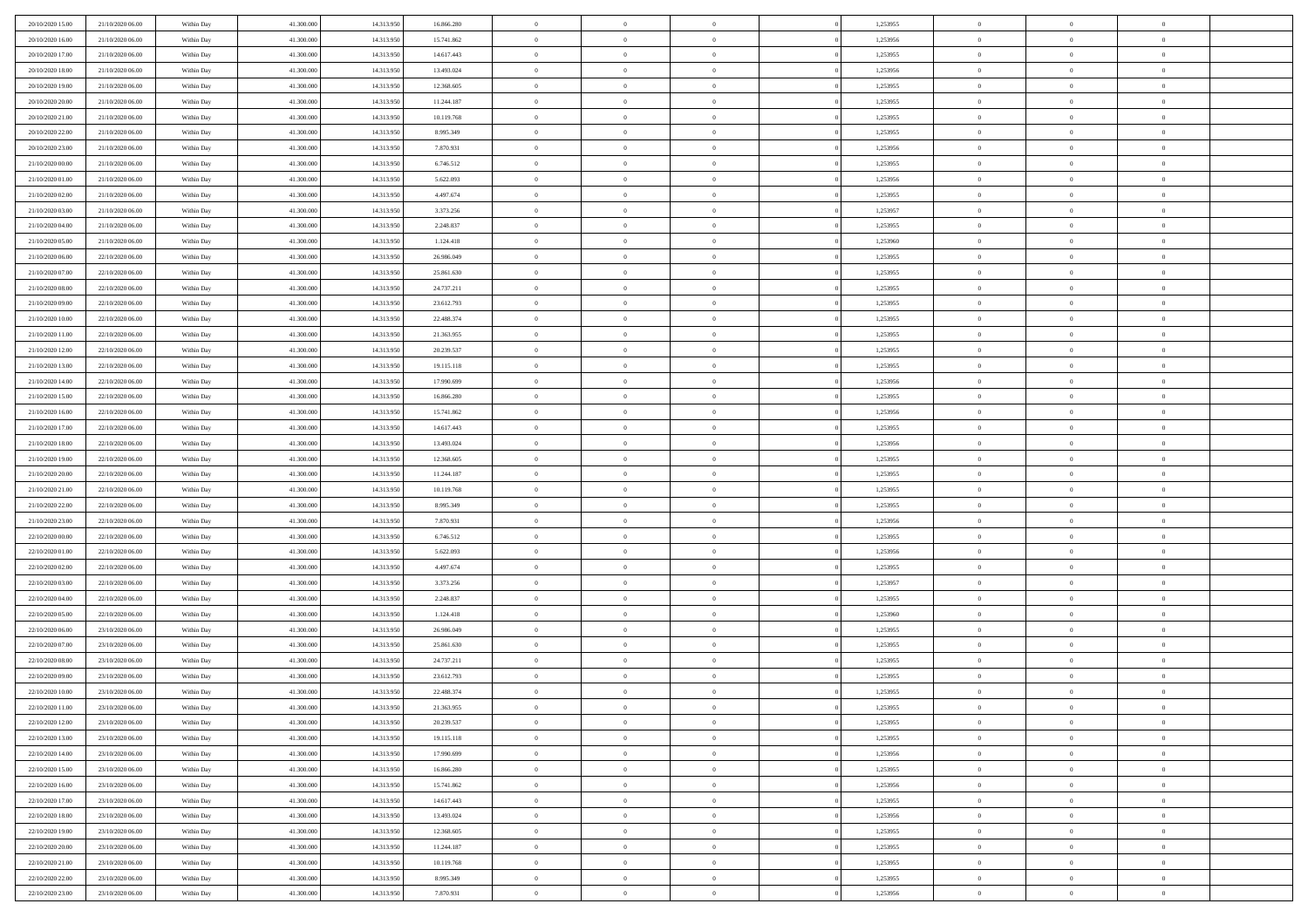| 23/10/2020 00:00                     | 23/10/2020 06.00                     | Within Day               | 41,300,000               | 14.313.950               | 6.746.512                | $\bf{0}$                      | $\overline{0}$                   | $\Omega$                         | 1,253955             | $\bf{0}$                 | $\overline{0}$             | $\bf{0}$                  |  |
|--------------------------------------|--------------------------------------|--------------------------|--------------------------|--------------------------|--------------------------|-------------------------------|----------------------------------|----------------------------------|----------------------|--------------------------|----------------------------|---------------------------|--|
| 23/10/2020 01:00                     | 23/10/2020 06:00                     | Within Day               | 41.300.000               | 14.313.950               | 5.622.093                | $\theta$                      | $\overline{0}$                   | $\overline{0}$                   | 1,253956             | $\mathbf{0}$             | $\bf{0}$                   | $\overline{0}$            |  |
| 23/10/2020 02:00                     | 23/10/2020 06:00                     | Within Day               | 41.300.000               | 14.313.950               | 4.497.674                | $\theta$                      | $\overline{0}$                   | $\overline{0}$                   | 1,253955             | $\,$ 0                   | $\overline{0}$             | $\,$ 0 $\,$               |  |
| 23/10/2020 03:00                     | 23/10/2020 06.00                     | Within Day               | 41,300,000               | 14.313.950               | 3.373.256                | $\mathbf{0}$                  | $\overline{0}$                   | $\mathbf{0}$                     | 1,253957             | $\bf{0}$                 | $\mathbf{0}$               | $\theta$                  |  |
| 23/10/2020 04:00                     | 23/10/2020 06:00                     | Within Day               | 41.300.000               | 14.313.950               | 2.248.837                | $\overline{0}$                | $\overline{0}$                   | $\overline{0}$                   | 1,253955             | $\mathbf{0}$             | $\bf{0}$                   | $\overline{0}$            |  |
| 23/10/2020 05:00                     | 23/10/2020 06:00                     | Within Day               | 41.300.000               | 14.313.950               | 1.124.418                | $\theta$                      | $\overline{0}$                   | $\bf{0}$                         | 1,253960             | $\,$ 0                   | $\overline{0}$             | $\,$ 0 $\,$               |  |
| 23/10/2020 06:00                     | 24/10/2020 06:00                     | Within Day               | 41,300,000               | 14.313.950               | 26.986.049               | $\,$ 0 $\,$                   | $\overline{0}$                   | $\Omega$                         | 1,253955             | $\bf{0}$                 | $\overline{0}$             | $\theta$                  |  |
| 23/10/2020 07:00                     | 24/10/2020 06:00                     | Within Day               | 41.300.000               | 14.313.950               | 25.861.630               | $\overline{0}$                | $\overline{0}$                   | $\overline{0}$                   | 1,253955             | $\mathbf{0}$             | $\bf{0}$                   | $\overline{0}$            |  |
| 23/10/2020 08:00                     | 24/10/2020 06:00                     | Within Day               | 41.300.000               | 14.313.950               | 24.737.211               | $\theta$                      | $\overline{0}$                   | $\overline{0}$                   | 1,253955             | $\,$ 0                   | $\overline{0}$             | $\,$ 0 $\,$               |  |
| 23/10/2020 09:00                     | 24/10/2020 06.00                     | Within Day               | 41,300,000               | 14.313.950               | 23.612.793               | $\mathbf{0}$                  | $\overline{0}$                   | $\mathbf{0}$                     | 1,253955             | $\bf{0}$                 | $\mathbf{0}$               | $\theta$                  |  |
| 23/10/2020 10:00                     | 24/10/2020 06:00                     | Within Day               | 41.300.000               | 14.313.950               | 22.488.374               | $\overline{0}$                | $\overline{0}$                   | $\overline{0}$                   | 1,253955             | $\mathbf{0}$             | $\bf{0}$                   | $\overline{0}$            |  |
| 23/10/2020 11:00                     | 24/10/2020 06:00                     | Within Day               | 41.300.000               | 14.313.950               | 21.363.955               | $\theta$                      | $\overline{0}$                   | $\bf{0}$                         | 1,253955             | $\,$ 0                   | $\overline{0}$             | $\,$ 0 $\,$               |  |
| 23/10/2020 12:00                     | 24/10/2020 06.00                     | Within Day               | 41,300,000               | 14.313.950               | 20.239.537               | $\theta$                      | $\overline{0}$                   | $\mathbf{0}$                     | 1,253955             | $\bf{0}$                 | $\mathbf{0}$               | $\theta$                  |  |
| 23/10/2020 13:00                     | 24/10/2020 06.00                     | Within Day               | 41.300.000               | 14.313.950               | 19.115.118               | $\overline{0}$                | $\overline{0}$                   | $\overline{0}$                   | 1,253955             | $\mathbf{0}$             | $\bf{0}$                   | $\overline{0}$            |  |
| 23/10/2020 14:00                     | 24/10/2020 06:00                     | Within Day               | 41.300.000               | 14.313.950               | 17.990.699               | $\theta$                      | $\overline{0}$                   | $\overline{0}$                   | 1,253956             | $\,$ 0                   | $\overline{0}$             | $\,$ 0 $\,$               |  |
| 23/10/2020 15:00                     | 24/10/2020 06.00                     | Within Day               | 41,300,000               | 14.313.950               | 16.866.280               | $\bf{0}$                      | $\overline{0}$                   | $\mathbf{0}$                     | 1,253955             | $\bf{0}$                 | $\mathbf{0}$               | $\bf{0}$                  |  |
| 23/10/2020 16:00                     | 24/10/2020 06:00                     | Within Day               | 41.300.000               | 14.313.950               | 15.741.862               | $\overline{0}$                | $\overline{0}$                   | $\overline{0}$                   | 1,253956             | $\mathbf{0}$             | $\bf{0}$                   | $\overline{0}$            |  |
| 23/10/2020 17:00                     | 24/10/2020 06:00                     | Within Day               | 41.300.000               | 14.313.950               | 14.617.443               | $\theta$                      | $\overline{0}$                   | $\bf{0}$                         | 1,253955             | $\,$ 0                   | $\overline{0}$             | $\,$ 0 $\,$               |  |
| 23/10/2020 18:00                     | 24/10/2020 06.00                     | Within Day               | 41,300,000               | 14.313.950               | 13,493,024               | $\theta$                      | $\overline{0}$                   | $\mathbf{0}$                     | 1,253956             | $\theta$                 | $\mathbf{0}$               | $\theta$                  |  |
| 23/10/2020 19:00                     | 24/10/2020 06:00                     | Within Day               | 41.300.000               | 14.313.950               | 12.368.605               | $\overline{0}$                | $\overline{0}$                   | $\overline{0}$                   | 1,253955             | $\mathbf{0}$             | $\bf{0}$                   | $\overline{0}$            |  |
| 23/10/2020 20:00                     | 24/10/2020 06:00                     | Within Day               | 41.300.000               | 14.313.950               | 11.244.187               | $\theta$                      | $\overline{0}$                   | $\bf{0}$                         | 1,253955             | $\,$ 0                   | $\overline{0}$             | $\,$ 0 $\,$               |  |
| 23/10/2020 21:00                     | 24/10/2020 06.00                     | Within Day               | 41,300,000               | 14.313.950               | 10.119.768               | $\theta$                      | $\overline{0}$                   | $\mathbf{0}$                     | 1,253955             | $\bf{0}$                 | $\mathbf{0}$               | $\theta$                  |  |
| 23/10/2020 22.00                     | 24/10/2020 06.00                     | Within Day               | 41.300.000               | 14.313.950               | 8.995.349                | $\mathbf{0}$                  | $\overline{0}$                   | $\overline{0}$                   | 1,253955             | $\mathbf{0}$             | $\bf{0}$                   | $\overline{0}$            |  |
| 23/10/2020 23:00                     | 24/10/2020 06:00                     | Within Day               | 41.300.000               | 14.313.950               | 7.870.931                | $\theta$                      | $\overline{0}$                   | $\bf{0}$                         | 1,253956             | $\,$ 0                   | $\overline{0}$             | $\,$ 0 $\,$               |  |
| 24/10/2020 00:00                     | 24/10/2020 06:00                     | Within Day               | 41,300,000               | 14.313.950               | 6.746.512                | $\bf{0}$                      | $\overline{0}$                   | $\mathbf{0}$                     | 1,253955             | $\bf{0}$                 | $\overline{0}$             | $\bf{0}$                  |  |
| 24/10/2020 01:00                     | 24/10/2020 06:00                     | Within Day               | 41.300.000               | 14.313.950               | 5.622.093                | $\overline{0}$                | $\overline{0}$                   | $\overline{0}$                   | 1,253956             | $\mathbf{0}$             | $\bf{0}$                   | $\overline{0}$            |  |
| 24/10/2020 02.00                     | 24/10/2020 06:00                     | Within Day               | 41.300.000               | 14.313.950               | 4.497.674                | $\theta$                      | $\overline{0}$                   | $\overline{0}$                   | 1,253955             | $\,$ 0                   | $\overline{0}$             | $\,$ 0 $\,$               |  |
| 24/10/2020 03.00                     | 24/10/2020 06.00                     | Within Day               | 41,300,000               | 14.313.950               | 3.373.256                | $\mathbf{0}$                  | $\overline{0}$                   | $\mathbf{0}$                     | 1.253957             | $\bf{0}$                 | $\mathbf{0}$               | $\theta$                  |  |
| 24/10/2020 04:00                     | 24/10/2020 06:00                     | Within Day               | 41.300.000               | 14.313.950               | 2.248.837                | $\mathbf{0}$                  | $\overline{0}$                   | $\overline{0}$                   | 1,253955             | $\mathbf{0}$             | $\bf{0}$                   | $\overline{0}$            |  |
| 24/10/2020 05:00                     | 24/10/2020 06:00                     | Within Day               | 41.300.000               | 14.313.950               | 1.124.418                | $\theta$                      | $\overline{0}$                   | $\bf{0}$                         | 1,253960             | $\,$ 0                   | $\overline{0}$             | $\,$ 0 $\,$               |  |
| 24/10/2020 06.00                     | 25/10/2020 06.00                     | Within Day               | 41.300.000               | 14.313.950               | 26.986.049               | $\bf{0}$                      | $\overline{0}$                   | $\overline{0}$                   | 1,203797             | $\bf{0}$                 | $\overline{0}$             | $\,0\,$                   |  |
| 24/10/2020 07:00                     | 25/10/2020 06:00                     | Within Day               | 41.300.000               | 14.313.950               | 25.906.607               | $\overline{0}$                | $\overline{0}$                   | $\overline{0}$                   | 1,203797             | $\mathbf{0}$             | $\bf{0}$                   | $\overline{0}$            |  |
| 24/10/2020 08:00                     | 25/10/2020 06:00                     | Within Day               | 41.300.000               | 14.313.950               | 24.827.165               | $\theta$                      | $\overline{0}$                   | $\overline{0}$                   | 1,203797             | $\,$ 0                   | $\overline{0}$             | $\,$ 0 $\,$               |  |
| 24/10/2020 09:00<br>24/10/2020 10:00 | 25/10/2020 06.00<br>25/10/2020 06:00 | Within Day<br>Within Day | 41.300.000<br>41.300.000 | 14.313.950<br>14.313.950 | 23.747.723<br>22.668.281 | $\,$ 0 $\,$<br>$\overline{0}$ | $\overline{0}$<br>$\overline{0}$ | $\overline{0}$<br>$\overline{0}$ | 1,203797<br>1,203797 | $\bf{0}$<br>$\mathbf{0}$ | $\overline{0}$<br>$\bf{0}$ | $\,0\,$<br>$\overline{0}$ |  |
| 24/10/2020 11:00                     | 25/10/2020 06:00                     | Within Day               | 41.300.000               | 14.313.950               | 21.588.839               | $\theta$                      | $\overline{0}$                   | $\bf{0}$                         | 1,203797             | $\,$ 0                   | $\overline{0}$             | $\,$ 0 $\,$               |  |
| 24/10/2020 12:00                     | 25/10/2020 06:00                     | Within Day               | 41.300.000               | 14.313.950               | 20.509.397               | $\,$ 0 $\,$                   | $\overline{0}$                   | $\overline{0}$                   | 1,203797             | $\bf{0}$                 | $\overline{0}$             | $\,0\,$                   |  |
| 24/10/2020 13:00                     | 25/10/2020 06:00                     | Within Day               | 41.300.000               | 14.313.950               | 19.429.955               | $\overline{0}$                | $\overline{0}$                   | $\overline{0}$                   | 1,203797             | $\mathbf{0}$             | $\bf{0}$                   | $\overline{0}$            |  |
| 24/10/2020 14:00                     | 25/10/2020 06:00                     | Within Day               | 41.300.000               | 14.313.950               | 18.350.513               | $\theta$                      | $\overline{0}$                   | $\bf{0}$                         | 1,203797             | $\,$ 0                   | $\overline{0}$             | $\,$ 0 $\,$               |  |
| 24/10/2020 15:00                     | 25/10/2020 06.00                     | Within Day               | 41.300.000               | 14.313.950               | 17.271.071               | $\,$ 0 $\,$                   | $\overline{0}$                   | $\overline{0}$                   | 1,203797             | $\bf{0}$                 | $\overline{0}$             | $\,0\,$                   |  |
| 24/10/2020 16:00                     | 25/10/2020 06:00                     | Within Day               | 41.300.000               | 14.313.950               | 16.191.629               | $\theta$                      | $\overline{0}$                   | $\overline{0}$                   | 1,203797             | $\mathbf{0}$             | $\bf{0}$                   | $\overline{0}$            |  |
| 24/10/2020 17:00                     | 25/10/2020 06:00                     | Within Day               | 41.300.000               | 14.313.950               | 15.112.187               | $\theta$                      | $\overline{0}$                   | $\bf{0}$                         | 1,203797             | $\,$ 0                   | $\overline{0}$             | $\,$ 0 $\,$               |  |
| 24/10/2020 18:00                     | 25/10/2020 06:00                     | Within Day               | 41.300.000               | 14.313.950               | 14.032.745               | $\,$ 0 $\,$                   | $\overline{0}$                   | $\overline{0}$                   | 1,203797             | $\bf{0}$                 | $\overline{0}$             | $\,0\,$                   |  |
| 24/10/2020 19:00                     | 25/10/2020 06:00                     | Within Dav               | 41.300.000               | 14.313.950               | 12.953.303               | $\theta$                      | $\overline{0}$                   | $\overline{0}$                   | 1,203797             | $\mathbf{0}$             | $\bf{0}$                   | $\overline{0}$            |  |
| 24/10/2020 20:00                     | 25/10/2020 06:00                     | Within Day               | 41.300.000               | 14.313.950               | 11.873.861               | $\overline{0}$                | $\overline{0}$                   | $\overline{0}$                   | 1,203797             | $\overline{0}$           | $\overline{0}$             | $\theta$                  |  |
| 24/10/2020 21.00                     | 25/10/2020 06:00                     | Within Day               | 41.300.000               | 14.313.950               | 10.794.419               | $\bf{0}$                      | $\overline{0}$                   | $\overline{0}$                   | 1,203797             | $\bf{0}$                 | $\overline{0}$             | $\bf{0}$                  |  |
| 24/10/2020 22.00                     | 25/10/2020 06:00                     | Within Day               | 41.300.000               | 14.313.950               | 9.714.977                | $\overline{0}$                | $\overline{0}$                   | $\overline{0}$                   | 1,203798             | $\overline{0}$           | $\overline{0}$             | $\overline{0}$            |  |
| 24/10/2020 23:00                     | 25/10/2020 06:00                     | Within Day               | 41.300.000               | 14.313.950               | 8.635.535                | $\,$ 0                        | $\overline{0}$                   | $\overline{0}$                   | 1,203797             | $\,$ 0 $\,$              | $\,$ 0 $\,$                | $\,$ 0 $\,$               |  |
| 25/10/2020 00:00                     | 25/10/2020 06:00                     | Within Day               | 41.300.000               | 14.313.950               | 7.556.093                | $\bf{0}$                      | $\overline{0}$                   | $\overline{0}$                   | 1,203797             | $\mathbf{0}$             | $\overline{0}$             | $\bf{0}$                  |  |
| 25/10/2020 01:00                     | 25/10/2020 06:00                     | Within Day               | 41.300.000               | 14.313.950               | 6.476.651                | $\,$ 0 $\,$                   | $\overline{0}$                   | $\overline{0}$                   | 1,203798             | $\,$ 0 $\,$              | $\bf{0}$                   | $\overline{0}$            |  |
| 25/10/2020 02:00                     | 25/10/2020 06:00                     | Within Day               | 41.300.000               | 14.313.950               | 5.397.209                | $\,$ 0 $\,$                   | $\overline{0}$                   | $\overline{0}$                   | 1,203796             | $\,$ 0 $\,$              | $\overline{0}$             | $\,$ 0 $\,$               |  |
| 25/10/2020 02.00                     | 25/10/2020 06.00                     | Within Day               | 41.300.000               | 14.313.950               | 4.317.767                | $\bf{0}$                      | $\overline{0}$                   | $\overline{0}$                   | 1,203797             | $\overline{0}$           | $\overline{0}$             | $\overline{0}$            |  |
| 25/10/2020 03:00                     | 25/10/2020 06:00                     | Within Day               | 41.300.000               | 14.313.950               | 3.238.325                | $\,$ 0 $\,$                   | $\overline{0}$                   | $\overline{0}$                   | 1,203798             | $\,$ 0 $\,$              | $\bf{0}$                   | $\overline{0}$            |  |
| 25/10/2020 04:00                     | 25/10/2020 06:00                     | Within Day               | 41.300.000               | 14.313.950               | 2.158.883                | $\,$ 0 $\,$                   | $\overline{0}$                   | $\overline{0}$                   | 1,203799             | $\,$ 0 $\,$              | $\,$ 0 $\,$                | $\,$ 0 $\,$               |  |
| 25/10/2020 06:00                     | 26/10/2020 06.00                     | Within Day               | 41.300.000               | 14.313.950               | 26.986.049               | $\bf{0}$                      | $\overline{0}$                   | $\overline{0}$                   | 1,253955             | $\mathbf{0}$             | $\overline{0}$             | $\bf{0}$                  |  |
| 25/10/2020 07:00                     | 26/10/2020 06:00                     | Within Day               | 41.300.000               | 14.313.950               | 25.861.630               | $\,$ 0 $\,$                   | $\overline{0}$                   | $\overline{0}$                   | 1,253955             | $\overline{0}$           | $\bf{0}$                   | $\overline{0}$            |  |
| 25/10/2020 08:00                     | 26/10/2020 06.00                     | Within Day               | 41.300.000               | 14.313.950               | 24.737.211               | $\,$ 0 $\,$                   | $\overline{0}$                   | $\overline{0}$                   | 1,253955             | $\,$ 0 $\,$              | $\overline{0}$             | $\,$ 0 $\,$               |  |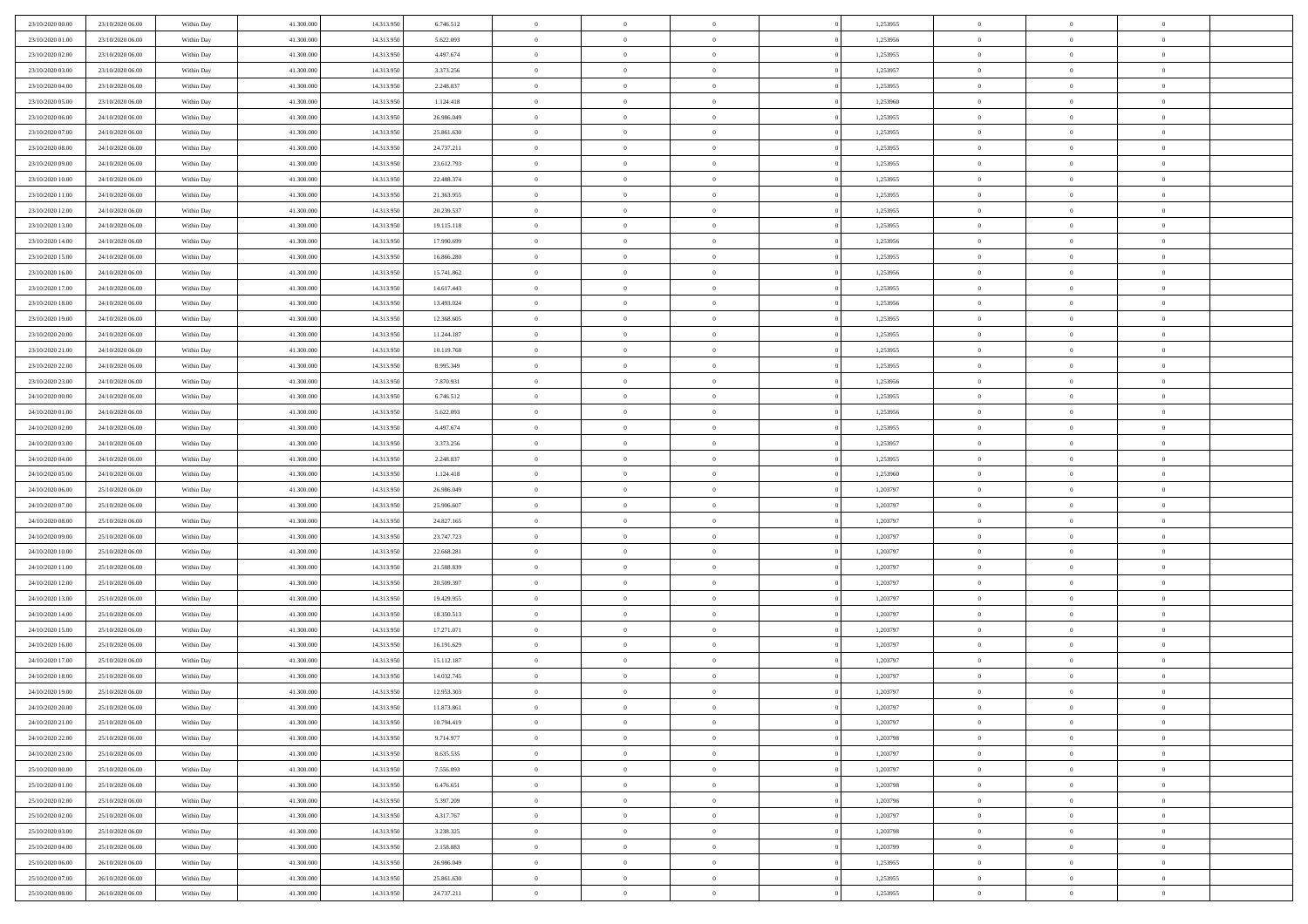| 25/10/2020 09:00                     | 26/10/2020 06.00                     | Within Day               | 41,300,000               | 14.313.950               | 23.612.793               | $\bf{0}$                | $\overline{0}$                   | $\Omega$                         | 1,253955             | $\bf{0}$                 | $\overline{0}$             | $\bf{0}$                  |  |
|--------------------------------------|--------------------------------------|--------------------------|--------------------------|--------------------------|--------------------------|-------------------------|----------------------------------|----------------------------------|----------------------|--------------------------|----------------------------|---------------------------|--|
| 25/10/2020 11:00                     | 26/10/2020 06:00                     | Within Day               | 41.300.000               | 14.313.950               | 21.363.955               | $\theta$                | $\overline{0}$                   | $\overline{0}$                   | 1,253955             | $\mathbf{0}$             | $\bf{0}$                   | $\overline{0}$            |  |
| 25/10/2020 12:00                     | 26/10/2020 06:00                     | Within Day               | 41.300.000               | 14.313.950               | 20.239.537               | $\theta$                | $\overline{0}$                   | $\overline{0}$                   | 1,253955             | $\,$ 0                   | $\overline{0}$             | $\,$ 0 $\,$               |  |
| 25/10/2020 13:00                     | 26/10/2020 06:00                     | Within Day               | 41,300,000               | 14.313.950               | 19.115.118               | $\mathbf{0}$            | $\overline{0}$                   | $\mathbf{0}$                     | 1,253955             | $\bf{0}$                 | $\mathbf{0}$               | $\theta$                  |  |
| 25/10/2020 14:00                     | 26/10/2020 06:00                     | Within Dav               | 41.300.000               | 14.313.950               | 17.990.699               | $\mathbf{0}$            | $\overline{0}$                   | $\overline{0}$                   | 1,253956             | $\mathbf{0}$             | $\bf{0}$                   | $\overline{0}$            |  |
| 25/10/2020 15:00                     | 26/10/2020 06:00                     | Within Day               | 41.300.000               | 14.313.950               | 16.866.280               | $\theta$                | $\overline{0}$                   | $\bf{0}$                         | 1,253955             | $\,$ 0                   | $\overline{0}$             | $\,$ 0 $\,$               |  |
| 25/10/2020 16:00                     | 26/10/2020 06:00                     | Within Day               | 41,300,000               | 14.313.950               | 15.741.862               | $\,$ 0 $\,$             | $\overline{0}$                   | $\Omega$                         | 1,253956             | $\bf{0}$                 | $\overline{0}$             | $\theta$                  |  |
| 25/10/2020 17:00                     | 26/10/2020 06:00                     | Within Dav               | 41.300.000               | 14.313.950               | 14.617.443               | $\overline{0}$          | $\overline{0}$                   | $\overline{0}$                   | 1,253955             | $\mathbf{0}$             | $\bf{0}$                   | $\overline{0}$            |  |
| 25/10/2020 18:00                     | 26/10/2020 06:00                     | Within Day               | 41.300.000               | 14.313.950               | 13.493.024               | $\theta$                | $\overline{0}$                   | $\overline{0}$                   | 1,253956             | $\,$ 0                   | $\overline{0}$             | $\,$ 0 $\,$               |  |
| 25/10/2020 19:00                     | 26/10/2020 06.00                     | Within Day               | 41,300,000               | 14.313.950               | 12.368.605               | $\mathbf{0}$            | $\overline{0}$                   | $\mathbf{0}$                     | 1,253955             | $\bf{0}$                 | $\mathbf{0}$               | $\theta$                  |  |
| 25/10/2020 20:00                     | 26/10/2020 06:00                     | Within Dav               | 41.300.000               | 14.313.950               | 11.244.187               | $\mathbf{0}$            | $\overline{0}$                   | $\overline{0}$                   | 1,253955             | $\mathbf{0}$             | $\bf{0}$                   | $\overline{0}$            |  |
| 25/10/2020 21:00                     | 26/10/2020 06:00                     | Within Day               | 41.300.000               | 14.313.950               | 10.119.768               | $\theta$                | $\overline{0}$                   | $\bf{0}$                         | 1,253955             | $\,$ 0                   | $\overline{0}$             | $\,$ 0 $\,$               |  |
| 25/10/2020 22.00                     | 26/10/2020 06:00                     | Within Day               | 41,300,000               | 14.313.950               | 8.995.349                | $\theta$                | $\overline{0}$                   | $\mathbf{0}$                     | 1,253955             | $\bf{0}$                 | $\mathbf{0}$               | $\theta$                  |  |
| 25/10/2020 23:00                     | 26/10/2020 06:00                     | Within Dav               | 41.300.000               | 14.313.950               | 7.870.931                | $\overline{0}$          | $\overline{0}$                   | $\overline{0}$                   | 1,253956             | $\mathbf{0}$             | $\bf{0}$                   | $\overline{0}$            |  |
| 26/10/2020 00:00                     | 26/10/2020 06:00                     | Within Day               | 41.300.000               | 14.313.950               | 6.746.512                | $\theta$                | $\overline{0}$                   | $\overline{0}$                   | 1,253955             | $\,$ 0                   | $\overline{0}$             | $\,$ 0 $\,$               |  |
| 26/10/2020 01:00                     | 26/10/2020 06.00                     | Within Day               | 41,300,000               | 14.313.950               | 5.622.093                | $\bf{0}$                | $\overline{0}$                   | $\mathbf{0}$                     | 1,253956             | $\bf{0}$                 | $\mathbf{0}$               | $\bf{0}$                  |  |
| 26/10/2020 02.00                     | 26/10/2020 06:00                     | Within Dav               | 41.300.000               | 14.313.950               | 4.497.674                | $\overline{0}$          | $\overline{0}$                   | $\overline{0}$                   | 1,253955             | $\mathbf{0}$             | $\bf{0}$                   | $\overline{0}$            |  |
| 26/10/2020 03:00                     | 26/10/2020 06:00                     | Within Day               | 41.300.000               | 14.313.950               | 3.373.256                | $\theta$                | $\overline{0}$                   | $\bf{0}$                         | 1,253957             | $\,$ 0                   | $\overline{0}$             | $\,0\,$                   |  |
| 26/10/2020 04:00                     | 26/10/2020 06.00                     | Within Day               | 41,300,000               | 14.313.950               | 2.248.837                | $\theta$                | $\overline{0}$                   | $\mathbf{0}$                     | 1,253955             | $\theta$                 | $\mathbf{0}$               | $\theta$                  |  |
| 26/10/2020 05:00                     | 26/10/2020 06:00                     | Within Dav               | 41.300.000               | 14.313.950               | 1.124.418                | $\overline{0}$          | $\overline{0}$                   | $\overline{0}$                   | 1,253960             | $\mathbf{0}$             | $\bf{0}$                   | $\overline{0}$            |  |
| 26/10/2020 06:00                     | 27/10/2020 06:00                     | Within Day               | 41.300.000               | 14.313.950               | 26.986.049               | $\theta$                | $\overline{0}$                   | $\bf{0}$                         | 1,253955             | $\,$ 0                   | $\overline{0}$             | $\,$ 0 $\,$               |  |
| 26/10/2020 07.00                     | 27/10/2020 06.00                     | Within Day               | 41,300,000               | 14.313.950               | 25.861.630               | $\theta$                | $\overline{0}$                   | $\mathbf{0}$                     | 1,253955             | $\bf{0}$                 | $\mathbf{0}$               | $\theta$                  |  |
| 26/10/2020 08:00                     | 27/10/2020 06:00                     | Within Dav               | 41.300.000               | 14.313.950               | 24.737.211               | $\mathbf{0}$            | $\overline{0}$                   | $\overline{0}$                   | 1,253955             | $\mathbf{0}$             | $\bf{0}$                   | $\overline{0}$            |  |
| 26/10/2020 09:00                     | 27/10/2020 06:00                     | Within Day               | 41.300.000               | 14.313.950               | 23.612.793               | $\theta$                | $\overline{0}$                   | $\bf{0}$                         | 1,253955             | $\,$ 0                   | $\overline{0}$             | $\,$ 0 $\,$               |  |
| 26/10/2020 10:00                     | 27/10/2020 06:00                     | Within Day               | 41,300,000               | 14.313.950               | 22.488.374               | $\bf{0}$                | $\overline{0}$                   | $\mathbf{0}$                     | 1,253955             | $\bf{0}$                 | $\overline{0}$             | $\bf{0}$                  |  |
| 26/10/2020 11:00                     | 27/10/2020 06:00                     | Within Dav               | 41.300.000               | 14.313.950               | 21.363.955               | $\overline{0}$          | $\overline{0}$                   | $\overline{0}$                   | 1,253955             | $\mathbf{0}$             | $\bf{0}$                   | $\overline{0}$            |  |
| 26/10/2020 12:00                     | 27/10/2020 06:00                     | Within Day               | 41.300.000               | 14.313.950               | 20.239.537               | $\theta$                | $\overline{0}$                   | $\overline{0}$                   | 1,253955             | $\,$ 0                   | $\overline{0}$             | $\,$ 0 $\,$               |  |
| 26/10/2020 13:00                     | 27/10/2020 06.00                     | Within Day               | 41,300,000               | 14.313.950               | 19.115.118               | $\mathbf{0}$            | $\overline{0}$                   | $\mathbf{0}$                     | 1.253955             | $\bf{0}$                 | $\mathbf{0}$               | $\theta$                  |  |
| 26/10/2020 14:00                     | 27/10/2020 06:00                     | Within Dav               | 41.300.000               | 14.313.950               | 17.990.699               | $\mathbf{0}$            | $\overline{0}$                   | $\overline{0}$                   | 1,253956             | $\mathbf{0}$             | $\bf{0}$                   | $\overline{0}$            |  |
| 26/10/2020 15:00                     | 27/10/2020 06:00                     | Within Day               | 41.300.000               | 14.313.950               | 16.866.280               | $\theta$                | $\overline{0}$                   | $\bf{0}$                         | 1,253955             | $\,$ 0                   | $\overline{0}$             | $\,$ 0 $\,$               |  |
| 26/10/2020 16:00                     | 27/10/2020 06.00                     | Within Day               | 41.300.000               | 14.313.950               | 15.741.862               | $\bf{0}$                | $\overline{0}$                   | $\overline{0}$                   | 1,253956             | $\bf{0}$                 | $\overline{0}$             | $\,0\,$                   |  |
| 26/10/2020 17:00                     | 27/10/2020 06:00                     | Within Dav               | 41.300.000               | 14.313.950               | 14.617.443               | $\overline{0}$          | $\overline{0}$                   | $\overline{0}$                   | 1,253955             | $\mathbf{0}$             | $\bf{0}$                   | $\overline{0}$            |  |
| 26/10/2020 18:00                     | 27/10/2020 06:00                     | Within Day               | 41.300.000               | 14.313.950               | 13.493.024               | $\theta$                | $\overline{0}$                   | $\overline{0}$                   | 1,253956             | $\,$ 0                   | $\overline{0}$             | $\,$ 0 $\,$               |  |
| 26/10/2020 19:00<br>26/10/2020 20:00 | 27/10/2020 06.00<br>27/10/2020 06:00 | Within Day<br>Within Dav | 41.300.000<br>41.300.000 | 14.313.950<br>14.313.950 | 12.368.605<br>11.244.187 | $\,$ 0 $\,$<br>$\theta$ | $\overline{0}$<br>$\overline{0}$ | $\overline{0}$<br>$\overline{0}$ | 1,253955<br>1,253955 | $\bf{0}$<br>$\mathbf{0}$ | $\overline{0}$<br>$\bf{0}$ | $\,0\,$<br>$\overline{0}$ |  |
| 26/10/2020 21:00                     | 27/10/2020 06:00                     | Within Day               | 41.300.000               | 14.313.950               | 10.119.768               | $\theta$                | $\overline{0}$                   | $\bf{0}$                         | 1,253955             | $\,$ 0                   | $\overline{0}$             | $\,$ 0 $\,$               |  |
| 26/10/2020 22.00                     | 27/10/2020 06:00                     | Within Day               | 41.300.000               | 14.313.950               | 8.995.349                | $\,$ 0 $\,$             | $\overline{0}$                   | $\overline{0}$                   | 1,253955             | $\bf{0}$                 | $\overline{0}$             | $\,0\,$                   |  |
| 26/10/2020 23:00                     | 27/10/2020 06:00                     | Within Dav               | 41.300.000               | 14.313.950               | 7.870.931                | $\overline{0}$          | $\overline{0}$                   | $\overline{0}$                   | 1,253956             | $\mathbf{0}$             | $\bf{0}$                   | $\overline{0}$            |  |
| 27/10/2020 00:00                     | 27/10/2020 06:00                     | Within Day               | 41.300.000               | 14.313.950               | 6.746.512                | $\theta$                | $\overline{0}$                   | $\bf{0}$                         | 1,253955             | $\,$ 0                   | $\overline{0}$             | $\,$ 0 $\,$               |  |
| 27/10/2020 01:00                     | 27/10/2020 06.00                     | Within Day               | 41.300.000               | 14.313.950               | 5.622.093                | $\,$ 0 $\,$             | $\overline{0}$                   | $\overline{0}$                   | 1,253956             | $\bf{0}$                 | $\overline{0}$             | $\,0\,$                   |  |
| 27/10/2020 02.00                     | 27/10/2020 06:00                     | Within Dav               | 41.300.000               | 14.313.950               | 4.497.674                | $\theta$                | $\overline{0}$                   | $\overline{0}$                   | 1,253955             | $\mathbf{0}$             | $\bf{0}$                   | $\overline{0}$            |  |
| 27/10/2020 03:00                     | 27/10/2020 06:00                     | Within Day               | 41.300.000               | 14.313.950               | 3.373.256                | $\theta$                | $\overline{0}$                   | $\bf{0}$                         | 1,253957             | $\,$ 0                   | $\overline{0}$             | $\,$ 0 $\,$               |  |
| 27/10/2020 04:00                     | 27/10/2020 06.00                     | Within Day               | 41.300.000               | 14.313.950               | 2.248.837                | $\,$ 0 $\,$             | $\overline{0}$                   | $\overline{0}$                   | 1,253955             | $\bf{0}$                 | $\overline{0}$             | $\,0\,$                   |  |
| 27/10/2020 05:00                     | 27/10/2020 06:00                     | Within Dav               | 41.300.000               | 14.313.950               | 1.124.418                | $\theta$                | $\overline{0}$                   | $\overline{0}$                   | 1,253960             | $\mathbf{0}$             | $\bf{0}$                   | $\overline{0}$            |  |
| 27/10/2020 06:00                     | 28/10/2020 06:00                     | Within Day               | 41.300.000               | 14.313.950               | 26.986.049               | $\overline{0}$          | $\overline{0}$                   | $\overline{0}$                   | 1,253955             | $\overline{0}$           | $\overline{0}$             | $\theta$                  |  |
| 27/10/2020 07.00                     | 28/10/2020 06:00                     | Within Day               | 41.300.000               | 14.313.950               | 25.861.630               | $\bf{0}$                | $\overline{0}$                   | $\overline{0}$                   | 1,253955             | $\mathbf{0}$             | $\overline{0}$             | $\bf{0}$                  |  |
| 27/10/2020 08:00                     | 28/10/2020 06:00                     | Within Day               | 41.300.000               | 14.313.950               | 24.737.211               | $\overline{0}$          | $\overline{0}$                   | $\overline{0}$                   | 1,253955             | $\overline{0}$           | $\bf{0}$                   | $\overline{0}$            |  |
| 27/10/2020 09:00                     | 28/10/2020 06:00                     | Within Day               | 41.300.000               | 14.313.950               | 23.612.793               | $\,$ 0 $\,$             | $\overline{0}$                   | $\overline{0}$                   | 1,253955             | $\,$ 0 $\,$              | $\,$ 0 $\,$                | $\,$ 0 $\,$               |  |
| 27/10/2020 10:00                     | 28/10/2020 06:00                     | Within Day               | 41.300.000               | 14.313.950               | 22.488.374               | $\bf{0}$                | $\overline{0}$                   | $\overline{0}$                   | 1,253955             | $\mathbf{0}$             | $\overline{0}$             | $\bf{0}$                  |  |
| 27/10/2020 11:00                     | 28/10/2020 06:00                     | Within Dav               | 41.300.000               | 14.313.950               | 21.363.955               | $\,$ 0 $\,$             | $\overline{0}$                   | $\overline{0}$                   | 1,253955             | $\,$ 0 $\,$              | $\bf{0}$                   | $\overline{0}$            |  |
| 27/10/2020 12:00                     | 28/10/2020 06:00                     | Within Day               | 41.300.000               | 14.313.950               | 20.239.537               | $\,$ 0                  | $\overline{0}$                   | $\overline{0}$                   | 1,253955             | $\,$ 0 $\,$              | $\overline{0}$             | $\,$ 0 $\,$               |  |
| 27/10/2020 13:00                     | 28/10/2020 06.00                     | Within Day               | 41.300.000               | 14.313.950               | 19.115.118               | $\bf{0}$                | $\overline{0}$                   | $\overline{0}$                   | 1,253955             | $\overline{0}$           | $\overline{0}$             | $\overline{0}$            |  |
| 27/10/2020 14:00                     | 28/10/2020 06:00                     | Within Day               | 41.300.000               | 14.313.950               | 17.990.699               | $\mathbf{0}$            | $\overline{0}$                   | $\overline{0}$                   | 1,253956             | $\,$ 0 $\,$              | $\bf{0}$                   | $\overline{0}$            |  |
| 27/10/2020 15:00                     | 28/10/2020 06:00                     | Within Day               | 41.300.000               | 14.313.950               | 16.866.280               | $\,$ 0                  | $\overline{0}$                   | $\overline{0}$                   | 1,253955             | $\,$ 0 $\,$              | $\,$ 0 $\,$                | $\,$ 0 $\,$               |  |
| 27/10/2020 16:00                     | 28/10/2020 06:00                     | Within Day               | 41.300.000               | 14.313.950               | 15.741.862               | $\bf{0}$                | $\overline{0}$                   | $\overline{0}$                   | 1,253956             | $\mathbf{0}$             | $\overline{0}$             | $\bf{0}$                  |  |
| 27/10/2020 17:00                     | 28/10/2020 06:00                     | Within Day               | 41.300.000               | 14.313.950               | 14.617.443               | $\mathbf{0}$            | $\overline{0}$                   | $\overline{0}$                   | 1,253955             | $\overline{0}$           | $\bf{0}$                   | $\overline{0}$            |  |
| 27/10/2020 18:00                     | 28/10/2020 06:00                     | Within Day               | 41.300.000               | 14.313.950               | 13.493.024               | $\,$ 0 $\,$             | $\overline{0}$                   | $\overline{0}$                   | 1,253956             | $\,$ 0 $\,$              | $\overline{0}$             | $\,$ 0 $\,$               |  |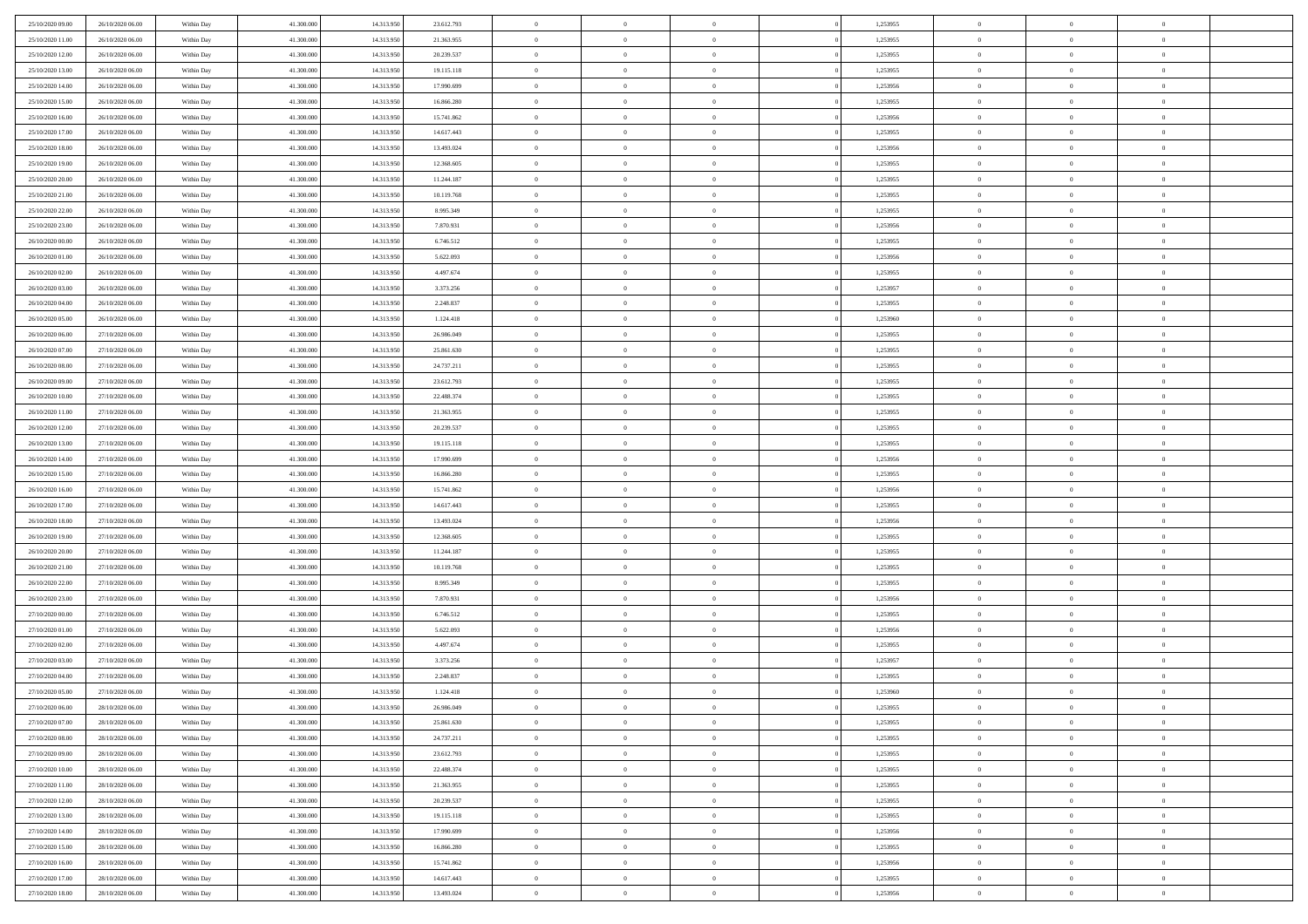| 27/10/2020 19:00                     | 28/10/2020 06:00                     | Within Day               | 41.300.000 | 14.313.950 | 12.368.605               | $\,$ 0 $\,$    | $\overline{0}$ | $\overline{0}$ |          | 1,253955             | $\bf{0}$       | $\overline{0}$ | $\,0\,$        |  |
|--------------------------------------|--------------------------------------|--------------------------|------------|------------|--------------------------|----------------|----------------|----------------|----------|----------------------|----------------|----------------|----------------|--|
| 27/10/2020 20:00                     | 28/10/2020 06:00                     | Within Day               | 41,300,000 | 14.313.950 | 11.244.187               | $\theta$       | $\overline{0}$ | $\mathbf{0}$   |          | 1,253955             | $\theta$       | $\mathbf{0}$   | $\theta$       |  |
| 27/10/2020 21:00                     | 28/10/2020 06:00                     | Within Day               | 41.300.000 | 14.313.950 | 10.119.768               | $\theta$       | $\overline{0}$ | $\overline{0}$ |          | 1,253955             | $\mathbf{0}$   | $\overline{0}$ | $\overline{0}$ |  |
| 27/10/2020 22.00                     | 28/10/2020 06:00                     | Within Day               | 41.300.000 | 14.313.950 | 8.995.349                | $\,$ 0 $\,$    | $\overline{0}$ | $\overline{0}$ |          | 1,253955             | $\bf{0}$       | $\overline{0}$ | $\bf{0}$       |  |
| 27/10/2020 23.00                     | 28/10/2020 06:00                     | Within Day               | 41,300,000 | 14.313.950 | 7.870.931                | $\bf{0}$       | $\overline{0}$ | $\mathbf{0}$   |          | 1,253956             | $\bf{0}$       | $\theta$       | $\,0\,$        |  |
| 28/10/2020 00:00                     | 28/10/2020 06:00                     | Within Day               | 41.300.000 | 14.313.950 | 6.746.512                | $\theta$       | $\overline{0}$ | $\mathbf{0}$   |          | 1,253955             | $\mathbf{0}$   | $\overline{0}$ | $\overline{0}$ |  |
| 28/10/2020 01:00                     | 28/10/2020 06:00                     | Within Day               | 41.300.000 | 14.313.950 | 5.622.093                | $\,$ 0 $\,$    | $\overline{0}$ | $\overline{0}$ |          | 1,253956             | $\bf{0}$       | $\overline{0}$ | $\,0\,$        |  |
|                                      |                                      |                          |            |            |                          | $\,$ 0         | $\overline{0}$ |                |          |                      | $\,$ 0 $\,$    | $\overline{0}$ | $\theta$       |  |
| 28/10/2020 02:00                     | 28/10/2020 06:00                     | Within Day               | 41.300.000 | 14.313.950 | 4.497.674                |                |                | $\mathbf{0}$   |          | 1,253955             |                |                |                |  |
| 28/10/2020 03:00                     | 28/10/2020 06:00                     | Within Day               | 41.300.000 | 14.313.950 | 3.373.256                | $\theta$       | $\overline{0}$ | $\overline{0}$ |          | 1,253957             | $\mathbf{0}$   | $\overline{0}$ | $\overline{0}$ |  |
| 28/10/2020 04:00                     | 28/10/2020 06:00                     | Within Day               | 41.300.000 | 14.313.950 | 2.248.837                | $\,$ 0 $\,$    | $\overline{0}$ | $\Omega$       |          | 1,253955             | $\bf{0}$       | $\overline{0}$ | $\,0\,$        |  |
| 28/10/2020 05:00                     | 28/10/2020 06:00                     | Within Day               | 41,300,000 | 14.313.950 | 1.124.418                | $\bf{0}$       | $\overline{0}$ | $\mathbf{0}$   |          | 1,253960             | $\bf{0}$       | $\mathbf{0}$   | $\theta$       |  |
| 28/10/2020 06:00                     | 29/10/2020 06:00                     | Within Day               | 41.300.000 | 14.313.950 | 26.986.049               | $\theta$       | $\overline{0}$ | $\overline{0}$ |          | 1,253955             | $\mathbf{0}$   | $\overline{0}$ | $\overline{0}$ |  |
| 28/10/2020 07:00                     | 29/10/2020 06:00                     | Within Day               | 41.300.000 | 14.313.950 | 25.861.630               | $\,$ 0 $\,$    | $\overline{0}$ | $\overline{0}$ |          | 1,253955             | $\bf{0}$       | $\overline{0}$ | $\bf{0}$       |  |
| 28/10/2020 10:00                     | 29/10/2020 06:00                     | Within Day               | 41.300.000 | 14.313.950 | 22.488.374               | $\bf{0}$       | $\overline{0}$ | $\mathbf{0}$   |          | 1,253955             | $\bf{0}$       | $\theta$       | $\,0\,$        |  |
| 28/10/2020 11:00                     | 29/10/2020 06:00                     | Within Day               | 41.300.000 | 14.313.950 | 21.363.955               | $\theta$       | $\overline{0}$ | $\mathbf{0}$   |          | 1,253955             | $\mathbf{0}$   | $\overline{0}$ | $\overline{0}$ |  |
| 28/10/2020 12:00                     | 29/10/2020 06.00                     | Within Day               | 41.300.000 | 14.313.950 | 20.239.537               | $\,$ 0 $\,$    | $\overline{0}$ | $\overline{0}$ |          | 1,253955             | $\bf{0}$       | $\overline{0}$ | $\bf{0}$       |  |
| 28/10/2020 13:00                     | 29/10/2020 06.00                     | Within Day               | 41,300,000 | 14.313.950 | 19.115.118               | $\,$ 0         | $\overline{0}$ | $\mathbf{0}$   |          | 1,253955             | $\bf{0}$       | $\overline{0}$ | $\theta$       |  |
| 28/10/2020 14:00                     | 29/10/2020 06:00                     | Within Day               | 41.300.000 | 14.313.950 | 17.990.699               | $\theta$       | $\overline{0}$ | $\mathbf{0}$   |          | 1,253956             | $\mathbf{0}$   | $\overline{0}$ | $\overline{0}$ |  |
| 28/10/2020 15:00                     | 29/10/2020 06.00                     | Within Day               | 41.300.000 | 14.313.950 | 16.866.280               | $\,$ 0 $\,$    | $\overline{0}$ | $\Omega$       |          | 1,253955             | $\bf{0}$       | $\overline{0}$ | $\,0\,$        |  |
| 28/10/2020 16:00                     | 29/10/2020 06:00                     | Within Day               | 41,300,000 | 14.313.950 | 15.741.862               | $\bf{0}$       | $\overline{0}$ | $\mathbf{0}$   |          | 1,253956             | $\bf{0}$       | $\mathbf{0}$   | $\theta$       |  |
| 28/10/2020 17:00                     | 29/10/2020 06:00                     | Within Day               | 41.300.000 | 14.313.950 | 14.617.443               | $\theta$       | $\overline{0}$ | $\mathbf{0}$   |          | 1,253955             | $\mathbf{0}$   | $\overline{0}$ | $\overline{0}$ |  |
| 28/10/2020 18:00                     | 29/10/2020 06.00                     | Within Day               | 41.300.000 | 14.313.950 | 13.493.024               | $\,$ 0 $\,$    | $\overline{0}$ | $\overline{0}$ |          | 1,253956             | $\bf{0}$       | $\overline{0}$ | $\bf{0}$       |  |
| 28/10/2020 19:00                     | 29/10/2020 06:00                     | Within Day               | 41,300,000 | 14.313.950 | 12.368.605               | $\,$ 0         | $\overline{0}$ | $\mathbf{0}$   |          | 1,253955             | $\bf{0}$       | $\bf{0}$       | $\,0\,$        |  |
| 28/10/2020 20:00                     | 29/10/2020 06:00                     | Within Day               | 41.300.000 | 14.313.950 | 11.244.187               | $\theta$       | $\overline{0}$ | $\mathbf{0}$   |          | 1,253955             | $\mathbf{0}$   | $\overline{0}$ | $\overline{0}$ |  |
| 28/10/2020 21:00                     | 29/10/2020 06:00                     | Within Day               | 41.300.000 | 14.313.950 | 10.119.768               | $\,$ 0 $\,$    | $\overline{0}$ | $\overline{0}$ |          | 1,253955             | $\bf{0}$       | $\overline{0}$ | $\,0\,$        |  |
| 28/10/2020 22:00                     | 29/10/2020 06:00                     | Within Day               | 41.300.000 | 14.313.950 | 8.995.349                | $\,$ 0         | $\overline{0}$ | $\mathbf{0}$   |          | 1,253955             | $\bf{0}$       | $\overline{0}$ | $\theta$       |  |
| 28/10/2020 23:00                     | 29/10/2020 06:00                     | Within Day               | 41.300.000 | 14.313.950 | 7.870.931                | $\theta$       | $\overline{0}$ | $\overline{0}$ |          | 1,253956             | $\mathbf{0}$   | $\overline{0}$ | $\overline{0}$ |  |
| 29/10/2020 00:00                     | 29/10/2020 06.00                     | Within Day               | 41.300.000 | 14.313.950 | 6.746.512                | $\,$ 0 $\,$    | $\overline{0}$ | $\Omega$       |          | 1,253955             | $\bf{0}$       | $\overline{0}$ | $\,0\,$        |  |
| 29/10/2020 01:00                     | 29/10/2020 06:00                     | Within Day               | 41,300,000 | 14.313.950 | 5.622.093                | $\bf{0}$       | $\overline{0}$ | $\mathbf{0}$   |          | 1,253956             | $\bf{0}$       | $\mathbf{0}$   | $\overline{0}$ |  |
| 29/10/2020 02.00                     | 29/10/2020 06:00                     | Within Day               | 41.300.000 | 14.313.950 | 4.497.674                | $\theta$       | $\overline{0}$ | $\overline{0}$ |          | 1,253955             | $\mathbf{0}$   | $\overline{0}$ | $\overline{0}$ |  |
| 29/10/2020 03:00                     | 29/10/2020 06:00                     | Within Day               | 41.300.000 | 14.313.950 | 3.373.256                | $\,$ 0 $\,$    | $\overline{0}$ | $\overline{0}$ |          | 1,253957             | $\,$ 0         | $\overline{0}$ | $\,$ 0 $\,$    |  |
| 29/10/2020 04:00                     | 29/10/2020 06:00                     | Within Day               | 41.300.000 | 14.313.950 | 2.248.837                | $\,$ 0         | $\overline{0}$ | $\mathbf{0}$   |          | 1,253955             | $\bf{0}$       | $\mathbf{0}$   | $\overline{0}$ |  |
| 29/10/2020 05:00                     | 29/10/2020 06:00                     | Within Day               | 41.300.000 | 14.313.950 | 1.124.418                | $\theta$       | $\overline{0}$ | $\mathbf{0}$   |          | 1,253960             | $\mathbf{0}$   | $\overline{0}$ | $\overline{0}$ |  |
| 29/10/2020 06:00                     | 30/10/2020 06:00                     | Within Day               | 41.300.000 | 14.313.950 | 26.986.049               | $\theta$       | $\overline{0}$ | $\overline{0}$ |          | 1,253955             | $\,$ 0         | $\overline{0}$ | $\theta$       |  |
| 29/10/2020 07:00                     | 30/10/2020 06:00                     | Within Day               | 41,300,000 | 14.313.950 | 25.861.630               | $\bf{0}$       | $\overline{0}$ | $\mathbf{0}$   |          | 1,253955             | $\mathbf{0}$   | $\overline{0}$ | $\overline{0}$ |  |
| 29/10/2020 08:00                     | 30/10/2020 06:00                     | Within Day               | 41.300.000 | 14.313.950 | 24.737.211               | $\theta$       | $\overline{0}$ | $\mathbf{0}$   |          | 1,253955             | $\mathbf{0}$   | $\overline{0}$ | $\overline{0}$ |  |
| 29/10/2020 09:00                     | 30/10/2020 06:00                     | Within Day               | 41.300.000 | 14.313.950 | 23.612.793               | $\theta$       | $\overline{0}$ | $\overline{0}$ |          | 1,253955             | $\,$ 0         | $\overline{0}$ | $\theta$       |  |
| 29/10/2020 10:00                     | 30/10/2020 06:00                     | Within Day               | 41,300,000 | 14.313.950 | 22.488.374               | $\bf{0}$       | $\overline{0}$ | $\mathbf{0}$   |          | 1,253955             | $\bf{0}$       | $\mathbf{0}$   | $\overline{0}$ |  |
| 29/10/2020 11:00                     | 30/10/2020 06:00                     | Within Day               | 41.300.000 | 14.313.950 | 21.363.955               | $\theta$       | $\overline{0}$ | $\mathbf{0}$   |          | 1,253955             | $\mathbf{0}$   | $\overline{0}$ | $\overline{0}$ |  |
| 29/10/2020 12:00                     | 30/10/2020 06:00                     | Within Day               | 41.300.000 | 14.313.950 | 20.239.537               | $\,$ 0 $\,$    | $\overline{0}$ | $\overline{0}$ |          | 1,253955             | $\,$ 0         | $\overline{0}$ | $\,$ 0 $\,$    |  |
|                                      |                                      |                          | 41,300,000 | 14.313.950 |                          | $\,$ 0         | $\,$ 0 $\,$    | $\overline{0}$ |          |                      | $\,$ 0 $\,$    | $\overline{0}$ | $\overline{0}$ |  |
| 29/10/2020 13:00<br>29/10/2020 14:00 | 30/10/2020 06:00<br>30/10/2020 06:00 | Within Day<br>Within Day | 41.300.000 | 14.313.950 | 19.115.118<br>17.990.699 | $\theta$       | $\overline{0}$ | $\mathbf{0}$   |          | 1,253955<br>1,253956 | $\mathbf{0}$   | $\overline{0}$ | $\theta$       |  |
| 29/10/2020 15:00                     | 30/10/2020 06:00                     | Within Day               | 41.300.000 | 14.313.950 | 16.866.280               | $\overline{0}$ | $\overline{0}$ | $\overline{0}$ |          | 1,253955             | $\,$ 0         | $\overline{0}$ | $\theta$       |  |
| 29/10/2020 16:00                     | 30/10/2020 06:00                     | Within Day               | 41,300,000 | 14.313.950 | 15.741.862               | $\bf{0}$       | $\,$ 0 $\,$    | $\mathbf{0}$   |          | 1,253956             | $\bf{0}$       | $\overline{0}$ | $\bf{0}$       |  |
| 29/10/2020 17:00                     | 30/10/2020 06:00                     | Within Day               | 41.300.000 | 14.313.950 | 14.617.443               | $\overline{0}$ | $\theta$       |                |          | 1,253955             | $\overline{0}$ | $\theta$       | $\theta$       |  |
|                                      |                                      |                          |            |            |                          |                |                |                |          |                      |                |                |                |  |
| 29/10/2020 18:00                     | 30/10/2020 06:00                     | Within Day               | 41.300.000 | 14.313.950 | 13.493.024               | $\,$ 0 $\,$    | $\overline{0}$ | $\overline{0}$ |          | 1,253956             | $\,$ 0 $\,$    | $\bf{0}$       | $\theta$       |  |
| 29/10/2020 19:00                     | 30/10/2020 06:00                     | Within Day               | 41.300.000 | 14.313.950 | 12.368.605               | $\bf{0}$       | $\,$ 0 $\,$    | $\mathbf{0}$   |          | 1,253955             | $\,$ 0 $\,$    | $\overline{0}$ | $\overline{0}$ |  |
| 29/10/2020 20:00                     | 30/10/2020 06:00                     | Within Day               | 41.300.000 | 14.313.950 | 11.244.187               | $\mathbf{0}$   | $\overline{0}$ | $\overline{0}$ |          | 1,253955             | $\,$ 0 $\,$    | $\bf{0}$       | $\mathbf{0}$   |  |
| 29/10/2020 21:00                     | 30/10/2020 06:00                     | Within Day               | 41.300.000 | 14.313.950 | 10.119.768               | $\,$ 0 $\,$    | $\overline{0}$ | $\overline{0}$ | $\theta$ | 1,253955             | $\,$ 0 $\,$    | $\bf{0}$       | $\,$ 0 $\,$    |  |
| 29/10/2020 22.00                     | 30/10/2020 06:00                     | Within Day               | 41.300.000 | 14.313.950 | 8.995.349                | $\,$ 0 $\,$    | $\,$ 0 $\,$    | $\overline{0}$ |          | 1,253955             | $\,$ 0 $\,$    | $\overline{0}$ | $\overline{0}$ |  |
| 29/10/2020 23:00                     | 30/10/2020 06:00                     | Within Day               | 41.300.000 | 14.313.950 | 7.870.931                | $\mathbf{0}$   | $\overline{0}$ | $\overline{0}$ |          | 1,253956             | $\mathbf{0}$   | $\overline{0}$ | $\overline{0}$ |  |
| 30/10/2020 00:00                     | 30/10/2020 06:00                     | Within Day               | 41.300.000 | 14.313.950 | 6.746.512                | $\,$ 0 $\,$    | $\overline{0}$ | $\overline{0}$ |          | 1,253955             | $\,$ 0 $\,$    | $\mathbf{0}$   | $\,$ 0 $\,$    |  |
| 30/10/2020 01:00                     | 30/10/2020 06:00                     | Within Day               | 41.300.000 | 14.313.950 | 5.622.093                | $\bf{0}$       | $\overline{0}$ | $\overline{0}$ |          | 1,253956             | $\,$ 0 $\,$    | $\overline{0}$ | $\overline{0}$ |  |
| 30/10/2020 02:00                     | 30/10/2020 06:00                     | Within Day               | 41.300.000 | 14.313.950 | 4.497.674                | $\mathbf{0}$   | $\overline{0}$ | $\overline{0}$ |          | 1,253955             | $\mathbf{0}$   | $\bf{0}$       | $\overline{0}$ |  |
| 30/10/2020 03:00                     | 30/10/2020 06:00                     | Within Day               | 41.300.000 | 14.313.950 | 3.373.256                | $\,$ 0 $\,$    | $\overline{0}$ | $\overline{0}$ |          | 1,253957             | $\,$ 0 $\,$    | $\overline{0}$ | $\,$ 0 $\,$    |  |
| 30/10/2020 04:00                     | 30/10/2020 06:00                     | Within Day               | 41,300,000 | 14.313.950 | 2.248.837                | $\,$ 0 $\,$    | $\,$ 0 $\,$    | $\overline{0}$ |          | 1,253955             | $\,$ 0 $\,$    | $\overline{0}$ | $\overline{0}$ |  |
| 30/10/2020 05:00                     | 30/10/2020 06:00                     | Within Day               | 41.300.000 | 14.313.950 | 1.124.418                | $\theta$       | $\overline{0}$ | $\overline{0}$ |          | 1,253960             | $\mathbf{0}$   | $\overline{0}$ | $\overline{0}$ |  |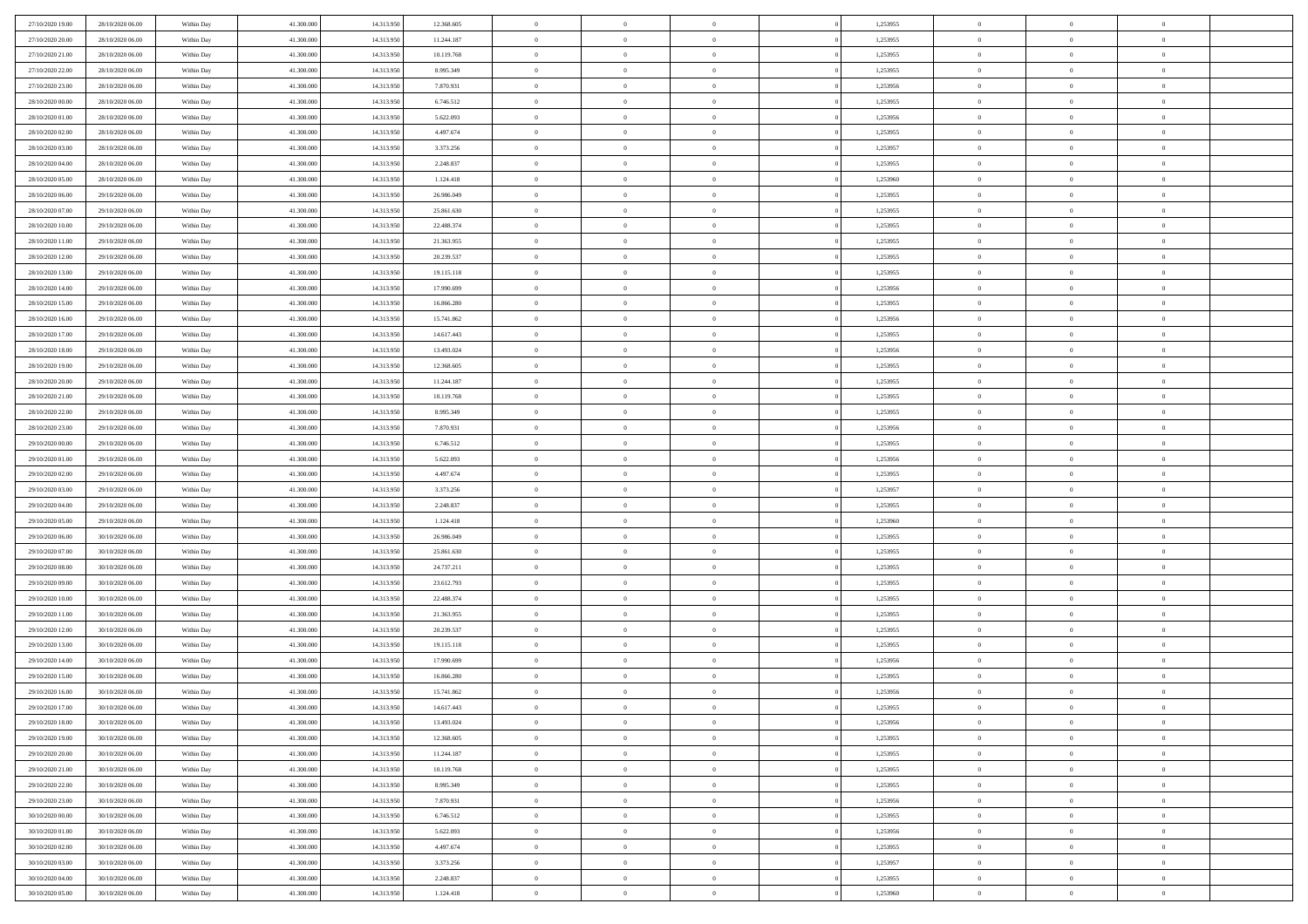| 30/10/2020 06:00 | 31/10/2020 06:00 | Within Day | 41.300,000 | 14.313.950 | 26.986.049 | $\overline{0}$ | $\Omega$       | $\Omega$       | 1,253955 | $\Omega$     |          | $\theta$ |  |
|------------------|------------------|------------|------------|------------|------------|----------------|----------------|----------------|----------|--------------|----------|----------|--|
| 30/10/2020 07:00 | 31/10/2020 06:00 | Within Day | 41,300,000 | 14.313.950 | 25.861.630 | $\mathbf{0}$   | $\Omega$       | $\Omega$       | 1,253955 | $\Omega$     |          | $\Omega$ |  |
| 30/10/2020 08:00 | 31/10/2020 06.00 | Within Day | 41,300,000 | 14.313.950 | 24.737.211 | $\theta$       | $\Omega$       | $\Omega$       | 1,253955 | $\Omega$     |          | $\theta$ |  |
| 30/10/2020 09:00 | 31/10/2020 06.00 | Within Day | 41.300.000 | 14.313.950 | 23.612.793 | $\Omega$       | $\Omega$       | $\Omega$       | 1,253955 | $\Omega$     |          | $\Omega$ |  |
| 30/10/2020 10:00 | 31/10/2020 06.00 | Within Day | 41.300.000 | 14.313.950 | 22.488.374 | $\theta$       | $\Omega$       | $\Omega$       | 1,253955 | $\Omega$     |          | $\theta$ |  |
| 30/10/2020 11:00 | 31/10/2020 06:00 | Within Day | 41.300.000 | 14.313.950 | 21.363.955 | $\theta$       | $\Omega$       | $\Omega$       | 1,253955 | $\Omega$     |          | $\Omega$ |  |
| 30/10/2020 12:00 | 31/10/2020 06:00 | Within Day | 41.300.000 | 14.313.950 | 20.239.537 | $\theta$       | $\Omega$       | $\Omega$       | 1,253955 | $\Omega$     |          | $\Omega$ |  |
| 30/10/2020 13:00 | 31/10/2020 06:00 | Within Day | 41.300.000 | 14.313.950 | 19.115.118 | $\Omega$       | $\Omega$       | $\Omega$       | 1,253955 | $\Omega$     |          | $\Omega$ |  |
| 30/10/2020 14:00 | 31/10/2020 06:00 | Within Day | 41.300.000 | 14.313.950 | 17.990.699 | $\theta$       | $\Omega$       | $\Omega$       | 1,253956 | $\Omega$     | $\theta$ | $\Omega$ |  |
| 30/10/2020 15:00 | 31/10/2020 06:00 | Within Day | 41,300,000 | 14.313.950 | 16.866.280 | $\overline{0}$ | $\Omega$       | $\Omega$       | 1.253955 | $\Omega$     | - 0      | $\theta$ |  |
| 30/10/2020 16:00 | 31/10/2020 06:00 | Within Day | 41.300.000 | 14.313.950 | 15.741.862 | $\theta$       | $\Omega$       | $\overline{0}$ | 1,253956 | $\Omega$     |          | $\theta$ |  |
| 30/10/2020 17:00 | 31/10/2020 06.00 | Within Day | 41,300,000 | 14.313.950 | 14.617.443 | $\theta$       | $\Omega$       | $\Omega$       | 1,253955 | $\Omega$     |          | $\Omega$ |  |
| 30/10/2020 18:00 | 31/10/2020 06.00 | Within Day | 41.300.000 | 14.313.950 | 13.493.024 | $\theta$       | $\Omega$       | $\Omega$       | 1,253956 | $\Omega$     |          | $\theta$ |  |
| 30/10/2020 19:00 | 31/10/2020 06:00 | Within Day | 41,300,000 | 14.313.950 | 12.368.605 | $\theta$       | $\Omega$       | $\Omega$       | 1,253955 | $\Omega$     |          | $\Omega$ |  |
| 30/10/2020 20:00 | 31/10/2020 06.00 | Within Day | 41.300.000 | 14.313.950 | 11.244.187 | $\overline{0}$ | $\overline{0}$ | $\overline{0}$ | 1,253955 | $\bf{0}$     | $\theta$ | $\theta$ |  |
| 30/10/2020 21:00 | 31/10/2020 06:00 | Within Day | 41,300,000 | 14.313.950 | 10.119.768 | $\overline{0}$ | $\Omega$       | $\overline{0}$ | 1,253955 | $\mathbf{0}$ | $\theta$ | $\theta$ |  |
| 30/10/2020 22.00 | 31/10/2020 06.00 | Within Day | 41.300.000 | 14.313.950 | 8.995.349  | $\overline{0}$ | $\Omega$       | $\Omega$       | 1,253955 | $\Omega$     |          | $\theta$ |  |
| 30/10/2020 23.00 | 31/10/2020 06:00 | Within Day | 41,300,000 | 14.313.950 | 7.870.931  | $\overline{0}$ | $\Omega$       | $\Omega$       | 1,253956 | $\Omega$     |          | $\Omega$ |  |
| 31/10/2020 00:00 | 31/10/2020 06.00 | Within Day | 41,300,000 | 14.313.950 | 6.746.512  | $\mathbf{0}$   | $\Omega$       | $\Omega$       | 1,253955 | $\Omega$     |          | $\theta$ |  |
| 31/10/2020 01:00 | 31/10/2020 06:00 | Within Day | 41,300,000 | 14.313.950 | 5.622.093  | $\mathbf{0}$   | $\Omega$       | $\Omega$       | 1,253956 | $\Omega$     |          | $\theta$ |  |
| 31/10/2020 02.00 | 31/10/2020 06.00 | Within Day | 41.300.000 | 14.313.950 | 4.497.674  | $\theta$       | $\Omega$       | $\Omega$       | 1,253955 | $\Omega$     |          | $\Omega$ |  |
| 31/10/2020 03.00 | 31/10/2020 06.00 | Within Day | 41.300.000 | 14.313.950 | 3.373.256  | $\theta$       | $\Omega$       | $\Omega$       | 1,253957 | $\Omega$     |          | $\theta$ |  |
| 31/10/2020 04.00 | 31/10/2020 06.00 | Within Day | 41.300.000 | 14.313.950 | 2.248.837  | $\theta$       | $\Omega$       | $\Omega$       | 1,253955 | $\Omega$     |          | $\Omega$ |  |
| 31/10/2020 06.00 | 01/11/2020 06:00 | Within Day | 41.300.000 | 14.313.950 | 26.986.049 | $\theta$       | $\Omega$       | $\Omega$       | 1,253955 | $\theta$     |          | $\theta$ |  |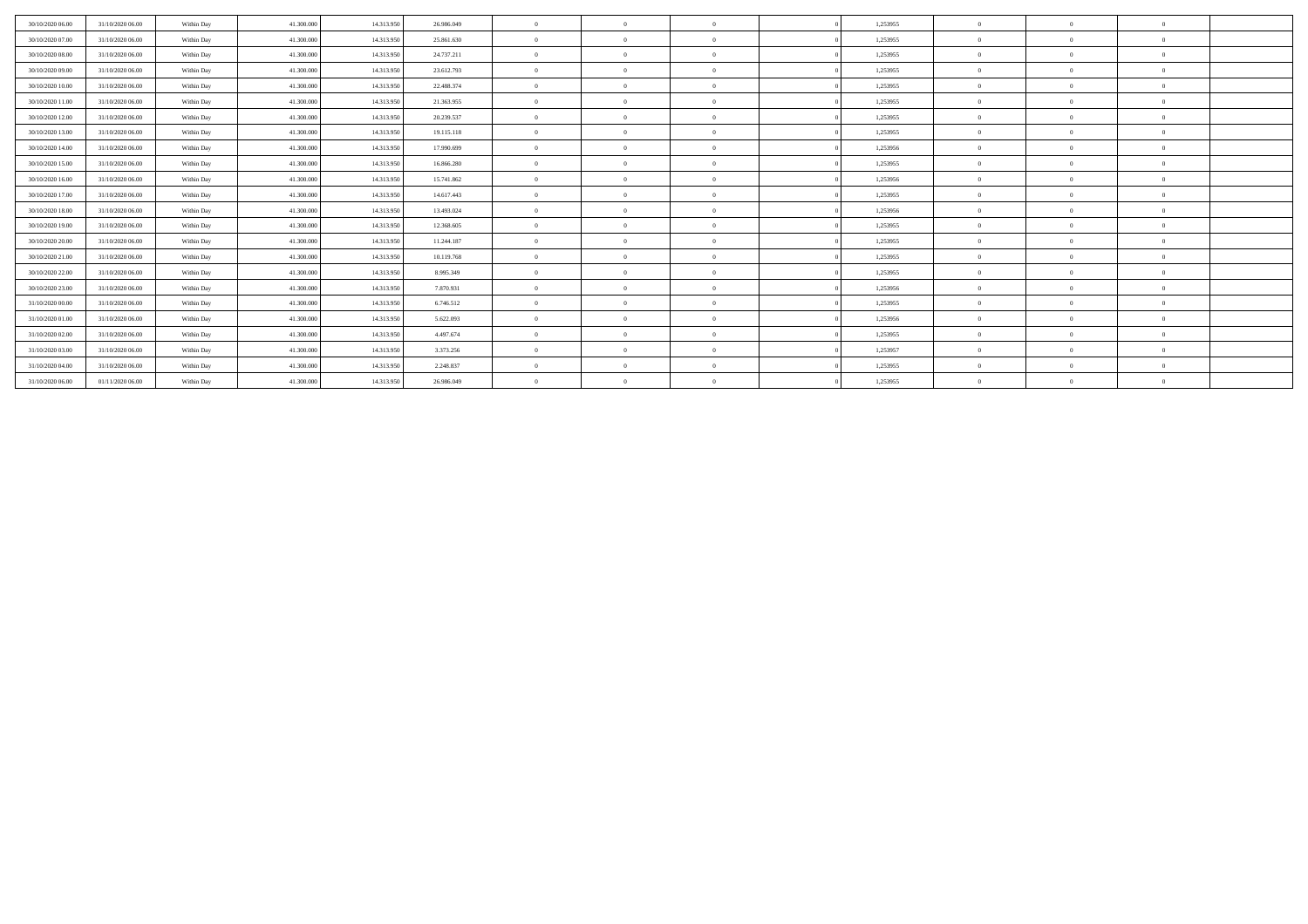## **SNAM RETE GAS**

**Transportation capacity at Entry Point interconnected with foreign pipelines**

**Update to 30/10/2020 of offered and assigned capacity in auction day-ahead and within-day**

**Thermal Year 2020/2021**

(Values in Ncm/day (0° C; 1,01325 bar) - 1 Scm=0,94794378 Ncm; Prices in c/Ncm)

| <b>Entry Point</b> |  |
|--------------------|--|
|                    |  |

**GELA**

| Timeframe        |                  |                     |                            |                                       |            | Offered capacity |                | <b>Assigned capacity</b> | Day-Ahead          |                             | Prices                        |                           |                                 |      |
|------------------|------------------|---------------------|----------------------------|---------------------------------------|------------|------------------|----------------|--------------------------|--------------------|-----------------------------|-------------------------------|---------------------------|---------------------------------|------|
| From             | To               | <b>Auction type</b> | Transportation<br>capacity | Assigned capacity<br>(before auction) | Firm       | Interruptible    | Firm           | Interruptible            | terrupted Capacity | <b>Reserve price - Firm</b> | <b>Auction premium - Firm</b> | Reserve price -           | Auction premium -               | Note |
| 01/10/2020 06:00 | 02/10/2020 06:00 | Day Ahead           | 43.567.985                 | 15.099.99                             | 28.467.985 | $\overline{0}$   | $\theta$       | $\overline{0}$           | Interruptible      | 0,011887                    | $\bf{0}$                      | Interruptible<br>0,011887 | Interruptible<br>$\overline{0}$ |      |
| 02/10/2020 06.00 | 03/10/2020 06:00 | Day Ahead           | 43.567.985                 | 15.099.99                             | 28.467.985 | $\overline{0}$   | $\theta$       | $\theta$                 |                    | 0,011887                    | $\overline{0}$                | 0,011887                  | $\theta$                        |      |
| 03/10/2020 06.00 | 04/10/2020 06.00 | Day Ahead           | 43.567.98                  | 15.099.99                             | 28.467.985 | $\overline{0}$   | $\overline{0}$ | $\theta$                 |                    | 0,011887                    | $\bf{0}$                      | 0,011887                  | $\overline{0}$                  |      |
| 04/10/2020 06:00 | 05/10/2020 06:00 | Day Ahead           | 43.567.985                 | 15.099.99                             | 28.467.985 | $\overline{0}$   | $\overline{0}$ | $\theta$                 |                    | 0,011887                    | $\bf{0}$                      | 0,011887                  | $\theta$                        |      |
| 05/10/2020 06:00 | 06/10/2020 06:00 | Day Ahead           | 43.567.985                 | 15.099.99                             | 28.467.985 | $\overline{0}$   | $\overline{0}$ | $\theta$                 |                    | 0.011887                    | $\bf{0}$                      | 0.011887                  | $\theta$                        |      |
| 06/10/2020 06:00 | 07/10/2020 06.00 | Day Ahead           | 43.567.985                 | 15.099.99                             | 28.467.985 | $\theta$         | $\Omega$       | $\Omega$                 |                    | 0.011887                    | $\bf{0}$                      | 0,011887                  | $\Omega$                        |      |
|                  |                  |                     |                            |                                       |            |                  |                | $\theta$                 |                    |                             |                               |                           |                                 |      |
| 07/10/2020 06:00 | 08/10/2020 06:00 | Day Ahead           | 43.567.985                 | 15.099.99                             | 28.467.985 | $\overline{0}$   | $\theta$       |                          |                    | 0,011887                    | $\bf{0}$                      | 0,011887                  | $\overline{0}$                  |      |
| 08/10/2020 06:00 | 09/10/2020 06:00 | Day Ahead           | 43.567.985                 | 15,099.99                             | 28.467.985 | $\overline{0}$   | $\theta$       | $\theta$                 |                    | 0.011887                    | $\overline{0}$                | 0.011887                  | $\overline{0}$                  |      |
| 09/10/2020 06:00 | 10/10/2020 06:00 | Day Ahead           | 43,567,985                 | 15.099.99                             | 28.467.985 | $\overline{0}$   | $\Omega$       | $\overline{0}$           |                    | 0.011887                    | $\overline{0}$                | 0.011887                  | $\Omega$                        |      |
| 10/10/2020 06:00 | 11/10/2020 06:00 | Day Ahead           | 43.567.98                  | 15.099.99                             | 28.467.985 | $\overline{0}$   | $\theta$       | $\Omega$                 |                    | 0,011887                    | $\bf{0}$                      | 0,011887                  | $\theta$                        |      |
| 11/10/2020 06:00 | 12/10/2020 06:00 | Day Ahead           | 43.567.98                  | 15.099.99                             | 28.467.985 | $\mathbf{0}$     | $\theta$       | $\theta$                 |                    | 0,011887                    | $\bf{0}$                      | 0,011887                  | $\mathbf{0}$                    |      |
| 12/10/2020 06:00 | 13/10/2020 06:00 | Day Ahead           | 43.567.985                 | 15.099.99                             | 28.467.985 | $\overline{0}$   | $\theta$       | $\theta$                 |                    | 0.011887                    | $\mathbf{0}$                  | 0.011887                  | $\Omega$                        |      |
| 13/10/2020 06:00 | 14/10/2020 06:00 | Day Ahead           | 43.567.985                 | 15.099.99                             | 28.467.985 | $\theta$         | $\theta$       | $\theta$                 |                    | 0.011887                    | $\theta$                      | 0.011887                  | $\Omega$                        |      |
| 14/10/2020 06.00 | 15/10/2020 06:00 | Day Ahead           | 43.567.98                  | 15.099.99                             | 28.467.985 | $\Omega$         | $\Omega$       | $\theta$                 |                    | 0,011887                    | $\bf{0}$                      | 0,011887                  | $\Omega$                        |      |
| 15/10/2020 06:00 | 16/10/2020 06:00 | Day Ahead           | 43.567.985                 | 15.099.99                             | 28.467.985 | $\mathbf{0}$     | $\theta$       | $\theta$                 |                    | 0,011887                    | $\bf{0}$                      | 0,011887                  | $\theta$                        |      |
| 16/10/2020 06:00 | 17/10/2020 06:00 | Day Ahead           | 43.567.98                  | 15.099.99                             | 28.467.985 | $\overline{0}$   | $\theta$       | $\theta$                 |                    | 0,011887                    | $\bf{0}$                      | 0,011887                  | $\overline{0}$                  |      |
| 17/10/2020 06.00 | 18/10/2020 06:00 | Day Ahead           | 43.567.985                 | 15.099.99                             | 28.467.985 | $\overline{0}$   | $\theta$       | $\overline{0}$           |                    | 0.011887                    | $\bf{0}$                      | 0,011887                  | $\mathbf{0}$                    |      |
| 18/10/2020 06:00 | 19/10/2020 06:00 | Day Ahead           | 43.567.985                 | 15.099.99                             | 28.467.985 | $\overline{0}$   | $\theta$       | $\theta$                 |                    | 0,011887                    | $\bf{0}$                      | 0,011887                  | $\overline{0}$                  |      |
| 19/10/2020 06:00 | 20/10/2020 06:00 | Day Ahead           | 43.567.98                  | 15.099.99                             | 28.467.985 | $\overline{0}$   | $\overline{0}$ | $\overline{0}$           |                    | 0,011887                    | $\bf{0}$                      | 0,011887                  | $\overline{0}$                  |      |
| 20/10/2020 06:00 | 21/10/2020 06:00 | Day Ahead           | 43.567.985                 | 15,099,999                            | 28.467.985 | $\overline{0}$   | $\theta$       | $\overline{0}$           |                    | 0.011887                    | $\mathbf{0}$                  | 0.011887                  | $\Omega$                        |      |
| 21/10/2020 06:00 | 22/10/2020 06:00 | Day Ahead           | 43.567.985                 | 15.099.99                             | 28.467.985 | $\overline{0}$   | $\overline{0}$ | $\Omega$                 |                    | 0,011887                    | $\bf{0}$                      | 0,011887                  | $\theta$                        |      |
| 22/10/2020 06:00 | 23/10/2020 06:00 | Day Ahead           | 43.567.98                  | 15.099.99                             | 28.467.985 | $\overline{0}$   | $\bf{0}$       | $\theta$                 |                    | 0,011887                    | $\bf{0}$                      | 0,011887                  | $\bf{0}$                        |      |
| 23/10/2020 06:00 | 24/10/2020 06:00 | Day Ahead           | 43.567.985                 | 15.099.99                             | 28.467.985 | $\mathbf{0}$     | $\theta$       | $\theta$                 |                    | 0,011887                    | $\bf{0}$                      | 0,011887                  | $\mathbf{0}$                    |      |
| 24/10/2020 06:00 | 25/10/2020 06:00 | Day Ahead           | 43.567.985                 | 15.099.99                             | 27.329.265 | $\overline{0}$   | $\theta$       | $\sqrt{2}$               |                    | 0.011887                    | $\theta$                      | 0.011887                  | $\Omega$                        |      |
| 25/10/2020 06:00 | 26/10/2020 06:00 | Day Ahead           | 43.567.985                 | 15.099.99                             | 28.467.985 | $\theta$         | $\overline{0}$ | $\theta$                 |                    | 0,011887                    | $\bf{0}$                      | 0,011887                  | $\theta$                        |      |
| 26/10/2020 06.00 | 27/10/2020 06.00 | Day Ahead           | 43.567.985                 | 15.099.99                             | 28.467.985 | $\overline{0}$   | $\theta$       | $\theta$                 |                    | 0,011887                    | $\bf{0}$                      | 0,011887                  | $\theta$                        |      |
| 27/10/2020 06.00 | 28/10/2020 06:00 | Day Ahead           | 43.567.98                  | 15.099.99                             | 28.467.985 | $\overline{0}$   | $\theta$       | $\theta$                 |                    | 0,011887                    | $\bf{0}$                      | 0,011887                  | $\overline{0}$                  |      |
| 28/10/2020 06:00 | 29/10/2020 06:00 | Day Ahead           | 43.567.985                 | 15.099.999                            | 28.467.985 | $\mathbf{0}$     | $\theta$       | $\overline{0}$           |                    | 0,011887                    | $\bf{0}$                      | 0,011887                  | $\mathbf{0}$                    |      |
| 29/10/2020 06.00 | 30/10/2020 06:00 | Day Ahead           | 43.567.985                 | 15.099.99                             | 28.467.985 | $\theta$         | $\theta$       | $\Omega$                 |                    | 0.011887                    | $\mathbf{0}$                  | 0.011887                  | $\Omega$                        |      |
| 30/10/2020 06.00 | 31/10/2020 06:00 | Day Ahead           | 43.567.98                  | 15.099.99                             | 28.467.985 | $\overline{0}$   | $\theta$       | $\theta$                 |                    | 0,011887                    | $\bf{0}$                      | 0,011887                  | $\overline{0}$                  |      |
| 31/10/2020 06.00 | 01/11/2020 06:00 | Day Ahead           | 43.567.98                  | 15.099.99                             | 28.467.985 | $\mathbf{0}$     | $\overline{0}$ | $\overline{0}$           |                    | 0,011887                    | $\bf{0}$                      | 0,011887                  | $\theta$                        |      |
| 01/10/2020 06:00 | 02/10/2020 06:00 | Within Day          | 43,567,985                 | 15.099.99                             | 28.467.985 | $\theta$         | $\Omega$       | $\theta$                 |                    | 1.188679                    | $\mathbf{0}$                  | $\overline{0}$            | $\Omega$                        |      |
| 01/10/2020 07:00 | 02/10/2020 06:00 | Within Day          | 43.567.98                  | 15.099.99                             | 27.281.818 | $\overline{0}$   | $\theta$       | $\theta$                 |                    | 1,188679                    | $\bf{0}$                      | $\theta$                  | $\overline{0}$                  |      |
| 01/10/2020 08:00 | 02/10/2020 06:00 | Within Day          | 43.567.985                 | 15.099.99                             | 26.095.652 | $\overline{0}$   | $\overline{0}$ | $\theta$                 |                    | 1,188679                    | $\bf{0}$                      | $\theta$                  | $\theta$                        |      |
| 01/10/2020 09:00 | 02/10/2020 06:00 | Within Day          | 43.567.98                  | 15.099.99                             | 24.909.487 | $\Omega$         | $\theta$       | $\Omega$                 |                    | 1,188679                    | $\bf{0}$                      | $\theta$                  | $\overline{0}$                  |      |
| 01/10/2020 10:00 | 02/10/2020 06:00 | Within Day          | 43.567.985                 | 15.099.99                             | 23.723.320 | $\theta$         | $\Omega$       | $\theta$                 |                    | 1,188679                    | $\bf{0}$                      | $\theta$                  | $\Omega$                        |      |
| 01/10/2020 11:00 | 02/10/2020 06:00 | Within Day          | 43.567.98                  | 15.099.99                             | 22.537.154 | $\overline{0}$   | $\overline{0}$ | $\theta$                 |                    | 1.188679                    | $\overline{0}$                | $\overline{0}$            | $\theta$                        |      |
| 01/10/2020 12:00 | 02/10/2020 06:00 | Within Day          | 43.567.98                  | 15.099.99                             | 21.350.989 | $\theta$         | $\theta$       | $\theta$                 |                    | 1,188679                    | $\bf{0}$                      | $\theta$                  | $\overline{0}$                  |      |
|                  |                  |                     |                            |                                       |            |                  |                |                          |                    |                             |                               |                           |                                 |      |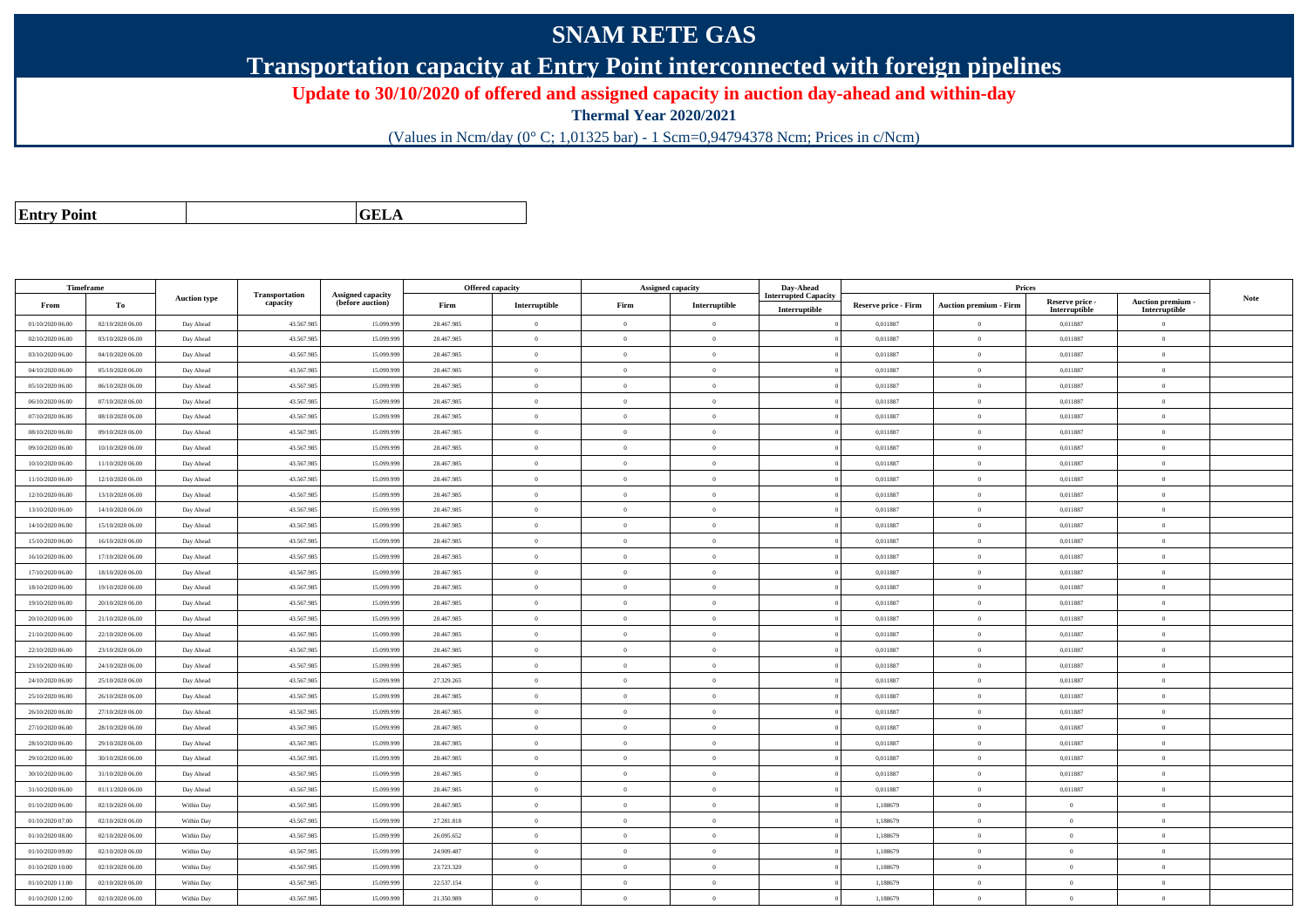| 01/10/2020 13.00 | 02/10/2020 06:00 | Within Day | 43.567.985 | 15.099.999 | 20.164.822 | $\,$ 0 $\,$    | $\overline{0}$ | $\overline{0}$           | 1,188679 | $\bf{0}$       | $\overline{0}$             | $\,0\,$        |  |
|------------------|------------------|------------|------------|------------|------------|----------------|----------------|--------------------------|----------|----------------|----------------------------|----------------|--|
| 01/10/2020 14:00 | 02/10/2020 06:00 | Within Day | 43.567.985 | 15,099.99  | 18.978.656 | $\theta$       | $\overline{0}$ | $\mathbf{0}$             | 1,188679 | $\theta$       | $\mathbf{0}$               | $\theta$       |  |
| 01/10/2020 15:00 | 02/10/2020 06:00 | Within Day | 43.567.985 | 15.099.999 | 17.792.490 | $\theta$       | $\overline{0}$ | $\mathbf{0}$             | 1,188679 | $\mathbf{0}$   | $\overline{0}$             | $\overline{0}$ |  |
| 01/10/2020 16:00 | 02/10/2020 06:00 | Within Day | 43.567.985 | 15.099.999 | 16.606.324 | $\,$ 0 $\,$    | $\overline{0}$ | $\overline{0}$           | 1,188679 | $\bf{0}$       | $\overline{0}$             | $\bf{0}$       |  |
| 01/10/2020 17.00 | 02/10/2020 06:00 | Within Day | 43.567.985 | 15.099.999 | 15.420.158 | $\bf{0}$       | $\overline{0}$ | $\mathbf{0}$             | 1,188679 | $\bf{0}$       | $\theta$                   | $\,0\,$        |  |
| 01/10/2020 18:00 | 02/10/2020 06:00 | Within Day | 43.567.985 | 15.099.999 | 14.233.992 | $\theta$       | $\overline{0}$ | $\mathbf{0}$             | 1,188680 | $\mathbf{0}$   | $\overline{0}$             | $\overline{0}$ |  |
| 01/10/2020 19:00 | 02/10/2020 06:00 | Within Day | 43.567.985 | 15.099.999 | 13.047.825 | $\,$ 0 $\,$    | $\overline{0}$ | $\overline{0}$           | 1,188679 | $\bf{0}$       | $\overline{0}$             | $\,0\,$        |  |
|                  |                  |            |            | 15,099,999 |            | $\overline{0}$ | $\overline{0}$ | $\mathbf{0}$             |          | $\,$ 0 $\,$    | $\overline{0}$             | $\theta$       |  |
| 01/10/2020 20:00 | 02/10/2020 06:00 | Within Day | 43.567.985 |            | 11.861.660 | $\theta$       |                |                          | 1,188679 | $\mathbf{0}$   |                            | $\overline{0}$ |  |
| 01/10/2020 21:00 | 02/10/2020 06:00 | Within Day | 43.567.985 | 15.099.999 | 10.675.494 |                | $\overline{0}$ | $\mathbf{0}$<br>$\Omega$ | 1,188679 |                | $\bf{0}$<br>$\overline{0}$ |                |  |
| 01/10/2020 22.00 | 02/10/2020 06:00 | Within Day | 43.567.985 | 15.099.999 | 9.489.328  | $\,$ 0 $\,$    | $\overline{0}$ |                          | 1,188679 | $\bf{0}$       |                            | $\,0\,$        |  |
| 01/10/2020 23.00 | 02/10/2020 06.00 | Within Day | 43.567.985 | 15.099.999 | 8.303.162  | $\bf{0}$       | $\overline{0}$ | $\mathbf{0}$             | 1,188679 | $\bf{0}$       | $\mathbf{0}$               | $\theta$       |  |
| 02/10/2020 00:00 | 02/10/2020 06:00 | Within Day | 43.567.985 | 15.099.999 | 7.116.996  | $\theta$       | $\overline{0}$ | $\mathbf{0}$             | 1,188679 | $\mathbf{0}$   | $\overline{0}$             | $\overline{0}$ |  |
| 02/10/2020 01:00 | 02/10/2020 06:00 | Within Day | 43.567.985 | 15.099.999 | 5.930.830  | $\,$ 0 $\,$    | $\overline{0}$ | $\overline{0}$           | 1,188680 | $\bf{0}$       | $\overline{0}$             | $\bf{0}$       |  |
| 02/10/2020 02:00 | 02/10/2020 06:00 | Within Day | 43.567.985 | 15.099.999 | 4.744.663  | $\bf{0}$       | $\overline{0}$ | $\mathbf{0}$             | 1,188679 | $\bf{0}$       | $\theta$                   | $\,0\,$        |  |
| 02/10/2020 03:00 | 02/10/2020 06:00 | Within Day | 43.567.985 | 15.099.999 | 3.558.498  | $\theta$       | $\overline{0}$ | $\mathbf{0}$             | 1,188680 | $\mathbf{0}$   | $\overline{0}$             | $\overline{0}$ |  |
| 02/10/2020 04:00 | 02/10/2020 06:00 | Within Day | 43.567.985 | 15.099.999 | 2.372.332  | $\,$ 0 $\,$    | $\overline{0}$ | $\Omega$                 | 1,188679 | $\bf{0}$       | $\overline{0}$             | $\bf{0}$       |  |
| 02/10/2020 05:00 | 02/10/2020 06.00 | Within Day | 43.567.985 | 15.099.999 | 1.186.165  | $\,$ 0         | $\overline{0}$ | $\mathbf{0}$             | 1,188684 | $\bf{0}$       | $\overline{0}$             | $\theta$       |  |
| 02/10/2020 06:00 | 03/10/2020 06:00 | Within Day | 43.567.985 | 15.099.999 | 28.467.985 | $\theta$       | $\overline{0}$ | $\mathbf{0}$             | 1,188679 | $\mathbf{0}$   | $\overline{0}$             | $\overline{0}$ |  |
| 02/10/2020 07.00 | 03/10/2020 06:00 | Within Day | 43.567.985 | 15.099.999 | 27.281.818 | $\bf{0}$       | $\overline{0}$ | $\Omega$                 | 1,188679 | $\bf{0}$       | $\overline{0}$             | $\,0\,$        |  |
| 02/10/2020 08:00 | 03/10/2020 06.00 | Within Day | 43.567.985 | 15.099.999 | 26.095.652 | $\bf{0}$       | $\overline{0}$ | $\mathbf{0}$             | 1,188679 | $\bf{0}$       | $\mathbf{0}$               | $\theta$       |  |
| 02/10/2020 09:00 | 03/10/2020 06:00 | Within Day | 43.567.985 | 15.099.999 | 24.909.487 | $\theta$       | $\overline{0}$ | $\mathbf{0}$             | 1,188679 | $\mathbf{0}$   | $\overline{0}$             | $\overline{0}$ |  |
| 02/10/2020 10:00 | 03/10/2020 06.00 | Within Day | 43.567.985 | 15.099.999 | 23.723.320 | $\,$ 0 $\,$    | $\overline{0}$ | $\overline{0}$           | 1,188679 | $\bf{0}$       | $\overline{0}$             | $\bf{0}$       |  |
| 02/10/2020 11:00 | 03/10/2020 06.00 | Within Day | 43.567.985 | 15.099.999 | 22.537.154 | $\bf{0}$       | $\overline{0}$ | $\mathbf{0}$             | 1,188679 | $\bf{0}$       | $\theta$                   | $\,0\,$        |  |
| 02/10/2020 12:00 | 03/10/2020 06:00 | Within Day | 43.567.985 | 15.099.999 | 21.350.989 | $\theta$       | $\overline{0}$ | $\mathbf{0}$             | 1,188679 | $\mathbf{0}$   | $\overline{0}$             | $\overline{0}$ |  |
| 02/10/2020 13:00 | 03/10/2020 06.00 | Within Day | 43.567.985 | 15.099.999 | 20.164.822 | $\,$ 0 $\,$    | $\overline{0}$ | $\overline{0}$           | 1,188679 | $\bf{0}$       | $\overline{0}$             | $\,0\,$        |  |
| 02/10/2020 14:00 | 03/10/2020 06.00 | Within Day | 43.567.985 | 15,099,999 | 18.978.656 | $\,$ 0         | $\overline{0}$ | $\mathbf{0}$             | 1,188679 | $\bf{0}$       | $\overline{0}$             | $\theta$       |  |
| 02/10/2020 15:00 | 03/10/2020 06:00 | Within Day | 43.567.985 | 15.099.999 | 17.792.490 | $\theta$       | $\overline{0}$ | $\overline{0}$           | 1,188679 | $\mathbf{0}$   | $\bf{0}$                   | $\overline{0}$ |  |
| 02/10/2020 16:00 | 03/10/2020 06.00 | Within Day | 43.567.985 | 15.099.999 | 16.606.324 | $\,$ 0 $\,$    | $\overline{0}$ | $\Omega$                 | 1,188679 | $\bf{0}$       | $\overline{0}$             | $\,0\,$        |  |
| 02/10/2020 17.00 | 03/10/2020 06.00 | Within Day | 43.567.985 | 15,099,999 | 15.420.158 | $\bf{0}$       | $\overline{0}$ | $\mathbf{0}$             | 1,188679 | $\bf{0}$       | $\mathbf{0}$               | $\theta$       |  |
| 02/10/2020 18:00 | 03/10/2020 06:00 | Within Day | 43.567.985 | 15.099.999 | 14.233.992 | $\theta$       | $\overline{0}$ | $\overline{0}$           | 1,188680 | $\mathbf{0}$   | $\overline{0}$             | $\overline{0}$ |  |
| 02/10/2020 19:00 | 03/10/2020 06:00 | Within Day | 43.567.985 | 15.099.999 | 13.047.825 | $\theta$       | $\overline{0}$ | $\overline{0}$           | 1,188679 | $\,$ 0         | $\overline{0}$             | $\,$ 0 $\,$    |  |
| 02/10/2020 20:00 | 03/10/2020 06.00 | Within Day | 43.567.985 | 15.099.999 | 11.861.660 | $\bf{0}$       | $\overline{0}$ | $\mathbf{0}$             | 1,188679 | $\bf{0}$       | $\mathbf{0}$               | $\overline{0}$ |  |
| 02/10/2020 21:00 | 03/10/2020 06:00 | Within Day | 43.567.985 | 15.099.999 | 10.675.494 | $\theta$       | $\overline{0}$ | $\mathbf{0}$             | 1,188679 | $\mathbf{0}$   | $\overline{0}$             | $\overline{0}$ |  |
| 02/10/2020 22.00 | 03/10/2020 06:00 | Within Day | 43.567.985 | 15.099.999 | 9.489.328  | $\theta$       | $\overline{0}$ | $\overline{0}$           | 1,188679 | $\,$ 0         | $\overline{0}$             | $\theta$       |  |
| 02/10/2020 23.00 | 03/10/2020 06.00 | Within Day | 43.567.985 | 15,099,999 | 8.303.162  | $\bf{0}$       | $\overline{0}$ | $\mathbf{0}$             | 1,188679 | $\mathbf{0}$   | $\overline{0}$             | $\overline{0}$ |  |
| 03/10/2020 00:00 | 03/10/2020 06:00 | Within Day | 43.567.985 | 15.099.999 | 7.116.996  | $\theta$       | $\overline{0}$ | $\mathbf{0}$             | 1,188679 | $\mathbf{0}$   | $\overline{0}$             | $\overline{0}$ |  |
| 03/10/2020 01:00 | 03/10/2020 06:00 | Within Day | 43.567.985 | 15.099.999 | 5.930.830  | $\theta$       | $\overline{0}$ | $\overline{0}$           | 1,188680 | $\,$ 0         | $\overline{0}$             | $\theta$       |  |
| 03/10/2020 02.00 | 03/10/2020 06.00 | Within Day | 43.567.985 | 15.099.999 | 4.744.663  | $\bf{0}$       | $\overline{0}$ | $\mathbf{0}$             | 1,188679 | $\bf{0}$       | $\mathbf{0}$               | $\overline{0}$ |  |
| 03/10/2020 03:00 | 03/10/2020 06:00 | Within Day | 43.567.985 | 15.099.999 | 3.558.498  | $\theta$       | $\overline{0}$ | $\mathbf{0}$             | 1,188680 | $\mathbf{0}$   | $\overline{0}$             | $\overline{0}$ |  |
| 03/10/2020 04:00 | 03/10/2020 06:00 | Within Day | 43.567.985 | 15.099.999 | 2.372.332  | $\,$ 0 $\,$    | $\overline{0}$ | $\overline{0}$           | 1,188679 | $\,$ 0         | $\overline{0}$             | $\,$ 0 $\,$    |  |
| 03/10/2020 05:00 | 03/10/2020 06.00 | Within Day | 43.567.985 | 15.099.999 | 1.186.165  | $\,$ 0         | $\,$ 0 $\,$    | $\overline{0}$           | 1,188684 | $\,$ 0 $\,$    | $\overline{0}$             | $\overline{0}$ |  |
| 03/10/2020 06:00 | 04/10/2020 06:00 | Within Day | 43.567.985 | 15.099.999 | 28.467.985 | $\theta$       | $\overline{0}$ | $\mathbf{0}$             | 1,188679 | $\mathbf{0}$   | $\overline{0}$             | $\theta$       |  |
| 03/10/2020 07:00 | 04/10/2020 06.00 | Within Day | 43.567.985 | 15.099.999 | 27.281.818 | $\overline{0}$ | $\overline{0}$ | $\overline{0}$           | 1,188679 | $\overline{0}$ | $\overline{0}$             | $\theta$       |  |
| 03/10/2020 08:00 | 04/10/2020 06:00 | Within Day | 43.567.985 | 15.099.999 | 26.095.652 | $\bf{0}$       | $\overline{0}$ | $\mathbf{0}$             | 1,188679 | $\bf{0}$       | $\overline{0}$             | $\overline{0}$ |  |
| 03/10/2020 09:00 | 04/10/2020 06:00 | Within Day | 43.567.985 | 15.099.999 | 24.909.487 | $\overline{0}$ | $\theta$       |                          | 1,188679 | $\overline{0}$ | $^{\circ}$                 | $\theta$       |  |
| 03/10/2020 10:00 | 04/10/2020 06:00 | Within Day | 43.567.985 | 15.099.999 | 23.723.320 | $\,$ 0 $\,$    | $\overline{0}$ | $\overline{0}$           | 1,188679 | $\,$ 0 $\,$    | $\bf{0}$                   | $\theta$       |  |
| 03/10/2020 11:00 | 04/10/2020 06:00 | Within Day | 43.567.985 | 15.099.999 | 22.537.154 | $\bf{0}$       | $\,$ 0 $\,$    | $\overline{0}$           | 1,188679 | $\,$ 0 $\,$    | $\overline{0}$             | $\overline{0}$ |  |
| 03/10/2020 12:00 | 04/10/2020 06:00 | Within Day | 43.567.985 | 15.099.999 | 21.350.989 | $\mathbf{0}$   | $\overline{0}$ | $\overline{0}$           | 1,188679 | $\,$ 0 $\,$    | $\bf{0}$                   | $\mathbf{0}$   |  |
| 03/10/2020 13:00 | 04/10/2020 06:00 | Within Day | 43.567.985 | 15.099.999 | 20.164.822 | $\,$ 0 $\,$    | $\overline{0}$ | $\overline{0}$           | 1,188679 | $\,$ 0 $\,$    | $\bf{0}$                   | $\,$ 0 $\,$    |  |
| 03/10/2020 14:00 | 04/10/2020 06.00 | Within Day | 43.567.985 | 15.099.999 | 18.978.656 | $\,$ 0 $\,$    | $\,$ 0 $\,$    | $\overline{0}$           | 1,188679 | $\,$ 0 $\,$    | $\overline{0}$             | $\overline{0}$ |  |
| 03/10/2020 15:00 | 04/10/2020 06:00 | Within Day | 43.567.985 | 15.099.999 | 17.792.490 | $\mathbf{0}$   | $\overline{0}$ | $\overline{0}$           | 1,188679 | $\mathbf{0}$   | $\overline{0}$             | $\overline{0}$ |  |
|                  |                  |            |            |            |            |                |                |                          |          |                |                            |                |  |
| 03/10/2020 16:00 | 04/10/2020 06:00 | Within Day | 43.567.985 | 15.099.999 | 16.606.324 | $\,$ 0 $\,$    | $\overline{0}$ | $\overline{0}$           | 1,188679 | $\,$ 0 $\,$    | $\overline{0}$             | $\,$ 0 $\,$    |  |
| 03/10/2020 17.00 | 04/10/2020 06.00 | Within Day | 43.567.985 | 15.099.999 | 15.420.158 | $\bf{0}$       | $\overline{0}$ | $\overline{0}$           | 1,188679 | $\,$ 0 $\,$    | $\overline{0}$             | $\overline{0}$ |  |
| 03/10/2020 18:00 | 04/10/2020 06:00 | Within Day | 43.567.985 | 15.099.999 | 14.233.992 | $\mathbf{0}$   | $\overline{0}$ | $\overline{0}$           | 1,188680 | $\mathbf{0}$   | $\bf{0}$                   | $\overline{0}$ |  |
| 03/10/2020 19:00 | 04/10/2020 06:00 | Within Day | 43.567.985 | 15.099.999 | 13.047.825 | $\,$ 0 $\,$    | $\overline{0}$ | $\overline{0}$           | 1,188679 | $\,$ 0 $\,$    | $\overline{0}$             | $\,$ 0 $\,$    |  |
| 03/10/2020 20:00 | 04/10/2020 06.00 | Within Day | 43.567.985 | 15.099.999 | 11.861.660 | $\,$ 0 $\,$    | $\,$ 0 $\,$    | $\overline{0}$           | 1,188679 | $\,$ 0 $\,$    | $\overline{0}$             | $\overline{0}$ |  |
| 03/10/2020 21:00 | 04/10/2020 06:00 | Within Day | 43.567.985 | 15.099.999 | 10.675.494 | $\theta$       | $\overline{0}$ | $\overline{0}$           | 1,188679 | $\mathbf{0}$   | $\overline{0}$             | $\overline{0}$ |  |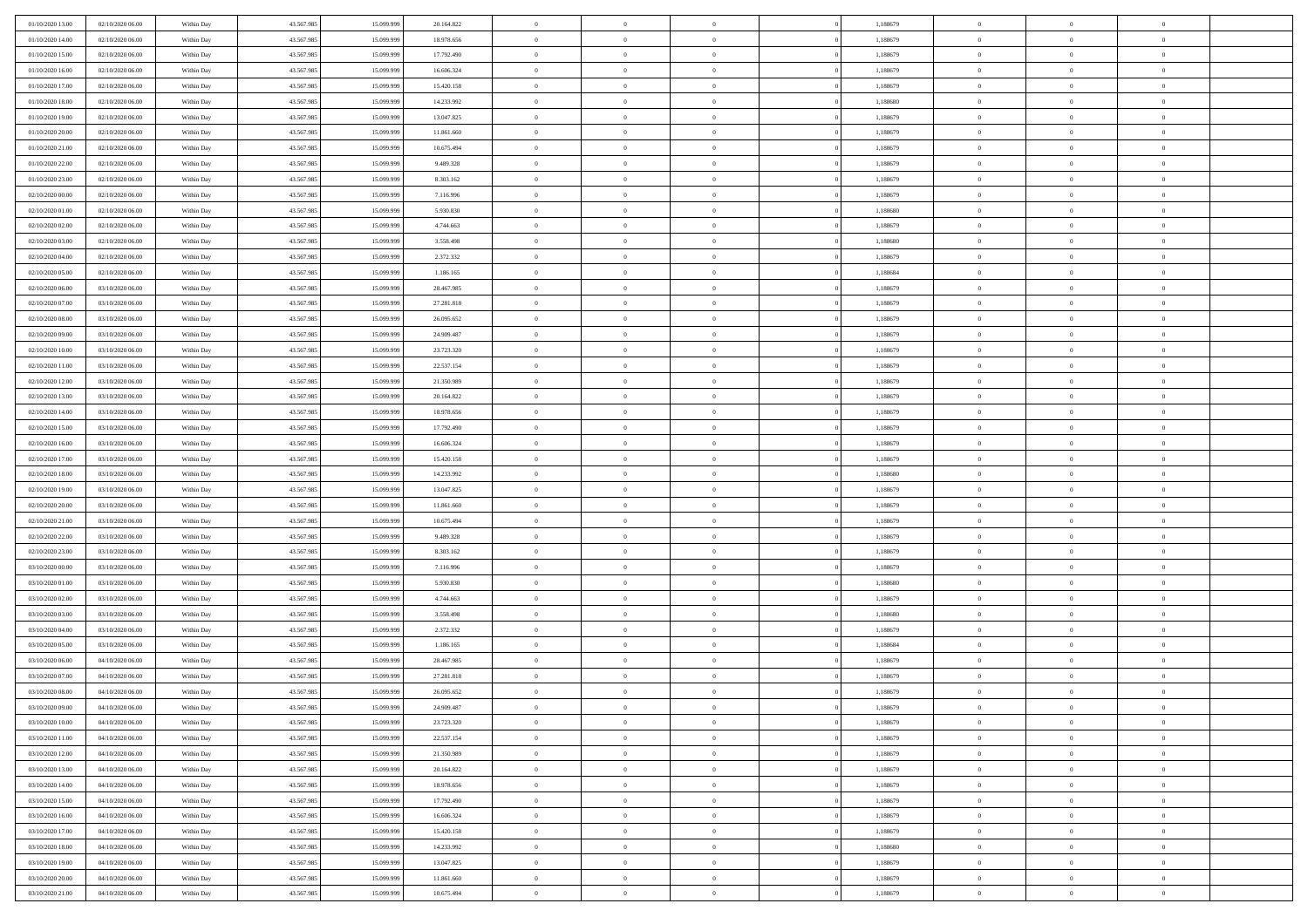| 03/10/2020 22.00 | 04/10/2020 06:00 | Within Day | 43.567.985 | 15.099.999 | 9.489.328  | $\bf{0}$       | $\overline{0}$ | $\overline{0}$ | 1,188679 | $\bf{0}$       | $\overline{0}$ | $\,0\,$        |  |
|------------------|------------------|------------|------------|------------|------------|----------------|----------------|----------------|----------|----------------|----------------|----------------|--|
| 03/10/2020 23.00 | 04/10/2020 06.00 | Within Day | 43.567.985 | 15,099.99  | 8.303.162  | $\theta$       | $\overline{0}$ | $\mathbf{0}$   | 1,188679 | $\theta$       | $\mathbf{0}$   | $\theta$       |  |
| 04/10/2020 00:00 | 04/10/2020 06:00 | Within Day | 43.567.985 | 15.099.999 | 7.116.996  | $\theta$       | $\overline{0}$ | $\mathbf{0}$   | 1,188679 | $\mathbf{0}$   | $\overline{0}$ | $\overline{0}$ |  |
| 04/10/2020 01:00 | 04/10/2020 06.00 | Within Day | 43.567.985 | 15.099.999 | 5.930.830  | $\,$ 0 $\,$    | $\overline{0}$ | $\overline{0}$ | 1,188680 | $\bf{0}$       | $\overline{0}$ | $\bf{0}$       |  |
| 04/10/2020 02.00 | 04/10/2020 06.00 | Within Day | 43.567.985 | 15.099.999 | 4.744.663  | $\bf{0}$       | $\overline{0}$ | $\mathbf{0}$   | 1,188679 | $\bf{0}$       | $\theta$       | $\,0\,$        |  |
| 04/10/2020 03:00 | 04/10/2020 06:00 | Within Day | 43.567.985 | 15.099.999 | 3.558.498  | $\theta$       | $\overline{0}$ | $\mathbf{0}$   | 1,188680 | $\mathbf{0}$   | $\overline{0}$ | $\overline{0}$ |  |
| 04/10/2020 04:00 | 04/10/2020 06:00 | Within Day | 43.567.985 | 15.099.999 | 2.372.332  | $\,$ 0 $\,$    | $\overline{0}$ | $\overline{0}$ | 1,188679 | $\bf{0}$       | $\overline{0}$ | $\,0\,$        |  |
| 04/10/2020 05:00 | 04/10/2020 06.00 | Within Day | 43.567.985 | 15,099,999 | 1.186.165  | $\theta$       | $\overline{0}$ | $\mathbf{0}$   | 1,188684 | $\,$ 0 $\,$    | $\overline{0}$ | $\theta$       |  |
| 04/10/2020 06:00 | 05/10/2020 06:00 | Within Day | 43.567.985 | 15.099.999 | 28.467.985 | $\theta$       | $\overline{0}$ | $\overline{0}$ | 1,188679 | $\mathbf{0}$   | $\bf{0}$       | $\overline{0}$ |  |
| 04/10/2020 07.00 | 05/10/2020 06.00 | Within Day | 43.567.985 | 15.099.999 | 27.281.818 | $\,$ 0 $\,$    | $\overline{0}$ | $\Omega$       | 1,188679 | $\bf{0}$       | $\overline{0}$ | $\,0\,$        |  |
| 04/10/2020 08:00 | 05/10/2020 06.00 | Within Day | 43.567.985 | 15,099,999 | 26.095.652 | $\bf{0}$       | $\overline{0}$ | $\mathbf{0}$   | 1,188679 | $\bf{0}$       | $\mathbf{0}$   | $\theta$       |  |
| 04/10/2020 09:00 | 05/10/2020 06:00 | Within Day | 43.567.985 | 15.099.999 | 24.909.487 | $\theta$       | $\overline{0}$ |                | 1,188679 | $\mathbf{0}$   | $\overline{0}$ | $\overline{0}$ |  |
| 04/10/2020 11:00 |                  |            |            |            |            | $\,$ 0 $\,$    |                | $\mathbf{0}$   |          | $\bf{0}$       |                | $\bf{0}$       |  |
|                  | 05/10/2020 06:00 | Within Day | 43.567.985 | 15.099.999 | 22.537.154 |                | $\overline{0}$ | $\overline{0}$ | 1,188679 |                | $\overline{0}$ |                |  |
| 04/10/2020 12:00 | 05/10/2020 06:00 | Within Day | 43.567.985 | 15.099.999 | 21.350.989 | $\bf{0}$       | $\overline{0}$ | $\mathbf{0}$   | 1,188679 | $\bf{0}$       | $\theta$       | $\,0\,$        |  |
| 04/10/2020 13:00 | 05/10/2020 06:00 | Within Dav | 43.567.985 | 15.099.999 | 20.164.822 | $\theta$       | $\overline{0}$ | $\mathbf{0}$   | 1,188679 | $\mathbf{0}$   | $\bf{0}$       | $\overline{0}$ |  |
| 04/10/2020 14:00 | 05/10/2020 06.00 | Within Day | 43.567.985 | 15.099.999 | 18.978.656 | $\,$ 0 $\,$    | $\overline{0}$ | $\Omega$       | 1,188679 | $\bf{0}$       | $\overline{0}$ | $\bf{0}$       |  |
| 04/10/2020 15:00 | 05/10/2020 06.00 | Within Day | 43.567.985 | 15.099.999 | 17.792.490 | $\,$ 0         | $\overline{0}$ | $\mathbf{0}$   | 1,188679 | $\bf{0}$       | $\overline{0}$ | $\theta$       |  |
| 04/10/2020 16:00 | 05/10/2020 06:00 | Within Day | 43.567.985 | 15.099.999 | 16.606.324 | $\theta$       | $\overline{0}$ | $\mathbf{0}$   | 1,188679 | $\mathbf{0}$   | $\overline{0}$ | $\overline{0}$ |  |
| 04/10/2020 17.00 | 05/10/2020 06:00 | Within Day | 43.567.985 | 15.099.999 | 15.420.158 | $\bf{0}$       | $\overline{0}$ | $\Omega$       | 1,188679 | $\bf{0}$       | $\overline{0}$ | $\,0\,$        |  |
| 04/10/2020 18:00 | 05/10/2020 06.00 | Within Day | 43.567.985 | 15.099.999 | 14.233.992 | $\bf{0}$       | $\overline{0}$ | $\mathbf{0}$   | 1,188680 | $\bf{0}$       | $\mathbf{0}$   | $\theta$       |  |
| 04/10/2020 19:00 | 05/10/2020 06:00 | Within Dav | 43.567.985 | 15.099.999 | 13.047.825 | $\theta$       | $\overline{0}$ | $\mathbf{0}$   | 1,188679 | $\mathbf{0}$   | $\overline{0}$ | $\overline{0}$ |  |
| 04/10/2020 20:00 | 05/10/2020 06.00 | Within Day | 43.567.985 | 15.099.999 | 11.861.660 | $\,$ 0 $\,$    | $\overline{0}$ | $\overline{0}$ | 1,188679 | $\bf{0}$       | $\overline{0}$ | $\bf{0}$       |  |
| 04/10/2020 21:00 | 05/10/2020 06.00 | Within Day | 43.567.985 | 15.099.999 | 10.675.494 | $\bf{0}$       | $\overline{0}$ | $\mathbf{0}$   | 1,188679 | $\bf{0}$       | $\theta$       | $\,0\,$        |  |
| 04/10/2020 22.00 | 05/10/2020 06:00 | Within Dav | 43.567.985 | 15.099.999 | 9.489.328  | $\theta$       | $\overline{0}$ | $\mathbf{0}$   | 1,188679 | $\mathbf{0}$   | $\overline{0}$ | $\overline{0}$ |  |
| 04/10/2020 23.00 | 05/10/2020 06:00 | Within Day | 43.567.985 | 15.099.999 | 8.303.162  | $\,$ 0 $\,$    | $\overline{0}$ | $\overline{0}$ | 1,188679 | $\bf{0}$       | $\overline{0}$ | $\,0\,$        |  |
| 05/10/2020 00:00 | 05/10/2020 06.00 | Within Day | 43.567.985 | 15.099.999 | 7.116.996  | $\,$ 0         | $\overline{0}$ | $\mathbf{0}$   | 1,188679 | $\bf{0}$       | $\overline{0}$ | $\theta$       |  |
| 05/10/2020 01:00 | 05/10/2020 06:00 | Within Day | 43.567.985 | 15.099.999 | 5.930.830  | $\theta$       | $\overline{0}$ | $\overline{0}$ | 1,188680 | $\mathbf{0}$   | $\bf{0}$       | $\overline{0}$ |  |
| 05/10/2020 02.00 | 05/10/2020 06.00 | Within Day | 43.567.985 | 15.099.999 | 4.744.663  | $\,$ 0 $\,$    | $\overline{0}$ | $\Omega$       | 1,188679 | $\bf{0}$       | $\overline{0}$ | $\,0\,$        |  |
| 05/10/2020 03:00 | 05/10/2020 06.00 | Within Day | 43.567.985 | 15,099,999 | 3.558.498  | $\bf{0}$       | $\overline{0}$ | $\mathbf{0}$   | 1,188680 | $\bf{0}$       | $\mathbf{0}$   | $\theta$       |  |
| 05/10/2020 04:00 | 05/10/2020 06:00 | Within Dav | 43.567.985 | 15.099.999 | 2.372.332  | $\theta$       | $\overline{0}$ | $\overline{0}$ | 1,188679 | $\mathbf{0}$   | $\overline{0}$ | $\overline{0}$ |  |
| 05/10/2020 05:00 | 05/10/2020 06:00 | Within Day | 43.567.985 | 15.099.999 | 1.186.165  | $\theta$       | $\overline{0}$ | $\overline{0}$ | 1,188684 | $\,$ 0         | $\overline{0}$ | $\,$ 0 $\,$    |  |
| 05/10/2020 06:00 | 06/10/2020 06:00 | Within Day | 43.567.985 | 15.099.999 | 28.467.985 | $\bf{0}$       | $\overline{0}$ | $\mathbf{0}$   | 1,188679 | $\bf{0}$       | $\mathbf{0}$   | $\bf{0}$       |  |
| 05/10/2020 07:00 | 06/10/2020 06:00 | Within Dav | 43.567.985 | 15.099.999 | 27.281.818 | $\theta$       | $\overline{0}$ | $\mathbf{0}$   | 1,188679 | $\mathbf{0}$   | $\overline{0}$ | $\overline{0}$ |  |
| 05/10/2020 08:00 | 06/10/2020 06:00 | Within Day | 43.567.985 | 15.099.999 | 26.095.652 | $\theta$       | $\overline{0}$ | $\overline{0}$ | 1,188679 | $\,$ 0         | $\overline{0}$ | $\theta$       |  |
| 05/10/2020 09:00 | 06/10/2020 06:00 | Within Day | 43.567.985 | 15.099.999 | 24.909.487 | $\bf{0}$       | $\overline{0}$ | $\mathbf{0}$   | 1,188679 | $\mathbf{0}$   | $\overline{0}$ | $\overline{0}$ |  |
| 05/10/2020 10:00 | 06/10/2020 06:00 | Within Day | 43.567.985 | 15.099.999 | 23.723.320 | $\theta$       | $\overline{0}$ | $\mathbf{0}$   | 1,188679 | $\mathbf{0}$   | $\overline{0}$ | $\overline{0}$ |  |
| 05/10/2020 11:00 | 06/10/2020 06:00 | Within Day | 43.567.985 | 15.099.999 | 22.537.154 | $\theta$       | $\overline{0}$ | $\overline{0}$ | 1,188679 | $\,$ 0         | $\overline{0}$ | $\theta$       |  |
| 05/10/2020 12:00 | 06/10/2020 06:00 | Within Day | 43.567.985 | 15.099.999 | 21.350.989 | $\bf{0}$       | $\overline{0}$ | $\mathbf{0}$   | 1,188679 | $\bf{0}$       | $\mathbf{0}$   | $\bf{0}$       |  |
| 05/10/2020 13:00 | 06/10/2020 06:00 | Within Dav | 43.567.985 | 15.099.999 | 20.164.822 | $\theta$       | $\overline{0}$ | $\overline{0}$ | 1,188679 | $\mathbf{0}$   | $\overline{0}$ | $\overline{0}$ |  |
| 05/10/2020 14:00 | 06/10/2020 06:00 | Within Day | 43.567.985 | 15.099.999 | 18.978.656 | $\,$ 0 $\,$    | 2.674.523      | $\overline{0}$ | 1,188679 | $\,$ 0         | $\overline{0}$ | $\,$ 0 $\,$    |  |
| 05/10/2020 15:00 | 06/10/2020 06:00 | Within Day | 43.567.985 | 17.774.521 | 15.285.125 | $\,$ 0         | $\overline{0}$ | $\mathbf{0}$   | 1,188679 | $\,$ 0 $\,$    | $\bf{0}$       | $\bf{0}$       |  |
| 05/10/2020 16:00 | 06/10/2020 06:00 | Within Dav | 43.567.985 | 17.774.521 | 14.266.116 | $\theta$       | $\overline{0}$ | $\mathbf{0}$   | 1,188679 | $\mathbf{0}$   | $\overline{0}$ | $\theta$       |  |
| 05/10/2020 17:00 | 06/10/2020 06:00 | Within Day | 43.567.985 | 17.774.521 | 13.247.108 | $\overline{0}$ | $\overline{0}$ | $\overline{0}$ | 1,188679 | $\,$ 0         | $\overline{0}$ | $\theta$       |  |
| 05/10/2020 18:00 | 06/10/2020 06:00 | Within Day | 43.567.985 | 17.774.521 | 12.228.100 | $\bf{0}$       | $\overline{0}$ | $\mathbf{0}$   | 1,188680 | $\bf{0}$       | $\overline{0}$ | $\bf{0}$       |  |
| 05/10/2020 19:00 | 06/10/2020 06:00 | Within Day | 43.567.985 | 17.774.521 | 11.209.091 | $\overline{0}$ | $\theta$       |                | 1,188679 | $\overline{0}$ | $^{\circ}$     | $\theta$       |  |
| 05/10/2020 20:00 | 06/10/2020 06:00 | Within Day | 43.567.985 | 17.774.521 | 10.190.083 | $\,$ 0 $\,$    | $\overline{0}$ | $\overline{0}$ | 1,188679 | $\,$ 0 $\,$    | $\bf{0}$       | $\theta$       |  |
| 05/10/2020 21.00 | 06/10/2020 06:00 | Within Day | 43.567.985 | 17.774.521 | 9.171.074  | $\bf{0}$       | $\,$ 0 $\,$    | $\mathbf{0}$   | 1,188679 | $\,$ 0 $\,$    | $\overline{0}$ | $\overline{0}$ |  |
| 05/10/2020 22.00 | 06/10/2020 06:00 | Within Day | 43.567.985 | 17.774.521 | 8.152.067  | $\overline{0}$ | $\overline{0}$ | $\overline{0}$ | 1,188679 | $\,$ 0 $\,$    | $\bf{0}$       | $\mathbf{0}$   |  |
| 05/10/2020 23:00 | 06/10/2020 06:00 | Within Day | 43.567.985 | 17.774.521 | 7.133.058  | $\,$ 0 $\,$    | $\overline{0}$ | $\overline{0}$ | 1,188679 | $\,$ 0 $\,$    | $\bf{0}$       | $\,$ 0 $\,$    |  |
| 06/10/2020 00:00 | 06/10/2020 06:00 | Within Day | 43.567.985 | 17.774.521 | 6.114.049  | $\,$ 0 $\,$    | $\,$ 0 $\,$    | $\overline{0}$ | 1,188679 | $\,$ 0 $\,$    | $\overline{0}$ | $\overline{0}$ |  |
| 06/10/2020 01:00 | 06/10/2020 06:00 | Within Day | 43.567.985 | 17.774.521 | 5.095.042  | $\overline{0}$ | $\overline{0}$ | $\overline{0}$ | 1,188680 | $\mathbf{0}$   | $\overline{0}$ | $\overline{0}$ |  |
| 06/10/2020 02:00 | 06/10/2020 06:00 | Within Day | 43.567.985 | 17.774.521 | 4.076.033  | $\,$ 0 $\,$    | $\overline{0}$ | $\overline{0}$ | 1,188679 | $\,$ 0 $\,$    | $\overline{0}$ | $\,$ 0 $\,$    |  |
| 06/10/2020 03:00 | 06/10/2020 06:00 | Within Day | 43.567.985 | 17.774.521 | 3.057.024  | $\bf{0}$       | $\overline{0}$ | $\overline{0}$ | 1,188680 | $\mathbf{0}$   | $\overline{0}$ | $\overline{0}$ |  |
| 06/10/2020 04:00 | 06/10/2020 06:00 | Within Day | 43.567.985 | 17.774.521 | 2.038.016  | $\overline{0}$ | $\overline{0}$ | $\overline{0}$ | 1,188679 | $\mathbf{0}$   | $\bf{0}$       | $\overline{0}$ |  |
|                  |                  |            |            |            |            | $\,$ 0 $\,$    |                | $\overline{0}$ |          |                | $\mathbf{0}$   | $\,$ 0 $\,$    |  |
| 06/10/2020 05:00 | 06/10/2020 06:00 | Within Day | 43.567.985 | 17.774.521 | 1.019.008  |                | $\overline{0}$ |                | 1,188684 | $\,$ 0 $\,$    |                |                |  |
| 06/10/2020 06:00 | 07/10/2020 06.00 | Within Day | 43.567.985 | 15.099.999 | 28.467.985 | $\,$ 0 $\,$    | $\,$ 0 $\,$    | $\overline{0}$ | 1,188679 | $\bf{0}$       | $\overline{0}$ | $\overline{0}$ |  |
| 06/10/2020 07:00 | 07/10/2020 06:00 | Within Day | 43.567.985 | 15.099.999 | 27.281.818 | $\theta$       | $\overline{0}$ | $\overline{0}$ | 1,188679 | $\mathbf{0}$   | $\overline{0}$ | $\overline{0}$ |  |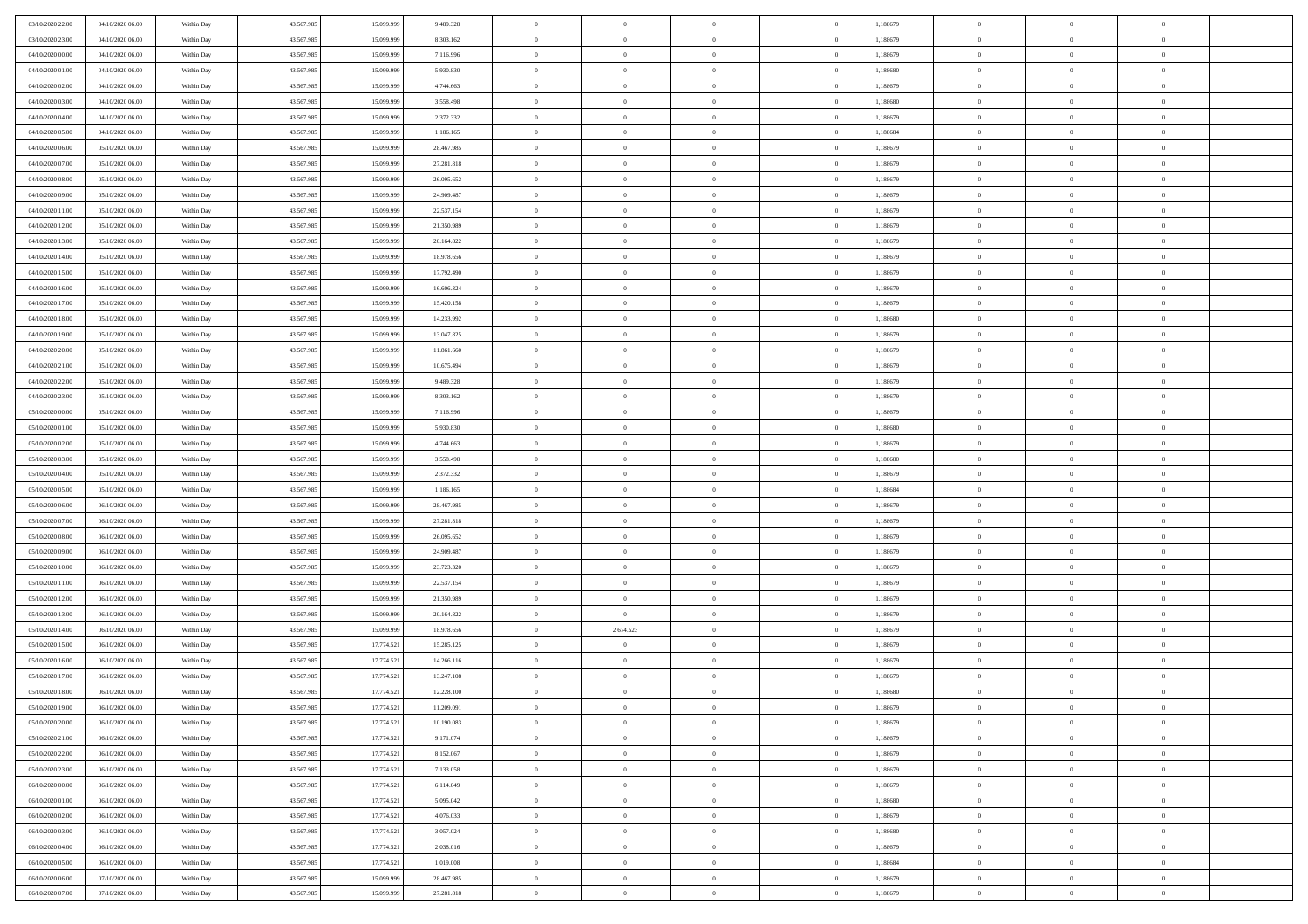| 06/10/2020 08:00 | 07/10/2020 06:00                     | Within Day | 43.567.985 | 15.099.999 | 26.095.652 | $\,$ 0 $\,$    | $\overline{0}$ | $\overline{0}$           | 1,188679 | $\bf{0}$       | $\overline{0}$ | $\,0\,$        |  |
|------------------|--------------------------------------|------------|------------|------------|------------|----------------|----------------|--------------------------|----------|----------------|----------------|----------------|--|
| 06/10/2020 09:00 | 07/10/2020 06:00                     | Within Day | 43.567.985 | 15,099.99  | 24.909.487 | $\theta$       | $\overline{0}$ | $\mathbf{0}$             | 1,188679 | $\theta$       | $\mathbf{0}$   | $\theta$       |  |
| 06/10/2020 10:00 | 07/10/2020 06:00                     | Within Dav | 43.567.985 | 15.099.999 | 23.723.320 | $\theta$       | $\overline{0}$ | $\mathbf{0}$             | 1,188679 | $\mathbf{0}$   | $\overline{0}$ | $\overline{0}$ |  |
| 06/10/2020 11:00 | 07/10/2020 06.00                     | Within Day | 43.567.985 | 15.099.999 | 22.537.154 | $\,$ 0 $\,$    | $\overline{0}$ | $\overline{0}$           | 1,188679 | $\bf{0}$       | $\overline{0}$ | $\bf{0}$       |  |
| 06/10/2020 12:00 | 07/10/2020 06.00                     | Within Day | 43.567.985 | 15.099.999 | 21.350.989 | $\bf{0}$       | $\overline{0}$ | $\mathbf{0}$             | 1,188679 | $\bf{0}$       | $\theta$       | $\,0\,$        |  |
| 06/10/2020 13:00 | 07/10/2020 06:00                     | Within Dav | 43.567.985 | 15.099.999 | 20.164.822 | $\theta$       | $\overline{0}$ | $\mathbf{0}$             | 1,188679 | $\mathbf{0}$   | $\overline{0}$ | $\overline{0}$ |  |
| 06/10/2020 14:00 | 07/10/2020 06:00                     | Within Day | 43.567.985 | 15.099.999 | 18.978.656 | $\,$ 0 $\,$    | $\overline{0}$ | $\overline{0}$           | 1,188679 | $\bf{0}$       | $\overline{0}$ | $\,0\,$        |  |
|                  |                                      |            |            | 15,099,999 |            | $\overline{0}$ | $\overline{0}$ | $\mathbf{0}$             |          | $\,$ 0 $\,$    | $\overline{0}$ | $\theta$       |  |
| 06/10/2020 15:00 | 07/10/2020 06:00                     | Within Day | 43.567.985 |            | 17.792.490 | $\theta$       |                |                          | 1,188679 | $\mathbf{0}$   |                | $\overline{0}$ |  |
| 06/10/2020 16:00 | 07/10/2020 06:00                     | Within Day | 43.567.985 | 15.099.999 | 16.606.324 |                | $\overline{0}$ | $\mathbf{0}$<br>$\Omega$ | 1,188679 |                | $\bf{0}$       |                |  |
| 06/10/2020 17.00 | 07/10/2020 06.00                     | Within Day | 43.567.985 | 15.099.999 | 15.420.158 | $\,$ 0 $\,$    | $\overline{0}$ |                          | 1,188679 | $\bf{0}$       | $\overline{0}$ | $\,0\,$        |  |
| 06/10/2020 18:00 | 07/10/2020 06.00                     | Within Day | 43.567.985 | 15,099,999 | 14.233.992 | $\bf{0}$       | $\overline{0}$ | $\mathbf{0}$             | 1,188680 | $\bf{0}$       | $\mathbf{0}$   | $\theta$       |  |
| 06/10/2020 19:00 | 07/10/2020 06:00                     | Within Dav | 43.567.985 | 15.099.999 | 13.047.825 | $\theta$       | $\overline{0}$ | $\mathbf{0}$             | 1,188679 | $\mathbf{0}$   | $\overline{0}$ | $\overline{0}$ |  |
| 06/10/2020 20:00 | 07/10/2020 06:00                     | Within Day | 43.567.985 | 15.099.999 | 11.861.660 | $\,$ 0 $\,$    | $\overline{0}$ | $\overline{0}$           | 1,188679 | $\bf{0}$       | $\overline{0}$ | $\bf{0}$       |  |
| 06/10/2020 21:00 | 07/10/2020 06.00                     | Within Day | 43.567.985 | 15.099.999 | 10.675.494 | $\bf{0}$       | $\overline{0}$ | $\mathbf{0}$             | 1,188679 | $\bf{0}$       | $\theta$       | $\,0\,$        |  |
| 06/10/2020 22.00 | 07/10/2020 06:00                     | Within Dav | 43.567.985 | 15.099.999 | 9.489.328  | $\theta$       | $\overline{0}$ | $\mathbf{0}$             | 1,188679 | $\mathbf{0}$   | $\bf{0}$       | $\overline{0}$ |  |
| 06/10/2020 23.00 | 07/10/2020 06.00                     | Within Day | 43.567.985 | 15.099.999 | 8.303.162  | $\,$ 0 $\,$    | $\overline{0}$ | $\Omega$                 | 1,188679 | $\bf{0}$       | $\overline{0}$ | $\,0\,$        |  |
| 07/10/2020 00:00 | 07/10/2020 06.00                     | Within Day | 43.567.985 | 15.099.999 | 7.116.996  | $\,$ 0         | $\overline{0}$ | $\mathbf{0}$             | 1,188679 | $\bf{0}$       | $\overline{0}$ | $\theta$       |  |
| 07/10/2020 01:00 | 07/10/2020 06:00                     | Within Day | 43.567.985 | 15.099.999 | 5.930.830  | $\theta$       | $\overline{0}$ | $\mathbf{0}$             | 1,188680 | $\mathbf{0}$   | $\overline{0}$ | $\overline{0}$ |  |
| 07/10/2020 02.00 | 07/10/2020 06:00                     | Within Day | 43.567.985 | 15.099.999 | 4.744.663  | $\,$ 0 $\,$    | $\overline{0}$ | $\Omega$                 | 1,188679 | $\bf{0}$       | $\overline{0}$ | $\,0\,$        |  |
| 07/10/2020 03:00 | 07/10/2020 06.00                     | Within Day | 43.567.985 | 15.099.999 | 3.558.498  | $\bf{0}$       | $\overline{0}$ | $\mathbf{0}$             | 1,188680 | $\bf{0}$       | $\mathbf{0}$   | $\theta$       |  |
| 07/10/2020 04:00 | 07/10/2020 06:00                     | Within Dav | 43.567.985 | 15.099.999 | 2.372.332  | $\theta$       | $\overline{0}$ | $\mathbf{0}$             | 1,188679 | $\mathbf{0}$   | $\overline{0}$ | $\overline{0}$ |  |
| 07/10/2020 05:00 | 07/10/2020 06.00                     | Within Day | 43.567.985 | 15.099.999 | 1.186.165  | $\,$ 0 $\,$    | $\overline{0}$ | $\overline{0}$           | 1,188684 | $\bf{0}$       | $\overline{0}$ | $\bf{0}$       |  |
| 07/10/2020 06:00 | 08/10/2020 06:00                     | Within Day | 43.567.985 | 15.099.999 | 28.467.985 | $\bf{0}$       | $\overline{0}$ | $\mathbf{0}$             | 1,188679 | $\bf{0}$       | $\theta$       | $\,0\,$        |  |
| 07/10/2020 07:00 | 08/10/2020 06:00                     | Within Dav | 43.567.985 | 15.099.999 | 27.281.818 | $\theta$       | $\overline{0}$ | $\mathbf{0}$             | 1,188679 | $\mathbf{0}$   | $\overline{0}$ | $\theta$       |  |
| 07/10/2020 08:00 | 08/10/2020 06:00                     | Within Day | 43.567.985 | 15.099.999 | 26.095.652 | $\,$ 0 $\,$    | $\overline{0}$ | $\overline{0}$           | 1,188679 | $\bf{0}$       | $\overline{0}$ | $\,0\,$        |  |
| 07/10/2020 09:00 | 08/10/2020 06:00                     | Within Day | 43.567.985 | 15.099.999 | 24.909.487 | $\,$ 0         | $\overline{0}$ | $\mathbf{0}$             | 1,188679 | $\bf{0}$       | $\overline{0}$ | $\theta$       |  |
| 07/10/2020 10:00 | 08/10/2020 06:00                     | Within Day | 43.567.985 | 15.099.999 | 23.723.320 | $\theta$       | $\overline{0}$ | $\overline{0}$           | 1,188679 | $\mathbf{0}$   | $\bf{0}$       | $\overline{0}$ |  |
| 07/10/2020 11:00 | 08/10/2020 06:00                     | Within Day | 43.567.985 | 15.099.999 | 22.537.154 | $\,$ 0 $\,$    | $\overline{0}$ | $\Omega$                 | 1,188679 | $\bf{0}$       | $\overline{0}$ | $\,0\,$        |  |
| 07/10/2020 12:00 | 08/10/2020 06:00                     | Within Day | 43.567.985 | 15.099.999 | 21.350.989 | $\bf{0}$       | $\overline{0}$ | $\mathbf{0}$             | 1,188679 | $\bf{0}$       | $\mathbf{0}$   | $\theta$       |  |
| 07/10/2020 13:00 | 08/10/2020 06:00                     | Within Dav | 43.567.985 | 15.099.999 | 20.164.822 | $\theta$       | $\overline{0}$ | $\overline{0}$           | 1,188679 | $\mathbf{0}$   | $\overline{0}$ | $\overline{0}$ |  |
| 07/10/2020 14:00 | 08/10/2020 06:00                     | Within Day | 43.567.985 | 15.099.999 | 18.978.656 | $\theta$       | $\overline{0}$ | $\overline{0}$           | 1,188679 | $\,$ 0         | $\overline{0}$ | $\,$ 0 $\,$    |  |
| 07/10/2020 15:00 | 08/10/2020 06:00                     | Within Day | 43.567.985 | 15.099.999 | 17.792.490 | $\bf{0}$       | $\overline{0}$ | $\mathbf{0}$             | 1,188679 | $\bf{0}$       | $\mathbf{0}$   | $\bf{0}$       |  |
| 07/10/2020 16:00 | 08/10/2020 06:00                     | Within Dav | 43.567.985 | 15.099.999 | 16.606.324 | $\theta$       | $\overline{0}$ | $\mathbf{0}$             | 1,188679 | $\mathbf{0}$   | $\overline{0}$ | $\overline{0}$ |  |
| 07/10/2020 17:00 | 08/10/2020 06:00                     | Within Day | 43.567.985 | 15.099.999 | 15.420.158 | $\theta$       | $\overline{0}$ | $\overline{0}$           | 1,188679 | $\,$ 0         | $\overline{0}$ | $\theta$       |  |
| 07/10/2020 18:00 | 08/10/2020 06:00                     | Within Day | 43.567.985 | 15.099.999 | 14.233.992 | $\bf{0}$       | $\overline{0}$ | $\mathbf{0}$             | 1,188680 | $\bf{0}$       | $\overline{0}$ | $\overline{0}$ |  |
| 07/10/2020 19:00 | 08/10/2020 06:00                     | Within Day | 43.567.985 | 15.099.999 | 13.047.825 | $\theta$       | $\overline{0}$ | $\mathbf{0}$             | 1,188679 | $\mathbf{0}$   | $\overline{0}$ | $\overline{0}$ |  |
| 07/10/2020 20:00 | 08/10/2020 06:00                     | Within Day | 43.567.985 | 15.099.999 | 11.861.660 | $\theta$       | $\overline{0}$ | $\overline{0}$           | 1,188679 | $\,$ 0         | $\overline{0}$ | $\theta$       |  |
| 07/10/2020 21:00 | 08/10/2020 06:00                     | Within Day | 43.567.985 | 15.099.999 | 10.675.494 | $\bf{0}$       | $\overline{0}$ | $\mathbf{0}$             | 1,188679 | $\bf{0}$       | $\mathbf{0}$   | $\bf{0}$       |  |
| 07/10/2020 22.00 | 08/10/2020 06:00                     | Within Dav | 43.567.985 | 15.099.999 | 9.489.328  | $\theta$       | $\overline{0}$ | $\mathbf{0}$             | 1,188679 | $\mathbf{0}$   | $\overline{0}$ | $\overline{0}$ |  |
|                  |                                      |            |            |            |            |                |                |                          |          |                |                |                |  |
| 07/10/2020 23:00 | 08/10/2020 06:00                     | Within Day | 43.567.985 | 15.099.999 | 8.303.162  | $\,$ 0 $\,$    | $\overline{0}$ | $\overline{0}$           | 1,188679 | $\,$ 0         | $\overline{0}$ | $\,$ 0 $\,$    |  |
| 08/10/2020 00:00 | 08/10/2020 06:00<br>08/10/2020 06:00 | Within Day | 43.567.985 | 15.099.999 | 7.116.996  | $\,$ 0         | $\,$ 0 $\,$    | $\overline{0}$           | 1,188679 | $\,$ 0 $\,$    | $\overline{0}$ | $\bf{0}$       |  |
| 08/10/2020 01:00 |                                      | Within Dav | 43.567.985 | 15.099.999 | 5.930.830  | $\theta$       | $\overline{0}$ | $\mathbf{0}$             | 1,188680 | $\mathbf{0}$   | $\overline{0}$ | $\theta$       |  |
| 08/10/2020 02:00 | 08/10/2020 06:00                     | Within Day | 43.567.985 | 15.099.999 | 4.744.663  | $\overline{0}$ | $\overline{0}$ | $\overline{0}$           | 1,188679 | $\overline{0}$ | $\overline{0}$ | $\theta$       |  |
| 08/10/2020 03:00 | 08/10/2020 06:00                     | Within Day | 43.567.985 | 15.099.999 | 3.558.498  | $\bf{0}$       | $\overline{0}$ | $\mathbf{0}$             | 1,188680 | $\bf{0}$       | $\overline{0}$ | $\bf{0}$       |  |
| 08/10/2020 04:00 | 08/10/2020 06:00                     | Within Day | 43.567.985 | 15.099.999 | 2.372.332  | $\overline{0}$ | $\theta$       |                          | 1,188679 | $\overline{0}$ | $^{\circ}$     | $\theta$       |  |
| 08/10/2020 05:00 | 08/10/2020 06:00                     | Within Day | 43.567.985 | 15.099.999 | 1.186.165  | $\,$ 0 $\,$    | $\overline{0}$ | $\overline{0}$           | 1,188684 | $\,$ 0 $\,$    | $\bf{0}$       | $\theta$       |  |
| 08/10/2020 06:00 | 09/10/2020 06:00                     | Within Day | 43.567.985 | 15,099,999 | 28.467.985 | $\bf{0}$       | $\,$ 0 $\,$    | $\mathbf{0}$             | 1,188679 | $\,$ 0 $\,$    | $\overline{0}$ | $\overline{0}$ |  |
| 08/10/2020 07:00 | 09/10/2020 06:00                     | Within Day | 43.567.985 | 15.099.999 | 27.281.818 | $\mathbf{0}$   | $\overline{0}$ | $\overline{0}$           | 1,188679 | $\,$ 0 $\,$    | $\bf{0}$       | $\mathbf{0}$   |  |
| 08/10/2020 08:00 | 09/10/2020 06:00                     | Within Day | 43.567.985 | 15.099.999 | 26.095.652 | $\,$ 0 $\,$    | $\overline{0}$ | $\overline{0}$           | 1,188679 | $\,$ 0 $\,$    | $\bf{0}$       | $\,$ 0 $\,$    |  |
| 08/10/2020 09:00 | 09/10/2020 06.00                     | Within Day | 43.567.985 | 15.099.999 | 24.909.487 | $\,$ 0 $\,$    | $\,$ 0 $\,$    | $\overline{0}$           | 1,188679 | $\,$ 0 $\,$    | $\overline{0}$ | $\overline{0}$ |  |
| 08/10/2020 10:00 | 09/10/2020 06:00                     | Within Day | 43.567.985 | 15.099.999 | 23.723.320 | $\mathbf{0}$   | $\overline{0}$ | $\overline{0}$           | 1,188679 | $\mathbf{0}$   | $\overline{0}$ | $\overline{0}$ |  |
| 08/10/2020 11:00 | 09/10/2020 06:00                     | Within Day | 43.567.985 | 15.099.999 | 22.537.154 | $\,$ 0 $\,$    | $\overline{0}$ | $\overline{0}$           | 1,188679 | $\,$ 0 $\,$    | $\mathbf{0}$   | $\,$ 0 $\,$    |  |
| 08/10/2020 12:00 | 09/10/2020 06.00                     | Within Day | 43.567.985 | 15.099.999 | 21.350.989 | $\bf{0}$       | $\overline{0}$ | $\overline{0}$           | 1,188679 | $\,$ 0 $\,$    | $\overline{0}$ | $\overline{0}$ |  |
| 08/10/2020 13:00 | 09/10/2020 06:00                     | Within Day | 43.567.985 | 15.099.999 | 20.164.822 | $\mathbf{0}$   | $\overline{0}$ | $\overline{0}$           | 1,188679 | $\mathbf{0}$   | $\bf{0}$       | $\overline{0}$ |  |
| 08/10/2020 14:00 | 09/10/2020 06:00                     | Within Day | 43.567.985 | 15.099.999 | 18.978.656 | $\,$ 0 $\,$    | $\overline{0}$ | $\overline{0}$           | 1,188679 | $\,$ 0 $\,$    | $\mathbf{0}$   | $\,$ 0 $\,$    |  |
| 08/10/2020 15:00 | 09/10/2020 06.00                     | Within Day | 43.567.985 | 15.099.999 | 17.792.490 | $\,$ 0 $\,$    | $\,$ 0 $\,$    | $\overline{0}$           | 1,188679 | $\,$ 0 $\,$    | $\overline{0}$ | $\overline{0}$ |  |
| 08/10/2020 16:00 | 09/10/2020 06:00                     | Within Day | 43.567.985 | 15.099.999 | 16.606.324 | $\theta$       | $\overline{0}$ | $\overline{0}$           | 1,188679 | $\mathbf{0}$   | $\overline{0}$ | $\overline{0}$ |  |
|                  |                                      |            |            |            |            |                |                |                          |          |                |                |                |  |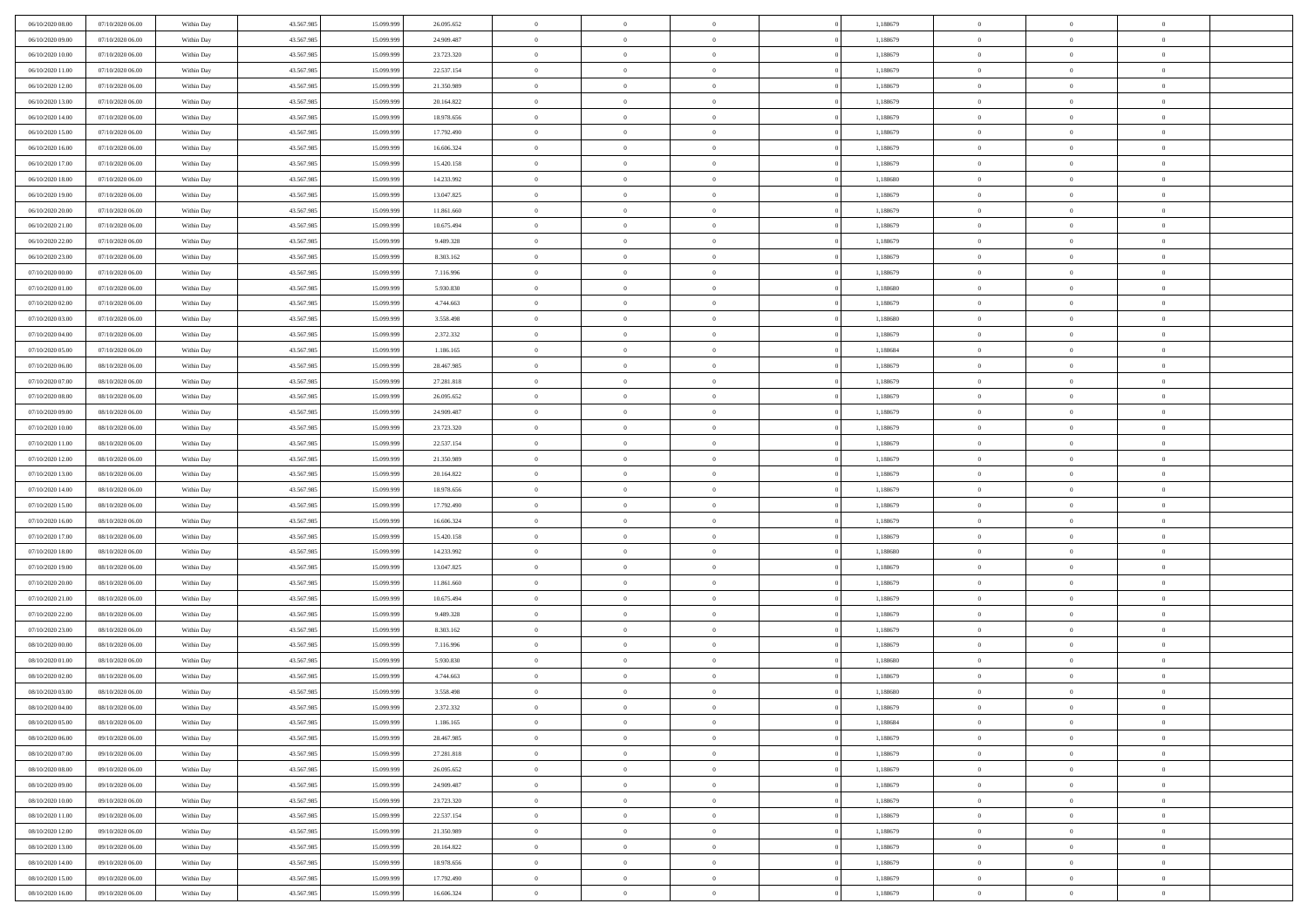| 08/10/2020 17:00 | 09/10/2020 06:00 | Within Day | 43.567.985 | 15.099.999 | 15.420.158 | $\,$ 0 $\,$    | $\overline{0}$ | $\overline{0}$           | 1,188679 | $\bf{0}$       | $\overline{0}$ | $\,0\,$        |  |
|------------------|------------------|------------|------------|------------|------------|----------------|----------------|--------------------------|----------|----------------|----------------|----------------|--|
| 08/10/2020 18:00 | 09/10/2020 06:00 | Within Day | 43.567.985 | 15,099.99  | 14.233.992 | $\theta$       | $\overline{0}$ | $\mathbf{0}$             | 1,188680 | $\theta$       | $\mathbf{0}$   | $\theta$       |  |
| 08/10/2020 19:00 | 09/10/2020 06:00 | Within Day | 43.567.985 | 15.099.999 | 13.047.825 | $\theta$       | $\overline{0}$ | $\mathbf{0}$             | 1,188679 | $\mathbf{0}$   | $\overline{0}$ | $\overline{0}$ |  |
| 08/10/2020 20:00 | 09/10/2020 06.00 | Within Day | 43.567.985 | 15.099.999 | 11.861.660 | $\,$ 0 $\,$    | $\overline{0}$ | $\overline{0}$           | 1,188679 | $\bf{0}$       | $\overline{0}$ | $\bf{0}$       |  |
| 08/10/2020 21:00 | 09/10/2020 06:00 | Within Day | 43.567.985 | 15.099.999 | 10.675.494 | $\bf{0}$       | $\overline{0}$ | $\mathbf{0}$             | 1,188679 | $\bf{0}$       | $\theta$       | $\,0\,$        |  |
| 08/10/2020 22.00 | 09/10/2020 06:00 | Within Day | 43.567.985 | 15.099.999 | 9.489.328  | $\theta$       | $\overline{0}$ | $\mathbf{0}$             | 1,188679 | $\mathbf{0}$   | $\overline{0}$ | $\overline{0}$ |  |
| 08/10/2020 23:00 | 09/10/2020 06:00 | Within Day | 43.567.985 | 15.099.999 | 8.303.162  | $\,$ 0 $\,$    | $\overline{0}$ | $\overline{0}$           | 1,188679 | $\bf{0}$       | $\overline{0}$ | $\,0\,$        |  |
|                  |                  |            |            |            |            | $\overline{0}$ | $\overline{0}$ | $\mathbf{0}$             |          | $\,$ 0 $\,$    | $\overline{0}$ | $\theta$       |  |
| 09/10/2020 00:00 | 09/10/2020 06:00 | Within Day | 43.567.985 | 15.099.999 | 7.116.996  | $\theta$       |                |                          | 1,188679 | $\mathbf{0}$   |                | $\overline{0}$ |  |
| 09/10/2020 01:00 | 09/10/2020 06:00 | Within Day | 43.567.985 | 15.099.999 | 5.930.830  |                | $\overline{0}$ | $\mathbf{0}$<br>$\Omega$ | 1,188680 |                | $\bf{0}$       |                |  |
| 09/10/2020 02.00 | 09/10/2020 06:00 | Within Day | 43.567.985 | 15.099.999 | 4.744.663  | $\,$ 0 $\,$    | $\overline{0}$ |                          | 1,188679 | $\bf{0}$       | $\overline{0}$ | $\,0\,$        |  |
| 09/10/2020 03:00 | 09/10/2020 06.00 | Within Day | 43.567.985 | 15.099.999 | 3.558.498  | $\bf{0}$       | $\overline{0}$ | $\mathbf{0}$             | 1,188680 | $\bf{0}$       | $\mathbf{0}$   | $\theta$       |  |
| 09/10/2020 04:00 | 09/10/2020 06:00 | Within Day | 43.567.985 | 15.099.999 | 2.372.332  | $\theta$       | $\overline{0}$ | $\mathbf{0}$             | 1,188679 | $\mathbf{0}$   | $\overline{0}$ | $\overline{0}$ |  |
| 09/10/2020 05:00 | 09/10/2020 06:00 | Within Day | 43.567.985 | 15.099.999 | 1.186.165  | $\,$ 0 $\,$    | $\overline{0}$ | $\overline{0}$           | 1,188684 | $\bf{0}$       | $\overline{0}$ | $\bf{0}$       |  |
| 09/10/2020 06:00 | 10/10/2020 06:00 | Within Day | 43.567.985 | 15.099.999 | 28.467.985 | $\bf{0}$       | $\overline{0}$ | $\mathbf{0}$             | 1,188679 | $\bf{0}$       | $\theta$       | $\,0\,$        |  |
| 09/10/2020 07:00 | 10/10/2020 06:00 | Within Day | 43.567.985 | 15.099.999 | 27.281.818 | $\theta$       | $\overline{0}$ | $\mathbf{0}$             | 1,188679 | $\mathbf{0}$   | $\overline{0}$ | $\overline{0}$ |  |
| 09/10/2020 08:00 | 10/10/2020 06:00 | Within Day | 43.567.985 | 15.099.999 | 26.095.652 | $\,$ 0 $\,$    | $\overline{0}$ | $\Omega$                 | 1,188679 | $\bf{0}$       | $\overline{0}$ | $\bf{0}$       |  |
| 09/10/2020 09:00 | 10/10/2020 06:00 | Within Day | 43.567.985 | 15.099.999 | 24.909.487 | $\,$ 0         | $\overline{0}$ | $\mathbf{0}$             | 1,188679 | $\bf{0}$       | $\overline{0}$ | $\theta$       |  |
| 09/10/2020 10:00 | 10/10/2020 06:00 | Within Day | 43.567.985 | 15.099.999 | 23.723.320 | $\theta$       | $\overline{0}$ | $\mathbf{0}$             | 1,188679 | $\mathbf{0}$   | $\overline{0}$ | $\overline{0}$ |  |
| 09/10/2020 11:00 | 10/10/2020 06:00 | Within Day | 43.567.985 | 15.099.999 | 22.537.154 | $\,$ 0 $\,$    | $\overline{0}$ | $\Omega$                 | 1,188679 | $\bf{0}$       | $\overline{0}$ | $\,0\,$        |  |
| 09/10/2020 12:00 | 10/10/2020 06:00 | Within Day | 43.567.985 | 15.099.999 | 21.350.989 | $\bf{0}$       | $\overline{0}$ | $\mathbf{0}$             | 1,188679 | $\bf{0}$       | $\mathbf{0}$   | $\theta$       |  |
| 09/10/2020 13:00 | 10/10/2020 06:00 | Within Day | 43.567.985 | 15.099.999 | 20.164.822 | $\theta$       | $\overline{0}$ | $\mathbf{0}$             | 1,188679 | $\mathbf{0}$   | $\overline{0}$ | $\overline{0}$ |  |
| 09/10/2020 14:00 | 10/10/2020 06:00 | Within Day | 43.567.985 | 15.099.999 | 18.978.656 | $\,$ 0 $\,$    | $\overline{0}$ | $\overline{0}$           | 1,188679 | $\bf{0}$       | $\overline{0}$ | $\bf{0}$       |  |
| 09/10/2020 15:00 | 10/10/2020 06:00 | Within Day | 43.567.985 | 15.099.999 | 17.792.490 | $\bf{0}$       | $\overline{0}$ | $\mathbf{0}$             | 1,188679 | $\bf{0}$       | $\theta$       | $\,0\,$        |  |
| 09/10/2020 16:00 | 10/10/2020 06:00 | Within Day | 43.567.985 | 15.099.999 | 16.606.324 | $\theta$       | $\overline{0}$ | $\mathbf{0}$             | 1,188679 | $\mathbf{0}$   | $\overline{0}$ | $\overline{0}$ |  |
| 09/10/2020 17.00 | 10/10/2020 06:00 | Within Day | 43.567.985 | 15.099.999 | 15.420.158 | $\,$ 0 $\,$    | $\overline{0}$ | $\overline{0}$           | 1,188679 | $\bf{0}$       | $\overline{0}$ | $\,0\,$        |  |
| 09/10/2020 18:00 | 10/10/2020 06:00 | Within Day | 43.567.985 | 15,099,999 | 14.233.992 | $\,$ 0         | $\overline{0}$ | $\mathbf{0}$             | 1,188680 | $\bf{0}$       | $\overline{0}$ | $\theta$       |  |
| 09/10/2020 19:00 | 10/10/2020 06:00 | Within Day | 43.567.985 | 15.099.999 | 13.047.825 | $\theta$       | $\overline{0}$ | $\overline{0}$           | 1,188679 | $\mathbf{0}$   | $\bf{0}$       | $\overline{0}$ |  |
| 09/10/2020 20:00 | 10/10/2020 06:00 | Within Day | 43.567.985 | 15.099.999 | 11.861.660 | $\,$ 0 $\,$    | $\overline{0}$ | $\Omega$                 | 1,188679 | $\bf{0}$       | $\overline{0}$ | $\,0\,$        |  |
| 09/10/2020 21:00 | 10/10/2020 06:00 | Within Day | 43.567.985 | 15,099,999 | 10.675.494 | $\bf{0}$       | $\overline{0}$ | $\mathbf{0}$             | 1,188679 | $\bf{0}$       | $\mathbf{0}$   | $\overline{0}$ |  |
| 09/10/2020 22.00 | 10/10/2020 06:00 | Within Day | 43.567.985 | 15.099.999 | 9.489.328  | $\theta$       | $\overline{0}$ | $\overline{0}$           | 1,188679 | $\mathbf{0}$   | $\overline{0}$ | $\overline{0}$ |  |
| 09/10/2020 23:00 | 10/10/2020 06:00 | Within Day | 43.567.985 | 15.099.999 | 8.303.162  | $\theta$       | $\overline{0}$ | $\overline{0}$           | 1,188679 | $\,$ 0         | $\overline{0}$ | $\,$ 0 $\,$    |  |
| 10/10/2020 00:00 | 10/10/2020 06:00 | Within Day | 43.567.985 | 15.099.999 | 7.116.996  | $\bf{0}$       | $\overline{0}$ | $\mathbf{0}$             | 1,188679 | $\bf{0}$       | $\mathbf{0}$   | $\overline{0}$ |  |
| 10/10/2020 01:00 | 10/10/2020 06:00 | Within Day | 43.567.985 | 15.099.999 | 5.930.830  | $\theta$       | $\overline{0}$ | $\mathbf{0}$             | 1,188680 | $\mathbf{0}$   | $\overline{0}$ | $\overline{0}$ |  |
| 10/10/2020 02:00 | 10/10/2020 06:00 | Within Day | 43.567.985 | 15.099.999 | 4.744.663  | $\theta$       | $\overline{0}$ | $\overline{0}$           | 1,188679 | $\,$ 0         | $\overline{0}$ | $\theta$       |  |
| 10/10/2020 03:00 | 10/10/2020 06:00 | Within Day | 43.567.985 | 15,099,999 | 3.558.498  | $\bf{0}$       | $\overline{0}$ | $\mathbf{0}$             | 1,188680 | $\mathbf{0}$   | $\overline{0}$ | $\overline{0}$ |  |
| 10/10/2020 04:00 | 10/10/2020 06:00 | Within Day | 43.567.985 | 15.099.999 | 2.372.332  | $\theta$       | $\overline{0}$ | $\mathbf{0}$             | 1,188679 | $\mathbf{0}$   | $\overline{0}$ | $\overline{0}$ |  |
| 10/10/2020 05:00 | 10/10/2020 06:00 | Within Day | 43.567.985 | 15.099.999 | 1.186.165  | $\theta$       | $\overline{0}$ | $\overline{0}$           | 1,188684 | $\,$ 0         | $\overline{0}$ | $\theta$       |  |
| 10/10/2020 06:00 | 11/10/2020 06.00 | Within Day | 43.567.985 | 15.099.999 | 28.467.985 | $\bf{0}$       | $\overline{0}$ | $\mathbf{0}$             | 1,188679 | $\bf{0}$       | $\mathbf{0}$   | $\overline{0}$ |  |
| 10/10/2020 07:00 | 11/10/2020 06:00 | Within Day | 43.567.985 | 15.099.999 | 27.281.818 | $\theta$       | $\overline{0}$ | $\mathbf{0}$             | 1,188679 | $\mathbf{0}$   | $\overline{0}$ | $\overline{0}$ |  |
| 10/10/2020 08:00 | 11/10/2020 06:00 | Within Day | 43.567.985 | 15.099.999 | 26.095.652 | $\,$ 0 $\,$    | $\overline{0}$ | $\overline{0}$           | 1,188679 | $\,$ 0         | $\overline{0}$ | $\,$ 0 $\,$    |  |
| 10/10/2020 09:00 | 11/10/2020 06:00 | Within Day | 43.567.985 | 15.099.999 | 24.909.487 | $\,$ 0         | $\,$ 0 $\,$    | $\overline{0}$           | 1,188679 | $\,$ 0 $\,$    | $\bf{0}$       | $\overline{0}$ |  |
| 10/10/2020 10:00 | 11/10/2020 06:00 | Within Day | 43.567.985 | 15.099.999 | 23.723.320 | $\theta$       | $\overline{0}$ | $\mathbf{0}$             | 1,188679 | $\mathbf{0}$   | $\overline{0}$ | $\theta$       |  |
| 10/10/2020 11:00 | 11/10/2020 06.00 | Within Day | 43.567.985 | 15.099.999 | 22.537.154 | $\overline{0}$ | $\overline{0}$ | $\overline{0}$           | 1,188679 | $\,$ 0         | $\overline{0}$ | $\theta$       |  |
| 10/10/2020 12:00 | 11/10/2020 06.00 | Within Day | 43.567.985 | 15.099.999 | 21.350.989 | $\bf{0}$       | $\overline{0}$ | $\mathbf{0}$             | 1,188679 | $\bf{0}$       | $\overline{0}$ | $\overline{0}$ |  |
| 10/10/2020 13:00 | 11/10/2020 06:00 | Within Day | 43.567.985 | 15.099.999 | 20.164.822 | $\overline{0}$ | $\theta$       |                          | 1,188679 | $\overline{0}$ | $^{\circ}$     | $\theta$       |  |
| 10/10/2020 14:00 | 11/10/2020 06:00 | Within Day | 43.567.985 | 15.099.999 | 18.978.656 | $\,$ 0 $\,$    | $\overline{0}$ | $\overline{0}$           | 1,188679 | $\,$ 0 $\,$    | $\bf{0}$       | $\theta$       |  |
| 10/10/2020 15:00 | 11/10/2020 06.00 | Within Day | 43.567.985 | 15.099.999 | 17.792.490 | $\bf{0}$       | $\,$ 0 $\,$    | $\overline{0}$           | 1,188679 | $\,$ 0 $\,$    | $\overline{0}$ | $\overline{0}$ |  |
| 10/10/2020 16:00 | 11/10/2020 06:00 | Within Day | 43.567.985 | 15.099.999 | 16.606.324 | $\mathbf{0}$   | $\overline{0}$ | $\overline{0}$           | 1,188679 | $\,$ 0 $\,$    | $\bf{0}$       | $\mathbf{0}$   |  |
| 10/10/2020 17:00 | 11/10/2020 06:00 | Within Day | 43.567.985 | 15.099.999 | 15.420.158 | $\,$ 0 $\,$    | $\overline{0}$ | $\overline{0}$           | 1,188679 | $\,$ 0 $\,$    | $\bf{0}$       | $\,$ 0 $\,$    |  |
| 10/10/2020 18:00 | 11/10/2020 06.00 | Within Day | 43.567.985 | 15.099.999 | 14.233.992 | $\,$ 0 $\,$    | $\,$ 0 $\,$    | $\overline{0}$           | 1,188680 | $\,$ 0 $\,$    | $\overline{0}$ | $\overline{0}$ |  |
| 10/10/2020 19:00 | 11/10/2020 06:00 | Within Day | 43.567.985 | 15.099.999 | 13.047.825 | $\mathbf{0}$   |                | $\overline{0}$           | 1,188679 | $\mathbf{0}$   | $\bf{0}$       | $\overline{0}$ |  |
|                  |                  |            |            |            |            |                | $\overline{0}$ |                          |          |                |                |                |  |
| 10/10/2020 20:00 | 11/10/2020 06:00 | Within Day | 43.567.985 | 15.099.999 | 11.861.660 | $\,$ 0 $\,$    | $\overline{0}$ | $\overline{0}$           | 1,188679 | $\,$ 0 $\,$    | $\overline{0}$ | $\,$ 0 $\,$    |  |
| 10/10/2020 21:00 | 11/10/2020 06.00 | Within Day | 43.567.985 | 15.099.999 | 10.675.494 | $\overline{0}$ | $\overline{0}$ | $\overline{0}$           | 1,188679 | $\,$ 0 $\,$    | $\overline{0}$ | $\overline{0}$ |  |
| 10/10/2020 22:00 | 11/10/2020 06:00 | Within Day | 43.567.985 | 15.099.999 | 9.489.328  | $\overline{0}$ | $\overline{0}$ | $\overline{0}$           | 1,188679 | $\mathbf{0}$   | $\bf{0}$       | $\overline{0}$ |  |
| 10/10/2020 23:00 | 11/10/2020 06:00 | Within Day | 43.567.985 | 15.099.999 | 8.303.162  | $\,$ 0 $\,$    | $\overline{0}$ | $\overline{0}$           | 1,188679 | $\,$ 0 $\,$    | $\overline{0}$ | $\,$ 0 $\,$    |  |
| 11/10/2020 00:00 | 11/10/2020 06.00 | Within Day | 43.567.985 | 15.099.999 | 7.116.996  | $\,$ 0 $\,$    | $\,$ 0 $\,$    | $\overline{0}$           | 1,188679 | $\,$ 0 $\,$    | $\overline{0}$ | $\overline{0}$ |  |
| 11/10/2020 01:00 | 11/10/2020 06:00 | Within Day | 43.567.985 | 15.099.999 | 5.930.830  | $\theta$       | $\overline{0}$ | $\overline{0}$           | 1,188680 | $\mathbf{0}$   | $\overline{0}$ | $\overline{0}$ |  |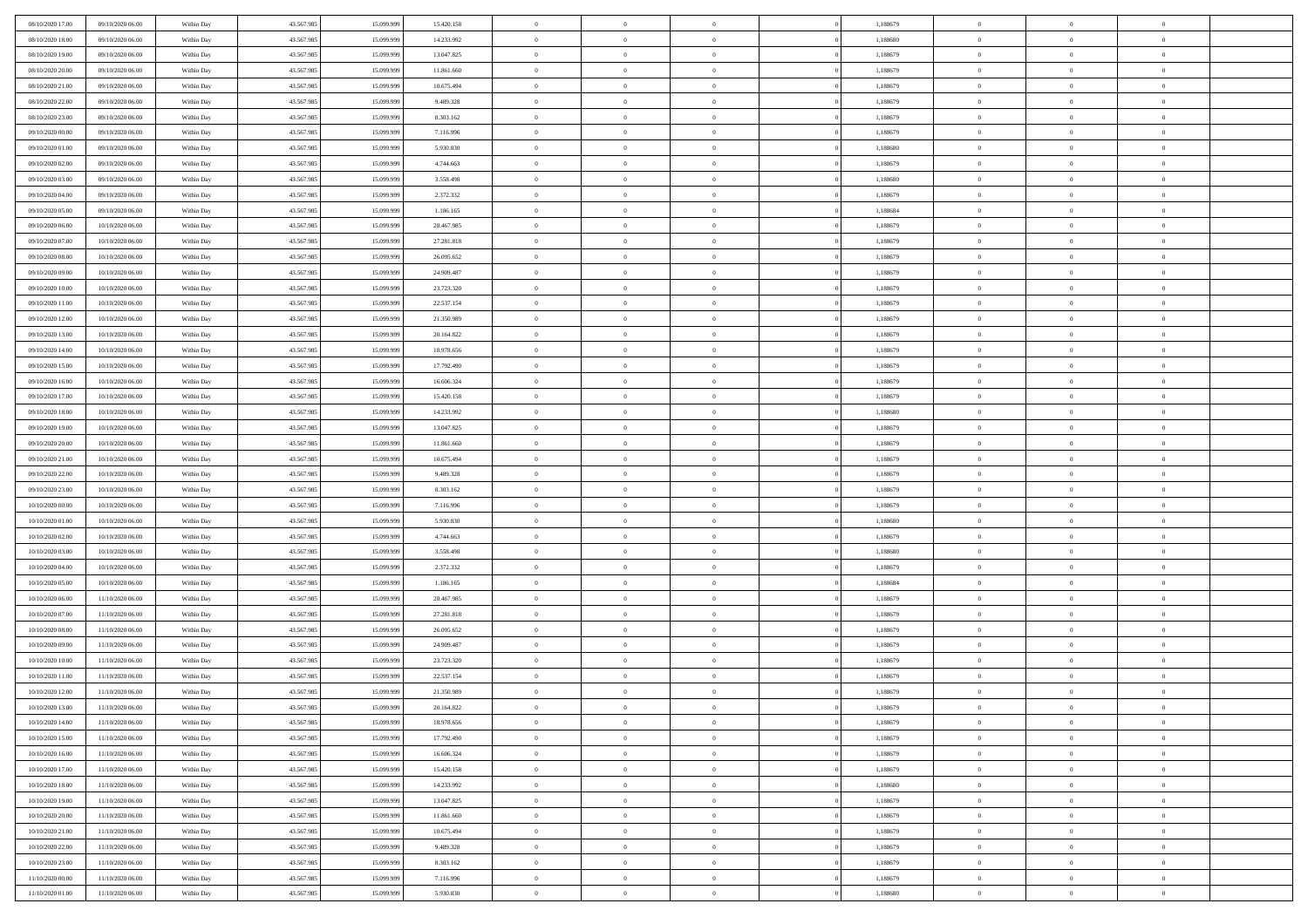| 11/10/2020 02:00 | 11/10/2020 06:00 | Within Day | 43.567.985 | 15.099.999 | 4.744.663  | $\,$ 0 $\,$    | $\overline{0}$ | $\overline{0}$ |          | 1,188679 | $\bf{0}$       | $\overline{0}$ | $\,0\,$        |  |
|------------------|------------------|------------|------------|------------|------------|----------------|----------------|----------------|----------|----------|----------------|----------------|----------------|--|
| 11/10/2020 03.00 | 11/10/2020 06:00 | Within Day | 43.567.985 | 15.099.99  | 3.558.498  | $\theta$       | $\overline{0}$ | $\mathbf{0}$   |          | 1,188680 | $\theta$       | $\overline{0}$ | $\theta$       |  |
| 11/10/2020 04:00 | 11/10/2020 06:00 | Within Day | 43.567.985 | 15.099.999 | 2.372.332  | $\theta$       | $\overline{0}$ | $\overline{0}$ |          | 1,188679 | $\mathbf{0}$   | $\overline{0}$ | $\overline{0}$ |  |
| 11/10/2020 05:00 | 11/10/2020 06:00 | Within Day | 43.567.985 | 15.099.999 | 1.186.165  | $\,$ 0 $\,$    | $\overline{0}$ | $\overline{0}$ |          | 1,188684 | $\bf{0}$       | $\overline{0}$ | $\bf{0}$       |  |
| 11/10/2020 06:00 | 12/10/2020 06:00 | Within Day | 43.567.985 | 15.099.999 | 28.467.985 | $\bf{0}$       | $\overline{0}$ | $\mathbf{0}$   |          | 1,188679 | $\bf{0}$       | $\theta$       | $\,0\,$        |  |
| 11/10/2020 07:00 | 12/10/2020 06:00 | Within Day | 43.567.985 | 15.099.999 | 27.281.818 | $\theta$       | $\overline{0}$ | $\mathbf{0}$   |          | 1,188679 | $\mathbf{0}$   | $\overline{0}$ | $\overline{0}$ |  |
| 11/10/2020 08:00 | 12/10/2020 06:00 | Within Day | 43.567.985 | 15.099.999 | 26.095.652 | $\,$ 0 $\,$    | $\overline{0}$ | $\overline{0}$ |          | 1,188679 | $\bf{0}$       | $\overline{0}$ | $\,0\,$        |  |
|                  |                  |            |            |            |            |                |                |                |          |          |                |                |                |  |
| 11/10/2020 09:00 | 12/10/2020 06:00 | Within Day | 43.567.985 | 15.099.999 | 24.909.487 | $\overline{0}$ | $\overline{0}$ | $\mathbf{0}$   |          | 1,188679 | $\,$ 0 $\,$    | $\overline{0}$ | $\theta$       |  |
| 11/10/2020 11:00 | 12/10/2020 06:00 | Within Day | 43.567.985 | 15.099.999 | 22.537.154 | $\theta$       | $\overline{0}$ | $\mathbf{0}$   |          | 1,188679 | $\mathbf{0}$   | $\overline{0}$ | $\overline{0}$ |  |
| 11/10/2020 12:00 | 12/10/2020 06:00 | Within Day | 43.567.985 | 15.099.999 | 21.350.989 | $\,$ 0 $\,$    | $\overline{0}$ | $\Omega$       |          | 1,188679 | $\bf{0}$       | $\overline{0}$ | $\,0\,$        |  |
| 11/10/2020 13:00 | 12/10/2020 06:00 | Within Day | 43.567.985 | 15.099.999 | 20.164.822 | $\bf{0}$       | $\overline{0}$ | $\mathbf{0}$   |          | 1,188679 | $\bf{0}$       | $\mathbf{0}$   | $\theta$       |  |
| 11/10/2020 14:00 | 12/10/2020 06:00 | Within Day | 43.567.985 | 15.099.999 | 18.978.656 | $\theta$       | $\overline{0}$ | $\overline{0}$ |          | 1,188679 | $\mathbf{0}$   | $\overline{0}$ | $\overline{0}$ |  |
| 11/10/2020 15:00 | 12/10/2020 06:00 | Within Day | 43.567.985 | 15.099.999 | 17.792.490 | $\,$ 0 $\,$    | $\overline{0}$ | $\overline{0}$ |          | 1,188679 | $\bf{0}$       | $\overline{0}$ | $\bf{0}$       |  |
| 11/10/2020 16:00 | 12/10/2020 06:00 | Within Day | 43.567.985 | 15.099.999 | 16.606.324 | $\bf{0}$       | $\overline{0}$ | $\mathbf{0}$   |          | 1,188679 | $\bf{0}$       | $\theta$       | $\,0\,$        |  |
| 11/10/2020 17:00 | 12/10/2020 06:00 | Within Day | 43.567.985 | 15.099.999 | 15.420.158 | $\theta$       | $\overline{0}$ | $\mathbf{0}$   |          | 1,188679 | $\mathbf{0}$   | $\overline{0}$ | $\overline{0}$ |  |
| 11/10/2020 18:00 | 12/10/2020 06:00 | Within Day | 43.567.985 | 15.099.999 | 14.233.992 | $\,$ 0 $\,$    | $\overline{0}$ | $\Omega$       |          | 1,188680 | $\bf{0}$       | $\overline{0}$ | $\bf{0}$       |  |
| 11/10/2020 19:00 | 12/10/2020 06.00 | Within Day | 43.567.985 | 15.099.999 | 13.047.825 | $\,$ 0         | $\overline{0}$ | $\mathbf{0}$   |          | 1,188679 | $\bf{0}$       | $\overline{0}$ | $\theta$       |  |
| 11/10/2020 20:00 | 12/10/2020 06:00 | Within Day | 43.567.985 | 15.099.999 | 11.861.660 | $\theta$       | $\overline{0}$ | $\mathbf{0}$   |          | 1,188679 | $\mathbf{0}$   | $\overline{0}$ | $\overline{0}$ |  |
| 11/10/2020 21:00 | 12/10/2020 06:00 | Within Day | 43.567.985 | 15.099.999 | 10.675.494 | $\,$ 0 $\,$    | $\overline{0}$ | $\Omega$       |          | 1,188679 | $\bf{0}$       | $\overline{0}$ | $\,0\,$        |  |
| 11/10/2020 22.00 | 12/10/2020 06:00 | Within Day | 43.567.985 | 15.099.999 | 9.489.328  | $\bf{0}$       | $\overline{0}$ | $\mathbf{0}$   |          | 1,188679 | $\bf{0}$       | $\mathbf{0}$   | $\theta$       |  |
| 11/10/2020 23:00 | 12/10/2020 06:00 | Within Day | 43.567.985 | 15.099.999 | 8.303.162  | $\theta$       | $\overline{0}$ | $\mathbf{0}$   |          | 1,188679 | $\mathbf{0}$   | $\overline{0}$ | $\overline{0}$ |  |
| 12/10/2020 00:00 | 12/10/2020 06:00 | Within Day | 43.567.985 | 15.099.999 | 7.116.996  | $\,$ 0 $\,$    | $\overline{0}$ | $\overline{0}$ |          | 1,188679 | $\bf{0}$       | $\overline{0}$ | $\bf{0}$       |  |
| 12/10/2020 01:00 | 12/10/2020 06:00 | Within Day | 43.567.985 | 15.099.999 | 5.930.830  | $\,$ 0         | $\overline{0}$ | $\mathbf{0}$   |          | 1,188680 | $\bf{0}$       | $\overline{0}$ | $\,0\,$        |  |
| 12/10/2020 02:00 | 12/10/2020 06:00 | Within Day | 43.567.985 | 15.099.999 | 4.744.663  | $\theta$       | $\overline{0}$ | $\mathbf{0}$   |          | 1,188679 | $\mathbf{0}$   | $\overline{0}$ | $\overline{0}$ |  |
| 12/10/2020 03:00 | 12/10/2020 06:00 | Within Day | 43.567.985 | 15.099.999 | 3.558.498  | $\,$ 0 $\,$    | $\overline{0}$ | $\overline{0}$ |          | 1,188680 | $\bf{0}$       | $\overline{0}$ | $\,0\,$        |  |
| 12/10/2020 04:00 | 12/10/2020 06:00 | Within Day | 43.567.985 | 15.099.999 | 2.372.332  | $\,$ 0         | $\overline{0}$ | $\mathbf{0}$   |          | 1,188679 | $\bf{0}$       | $\overline{0}$ | $\theta$       |  |
| 12/10/2020 05:00 | 12/10/2020 06:00 | Within Day | 43.567.985 | 15.099.999 | 1.186.165  | $\theta$       | $\overline{0}$ | $\overline{0}$ |          | 1,188684 | $\mathbf{0}$   | $\overline{0}$ | $\overline{0}$ |  |
| 12/10/2020 06:00 | 13/10/2020 06.00 | Within Day | 43.567.985 | 15.099.999 | 28.467.985 | $\,$ 0 $\,$    | $\overline{0}$ | $\Omega$       |          | 1,188679 | $\bf{0}$       | $\overline{0}$ | $\bf{0}$       |  |
| 12/10/2020 07.00 | 13/10/2020 06.00 | Within Day | 43.567.985 | 15,099,999 | 27.281.818 | $\bf{0}$       | $\overline{0}$ | $\mathbf{0}$   |          | 1,188679 | $\bf{0}$       | $\mathbf{0}$   | $\overline{0}$ |  |
| 12/10/2020 08:00 | 13/10/2020 06:00 | Within Day | 43.567.985 | 15.099.999 | 26.095.652 | $\theta$       | $\overline{0}$ | $\overline{0}$ |          | 1,188679 | $\mathbf{0}$   | $\overline{0}$ | $\overline{0}$ |  |
| 12/10/2020 09:00 | 13/10/2020 06:00 | Within Day | 43.567.985 | 15.099.999 | 24.909.487 | $\theta$       | $\overline{0}$ | $\overline{0}$ |          | 1,188679 | $\,$ 0         | $\overline{0}$ | $\,$ 0 $\,$    |  |
| 12/10/2020 10:00 | 13/10/2020 06:00 | Within Day | 43.567.985 | 15.099.999 | 23.723.320 | $\bf{0}$       | $\overline{0}$ | $\mathbf{0}$   |          | 1,188679 | $\bf{0}$       | $\mathbf{0}$   | $\overline{0}$ |  |
| 12/10/2020 11:00 | 13/10/2020 06:00 | Within Day | 43.567.985 | 15.099.999 | 22.537.154 | $\theta$       | $\overline{0}$ | $\mathbf{0}$   |          | 1,188679 | $\mathbf{0}$   | $\overline{0}$ | $\overline{0}$ |  |
| 12/10/2020 12:00 | 13/10/2020 06:00 | Within Day | 43.567.985 | 15.099.999 | 21.350.989 | $\theta$       | $\overline{0}$ | $\overline{0}$ |          | 1,188679 | $\,$ 0         | $\overline{0}$ | $\theta$       |  |
| 12/10/2020 13:00 | 13/10/2020 06.00 | Within Day | 43.567.985 | 15.099.999 | 20.164.822 | $\bf{0}$       | $\overline{0}$ | $\mathbf{0}$   |          | 1,188679 | $\mathbf{0}$   | $\overline{0}$ | $\overline{0}$ |  |
| 12/10/2020 14:00 | 13/10/2020 06:00 | Within Day | 43.567.985 | 15.099.999 | 18.978.656 | $\theta$       | $\overline{0}$ | $\mathbf{0}$   |          | 1,188679 | $\mathbf{0}$   | $\overline{0}$ | $\overline{0}$ |  |
| 12/10/2020 15:00 | 13/10/2020 06:00 | Within Day | 43.567.985 | 15.099.999 | 17.792.490 | $\theta$       | $\overline{0}$ | $\overline{0}$ |          | 1,188679 | $\,$ 0         | $\overline{0}$ | $\theta$       |  |
| 12/10/2020 16:00 | 13/10/2020 06.00 | Within Day | 43.567.985 | 15.099.999 | 16.606.324 | $\bf{0}$       | $\overline{0}$ | $\mathbf{0}$   |          | 1,188679 | $\bf{0}$       | $\mathbf{0}$   | $\overline{0}$ |  |
| 12/10/2020 17:00 | 13/10/2020 06:00 | Within Day | 43.567.985 | 15.099.999 | 15.420.158 | $\theta$       | $\overline{0}$ | $\overline{0}$ |          | 1,188679 | $\mathbf{0}$   | $\overline{0}$ | $\overline{0}$ |  |
| 12/10/2020 18:00 | 13/10/2020 06:00 | Within Day | 43.567.985 | 15.099.999 | 14.233.992 | $\,$ 0 $\,$    | $\overline{0}$ | $\overline{0}$ |          | 1,188680 | $\,$ 0         | $\overline{0}$ | $\,$ 0 $\,$    |  |
| 12/10/2020 19:00 | 13/10/2020 06:00 | Within Day | 43.567.985 | 15.099.999 | 13.047.825 | $\,$ 0         | $\,$ 0 $\,$    | $\overline{0}$ |          | 1,188679 | $\,$ 0 $\,$    | $\bf{0}$       | $\overline{0}$ |  |
| 12/10/2020 20:00 | 13/10/2020 06:00 | Within Day | 43.567.985 | 15.099.999 | 11.861.660 | $\theta$       | $\overline{0}$ | $\mathbf{0}$   |          | 1,188679 | $\mathbf{0}$   | $\overline{0}$ | $\theta$       |  |
| 12/10/2020 21:00 | 13/10/2020 06:00 | Within Day | 43.567.985 | 15.099.999 | 10.675.494 | $\overline{0}$ | $\overline{0}$ | $\overline{0}$ |          | 1,188679 | $\,$ 0         | $\overline{0}$ | $\theta$       |  |
| 12/10/2020 22.00 | 13/10/2020 06:00 | Within Day | 43.567.985 | 15.099.999 | 9.489.328  | $\bf{0}$       | $\overline{0}$ | $\mathbf{0}$   |          | 1,188679 | $\bf{0}$       | $\overline{0}$ | $\overline{0}$ |  |
| 12/10/2020 23:00 | 13/10/2020 06:00 | Within Day | 43.567.985 | 15.099.999 | 8.303.162  | $\overline{0}$ | $\theta$       |                |          | 1,188679 | $\overline{0}$ | $\theta$       | $\theta$       |  |
| 13/10/2020 00:00 | 13/10/2020 06:00 | Within Day | 43.567.985 | 15.099.999 | 7.116.996  | $\,$ 0 $\,$    | $\overline{0}$ | $\overline{0}$ |          | 1,188679 | $\,$ 0 $\,$    | $\bf{0}$       | $\theta$       |  |
| 13/10/2020 01:00 | 13/10/2020 06.00 | Within Day | 43.567.985 | 15.099.999 | 5.930.830  | $\bf{0}$       | $\,$ 0 $\,$    | $\mathbf{0}$   |          | 1,188680 | $\,$ 0 $\,$    | $\overline{0}$ | $\overline{0}$ |  |
|                  | 13/10/2020 06:00 |            |            |            |            |                |                |                |          |          | $\,$ 0 $\,$    |                |                |  |
| 13/10/2020 02:00 |                  | Within Day | 43.567.985 | 15.099.999 | 4.744.663  | $\overline{0}$ | $\overline{0}$ | $\overline{0}$ |          | 1,188679 |                | $\bf{0}$       | $\mathbf{0}$   |  |
| 13/10/2020 03:00 | 13/10/2020 06:00 | Within Day | 43.567.985 | 15.099.999 | 3.558.498  | $\,$ 0 $\,$    | $\overline{0}$ | $\overline{0}$ | $\theta$ | 1,188680 | $\,$ 0 $\,$    | $\bf{0}$       | $\,$ 0 $\,$    |  |
| 13/10/2020 04.00 | 13/10/2020 06.00 | Within Day | 43.567.985 | 15.099.999 | 2.372.332  | $\,$ 0 $\,$    | $\,$ 0 $\,$    | $\overline{0}$ |          | 1,188679 | $\,$ 0 $\,$    | $\overline{0}$ | $\overline{0}$ |  |
| 13/10/2020 05:00 | 13/10/2020 06:00 | Within Day | 43.567.985 | 15.099.999 | 1.186.165  | $\overline{0}$ | $\overline{0}$ | $\overline{0}$ |          | 1,188684 | $\mathbf{0}$   | $\overline{0}$ | $\overline{0}$ |  |
| 13/10/2020 06:00 | 14/10/2020 06:00 | Within Day | 43.567.985 | 15.099.999 | 28.467.985 | $\,$ 0 $\,$    | $\overline{0}$ | $\overline{0}$ |          | 1,188679 | $\,$ 0 $\,$    | $\mathbf{0}$   | $\,$ 0 $\,$    |  |
| 13/10/2020 07.00 | 14/10/2020 06.00 | Within Day | 43.567.985 | 15.099.999 | 27.281.818 | $\bf{0}$       | $\overline{0}$ | $\overline{0}$ |          | 1,188679 | $\,$ 0 $\,$    | $\overline{0}$ | $\overline{0}$ |  |
| 13/10/2020 08:00 | 14/10/2020 06:00 | Within Day | 43.567.985 | 15.099.999 | 26.095.652 | $\mathbf{0}$   | $\overline{0}$ | $\overline{0}$ |          | 1,188679 | $\mathbf{0}$   | $\bf{0}$       | $\overline{0}$ |  |
| 13/10/2020 09:00 | 14/10/2020 06:00 | Within Day | 43.567.985 | 15.099.999 | 24.909.487 | $\,$ 0 $\,$    | $\overline{0}$ | $\overline{0}$ |          | 1,188679 | $\,$ 0 $\,$    | $\mathbf{0}$   | $\,$ 0 $\,$    |  |
| 13/10/2020 10:00 | 14/10/2020 06.00 | Within Day | 43.567.985 | 15.099.999 | 23.723.320 | $\,$ 0 $\,$    | $\,$ 0 $\,$    | $\overline{0}$ |          | 1,188679 | $\,$ 0 $\,$    | $\overline{0}$ | $\overline{0}$ |  |
| 13/10/2020 11:00 | 14/10/2020 06:00 | Within Day | 43.567.985 | 15.099.999 | 22.537.154 | $\theta$       | $\overline{0}$ | $\overline{0}$ |          | 1,188679 | $\mathbf{0}$   | $\overline{0}$ | $\overline{0}$ |  |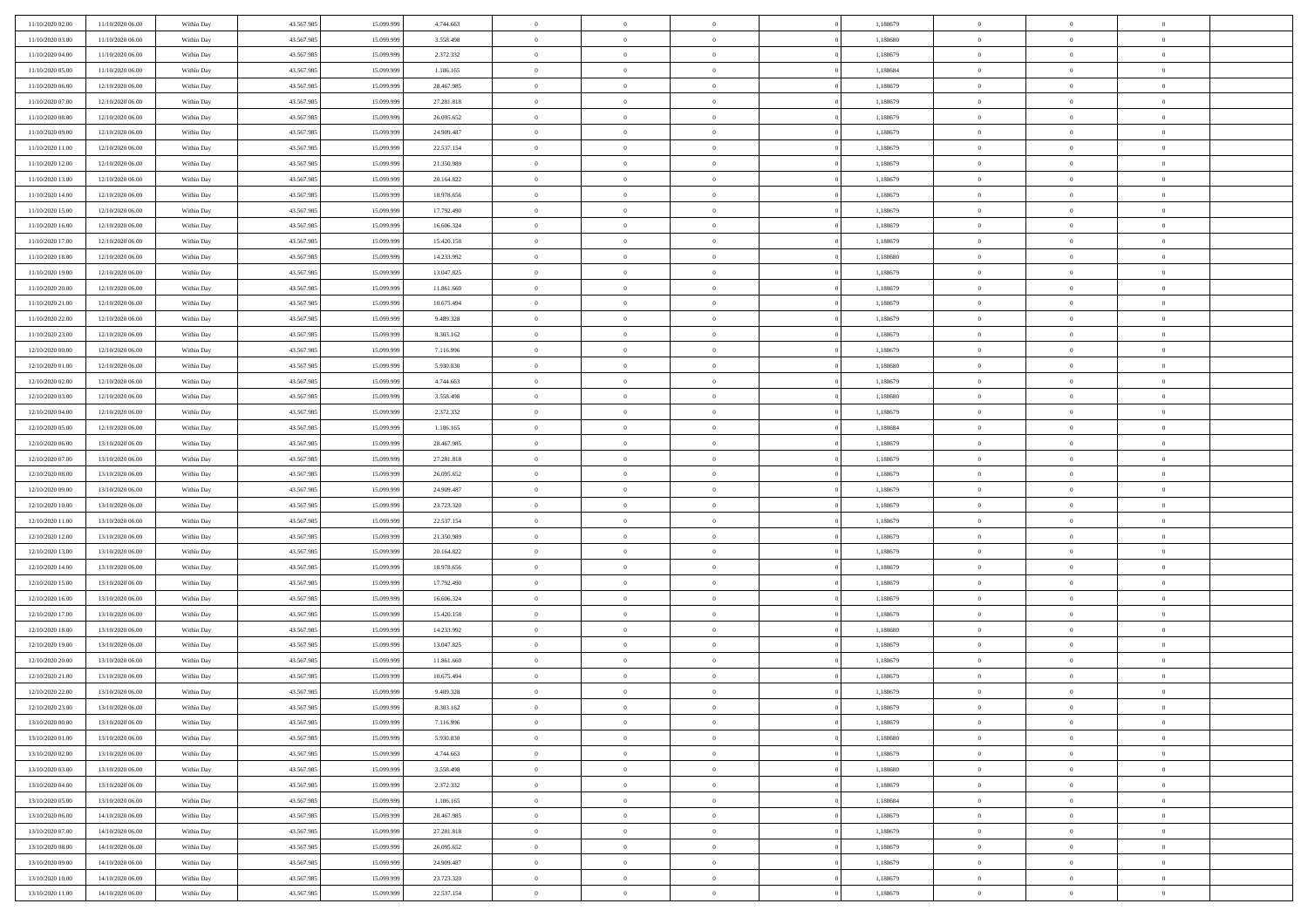| 13/10/2020 12:00 | 14/10/2020 06:00 | Within Day | 43.567.985 | 15.099.999 | 21.350.989 | $\bf{0}$       | $\overline{0}$ | $\overline{0}$ | 1,188679 | $\bf{0}$       | $\overline{0}$ | $\,0\,$        |  |
|------------------|------------------|------------|------------|------------|------------|----------------|----------------|----------------|----------|----------------|----------------|----------------|--|
| 13/10/2020 13:00 | 14/10/2020 06.00 | Within Day | 43.567.985 | 15.099.99  | 20.164.822 | $\overline{0}$ | $\overline{0}$ | $\mathbf{0}$   | 1,188679 | $\theta$       | $\overline{0}$ | $\theta$       |  |
| 13/10/2020 14:00 | 14/10/2020 06:00 | Within Day | 43.567.985 | 15.099.999 | 18.978.656 | $\theta$       | $\overline{0}$ | $\overline{0}$ | 1,188679 | $\mathbf{0}$   | $\overline{0}$ | $\overline{0}$ |  |
| 13/10/2020 15:00 | 14/10/2020 06:00 | Within Day | 43.567.985 | 15.099.999 | 17.792.490 | $\,$ 0 $\,$    | $\overline{0}$ | $\overline{0}$ | 1,188679 | $\bf{0}$       | $\overline{0}$ | $\bf{0}$       |  |
| 13/10/2020 16:00 | 14/10/2020 06:00 | Within Day | 43.567.985 | 15.099.999 | 16.606.324 | $\bf{0}$       | $\overline{0}$ | $\mathbf{0}$   | 1,188679 | $\bf{0}$       | $\theta$       | $\,0\,$        |  |
| 13/10/2020 17:00 | 14/10/2020 06:00 | Within Day | 43.567.985 | 15.099.999 | 15.420.158 | $\theta$       | $\overline{0}$ | $\mathbf{0}$   | 1,188679 | $\mathbf{0}$   | $\overline{0}$ | $\overline{0}$ |  |
| 13/10/2020 18:00 | 14/10/2020 06:00 | Within Day | 43.567.985 | 15.099.999 | 14.233.992 | $\,$ 0 $\,$    | $\overline{0}$ | $\overline{0}$ | 1,188680 | $\bf{0}$       | $\overline{0}$ | $\,0\,$        |  |
|                  |                  |            |            |            |            |                |                |                |          |                |                |                |  |
| 13/10/2020 19:00 | 14/10/2020 06:00 | Within Day | 43.567.985 | 15,099,999 | 13.047.825 | $\overline{0}$ | $\overline{0}$ | $\mathbf{0}$   | 1,188679 | $\,$ 0 $\,$    | $\overline{0}$ | $\theta$       |  |
| 13/10/2020 20:00 | 14/10/2020 06:00 | Within Day | 43.567.985 | 15.099.999 | 11.861.660 | $\theta$       | $\overline{0}$ | $\mathbf{0}$   | 1,188679 | $\mathbf{0}$   | $\overline{0}$ | $\overline{0}$ |  |
| 13/10/2020 21:00 | 14/10/2020 06:00 | Within Day | 43.567.985 | 15.099.999 | 10.675.494 | $\,$ 0 $\,$    | $\overline{0}$ | $\Omega$       | 1,188679 | $\bf{0}$       | $\overline{0}$ | $\,0\,$        |  |
| 13/10/2020 22.00 | 14/10/2020 06:00 | Within Day | 43.567.985 | 15,099,999 | 9.489.328  | $\bf{0}$       | $\overline{0}$ | $\mathbf{0}$   | 1,188679 | $\bf{0}$       | $\mathbf{0}$   | $\theta$       |  |
| 13/10/2020 23:00 | 14/10/2020 06:00 | Within Day | 43.567.985 | 15.099.999 | 8.303.162  | $\theta$       | $\overline{0}$ | $\overline{0}$ | 1,188679 | $\mathbf{0}$   | $\overline{0}$ | $\overline{0}$ |  |
| 14/10/2020 00:00 | 14/10/2020 06:00 | Within Day | 43.567.985 | 15.099.999 | 7.116.996  | $\,$ 0 $\,$    | $\overline{0}$ | $\overline{0}$ | 1,188679 | $\bf{0}$       | $\overline{0}$ | $\bf{0}$       |  |
| 14/10/2020 01:00 | 14/10/2020 06:00 | Within Day | 43.567.985 | 15.099.999 | 5.930.830  | $\,$ 0         | $\overline{0}$ | $\mathbf{0}$   | 1,188680 | $\bf{0}$       | $\theta$       | $\,0\,$        |  |
| 14/10/2020 02.00 | 14/10/2020 06:00 | Within Day | 43.567.985 | 15.099.999 | 4.744.663  | $\theta$       | $\overline{0}$ | $\mathbf{0}$   | 1,188679 | $\mathbf{0}$   | $\overline{0}$ | $\overline{0}$ |  |
| 14/10/2020 03:00 | 14/10/2020 06:00 | Within Day | 43.567.985 | 15.099.999 | 3.558.498  | $\,$ 0 $\,$    | $\overline{0}$ | $\Omega$       | 1,188680 | $\bf{0}$       | $\overline{0}$ | $\bf{0}$       |  |
| 14/10/2020 04:00 | 14/10/2020 06:00 | Within Day | 43.567.985 | 15.099.999 | 2.372.332  | $\,$ 0         | $\overline{0}$ | $\mathbf{0}$   | 1,188679 | $\bf{0}$       | $\overline{0}$ | $\theta$       |  |
| 14/10/2020 05:00 | 14/10/2020 06:00 | Within Day | 43.567.985 | 15.099.999 | 1.186.165  | $\theta$       | $\overline{0}$ | $\mathbf{0}$   | 1,188684 | $\mathbf{0}$   | $\overline{0}$ | $\overline{0}$ |  |
| 14/10/2020 06:00 | 15/10/2020 06:00 | Within Day | 43.567.985 | 15.099.999 | 28.467.985 | $\,$ 0 $\,$    | $\overline{0}$ | $\Omega$       | 1,188679 | $\bf{0}$       | $\overline{0}$ | $\,0\,$        |  |
| 14/10/2020 07.00 | 15/10/2020 06:00 | Within Day | 43.567.985 | 15.099.999 | 27.281.818 | $\bf{0}$       | $\overline{0}$ | $\mathbf{0}$   | 1,188679 | $\bf{0}$       | $\mathbf{0}$   | $\theta$       |  |
| 14/10/2020 08:00 | 15/10/2020 06:00 | Within Day | 43.567.985 | 15.099.999 | 26.095.652 | $\theta$       | $\overline{0}$ | $\mathbf{0}$   | 1,188679 | $\mathbf{0}$   | $\overline{0}$ | $\overline{0}$ |  |
| 14/10/2020 09:00 | 15/10/2020 06:00 | Within Day | 43.567.985 | 15.099.999 | 24.909.487 | $\,$ 0 $\,$    | $\overline{0}$ | $\overline{0}$ | 1,188679 | $\bf{0}$       | $\overline{0}$ | $\bf{0}$       |  |
| 14/10/2020 10:00 | 15/10/2020 06:00 | Within Day | 43.567.985 | 15.099.999 | 23.723.320 | $\,$ 0         | $\overline{0}$ | $\mathbf{0}$   | 1,188679 | $\bf{0}$       | $\bf{0}$       | $\,0\,$        |  |
| 14/10/2020 11:00 | 15/10/2020 06:00 | Within Day | 43.567.985 | 15.099.999 | 22.537.154 | $\theta$       | $\overline{0}$ | $\mathbf{0}$   | 1,188679 | $\mathbf{0}$   | $\overline{0}$ | $\overline{0}$ |  |
| 14/10/2020 12:00 | 15/10/2020 06:00 | Within Day | 43.567.985 | 15.099.999 | 21.350.989 | $\,$ 0 $\,$    | $\overline{0}$ | $\overline{0}$ | 1,188679 | $\bf{0}$       | $\overline{0}$ | $\,0\,$        |  |
| 14/10/2020 13:00 | 15/10/2020 06:00 | Within Day | 43.567.985 | 15,099,999 | 20.164.822 | $\,$ 0         | $\overline{0}$ | $\mathbf{0}$   | 1,188679 | $\bf{0}$       | $\overline{0}$ | $\theta$       |  |
| 14/10/2020 14:00 | 15/10/2020 06:00 | Within Day | 43.567.985 | 15.099.999 | 18.978.656 | $\theta$       | $\overline{0}$ | $\overline{0}$ | 1,188679 | $\mathbf{0}$   | $\overline{0}$ | $\overline{0}$ |  |
| 14/10/2020 15:00 | 15/10/2020 06:00 | Within Day | 43.567.985 | 15.099.999 | 17.792.490 | $\,$ 0 $\,$    | $\overline{0}$ | $\Omega$       | 1,188679 | $\bf{0}$       | $\overline{0}$ | $\,0\,$        |  |
| 14/10/2020 16:00 | 15/10/2020 06:00 | Within Day | 43.567.985 | 15,099,999 | 16.606.324 | $\bf{0}$       | $\overline{0}$ | $\mathbf{0}$   | 1,188679 | $\bf{0}$       | $\mathbf{0}$   | $\overline{0}$ |  |
| 14/10/2020 17:00 | 15/10/2020 06:00 | Within Day | 43.567.985 | 15.099.999 | 15.420.158 | $\theta$       | $\overline{0}$ | $\overline{0}$ | 1,188679 | $\mathbf{0}$   | $\overline{0}$ | $\overline{0}$ |  |
| 14/10/2020 18:00 | 15/10/2020 06:00 | Within Day | 43.567.985 | 15.099.999 | 14.233.992 | $\,$ 0 $\,$    | $\overline{0}$ | $\overline{0}$ | 1,188680 | $\,$ 0         | $\overline{0}$ | $\,$ 0 $\,$    |  |
| 14/10/2020 19:00 | 15/10/2020 06:00 | Within Day | 43.567.985 | 15.099.999 | 13.047.825 | $\bf{0}$       | $\overline{0}$ | $\mathbf{0}$   | 1,188679 | $\bf{0}$       | $\mathbf{0}$   | $\bf{0}$       |  |
| 14/10/2020 20:00 | 15/10/2020 06:00 | Within Day | 43.567.985 | 15.099.999 | 11.861.660 | $\theta$       | $\overline{0}$ | $\mathbf{0}$   | 1,188679 | $\mathbf{0}$   | $\overline{0}$ | $\overline{0}$ |  |
| 14/10/2020 21:00 | 15/10/2020 06:00 | Within Day | 43.567.985 | 15.099.999 | 10.675.494 | $\theta$       | $\overline{0}$ | $\overline{0}$ | 1,188679 | $\,$ 0         | $\overline{0}$ | $\theta$       |  |
| 14/10/2020 22.00 | 15/10/2020 06.00 | Within Day | 43.567.985 | 15,099,999 | 9.489.328  | $\bf{0}$       | $\overline{0}$ | $\mathbf{0}$   | 1,188679 | $\mathbf{0}$   | $\overline{0}$ | $\overline{0}$ |  |
| 14/10/2020 23:00 | 15/10/2020 06:00 | Within Day | 43.567.985 | 15.099.999 | 8.303.162  | $\theta$       | $\overline{0}$ | $\mathbf{0}$   | 1,188679 | $\mathbf{0}$   | $\overline{0}$ | $\overline{0}$ |  |
| 15/10/2020 00:00 | 15/10/2020 06:00 | Within Day | 43.567.985 | 15.099.999 | 7.116.996  | $\theta$       | $\overline{0}$ | $\overline{0}$ | 1,188679 | $\,$ 0         | $\overline{0}$ | $\theta$       |  |
| 15/10/2020 01:00 | 15/10/2020 06:00 | Within Day | 43.567.985 | 15.099.999 | 5.930.830  | $\bf{0}$       | $\overline{0}$ | $\mathbf{0}$   | 1,188680 | $\bf{0}$       | $\mathbf{0}$   | $\bf{0}$       |  |
| 15/10/2020 02:00 | 15/10/2020 06:00 | Within Day | 43.567.985 | 15.099.999 | 4.744.663  | $\theta$       | $\overline{0}$ | $\overline{0}$ | 1,188679 | $\mathbf{0}$   | $\overline{0}$ | $\overline{0}$ |  |
| 15/10/2020 03:00 | 15/10/2020 06:00 | Within Day | 43.567.985 | 15.099.999 | 3.558.498  | $\,$ 0 $\,$    | $\overline{0}$ | $\overline{0}$ | 1,188680 | $\,$ 0         | $\overline{0}$ | $\,$ 0 $\,$    |  |
| 15/10/2020 04:00 | 15/10/2020 06:00 | Within Day | 43.567.985 | 15.099.999 | 2.372.332  | $\,$ 0         | $\,$ 0 $\,$    | $\overline{0}$ | 1,188679 | $\,$ 0 $\,$    | $\bf{0}$       | $\bf{0}$       |  |
| 15/10/2020 05:00 | 15/10/2020 06:00 | Within Day | 43.567.985 | 15.099.999 | 1.186.165  | $\theta$       | $\overline{0}$ | $\mathbf{0}$   | 1,188684 | $\mathbf{0}$   | $\overline{0}$ | $\theta$       |  |
| 15/10/2020 06:00 | 16/10/2020 06:00 | Within Day | 43.567.985 | 15.099.999 | 28.467.985 | $\overline{0}$ | $\overline{0}$ | $\overline{0}$ | 1,188679 | $\,$ 0         | $\overline{0}$ | $\theta$       |  |
| 15/10/2020 07:00 | 16/10/2020 06:00 | Within Day | 43.567.985 | 15.099.999 | 27.281.818 | $\bf{0}$       | $\overline{0}$ | $\mathbf{0}$   | 1,188679 | $\bf{0}$       | $\overline{0}$ | $\bf{0}$       |  |
| 15/10/2020 08:00 | 16/10/2020 06:00 | Within Day | 43.567.985 | 15.099.999 | 26.095.652 | $\overline{0}$ | $\theta$       |                | 1,188679 | $\overline{0}$ | $\theta$       | $\theta$       |  |
| 15/10/2020 09:00 | 16/10/2020 06:00 | Within Day | 43.567.985 | 15.099.999 | 24.909.487 | $\,$ 0 $\,$    | $\overline{0}$ | $\overline{0}$ | 1,188679 | $\,$ 0 $\,$    | $\bf{0}$       | $\theta$       |  |
| 15/10/2020 10:00 | 16/10/2020 06:00 | Within Day | 43.567.985 | 15,099,999 | 23.723.320 | $\bf{0}$       | $\,$ 0 $\,$    | $\mathbf{0}$   | 1,188679 | $\,$ 0 $\,$    | $\overline{0}$ | $\overline{0}$ |  |
| 15/10/2020 11:00 | 16/10/2020 06:00 | Within Day | 43.567.985 | 15.099.999 | 22.537.154 | $\mathbf{0}$   | $\overline{0}$ | $\overline{0}$ | 1,188679 | $\,$ 0 $\,$    | $\bf{0}$       | $\mathbf{0}$   |  |
| 15/10/2020 12:00 | 16/10/2020 06:00 | Within Day | 43.567.985 | 15.099.999 | 21.350.989 | $\,$ 0 $\,$    | $\overline{0}$ | $\overline{0}$ | 1,188679 | $\,$ 0 $\,$    | $\bf{0}$       | $\,$ 0 $\,$    |  |
|                  |                  |            |            |            |            |                |                |                |          |                |                |                |  |
| 15/10/2020 13.00 | 16/10/2020 06:00 | Within Day | 43.567.985 | 15.099.999 | 20.164.822 | $\,$ 0 $\,$    | $\,$ 0 $\,$    | $\overline{0}$ | 1,188679 | $\,$ 0 $\,$    | $\overline{0}$ | $\overline{0}$ |  |
| 15/10/2020 14:00 | 16/10/2020 06:00 | Within Day | 43.567.985 | 15.099.999 | 18.978.656 | $\mathbf{0}$   | $\overline{0}$ | $\overline{0}$ | 1,188679 | $\mathbf{0}$   | $\overline{0}$ | $\overline{0}$ |  |
| 15/10/2020 15:00 | 16/10/2020 06:00 | Within Day | 43.567.985 | 15.099.999 | 17.792.490 | $\,$ 0 $\,$    | $\overline{0}$ | $\overline{0}$ | 1,188679 | $\,$ 0 $\,$    | $\mathbf{0}$   | $\,$ 0 $\,$    |  |
| 15/10/2020 16.00 | 16/10/2020 06:00 | Within Day | 43.567.985 | 15.099.999 | 16.606.324 | $\bf{0}$       | $\overline{0}$ | $\overline{0}$ | 1,188679 | $\,$ 0 $\,$    | $\overline{0}$ | $\overline{0}$ |  |
| 15/10/2020 17:00 | 16/10/2020 06:00 | Within Day | 43.567.985 | 15.099.999 | 15.420.158 | $\mathbf{0}$   | $\overline{0}$ | $\overline{0}$ | 1,188679 | $\mathbf{0}$   | $\bf{0}$       | $\overline{0}$ |  |
| 15/10/2020 18:00 | 16/10/2020 06:00 | Within Day | 43.567.985 | 15.099.999 | 14.233.992 | $\,$ 0 $\,$    | $\overline{0}$ | $\overline{0}$ | 1,188680 | $\,$ 0 $\,$    | $\mathbf{0}$   | $\,$ 0 $\,$    |  |
| 15/10/2020 19:00 | 16/10/2020 06:00 | Within Day | 43.567.985 | 15.099.999 | 13.047.825 | $\,$ 0 $\,$    | $\,$ 0 $\,$    | $\overline{0}$ | 1,188679 | $\,$ 0 $\,$    | $\overline{0}$ | $\overline{0}$ |  |
| 15/10/2020 20:00 | 16/10/2020 06:00 | Within Day | 43.567.985 | 15.099.999 | 11.861.660 | $\theta$       | $\overline{0}$ | $\overline{0}$ | 1,188679 | $\mathbf{0}$   | $\overline{0}$ | $\overline{0}$ |  |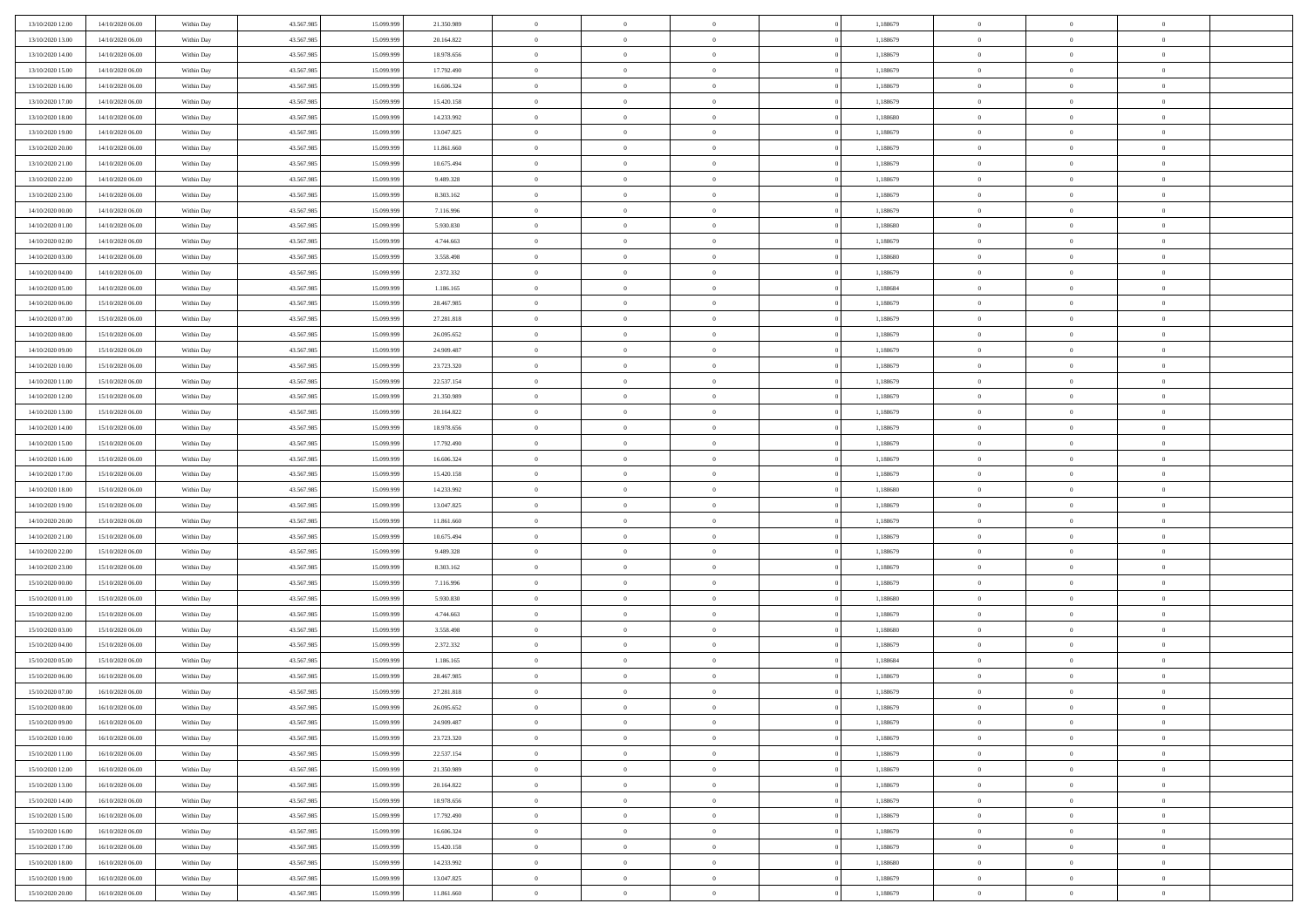| 15/10/2020 21:00                     | 16/10/2020 06:00                     | Within Day | 43.567.985 | 15.099.999 | 10.675.494 | $\,$ 0 $\,$          | $\overline{0}$ | $\overline{0}$ |          | 1,188679 | $\bf{0}$                 | $\overline{0}$ | $\,0\,$        |  |
|--------------------------------------|--------------------------------------|------------|------------|------------|------------|----------------------|----------------|----------------|----------|----------|--------------------------|----------------|----------------|--|
| 15/10/2020 22.00                     | 16/10/2020 06:00                     | Within Day | 43.567.985 | 15.099.99  | 9.489.328  | $\overline{0}$       | $\overline{0}$ | $\mathbf{0}$   |          | 1,188679 | $\theta$                 | $\overline{0}$ | $\theta$       |  |
| 15/10/2020 23:00                     | 16/10/2020 06:00                     | Within Day | 43.567.985 | 15.099.999 | 8.303.162  | $\theta$             | $\overline{0}$ | $\overline{0}$ |          | 1,188679 | $\mathbf{0}$             | $\overline{0}$ | $\overline{0}$ |  |
| 16/10/2020 00:00                     | 16/10/2020 06:00                     | Within Day | 43.567.985 | 15.099.999 | 7.116.996  | $\,$ 0 $\,$          | $\overline{0}$ | $\overline{0}$ |          | 1,188679 | $\bf{0}$                 | $\overline{0}$ | $\bf{0}$       |  |
| 16/10/2020 01:00                     | 16/10/2020 06:00                     | Within Day | 43.567.985 | 15.099.999 | 5.930.830  | $\bf{0}$             | $\overline{0}$ | $\mathbf{0}$   |          | 1,188680 | $\bf{0}$                 | $\theta$       | $\,0\,$        |  |
| 16/10/2020 02:00                     | 16/10/2020 06:00                     | Within Day | 43.567.985 | 15.099.999 | 4.744.663  | $\theta$             | $\overline{0}$ | $\mathbf{0}$   |          | 1,188679 | $\mathbf{0}$             | $\overline{0}$ | $\overline{0}$ |  |
| 16/10/2020 03:00                     | 16/10/2020 06:00                     | Within Day | 43.567.985 | 15.099.999 | 3.558.498  | $\,$ 0 $\,$          | $\overline{0}$ | $\overline{0}$ |          | 1,188680 | $\bf{0}$                 | $\overline{0}$ | $\,0\,$        |  |
| 16/10/2020 04:00                     | 16/10/2020 06:00                     | Within Day | 43.567.985 | 15.099.999 | 2.372.332  | $\overline{0}$       | $\overline{0}$ | $\mathbf{0}$   |          | 1,188679 | $\,$ 0 $\,$              | $\overline{0}$ | $\theta$       |  |
| 16/10/2020 05:00                     | 16/10/2020 06:00                     | Within Day | 43.567.985 | 15.099.999 | 1.186.165  | $\theta$             | $\overline{0}$ | $\mathbf{0}$   |          | 1,188684 | $\mathbf{0}$             | $\overline{0}$ | $\overline{0}$ |  |
| 16/10/2020 06:00                     | 17/10/2020 06:00                     |            | 43.567.985 | 15.099.999 | 28.467.985 | $\,$ 0 $\,$          | $\overline{0}$ | $\Omega$       |          | 1,188679 | $\bf{0}$                 | $\overline{0}$ | $\,0\,$        |  |
|                                      |                                      | Within Day |            | 15.099.999 |            |                      |                |                |          |          |                          | $\mathbf{0}$   | $\theta$       |  |
| 16/10/2020 07.00<br>16/10/2020 08:00 | 17/10/2020 06.00                     | Within Day | 43.567.985 |            | 27.281.818 | $\bf{0}$<br>$\theta$ | $\overline{0}$ | $\mathbf{0}$   |          | 1,188679 | $\bf{0}$<br>$\mathbf{0}$ |                | $\overline{0}$ |  |
|                                      | 17/10/2020 06:00                     | Within Day | 43.567.985 | 15.099.999 | 26.095.652 |                      | $\overline{0}$ | $\overline{0}$ |          | 1,188679 |                          | $\overline{0}$ |                |  |
| 16/10/2020 09:00                     | 17/10/2020 06:00                     | Within Day | 43.567.985 | 15.099.999 | 24.909.487 | $\,$ 0 $\,$          | $\overline{0}$ | $\overline{0}$ |          | 1,188679 | $\bf{0}$                 | $\overline{0}$ | $\bf{0}$       |  |
| 16/10/2020 10:00                     | 17/10/2020 06:00                     | Within Day | 43.567.985 | 15.099.999 | 23.723.320 | $\bf{0}$             | $\overline{0}$ | $\mathbf{0}$   |          | 1,188679 | $\bf{0}$                 | $\theta$       | $\,0\,$        |  |
| 16/10/2020 11:00                     | 17/10/2020 06:00                     | Within Day | 43.567.985 | 15.099.999 | 22.537.154 | $\theta$             | $\overline{0}$ | $\mathbf{0}$   |          | 1,188679 | $\mathbf{0}$             | $\overline{0}$ | $\overline{0}$ |  |
| 16/10/2020 12:00                     | 17/10/2020 06.00                     | Within Day | 43.567.985 | 15.099.999 | 21.350.989 | $\,$ 0 $\,$          | $\overline{0}$ | $\Omega$       |          | 1,188679 | $\bf{0}$                 | $\overline{0}$ | $\bf{0}$       |  |
| 16/10/2020 13:00                     | 17/10/2020 06.00                     | Within Day | 43.567.985 | 15.099.999 | 20.164.822 | $\,$ 0               | $\overline{0}$ | $\mathbf{0}$   |          | 1,188679 | $\bf{0}$                 | $\overline{0}$ | $\theta$       |  |
| 16/10/2020 14:00                     | 17/10/2020 06:00                     | Within Day | 43.567.985 | 15.099.999 | 18.978.656 | $\theta$             | $\overline{0}$ | $\mathbf{0}$   |          | 1,188679 | $\mathbf{0}$             | $\overline{0}$ | $\overline{0}$ |  |
| 16/10/2020 15:00                     | 17/10/2020 06.00                     | Within Day | 43.567.985 | 15.099.999 | 17.792.490 | $\,$ 0 $\,$          | $\overline{0}$ | $\Omega$       |          | 1,188679 | $\bf{0}$                 | $\overline{0}$ | $\,0\,$        |  |
| 16/10/2020 16:00                     | 17/10/2020 06.00                     | Within Day | 43.567.985 | 15.099.999 | 16.606.324 | $\bf{0}$             | $\overline{0}$ | $\mathbf{0}$   |          | 1,188679 | $\bf{0}$                 | $\mathbf{0}$   | $\theta$       |  |
| 16/10/2020 17:00                     | 17/10/2020 06:00                     | Within Day | 43.567.985 | 15.099.999 | 15.420.158 | $\theta$             | $\overline{0}$ | $\mathbf{0}$   |          | 1,188679 | $\mathbf{0}$             | $\overline{0}$ | $\overline{0}$ |  |
| 16/10/2020 18:00                     | 17/10/2020 06:00                     | Within Day | 43.567.985 | 15.099.999 | 14.233.992 | $\,$ 0 $\,$          | $\overline{0}$ | $\overline{0}$ |          | 1,188680 | $\bf{0}$                 | $\overline{0}$ | $\bf{0}$       |  |
| 16/10/2020 19:00                     | 17/10/2020 06:00                     | Within Day | 43.567.985 | 15.099.999 | 13.047.825 | $\bf{0}$             | $\overline{0}$ | $\mathbf{0}$   |          | 1,188679 | $\bf{0}$                 | $\overline{0}$ | $\,0\,$        |  |
| 16/10/2020 20:00                     | 17/10/2020 06:00                     | Within Day | 43.567.985 | 15.099.999 | 11.861.660 | $\theta$             | $\overline{0}$ | $\mathbf{0}$   |          | 1,188679 | $\mathbf{0}$             | $\overline{0}$ | $\overline{0}$ |  |
| 16/10/2020 21:00                     | 17/10/2020 06:00                     | Within Day | 43.567.985 | 15.099.999 | 10.675.494 | $\,$ 0 $\,$          | $\overline{0}$ | $\overline{0}$ |          | 1,188679 | $\bf{0}$                 | $\overline{0}$ | $\,0\,$        |  |
| 16/10/2020 22:00                     | 17/10/2020 06.00                     | Within Day | 43.567.985 | 15,099,999 | 9.489.328  | $\,$ 0               | $\overline{0}$ | $\mathbf{0}$   |          | 1,188679 | $\bf{0}$                 | $\overline{0}$ | $\theta$       |  |
| 16/10/2020 23:00                     | 17/10/2020 06:00                     | Within Day | 43.567.985 | 15.099.999 | 8.303.162  | $\theta$             | $\overline{0}$ | $\mathbf{0}$   |          | 1,188679 | $\mathbf{0}$             | $\overline{0}$ | $\overline{0}$ |  |
| 17/10/2020 00:00                     | 17/10/2020 06:00                     | Within Day | 43.567.985 | 15.099.999 | 7.116.996  | $\,$ 0 $\,$          | $\overline{0}$ | $\Omega$       |          | 1,188679 | $\bf{0}$                 | $\overline{0}$ | $\,0\,$        |  |
| 17/10/2020 01:00                     | 17/10/2020 06.00                     | Within Day | 43.567.985 | 15,099,999 | 5.930.830  | $\bf{0}$             | $\overline{0}$ | $\mathbf{0}$   |          | 1,188680 | $\bf{0}$                 | $\mathbf{0}$   | $\overline{0}$ |  |
| 17/10/2020 02.00                     | 17/10/2020 06:00                     | Within Dav | 43.567.985 | 15.099.999 | 4.744.663  | $\theta$             | $\overline{0}$ | $\overline{0}$ |          | 1,188679 | $\mathbf{0}$             | $\overline{0}$ | $\overline{0}$ |  |
| 17/10/2020 03:00                     | 17/10/2020 06:00                     | Within Day | 43.567.985 | 15.099.999 | 3.558.498  | $\,$ 0 $\,$          | $\overline{0}$ | $\overline{0}$ |          | 1,188680 | $\,$ 0                   | $\overline{0}$ | $\,$ 0 $\,$    |  |
| 17/10/2020 04:00                     | 17/10/2020 06:00                     | Within Day | 43.567.985 | 15.099.999 | 2.372.332  | $\,$ 0               | $\overline{0}$ | $\mathbf{0}$   |          | 1,188679 | $\bf{0}$                 | $\mathbf{0}$   | $\overline{0}$ |  |
| 17/10/2020 05:00                     | 17/10/2020 06:00                     | Within Dav | 43.567.985 | 15.099.999 | 1.186.165  | $\theta$             | $\overline{0}$ | $\mathbf{0}$   |          | 1,188684 | $\mathbf{0}$             | $\overline{0}$ | $\overline{0}$ |  |
| 17/10/2020 06:00                     | 18/10/2020 06:00                     | Within Day | 43.567.985 | 15.099.999 | 28.467.985 | $\theta$             | $\overline{0}$ | $\overline{0}$ |          | 1,188679 | $\,$ 0                   | $\overline{0}$ | $\theta$       |  |
| 17/10/2020 07:00                     | 18/10/2020 06:00                     | Within Day | 43.567.985 | 15,099,999 | 27.281.818 | $\bf{0}$             | $\overline{0}$ | $\mathbf{0}$   |          | 1,188679 | $\mathbf{0}$             | $\overline{0}$ | $\overline{0}$ |  |
| 17/10/2020 08:00                     | 18/10/2020 06:00                     | Within Day | 43.567.985 | 15.099.999 | 26.095.652 | $\theta$             | $\overline{0}$ | $\mathbf{0}$   |          | 1,188679 | $\mathbf{0}$             | $\overline{0}$ | $\overline{0}$ |  |
| 17/10/2020 09:00                     | 18/10/2020 06:00                     | Within Day | 43.567.985 | 15.099.999 | 24.909.487 | $\theta$             | $\overline{0}$ | $\overline{0}$ |          | 1,188679 | $\,$ 0                   | $\overline{0}$ | $\theta$       |  |
| 17/10/2020 10:00                     | 18/10/2020 06:00                     | Within Day | 43.567.985 | 15.099.999 | 23.723.320 | $\bf{0}$             | $\overline{0}$ | $\mathbf{0}$   |          | 1,188679 | $\bf{0}$                 | $\mathbf{0}$   | $\overline{0}$ |  |
| 17/10/2020 11:00                     | 18/10/2020 06:00                     | Within Dav | 43.567.985 | 15.099.999 | 22.537.154 | $\theta$             | $\overline{0}$ | $\overline{0}$ |          | 1,188679 | $\mathbf{0}$             | $\overline{0}$ | $\overline{0}$ |  |
| 17/10/2020 12:00                     | 18/10/2020 06:00                     | Within Day | 43.567.985 | 15.099.999 | 21.350.989 | $\,$ 0 $\,$          | $\overline{0}$ | $\overline{0}$ |          | 1,188679 | $\,$ 0                   | $\overline{0}$ | $\,$ 0 $\,$    |  |
| 17/10/2020 13:00                     | 18/10/2020 06:00                     | Within Day | 43.567.985 | 15.099.999 | 20.164.822 | $\,$ 0               | $\,$ 0 $\,$    | $\overline{0}$ |          | 1,188679 | $\,$ 0 $\,$              | $\bf{0}$       | $\overline{0}$ |  |
| 17/10/2020 14:00                     | 18/10/2020 06:00                     | Within Dav | 43.567.985 | 15.099.999 | 18.978.656 | $\theta$             | $\overline{0}$ | $\mathbf{0}$   |          | 1,188679 | $\mathbf{0}$             | $\overline{0}$ | $\theta$       |  |
| 17/10/2020 15:00                     | 18/10/2020 06:00                     | Within Day | 43.567.985 | 15.099.999 | 17.792.490 | $\overline{0}$       | $\overline{0}$ | $\overline{0}$ |          | 1,188679 | $\,$ 0                   | $\overline{0}$ | $\theta$       |  |
| 17/10/2020 16:00                     | 18/10/2020 06:00                     | Within Day | 43.567.985 | 15.099.999 | 16.606.324 | $\bf{0}$             | $\overline{0}$ | $\mathbf{0}$   |          | 1,188679 | $\bf{0}$                 | $\overline{0}$ | $\overline{0}$ |  |
| 17/10/2020 17:00                     | 18/10/2020 06:00                     | Within Day | 43.567.985 | 15.099.999 | 15.420.158 | $\overline{0}$       | $\theta$       |                |          | 1,188679 | $\overline{0}$           | $\theta$       | $\theta$       |  |
| 17/10/2020 18:00                     | 18/10/2020 06:00                     | Within Day | 43.567.985 | 15.099.999 | 14.233.992 | $\,$ 0 $\,$          | $\overline{0}$ | $\overline{0}$ |          | 1,188680 | $\,$ 0 $\,$              | $\bf{0}$       | $\theta$       |  |
| 17/10/2020 19:00                     | 18/10/2020 06:00                     | Within Day | 43.567.985 | 15.099.999 | 13.047.825 | $\overline{0}$       | $\,$ 0 $\,$    | $\mathbf{0}$   |          | 1,188679 | $\,$ 0 $\,$              | $\overline{0}$ | $\overline{0}$ |  |
| 17/10/2020 20:00                     | 18/10/2020 06:00                     | Within Day | 43.567.985 | 15.099.999 | 11.861.660 | $\mathbf{0}$         | $\overline{0}$ | $\overline{0}$ |          | 1,188679 | $\,$ 0 $\,$              | $\bf{0}$       | $\mathbf{0}$   |  |
| 17/10/2020 21:00                     | 18/10/2020 06:00                     | Within Day | 43.567.985 | 15.099.999 | 10.675.494 | $\,$ 0 $\,$          | $\overline{0}$ | $\overline{0}$ | $\theta$ | 1,188679 | $\,$ 0 $\,$              | $\bf{0}$       | $\,$ 0 $\,$    |  |
| 17/10/2020 22.00                     | 18/10/2020 06:00                     | Within Day | 43.567.985 | 15.099.999 | 9.489.328  | $\,$ 0 $\,$          | $\,$ 0 $\,$    | $\overline{0}$ |          | 1,188679 | $\,$ 0 $\,$              | $\overline{0}$ | $\overline{0}$ |  |
| 17/10/2020 23:00                     | 18/10/2020 06:00                     | Within Day | 43.567.985 | 15.099.999 | 8.303.162  | $\overline{0}$       | $\overline{0}$ | $\overline{0}$ |          | 1,188679 | $\mathbf{0}$             | $\overline{0}$ | $\overline{0}$ |  |
| 18/10/2020 00:00                     | 18/10/2020 06:00                     |            | 43.567.985 | 15.099.999 | 7.116.996  | $\,$ 0 $\,$          | $\overline{0}$ | $\overline{0}$ |          | 1,188679 | $\,$ 0 $\,$              | $\overline{0}$ | $\,$ 0 $\,$    |  |
|                                      |                                      | Within Day | 43.567.985 |            |            | $\overline{0}$       | $\overline{0}$ | $\overline{0}$ |          |          |                          | $\overline{0}$ |                |  |
| 18/10/2020 01:00                     | 18/10/2020 06:00<br>18/10/2020 06:00 | Within Day | 43.567.985 | 15.099.999 | 5.930.830  | $\mathbf{0}$         |                |                |          | 1,188680 | $\,$ 0 $\,$              |                | $\overline{0}$ |  |
| 18/10/2020 02:00                     |                                      | Within Day |            | 15.099.999 | 4.744.663  |                      | $\overline{0}$ | $\overline{0}$ |          | 1,188679 | $\mathbf{0}$             | $\bf{0}$       | $\overline{0}$ |  |
| 18/10/2020 03:00                     | 18/10/2020 06:00                     | Within Day | 43.567.985 | 15.099.999 | 3.558.498  | $\,$ 0 $\,$          | $\overline{0}$ | $\overline{0}$ |          | 1,188680 | $\,$ 0 $\,$              | $\overline{0}$ | $\,$ 0 $\,$    |  |
| 18/10/2020 04:00                     | 18/10/2020 06:00                     | Within Day | 43.567.985 | 15.099.999 | 2.372.332  | $\,$ 0 $\,$          | $\,$ 0 $\,$    | $\overline{0}$ |          | 1,188679 | $\,$ 0 $\,$              | $\overline{0}$ | $\overline{0}$ |  |
| 18/10/2020 05:00                     | 18/10/2020 06:00                     | Within Day | 43.567.985 | 15.099.999 | 1.186.165  | $\theta$             | $\overline{0}$ | $\overline{0}$ |          | 1,188684 | $\mathbf{0}$             | $\overline{0}$ | $\overline{0}$ |  |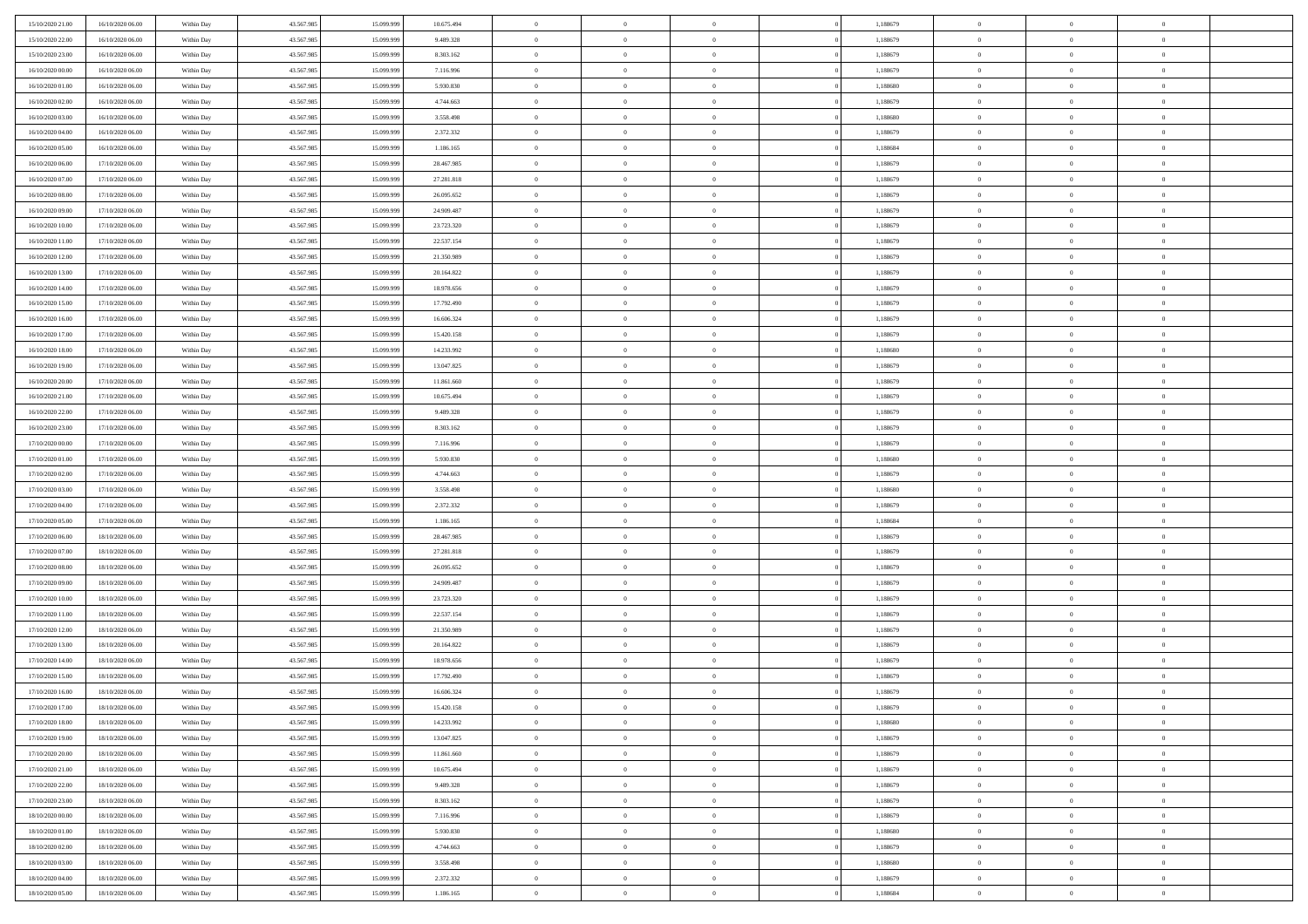| 18/10/2020 06:00 | 19/10/2020 06:00 | Within Day | 43.567.985 | 15.099.999 | 28.467.985 | $\,$ 0 $\,$    | $\overline{0}$ | $\overline{0}$ | 1,188679 | $\bf{0}$       | $\overline{0}$ | $\,0\,$        |  |
|------------------|------------------|------------|------------|------------|------------|----------------|----------------|----------------|----------|----------------|----------------|----------------|--|
| 18/10/2020 07:00 | 19/10/2020 06:00 | Within Day | 43.567.985 | 15.099.99  | 27.281.818 | $\theta$       | $\overline{0}$ | $\mathbf{0}$   | 1,188679 | $\theta$       | $\mathbf{0}$   | $\theta$       |  |
| 18/10/2020 08:00 | 19/10/2020 06:00 | Within Dav | 43.567.985 | 15.099.999 | 26.095.652 | $\theta$       | $\overline{0}$ | $\overline{0}$ | 1,188679 | $\mathbf{0}$   | $\overline{0}$ | $\overline{0}$ |  |
| 18/10/2020 09:00 | 19/10/2020 06:00 | Within Day | 43.567.985 | 15.099.999 | 24.909.487 | $\,$ 0 $\,$    | $\overline{0}$ | $\overline{0}$ | 1,188679 | $\bf{0}$       | $\overline{0}$ | $\bf{0}$       |  |
| 18/10/2020 10:00 | 19/10/2020 06:00 | Within Day | 43.567.985 | 15.099.999 | 23.723.320 | $\bf{0}$       | $\overline{0}$ | $\mathbf{0}$   | 1,188679 | $\bf{0}$       | $\theta$       | $\,0\,$        |  |
| 18/10/2020 11:00 | 19/10/2020 06:00 | Within Dav | 43.567.985 | 15.099.999 | 22.537.154 | $\theta$       | $\overline{0}$ | $\mathbf{0}$   | 1,188679 | $\mathbf{0}$   | $\overline{0}$ | $\overline{0}$ |  |
| 18/10/2020 12:00 | 19/10/2020 06:00 | Within Day | 43.567.985 | 15.099.999 | 21.350.989 | $\,$ 0 $\,$    | $\overline{0}$ | $\overline{0}$ | 1,188679 | $\bf{0}$       | $\overline{0}$ | $\,0\,$        |  |
|                  |                  |            |            |            |            |                |                |                |          |                |                |                |  |
| 18/10/2020 13:00 | 19/10/2020 06:00 | Within Day | 43.567.985 | 15.099.999 | 20.164.822 | $\overline{0}$ | $\overline{0}$ | $\mathbf{0}$   | 1,188679 | $\,$ 0 $\,$    | $\overline{0}$ | $\theta$       |  |
| 18/10/2020 14:00 | 19/10/2020 06:00 | Within Day | 43.567.985 | 15.099.999 | 18.978.656 | $\theta$       | $\overline{0}$ | $\mathbf{0}$   | 1,188679 | $\mathbf{0}$   | $\bf{0}$       | $\overline{0}$ |  |
| 18/10/2020 15:00 | 19/10/2020 06:00 | Within Day | 43.567.985 | 15.099.999 | 17.792.490 | $\,$ 0 $\,$    | $\overline{0}$ | $\Omega$       | 1,188679 | $\bf{0}$       | $\overline{0}$ | $\,0\,$        |  |
| 18/10/2020 16:00 | 19/10/2020 06:00 | Within Day | 43.567.985 | 15,099,999 | 16.606.324 | $\bf{0}$       | $\overline{0}$ | $\mathbf{0}$   | 1,188679 | $\bf{0}$       | $\mathbf{0}$   | $\theta$       |  |
| 18/10/2020 17:00 | 19/10/2020 06:00 | Within Dav | 43.567.985 | 15.099.999 | 15.420.158 | $\theta$       | $\overline{0}$ | $\mathbf{0}$   | 1,188679 | $\mathbf{0}$   | $\overline{0}$ | $\overline{0}$ |  |
| 18/10/2020 18:00 | 19/10/2020 06:00 | Within Day | 43.567.985 | 15.099.999 | 14.233.992 | $\,$ 0 $\,$    | $\overline{0}$ | $\overline{0}$ | 1,188680 | $\bf{0}$       | $\overline{0}$ | $\bf{0}$       |  |
| 18/10/2020 19:00 | 19/10/2020 06:00 | Within Day | 43.567.985 | 15.099.999 | 13.047.825 | $\bf{0}$       | $\overline{0}$ | $\mathbf{0}$   | 1,188679 | $\bf{0}$       | $\theta$       | $\,0\,$        |  |
| 18/10/2020 20:00 | 19/10/2020 06:00 | Within Dav | 43.567.985 | 15.099.999 | 11.861.660 | $\theta$       | $\overline{0}$ | $\mathbf{0}$   | 1,188679 | $\mathbf{0}$   | $\overline{0}$ | $\overline{0}$ |  |
| 18/10/2020 21:00 | 19/10/2020 06:00 | Within Day | 43.567.985 | 15.099.999 | 10.675.494 | $\,$ 0 $\,$    | $\overline{0}$ | $\overline{0}$ | 1,188679 | $\bf{0}$       | $\overline{0}$ | $\bf{0}$       |  |
| 18/10/2020 22.00 | 19/10/2020 06:00 | Within Day | 43.567.985 | 15.099.999 | 9.489.328  | $\,$ 0         | $\overline{0}$ | $\mathbf{0}$   | 1,188679 | $\bf{0}$       | $\overline{0}$ | $\theta$       |  |
| 18/10/2020 23:00 | 19/10/2020 06:00 | Within Day | 43.567.985 | 15.099.999 | 8.303.162  | $\theta$       | $\overline{0}$ | $\mathbf{0}$   | 1,188679 | $\mathbf{0}$   | $\overline{0}$ | $\overline{0}$ |  |
| 19/10/2020 00:00 | 19/10/2020 06:00 | Within Day | 43.567.985 | 15.099.999 | 7.116.996  | $\,$ 0 $\,$    | $\overline{0}$ | $\Omega$       | 1,188679 | $\bf{0}$       | $\overline{0}$ | $\,0\,$        |  |
| 19/10/2020 01:00 | 19/10/2020 06:00 | Within Day | 43.567.985 | 15.099.999 | 5.930.830  | $\bf{0}$       | $\overline{0}$ | $\mathbf{0}$   | 1,188680 | $\bf{0}$       | $\mathbf{0}$   | $\theta$       |  |
| 19/10/2020 02:00 | 19/10/2020 06:00 | Within Dav | 43.567.985 | 15.099.999 | 4.744.663  | $\theta$       | $\overline{0}$ | $\mathbf{0}$   | 1,188679 | $\mathbf{0}$   | $\overline{0}$ | $\overline{0}$ |  |
| 19/10/2020 03:00 | 19/10/2020 06:00 | Within Day | 43.567.985 | 15.099.999 | 3.558.498  | $\,$ 0 $\,$    | $\overline{0}$ | $\overline{0}$ | 1,188680 | $\bf{0}$       | $\overline{0}$ | $\bf{0}$       |  |
| 19/10/2020 04:00 | 19/10/2020 06:00 | Within Day | 43.567.985 | 15.099.999 | 2.372.332  | $\bf{0}$       | $\overline{0}$ | $\mathbf{0}$   | 1,188679 | $\bf{0}$       | $\theta$       | $\,0\,$        |  |
| 19/10/2020 05:00 | 19/10/2020 06:00 | Within Dav | 43.567.985 | 15.099.999 | 1.186.165  | $\theta$       | $\overline{0}$ | $\mathbf{0}$   | 1,188684 | $\mathbf{0}$   | $\overline{0}$ | $\overline{0}$ |  |
| 19/10/2020 06:00 | 20/10/2020 06:00 | Within Day | 43.567.985 | 15.099.999 | 28.467.985 | $\,$ 0 $\,$    | $\overline{0}$ | $\overline{0}$ | 1,188679 | $\bf{0}$       | $\overline{0}$ | $\,0\,$        |  |
| 19/10/2020 07:00 | 20/10/2020 06:00 | Within Day | 43.567.985 | 15.099.999 | 27.281.818 | $\,$ 0         | $\overline{0}$ | $\mathbf{0}$   | 1,188679 | $\bf{0}$       | $\overline{0}$ | $\theta$       |  |
| 19/10/2020 08:00 | 20/10/2020 06:00 | Within Day | 43.567.985 | 15.099.999 | 26.095.652 | $\theta$       | $\overline{0}$ | $\overline{0}$ | 1,188679 | $\mathbf{0}$   | $\bf{0}$       | $\overline{0}$ |  |
| 19/10/2020 09:00 | 20/10/2020 06:00 | Within Day | 43.567.985 | 15.099.999 | 24.909.487 | $\,$ 0 $\,$    | $\overline{0}$ | $\Omega$       | 1,188679 | $\bf{0}$       | $\overline{0}$ | $\,0\,$        |  |
| 19/10/2020 10:00 | 20/10/2020 06:00 | Within Day | 43.567.985 | 15.099.999 | 23.723.320 | $\bf{0}$       | $\overline{0}$ | $\mathbf{0}$   | 1,188679 | $\bf{0}$       | $\mathbf{0}$   | $\overline{0}$ |  |
| 19/10/2020 11:00 | 20/10/2020 06:00 | Within Dav | 43.567.985 | 15.099.999 | 22.537.154 | $\theta$       | $\overline{0}$ | $\overline{0}$ | 1,188679 | $\mathbf{0}$   | $\overline{0}$ | $\overline{0}$ |  |
| 19/10/2020 12:00 | 20/10/2020 06:00 | Within Day | 43.567.985 | 15.099.999 | 21.350.989 | $\theta$       | $\overline{0}$ | $\overline{0}$ | 1,188679 | $\,$ 0         | $\overline{0}$ | $\,$ 0 $\,$    |  |
| 19/10/2020 13:00 | 20/10/2020 06:00 | Within Day | 43.567.985 | 15.099.999 | 20.164.822 | $\bf{0}$       | $\overline{0}$ | $\mathbf{0}$   | 1,188679 | $\bf{0}$       | $\mathbf{0}$   | $\overline{0}$ |  |
| 19/10/2020 14:00 | 20/10/2020 06:00 | Within Dav | 43.567.985 | 15.099.999 | 18.978.656 | $\theta$       | $\overline{0}$ | $\mathbf{0}$   | 1,188679 | $\mathbf{0}$   | $\overline{0}$ | $\overline{0}$ |  |
| 19/10/2020 15:00 | 20/10/2020 06:00 | Within Day | 43.567.985 | 15.099.999 | 17.792.490 | $\theta$       | $\overline{0}$ | $\overline{0}$ | 1,188679 | $\,$ 0         | $\overline{0}$ | $\theta$       |  |
| 19/10/2020 16:00 | 20/10/2020 06.00 | Within Day | 43.567.985 | 15,099,999 | 16.606.324 | $\bf{0}$       | $\overline{0}$ | $\mathbf{0}$   | 1,188679 | $\mathbf{0}$   | $\overline{0}$ | $\overline{0}$ |  |
| 19/10/2020 17:00 | 20/10/2020 06:00 | Within Day | 43.567.985 | 15.099.999 | 15.420.158 | $\theta$       | $\overline{0}$ | $\mathbf{0}$   | 1,188679 | $\mathbf{0}$   | $\overline{0}$ | $\overline{0}$ |  |
| 19/10/2020 18:00 | 20/10/2020 06:00 | Within Day | 43.567.985 | 15.099.999 | 14.233.992 | $\theta$       | $\overline{0}$ | $\overline{0}$ | 1,188680 | $\,$ 0         | $\overline{0}$ | $\theta$       |  |
| 19/10/2020 19:00 | 20/10/2020 06:00 | Within Day | 43.567.985 | 15.099.999 | 13.047.825 | $\bf{0}$       | $\overline{0}$ | $\mathbf{0}$   | 1,188679 | $\bf{0}$       | $\mathbf{0}$   | $\bf{0}$       |  |
| 19/10/2020 20:00 | 20/10/2020 06:00 | Within Dav | 43.567.985 | 15.099.999 | 11.861.660 | $\theta$       | $\overline{0}$ | $\mathbf{0}$   | 1,188679 | $\mathbf{0}$   | $\overline{0}$ | $\overline{0}$ |  |
| 19/10/2020 21:00 | 20/10/2020 06:00 | Within Day | 43.567.985 | 15.099.999 | 10.675.494 | $\,$ 0 $\,$    | $\overline{0}$ | $\overline{0}$ | 1,188679 | $\,$ 0         | $\overline{0}$ | $\,$ 0 $\,$    |  |
| 19/10/2020 22.00 | 20/10/2020 06:00 | Within Day | 43.567.985 | 15.099.999 | 9.489.328  | $\,$ 0         | $\,$ 0 $\,$    | $\overline{0}$ | 1,188679 | $\,$ 0 $\,$    | $\overline{0}$ | $\bf{0}$       |  |
| 19/10/2020 23:00 | 20/10/2020 06:00 | Within Dav | 43.567.985 | 15.099.999 | 8.303.162  | $\theta$       | $\overline{0}$ | $\mathbf{0}$   | 1,188679 | $\mathbf{0}$   | $\overline{0}$ | $\theta$       |  |
| 20/10/2020 00:00 | 20/10/2020 06:00 | Within Day | 43.567.985 | 15.099.999 | 7.116.996  | $\overline{0}$ | $\overline{0}$ | $\overline{0}$ | 1,188679 | $\overline{0}$ | $\overline{0}$ | $\theta$       |  |
| 20/10/2020 01:00 | 20/10/2020 06:00 | Within Day | 43.567.985 | 15.099.999 | 5.930.830  | $\bf{0}$       | $\overline{0}$ | $\mathbf{0}$   | 1,188680 | $\bf{0}$       | $\overline{0}$ | $\bf{0}$       |  |
| 20/10/2020 02:00 | 20/10/2020 06:00 | Within Day | 43.567.985 | 15.099.999 | 4.744.663  | $\overline{0}$ | $\theta$       |                | 1,188679 | $\overline{0}$ | $\theta$       | $\theta$       |  |
| 20/10/2020 03:00 | 20/10/2020 06:00 | Within Day | 43.567.985 | 15.099.999 | 3.558.498  | $\,$ 0 $\,$    | $\overline{0}$ | $\overline{0}$ | 1,188680 | $\,$ 0 $\,$    | $\bf{0}$       | $\theta$       |  |
| 20/10/2020 04.00 | 20/10/2020 06:00 | Within Day | 43.567.985 | 15.099.999 | 2.372.332  | $\bf{0}$       | $\,$ 0 $\,$    | $\mathbf{0}$   | 1,188679 | $\,$ 0 $\,$    | $\overline{0}$ | $\overline{0}$ |  |
|                  | 20/10/2020 06:00 |            |            |            |            |                |                |                |          | $\,$ 0 $\,$    |                |                |  |
| 20/10/2020 05:00 |                  | Within Day | 43.567.985 | 15.099.999 | 1.186.165  | $\mathbf{0}$   | $\overline{0}$ | $\overline{0}$ | 1,188684 |                | $\bf{0}$       | $\mathbf{0}$   |  |
| 20/10/2020 06:00 | 21/10/2020 06:00 | Within Day | 43.567.985 | 15.099.999 | 28.467.985 | $\,$ 0 $\,$    | $\overline{0}$ | $\overline{0}$ | 1,188679 | $\,$ 0 $\,$    | $\bf{0}$       | $\,$ 0 $\,$    |  |
| 20/10/2020 07:00 | 21/10/2020 06.00 | Within Day | 43.567.985 | 15.099.999 | 27.281.818 | $\,$ 0 $\,$    | $\,$ 0 $\,$    | $\overline{0}$ | 1,188679 | $\,$ 0 $\,$    | $\overline{0}$ | $\overline{0}$ |  |
| 20/10/2020 08:00 | 21/10/2020 06:00 | Within Day | 43.567.985 | 15.099.999 | 26.095.652 | $\mathbf{0}$   | $\overline{0}$ | $\overline{0}$ | 1,188679 | $\mathbf{0}$   | $\bf{0}$       | $\overline{0}$ |  |
| 20/10/2020 09:00 | 21/10/2020 06:00 | Within Day | 43.567.985 | 15.099.999 | 24.909.487 | $\,$ 0 $\,$    | $\overline{0}$ | $\overline{0}$ | 1,188679 | $\,$ 0 $\,$    | $\mathbf{0}$   | $\,$ 0 $\,$    |  |
| 20/10/2020 10:00 | 21/10/2020 06.00 | Within Day | 43.567.985 | 15.099.999 | 23.723.320 | $\bf{0}$       | $\overline{0}$ | $\overline{0}$ | 1,188679 | $\,$ 0 $\,$    | $\overline{0}$ | $\overline{0}$ |  |
| 20/10/2020 11:00 | 21/10/2020 06:00 | Within Day | 43.567.985 | 15.099.999 | 22.537.154 | $\mathbf{0}$   | $\overline{0}$ | $\overline{0}$ | 1,188679 | $\mathbf{0}$   | $\bf{0}$       | $\overline{0}$ |  |
| 20/10/2020 12:00 | 21/10/2020 06:00 | Within Day | 43.567.985 | 15.099.999 | 21.350.989 | $\,$ 0 $\,$    | $\overline{0}$ | $\overline{0}$ | 1,188679 | $\,$ 0 $\,$    | $\mathbf{0}$   | $\,$ 0 $\,$    |  |
| 20/10/2020 13:00 | 21/10/2020 06.00 | Within Day | 43.567.985 | 15.099.999 | 20.164.822 | $\,$ 0 $\,$    | $\,$ 0 $\,$    | $\overline{0}$ | 1,188679 | $\,$ 0 $\,$    | $\overline{0}$ | $\overline{0}$ |  |
| 20/10/2020 14:00 | 21/10/2020 06:00 | Within Day | 43.567.985 | 15.099.999 | 18.978.656 | $\theta$       | $\overline{0}$ | $\overline{0}$ | 1,188679 | $\mathbf{0}$   | $\overline{0}$ | $\overline{0}$ |  |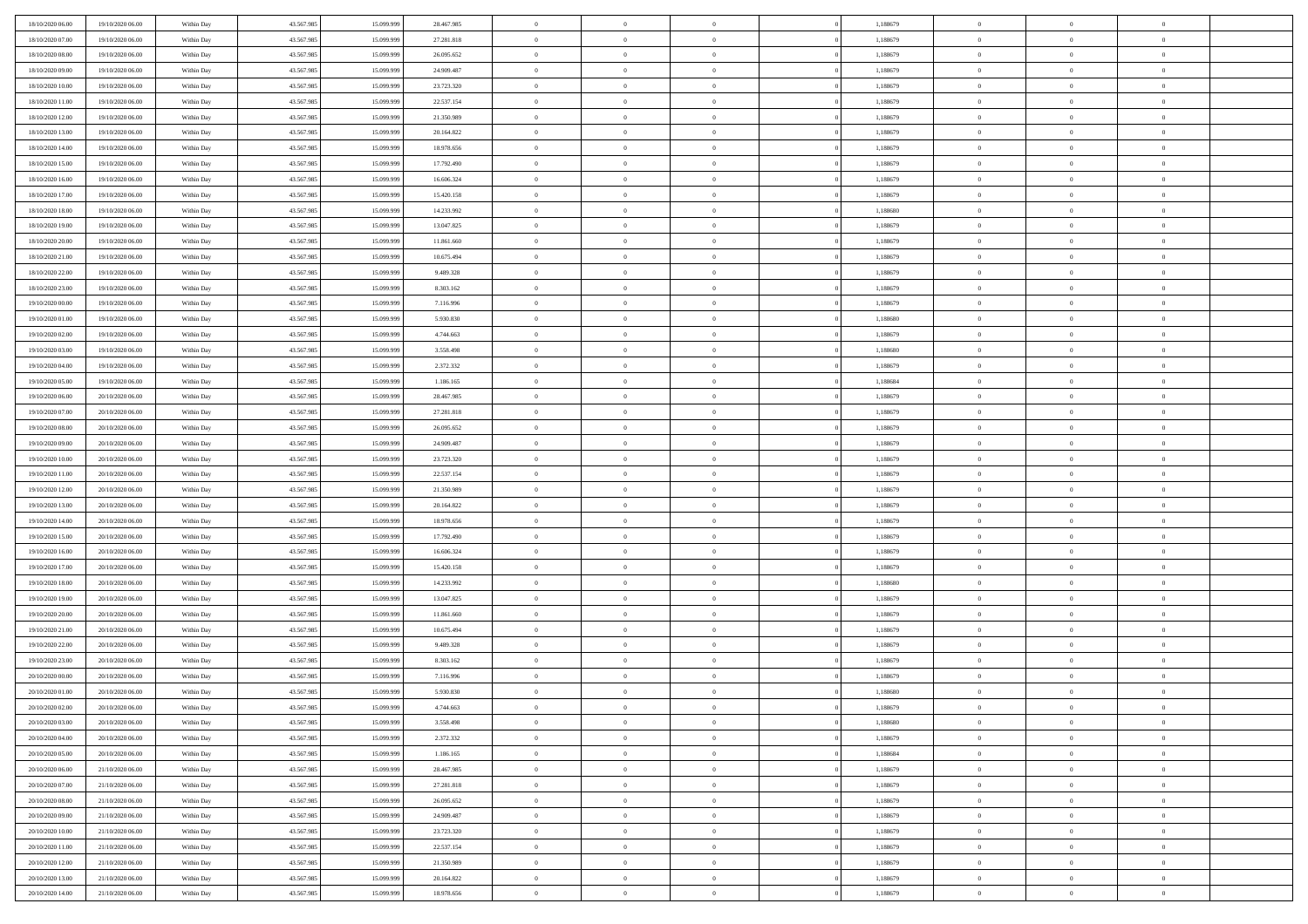| 20/10/2020 15:00 | 21/10/2020 06.00 | Within Day | 43.567.985 | 15.099.999 | 17.792.490 | $\bf{0}$       | $\overline{0}$ | $\overline{0}$ | 1,188679 | $\bf{0}$       | $\overline{0}$ | $\,0\,$        |  |
|------------------|------------------|------------|------------|------------|------------|----------------|----------------|----------------|----------|----------------|----------------|----------------|--|
| 20/10/2020 16:00 | 21/10/2020 06.00 | Within Day | 43.567.985 | 15.099.99  | 16.606.324 | $\theta$       | $\overline{0}$ | $\mathbf{0}$   | 1,188679 | $\theta$       | $\mathbf{0}$   | $\theta$       |  |
| 20/10/2020 17:00 | 21/10/2020 06:00 | Within Dav | 43.567.985 | 15.099.999 | 15.420.158 | $\theta$       | $\overline{0}$ | $\mathbf{0}$   | 1,188679 | $\mathbf{0}$   | $\overline{0}$ | $\overline{0}$ |  |
| 20/10/2020 18:00 | 21/10/2020 06.00 | Within Day | 43.567.985 | 15.099.999 | 14.233.992 | $\,$ 0 $\,$    | $\overline{0}$ | $\overline{0}$ | 1,188680 | $\bf{0}$       | $\overline{0}$ | $\bf{0}$       |  |
| 20/10/2020 19:00 | 21/10/2020 06:00 | Within Day | 43.567.985 | 15.099.999 | 13.047.825 | $\bf{0}$       | $\overline{0}$ | $\mathbf{0}$   | 1,188679 | $\bf{0}$       | $\theta$       | $\,0\,$        |  |
| 20/10/2020 20:00 | 21/10/2020 06:00 | Within Dav | 43.567.985 | 15.099.999 | 11.861.660 | $\theta$       | $\overline{0}$ | $\mathbf{0}$   | 1,188679 | $\mathbf{0}$   | $\overline{0}$ | $\overline{0}$ |  |
| 20/10/2020 21:00 | 21/10/2020 06:00 | Within Day | 43.567.985 | 15.099.999 | 10.675.494 | $\,$ 0 $\,$    | $\overline{0}$ | $\overline{0}$ | 1,188679 | $\bf{0}$       | $\overline{0}$ | $\,0\,$        |  |
|                  |                  |            |            |            |            | $\,$ 0         | $\overline{0}$ |                |          | $\,$ 0 $\,$    | $\overline{0}$ | $\theta$       |  |
| 20/10/2020 22:00 | 21/10/2020 06.00 | Within Day | 43.567.985 | 15.099.999 | 9.489.328  |                |                | $\mathbf{0}$   | 1,188679 |                |                |                |  |
| 20/10/2020 23:00 | 21/10/2020 06:00 | Within Day | 43.567.985 | 15.099.999 | 8.303.162  | $\theta$       | $\overline{0}$ | $\overline{0}$ | 1,188679 | $\mathbf{0}$   | $\bf{0}$       | $\overline{0}$ |  |
| 21/10/2020 00:00 | 21/10/2020 06.00 | Within Day | 43.567.985 | 15.099.999 | 7.116.996  | $\,$ 0 $\,$    | $\overline{0}$ | $\Omega$       | 1,188679 | $\bf{0}$       | $\overline{0}$ | $\,0\,$        |  |
| 21/10/2020 01:00 | 21/10/2020 06.00 | Within Day | 43.567.985 | 15.099.999 | 5.930.830  | $\bf{0}$       | $\overline{0}$ | $\mathbf{0}$   | 1,188680 | $\bf{0}$       | $\mathbf{0}$   | $\theta$       |  |
| 21/10/2020 02.00 | 21/10/2020 06:00 | Within Dav | 43.567.985 | 15.099.999 | 4.744.663  | $\theta$       | $\overline{0}$ | $\mathbf{0}$   | 1,188679 | $\mathbf{0}$   | $\overline{0}$ | $\overline{0}$ |  |
| 21/10/2020 03:00 | 21/10/2020 06.00 | Within Day | 43.567.985 | 15.099.999 | 3.558.498  | $\,$ 0 $\,$    | $\overline{0}$ | $\overline{0}$ | 1,188680 | $\bf{0}$       | $\overline{0}$ | $\bf{0}$       |  |
| 21/10/2020 04:00 | 21/10/2020 06:00 | Within Day | 43.567.985 | 15.099.999 | 2.372.332  | $\bf{0}$       | $\overline{0}$ | $\mathbf{0}$   | 1,188679 | $\bf{0}$       | $\theta$       | $\,0\,$        |  |
| 21/10/2020 05:00 | 21/10/2020 06:00 | Within Dav | 43.567.985 | 15.099.999 | 1.186.165  | $\theta$       | $\overline{0}$ | $\mathbf{0}$   | 1,188684 | $\mathbf{0}$   | $\overline{0}$ | $\overline{0}$ |  |
| 21/10/2020 06:00 | 22/10/2020 06.00 | Within Day | 43.567.985 | 15.099.999 | 28.467.985 | $\,$ 0 $\,$    | $\overline{0}$ | $\Omega$       | 1,188679 | $\bf{0}$       | $\overline{0}$ | $\bf{0}$       |  |
| 21/10/2020 07:00 | 22/10/2020 06.00 | Within Day | 43.567.985 | 15.099.999 | 27.281.818 | $\,$ 0         | $\overline{0}$ | $\mathbf{0}$   | 1,188679 | $\bf{0}$       | $\overline{0}$ | $\theta$       |  |
| 21/10/2020 08:00 | 22/10/2020 06:00 | Within Day | 43.567.985 | 15.099.999 | 26.095.652 | $\theta$       | $\overline{0}$ | $\mathbf{0}$   | 1,188679 | $\mathbf{0}$   | $\overline{0}$ | $\overline{0}$ |  |
| 21/10/2020 09:00 | 22/10/2020 06:00 | Within Day | 43.567.985 | 15.099.999 | 24.909.487 | $\,$ 0 $\,$    | $\overline{0}$ | $\Omega$       | 1,188679 | $\bf{0}$       | $\overline{0}$ | $\,0\,$        |  |
| 21/10/2020 10:00 | 22/10/2020 06:00 | Within Day | 43.567.985 | 15.099.999 | 23.723.320 | $\bf{0}$       | $\overline{0}$ | $\mathbf{0}$   | 1,188679 | $\bf{0}$       | $\mathbf{0}$   | $\theta$       |  |
| 21/10/2020 11:00 | 22/10/2020 06:00 | Within Day | 43.567.985 | 15.099.999 | 22.537.154 | $\theta$       | $\overline{0}$ | $\overline{0}$ | 1,188679 | $\mathbf{0}$   | $\overline{0}$ | $\overline{0}$ |  |
| 21/10/2020 12:00 | 22/10/2020 06:00 | Within Day | 43.567.985 | 15.099.999 | 21.350.989 | $\,$ 0 $\,$    | $\overline{0}$ | $\overline{0}$ | 1,188679 | $\bf{0}$       | $\overline{0}$ | $\bf{0}$       |  |
| 21/10/2020 13:00 | 22/10/2020 06:00 | Within Day | 43.567.985 | 15.099.999 | 20.164.822 | $\,$ 0         | $\overline{0}$ | $\mathbf{0}$   | 1,188679 | $\bf{0}$       | $\theta$       | $\,0\,$        |  |
| 21/10/2020 14:00 | 22/10/2020 06:00 | Within Day | 43.567.985 | 15.099.999 | 18.978.656 | $\theta$       | $\overline{0}$ | $\mathbf{0}$   | 1,188679 | $\mathbf{0}$   | $\overline{0}$ | $\overline{0}$ |  |
| 21/10/2020 15:00 | 22/10/2020 06:00 | Within Day | 43.567.985 | 15.099.999 | 17.792.490 | $\,$ 0 $\,$    | $\overline{0}$ | $\overline{0}$ | 1,188679 | $\bf{0}$       | $\overline{0}$ | $\,0\,$        |  |
| 21/10/2020 16:00 | 22/10/2020 06.00 | Within Day | 43.567.985 | 15,099,999 | 16.606.324 | $\,$ 0         | $\overline{0}$ | $\mathbf{0}$   | 1,188679 | $\bf{0}$       | $\overline{0}$ | $\theta$       |  |
| 21/10/2020 17:00 | 22/10/2020 06:00 | Within Day | 43.567.985 | 15.099.999 | 15.420.158 | $\theta$       | $\overline{0}$ | $\overline{0}$ | 1,188679 | $\mathbf{0}$   | $\bf{0}$       | $\overline{0}$ |  |
|                  | 22/10/2020 06:00 |            |            |            |            | $\,$ 0 $\,$    |                | $\Omega$       |          | $\bf{0}$       | $\overline{0}$ | $\,0\,$        |  |
| 21/10/2020 18:00 |                  | Within Day | 43.567.985 | 15.099.999 | 14.233.992 |                | $\overline{0}$ |                | 1,188680 |                |                |                |  |
| 21/10/2020 19:00 | 22/10/2020 06.00 | Within Day | 43.567.985 | 15,099,999 | 13.047.825 | $\bf{0}$       | $\overline{0}$ | $\mathbf{0}$   | 1,188679 | $\bf{0}$       | $\mathbf{0}$   | $\theta$       |  |
| 21/10/2020 20:00 | 22/10/2020 06:00 | Within Day | 43.567.985 | 15.099.999 | 11.861.660 | $\theta$       | $\overline{0}$ | $\overline{0}$ | 1,188679 | $\mathbf{0}$   | $\overline{0}$ | $\overline{0}$ |  |
| 21/10/2020 21:00 | 22/10/2020 06:00 | Within Day | 43.567.985 | 15.099.999 | 10.675.494 | $\,$ 0 $\,$    | $\overline{0}$ | $\overline{0}$ | 1,188679 | $\,$ 0         | $\overline{0}$ | $\,$ 0 $\,$    |  |
| 21/10/2020 22.00 | 22/10/2020 06:00 | Within Day | 43.567.985 | 15.099.999 | 9.489.328  | $\,$ 0         | $\overline{0}$ | $\mathbf{0}$   | 1,188679 | $\bf{0}$       | $\mathbf{0}$   | $\bf{0}$       |  |
| 21/10/2020 23:00 | 22/10/2020 06:00 | Within Day | 43.567.985 | 15.099.999 | 8.303.162  | $\theta$       | $\overline{0}$ | $\mathbf{0}$   | 1,188679 | $\mathbf{0}$   | $\overline{0}$ | $\overline{0}$ |  |
| 22/10/2020 00:00 | 22/10/2020 06:00 | Within Day | 43.567.985 | 15.099.999 | 7.116.996  | $\theta$       | $\overline{0}$ | $\overline{0}$ | 1,188679 | $\,$ 0         | $\overline{0}$ | $\theta$       |  |
| 22/10/2020 01:00 | 22/10/2020 06.00 | Within Day | 43.567.985 | 15,099,999 | 5.930.830  | $\bf{0}$       | $\overline{0}$ | $\mathbf{0}$   | 1,188680 | $\mathbf{0}$   | $\overline{0}$ | $\overline{0}$ |  |
| 22/10/2020 02.00 | 22/10/2020 06:00 | Within Day | 43.567.985 | 15.099.999 | 4.744.663  | $\theta$       | $\overline{0}$ | $\mathbf{0}$   | 1,188679 | $\mathbf{0}$   | $\overline{0}$ | $\overline{0}$ |  |
| 22/10/2020 03:00 | 22/10/2020 06:00 | Within Day | 43.567.985 | 15.099.999 | 3.558.498  | $\theta$       | $\overline{0}$ | $\overline{0}$ | 1,188680 | $\,$ 0         | $\overline{0}$ | $\theta$       |  |
| 22/10/2020 04:00 | 22/10/2020 06.00 | Within Day | 43.567.985 | 15.099.999 | 2.372.332  | $\bf{0}$       | $\overline{0}$ | $\mathbf{0}$   | 1,188679 | $\bf{0}$       | $\mathbf{0}$   | $\bf{0}$       |  |
| 22/10/2020 05:00 | 22/10/2020 06:00 | Within Day | 43.567.985 | 15.099.999 | 1.186.165  | $\theta$       | $\overline{0}$ | $\mathbf{0}$   | 1,188684 | $\mathbf{0}$   | $\overline{0}$ | $\overline{0}$ |  |
| 22/10/2020 06:00 | 23/10/2020 06:00 | Within Day | 43.567.985 | 15.099.999 | 28.467.985 | $\,$ 0 $\,$    | $\overline{0}$ | $\overline{0}$ | 1,188679 | $\,$ 0         | $\overline{0}$ | $\,$ 0 $\,$    |  |
| 22/10/2020 07:00 | 23/10/2020 06:00 | Within Day | 43.567.985 | 15.099.999 | 27.281.818 | $\,$ 0         | $\,$ 0 $\,$    | $\overline{0}$ | 1,188679 | $\,$ 0 $\,$    | $\overline{0}$ | $\bf{0}$       |  |
| 22/10/2020 08:00 | 23/10/2020 06:00 | Within Day | 43.567.985 | 15.099.999 | 26.095.652 | $\theta$       | $\overline{0}$ | $\mathbf{0}$   | 1,188679 | $\mathbf{0}$   | $\overline{0}$ | $\theta$       |  |
| 22/10/2020 09:00 | 23/10/2020 06.00 | Within Day | 43.567.985 | 15.099.999 | 24.909.487 | $\overline{0}$ | $\overline{0}$ | $\overline{0}$ | 1,188679 | $\,$ 0         | $\overline{0}$ | $\theta$       |  |
| 22/10/2020 10:00 | 23/10/2020 06.00 | Within Day | 43.567.985 | 15.099.999 | 23.723.320 | $\bf{0}$       | $\,$ 0 $\,$    | $\mathbf{0}$   | 1,188679 | $\bf{0}$       | $\overline{0}$ | $\bf{0}$       |  |
| 22/10/2020 11:00 | 23/10/2020 06:00 | Within Day | 43.567.985 | 15.099.999 | 22.537.154 | $\overline{0}$ | $\theta$       |                | 1,188679 | $\overline{0}$ | $\theta$       | $\theta$       |  |
| 22/10/2020 12:00 | 23/10/2020 06:00 | Within Day | 43.567.985 | 15.099.999 | 21.350.989 | $\,$ 0 $\,$    | $\overline{0}$ | $\overline{0}$ | 1,188679 | $\,$ 0 $\,$    | $\bf{0}$       | $\theta$       |  |
| 22/10/2020 13.00 | 23/10/2020 06.00 | Within Day | 43.567.985 | 15.099.999 | 20.164.822 | $\bf{0}$       | $\,$ 0 $\,$    | $\overline{0}$ | 1,188679 | $\,$ 0 $\,$    | $\overline{0}$ | $\overline{0}$ |  |
| 22/10/2020 14:00 | 23/10/2020 06:00 | Within Day | 43.567.985 | 15.099.999 | 18.978.656 | $\mathbf{0}$   | $\overline{0}$ | $\overline{0}$ | 1,188679 | $\,$ 0 $\,$    | $\bf{0}$       | $\mathbf{0}$   |  |
| 22/10/2020 15:00 | 23/10/2020 06:00 | Within Day | 43.567.985 | 15.099.999 | 17.792.490 | $\,$ 0 $\,$    | $\overline{0}$ | $\overline{0}$ | 1,188679 | $\,$ 0 $\,$    | $\bf{0}$       | $\,$ 0 $\,$    |  |
| 22/10/2020 16:00 | 23/10/2020 06.00 | Within Day | 43.567.985 | 15.099.999 | 16.606.324 | $\,$ 0 $\,$    | $\,$ 0 $\,$    | $\overline{0}$ | 1,188679 | $\,$ 0 $\,$    | $\overline{0}$ | $\overline{0}$ |  |
| 22/10/2020 17:00 | 23/10/2020 06:00 | Within Day | 43.567.985 | 15.099.999 | 15.420.158 | $\mathbf{0}$   | $\overline{0}$ | $\overline{0}$ | 1,188679 | $\mathbf{0}$   | $\overline{0}$ | $\overline{0}$ |  |
|                  |                  |            |            |            |            |                |                |                |          |                |                |                |  |
| 22/10/2020 18:00 | 23/10/2020 06:00 | Within Day | 43.567.985 | 15.099.999 | 14.233.992 | $\,$ 0 $\,$    | $\overline{0}$ | $\overline{0}$ | 1,188680 | $\,$ 0 $\,$    | $\mathbf{0}$   | $\,$ 0 $\,$    |  |
| 22/10/2020 19:00 | 23/10/2020 06.00 | Within Day | 43.567.985 | 15.099.999 | 13.047.825 | $\overline{0}$ | $\overline{0}$ | $\overline{0}$ | 1,188679 | $\,$ 0 $\,$    | $\overline{0}$ | $\overline{0}$ |  |
| 22/10/2020 20:00 | 23/10/2020 06:00 | Within Day | 43.567.985 | 15.099.999 | 11.861.660 | $\mathbf{0}$   | $\overline{0}$ | $\overline{0}$ | 1,188679 | $\mathbf{0}$   | $\bf{0}$       | $\overline{0}$ |  |
| 22/10/2020 21:00 | 23/10/2020 06:00 | Within Day | 43.567.985 | 15.099.999 | 10.675.494 | $\,$ 0 $\,$    | $\overline{0}$ | $\overline{0}$ | 1,188679 | $\,$ 0 $\,$    | $\mathbf{0}$   | $\,$ 0 $\,$    |  |
| 22/10/2020 22.00 | 23/10/2020 06.00 | Within Day | 43.567.985 | 15.099.999 | 9.489.328  | $\,$ 0 $\,$    | $\,$ 0 $\,$    | $\overline{0}$ | 1,188679 | $\bf{0}$       | $\overline{0}$ | $\overline{0}$ |  |
| 22/10/2020 23:00 | 23/10/2020 06:00 | Within Day | 43.567.985 | 15.099.999 | 8.303.162  | $\theta$       | $\overline{0}$ | $\overline{0}$ | 1,188679 | $\mathbf{0}$   | $\overline{0}$ | $\overline{0}$ |  |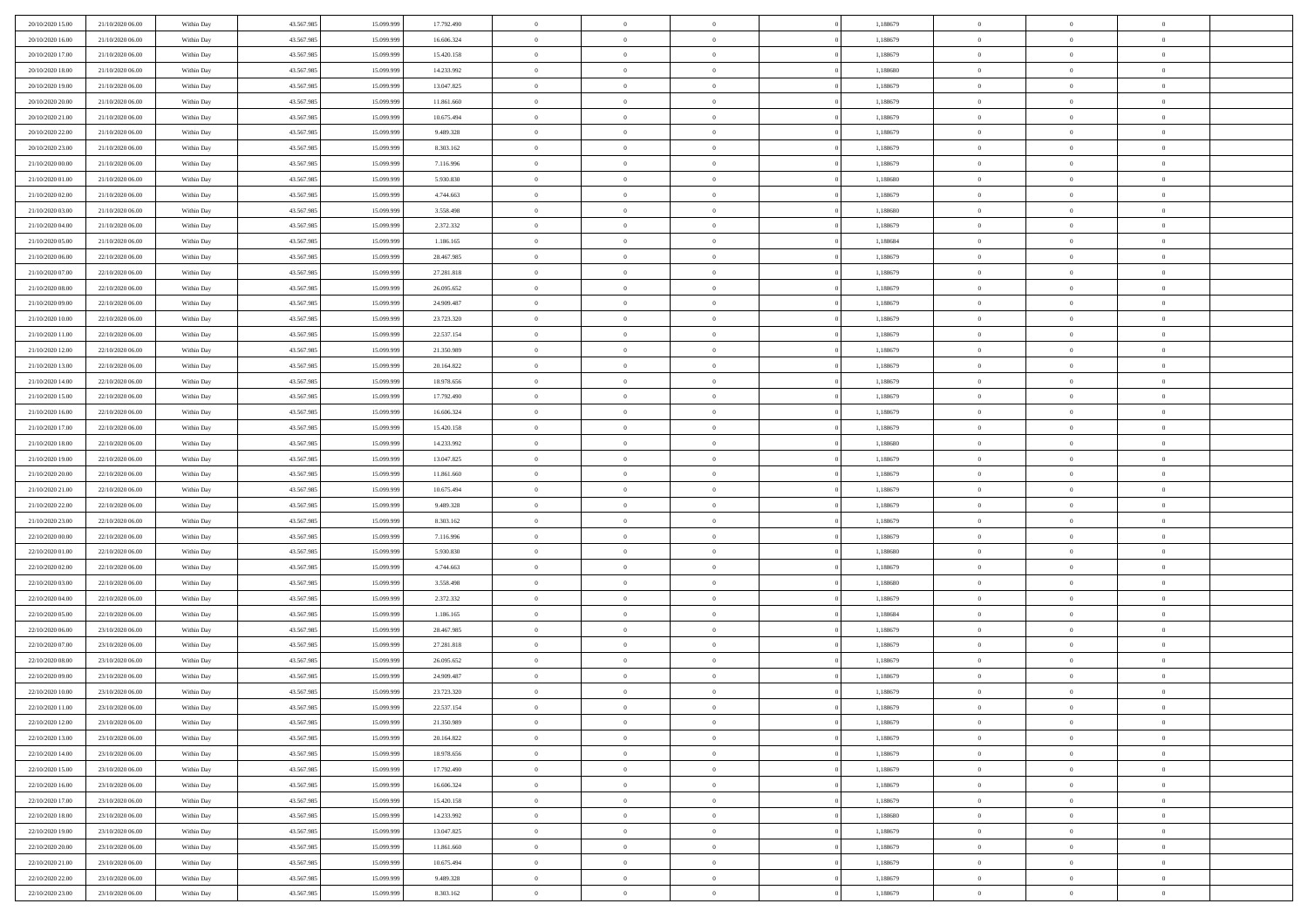| 23/10/2020 00:00                     | 23/10/2020 06.00                     | Within Day               | 43.567.985               | 15.099.999               | 7.116.996                | $\bf{0}$                      | $\overline{0}$                   | $\Omega$                         | 1,188679             | $\bf{0}$                 | $\overline{0}$             | $\bf{0}$                  |  |
|--------------------------------------|--------------------------------------|--------------------------|--------------------------|--------------------------|--------------------------|-------------------------------|----------------------------------|----------------------------------|----------------------|--------------------------|----------------------------|---------------------------|--|
| 23/10/2020 01:00                     | 23/10/2020 06:00                     | Within Day               | 43.567.985               | 15.099.999               | 5.930.830                | $\theta$                      | $\overline{0}$                   | $\overline{0}$                   | 1,188680             | $\mathbf{0}$             | $\bf{0}$                   | $\overline{0}$            |  |
| 23/10/2020 02:00                     | 23/10/2020 06:00                     | Within Day               | 43.567.985               | 15.099.999               | 4.744.663                | $\theta$                      | $\overline{0}$                   | $\bf{0}$                         | 1,188679             | $\,$ 0                   | $\overline{0}$             | $\,$ 0 $\,$               |  |
| 23/10/2020 03:00                     | 23/10/2020 06.00                     | Within Day               | 43.567.985               | 15.099.999               | 3.558.498                | $\overline{0}$                | $\overline{0}$                   | $\mathbf{0}$                     | 1.188680             | $\bf{0}$                 | $\mathbf{0}$               | $\theta$                  |  |
| 23/10/2020 04:00                     | 23/10/2020 06:00                     | Within Day               | 43.567.985               | 15.099.999               | 2.372.332                | $\mathbf{0}$                  | $\overline{0}$                   | $\overline{0}$                   | 1,188679             | $\mathbf{0}$             | $\bf{0}$                   | $\overline{0}$            |  |
| 23/10/2020 05:00                     | 23/10/2020 06:00                     | Within Day               | 43.567.985               | 15.099.999               | 1.186.165                | $\theta$                      | $\overline{0}$                   | $\bf{0}$                         | 1,188684             | $\,$ 0                   | $\overline{0}$             | $\,$ 0 $\,$               |  |
| 23/10/2020 06:00                     | 24/10/2020 06:00                     | Within Day               | 43.567.985               | 15.099.999               | 28.467.985               | $\,$ 0 $\,$                   | $\overline{0}$                   | $\Omega$                         | 1.188679             | $\bf{0}$                 | $\bf{0}$                   | $\theta$                  |  |
| 23/10/2020 07:00                     | 24/10/2020 06:00                     | Within Day               | 43.567.985               | 15.099.999               | 27.281.818               | $\overline{0}$                | $\overline{0}$                   | $\overline{0}$                   | 1,188679             | $\mathbf{0}$             | $\bf{0}$                   | $\overline{0}$            |  |
| 23/10/2020 08:00                     | 24/10/2020 06:00                     | Within Day               | 43.567.985               | 15.099.999               | 26.095.652               | $\theta$                      | $\overline{0}$                   | $\overline{0}$                   | 1,188679             | $\,$ 0                   | $\overline{0}$             | $\,$ 0 $\,$               |  |
| 23/10/2020 09:00                     | 24/10/2020 06.00                     | Within Day               | 43.567.985               | 15.099.999               | 24,909,487               | $\overline{0}$                | $\overline{0}$                   | $\mathbf{0}$                     | 1.188679             | $\bf{0}$                 | $\mathbf{0}$               | $\theta$                  |  |
| 23/10/2020 10:00                     | 24/10/2020 06:00                     | Within Day               | 43.567.985               | 15.099.999               | 23.723.320               | $\mathbf{0}$                  | $\overline{0}$                   | $\overline{0}$                   | 1,188679             | $\mathbf{0}$             | $\bf{0}$                   | $\overline{0}$            |  |
| 23/10/2020 11:00                     | 24/10/2020 06:00                     | Within Day               | 43.567.985               | 15.099.999               | 22.537.154               | $\theta$                      | $\overline{0}$                   | $\bf{0}$                         | 1,188679             | $\,$ 0                   | $\overline{0}$             | $\,$ 0 $\,$               |  |
| 23/10/2020 12:00                     | 24/10/2020 06:00                     | Within Day               | 43.567.985               | 15.099.999               | 21.350.989               | $\theta$                      | $\overline{0}$                   | $\mathbf{0}$                     | 1.188679             | $\bf{0}$                 | $\mathbf{0}$               | $\theta$                  |  |
| 23/10/2020 13:00                     | 24/10/2020 06.00                     | Within Day               | 43.567.985               | 15.099.999               | 20.164.822               | $\overline{0}$                | $\overline{0}$                   | $\overline{0}$                   | 1,188679             | $\mathbf{0}$             | $\bf{0}$                   | $\overline{0}$            |  |
| 23/10/2020 14:00                     | 24/10/2020 06:00                     | Within Day               | 43.567.985               | 15.099.999               | 18.978.656               | $\theta$                      | $\overline{0}$                   | $\overline{0}$                   | 1,188679             | $\,$ 0                   | $\overline{0}$             | $\,$ 0 $\,$               |  |
| 23/10/2020 15:00                     | 24/10/2020 06.00                     | Within Day               | 43.567.985               | 15.099.999               | 17.792.490               | $\bf{0}$                      | $\overline{0}$                   | $\mathbf{0}$                     | 1,188679             | $\bf{0}$                 | $\mathbf{0}$               | $\bf{0}$                  |  |
| 23/10/2020 16:00                     | 24/10/2020 06:00                     | Within Day               | 43.567.985               | 15.099.999               | 16.606.324               | $\overline{0}$                | $\overline{0}$                   | $\overline{0}$                   | 1,188679             | $\mathbf{0}$             | $\bf{0}$                   | $\overline{0}$            |  |
| 23/10/2020 17:00                     | 24/10/2020 06:00                     | Within Day               | 43.567.985               | 15.099.999               | 15.420.158               | $\theta$                      | $\overline{0}$                   | $\bf{0}$                         | 1,188679             | $\,$ 0                   | $\overline{0}$             | $\,0\,$                   |  |
| 23/10/2020 18:00                     | 24/10/2020 06.00                     | Within Day               | 43.567.985               | 15.099.999               | 14.233.992               | $\theta$                      | $\overline{0}$                   | $\mathbf{0}$                     | 1.188680             | $\theta$                 | $\mathbf{0}$               | $\theta$                  |  |
| 23/10/2020 19:00                     | 24/10/2020 06:00                     | Within Day               | 43.567.985               | 15.099.999               | 13.047.825               | $\overline{0}$                | $\overline{0}$                   | $\overline{0}$                   | 1,188679             | $\mathbf{0}$             | $\bf{0}$                   | $\overline{0}$            |  |
| 23/10/2020 20:00                     | 24/10/2020 06:00                     | Within Day               | 43.567.985               | 15.099.999               | 11.861.660               | $\theta$                      | $\overline{0}$                   | $\overline{0}$                   | 1,188679             | $\,$ 0                   | $\overline{0}$             | $\,$ 0 $\,$               |  |
| 23/10/2020 21:00                     | 24/10/2020 06.00                     | Within Day               | 43.567.985               | 15.099.999               | 10.675.494               | $\theta$                      | $\overline{0}$                   | $\mathbf{0}$                     | 1.188679             | $\bf{0}$                 | $\mathbf{0}$               | $\theta$                  |  |
| 23/10/2020 22.00                     | 24/10/2020 06.00                     | Within Day               | 43.567.985               | 15.099.999               | 9.489.328                | $\mathbf{0}$                  | $\overline{0}$                   | $\overline{0}$                   | 1,188679             | $\mathbf{0}$             | $\bf{0}$                   | $\overline{0}$            |  |
| 23/10/2020 23:00                     | 24/10/2020 06:00                     | Within Day               | 43.567.985               | 15.099.999               | 8.303.162                | $\theta$                      | $\overline{0}$                   | $\bf{0}$                         | 1,188679             | $\,$ 0                   | $\overline{0}$             | $\,$ 0 $\,$               |  |
| 24/10/2020 00:00                     | 24/10/2020 06:00                     | Within Day               | 43.567.985               | 15.099.999               | 7.116.996                | $\,$ 0 $\,$                   | $\overline{0}$                   | $\mathbf{0}$                     | 1,188679             | $\bf{0}$                 | $\bf{0}$                   | $\bf{0}$                  |  |
| 24/10/2020 01:00                     | 24/10/2020 06:00                     | Within Day               | 43.567.985               | 15.099.999               | 5.930.830                | $\overline{0}$                | $\overline{0}$                   | $\overline{0}$                   | 1,188680             | $\mathbf{0}$             | $\bf{0}$                   | $\overline{0}$            |  |
| 24/10/2020 02.00                     | 24/10/2020 06:00                     | Within Day               | 43.567.985               | 15.099.999               | 4.744.663                | $\theta$                      | $\overline{0}$                   | $\overline{0}$                   | 1,188679             | $\,$ 0                   | $\overline{0}$             | $\,$ 0 $\,$               |  |
| 24/10/2020 03.00                     | 24/10/2020 06.00                     | Within Day               | 43.567.985               | 15.099.999               | 3.558.498                | $\mathbf{0}$                  | $\overline{0}$                   | $\mathbf{0}$                     | 1.188680             | $\bf{0}$                 | $\mathbf{0}$               | $\theta$                  |  |
| 24/10/2020 04:00                     | 24/10/2020 06:00                     | Within Day               | 43.567.985               | 15.099.999               | 2.372.332                | $\mathbf{0}$                  | $\overline{0}$                   | $\overline{0}$                   | 1,188679             | $\mathbf{0}$             | $\bf{0}$                   | $\overline{0}$            |  |
| 24/10/2020 05:00                     | 24/10/2020 06:00                     | Within Day               | 43.567.985               | 15.099.999               | 1.186.165                | $\theta$                      | $\overline{0}$                   | $\bf{0}$                         | 1,188684             | $\,$ 0                   | $\overline{0}$             | $\,$ 0 $\,$               |  |
| 24/10/2020 06.00                     | 25/10/2020 06.00                     | Within Day               | 43.567.985               | 15.099.999               | 28.467.985               | $\bf{0}$                      | $\overline{0}$                   | $\overline{0}$                   | 1,141132             | $\bf{0}$                 | $\overline{0}$             | $\,0\,$                   |  |
| 24/10/2020 07:00                     | 25/10/2020 06:00                     | Within Day               | 43.567.985               | 15.099.999               | 27.329.265               | $\overline{0}$                | $\overline{0}$                   | $\overline{0}$                   | 1,141132             | $\mathbf{0}$             | $\bf{0}$                   | $\overline{0}$            |  |
| 24/10/2020 08:00                     | 25/10/2020 06:00                     | Within Day               | 43.567.985               | 15.099.999               | 26.190.546               | $\theta$                      | $\overline{0}$                   | $\overline{0}$                   | 1,141132             | $\,$ 0                   | $\overline{0}$             | $\,$ 0 $\,$               |  |
| 24/10/2020 09:00                     | 25/10/2020 06.00                     | Within Day               | 43.567.985               | 15.099.999               | 25.051.826               | $\,$ 0 $\,$                   | $\overline{0}$                   | $\overline{0}$                   | 1,141132             | $\bf{0}$                 | $\overline{0}$             | $\,0\,$                   |  |
| 24/10/2020 10:00                     | 25/10/2020 06:00                     | Within Day               | 43.567.985               | 15.099.999               | 23.913.107               | $\theta$                      | $\overline{0}$                   | $\overline{0}$                   | 1,141132             | $\mathbf{0}$             | $\bf{0}$                   | $\overline{0}$            |  |
| 24/10/2020 11:00                     | 25/10/2020 06:00                     | Within Day               | 43.567.985               | 15.099.999               | 22.774.388               | $\theta$                      | $\overline{0}$                   | $\bf{0}$                         | 1,141132             | $\,$ 0                   | $\overline{0}$             | $\,$ 0 $\,$               |  |
| 24/10/2020 12:00<br>24/10/2020 13:00 | 25/10/2020 06:00<br>25/10/2020 06:00 | Within Day<br>Within Day | 43.567.985<br>43.567.985 | 15.099.999<br>15.099.999 | 21.635.668<br>20.496.949 | $\,$ 0 $\,$<br>$\overline{0}$ | $\overline{0}$<br>$\overline{0}$ | $\overline{0}$<br>$\overline{0}$ | 1,141132<br>1,141132 | $\bf{0}$<br>$\mathbf{0}$ | $\overline{0}$<br>$\bf{0}$ | $\,0\,$<br>$\overline{0}$ |  |
| 24/10/2020 14:00                     | 25/10/2020 06:00                     |                          | 43.567.985               | 15.099.999               | 19.358.229               | $\theta$                      | $\overline{0}$                   | $\bf{0}$                         | 1,141132             | $\,$ 0                   | $\overline{0}$             | $\,$ 0 $\,$               |  |
|                                      |                                      | Within Day               |                          |                          |                          | $\,$ 0 $\,$                   |                                  | $\overline{0}$                   |                      | $\bf{0}$                 | $\overline{0}$             | $\,0\,$                   |  |
| 24/10/2020 15:00<br>24/10/2020 16:00 | 25/10/2020 06.00<br>25/10/2020 06:00 | Within Day<br>Within Day | 43.567.985<br>43.567.985 | 15.099.999<br>15.099.999 | 18.219.510<br>17.080.790 | $\theta$                      | $\overline{0}$<br>$\overline{0}$ | $\overline{0}$                   | 1,141132<br>1,141132 | $\mathbf{0}$             | $\bf{0}$                   | $\overline{0}$            |  |
| 24/10/2020 17:00                     | 25/10/2020 06:00                     | Within Day               | 43.567.985               | 15.099.999               | 15.942.071               | $\theta$                      | $\overline{0}$                   | $\overline{0}$                   | 1,141132             | $\,$ 0                   | $\overline{0}$             | $\,$ 0 $\,$               |  |
| 24/10/2020 18:00                     | 25/10/2020 06:00                     | Within Day               | 43.567.985               | 15.099.999               | 14.803.352               | $\,$ 0 $\,$                   | $\overline{0}$                   | $\overline{0}$                   | 1,141132             | $\bf{0}$                 | $\overline{0}$             | $\,0\,$                   |  |
| 24/10/2020 19:00                     | 25/10/2020 06:00                     | Within Dav               | 43.567.985               | 15.099.999               | 13.664.632               | $\theta$                      | $\overline{0}$                   | $\overline{0}$                   | 1,141132             | $\mathbf{0}$             | $\bf{0}$                   | $\overline{0}$            |  |
| 24/10/2020 20:00                     | 25/10/2020 06:00                     | Within Day               | 43.567.985               | 15.099.999               | 12.525.913               | $\overline{0}$                | $\overline{0}$                   | $\Omega$                         | 1,141132             | $\overline{0}$           | $\overline{0}$             | $\theta$                  |  |
| 24/10/2020 21.00                     | 25/10/2020 06:00                     | Within Day               | 43.567.985               | 15.099.999               | 11.387.193               | $\bf{0}$                      | $\overline{0}$                   | $\overline{0}$                   | 1,141132             | $\bf{0}$                 | $\overline{0}$             | $\bf{0}$                  |  |
| 24/10/2020 22.00                     | 25/10/2020 06:00                     | Within Day               | 43.567.985               | 15.099.999               | 10.248.474               | $\overline{0}$                | $\overline{0}$                   | $\overline{0}$                   | 1,141133             | $\overline{0}$           | $\overline{0}$             | $\overline{0}$            |  |
| 24/10/2020 23:00                     | 25/10/2020 06:00                     | Within Day               | 43.567.985               | 15.099.999               | 9.109.754                | $\,$ 0 $\,$                   | $\overline{0}$                   | $\overline{0}$                   | 1,141132             | $\,$ 0 $\,$              | $\,$ 0 $\,$                | $\,$ 0 $\,$               |  |
| 25/10/2020 00:00                     | 25/10/2020 06:00                     | Within Day               | 43.567.985               | 15.099.999               | 7.971.035                | $\bf{0}$                      | $\overline{0}$                   | $\overline{0}$                   | 1,141132             | $\mathbf{0}$             | $\overline{0}$             | $\bf{0}$                  |  |
| 25/10/2020 01:00                     | 25/10/2020 06:00                     | Within Day               | 43.567.985               | 15.099.999               | 6.832.316                | $\,$ 0 $\,$                   | $\overline{0}$                   | $\overline{0}$                   | 1,141133             | $\,$ 0 $\,$              | $\bf{0}$                   | $\overline{0}$            |  |
| 25/10/2020 02:00                     | 25/10/2020 06:00                     | Within Day               | 43.567.985               | 15.099.999               | 5.693.596                | $\,$ 0 $\,$                   | $\overline{0}$                   | $\overline{0}$                   | 1,141131             | $\,$ 0 $\,$              | $\overline{0}$             | $\,$ 0 $\,$               |  |
| 25/10/2020 02.00                     | 25/10/2020 06:00                     | Within Day               | 43.567.985               | 15.099.999               | 4.554.877                | $\bf{0}$                      | $\overline{0}$                   | $\overline{0}$                   | 1,141132             | $\overline{0}$           | $\overline{0}$             | $\overline{0}$            |  |
| 25/10/2020 03:00                     | 25/10/2020 06:00                     | Within Day               | 43.567.985               | 15.099.999               | 3.416.157                | $\,$ 0 $\,$                   | $\overline{0}$                   | $\overline{0}$                   | 1,141133             | $\,$ 0 $\,$              | $\bf{0}$                   | $\mathbf{0}$              |  |
| 25/10/2020 04:00                     | 25/10/2020 06:00                     | Within Day               | 43.567.985               | 15.099.999               | 2.277.438                | $\,$ 0                        | $\overline{0}$                   | $\overline{0}$                   | 1,141134             | $\,$ 0 $\,$              | $\,$ 0 $\,$                | $\,$ 0 $\,$               |  |
| 25/10/2020 06:00                     | 26/10/2020 06.00                     | Within Day               | 43.567.985               | 15.099.999               | 28.467.985               | $\bf{0}$                      | $\overline{0}$                   | $\overline{0}$                   | 1,188679             | $\mathbf{0}$             | $\overline{0}$             | $\bf{0}$                  |  |
| 25/10/2020 07:00                     | 26/10/2020 06:00                     | Within Day               | 43.567.985               | 15.099.999               | 27.281.818               | $\,$ 0 $\,$                   | $\overline{0}$                   | $\overline{0}$                   | 1,188679             | $\mathbf{0}$             | $\bf{0}$                   | $\overline{0}$            |  |
| 25/10/2020 08:00                     | 26/10/2020 06.00                     | Within Day               | 43.567.985               | 15.099.999               | 26.095.652               | $\,$ 0 $\,$                   | $\overline{0}$                   | $\overline{0}$                   | 1,188679             | $\,$ 0 $\,$              | $\overline{0}$             | $\,$ 0 $\,$               |  |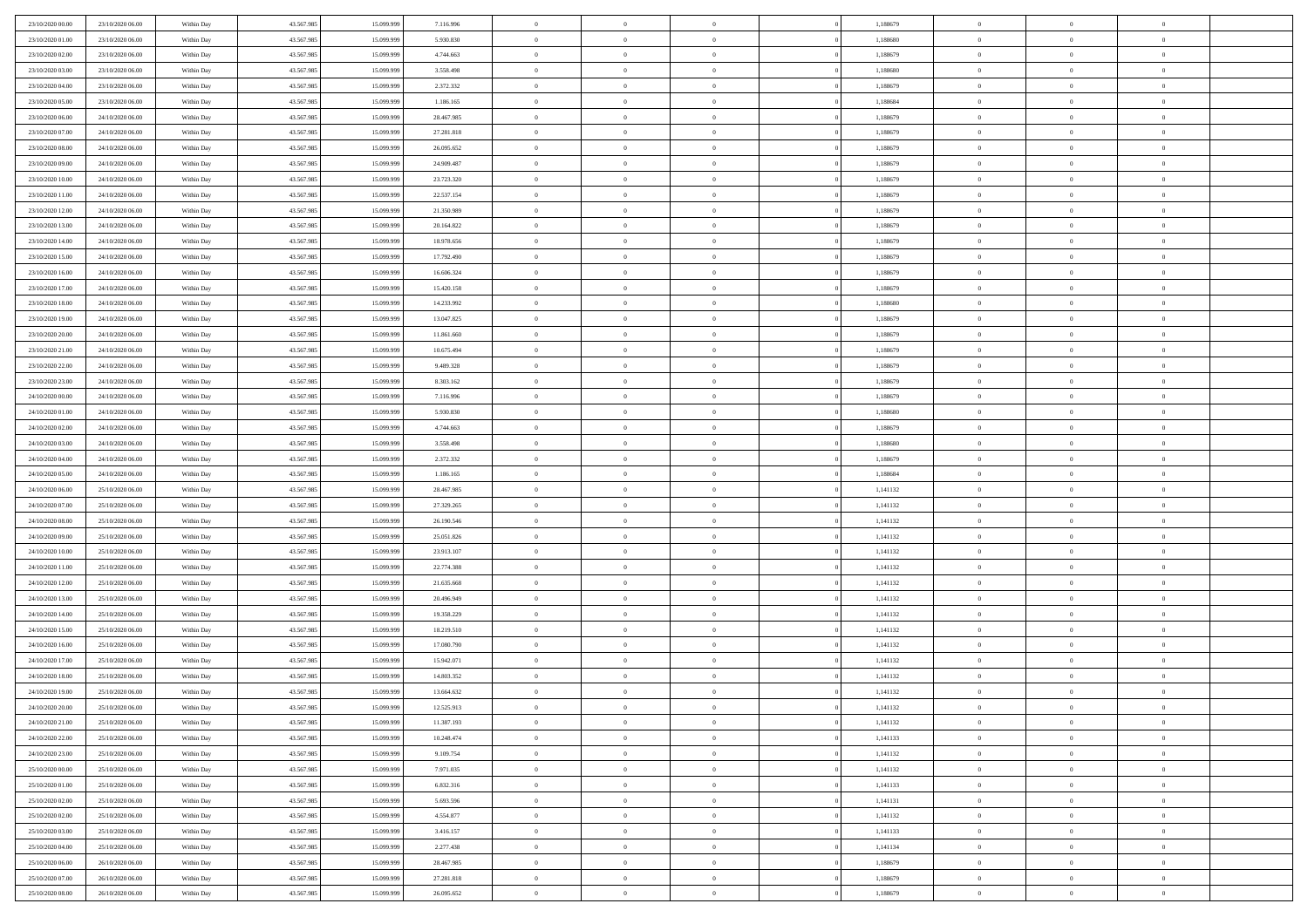| 25/10/2020 09:00 | 26/10/2020 06:00 | Within Day               | 43.567.985 | 15.099.999 | 24.909.487              | $\bf{0}$           | $\overline{0}$ | $\overline{0}$ | 1,188679 | $\bf{0}$                 | $\overline{0}$ | $\,0\,$        |  |
|------------------|------------------|--------------------------|------------|------------|-------------------------|--------------------|----------------|----------------|----------|--------------------------|----------------|----------------|--|
| 25/10/2020 11:00 | 26/10/2020 06.00 | Within Day               | 43.567.985 | 15.099.99  | 22.537.154              | $\theta$           | $\overline{0}$ | $\mathbf{0}$   | 1,188679 | $\theta$                 | $\mathbf{0}$   | $\theta$       |  |
| 25/10/2020 12:00 | 26/10/2020 06:00 | Within Day               | 43.567.985 | 15.099.999 | 21.350.989              | $\theta$           | $\overline{0}$ | $\mathbf{0}$   | 1,188679 | $\mathbf{0}$             | $\overline{0}$ | $\overline{0}$ |  |
| 25/10/2020 13:00 | 26/10/2020 06.00 | Within Day               | 43.567.985 | 15.099.999 | 20.164.822              | $\,$ 0 $\,$        | $\overline{0}$ | $\overline{0}$ | 1,188679 | $\bf{0}$                 | $\overline{0}$ | $\bf{0}$       |  |
| 25/10/2020 14:00 | 26/10/2020 06:00 | Within Day               | 43.567.985 | 15.099.999 | 18.978.656              | $\bf{0}$           | $\overline{0}$ | $\mathbf{0}$   | 1,188679 | $\bf{0}$                 | $\theta$       | $\,0\,$        |  |
| 25/10/2020 15:00 | 26/10/2020 06:00 | Within Day               | 43.567.985 | 15.099.999 | 17.792.490              | $\theta$           | $\overline{0}$ | $\mathbf{0}$   | 1,188679 | $\mathbf{0}$             | $\overline{0}$ | $\overline{0}$ |  |
| 25/10/2020 16:00 | 26/10/2020 06:00 | Within Day               | 43.567.985 | 15.099.999 | 16.606.324              | $\,$ 0 $\,$        | $\overline{0}$ | $\overline{0}$ | 1,188679 | $\bf{0}$                 | $\overline{0}$ | $\,0\,$        |  |
| 25/10/2020 17.00 | 26/10/2020 06:00 | Within Day               | 43.567.985 | 15,099,999 | 15.420.158              | $\,$ 0             | $\overline{0}$ | $\mathbf{0}$   | 1,188679 | $\,$ 0 $\,$              | $\overline{0}$ | $\theta$       |  |
| 25/10/2020 18:00 | 26/10/2020 06:00 | Within Day               | 43.567.985 | 15.099.999 | 14.233.992              | $\theta$           | $\overline{0}$ | $\overline{0}$ | 1,188680 | $\mathbf{0}$             | $\bf{0}$       | $\overline{0}$ |  |
| 25/10/2020 19:00 | 26/10/2020 06:00 | Within Day               | 43.567.985 | 15.099.999 | 13.047.825              | $\,$ 0 $\,$        | $\overline{0}$ | $\Omega$       | 1,188679 | $\bf{0}$                 | $\overline{0}$ | $\,0\,$        |  |
| 25/10/2020 20:00 | 26/10/2020 06:00 | Within Day               | 43.567.985 | 15,099,999 | 11.861.660              | $\bf{0}$           | $\overline{0}$ | $\mathbf{0}$   | 1,188679 | $\bf{0}$                 | $\mathbf{0}$   | $\theta$       |  |
| 25/10/2020 21:00 | 26/10/2020 06:00 | Within Day               | 43.567.985 | 15.099.999 | 10.675.494              | $\theta$           | $\overline{0}$ | $\mathbf{0}$   | 1,188679 | $\mathbf{0}$             | $\overline{0}$ | $\overline{0}$ |  |
| 25/10/2020 22.00 | 26/10/2020 06:00 | Within Day               | 43.567.985 | 15.099.999 | 9.489.328               | $\,$ 0 $\,$        | $\overline{0}$ | $\overline{0}$ | 1,188679 | $\bf{0}$                 | $\overline{0}$ | $\bf{0}$       |  |
| 25/10/2020 23.00 | 26/10/2020 06:00 | Within Day               | 43.567.985 | 15.099.999 | 8.303.162               | $\bf{0}$           | $\overline{0}$ | $\mathbf{0}$   | 1,188679 | $\bf{0}$                 | $\theta$       | $\,0\,$        |  |
| 26/10/2020 00:00 | 26/10/2020 06:00 | Within Day               | 43.567.985 | 15.099.999 | 7.116.996               | $\theta$           | $\overline{0}$ | $\mathbf{0}$   | 1,188679 | $\mathbf{0}$             | $\overline{0}$ | $\overline{0}$ |  |
| 26/10/2020 01:00 | 26/10/2020 06:00 | Within Day               | 43.567.985 | 15.099.999 | 5.930.830               | $\,$ 0 $\,$        | $\overline{0}$ | $\Omega$       | 1,188680 | $\bf{0}$                 | $\overline{0}$ | $\bf{0}$       |  |
| 26/10/2020 02:00 | 26/10/2020 06:00 |                          | 43.567.985 | 15.099.999 | 4.744.663               | $\,$ 0             | $\overline{0}$ | $\mathbf{0}$   | 1,188679 | $\bf{0}$                 | $\overline{0}$ | $\theta$       |  |
| 26/10/2020 03:00 | 26/10/2020 06:00 | Within Day<br>Within Day | 43.567.985 | 15.099.999 | 3.558.498               | $\theta$           | $\overline{0}$ | $\mathbf{0}$   | 1,188680 | $\mathbf{0}$             | $\overline{0}$ | $\overline{0}$ |  |
| 26/10/2020 04:00 | 26/10/2020 06:00 | Within Day               | 43.567.985 | 15.099.999 | 2.372.332               | $\,$ 0 $\,$        | $\overline{0}$ | $\Omega$       | 1,188679 | $\bf{0}$                 | $\overline{0}$ | $\,0\,$        |  |
| 26/10/2020 05:00 | 26/10/2020 06:00 |                          | 43.567.985 | 15.099.999 |                         | $\bf{0}$           | $\overline{0}$ | $\mathbf{0}$   | 1,188684 | $\bf{0}$                 | $\mathbf{0}$   | $\theta$       |  |
| 26/10/2020 06:00 | 27/10/2020 06:00 | Within Day<br>Within Day | 43.567.985 | 15.099.999 | 1.186.165<br>28.467.985 | $\theta$           | $\overline{0}$ | $\overline{0}$ | 1,188679 | $\mathbf{0}$             | $\overline{0}$ | $\overline{0}$ |  |
| 26/10/2020 07:00 |                  |                          |            |            |                         | $\,$ 0 $\,$        |                | $\overline{0}$ |          | $\bf{0}$                 | $\overline{0}$ | $\bf{0}$       |  |
|                  | 27/10/2020 06.00 | Within Day               | 43.567.985 | 15.099.999 | 27.281.818              |                    | $\overline{0}$ |                | 1,188679 |                          | $\theta$       |                |  |
| 26/10/2020 08:00 | 27/10/2020 06:00 | Within Day               | 43.567.985 | 15.099.999 | 26.095.652              | $\,$ 0<br>$\theta$ | $\overline{0}$ | $\mathbf{0}$   | 1,188679 | $\bf{0}$<br>$\mathbf{0}$ |                | $\,0\,$        |  |
| 26/10/2020 09:00 | 27/10/2020 06:00 | Within Day               | 43.567.985 | 15.099.999 | 24.909.487              |                    | $\overline{0}$ | $\mathbf{0}$   | 1,188679 |                          | $\overline{0}$ | $\theta$       |  |
| 26/10/2020 10:00 | 27/10/2020 06.00 | Within Day               | 43.567.985 | 15.099.999 | 23.723.320              | $\,$ 0 $\,$        | $\overline{0}$ | $\overline{0}$ | 1,188679 | $\bf{0}$                 | $\overline{0}$ | $\,0\,$        |  |
| 26/10/2020 11:00 | 27/10/2020 06.00 | Within Day               | 43.567.985 | 15.099.999 | 22.537.154              | $\,$ 0             | $\overline{0}$ | $\mathbf{0}$   | 1,188679 | $\bf{0}$                 | $\overline{0}$ | $\theta$       |  |
| 26/10/2020 12:00 | 27/10/2020 06:00 | Within Day               | 43.567.985 | 15.099.999 | 21.350.989              | $\theta$           | $\overline{0}$ | $\overline{0}$ | 1,188679 | $\mathbf{0}$             | $\bf{0}$       | $\overline{0}$ |  |
| 26/10/2020 13:00 | 27/10/2020 06.00 | Within Day               | 43.567.985 | 15.099.999 | 20.164.822              | $\,$ 0 $\,$        | $\overline{0}$ | $\Omega$       | 1,188679 | $\bf{0}$                 | $\overline{0}$ | $\,0\,$        |  |
| 26/10/2020 14:00 | 27/10/2020 06.00 | Within Day               | 43.567.985 | 15,099,999 | 18.978.656              | $\bf{0}$           | $\overline{0}$ | $\mathbf{0}$   | 1,188679 | $\bf{0}$                 | $\mathbf{0}$   | $\theta$       |  |
| 26/10/2020 15:00 | 27/10/2020 06:00 | Within Day               | 43.567.985 | 15.099.999 | 17.792.490              | $\theta$           | $\overline{0}$ | $\overline{0}$ | 1,188679 | $\mathbf{0}$             | $\overline{0}$ | $\overline{0}$ |  |
| 26/10/2020 16:00 | 27/10/2020 06:00 | Within Day               | 43.567.985 | 15.099.999 | 16.606.324              | $\theta$           | $\overline{0}$ | $\overline{0}$ | 1,188679 | $\,$ 0                   | $\overline{0}$ | $\,$ 0 $\,$    |  |
| 26/10/2020 17:00 | 27/10/2020 06:00 | Within Day               | 43.567.985 | 15.099.999 | 15.420.158              | $\,$ 0             | $\overline{0}$ | $\mathbf{0}$   | 1,188679 | $\bf{0}$                 | $\mathbf{0}$   | $\overline{0}$ |  |
| 26/10/2020 18:00 | 27/10/2020 06:00 | Within Day               | 43.567.985 | 15.099.999 | 14.233.992              | $\theta$           | $\overline{0}$ | $\mathbf{0}$   | 1,188680 | $\mathbf{0}$             | $\overline{0}$ | $\overline{0}$ |  |
| 26/10/2020 19:00 | 27/10/2020 06.00 | Within Day               | 43.567.985 | 15.099.999 | 13.047.825              | $\theta$           | $\overline{0}$ | $\overline{0}$ | 1,188679 | $\,$ 0                   | $\overline{0}$ | $\theta$       |  |
| 26/10/2020 20:00 | 27/10/2020 06.00 | Within Day               | 43.567.985 | 15.099.999 | 11.861.660              | $\bf{0}$           | $\overline{0}$ | $\mathbf{0}$   | 1,188679 | $\mathbf{0}$             | $\overline{0}$ | $\overline{0}$ |  |
| 26/10/2020 21:00 | 27/10/2020 06:00 | Within Day               | 43.567.985 | 15.099.999 | 10.675.494              | $\theta$           | $\overline{0}$ | $\mathbf{0}$   | 1,188679 | $\mathbf{0}$             | $\overline{0}$ | $\overline{0}$ |  |
| 26/10/2020 22.00 | 27/10/2020 06:00 | Within Day               | 43.567.985 | 15.099.999 | 9.489.328               | $\theta$           | $\overline{0}$ | $\overline{0}$ | 1,188679 | $\,$ 0                   | $\overline{0}$ | $\theta$       |  |
| 26/10/2020 23.00 | 27/10/2020 06.00 | Within Day               | 43.567.985 | 15.099.999 | 8.303.162               | $\bf{0}$           | $\overline{0}$ | $\mathbf{0}$   | 1,188679 | $\bf{0}$                 | $\mathbf{0}$   | $\overline{0}$ |  |
| 27/10/2020 00:00 | 27/10/2020 06:00 | Within Dav               | 43.567.985 | 15.099.999 | 7.116.996               | $\theta$           | $\overline{0}$ | $\overline{0}$ | 1,188679 | $\mathbf{0}$             | $\overline{0}$ | $\overline{0}$ |  |
| 27/10/2020 01:00 | 27/10/2020 06:00 | Within Day               | 43.567.985 | 15.099.999 | 5.930.830               | $\,$ 0 $\,$        | $\overline{0}$ | $\overline{0}$ | 1,188680 | $\,$ 0                   | $\overline{0}$ | $\,$ 0 $\,$    |  |
| 27/10/2020 02.00 | 27/10/2020 06:00 | Within Day               | 43.567.985 | 15.099.999 | 4.744.663               | $\,$ 0             | $\,$ 0 $\,$    | $\overline{0}$ | 1,188679 | $\,$ 0 $\,$              | $\overline{0}$ | $\overline{0}$ |  |
| 27/10/2020 03:00 | 27/10/2020 06:00 | Within Dav               | 43.567.985 | 15.099.999 | 3.558.498               | $\theta$           | $\overline{0}$ | $\mathbf{0}$   | 1,188680 | $\mathbf{0}$             | $\overline{0}$ | $\theta$       |  |
| 27/10/2020 04:00 | 27/10/2020 06.00 | Within Day               | 43.567.985 | 15.099.999 | 2.372.332               | $\overline{0}$     | $\overline{0}$ | $\overline{0}$ | 1,188679 | $\,$ 0                   | $\overline{0}$ | $\theta$       |  |
| 27/10/2020 05:00 | 27/10/2020 06.00 | Within Day               | 43.567.985 | 15.099.999 | 1.186.165               | $\bf{0}$           | $\overline{0}$ | $\mathbf{0}$   | 1,188684 | $\bf{0}$                 | $\overline{0}$ | $\bf{0}$       |  |
| 27/10/2020 06:00 | 28/10/2020 06:00 | Within Day               | 43.567.985 | 15.099.999 | 28.467.985              | $\overline{0}$     | $\theta$       |                | 1,188679 | $\overline{0}$           | $\theta$       | $\theta$       |  |
| 27/10/2020 07:00 | 28/10/2020 06:00 | Within Day               | 43.567.985 | 15.099.999 | 27.281.818              | $\,$ 0 $\,$        | $\overline{0}$ | $\overline{0}$ | 1,188679 | $\,$ 0 $\,$              | $\bf{0}$       | $\theta$       |  |
| 27/10/2020 08.00 | 28/10/2020 06.00 | Within Day               | 43.567.985 | 15.099.999 | 26.095.652              | $\bf{0}$           | $\,$ 0 $\,$    | $\overline{0}$ | 1,188679 | $\,$ 0 $\,$              | $\overline{0}$ | $\overline{0}$ |  |
| 27/10/2020 09:00 | 28/10/2020 06:00 | Within Day               | 43.567.985 | 15.099.999 | 24.909.487              | $\mathbf{0}$       | $\overline{0}$ | $\overline{0}$ | 1,188679 | $\,$ 0 $\,$              | $\bf{0}$       | $\mathbf{0}$   |  |
| 27/10/2020 10:00 | 28/10/2020 06:00 | Within Day               | 43.567.985 | 15.099.999 | 23.723.320              | $\,$ 0 $\,$        | $\overline{0}$ | $\overline{0}$ | 1,188679 | $\,$ 0 $\,$              | $\bf{0}$       | $\,$ 0 $\,$    |  |
| 27/10/2020 11:00 | 28/10/2020 06.00 | Within Day               | 43.567.985 | 15.099.999 | 22.537.154              | $\,$ 0 $\,$        | $\,$ 0 $\,$    | $\overline{0}$ | 1,188679 | $\,$ 0 $\,$              | $\overline{0}$ | $\overline{0}$ |  |
| 27/10/2020 12:00 | 28/10/2020 06:00 | Within Day               | 43.567.985 | 15.099.999 | 21.350.989              | $\mathbf{0}$       | $\overline{0}$ | $\overline{0}$ | 1,188679 | $\mathbf{0}$             | $\bf{0}$       | $\overline{0}$ |  |
| 27/10/2020 13:00 | 28/10/2020 06:00 | Within Day               | 43.567.985 | 15.099.999 | 20.164.822              | $\,$ 0 $\,$        | $\overline{0}$ | $\overline{0}$ | 1,188679 | $\,$ 0 $\,$              | $\mathbf{0}$   | $\,$ 0 $\,$    |  |
| 27/10/2020 14:00 | 28/10/2020 06.00 | Within Day               | 43.567.985 | 15.099.999 | 18.978.656              | $\bf{0}$           | $\overline{0}$ | $\overline{0}$ | 1,188679 | $\,$ 0 $\,$              | $\overline{0}$ | $\overline{0}$ |  |
| 27/10/2020 15:00 | 28/10/2020 06:00 | Within Day               | 43.567.985 | 15.099.999 | 17.792.490              | $\,$ 0 $\,$        | $\overline{0}$ | $\overline{0}$ | 1,188679 | $\mathbf{0}$             | $\bf{0}$       | $\overline{0}$ |  |
| 27/10/2020 16:00 | 28/10/2020 06:00 | Within Day               | 43.567.985 | 15.099.999 | 16.606.324              | $\,$ 0 $\,$        | $\overline{0}$ | $\overline{0}$ | 1,188679 | $\,$ 0 $\,$              | $\mathbf{0}$   | $\,$ 0 $\,$    |  |
| 27/10/2020 17.00 | 28/10/2020 06.00 | Within Day               | 43.567.985 | 15.099.999 | 15.420.158              | $\,$ 0 $\,$        | $\,$ 0 $\,$    | $\overline{0}$ | 1,188679 | $\,$ 0 $\,$              | $\overline{0}$ | $\overline{0}$ |  |
| 27/10/2020 18:00 | 28/10/2020 06:00 | Within Day               | 43.567.985 | 15.099.999 | 14.233.992              | $\theta$           | $\overline{0}$ | $\overline{0}$ | 1,188680 | $\mathbf{0}$             | $\overline{0}$ | $\overline{0}$ |  |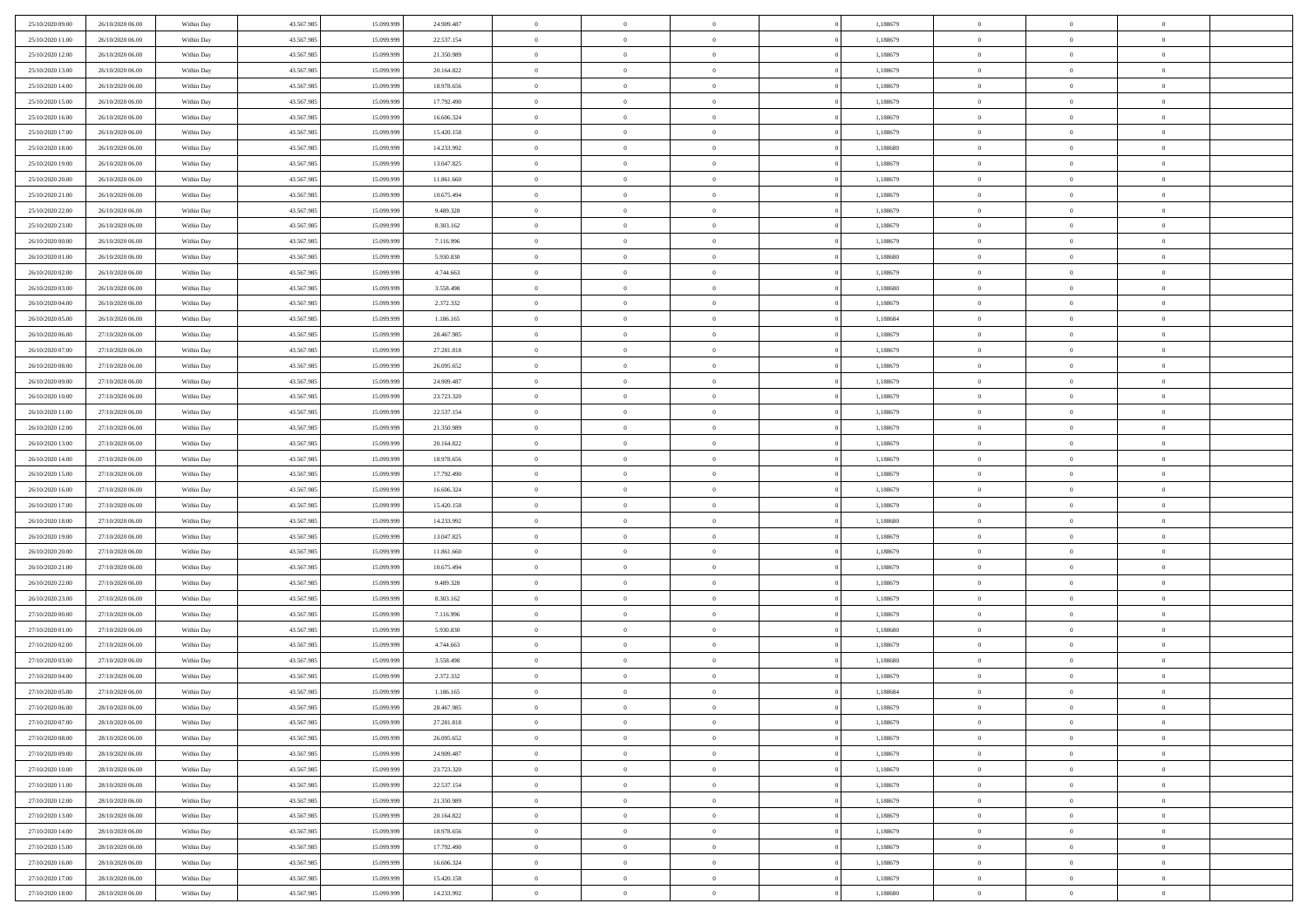| 27/10/2020 19:00                     | 28/10/2020 06:00                     | Within Day               | 43.567.985 | 15.099.999 | 13.047.825              | $\,$ 0 $\,$    | $\overline{0}$ | $\overline{0}$                 | 1,188679 | $\bf{0}$       | $\overline{0}$ | $\,0\,$        |  |
|--------------------------------------|--------------------------------------|--------------------------|------------|------------|-------------------------|----------------|----------------|--------------------------------|----------|----------------|----------------|----------------|--|
| 27/10/2020 20:00                     | 28/10/2020 06:00                     | Within Day               | 43.567.985 | 15.099.99  | 11.861.660              | $\theta$       | $\overline{0}$ | $\mathbf{0}$                   | 1,188679 | $\theta$       | $\mathbf{0}$   | $\theta$       |  |
| 27/10/2020 21:00                     | 28/10/2020 06:00                     | Within Dav               | 43.567.985 | 15.099.999 | 10.675.494              | $\theta$       | $\overline{0}$ | $\mathbf{0}$                   | 1,188679 | $\mathbf{0}$   | $\overline{0}$ | $\overline{0}$ |  |
| 27/10/2020 22.00                     | 28/10/2020 06:00                     | Within Day               | 43.567.985 | 15.099.999 | 9.489.328               | $\,$ 0 $\,$    | $\overline{0}$ | $\overline{0}$                 | 1,188679 | $\bf{0}$       | $\overline{0}$ | $\bf{0}$       |  |
| 27/10/2020 23.00                     | 28/10/2020 06:00                     | Within Day               | 43.567.985 | 15.099.999 | 8.303.162               | $\bf{0}$       | $\overline{0}$ | $\mathbf{0}$                   | 1,188679 | $\bf{0}$       | $\theta$       | $\,0\,$        |  |
| 28/10/2020 00:00                     | 28/10/2020 06:00                     | Within Dav               | 43.567.985 | 15.099.999 | 7.116.996               | $\theta$       | $\overline{0}$ | $\mathbf{0}$                   | 1,188679 | $\mathbf{0}$   | $\overline{0}$ | $\overline{0}$ |  |
| 28/10/2020 01:00                     | 28/10/2020 06:00                     | Within Day               | 43.567.985 | 15.099.999 | 5.930.830               | $\,$ 0 $\,$    | $\overline{0}$ | $\overline{0}$                 | 1,188680 | $\bf{0}$       | $\overline{0}$ | $\,0\,$        |  |
| 28/10/2020 02:00                     | 28/10/2020 06:00                     | Within Day               | 43.567.985 | 15,099,999 | 4.744.663               | $\overline{0}$ | $\overline{0}$ | $\mathbf{0}$                   | 1,188679 | $\,$ 0 $\,$    | $\overline{0}$ | $\theta$       |  |
| 28/10/2020 03:00                     | 28/10/2020 06:00                     | Within Day               | 43.567.985 | 15.099.999 | 3.558.498               | $\theta$       | $\overline{0}$ | $\overline{0}$                 | 1,188680 | $\mathbf{0}$   | $\overline{0}$ | $\overline{0}$ |  |
| 28/10/2020 04:00                     | 28/10/2020 06:00                     | Within Day               | 43.567.985 | 15.099.999 | 2.372.332               | $\,$ 0 $\,$    | $\overline{0}$ | $\Omega$                       | 1,188679 | $\bf{0}$       | $\overline{0}$ | $\,0\,$        |  |
| 28/10/2020 05:00                     | 28/10/2020 06:00                     | Within Day               | 43.567.985 | 15.099.999 |                         | $\bf{0}$       | $\overline{0}$ | $\mathbf{0}$                   | 1,188684 | $\bf{0}$       | $\mathbf{0}$   | $\theta$       |  |
| 28/10/2020 06:00                     | 29/10/2020 06:00                     | Within Dav               | 43.567.985 | 15.099.999 | 1.186.165<br>28.467.985 | $\theta$       | $\overline{0}$ | $\mathbf{0}$                   | 1,188679 | $\mathbf{0}$   | $\overline{0}$ | $\overline{0}$ |  |
| 28/10/2020 07:00                     | 29/10/2020 06:00                     |                          | 43.567.985 | 15.099.999 | 27.281.818              | $\,$ 0 $\,$    | $\overline{0}$ | $\overline{0}$                 | 1,188679 | $\bf{0}$       | $\overline{0}$ | $\bf{0}$       |  |
|                                      |                                      | Within Day               | 43.567.985 | 15.099.999 | 23.723.320              | $\bf{0}$       | $\overline{0}$ | $\mathbf{0}$                   | 1,188679 | $\bf{0}$       | $\theta$       | $\,0\,$        |  |
| 28/10/2020 10:00<br>28/10/2020 11:00 | 29/10/2020 06:00<br>29/10/2020 06:00 | Within Day<br>Within Dav | 43.567.985 | 15.099.999 | 22.537.154              | $\theta$       | $\overline{0}$ |                                | 1,188679 | $\mathbf{0}$   | $\overline{0}$ | $\overline{0}$ |  |
|                                      |                                      |                          |            |            |                         |                |                | $\mathbf{0}$<br>$\overline{0}$ |          |                | $\overline{0}$ |                |  |
| 28/10/2020 12:00                     | 29/10/2020 06.00                     | Within Day               | 43.567.985 | 15.099.999 | 21.350.989              | $\,$ 0 $\,$    | $\overline{0}$ |                                | 1,188679 | $\bf{0}$       | $\overline{0}$ | $\bf{0}$       |  |
| 28/10/2020 13:00                     | 29/10/2020 06.00                     | Within Day               | 43.567.985 | 15.099.999 | 20.164.822              | $\,$ 0         | $\overline{0}$ | $\mathbf{0}$                   | 1,188679 | $\bf{0}$       |                | $\theta$       |  |
| 28/10/2020 14:00                     | 29/10/2020 06:00                     | Within Day               | 43.567.985 | 15.099.999 | 18.978.656              | $\theta$       | $\overline{0}$ | $\mathbf{0}$                   | 1,188679 | $\mathbf{0}$   | $\overline{0}$ | $\overline{0}$ |  |
| 28/10/2020 15:00                     | 29/10/2020 06.00                     | Within Day               | 43.567.985 | 15.099.999 | 17.792.490              | $\,$ 0 $\,$    | $\overline{0}$ | $\Omega$                       | 1,188679 | $\bf{0}$       | $\overline{0}$ | $\,0\,$        |  |
| 28/10/2020 16:00                     | 29/10/2020 06:00                     | Within Day               | 43.567.985 | 15.099.999 | 16.606.324              | $\bf{0}$       | $\overline{0}$ | $\mathbf{0}$                   | 1,188679 | $\bf{0}$       | $\mathbf{0}$   | $\theta$       |  |
| 28/10/2020 17:00                     | 29/10/2020 06:00                     | Within Dav               | 43.567.985 | 15.099.999 | 15.420.158              | $\theta$       | $\overline{0}$ | $\mathbf{0}$                   | 1,188679 | $\mathbf{0}$   | $\overline{0}$ | $\overline{0}$ |  |
| 28/10/2020 18:00                     | 29/10/2020 06.00                     | Within Day               | 43.567.985 | 15.099.999 | 14.233.992              | $\,$ 0 $\,$    | $\overline{0}$ | $\overline{0}$                 | 1,188680 | $\bf{0}$       | $\overline{0}$ | $\bf{0}$       |  |
| 28/10/2020 19:00                     | 29/10/2020 06:00                     | Within Day               | 43.567.985 | 15.099.999 | 13.047.825              | $\,$ 0         | $\overline{0}$ | $\mathbf{0}$                   | 1,188679 | $\bf{0}$       | $\bf{0}$       | $\,0\,$        |  |
| 28/10/2020 20:00                     | 29/10/2020 06:00                     | Within Dav               | 43.567.985 | 15.099.999 | 11.861.660              | $\theta$       | $\overline{0}$ | $\mathbf{0}$                   | 1,188679 | $\mathbf{0}$   | $\overline{0}$ | $\overline{0}$ |  |
| 28/10/2020 21:00                     | 29/10/2020 06:00                     | Within Day               | 43.567.985 | 15.099.999 | 10.675.494              | $\,$ 0 $\,$    | $\overline{0}$ | $\overline{0}$                 | 1,188679 | $\bf{0}$       | $\overline{0}$ | $\,0\,$        |  |
| 28/10/2020 22:00                     | 29/10/2020 06:00                     | Within Day               | 43.567.985 | 15.099.999 | 9.489.328               | $\,$ 0         | $\overline{0}$ | $\mathbf{0}$                   | 1,188679 | $\bf{0}$       | $\overline{0}$ | $\theta$       |  |
| 28/10/2020 23:00                     | 29/10/2020 06:00                     | Within Day               | 43.567.985 | 15.099.999 | 8.303.162               | $\theta$       | $\overline{0}$ | $\overline{0}$                 | 1,188679 | $\mathbf{0}$   | $\bf{0}$       | $\overline{0}$ |  |
| 29/10/2020 00:00                     | 29/10/2020 06.00                     | Within Day               | 43.567.985 | 15.099.999 | 7.116.996               | $\,$ 0 $\,$    | $\overline{0}$ | $\Omega$                       | 1,188679 | $\bf{0}$       | $\overline{0}$ | $\,0\,$        |  |
| 29/10/2020 01:00                     | 29/10/2020 06:00                     | Within Day               | 43.567.985 | 15,099,999 | 5.930.830               | $\bf{0}$       | $\overline{0}$ | $\mathbf{0}$                   | 1,188680 | $\bf{0}$       | $\mathbf{0}$   | $\overline{0}$ |  |
| 29/10/2020 02.00                     | 29/10/2020 06:00                     | Within Dav               | 43.567.985 | 15.099.999 | 4.744.663               | $\theta$       | $\overline{0}$ | $\overline{0}$                 | 1,188679 | $\mathbf{0}$   | $\overline{0}$ | $\overline{0}$ |  |
| 29/10/2020 03:00                     | 29/10/2020 06:00                     | Within Day               | 43.567.985 | 15.099.999 | 3.558.498               | $\theta$       | $\overline{0}$ | $\overline{0}$                 | 1,188680 | $\,$ 0         | $\overline{0}$ | $\,$ 0 $\,$    |  |
| 29/10/2020 04:00                     | 29/10/2020 06:00                     | Within Day               | 43.567.985 | 15.099.999 | 2.372.332               | $\,$ 0         | $\overline{0}$ | $\mathbf{0}$                   | 1,188679 | $\bf{0}$       | $\mathbf{0}$   | $\overline{0}$ |  |
| 29/10/2020 05:00                     | 29/10/2020 06:00                     | Within Dav               | 43.567.985 | 15.099.999 | 1.186.165               | $\theta$       | $\overline{0}$ | $\mathbf{0}$                   | 1,188684 | $\mathbf{0}$   | $\overline{0}$ | $\overline{0}$ |  |
| 29/10/2020 06:00                     | 30/10/2020 06:00                     | Within Day               | 43.567.985 | 15.099.999 | 28.467.985              | $\theta$       | $\overline{0}$ | $\overline{0}$                 | 1,188679 | $\,$ 0         | $\overline{0}$ | $\theta$       |  |
| 29/10/2020 07:00                     | 30/10/2020 06:00                     | Within Day               | 43.567.985 | 15,099,999 | 27.281.818              | $\bf{0}$       | $\overline{0}$ | $\mathbf{0}$                   | 1,188679 | $\mathbf{0}$   | $\overline{0}$ | $\overline{0}$ |  |
| 29/10/2020 08:00                     | 30/10/2020 06:00                     | Within Day               | 43.567.985 | 15.099.999 | 26.095.652              | $\theta$       | $\overline{0}$ | $\mathbf{0}$                   | 1,188679 | $\mathbf{0}$   | $\overline{0}$ | $\overline{0}$ |  |
| 29/10/2020 09:00                     | 30/10/2020 06:00                     | Within Day               | 43.567.985 | 15.099.999 | 24.909.487              | $\theta$       | $\overline{0}$ | $\overline{0}$                 | 1,188679 | $\,$ 0         | $\overline{0}$ | $\theta$       |  |
| 29/10/2020 10:00                     | 30/10/2020 06:00                     | Within Day               | 43.567.985 | 15.099.999 | 23.723.320              | $\bf{0}$       | $\overline{0}$ | $\mathbf{0}$                   | 1,188679 | $\bf{0}$       | $\mathbf{0}$   | $\overline{0}$ |  |
| 29/10/2020 11:00                     | 30/10/2020 06:00                     | Within Dav               | 43.567.985 | 15.099.999 | 22.537.154              | $\theta$       | $\overline{0}$ | $\mathbf{0}$                   | 1,188679 | $\mathbf{0}$   | $\overline{0}$ | $\overline{0}$ |  |
| 29/10/2020 12:00                     | 30/10/2020 06:00                     | Within Day               | 43.567.985 | 15.099.999 | 21.350.989              | $\,$ 0 $\,$    | $\overline{0}$ | $\overline{0}$                 | 1,188679 | $\,$ 0         | $\overline{0}$ | $\,$ 0 $\,$    |  |
| 29/10/2020 13:00                     | 30/10/2020 06:00                     | Within Day               | 43.567.985 | 15.099.999 | 20.164.822              | $\,$ 0         | $\,$ 0 $\,$    | $\overline{0}$                 | 1,188679 | $\,$ 0 $\,$    | $\bf{0}$       | $\overline{0}$ |  |
| 29/10/2020 14:00                     | 30/10/2020 06:00                     | Within Dav               | 43.567.985 | 15.099.999 | 18.978.656              | $\theta$       | $\overline{0}$ | $\mathbf{0}$                   | 1,188679 | $\mathbf{0}$   | $\overline{0}$ | $\theta$       |  |
| 29/10/2020 15:00                     | 30/10/2020 06:00                     | Within Day               | 43.567.985 | 15.099.999 | 17.792.490              | $\overline{0}$ | $\overline{0}$ | $\overline{0}$                 | 1,188679 | $\,$ 0         | $\overline{0}$ | $\theta$       |  |
| 29/10/2020 16:00                     | 30/10/2020 06:00                     | Within Day               | 43.567.985 | 15.099.999 | 16.606.324              | $\bf{0}$       | $\,$ 0 $\,$    | $\mathbf{0}$                   | 1,188679 | $\bf{0}$       | $\overline{0}$ | $\overline{0}$ |  |
| 29/10/2020 17:00                     | 30/10/2020 06:00                     | Within Day               | 43.567.985 | 15.099.999 | 15.420.158              | $\overline{0}$ | $\theta$       |                                | 1,188679 | $\overline{0}$ | $\theta$       | $\theta$       |  |
| 29/10/2020 18:00                     | 30/10/2020 06:00                     | Within Day               | 43.567.985 | 15.099.999 | 14.233.992              | $\,$ 0 $\,$    | $\overline{0}$ | $\overline{0}$                 | 1,188680 | $\,$ 0 $\,$    | $\bf{0}$       | $\theta$       |  |
| 29/10/2020 19:00                     | 30/10/2020 06:00                     | Within Day               | 43.567.985 | 15.099.999 | 13.047.825              | $\overline{0}$ | $\,$ 0 $\,$    | $\mathbf{0}$                   | 1,188679 | $\,$ 0 $\,$    | $\overline{0}$ | $\overline{0}$ |  |
| 29/10/2020 20:00                     | 30/10/2020 06:00                     | Within Day               | 43.567.985 | 15.099.999 | 11.861.660              | $\overline{0}$ | $\overline{0}$ | $\overline{0}$                 | 1,188679 | $\,$ 0 $\,$    | $\bf{0}$       | $\mathbf{0}$   |  |
| 29/10/2020 21:00                     | 30/10/2020 06:00                     | Within Day               | 43.567.985 | 15.099.999 | 10.675.494              | $\,$ 0 $\,$    | $\overline{0}$ | $\overline{0}$                 | 1,188679 | $\,$ 0 $\,$    | $\bf{0}$       | $\,$ 0 $\,$    |  |
| 29/10/2020 22.00                     | 30/10/2020 06:00                     | Within Day               | 43.567.985 | 15.099.999 | 9.489.328               | $\,$ 0 $\,$    | $\,$ 0 $\,$    | $\overline{0}$                 | 1,188679 | $\,$ 0 $\,$    | $\overline{0}$ | $\overline{0}$ |  |
| 29/10/2020 23:00                     | 30/10/2020 06:00                     | Within Day               | 43.567.985 | 15.099.999 | 8.303.162               | $\overline{0}$ | $\overline{0}$ | $\overline{0}$                 | 1,188679 | $\mathbf{0}$   | $\overline{0}$ | $\overline{0}$ |  |
| 30/10/2020 00:00                     | 30/10/2020 06:00                     | Within Day               | 43.567.985 | 15.099.999 | 7.116.996               | $\,$ 0 $\,$    | $\overline{0}$ | $\overline{0}$                 | 1,188679 | $\,$ 0 $\,$    | $\overline{0}$ | $\,$ 0 $\,$    |  |
| 30/10/2020 01:00                     | 30/10/2020 06:00                     | Within Day               | 43.567.985 | 15.099.999 | 5.930.830               | $\overline{0}$ | $\overline{0}$ | $\overline{0}$                 | 1,188680 | $\,$ 0 $\,$    | $\overline{0}$ | $\overline{0}$ |  |
| 30/10/2020 02:00                     | 30/10/2020 06:00                     | Within Day               | 43.567.985 | 15.099.999 | 4.744.663               | $\overline{0}$ | $\overline{0}$ | $\overline{0}$                 | 1,188679 | $\mathbf{0}$   | $\bf{0}$       | $\overline{0}$ |  |
| 30/10/2020 03:00                     | 30/10/2020 06:00                     | Within Day               | 43.567.985 | 15.099.999 | 3.558.498               | $\,$ 0 $\,$    | $\overline{0}$ | $\overline{0}$                 | 1,188680 | $\,$ 0 $\,$    | $\mathbf{0}$   | $\,$ 0 $\,$    |  |
| 30/10/2020 04:00                     | 30/10/2020 06:00                     | Within Day               | 43.567.985 | 15.099.999 | 2.372.332               | $\,$ 0 $\,$    | $\,$ 0 $\,$    | $\overline{0}$                 | 1,188679 | $\,$ 0 $\,$    | $\overline{0}$ | $\overline{0}$ |  |
| 30/10/2020 05:00                     | 30/10/2020 06:00                     | Within Day               | 43.567.985 | 15.099.999 | 1.186.165               | $\theta$       | $\overline{0}$ | $\overline{0}$                 | 1,188684 | $\mathbf{0}$   | $\overline{0}$ | $\overline{0}$ |  |
|                                      |                                      |                          |            |            |                         |                |                |                                |          |                |                |                |  |